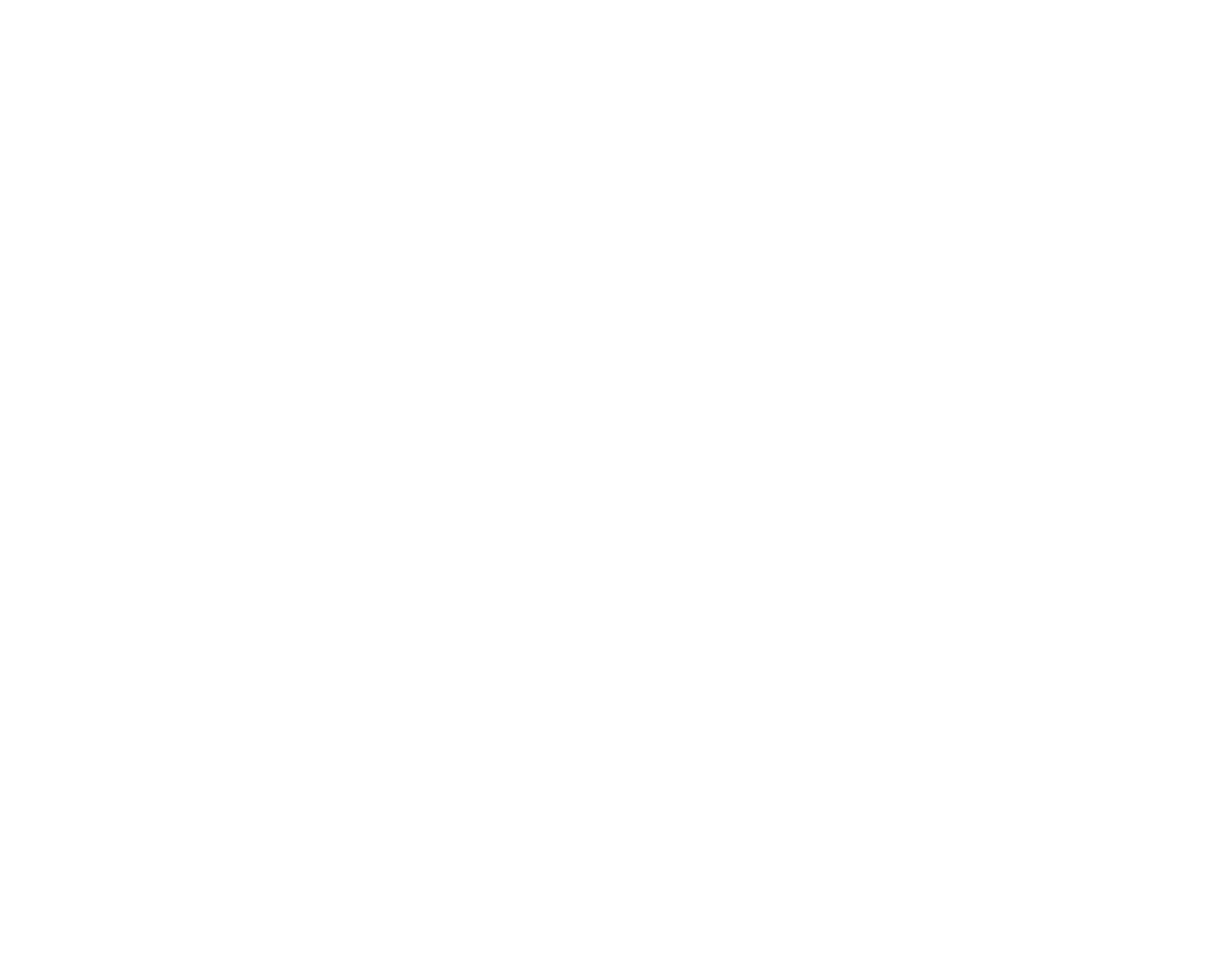# **Contents**

|  | 1 Introduction |  |
|--|----------------|--|
|  |                |  |
|  |                |  |
|  |                |  |
|  |                |  |
|  |                |  |

#### 2 Summary

| <b>Summary</b> |  |
|----------------|--|
|                |  |
|                |  |
|                |  |
|                |  |
|                |  |
|                |  |

### 3 Graphics

| <b>Graphics</b>                                                                                                                                                                                                                |  |
|--------------------------------------------------------------------------------------------------------------------------------------------------------------------------------------------------------------------------------|--|
| 3.1 Frequency of Use 2000 and the contract of the contract and the contract of the contract of the contract of the contract of the contract of the contract of the contract of the contract of the contract of the contract of |  |
|                                                                                                                                                                                                                                |  |
|                                                                                                                                                                                                                                |  |
|                                                                                                                                                                                                                                |  |
|                                                                                                                                                                                                                                |  |
|                                                                                                                                                                                                                                |  |
|                                                                                                                                                                                                                                |  |
|                                                                                                                                                                                                                                |  |
|                                                                                                                                                                                                                                |  |
|                                                                                                                                                                                                                                |  |
|                                                                                                                                                                                                                                |  |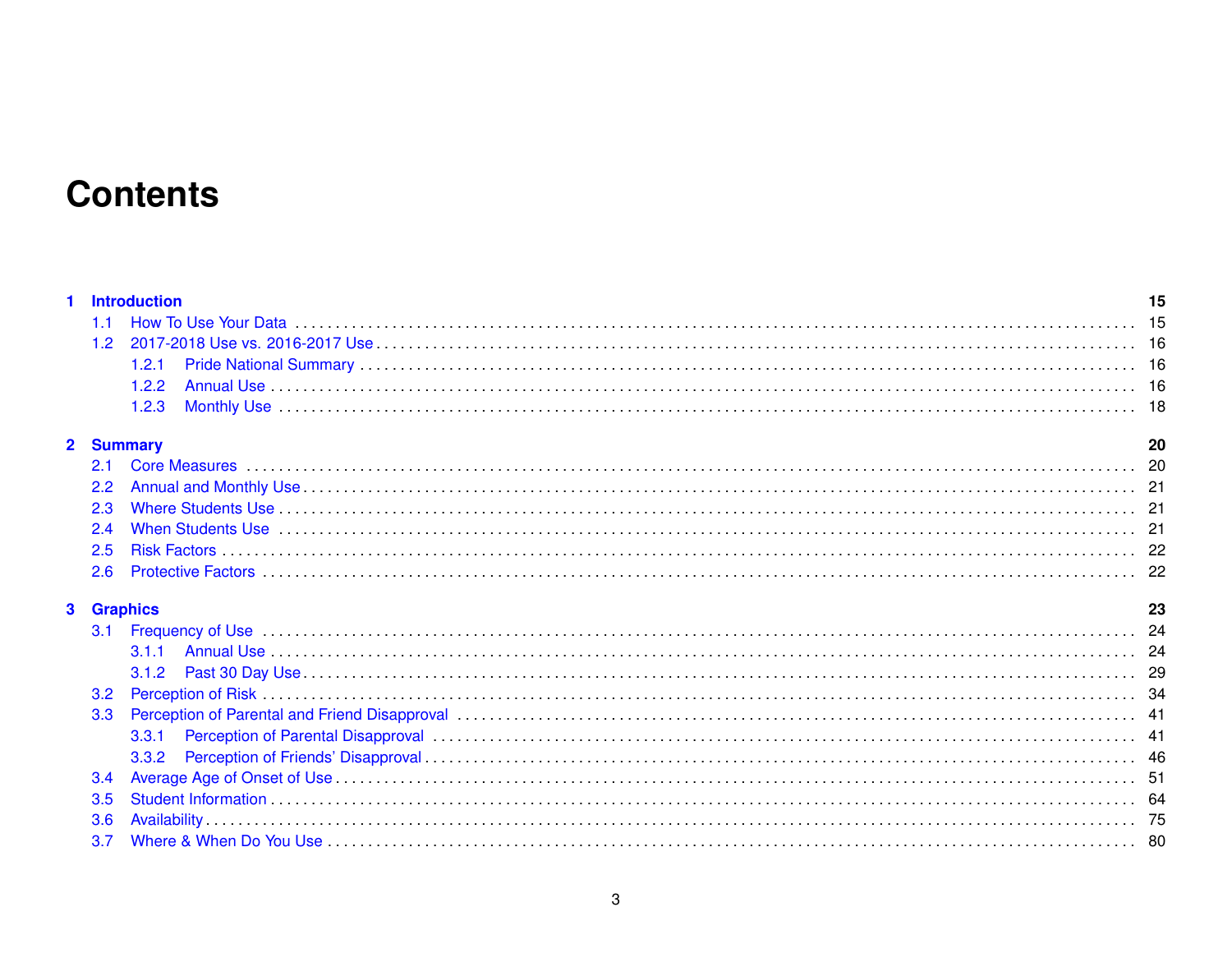|                  | 3.7.1                                                                                                                |     |
|------------------|----------------------------------------------------------------------------------------------------------------------|-----|
|                  | 3.7.2                                                                                                                |     |
| 3.8              |                                                                                                                      |     |
| 3.9 <sup>°</sup> |                                                                                                                      |     |
|                  | 3.9.1                                                                                                                |     |
|                  | 3.9.2                                                                                                                |     |
|                  | 3.9.3                                                                                                                |     |
|                  | 3.9.4                                                                                                                |     |
|                  | 3.9.5                                                                                                                |     |
|                  | 3.9.6                                                                                                                |     |
|                  | 3.9.7                                                                                                                |     |
|                  | 3.9.8                                                                                                                |     |
|                  | 3.9.9                                                                                                                |     |
|                  |                                                                                                                      |     |
|                  |                                                                                                                      |     |
|                  |                                                                                                                      |     |
|                  |                                                                                                                      |     |
|                  |                                                                                                                      |     |
|                  |                                                                                                                      |     |
|                  |                                                                                                                      |     |
|                  |                                                                                                                      |     |
|                  |                                                                                                                      |     |
|                  | 4 Percentage Tables                                                                                                  | 123 |
| 4.1              |                                                                                                                      |     |
| 4.2              |                                                                                                                      |     |
| 4.3              |                                                                                                                      |     |
| 4.4              |                                                                                                                      |     |
| 4.5              |                                                                                                                      |     |
| 4.6              |                                                                                                                      |     |
| 4.7              |                                                                                                                      |     |
| 4.8              |                                                                                                                      |     |
| 4.9              |                                                                                                                      |     |
|                  |                                                                                                                      |     |
|                  |                                                                                                                      |     |
|                  | 4.12 How Do You Feel About Someone Your Age Having One or Two Drinks of an Alcoholic Beverage Nearly Every Day?  164 |     |
|                  |                                                                                                                      |     |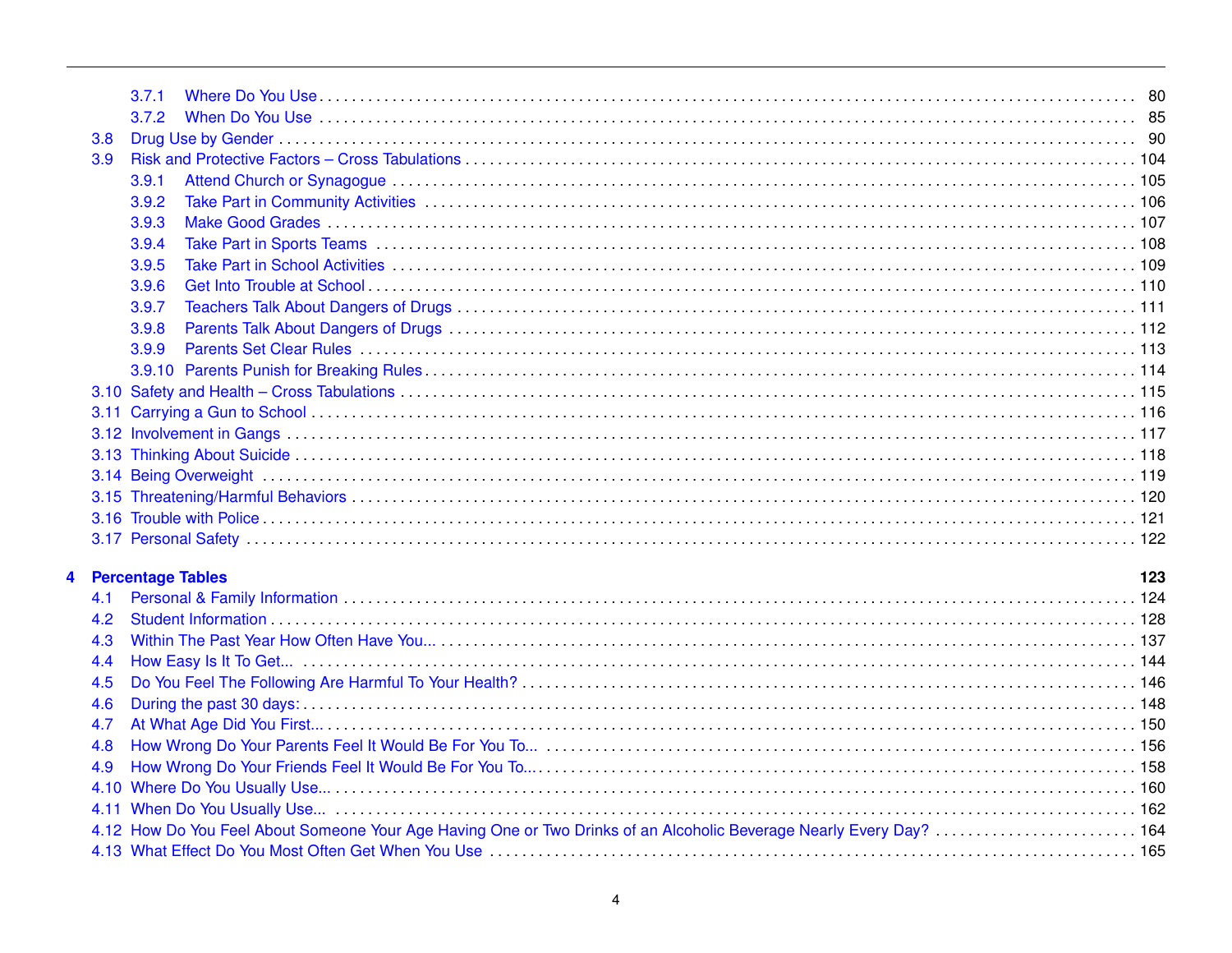### **5** Narrative Report

 $6\phantom{a}$ 

|     | <b>Narrative Report</b>                                    | 190 |
|-----|------------------------------------------------------------|-----|
|     |                                                            |     |
|     |                                                            |     |
|     |                                                            |     |
|     |                                                            |     |
|     |                                                            |     |
|     |                                                            |     |
|     |                                                            |     |
| 5.3 |                                                            |     |
| 5.4 |                                                            |     |
|     | 5.4.1                                                      |     |
|     |                                                            |     |
|     |                                                            |     |
|     |                                                            |     |
|     | <b>Drug-Free Communities Support Program Core Measures</b> | 206 |
|     |                                                            |     |

# **List of Tables**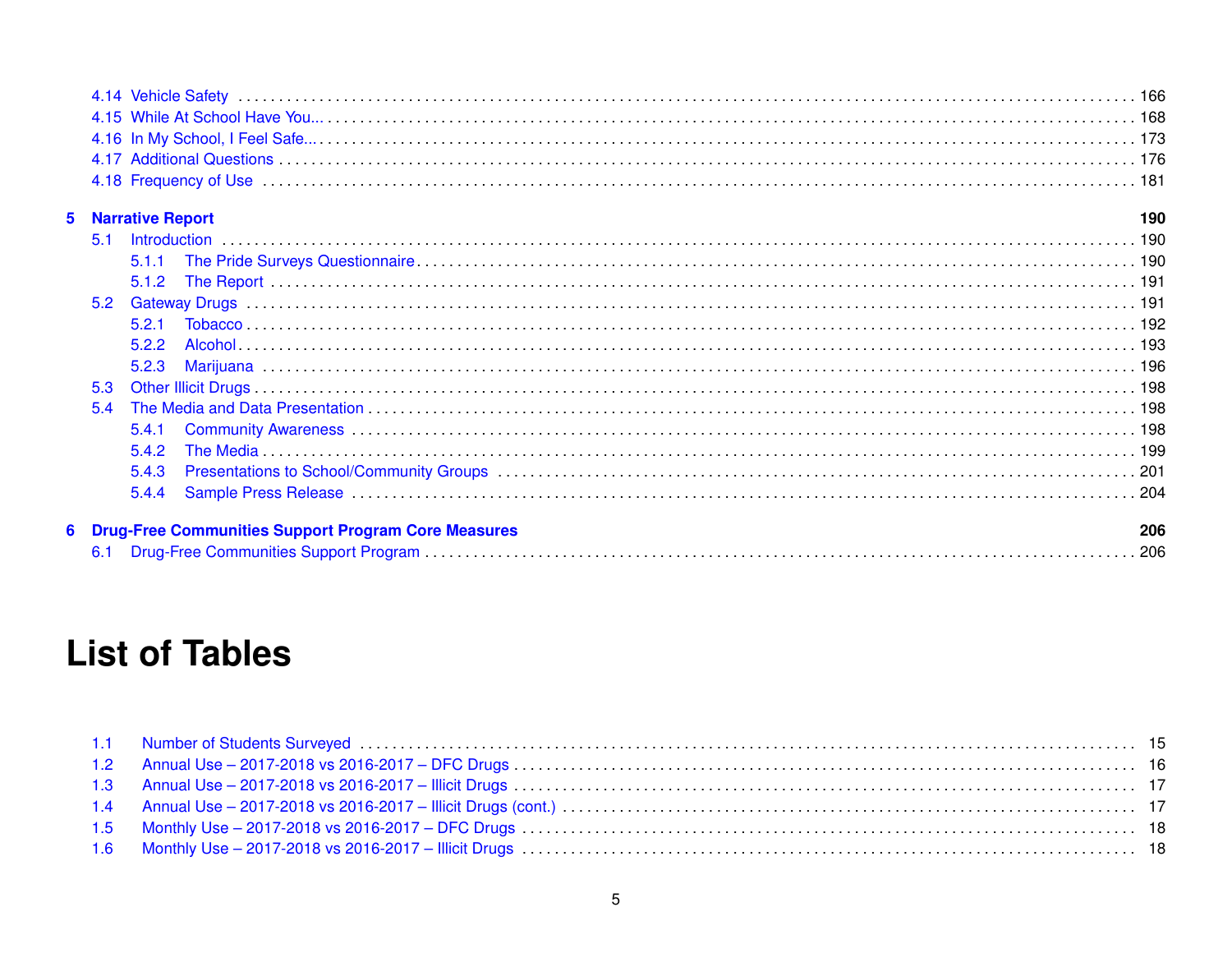| 1.7          |                                                                                                                                                                                                                               |  |
|--------------|-------------------------------------------------------------------------------------------------------------------------------------------------------------------------------------------------------------------------------|--|
| 2.1          |                                                                                                                                                                                                                               |  |
| 2.2          |                                                                                                                                                                                                                               |  |
| 2.3          |                                                                                                                                                                                                                               |  |
| 2.4          |                                                                                                                                                                                                                               |  |
| 2.5          |                                                                                                                                                                                                                               |  |
| 2.6          |                                                                                                                                                                                                                               |  |
| 3.1          |                                                                                                                                                                                                                               |  |
| 3.2          |                                                                                                                                                                                                                               |  |
| 3.3          |                                                                                                                                                                                                                               |  |
| 3.4          |                                                                                                                                                                                                                               |  |
| 3.5          |                                                                                                                                                                                                                               |  |
| 3.6          | Get Into Trouble at School (and according to the control of the control of the control of the control of the control of the control of the control of the control of the control of the control of the control of the control |  |
| 3.7          |                                                                                                                                                                                                                               |  |
| 3.8          |                                                                                                                                                                                                                               |  |
| 3.9          |                                                                                                                                                                                                                               |  |
| 3.10         |                                                                                                                                                                                                                               |  |
| 4.1          |                                                                                                                                                                                                                               |  |
| 4.2          |                                                                                                                                                                                                                               |  |
| 4.3          |                                                                                                                                                                                                                               |  |
| 4.4          |                                                                                                                                                                                                                               |  |
| 4.5          |                                                                                                                                                                                                                               |  |
| 4.6          |                                                                                                                                                                                                                               |  |
| 4.7          |                                                                                                                                                                                                                               |  |
| 4.8          |                                                                                                                                                                                                                               |  |
| 4.9          |                                                                                                                                                                                                                               |  |
| 4.10         |                                                                                                                                                                                                                               |  |
| 4.11         |                                                                                                                                                                                                                               |  |
| 4.12         |                                                                                                                                                                                                                               |  |
| 4.13         |                                                                                                                                                                                                                               |  |
| 4.14         |                                                                                                                                                                                                                               |  |
| 4.15         |                                                                                                                                                                                                                               |  |
|              |                                                                                                                                                                                                                               |  |
| 4.16<br>4.17 |                                                                                                                                                                                                                               |  |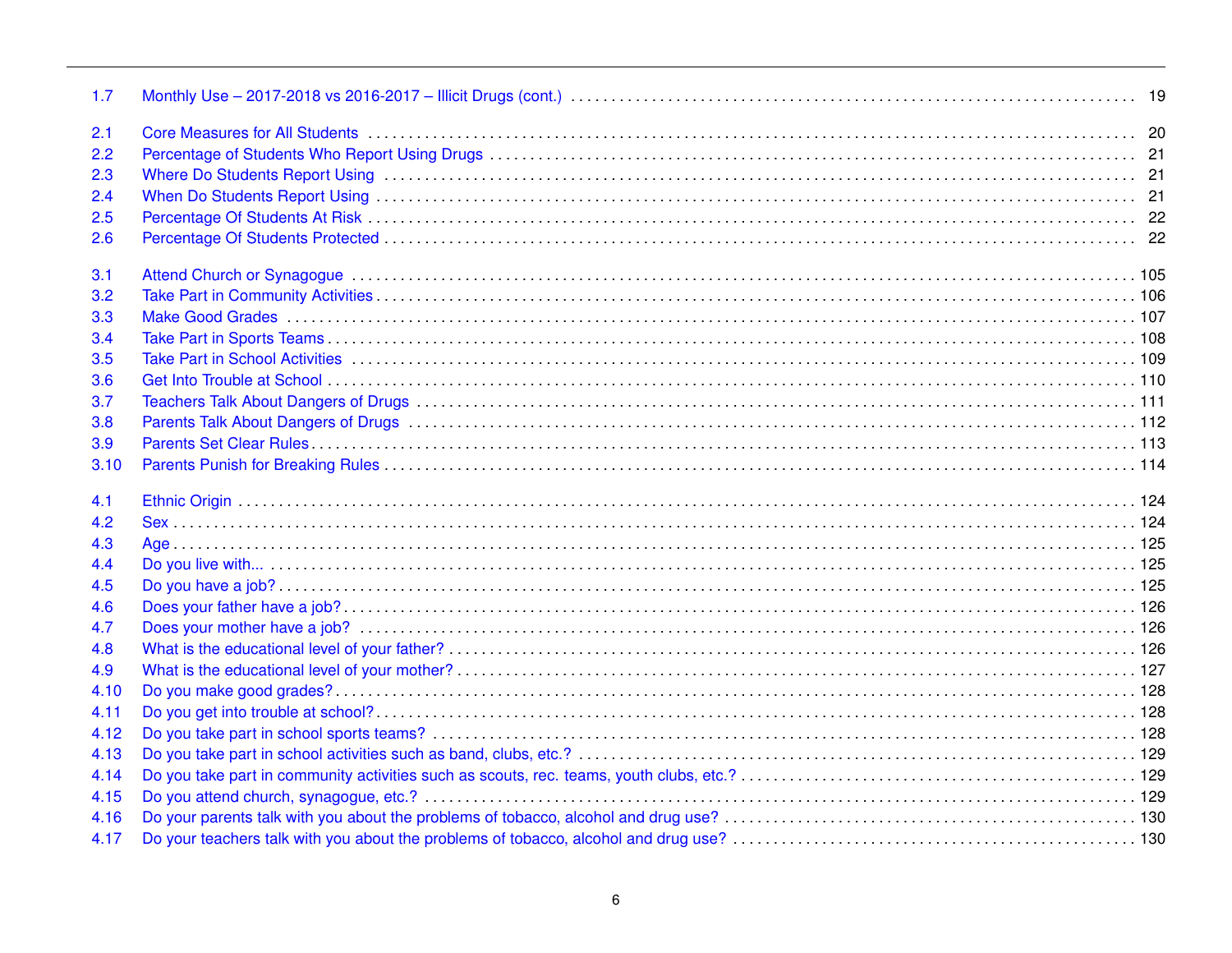| 4.18 |  |
|------|--|
| 4.19 |  |
| 4.20 |  |
| 4.21 |  |
| 4.22 |  |
| 4.23 |  |
| 4.24 |  |
| 4.25 |  |
| 4.26 |  |
| 4.27 |  |
| 4.28 |  |
| 4.29 |  |
| 4.30 |  |
| 4.31 |  |
| 4.32 |  |
| 4.33 |  |
| 4.34 |  |
| 4.35 |  |
| 4.36 |  |
| 4.37 |  |
| 4.38 |  |
| 4.39 |  |
| 4.40 |  |
| 4.41 |  |
| 4.42 |  |
| 4.43 |  |
| 4.44 |  |
| 4.45 |  |
| 4.46 |  |
| 4.47 |  |
| 4.48 |  |
| 4.49 |  |
| 4.50 |  |
| 4.51 |  |
| 4.52 |  |
| 4.53 |  |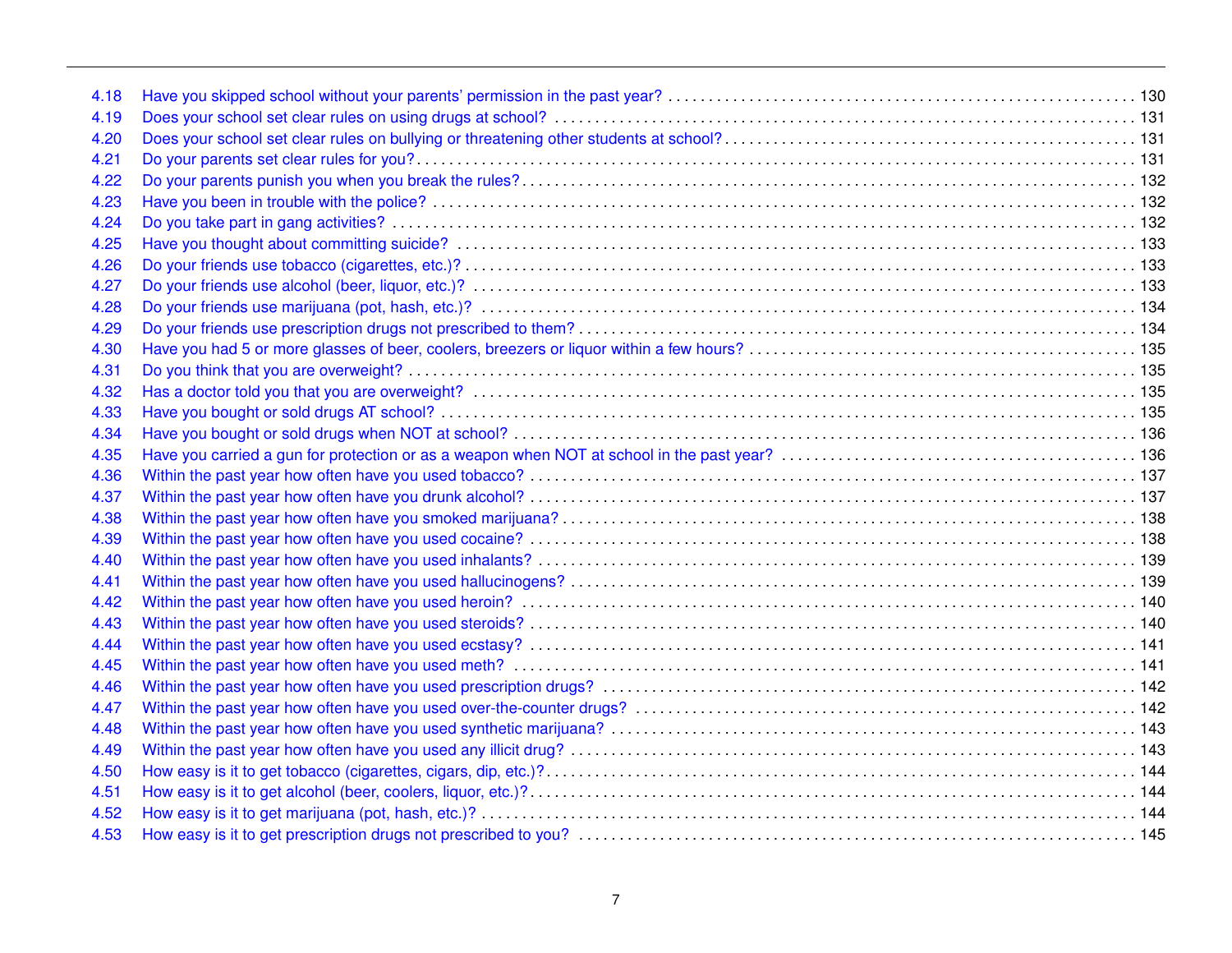| 4.54 | How much do you think people risk harming themselves physically or in other ways if they smoke one or more packs of cigarettes          |  |
|------|-----------------------------------------------------------------------------------------------------------------------------------------|--|
|      |                                                                                                                                         |  |
| 4.55 | How much do you think people risk harming themselves physically or in other ways if they smoke e-cigarettes, e-cigars or e-hookahs? 146 |  |
| 4.56 | How much do you think people risk harming themselves physically or in other ways if they have five or more drinks of an alcoholic       |  |
|      |                                                                                                                                         |  |
| 4.57 | How much do you think people risk harming themselves physically or in other ways if they take one or two drinks of an alcoholic         |  |
|      |                                                                                                                                         |  |
| 4.58 | How much do you think people risk harming themselves physically or in other ways if they smoke marijuana once or twice a week?  147     |  |
| 4.59 | How much do you think people risk harming themselves physically or in other ways if they use prescription drugs that are not            |  |
|      |                                                                                                                                         |  |
| 4.60 |                                                                                                                                         |  |
| 4.61 |                                                                                                                                         |  |
| 4.62 |                                                                                                                                         |  |
| 4.63 |                                                                                                                                         |  |
| 4.64 |                                                                                                                                         |  |
| 4.65 |                                                                                                                                         |  |
| 4.66 |                                                                                                                                         |  |
| 4.67 |                                                                                                                                         |  |
| 4.68 |                                                                                                                                         |  |
| 4.69 |                                                                                                                                         |  |
| 4.70 |                                                                                                                                         |  |
| 4.71 |                                                                                                                                         |  |
| 4.72 |                                                                                                                                         |  |
| 4.73 |                                                                                                                                         |  |
| 4.74 |                                                                                                                                         |  |
| 4.75 |                                                                                                                                         |  |
| 4.76 |                                                                                                                                         |  |
| 4.77 |                                                                                                                                         |  |
| 4.78 |                                                                                                                                         |  |
| 4.79 |                                                                                                                                         |  |
| 4.80 |                                                                                                                                         |  |
| 4.81 |                                                                                                                                         |  |
| 4.82 |                                                                                                                                         |  |
| 4.83 |                                                                                                                                         |  |
| 4.84 |                                                                                                                                         |  |
|      |                                                                                                                                         |  |
| 4.85 |                                                                                                                                         |  |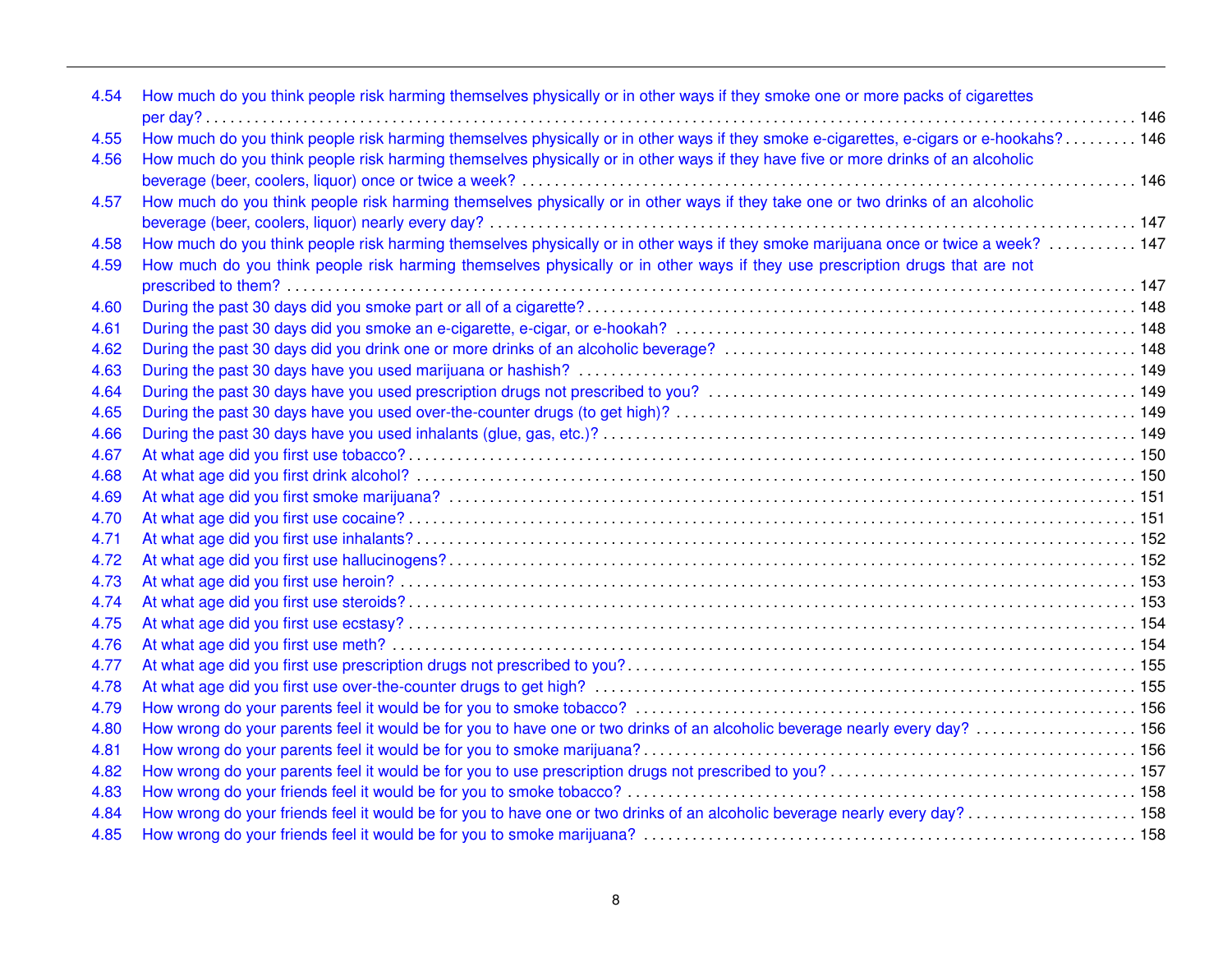| How do you feel about someone your age having one or two drinks of an alcoholic beverage nearly every day?<br>How do you feel about someone your age having one or two drinks of an alcoholic beverage nearly every day?<br><br>During the past 30 days, how many times did you drive a car or other vehicle when you had been drinking alcohol?  166<br>During the past 30 days, how many times did you ride in a car or other vehicle driven by someone who had been drinking alcohol? 166<br>4.103 While at school have you used the Internet or a cell phone to threaten or embarrass someone else by posting mean messages or<br>4.104 While at school have you been threatened or embarrassed by someone using the Internet or a cell phone to post mean messages |       |  |
|-------------------------------------------------------------------------------------------------------------------------------------------------------------------------------------------------------------------------------------------------------------------------------------------------------------------------------------------------------------------------------------------------------------------------------------------------------------------------------------------------------------------------------------------------------------------------------------------------------------------------------------------------------------------------------------------------------------------------------------------------------------------------|-------|--|
|                                                                                                                                                                                                                                                                                                                                                                                                                                                                                                                                                                                                                                                                                                                                                                         | 4.86  |  |
|                                                                                                                                                                                                                                                                                                                                                                                                                                                                                                                                                                                                                                                                                                                                                                         | 4.87  |  |
|                                                                                                                                                                                                                                                                                                                                                                                                                                                                                                                                                                                                                                                                                                                                                                         | 4.88  |  |
|                                                                                                                                                                                                                                                                                                                                                                                                                                                                                                                                                                                                                                                                                                                                                                         | 4.89  |  |
|                                                                                                                                                                                                                                                                                                                                                                                                                                                                                                                                                                                                                                                                                                                                                                         | 4.90  |  |
|                                                                                                                                                                                                                                                                                                                                                                                                                                                                                                                                                                                                                                                                                                                                                                         | 4.91  |  |
|                                                                                                                                                                                                                                                                                                                                                                                                                                                                                                                                                                                                                                                                                                                                                                         | 4.92  |  |
|                                                                                                                                                                                                                                                                                                                                                                                                                                                                                                                                                                                                                                                                                                                                                                         | 4.93  |  |
|                                                                                                                                                                                                                                                                                                                                                                                                                                                                                                                                                                                                                                                                                                                                                                         | 4.94  |  |
|                                                                                                                                                                                                                                                                                                                                                                                                                                                                                                                                                                                                                                                                                                                                                                         | 4.95  |  |
|                                                                                                                                                                                                                                                                                                                                                                                                                                                                                                                                                                                                                                                                                                                                                                         | 4.96  |  |
|                                                                                                                                                                                                                                                                                                                                                                                                                                                                                                                                                                                                                                                                                                                                                                         | 4.97  |  |
|                                                                                                                                                                                                                                                                                                                                                                                                                                                                                                                                                                                                                                                                                                                                                                         | 4.98  |  |
|                                                                                                                                                                                                                                                                                                                                                                                                                                                                                                                                                                                                                                                                                                                                                                         | 4.99  |  |
|                                                                                                                                                                                                                                                                                                                                                                                                                                                                                                                                                                                                                                                                                                                                                                         | 4.100 |  |
|                                                                                                                                                                                                                                                                                                                                                                                                                                                                                                                                                                                                                                                                                                                                                                         | 4.101 |  |
|                                                                                                                                                                                                                                                                                                                                                                                                                                                                                                                                                                                                                                                                                                                                                                         | 4.102 |  |
|                                                                                                                                                                                                                                                                                                                                                                                                                                                                                                                                                                                                                                                                                                                                                                         |       |  |
|                                                                                                                                                                                                                                                                                                                                                                                                                                                                                                                                                                                                                                                                                                                                                                         |       |  |
|                                                                                                                                                                                                                                                                                                                                                                                                                                                                                                                                                                                                                                                                                                                                                                         |       |  |
|                                                                                                                                                                                                                                                                                                                                                                                                                                                                                                                                                                                                                                                                                                                                                                         |       |  |
|                                                                                                                                                                                                                                                                                                                                                                                                                                                                                                                                                                                                                                                                                                                                                                         |       |  |
|                                                                                                                                                                                                                                                                                                                                                                                                                                                                                                                                                                                                                                                                                                                                                                         |       |  |
|                                                                                                                                                                                                                                                                                                                                                                                                                                                                                                                                                                                                                                                                                                                                                                         |       |  |
|                                                                                                                                                                                                                                                                                                                                                                                                                                                                                                                                                                                                                                                                                                                                                                         |       |  |
|                                                                                                                                                                                                                                                                                                                                                                                                                                                                                                                                                                                                                                                                                                                                                                         |       |  |
|                                                                                                                                                                                                                                                                                                                                                                                                                                                                                                                                                                                                                                                                                                                                                                         |       |  |
|                                                                                                                                                                                                                                                                                                                                                                                                                                                                                                                                                                                                                                                                                                                                                                         |       |  |
|                                                                                                                                                                                                                                                                                                                                                                                                                                                                                                                                                                                                                                                                                                                                                                         |       |  |
|                                                                                                                                                                                                                                                                                                                                                                                                                                                                                                                                                                                                                                                                                                                                                                         |       |  |
|                                                                                                                                                                                                                                                                                                                                                                                                                                                                                                                                                                                                                                                                                                                                                                         |       |  |
|                                                                                                                                                                                                                                                                                                                                                                                                                                                                                                                                                                                                                                                                                                                                                                         |       |  |
|                                                                                                                                                                                                                                                                                                                                                                                                                                                                                                                                                                                                                                                                                                                                                                         | 4.116 |  |
|                                                                                                                                                                                                                                                                                                                                                                                                                                                                                                                                                                                                                                                                                                                                                                         | 4.117 |  |
|                                                                                                                                                                                                                                                                                                                                                                                                                                                                                                                                                                                                                                                                                                                                                                         | 4.118 |  |
|                                                                                                                                                                                                                                                                                                                                                                                                                                                                                                                                                                                                                                                                                                                                                                         |       |  |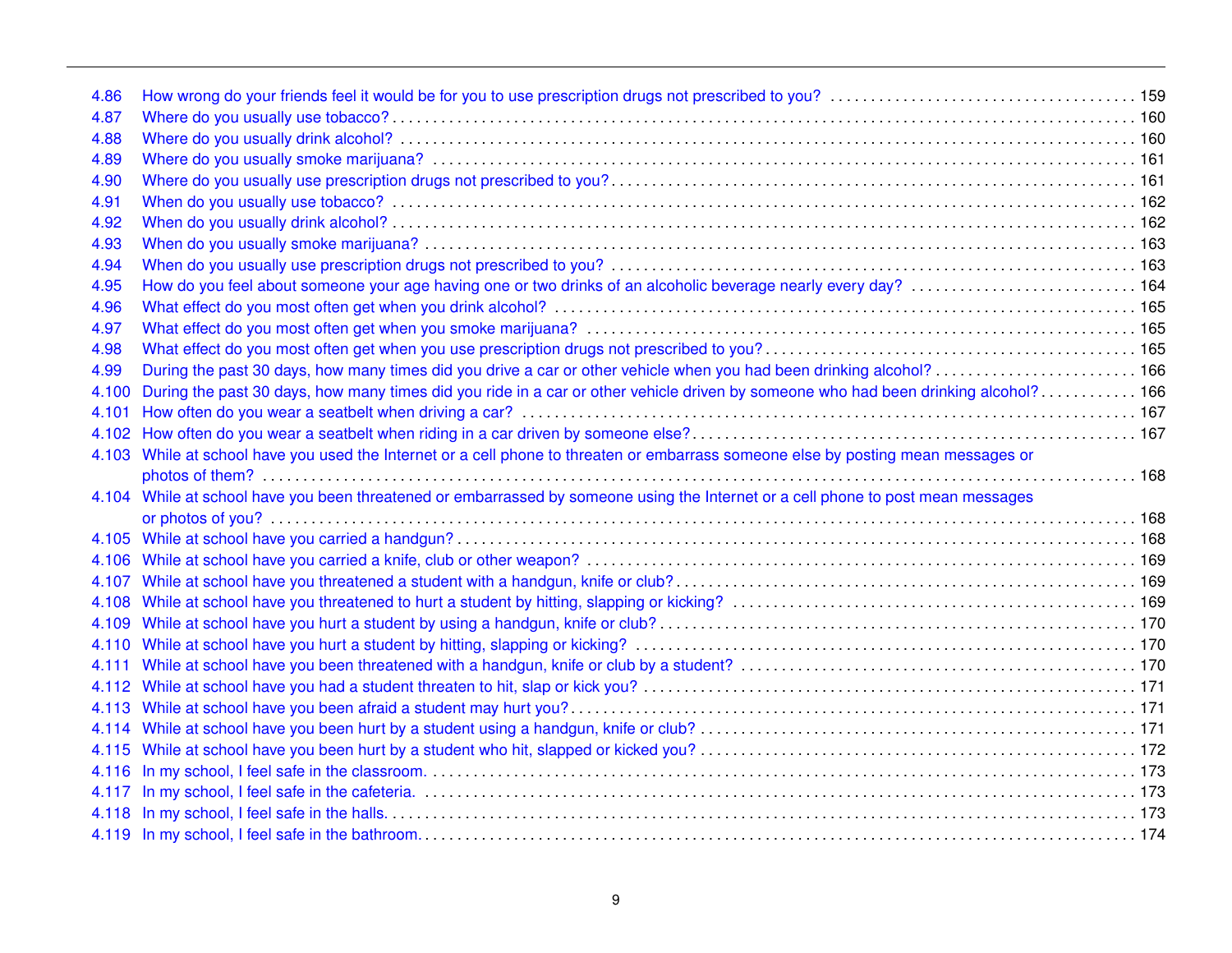| 4.125 |  |
|-------|--|
| 4.126 |  |
| 4.127 |  |
| 4.128 |  |
| 4.129 |  |
| 4.130 |  |
| 4.131 |  |
|       |  |
|       |  |
|       |  |
|       |  |
|       |  |
| 4.137 |  |
| 4.138 |  |
| 4.139 |  |
| 4.140 |  |
| 4.141 |  |
| 4.142 |  |
| 4.143 |  |
| 4.144 |  |
| 4.145 |  |
| 4.146 |  |
| 4.147 |  |
| 4.148 |  |
| 4.149 |  |
| 4.150 |  |
| 4.151 |  |
|       |  |
|       |  |
|       |  |
|       |  |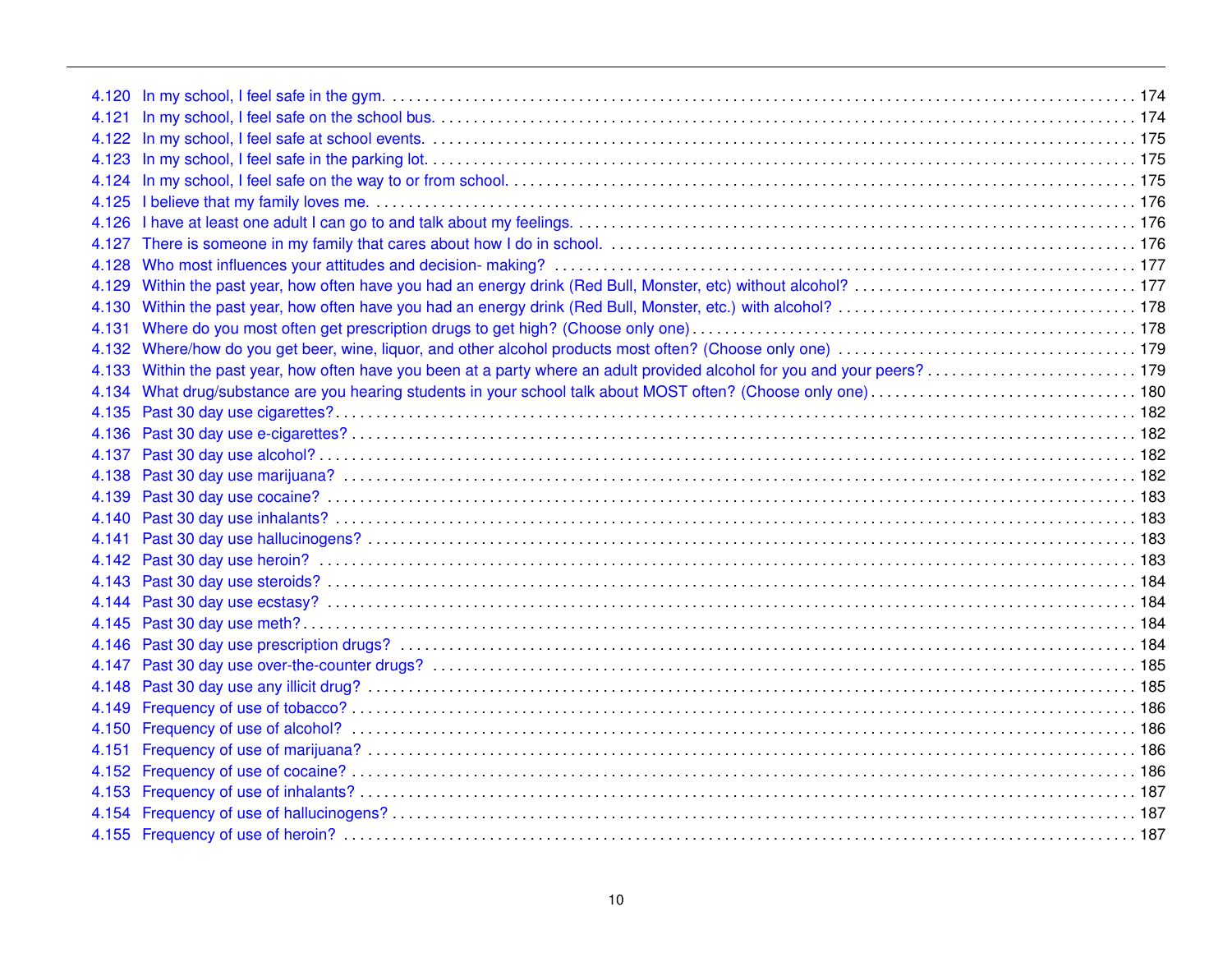| 5.1 |  |
|-----|--|
| 5.2 |  |
| 5.3 |  |
| 5.4 |  |
| 5.5 |  |
| 6.1 |  |
| 6.2 |  |
| 6.3 |  |
| 6.4 |  |
| 6.5 |  |
| 6.6 |  |
| 6.7 |  |
| 6.8 |  |

# **List of Figures**

| 3.2 |  |
|-----|--|
|     |  |
| 3.4 |  |
| 3.5 |  |
| 3.6 |  |
| 3.7 |  |
| 3.8 |  |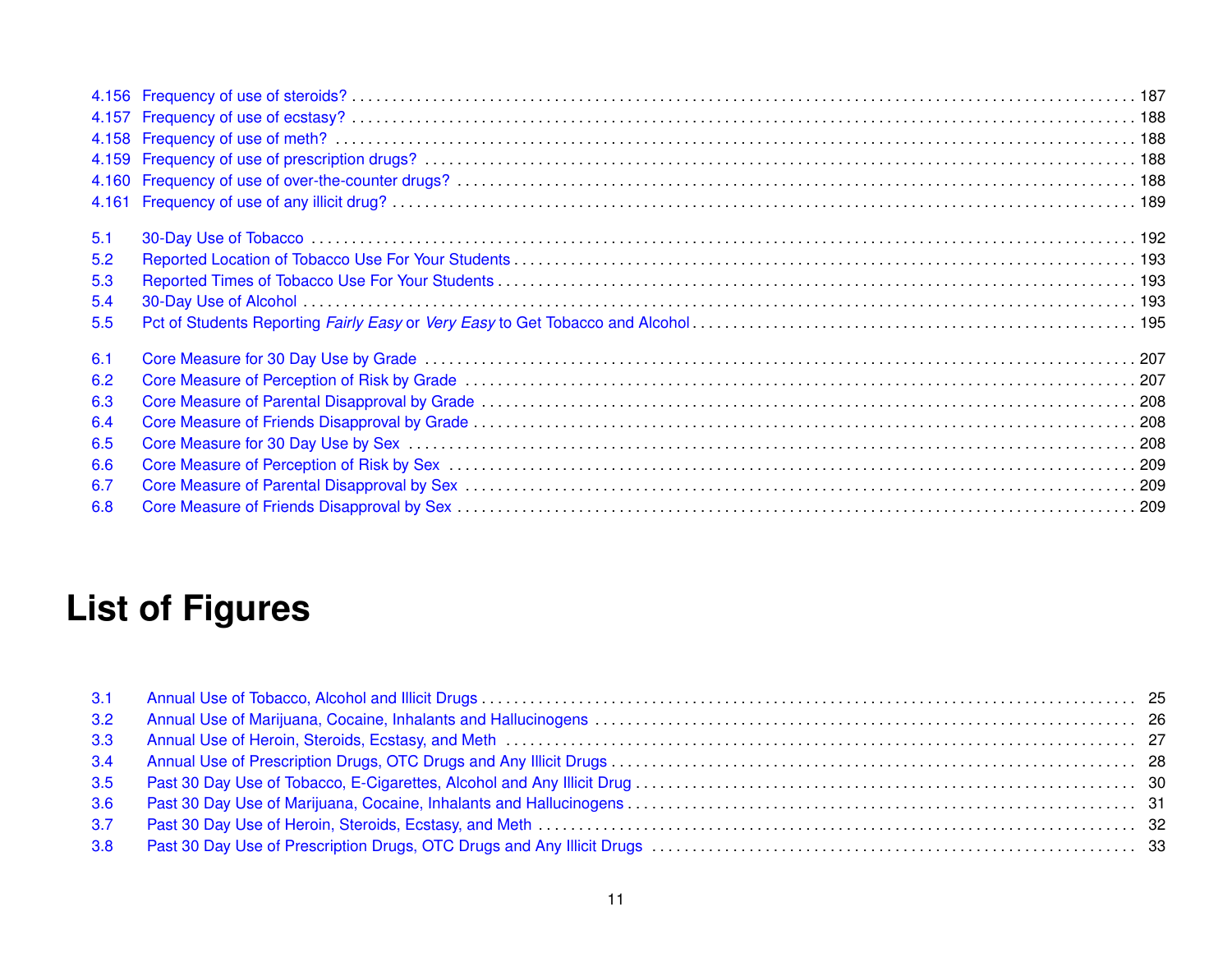| 3.9  |                                         |  |
|------|-----------------------------------------|--|
| 3.10 |                                         |  |
| 3.11 |                                         |  |
| 3.12 |                                         |  |
| 3.13 |                                         |  |
| 3.14 |                                         |  |
| 3.15 |                                         |  |
| 3.16 |                                         |  |
| 3.17 |                                         |  |
| 3.18 |                                         |  |
| 3.19 |                                         |  |
| 3.20 |                                         |  |
| 3.21 |                                         |  |
| 3.22 |                                         |  |
| 3.23 |                                         |  |
| 3.24 |                                         |  |
| 3.25 |                                         |  |
| 3.26 |                                         |  |
| 3.27 |                                         |  |
| 3.28 |                                         |  |
| 3.29 |                                         |  |
| 3.30 |                                         |  |
| 3.31 |                                         |  |
| 3.32 |                                         |  |
| 3.33 |                                         |  |
| 3.34 |                                         |  |
| 3.35 |                                         |  |
| 3.36 |                                         |  |
| 3.37 |                                         |  |
| 3.38 |                                         |  |
| 3.39 |                                         |  |
| 3.40 |                                         |  |
| 3.41 |                                         |  |
| 3.42 |                                         |  |
| 3.43 |                                         |  |
| 3.44 | Parents Punish for Breaking Rules<br>74 |  |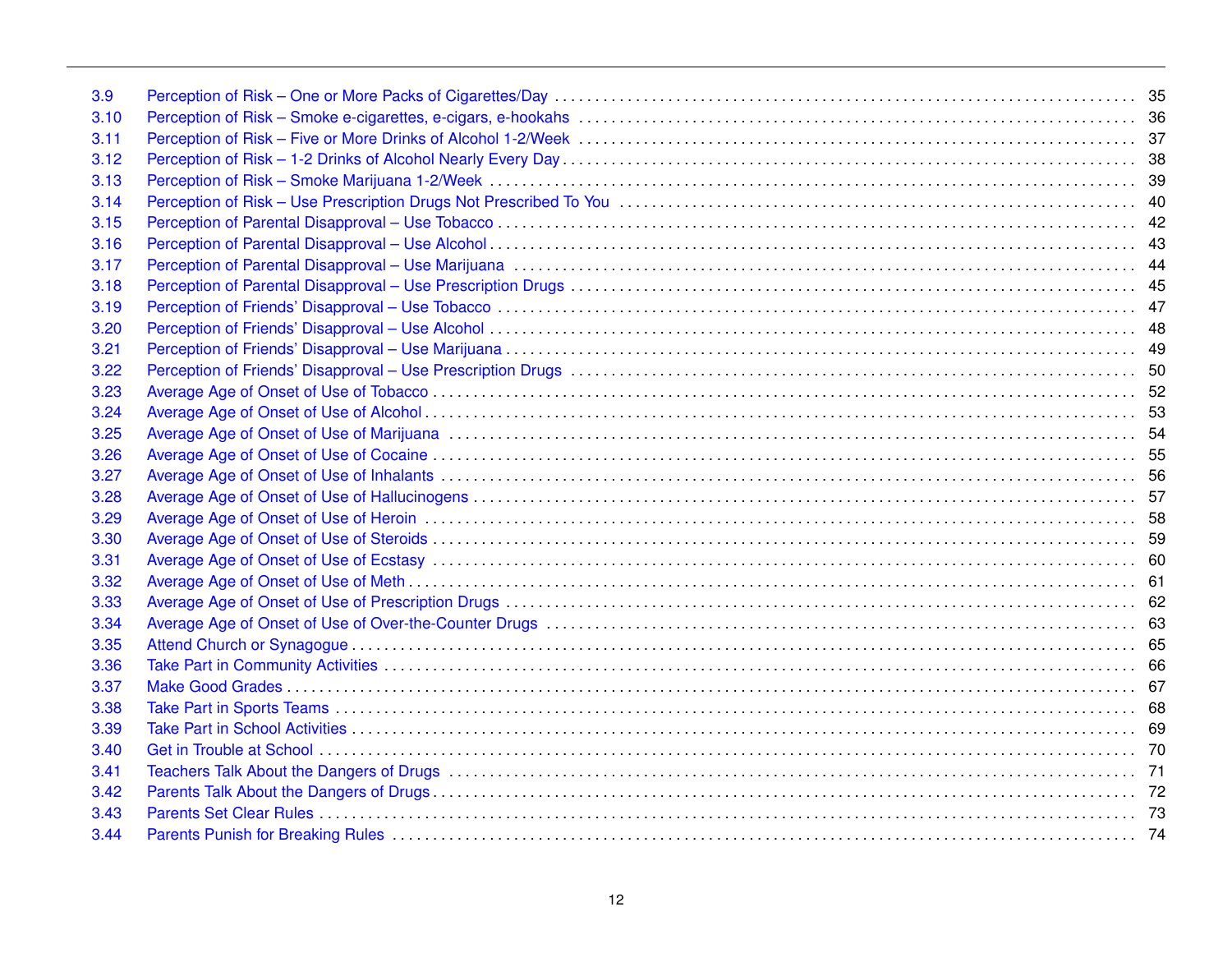| 3.45 |                                                                                                                |  |
|------|----------------------------------------------------------------------------------------------------------------|--|
| 3.46 |                                                                                                                |  |
| 3.47 |                                                                                                                |  |
| 3.48 |                                                                                                                |  |
| 3.49 |                                                                                                                |  |
| 3.50 |                                                                                                                |  |
| 3.51 |                                                                                                                |  |
| 3.52 |                                                                                                                |  |
| 3.53 |                                                                                                                |  |
| 3.54 |                                                                                                                |  |
| 3.55 |                                                                                                                |  |
| 3.56 |                                                                                                                |  |
| 3.57 |                                                                                                                |  |
| 3.58 |                                                                                                                |  |
| 3.59 |                                                                                                                |  |
| 3.60 |                                                                                                                |  |
| 3.61 |                                                                                                                |  |
| 3.62 |                                                                                                                |  |
| 3.63 |                                                                                                                |  |
| 3.64 |                                                                                                                |  |
| 3.65 |                                                                                                                |  |
| 3.66 |                                                                                                                |  |
| 3.67 |                                                                                                                |  |
| 3.68 |                                                                                                                |  |
| 3.69 |                                                                                                                |  |
| 3.70 |                                                                                                                |  |
| 3.71 |                                                                                                                |  |
| 3.72 |                                                                                                                |  |
| 3.73 |                                                                                                                |  |
| 3.74 |                                                                                                                |  |
| 3.75 | Get Into Trouble at School (1996) (1996) (1996) (1997) (1997) (1998) (1998) (1998) (1998) (1998) (1998) (1998) |  |
| 3.76 |                                                                                                                |  |
| 3.77 |                                                                                                                |  |
| 3.78 |                                                                                                                |  |
| 3.79 | Parents Punish for Breaking Rules<br>114                                                                       |  |
| 3.80 |                                                                                                                |  |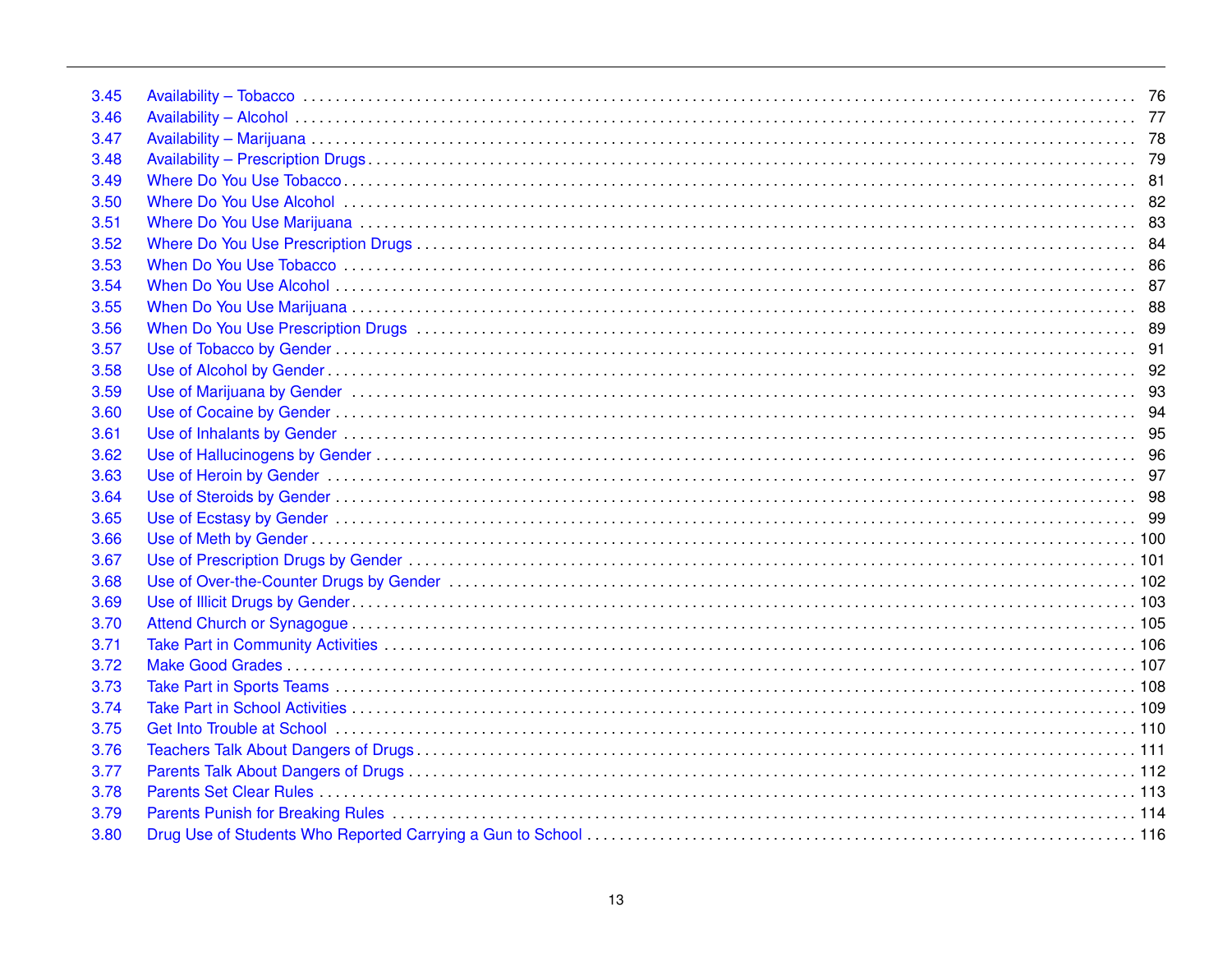| 3.81 |  |
|------|--|
| 3.82 |  |
| 3.83 |  |
| 3.84 |  |
| 3.85 |  |
| 5.86 |  |
| 5.87 |  |
| 5.88 |  |
| 5.89 |  |
| 5.90 |  |
| 5.91 |  |
| 5.92 |  |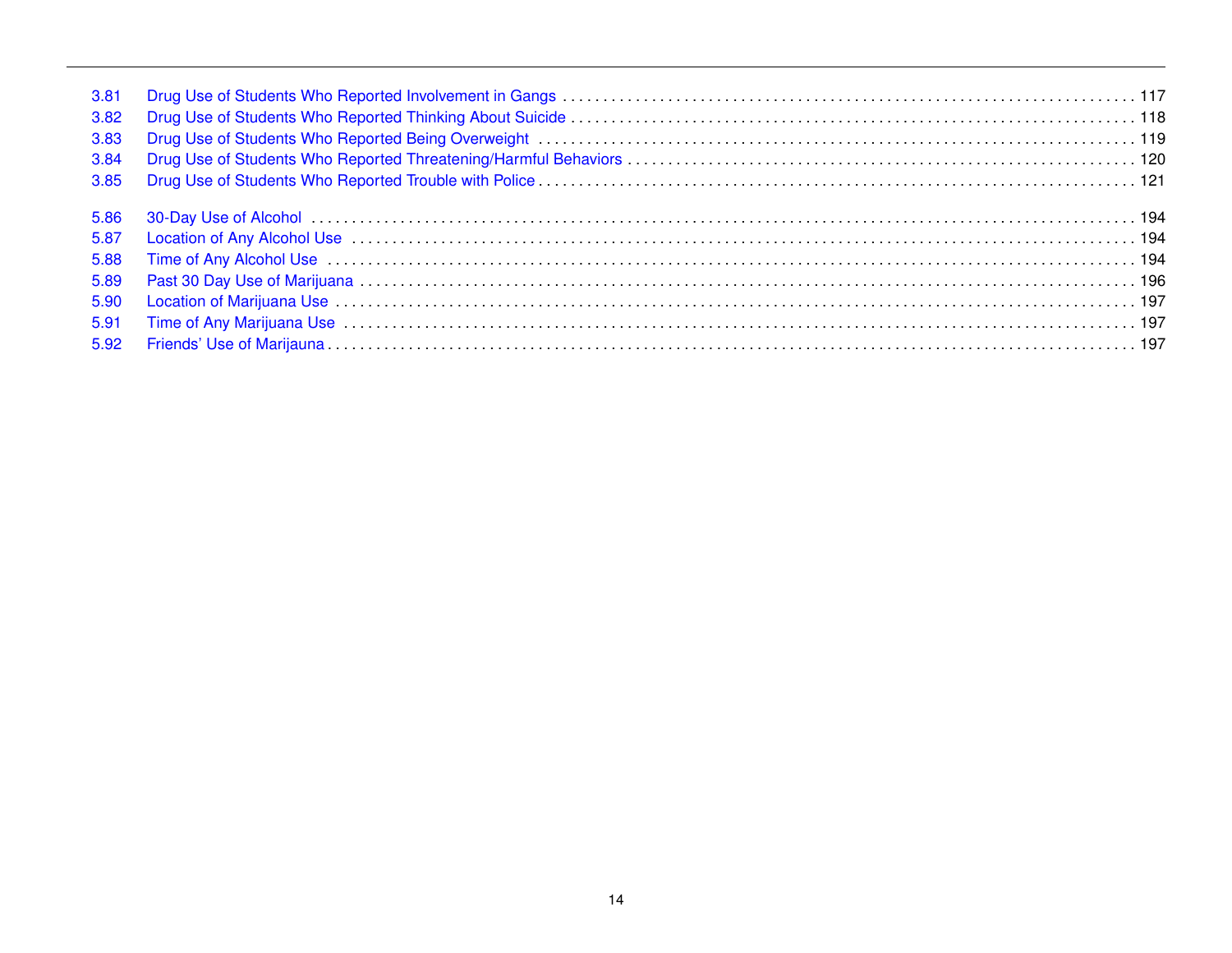## **Chapter 1**

## **Introduction**

<span id="page-14-0"></span>This report contains the data collected in your school(s) using the *Pride Surveys Questionnaire*. The report is organized as follows:

- 1. A Summary that provides you with the fundamental findings in an abbreviated and easy to read fashion.
- 2. Color Graphs that provide more expansive results from the survey in pictorial fashion.
- 3. A List of Tables which contains the complete findings of the survey. This section itemizes student responses by each grade level and each item scale (for example: never, seldom, sometimes, often and a lot).
- 4. A Narrative Report which includes both text and graphic images. This section also includes a sample news release.

Additionally, the report contains a special section entitled *Drug Free Communities Support Program*. This section was developed to provide the data needed to satisfy core measures required by the Drug Free Communities Support Program, administered by the Substance Abuse and Mental Health Services Administration.

### <span id="page-14-1"></span>**1.1 How To Use Your Data**

- Meet the accountability requirements of federal and state agencies that your programs be evidence-based.
- Establish a needs assessment to design and secure funding for new programs.
- Conduct periodic performance evaluations for continuing programs.
- Encourage community-wide support for your programs.
- <span id="page-14-2"></span>• Determine why negative student behaviors occur by examining risk and protective factors.

|       | Grade Grade Total Male Female |     |     |
|-------|-------------------------------|-----|-----|
| 8     | 726                           | 292 | 389 |
| 6-8   | 726                           | 292 | 389 |
| Total | 726                           | 292 | 389 |

#### Table 1.1: Number of Students Surveyed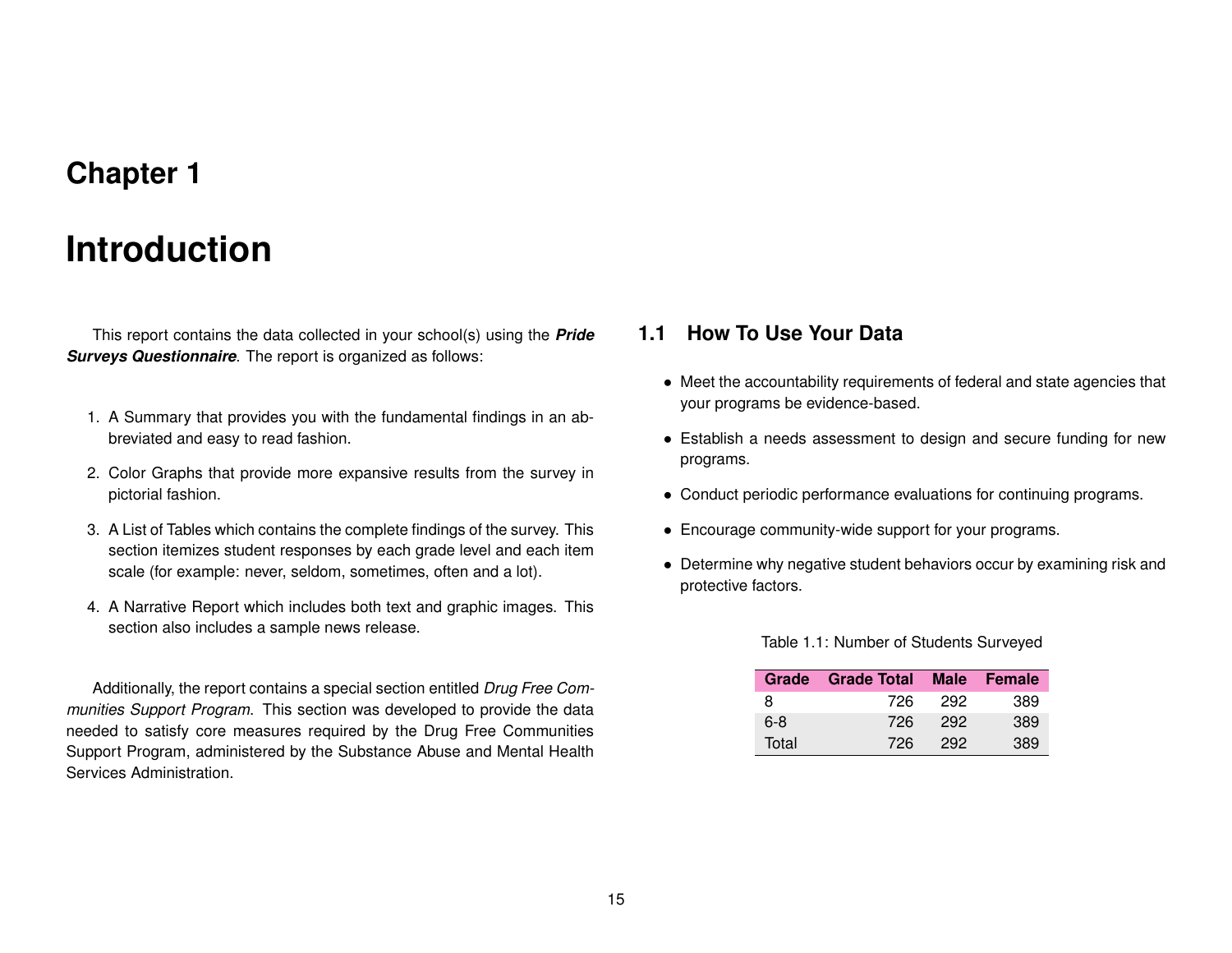### <span id="page-15-0"></span>**1.2 2017-2018 Use vs. 2016-2017 Use**

#### <span id="page-15-1"></span>**1.2.1 Pride National Summary**

The Pride National Summary for a particular school year is a compilation of all the data collected during that school year. The number of states and the number of questionnaires from each state will vary from year to year. While sampling is done to prevent any one state from overwhelming the summary, Pride does not claim that the results are statistically representative of the nation as a whole. However, historically the results from the Pride National Summary have tracked within a few (typically 2 to 3) percentage points of the results from the National Institute on Drug Abuse annual survey which is a nationally representative study.

#### <span id="page-15-2"></span>**1.2.2 Annual Use**

The following tables compare 2017-2018 annual use figures to the 2016-2017 Pride Summary for all schools. A negative figure in the diff row indicates that 2017-2018 percentages for annual use are below 2016-2017 national percentages and a positive figure in the diff row indicates that 2017-2018 percentages for annual use are above 2016-2017 national percentages. NA means that percentage figures for this particular drug are not available. NS stands for National Summary.

#### <span id="page-15-3"></span>Table 1.2: Annual Use – 2017-2018 vs 2016-2017 – DFC Drugs

| <b>DRUG/Location</b>      | 8th    |
|---------------------------|--------|
| <b>Tobacco</b>            |        |
| 2017-2018                 | 1.6    |
| 2016-2017 NS              | 6.9    |
| diff                      | $-5.3$ |
| <b>Alcohol</b>            |        |
| 2017-2018                 | 9.9    |
| 2016-2017 NS              | 14.4   |
| diff                      | -4.5   |
| Marijuana                 |        |
| 2017-2018                 | 3.4    |
| 2016-2017 NS              | 5.9    |
| diff                      | $-2.5$ |
| <b>Prescription Drugs</b> |        |
| 2017-2018                 | 1.1    |
| 2016-2017 NS              | 2.2    |
| diff                      | -1.1   |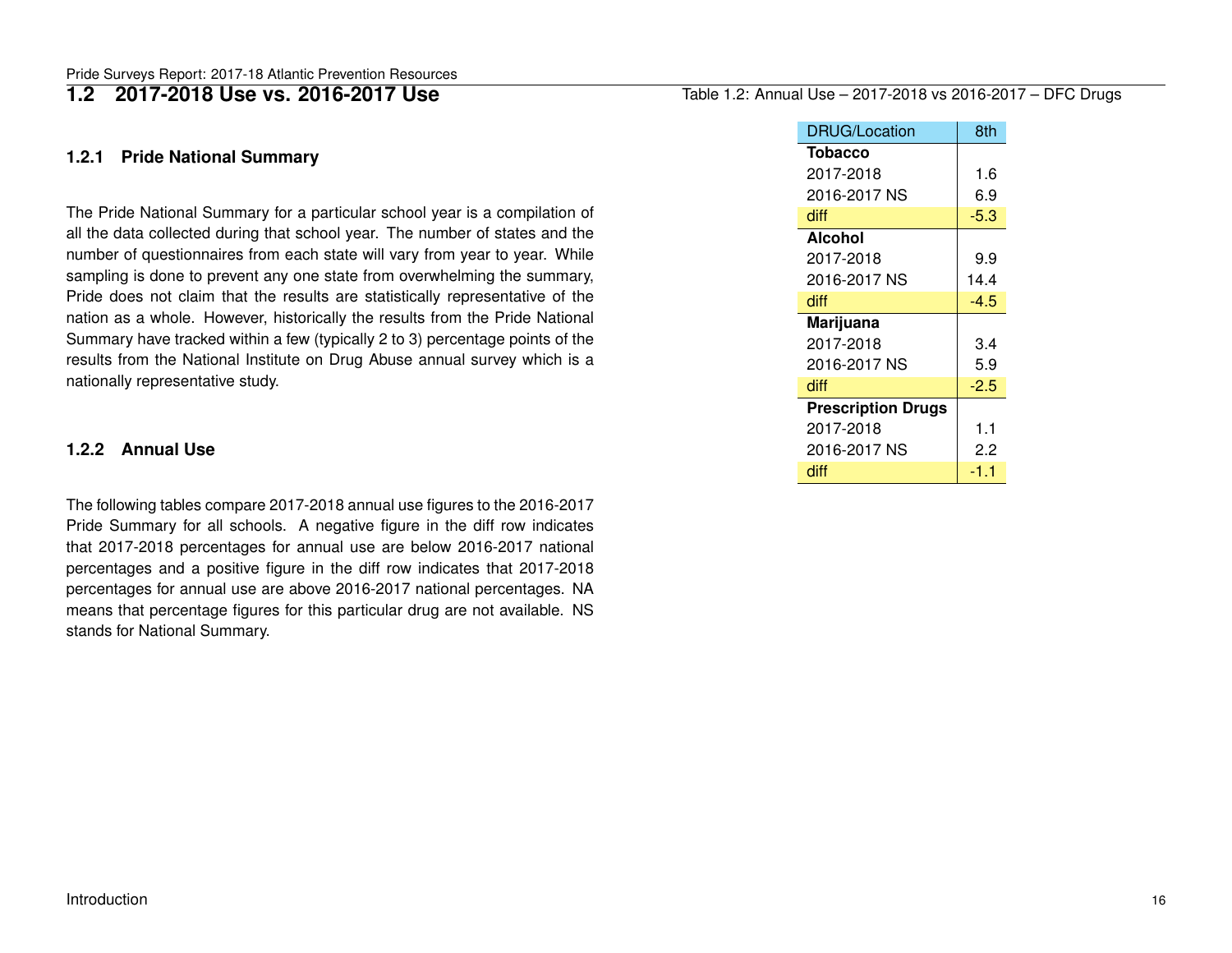<span id="page-16-0"></span>Table 1.3: Annual Use – 2017-2018 vs 2016-2017 – Illicit Drugs

| <b>DRUG/Location</b> | 8th    |
|----------------------|--------|
| Cocaine              |        |
| 2017-2018            | 0.0    |
| 2016-2017 NS         | 0.7    |
| diff                 | $-0.7$ |
| <b>Inhalants</b>     |        |
| 2017-2018            | 1.7    |
| 2016-2017 NS         | 2.0    |
| diff                 | $-0.3$ |
| <b>Hallucinogens</b> |        |
| 2017-2018            | 0.0    |
| 2016-2017 NS         | 0.8    |
| diff                 | $-0.8$ |
| <b>Heroin</b>        |        |
| 2017-2018            | 0.3    |
| 2016-2017 NS         | 0.6    |
| diff                 | $-0.3$ |
| <b>Steroids</b>      |        |
| 2017-2018            | 1.1    |
| 2016-2017 NS         | 1.1    |
| diff                 | 0.0    |

<span id="page-16-1"></span>Table 1.4: Annual Use – 2017-2018 vs 2016-2017 – Illicit Drugs (cont.)

| <b>DRUG/Location</b>          | 8th    |
|-------------------------------|--------|
| <b>Ecstasy</b>                |        |
| 2017-2018                     | 0.1    |
| 2016-2017 NS                  | 1.0    |
| diff                          | $-0.9$ |
| <b>Meth</b>                   |        |
| 2017-2018                     | 0.1    |
| 2016-2017 NS                  | 0.7    |
| diff                          | $-0.6$ |
| <b>Over-the-Counter Drugs</b> |        |
| 2017-2018                     | 0.8    |
| 2016-2017 NS                  | 1.6    |
| diff                          | $-0.8$ |
| <b>Illicit Drugs</b>          |        |
| 2017-2018                     | 6.5    |
| 2016-2017 NS                  | 9.1    |
| diff                          | $-2.6$ |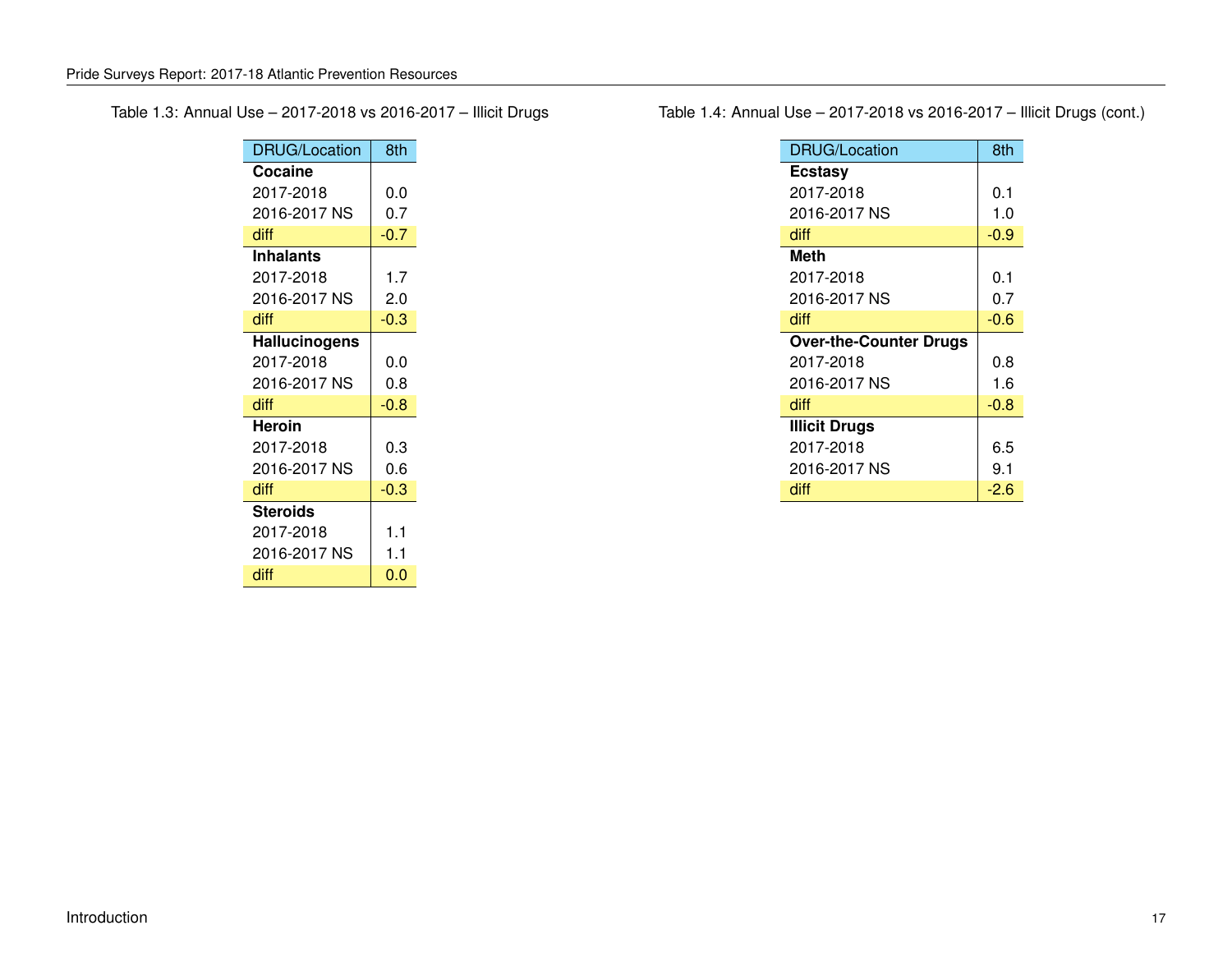#### <span id="page-17-0"></span>**1.2.3 Monthly Use**

The following tables compare 2017-2018 monthly use figures to the 2016- 2017 Pride Summary for all schools. A negative figure in the diff row indicates that 2017-2018 percentages for monthly use are below 2016-2017 national percentages and a positive figure in the diff row indicates that 2017-2018 percentages for monthly use are above 2016-2017 national percentages. NA means that percentage figures for this particular drug are not available. NS stands for National Summary.

<span id="page-17-1"></span>Table 1.5: Monthly Use – 2017-2018 vs 2016-2017 – DFC Drugs

| DRUG/Location             | 8th    |
|---------------------------|--------|
| <b>Cigarettes</b>         |        |
| 2017-2018                 | 0.6    |
| 2016-2017 NS              | NA     |
| diff                      | ΝA     |
| <b>Alcohol</b>            |        |
| 2017-2018                 | 3.3    |
| 2016-2017 NS              | 6.7    |
| diff                      | $-3.4$ |
| Marijuana                 |        |
| 2017-2018                 | 1.5    |
| 2016-2017 NS              | 3.9    |
| diff                      | $-2.4$ |
| <b>Prescription Drugs</b> |        |
| 2017-2018                 | 0.7    |
| 2016-2017 NS              | 1.8    |
| diff                      | -1.1   |
|                           |        |

<span id="page-17-2"></span>Table 1.6: Monthly Use – 2017-2018 vs 2016-2017 – Illicit Drugs

| Cocaine<br>2017-2018<br>0.0<br>2016-2017 NS<br>0.4<br>diff<br>$-0.4$<br><b>Inhalants</b><br>1.0<br>2017-2018<br>2016-2017 NS<br>1.5<br>diff<br>-0.5<br><b>Hallucinogens</b><br>2017-2018<br>0.0<br>2016-2017 NS<br>0.3<br>diff<br>$-0.3$<br>Heroin<br>2017-2018<br>0.0<br>2016-2017 NS<br>0.3<br>diff<br>$-0.3$<br><b>Steroids</b><br>2017-2018<br>0.6<br>2016-2017 NS<br>0.5<br>0.1 | <b>DRUG/Location</b> | 8th |
|--------------------------------------------------------------------------------------------------------------------------------------------------------------------------------------------------------------------------------------------------------------------------------------------------------------------------------------------------------------------------------------|----------------------|-----|
|                                                                                                                                                                                                                                                                                                                                                                                      |                      |     |
|                                                                                                                                                                                                                                                                                                                                                                                      |                      |     |
|                                                                                                                                                                                                                                                                                                                                                                                      |                      |     |
|                                                                                                                                                                                                                                                                                                                                                                                      |                      |     |
|                                                                                                                                                                                                                                                                                                                                                                                      |                      |     |
|                                                                                                                                                                                                                                                                                                                                                                                      |                      |     |
|                                                                                                                                                                                                                                                                                                                                                                                      |                      |     |
|                                                                                                                                                                                                                                                                                                                                                                                      |                      |     |
|                                                                                                                                                                                                                                                                                                                                                                                      |                      |     |
|                                                                                                                                                                                                                                                                                                                                                                                      |                      |     |
|                                                                                                                                                                                                                                                                                                                                                                                      |                      |     |
|                                                                                                                                                                                                                                                                                                                                                                                      |                      |     |
|                                                                                                                                                                                                                                                                                                                                                                                      |                      |     |
|                                                                                                                                                                                                                                                                                                                                                                                      |                      |     |
|                                                                                                                                                                                                                                                                                                                                                                                      |                      |     |
|                                                                                                                                                                                                                                                                                                                                                                                      |                      |     |
|                                                                                                                                                                                                                                                                                                                                                                                      |                      |     |
|                                                                                                                                                                                                                                                                                                                                                                                      |                      |     |
|                                                                                                                                                                                                                                                                                                                                                                                      |                      |     |
|                                                                                                                                                                                                                                                                                                                                                                                      | diff                 |     |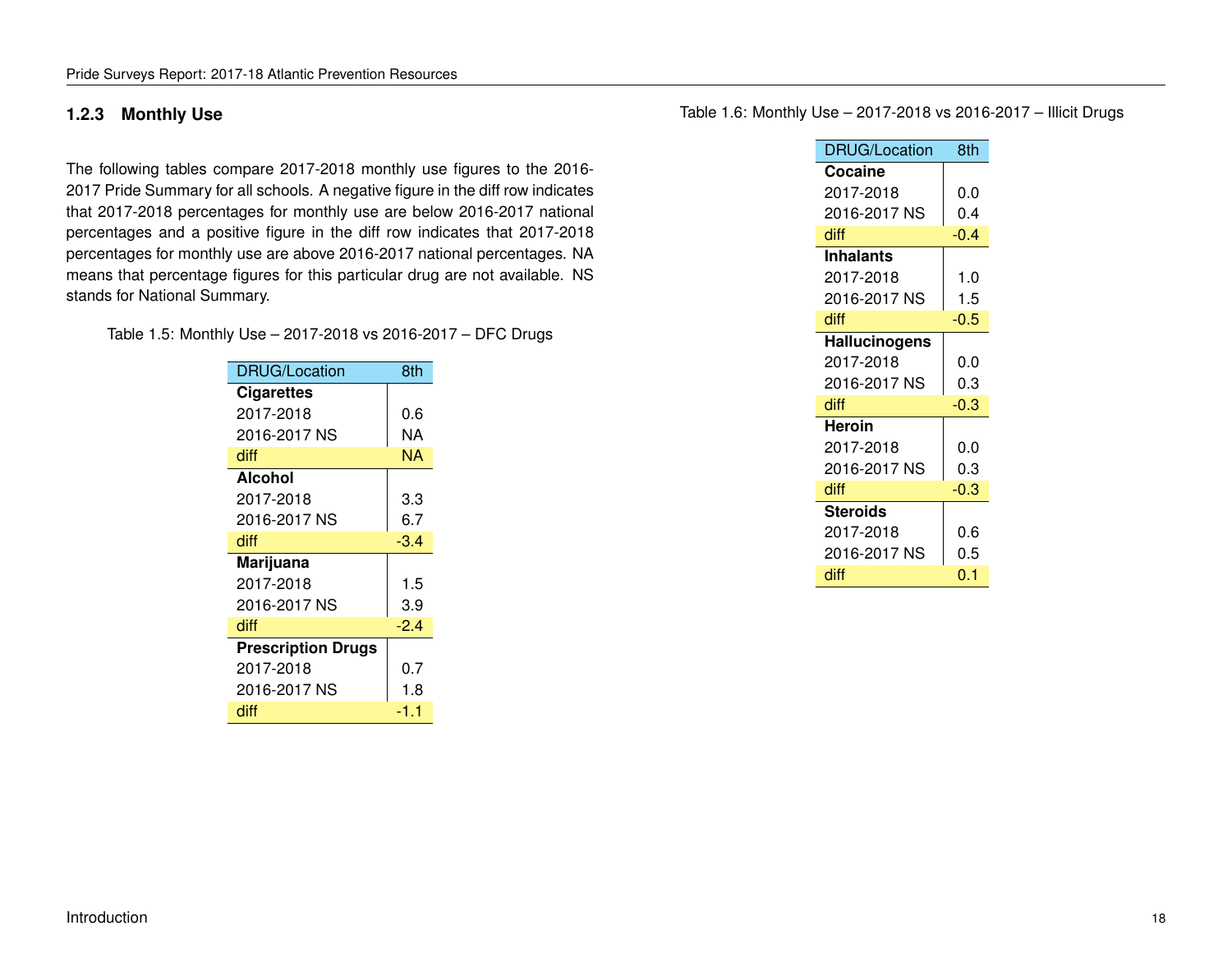<span id="page-18-0"></span>Table 1.7: Monthly Use – 2017-2018 vs 2016-2017 – Illicit Drugs (cont.)

| DRUG/Location                 | 8th    |
|-------------------------------|--------|
| <b>Ecstasy</b>                |        |
| 2017-2018                     | 0.0    |
| 2016-2017 NS                  | 0.4    |
| diff                          | $-0.4$ |
| Meth                          |        |
| 2017-2018                     | 0.0    |
| 2016-2017 NS                  | 0.3    |
| diff                          | $-0.3$ |
| <b>Over-the-Counter Drugs</b> |        |
| 2017-2018                     | 0.3    |
| 2016-2017 NS                  | 1.0    |
| diff                          | $-0.7$ |
| <b>Illicit Drugs</b>          |        |
| 2017-2018                     | 3.4    |
| 2016-2017 NS                  | 6.0    |
| diff                          | $-2.6$ |

We recommend that you share the findings of your survey with staff/faculty, administration, boards of education, elected officials, parents, community organizations and the news media.

While the findings are likely to show that certain problems exist within your student population, the overriding message will be that you are taking a fact-based approach to understand and solve these problems.

If you have questions about this report or if you wish to have information on other *Pride Surveys* services and products, please contact:

*Pride Surveys* 2140 Newmarket Pkwy SE Suite 116 Marietta, GA 30067 1-800-279-6361 1-770-726-9327 [info@pridesurveys.com](mailto:info@pridesurveys.com) [www.pridesurveys.com](http://www.pridesurveys.com)

The following information is for *Pride Surveys* internal use only.

- Data Files: us170102-113
- Filter: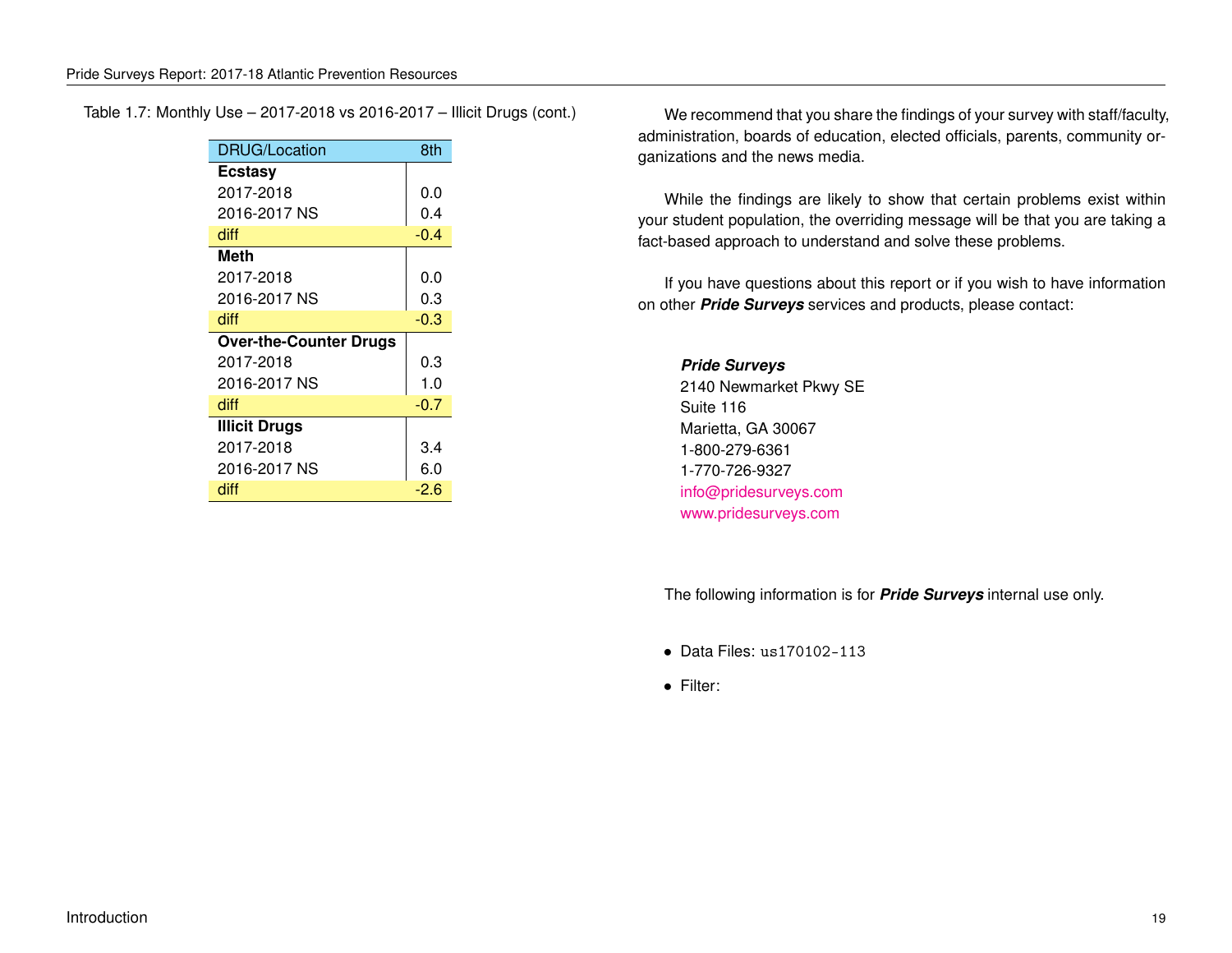## **Chapter 2**

## **Summary**

<span id="page-19-0"></span>Many federal agencies have identified certain data that are most important in measuring drug use and perceptions among youth. These data are often referred to as the *Core Measures* and consist of:

- **Reported 30-day Use** the percentage of students who have reported use in the last 30 days,
- **Perception of Risk** the percentage of students who reported that a drug was *Moderate Risk* or *Great Risk*,
- **Perception of Parental Disapproval of Use** the percentage of students who reported that their parents would feel if was *Wrong* or *Very Wrong* to use,
- **Perception of Friends' Disapproval of Use** the percentage of students who reported that their friends would feel if was *Wrong* or *Very Wrong* to use,

for the drug categories of cigarettes, alcohol, marijuana, and prescription drugs for 30 day use and perception of risk and tobacco, alcohol, marijuana, and prescription drugs for parental and friends disapproval. The chapter entitled *Drug Free Communitites Support Program Core Measures* will delve into these measures in detail. This section will briefly summarize these data.

### <span id="page-19-2"></span><span id="page-19-1"></span>**2.1 Core Measures**

Table 2.1: Core Measures for All Students

| <b>Measure</b>       | Cig/Tob | <b>Alcohol</b> | <b>Marijuana</b> | <b>Presc. Drugs</b> |
|----------------------|---------|----------------|------------------|---------------------|
| Past 30 Day Use      | 0.6     | 3.3            | $1.5^{\circ}$    | 0.7                 |
| Perceived Risk       | 82.5    | 72.0           | 67.0             | 85.2                |
| Parental Disapproval | 95.8    | 94.2           | 95.9             | 95.6                |
| Friends Disapproval  | 87.3    | 84.7           | 83.5             | 91.7                |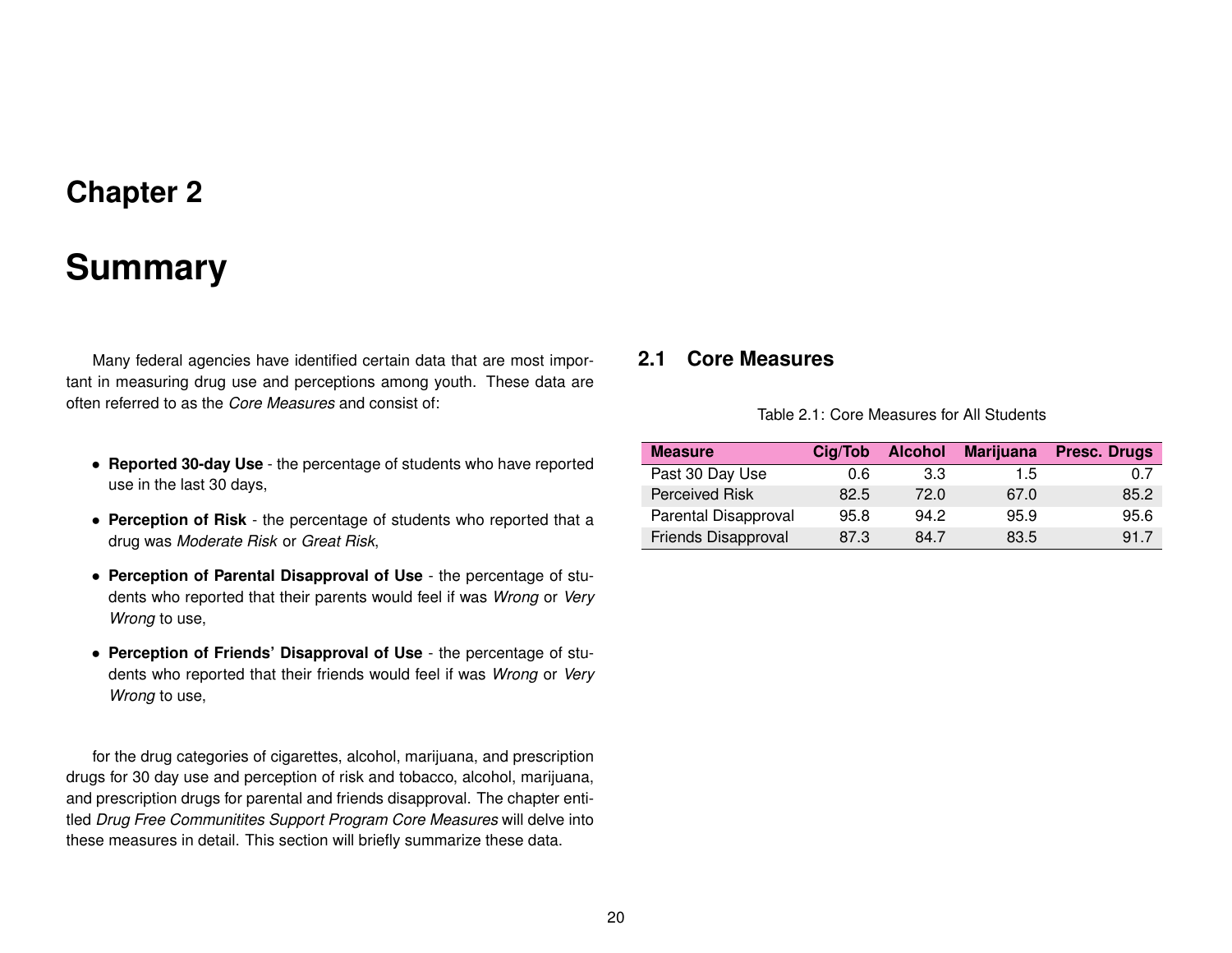### <span id="page-20-3"></span><span id="page-20-0"></span>**2.2 Annual and Monthly Use**

| Table 2.2: Percentage of Students Who Report Using Drugs |  |  |  |
|----------------------------------------------------------|--|--|--|
|                                                          |  |  |  |

| <b>DRUG</b>               | <b>ANNUAL</b> | <b>MONTHLY</b> |
|---------------------------|---------------|----------------|
| Tobacco                   | 1.6           | 0.6            |
| Cigarettes                |               | 0.6            |
| E-cigarettes              |               | 3.5            |
| Alcohol                   | 9.9           | 3.3            |
| Marijuana                 | 3.4           | 1.5            |
| Cocaine                   | 0.0           | 0.0            |
| Inhalants                 | 1.7           | 1.0            |
| Hallucinogens             | 0.0           | 0.0            |
| Heroin                    | 0.3           | 0.0            |
| Steroids                  | 1.1           | 0.6            |
| Ecstasy                   | 0.1           | 0.0            |
| Meth                      | 0.1           | 0.0            |
| <b>Prescription Drugs</b> | 1.1           | 0.7            |
| Over-the-Counter Drugs    | 0.8           | 0.3            |
| <b>Any Illicit Drug</b>   | 6.5           | 3.4            |

### <span id="page-20-4"></span><span id="page-20-1"></span>**2.3 Where Students Use**

Table 2.3: Where Do Students Report Using

|             | АT          | <b>AT</b>     | IN A           | <b>FRIENDS'</b> |              |
|-------------|-------------|---------------|----------------|-----------------|--------------|
| <b>DRUG</b> | <b>HOME</b> | <b>SCHOOL</b> | <b>CAR</b>     | <b>HOUSE</b>    | <b>OTHER</b> |
| Tobacco     | 0.3         | 0.0           | O 1            | 0.8             | 11           |
| Alcohol     | 4.5         | 0 1           | 0.3            | 1.7             | 2.5          |
| Marijuana   | 0.6         | 0.0           | ດ 1            | 1.5             | 2.5          |
| Presc Drugs | 1.1         | ი ი           | 0 <sub>1</sub> | 0.0             | 0.6          |

### <span id="page-20-5"></span><span id="page-20-2"></span>**2.4 When Students Use**

| Table 2.4: When Do Students Report Using |  |  |  |  |  |
|------------------------------------------|--|--|--|--|--|
|------------------------------------------|--|--|--|--|--|

|             | <b>BEFORE</b> | <b>DURING</b> | <b>AFTER</b>  | <b>WEEK</b>  | <b>WEEK</b> |
|-------------|---------------|---------------|---------------|--------------|-------------|
| <b>DRUG</b> | <b>SCHOOL</b> | <b>SCHOOL</b> | <b>SCHOOL</b> | <b>NIGHT</b> | <b>END</b>  |
| Tobacco     | 0.3           | 0.0           | 0.6           | 0.1          | 0.7         |
| Alcohol     | 0.4           | 0.3           | 0.7           | 0.4          | 4.5         |
| Marijuana   | 0.6           | 0.0           | 0.6           | 0.0          | 1.9         |
| Presc Drugs | 0.3           | 0.0           | 0.3           | 0.3          | 0.4         |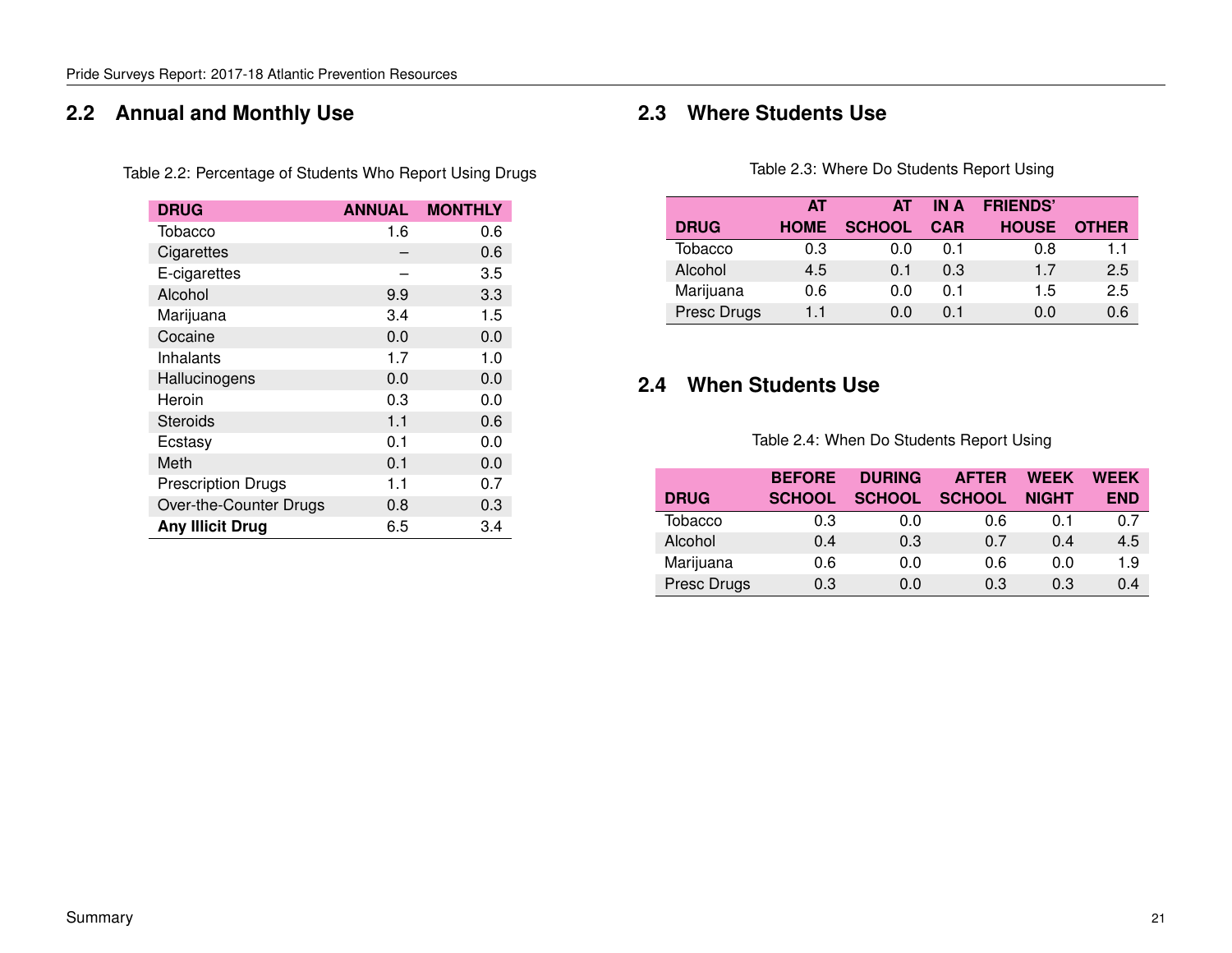### <span id="page-21-0"></span>**2.5 Risk Factors**

Table 2.5: Percentage Of Students At Risk

<span id="page-21-2"></span>

| <b>FACTOR</b>                                              | <b>PCT AT RISK</b> |
|------------------------------------------------------------|--------------------|
| Guns NOT at School                                         | 1.4                |
| Guns AT School                                             | 0.7                |
| <b>Gang Activity</b>                                       | 0.7                |
| Contemplate Suicide                                        | 5.0                |
| Trouble With Police                                        | 9.5                |
| Threaten A Student With a Gun, Knife or Club               | 0.3                |
| Threaten To Hurt A Student By Hitting, Slapping or Kicking | 19.0               |
| Hurt A Student With A Gun, Knife or Club                   | 0.6                |
| Hurt A Student By Hitting, Slapping or Kicking             | 15.5               |
| Been Threatened With a Gun, Knife or Club                  | 3.7                |
| Had A Student Threaten To Hit, Slap or Kick                | 29.9               |
| Been Afraid A Student May Hurt You                         | 19.1               |
| Been Hurt By A Student With A Gun, Knife or Club           | 0.7                |
| Been Hurt By A Student By Hitting, Slapping or Kicking     | 17.0               |

### <span id="page-21-3"></span><span id="page-21-1"></span>**2.6 Protective Factors**

Table 2.6: Percentage Of Students Protected

| <b>FACTOR</b>                            | <b>PCT PROTECTED</b> |
|------------------------------------------|----------------------|
| Make Good Grades                         | 86.0                 |
| Attend Church or Synagogue               | 36.2                 |
| Take Part in Community Activities        | 36.5                 |
| <b>Take Part in School Activities</b>    | 49.7                 |
| Teachers Talk About the Dangers of Drugs | 35.4                 |
| Parents Talk About the Dangers of Drugs  | 39.0                 |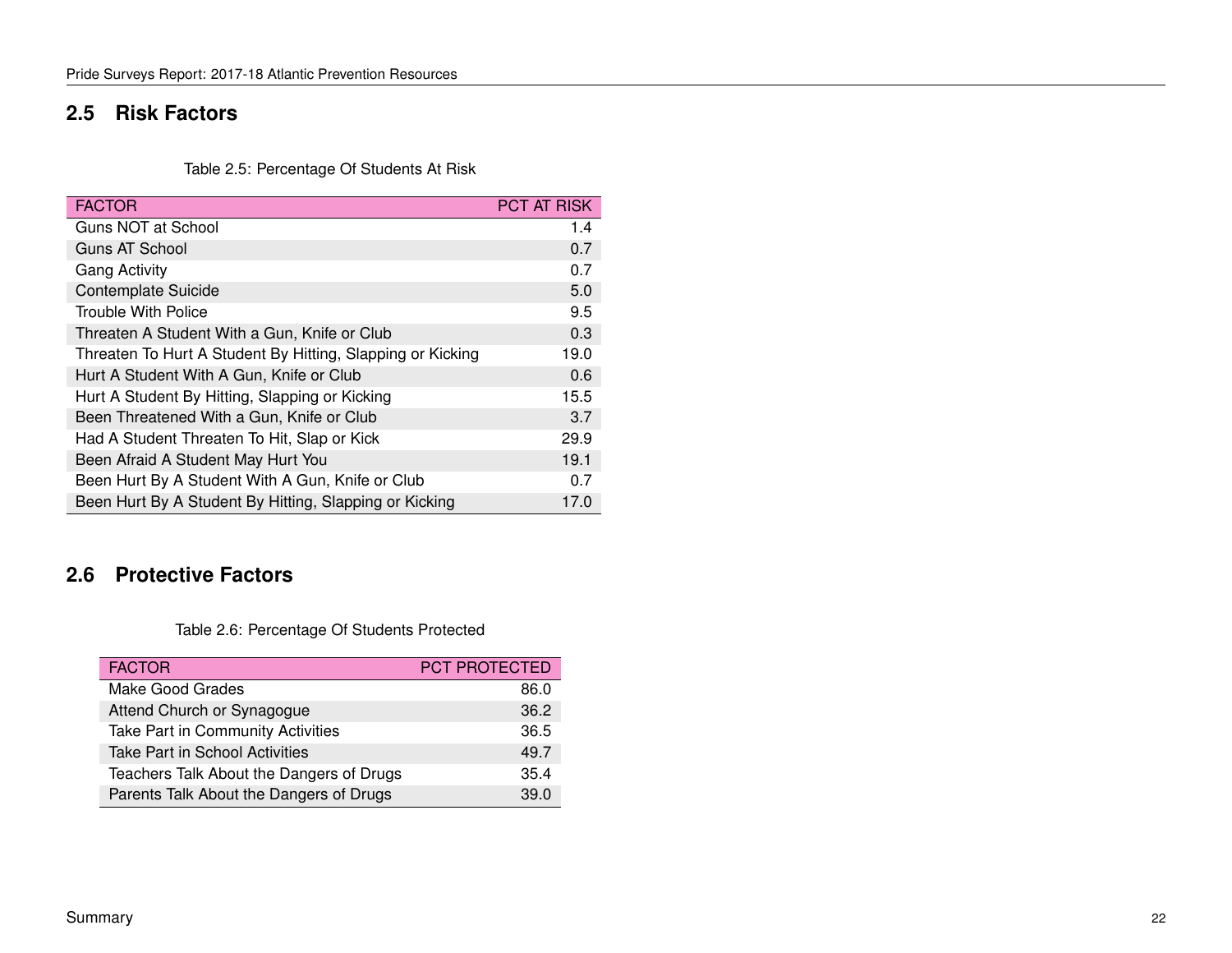## **Chapter 3**

## **Graphics**

<span id="page-22-0"></span>The following graphs will assist you in understanding the relationship of student behavior to alcohol and other drug usage. You are encouraged to make overheads or slides from the graphs for presentations to school faculty, parents, media, and other audiences in the community.

The *Location* and *Time* of drug use graphs will be helpful in understanding the need for a commitment to drug abuse prevention by parents and the larger community - not just by schools. Student alcohol and other drug use occurs most often outside the school and at times when school is not in session.

The *Perceived Harm* of alcohol and other drugs will assist with understanding how the false assumptions concerning harm are related to drug use. When drugs are perceived as harmless, the probability of use increases.

Research indicates that easy access, *Availability*, to drugs increases the probability of use. Availability of alcohol and other drugs normally increases at higher grade levels.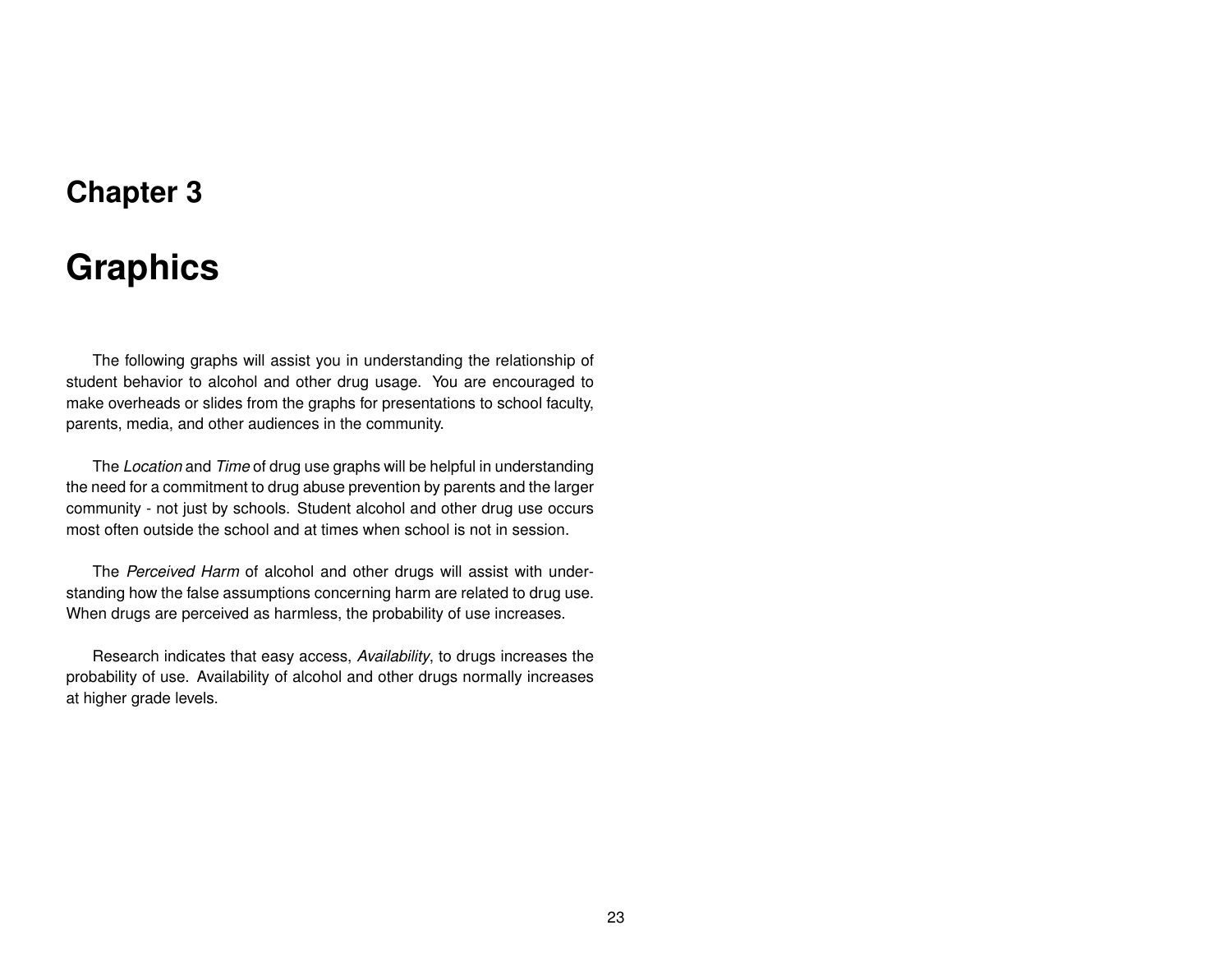### <span id="page-23-0"></span>**3.1 Frequency of Use**

### <span id="page-23-1"></span>**3.1.1 Annual Use**

The following section contains graphs depicting the percentage of students who reported any use within the past year of various drugs broken down by grade level.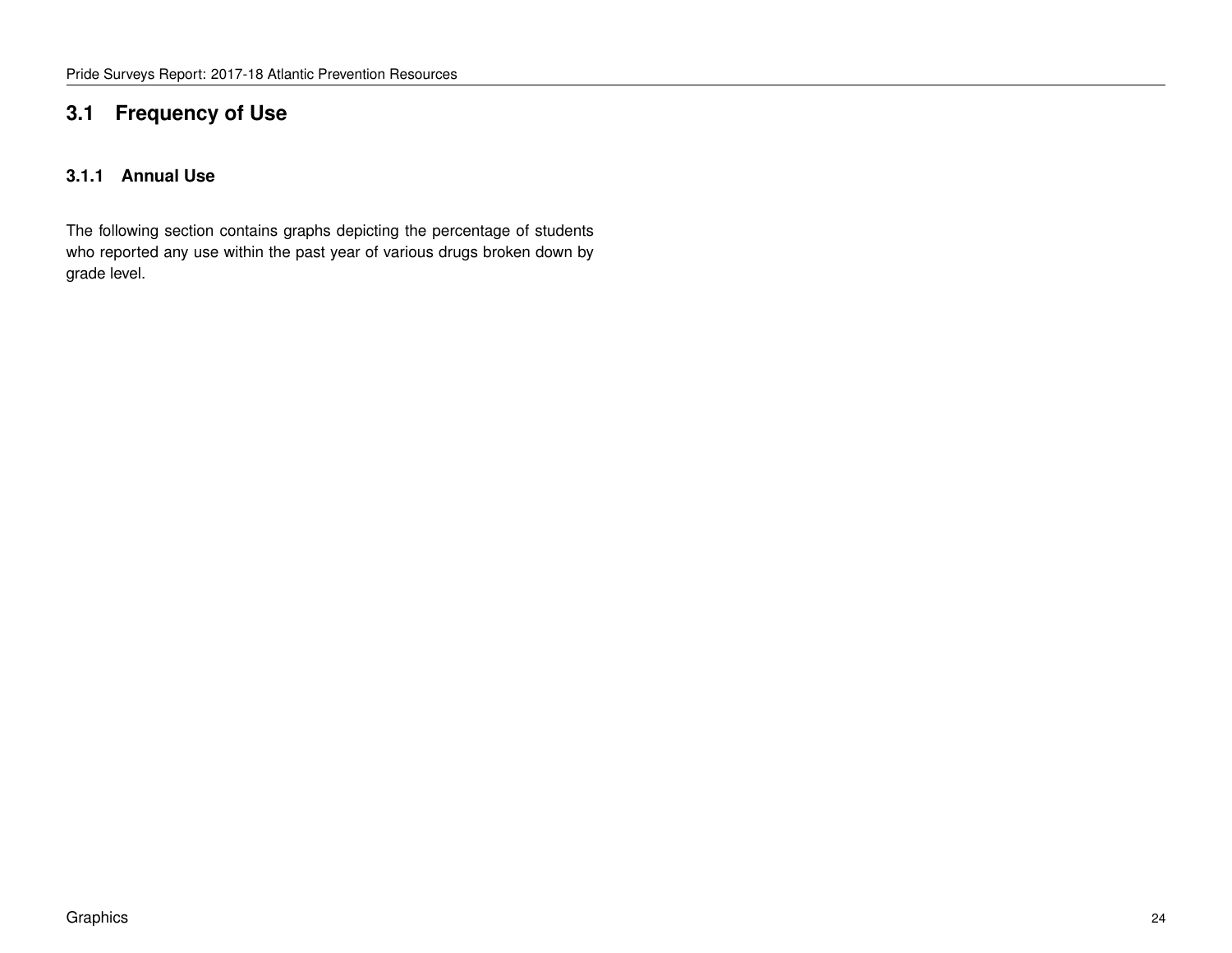# Annual Use of Tobacco, Alcohol and Illicit Drugs

<span id="page-24-0"></span>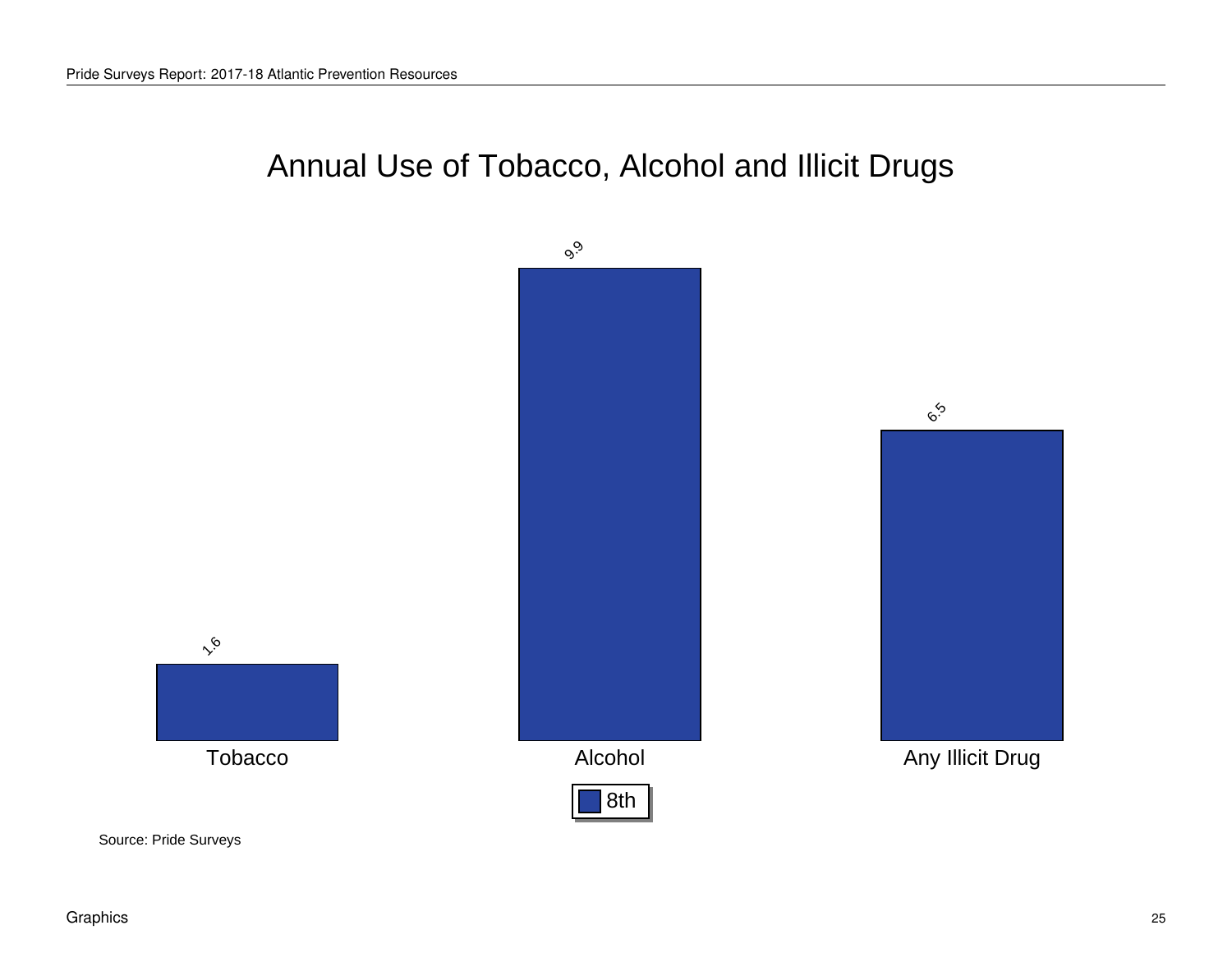<span id="page-25-0"></span>Annual Use of Marijuana, Cocaine, Inhalants and Hallucinogens





8th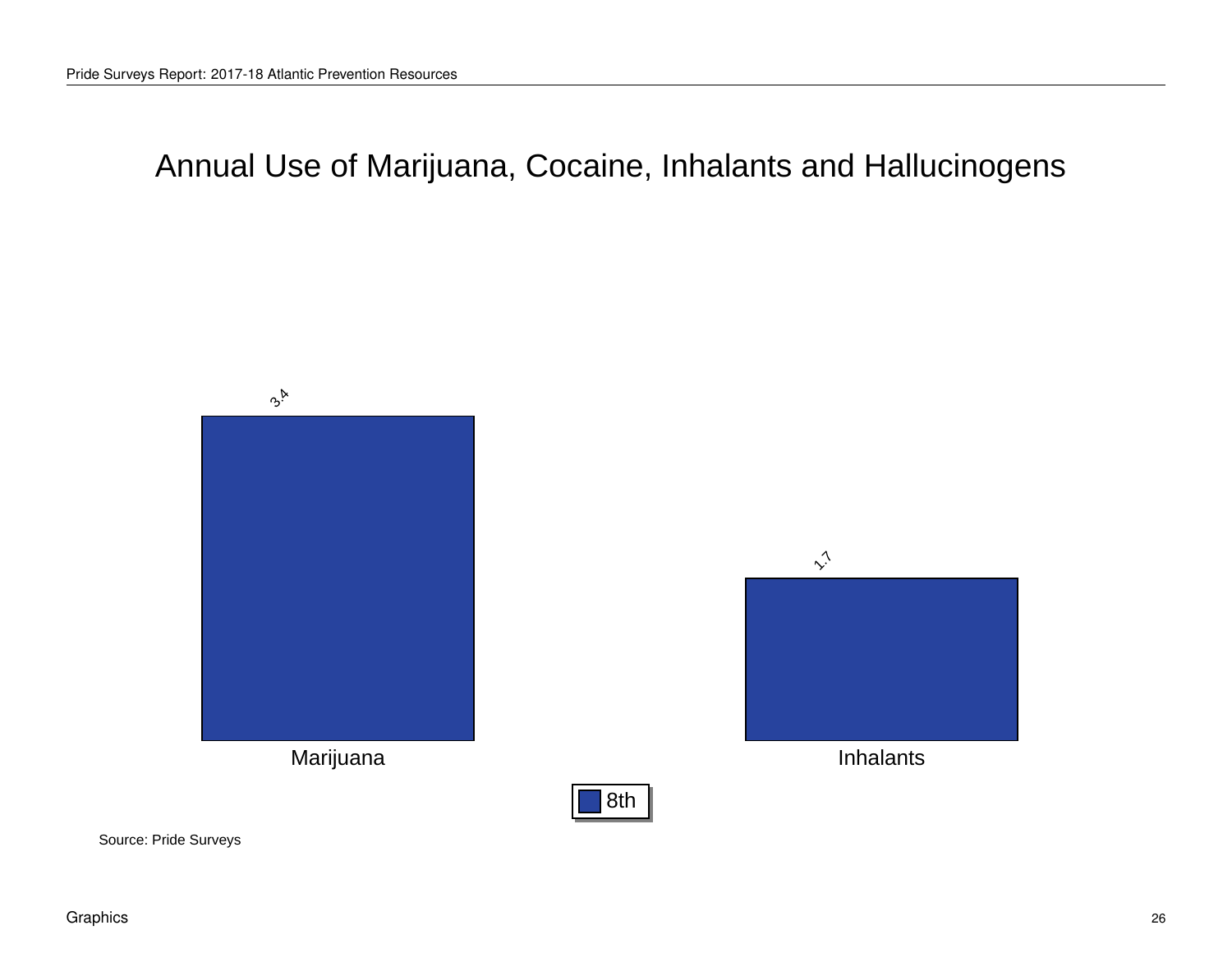## <span id="page-26-0"></span>Annual Use of Heroin, Steroids, Ecstasy, and Meth



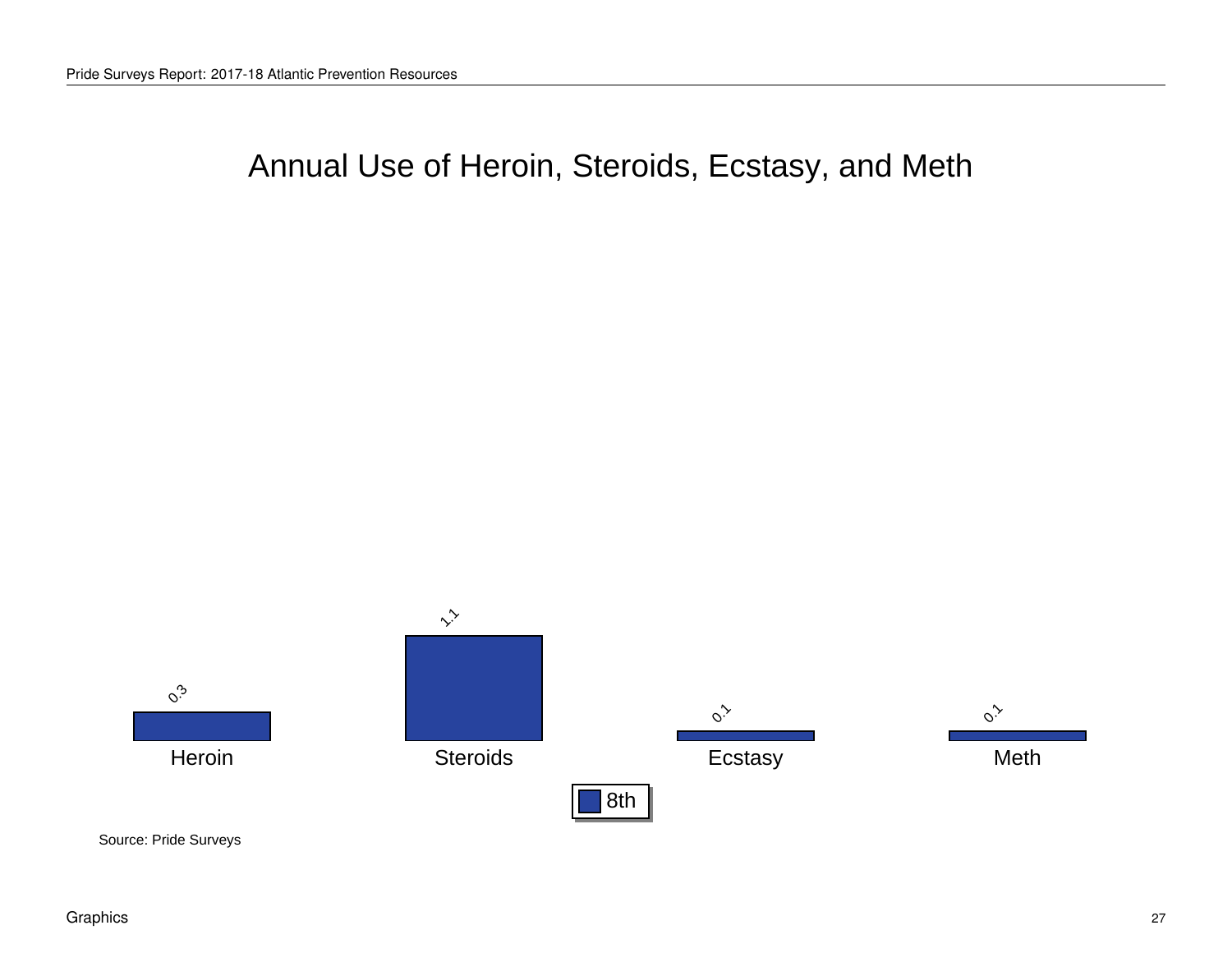# <span id="page-27-0"></span>Annual Use of Prescription Drugs, OTC Drugs and Any Illicit Drugs





 $\circ^8$ 

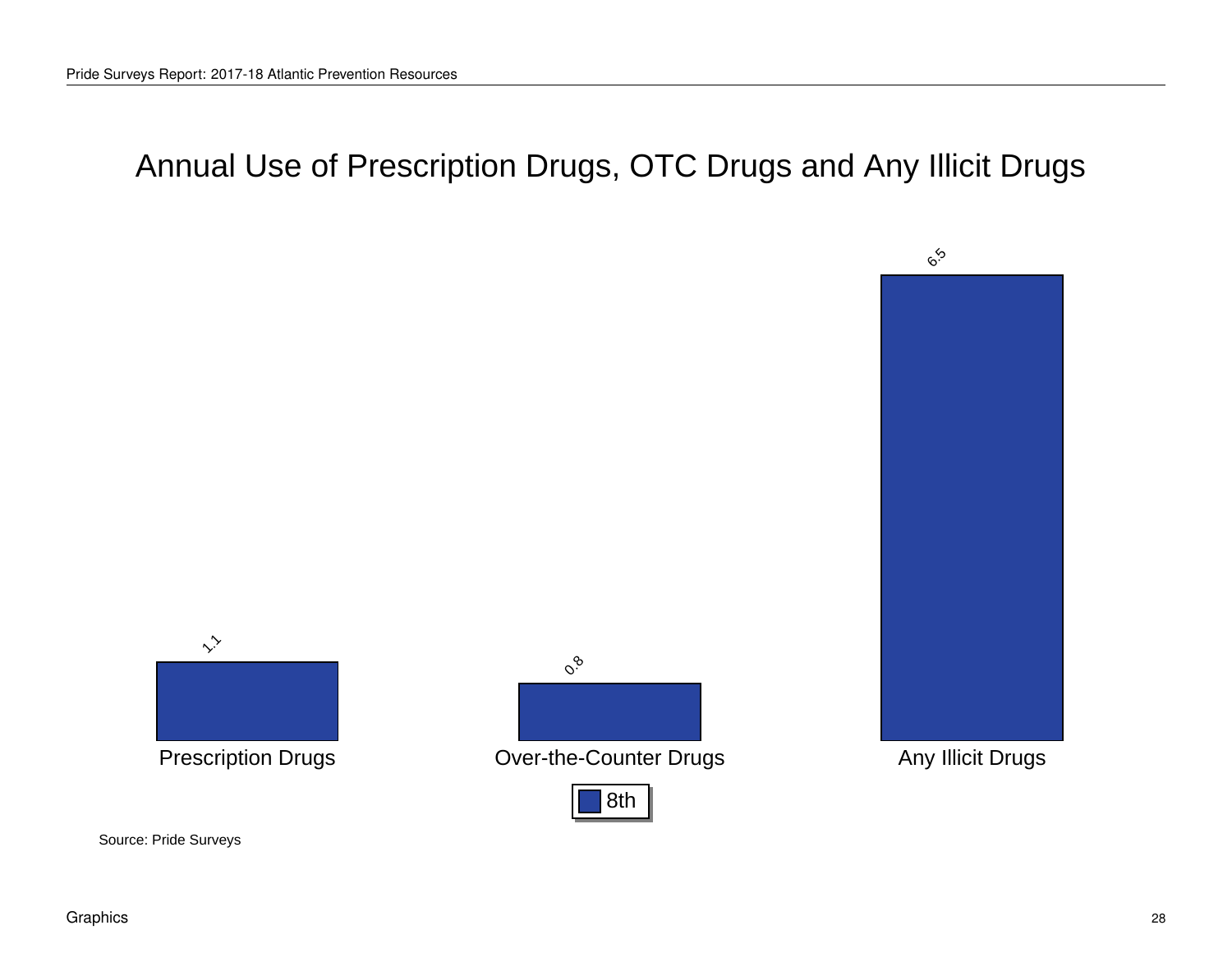### <span id="page-28-0"></span>**3.1.2 Past 30 Day Use**

The following section contains graphs depicting the percentage of students who reported past 30 day use of various drugs broken down by grade level.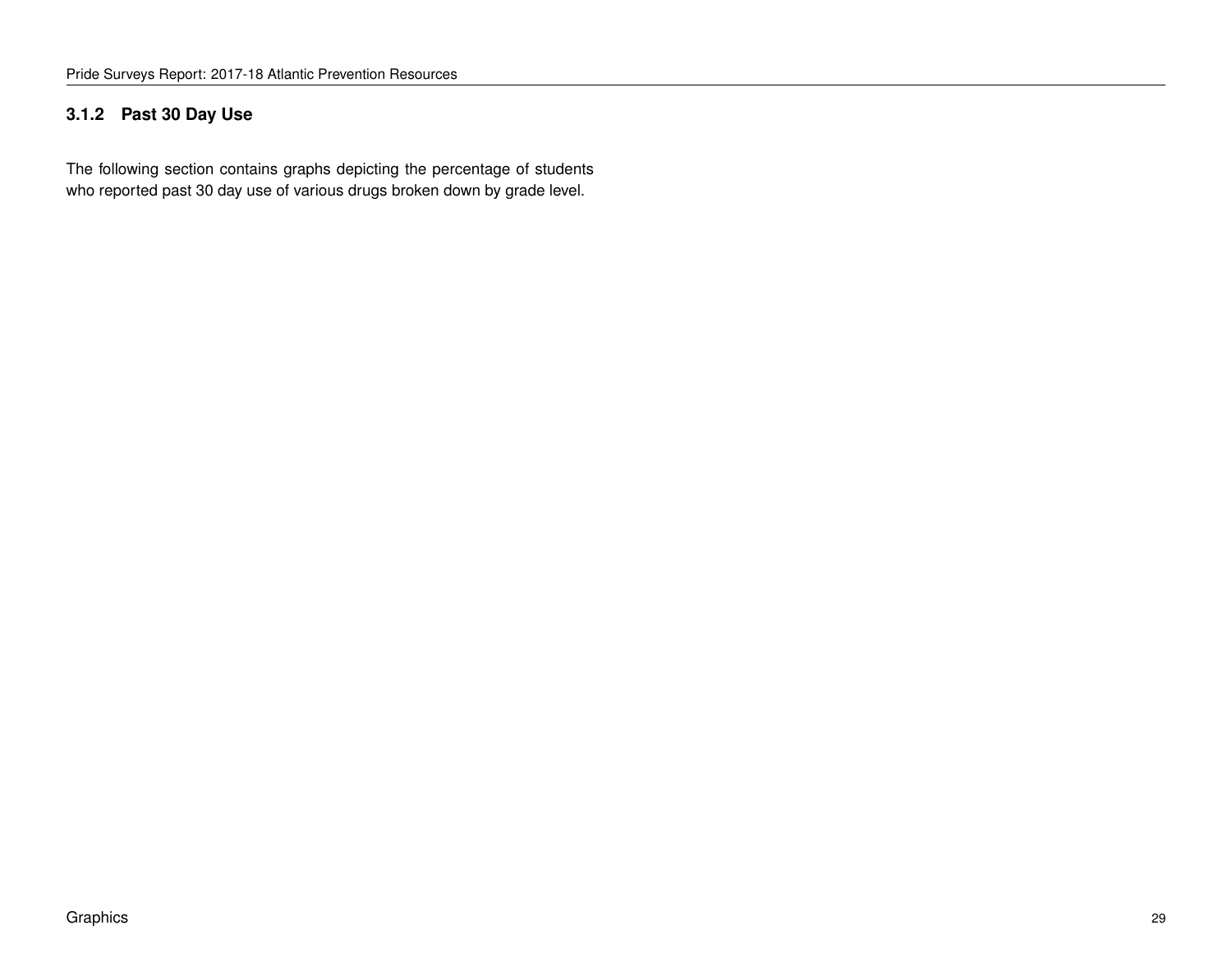## <span id="page-29-0"></span>Past 30 Day Use of Tobacco, E-Cigarettes, Alcohol and Any Illicit Drug

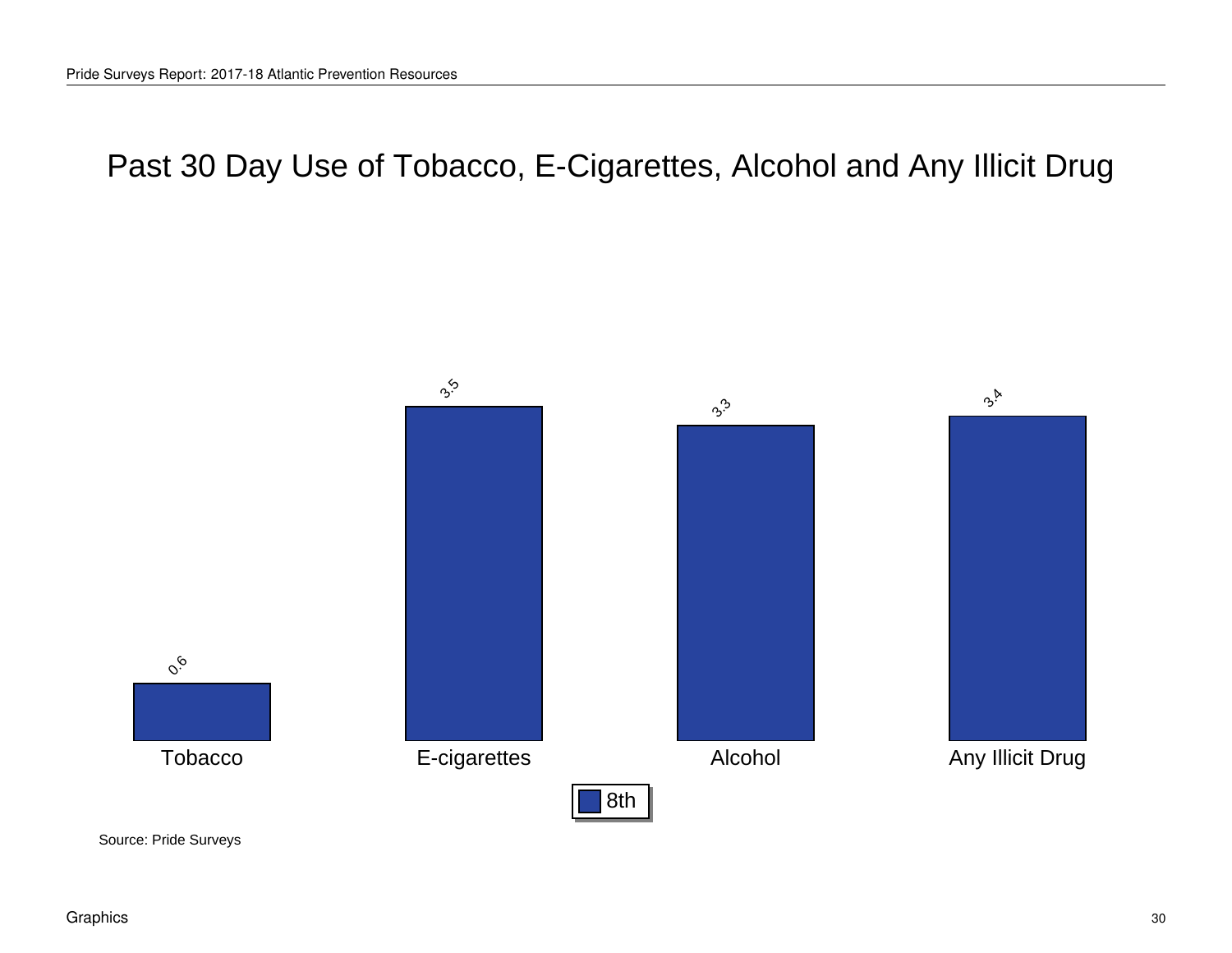<span id="page-30-0"></span>Past 30 Day Use of Marijuana, Cocaine, Inhalants and Hallucinogens

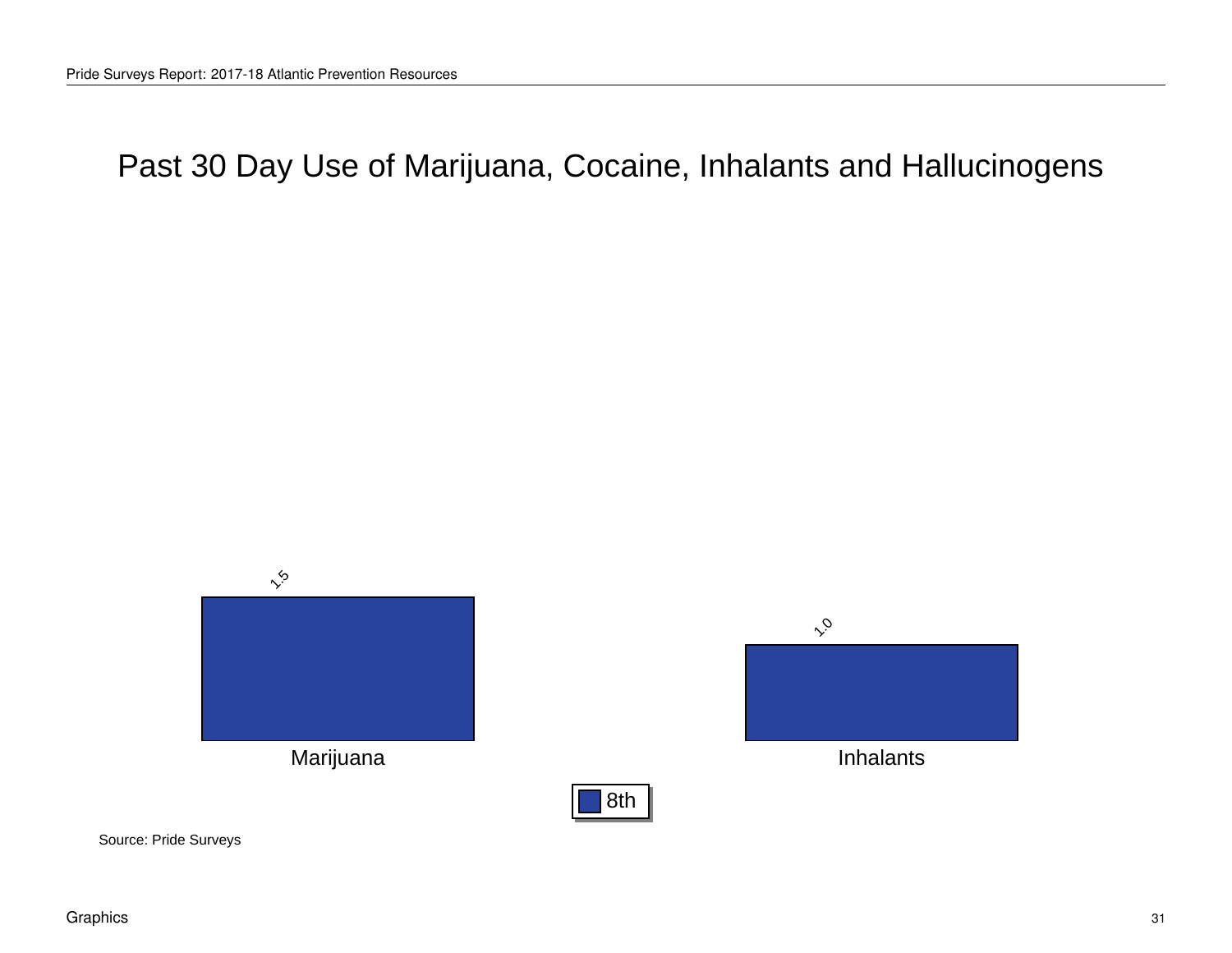## <span id="page-31-0"></span>Past 30 Day Use of Heroin, Steroids, Ecstasy, and Meth

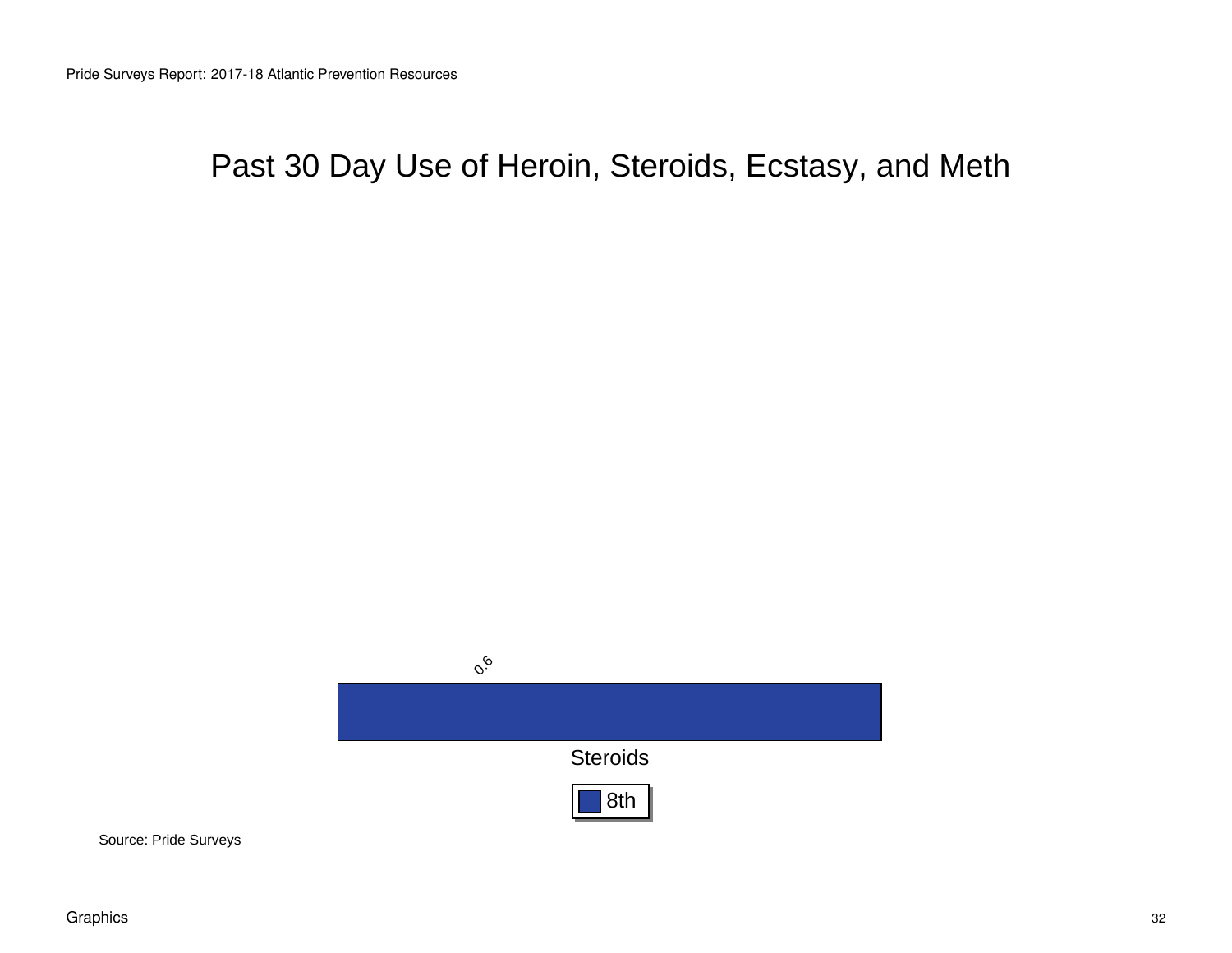# <span id="page-32-0"></span>Past 30 Day Use of Prescription Drugs, OTC Drugs and Any Illicit Drugs





Prescription Drugs **Constanting Counter Counter Drugs** Any Illicit Drugs  $\mathcal{S}^3$ 

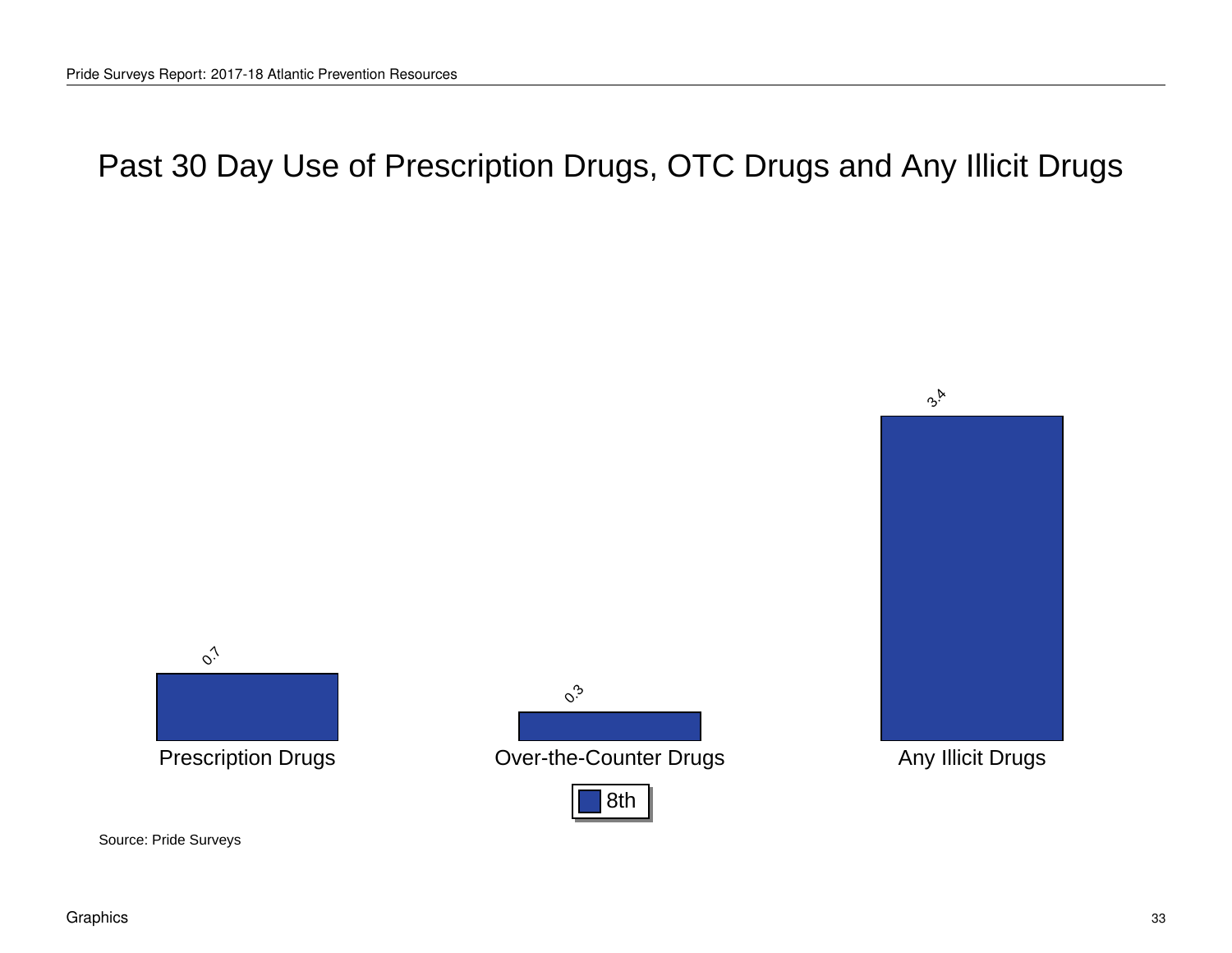### <span id="page-33-0"></span>**3.2 Perception of Risk**

The following section contains graphs depicting how students responded to the questions on the risk of using certain drugs broken down by grade level.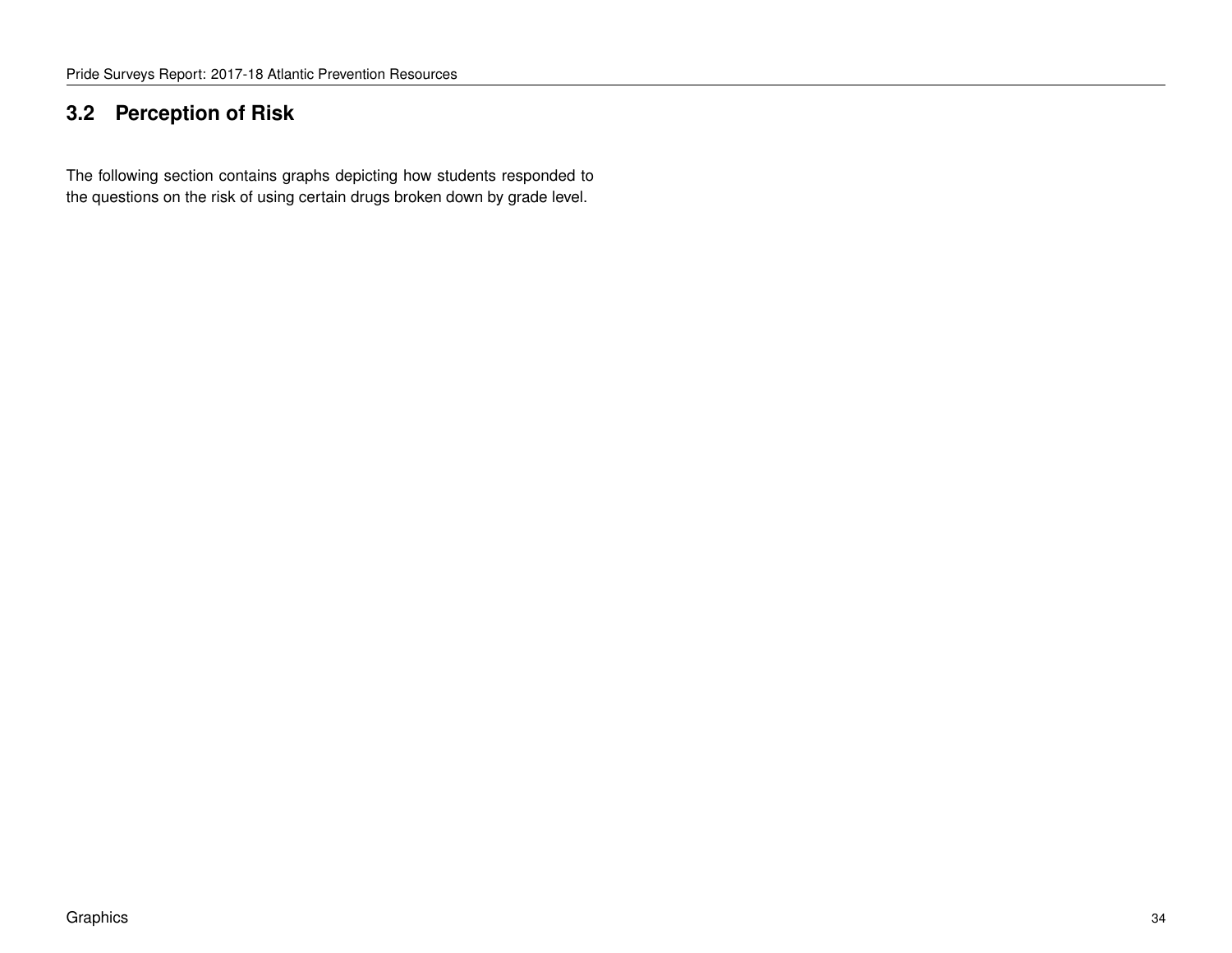# Perception of Risk -- One or More Packs of Cigarettes/Day

<span id="page-34-0"></span>





 $55$ 



Source: Pride Surveys

Graphics 35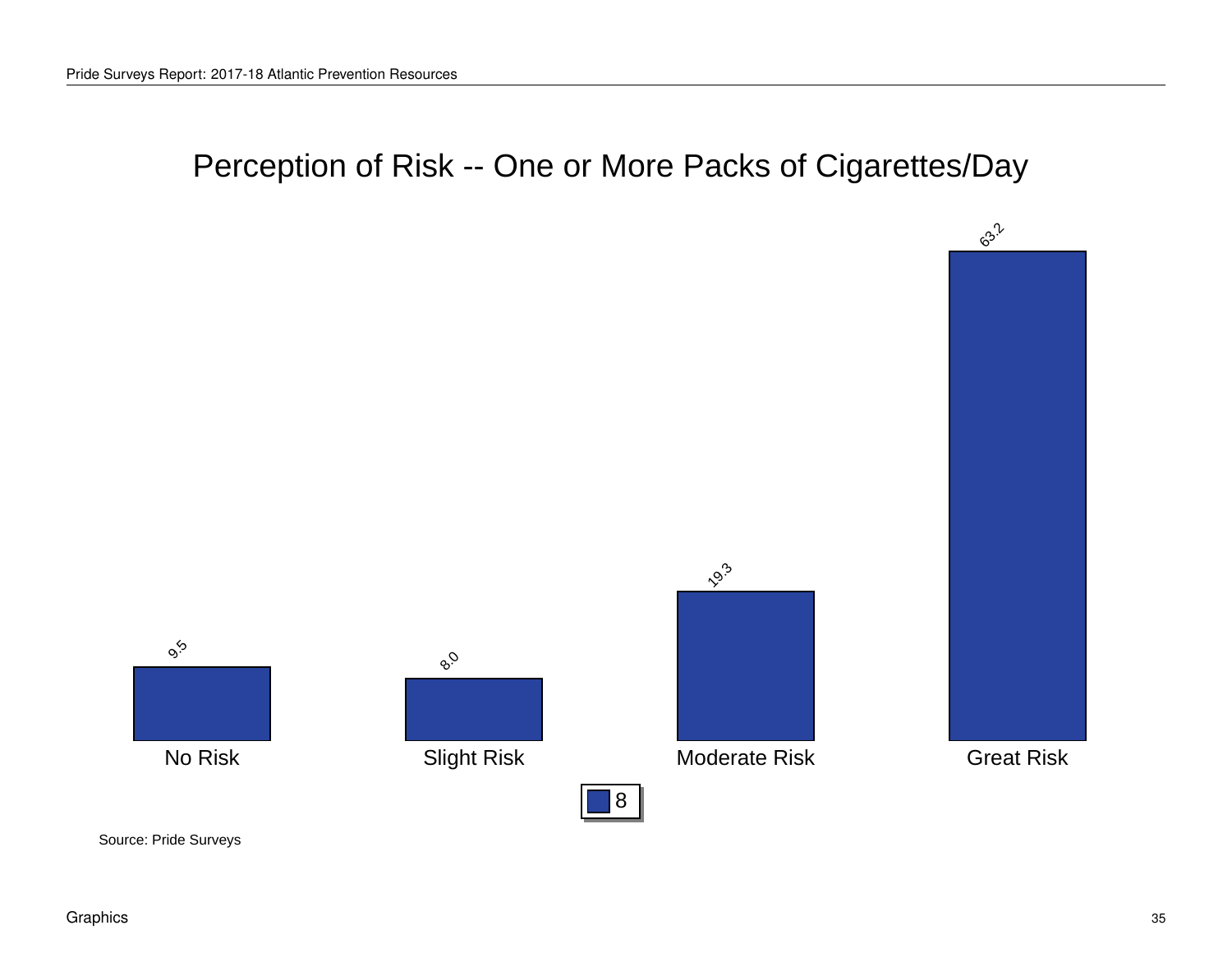## Perception of Risk -- Smoke e-cigarettes, e-cigars, e-hookahs

<span id="page-35-0"></span>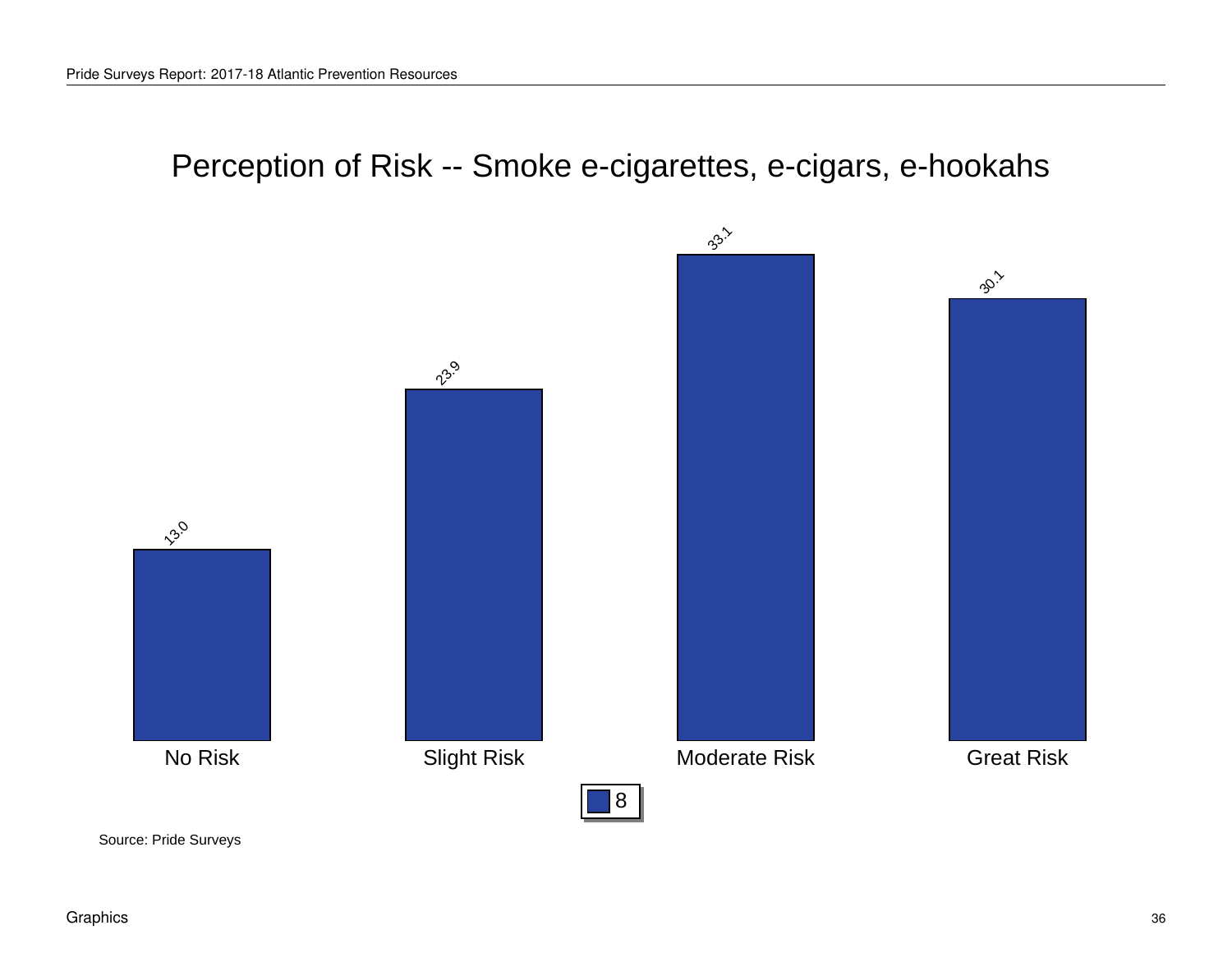## Perception of Risk -- Five or More Drinks of Alcohol 1-2/Week

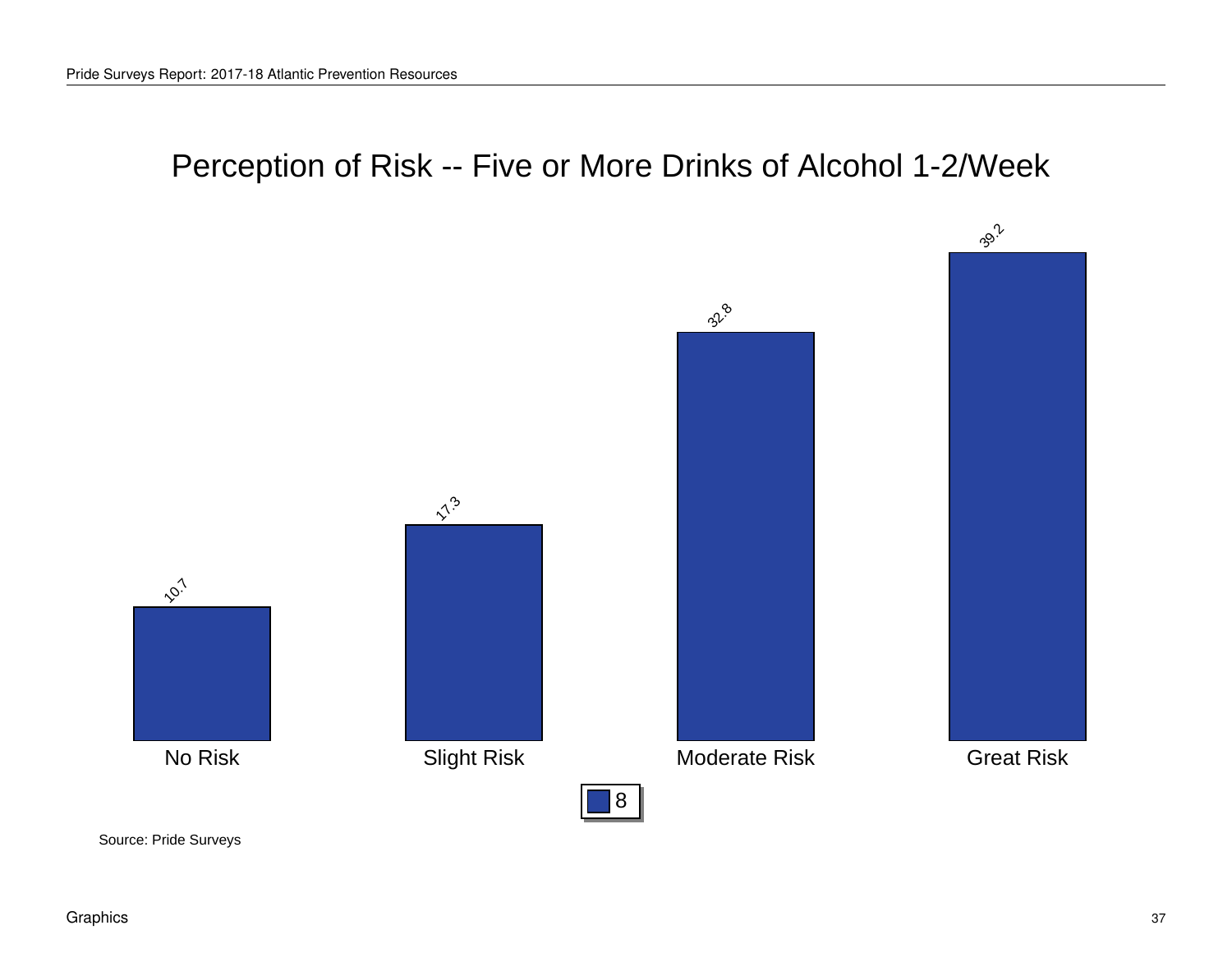# Perception of Risk -- 1-2 Drinks of Alcohol Nearly Every Day

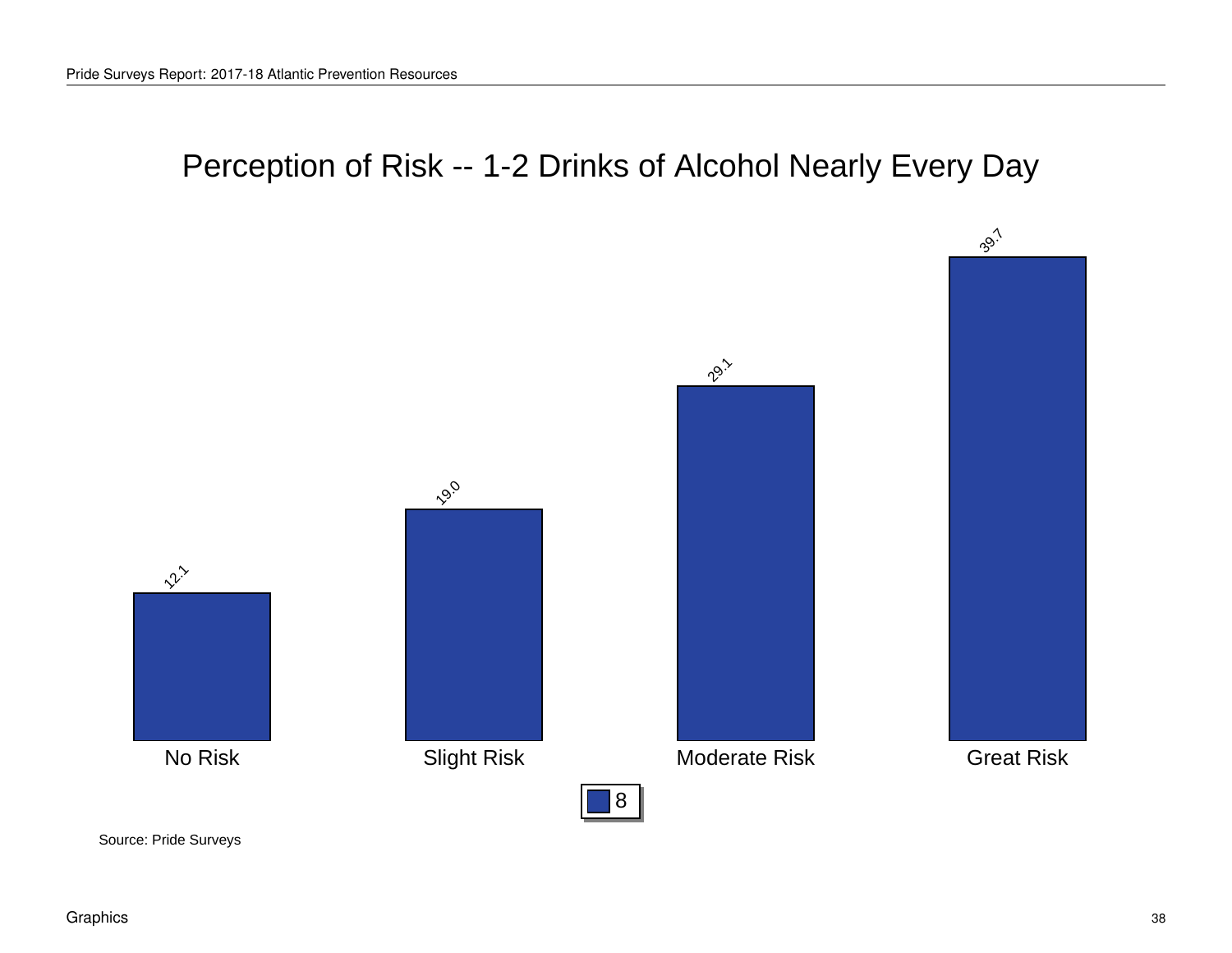

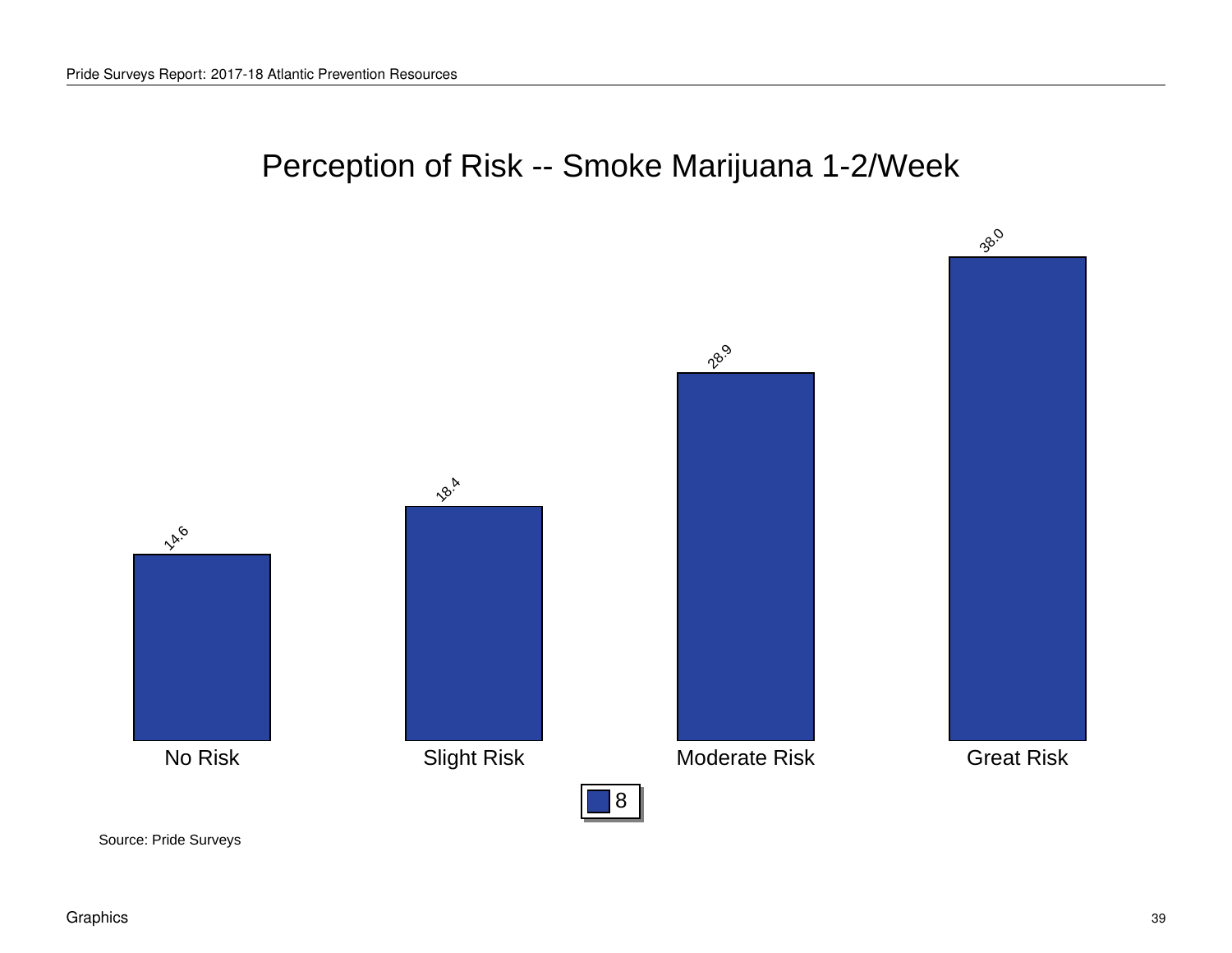# Perception of Risk -- Use Prescription Drugs Not Prescribed To You









18.8

8

Source: Pride Surveys

Graphics 40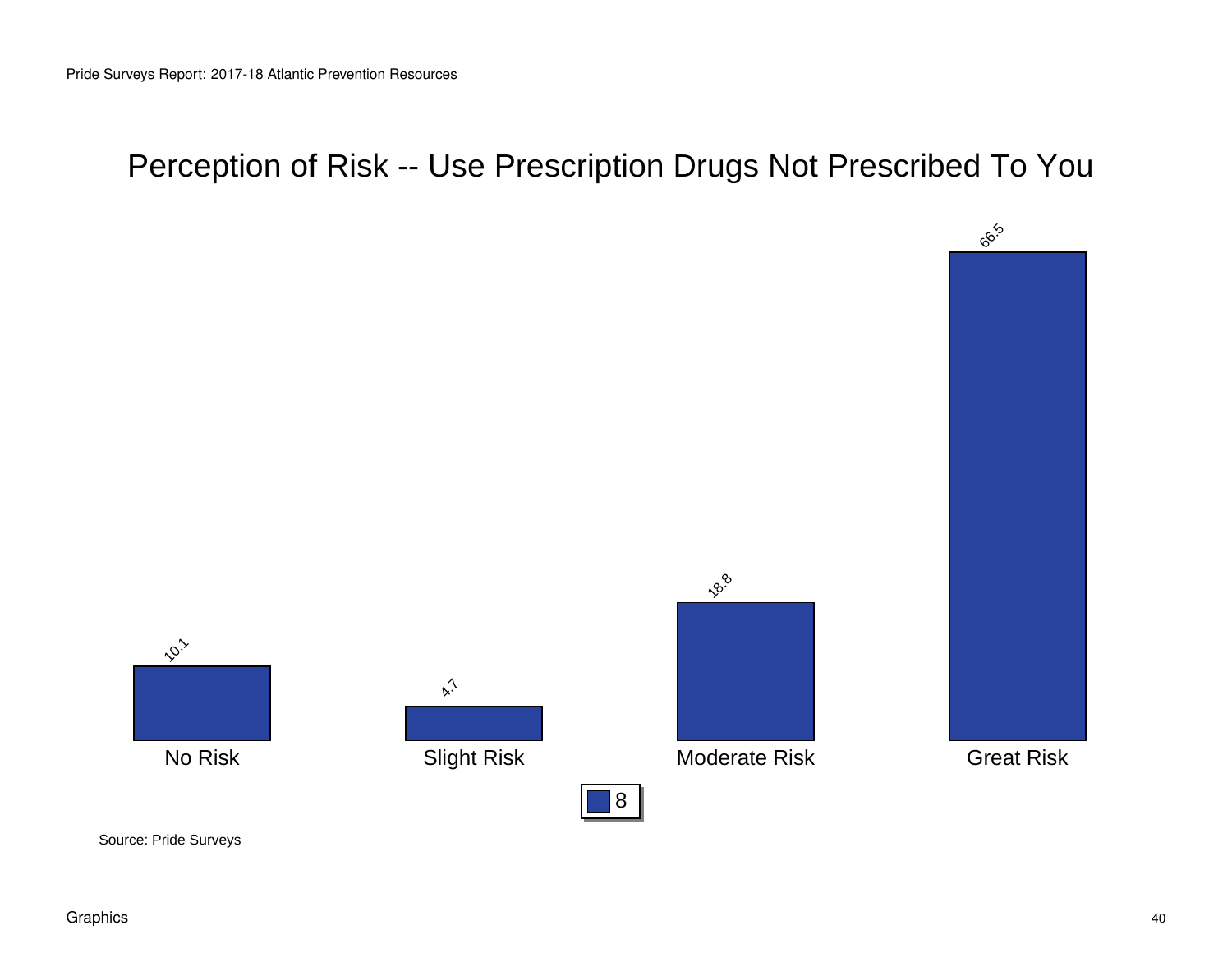#### **3.3 Perception of Parental and Friend Disapproval**

#### **3.3.1 Perception of Parental Disapproval**

The following section contains graphs depicting how students responded to the questions on parental disapproval of using certain drugs broken down by grade level.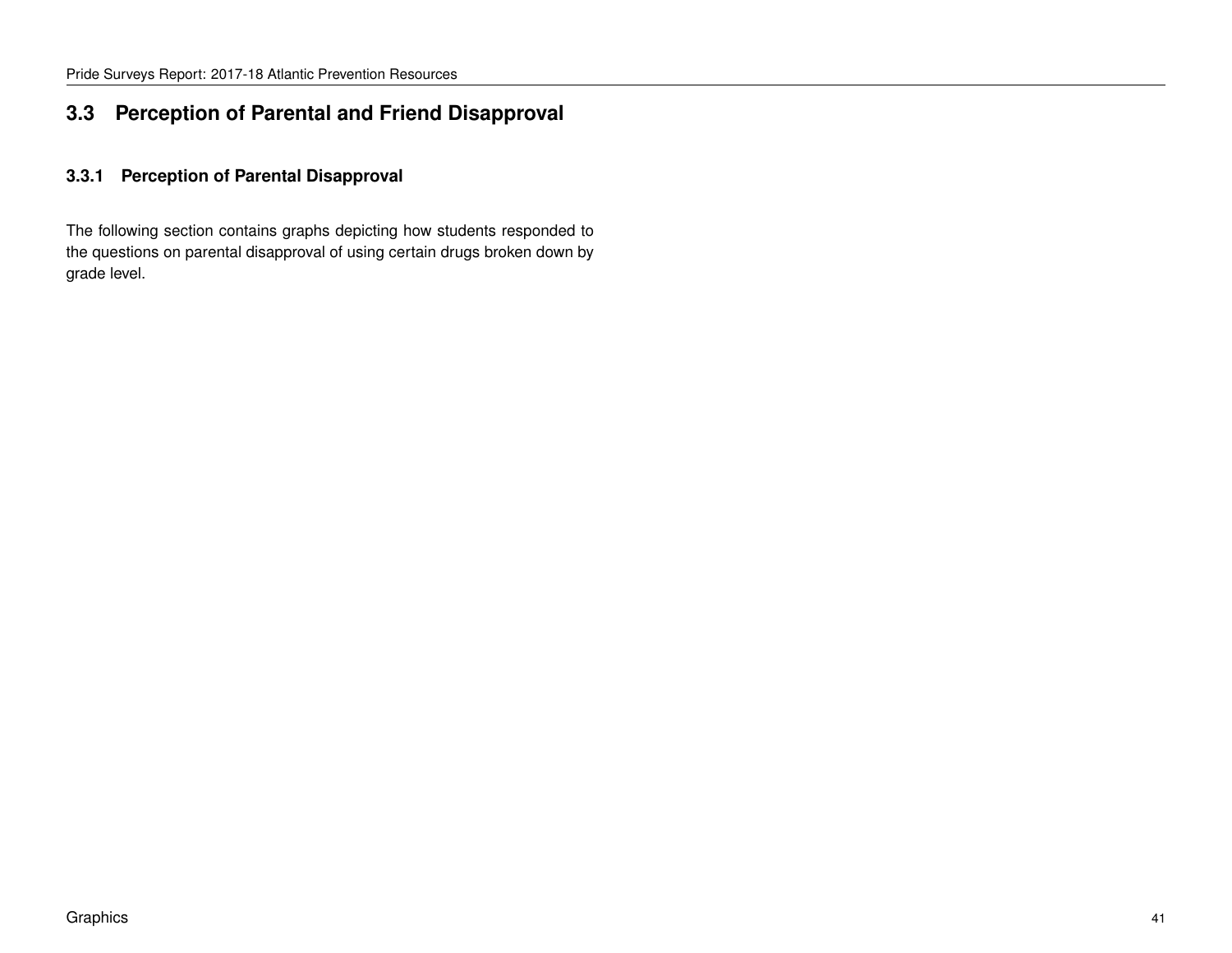## Perception of Parental Disapproval -- Use Tobacco

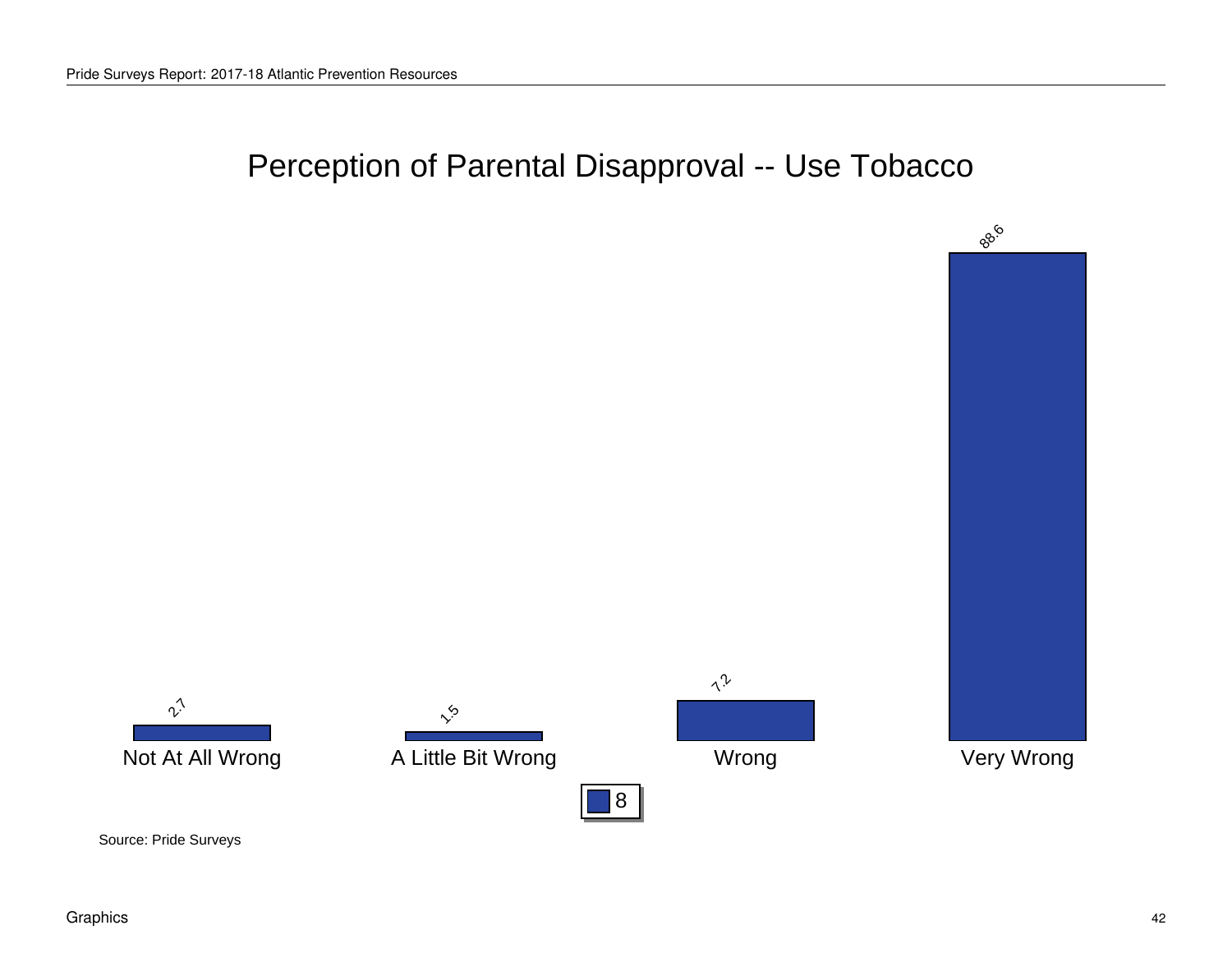# Perception of Parental Disapproval -- Use Alcohol

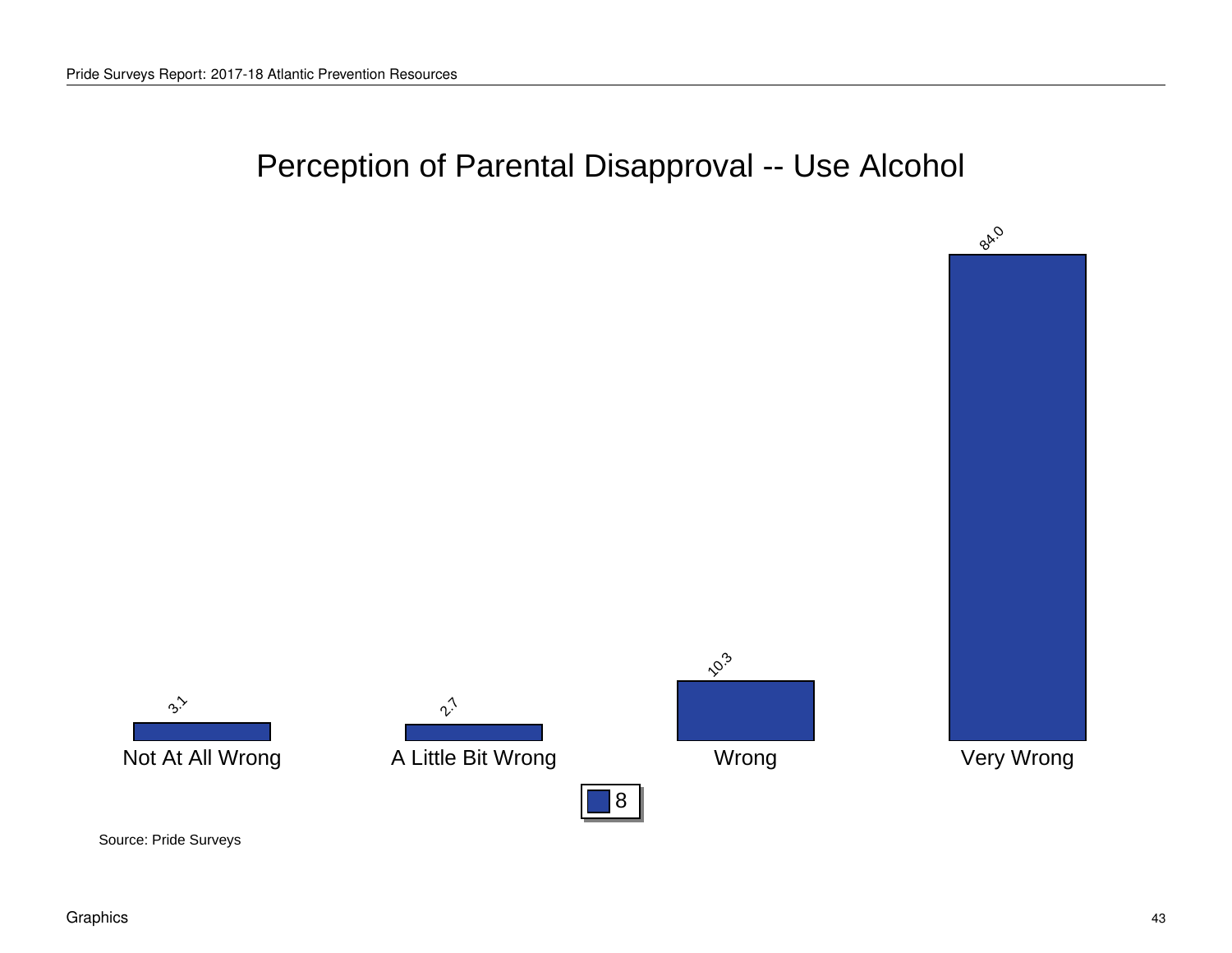# Perception of Parental Disapproval -- Use Marijuana

8









Source: Pride Surveys

Graphics 44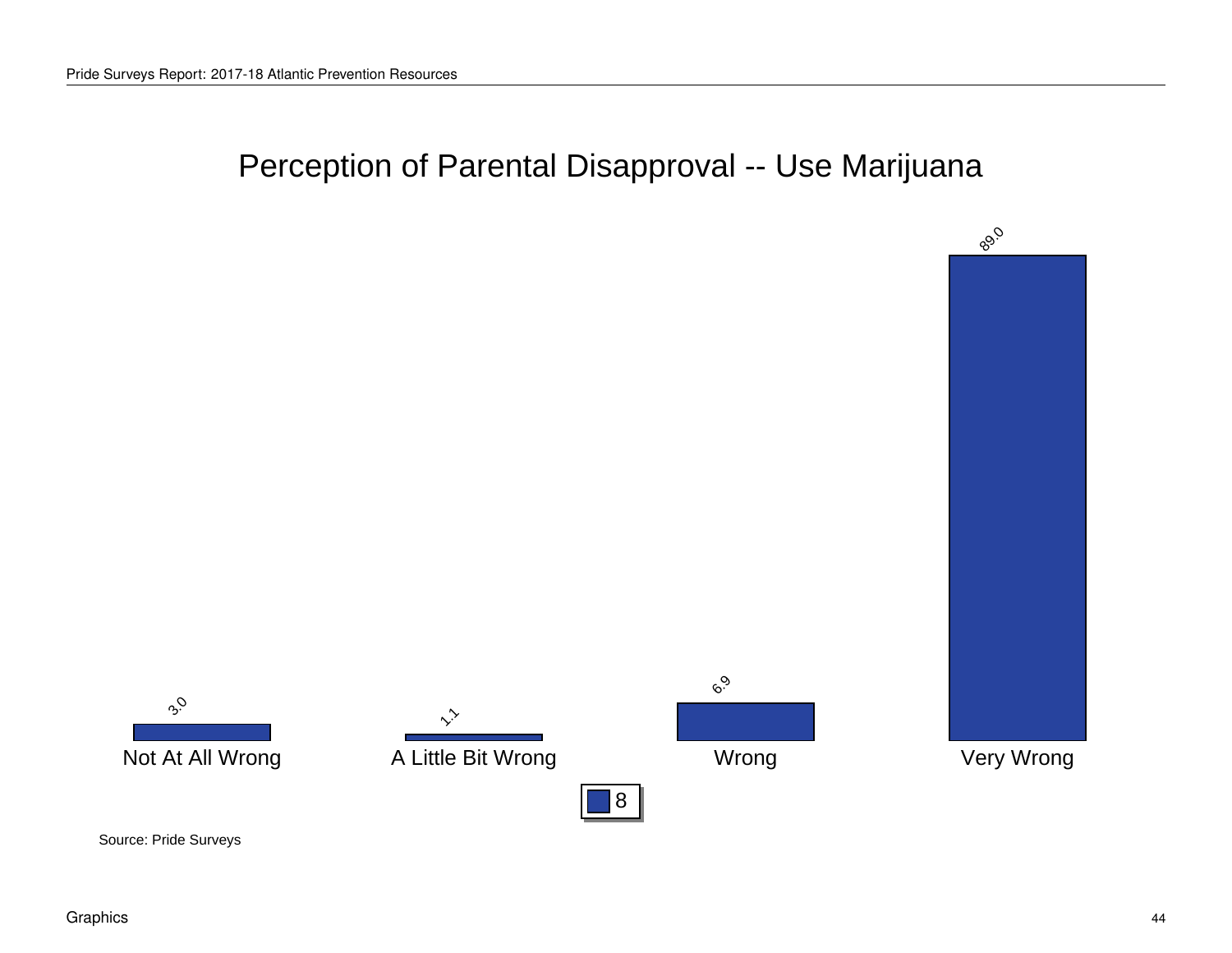# Perception of Parental Disapproval -- Use Prescription Drugs









 $e_{\infty}^{\circ}$ 

8

Source: Pride Surveys

Graphics 45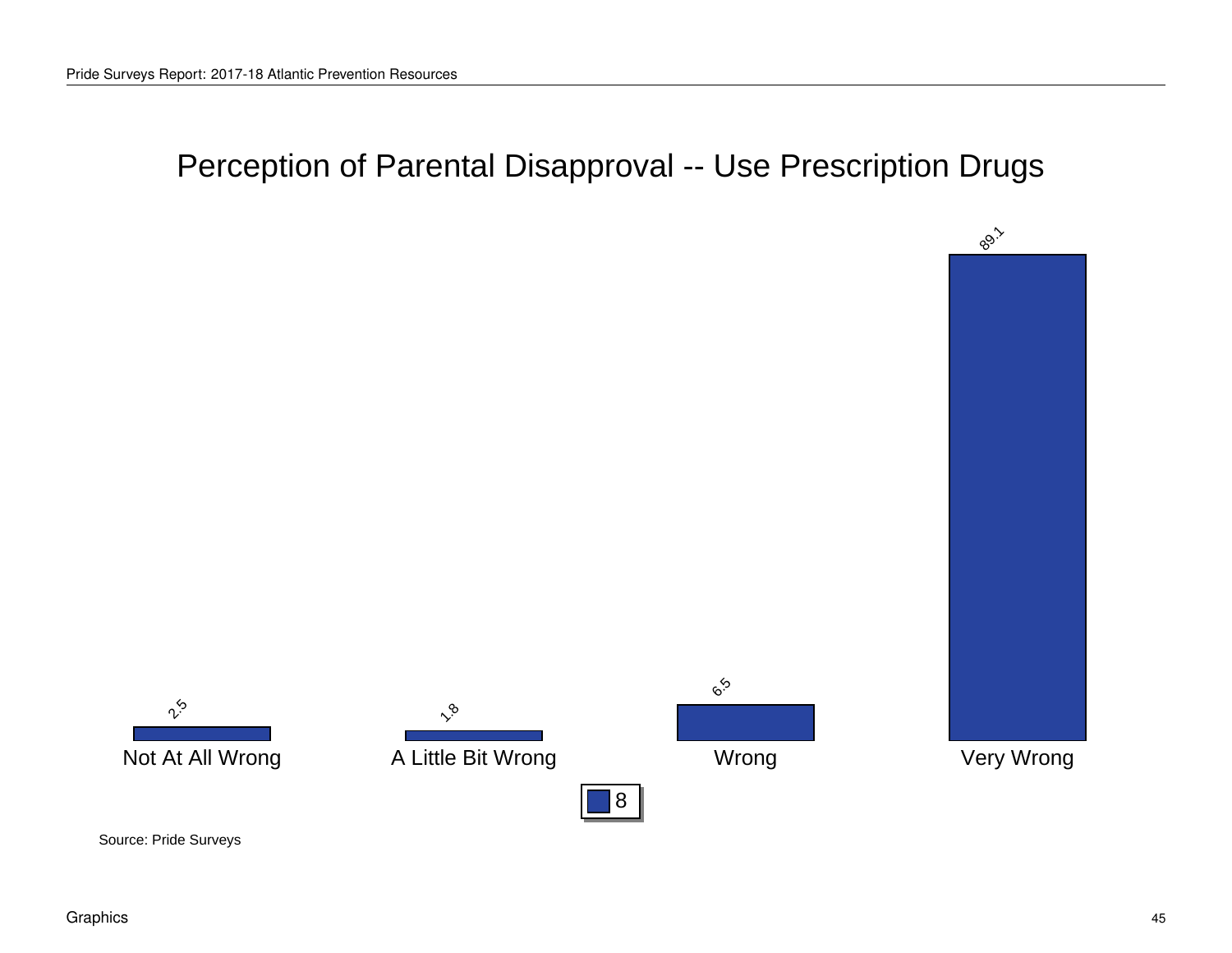#### **3.3.2 Perception of Friends' Disapproval**

The following section contains graphs depicting how students responded to the questions on friends' disapproval of using certain drugs broken down by grade level.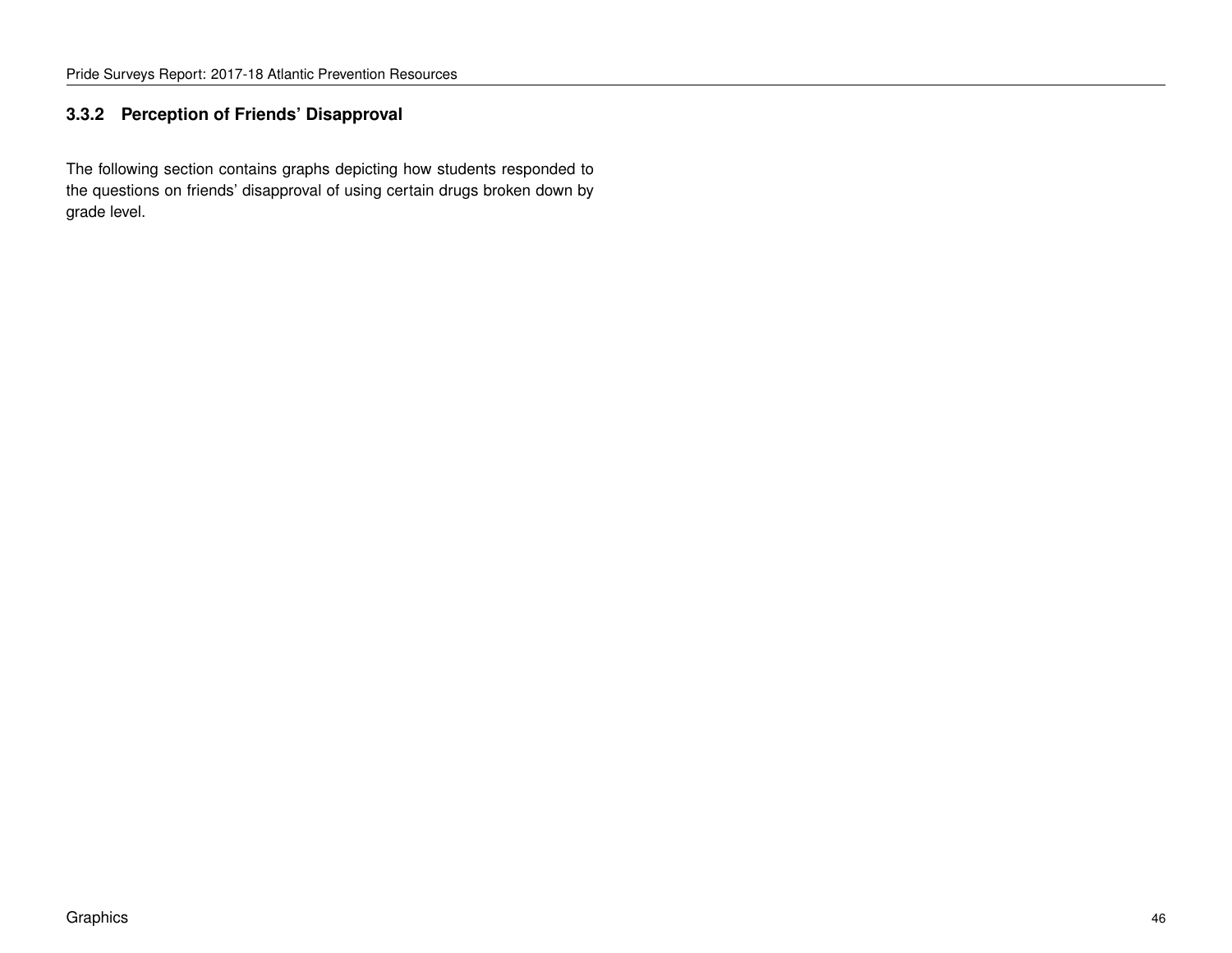# Perception of Friends' Disapproval -- Use Tobacco

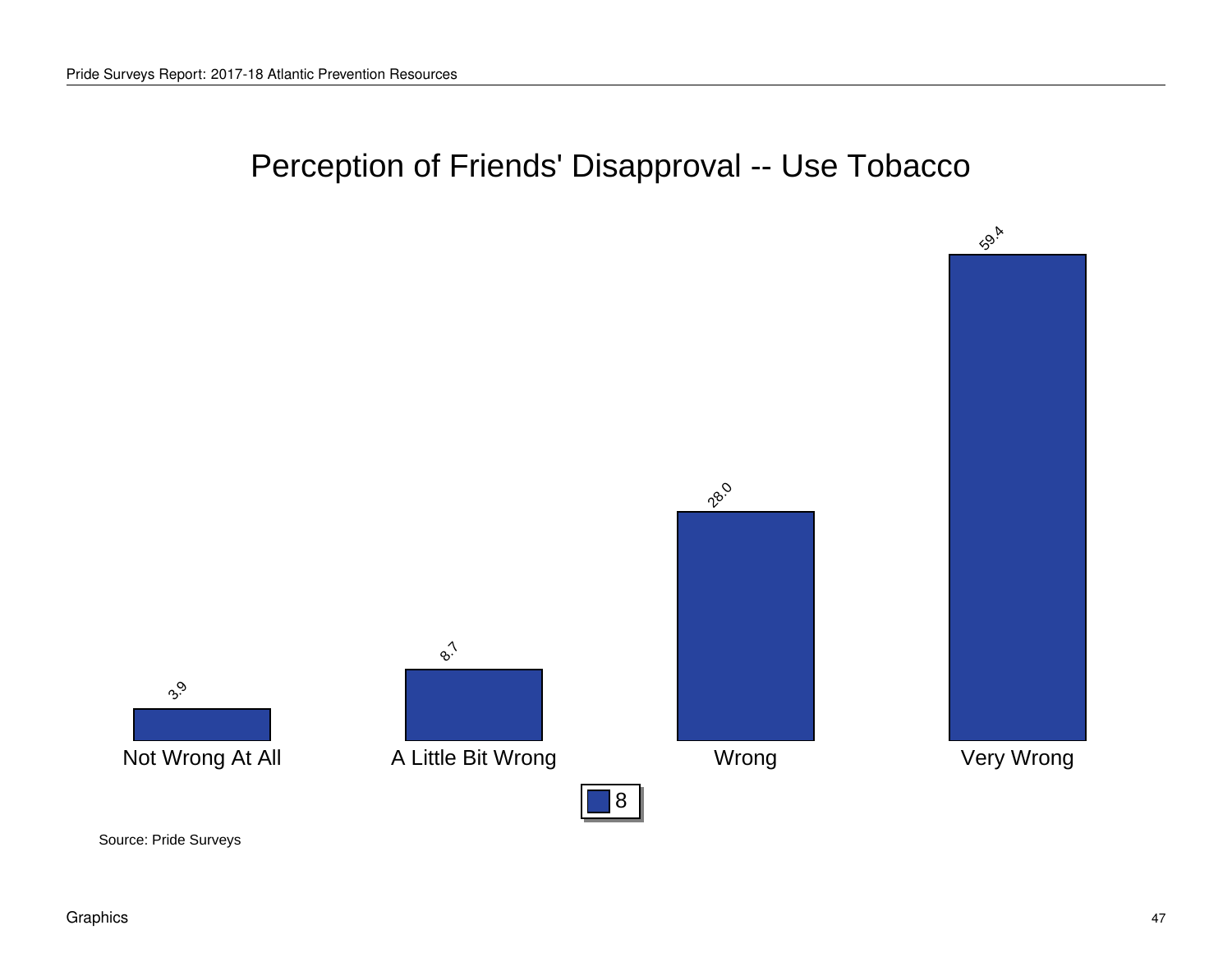## Perception of Friends' Disapproval -- Use Alcohol

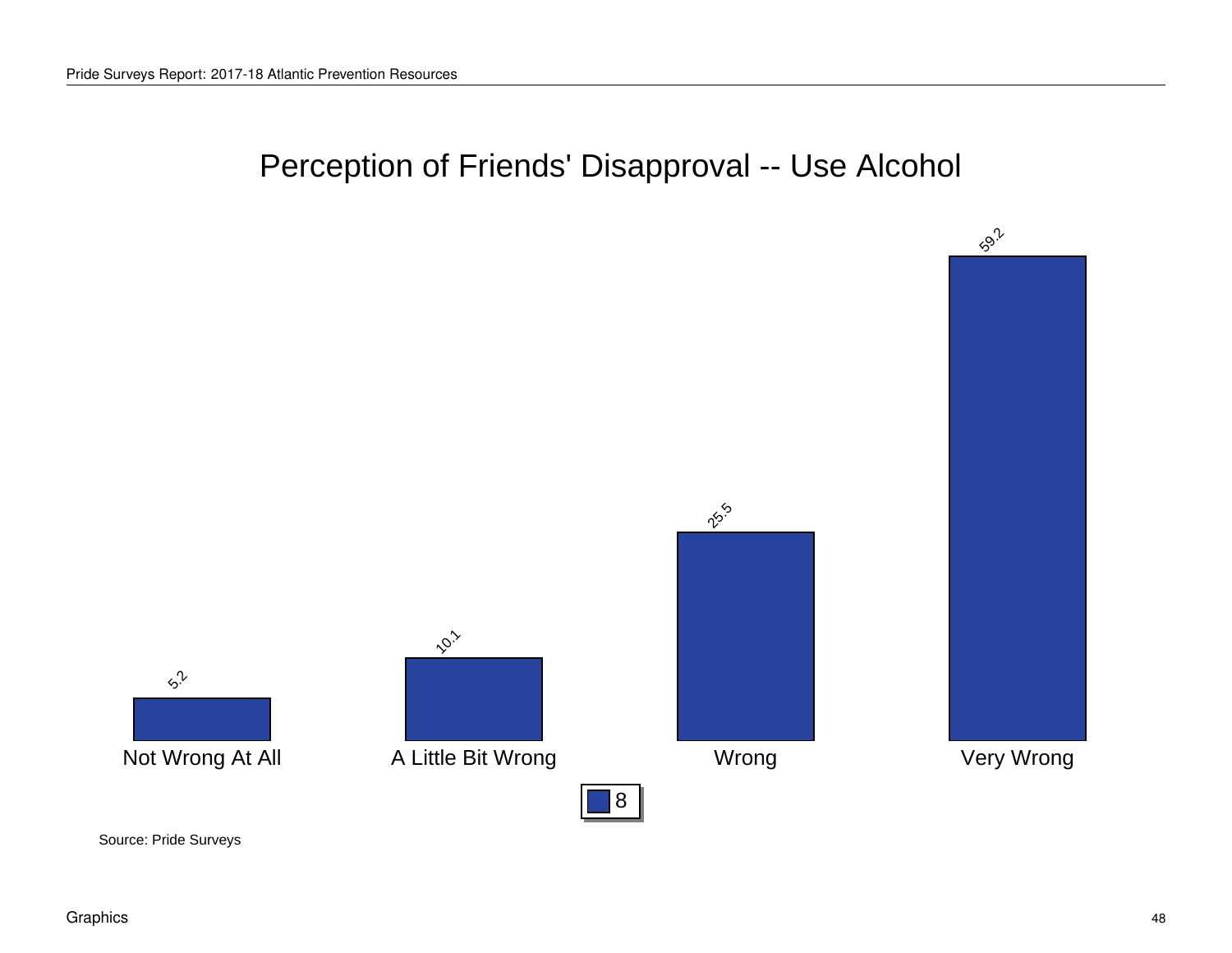# Perception of Friends' Disapproval -- Use Marijuana

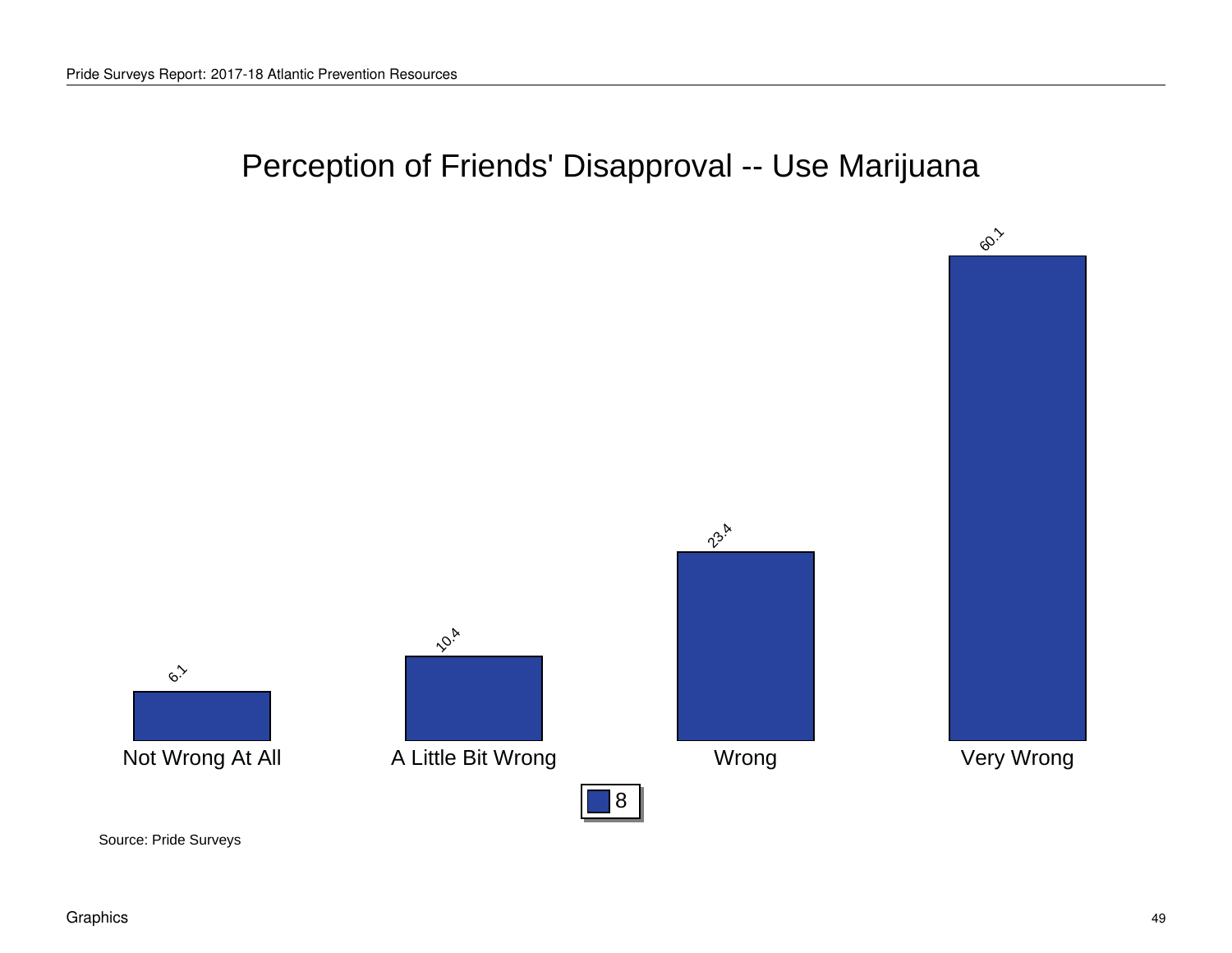# Perception of Friends' Disapproval -- Use Prescription Drugs



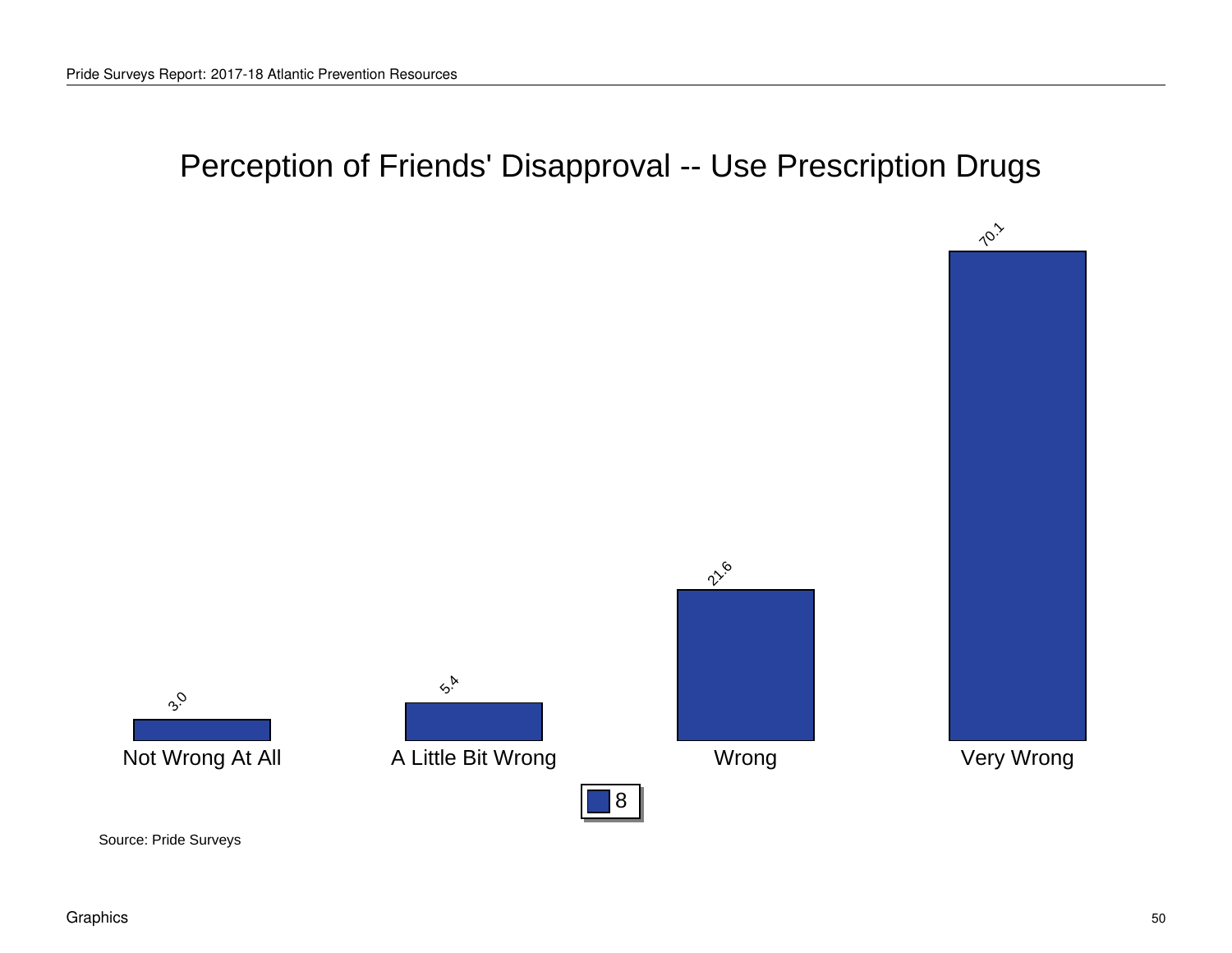#### **3.4 Average Age of Onset of Use**

The following section contains graphs depicting the average age of onset of use (i.e. first use) for only those students who reported using certain drugs broken down by grade level.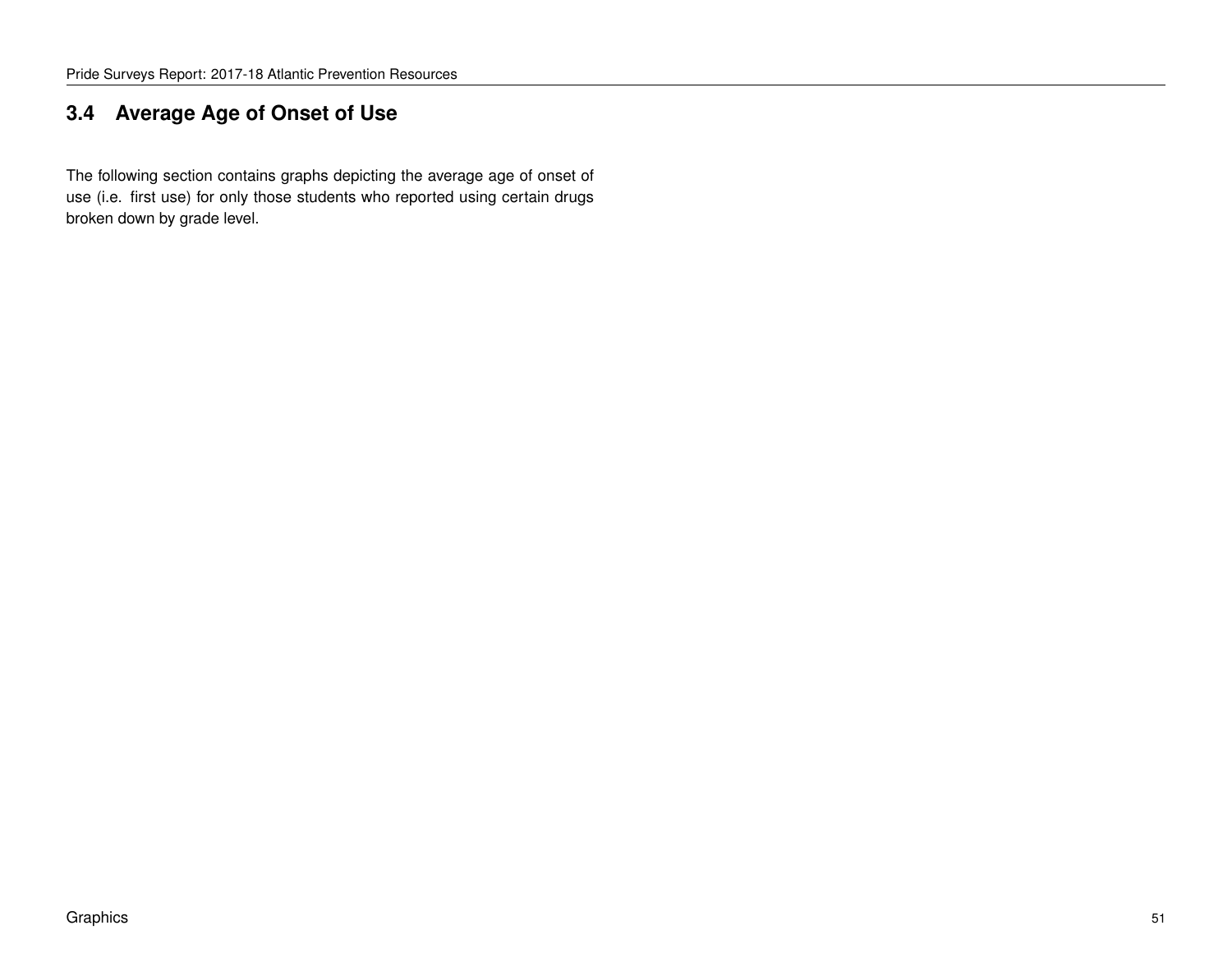#### Average Age of Onset of Use of Tobacco

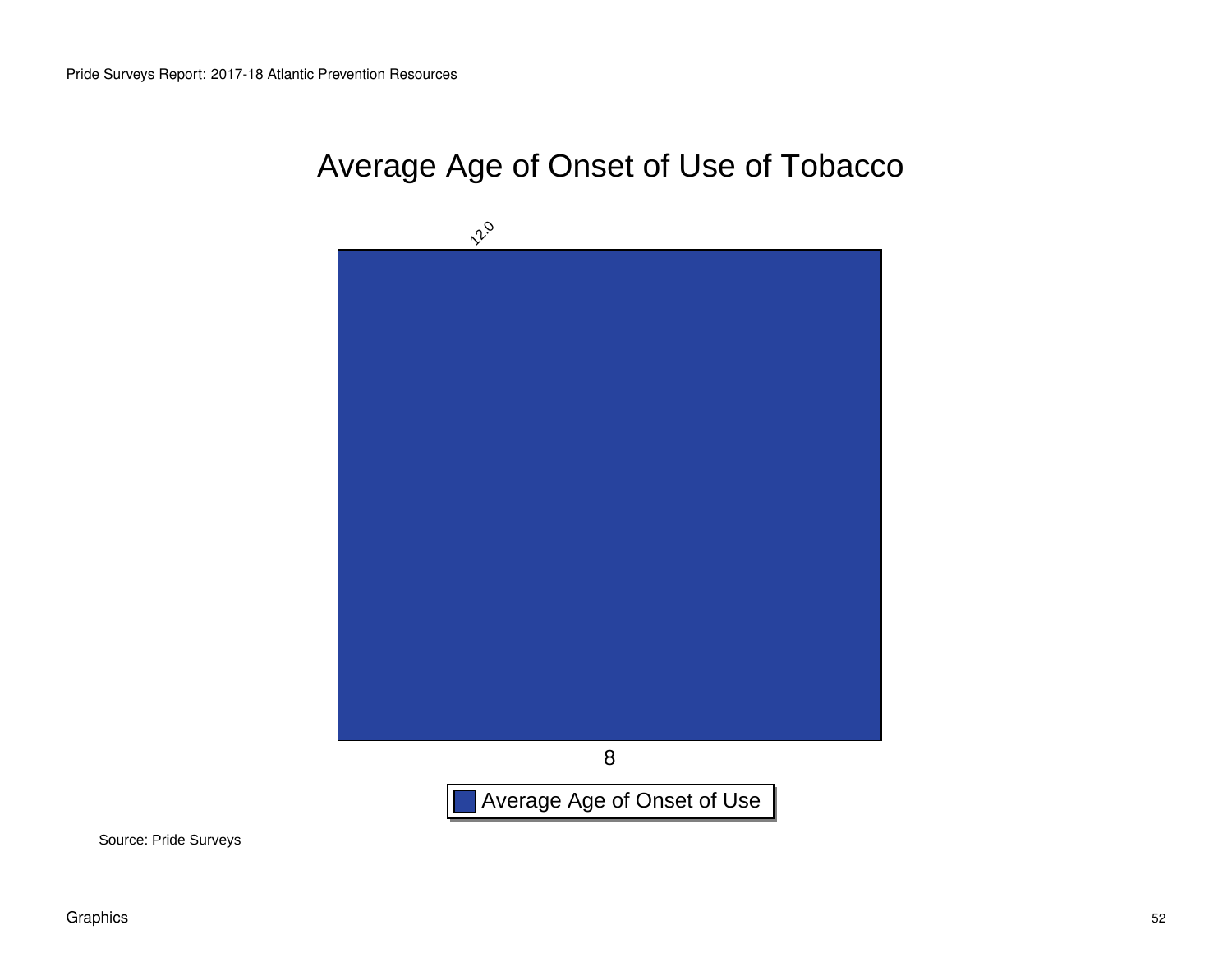## Average Age of Onset of Use of Alcohol

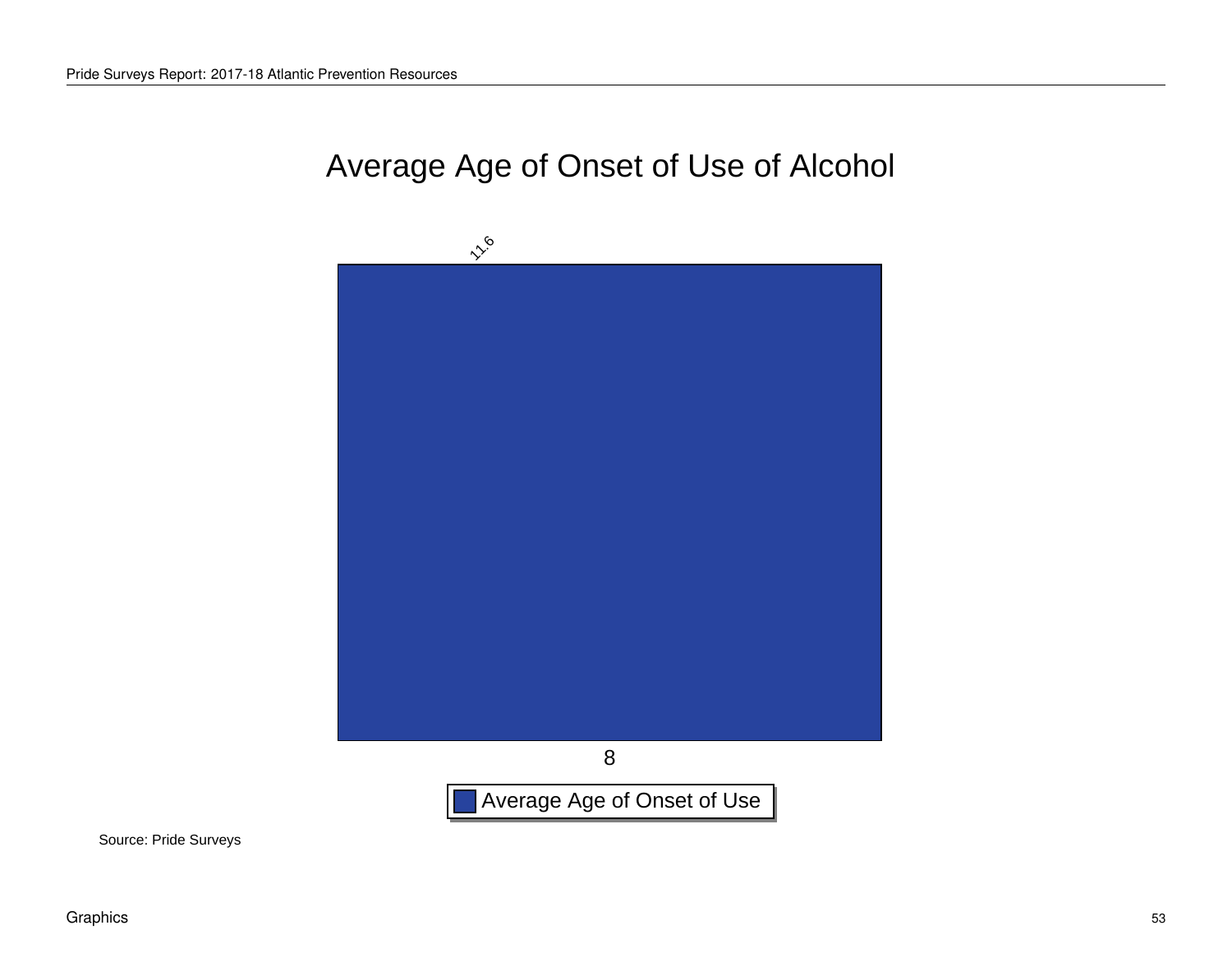#### Average Age of Onset of Use of Marijuana

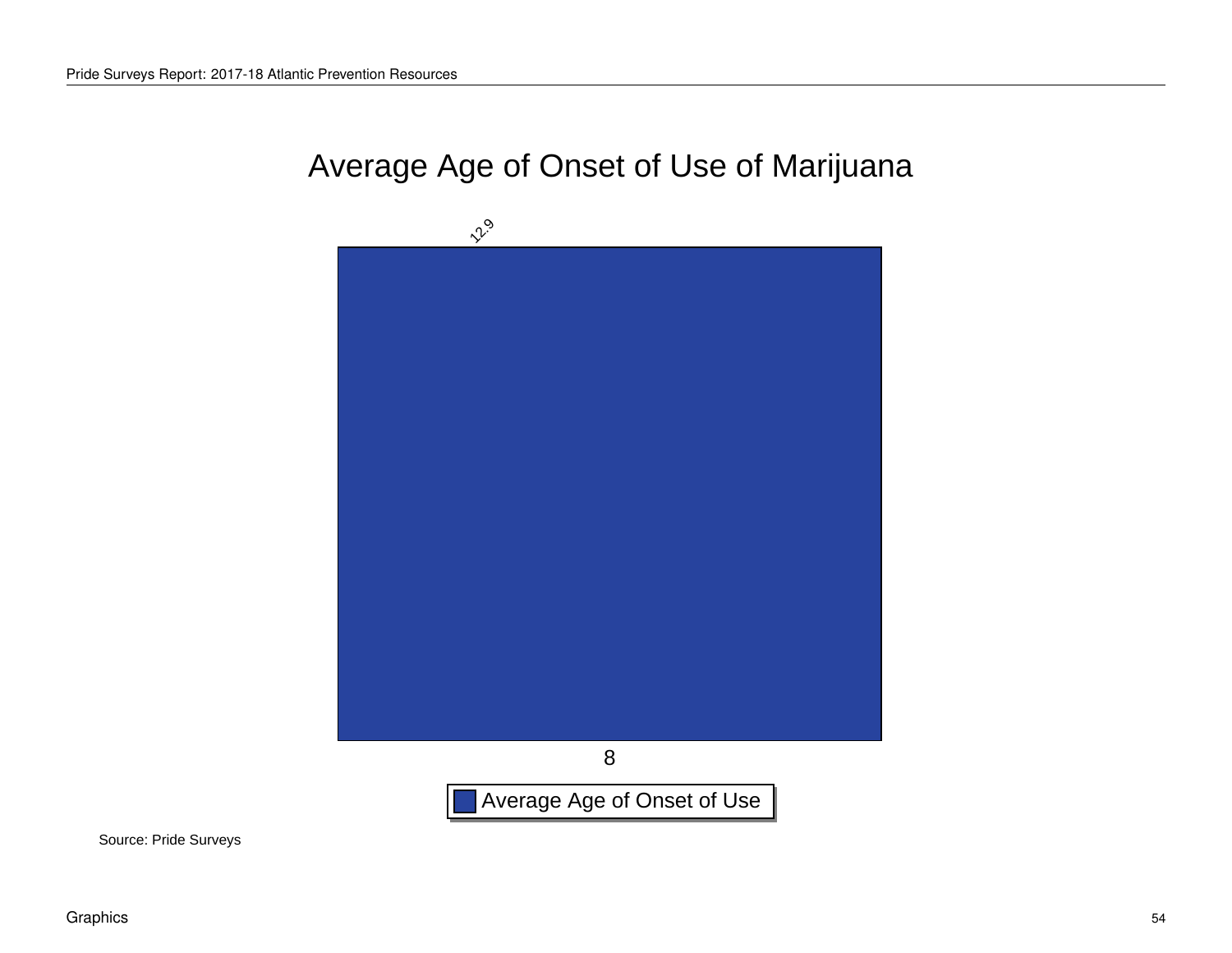## Average Age of Onset of Use of Cocaine

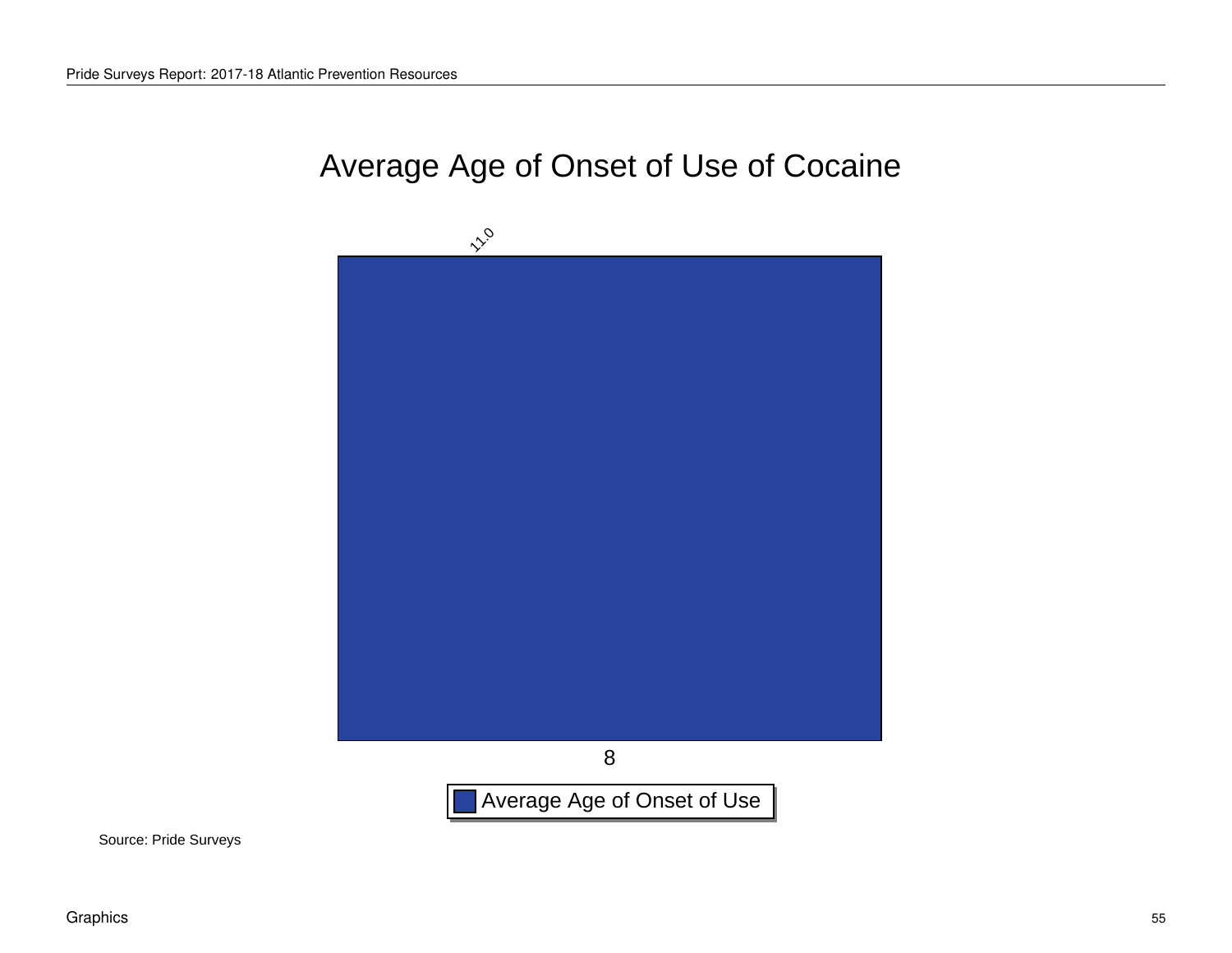#### Average Age of Onset of Use of Inhalants

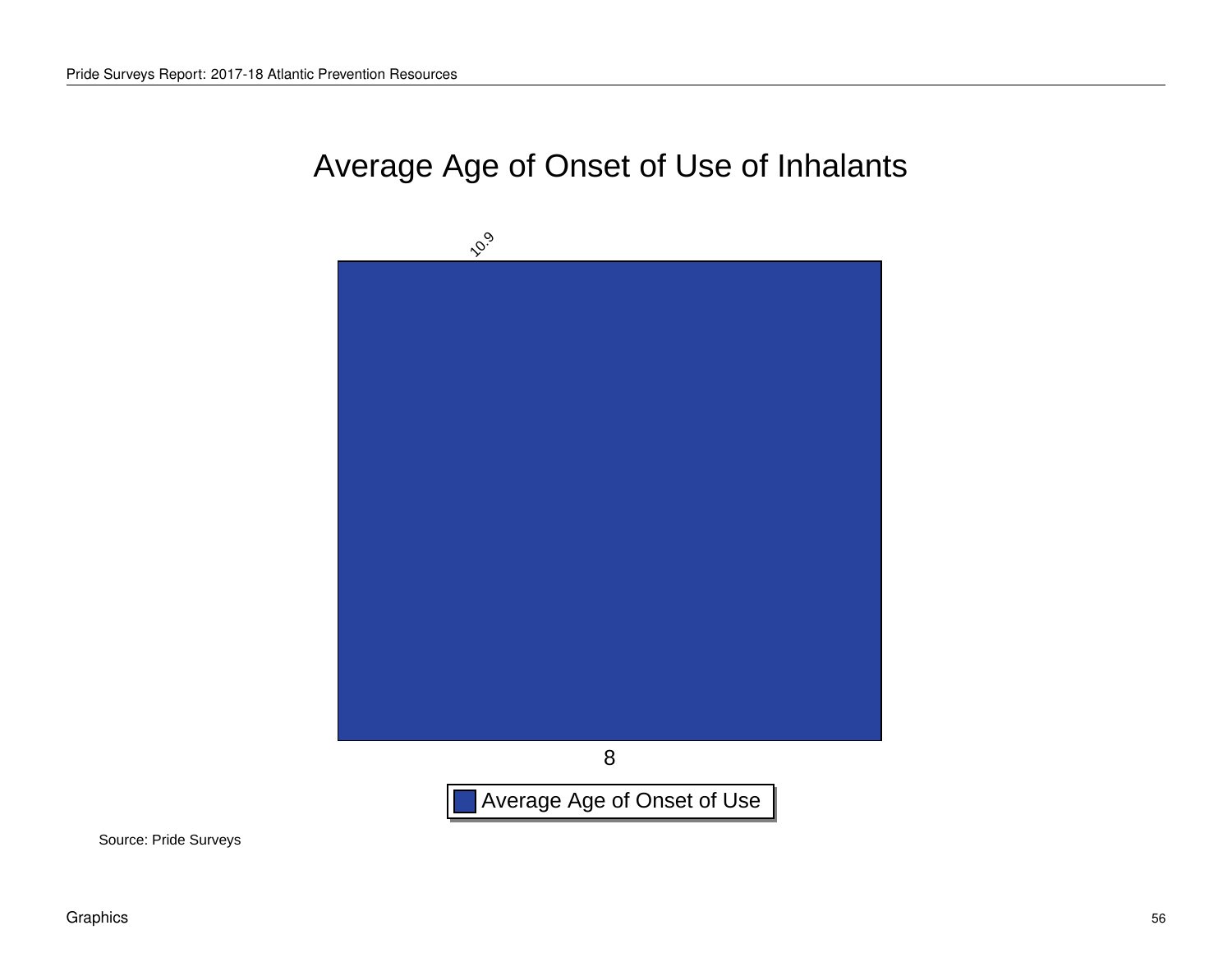# Average Age of Onset of Use of Hallucinogens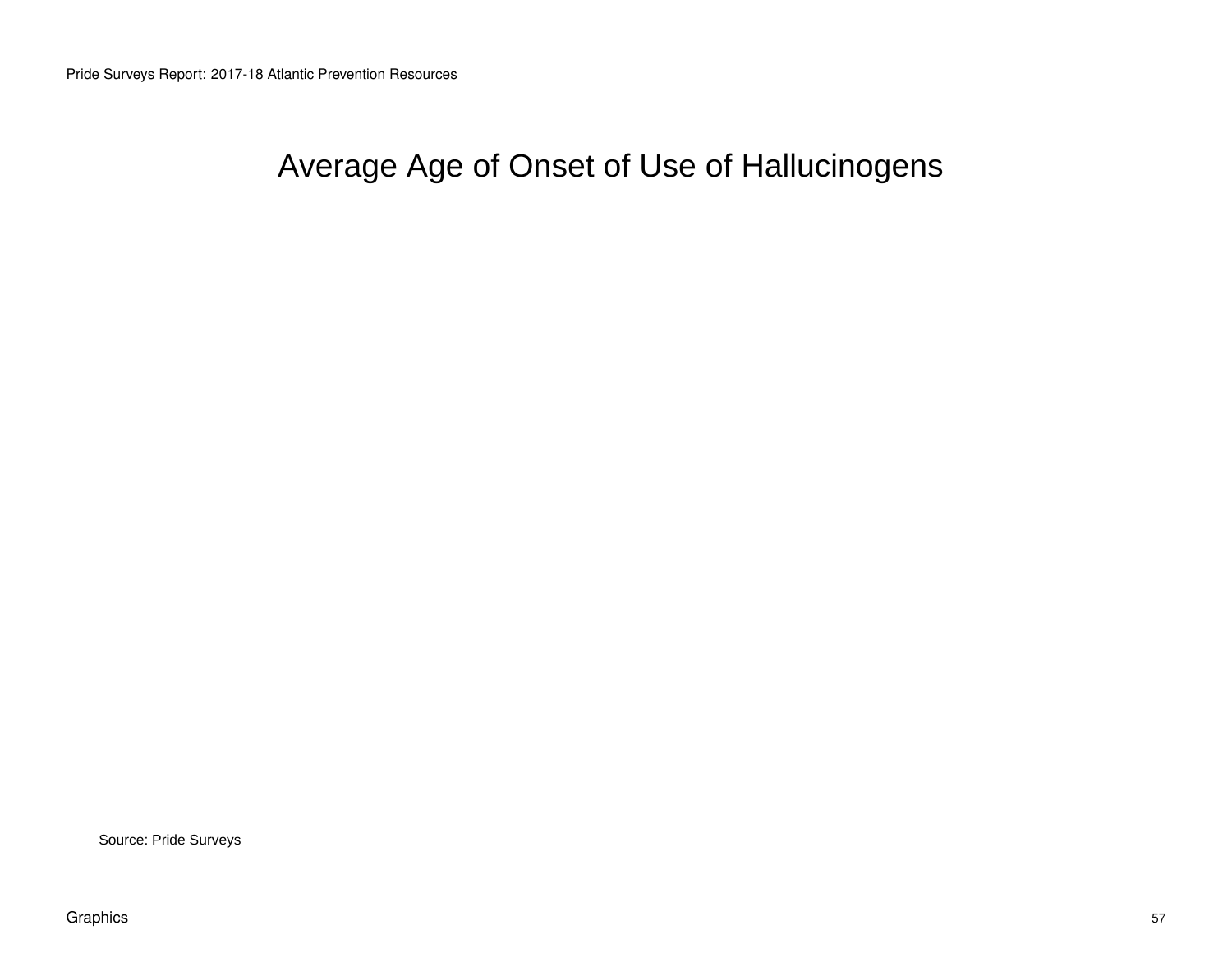## Average Age of Onset of Use of Heroin

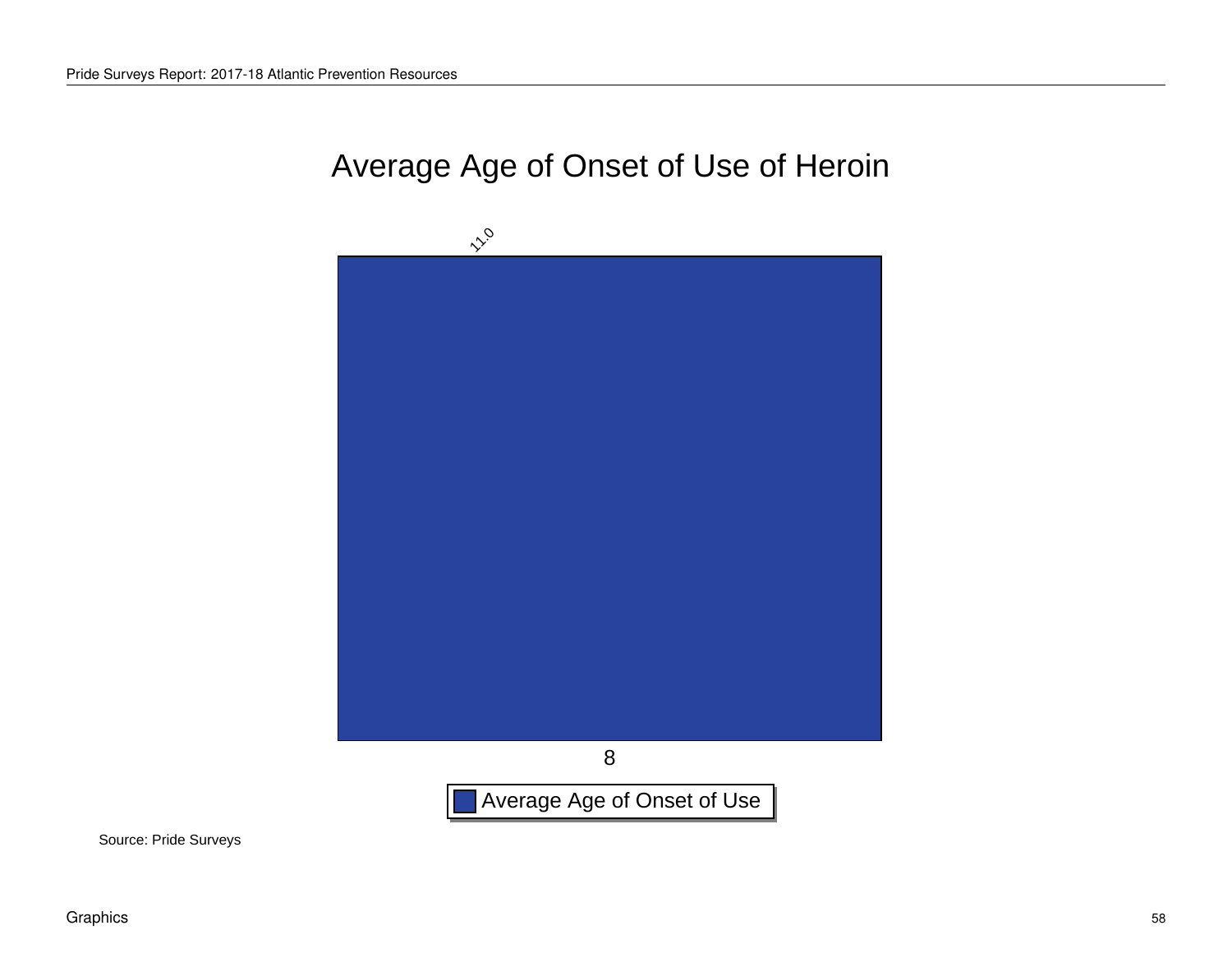## Average Age of Onset of Use of Steroids

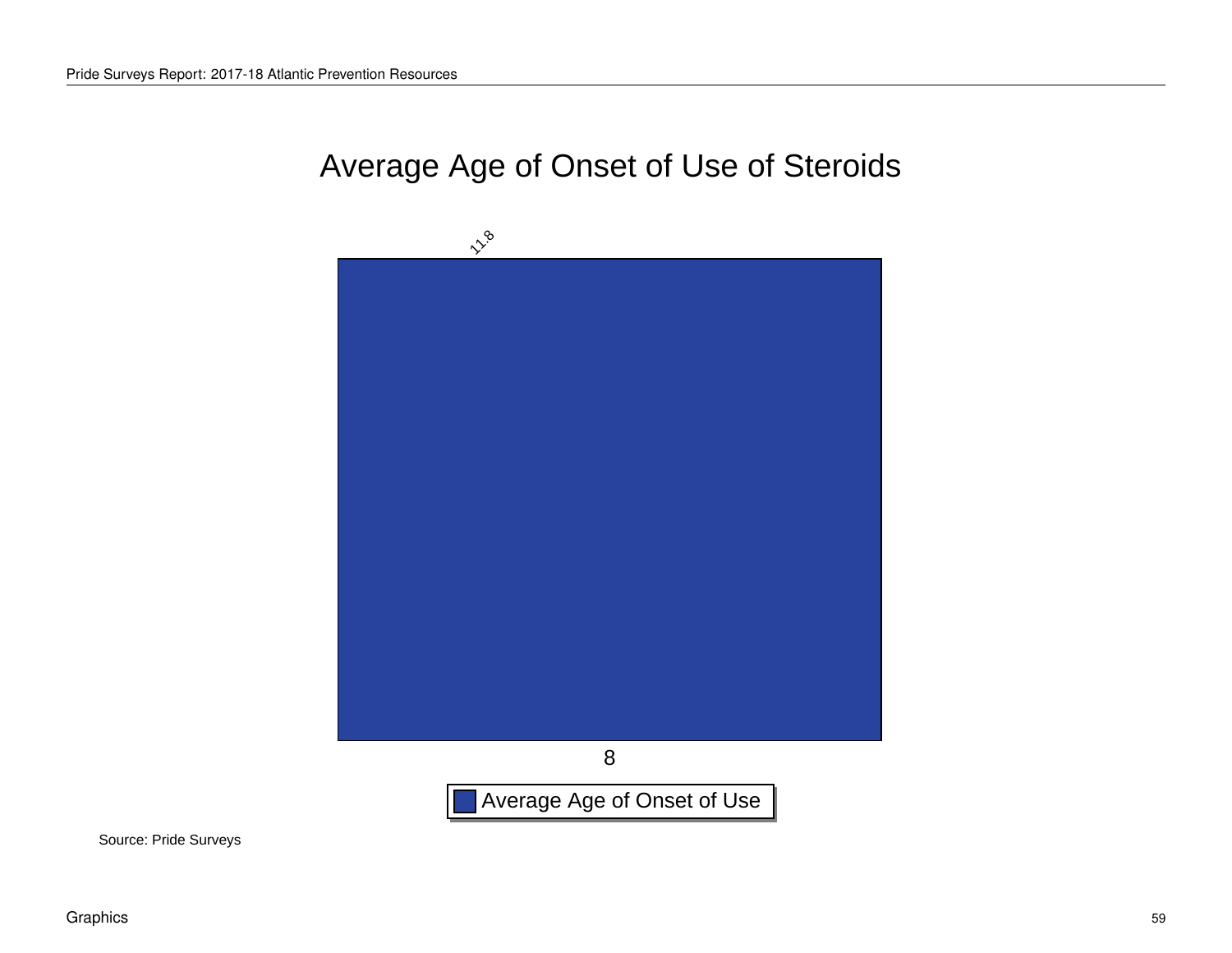# Average Age of Onset of Use of Ecstasy

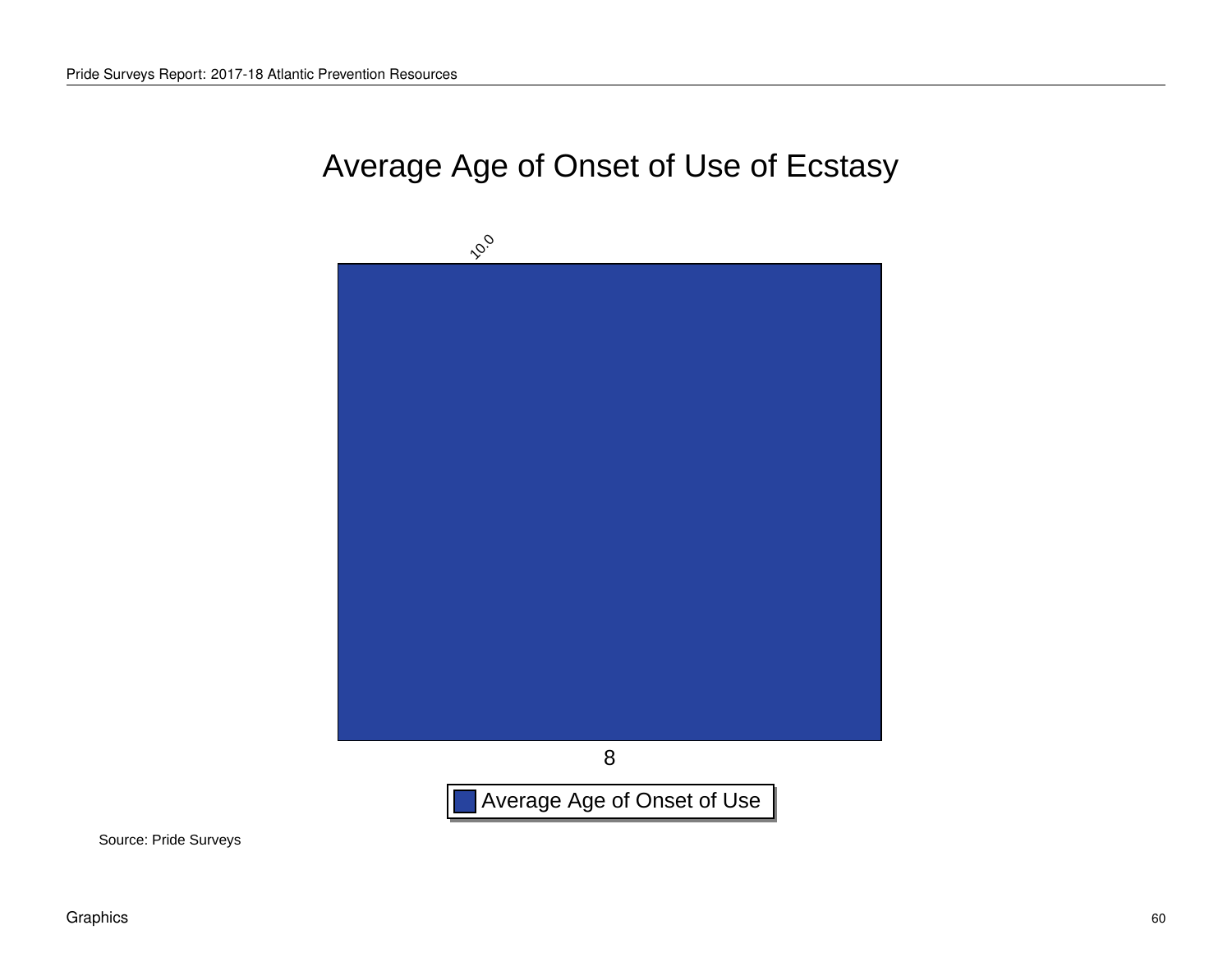# Average Age of Onset of Use of Meth

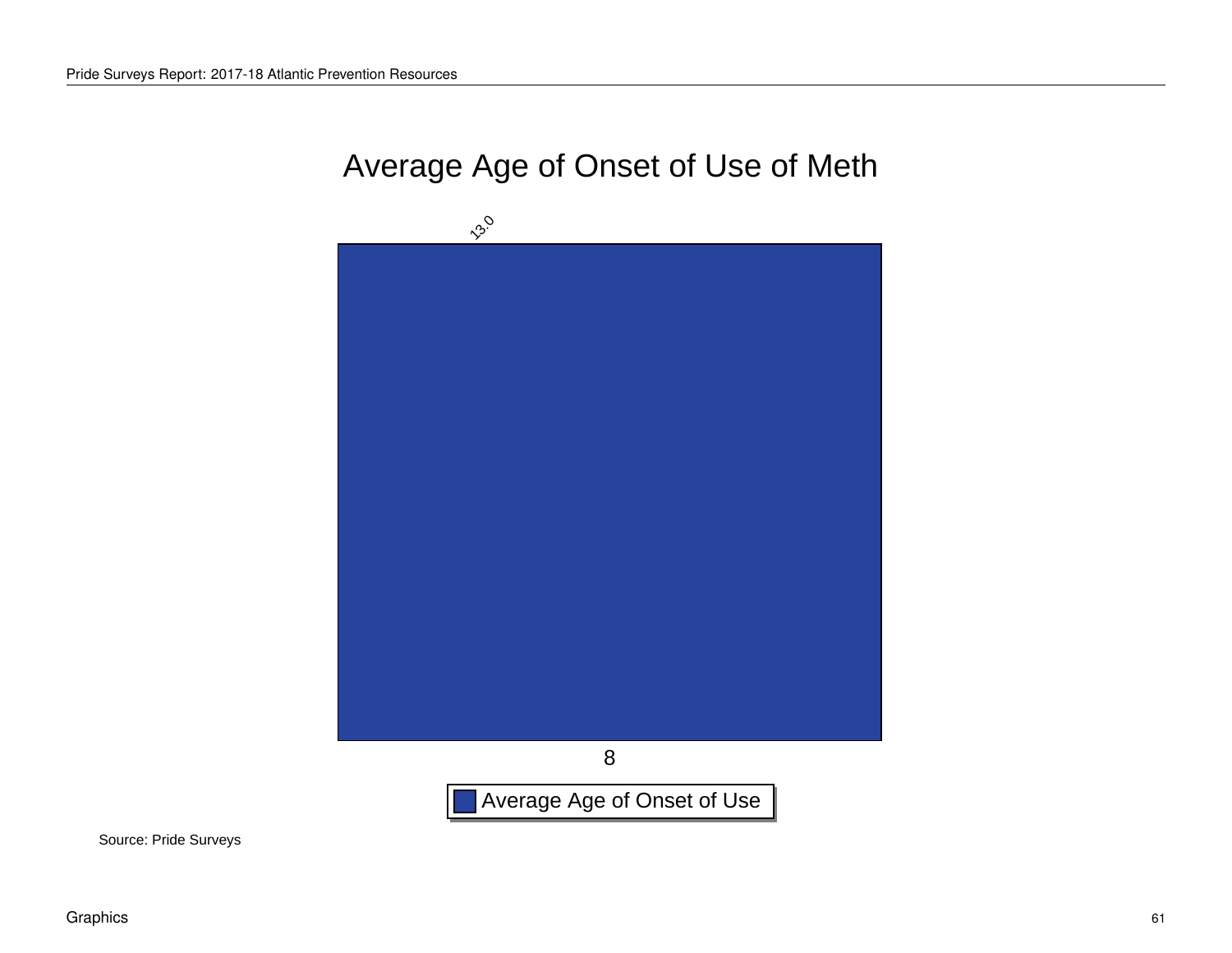# Average Age of Onset of Use of Prescription Drugs

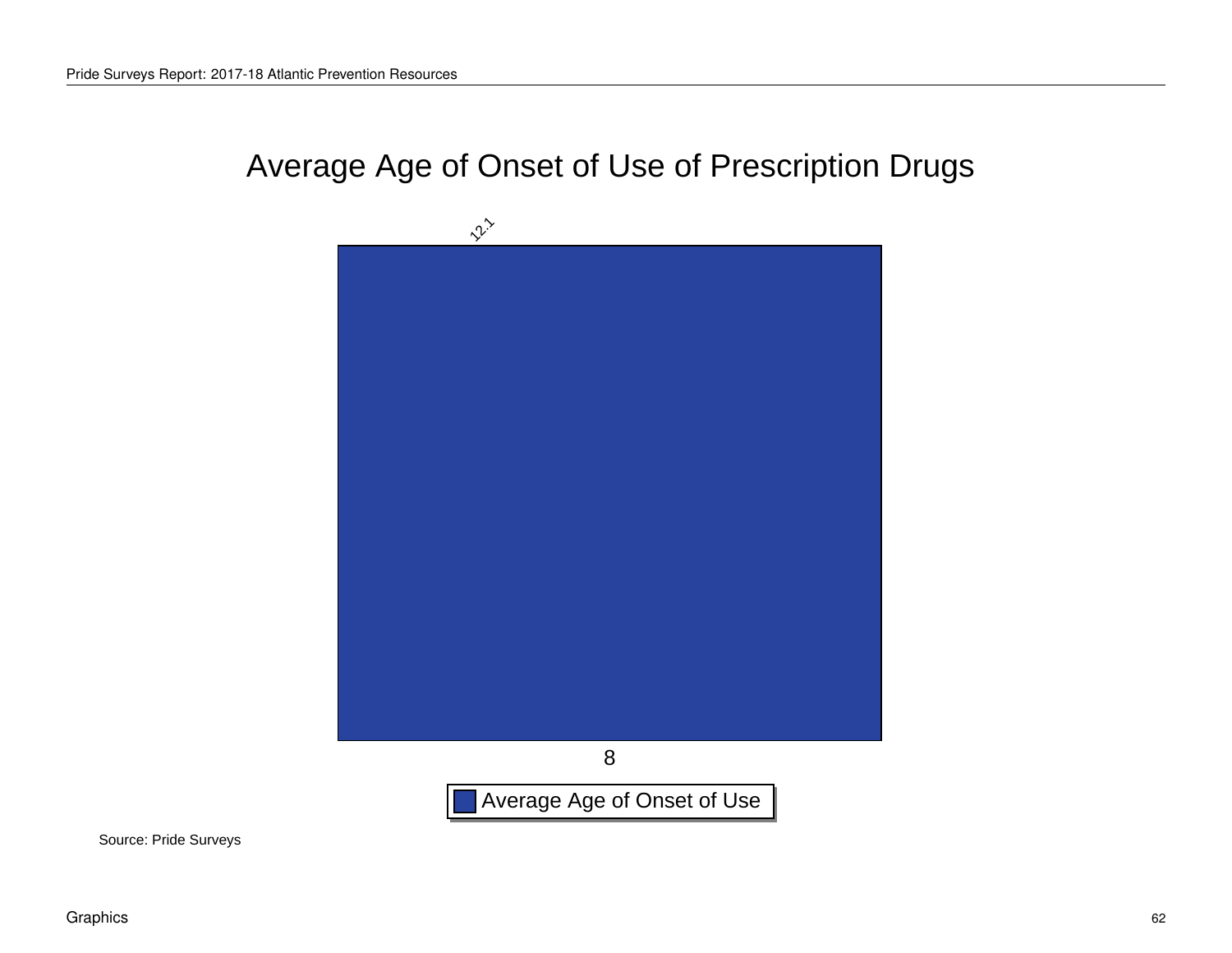# Average Age of Onset of Use of Over-the-Counter Drugs

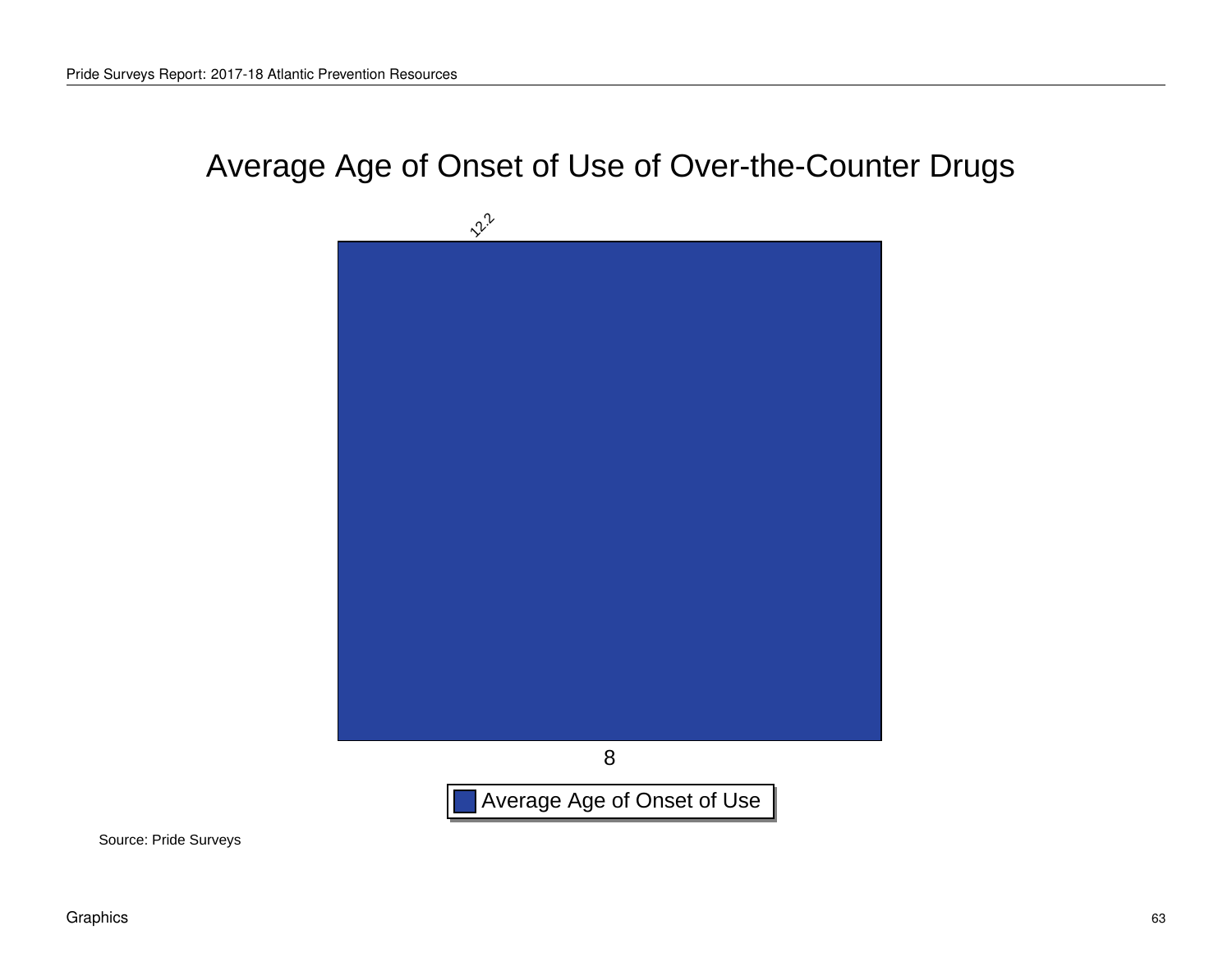#### **3.5 Student Information**

The following section contains graphs depicting how students responded to questions that past analysis indicates are correlated with substance use broken down by grade level.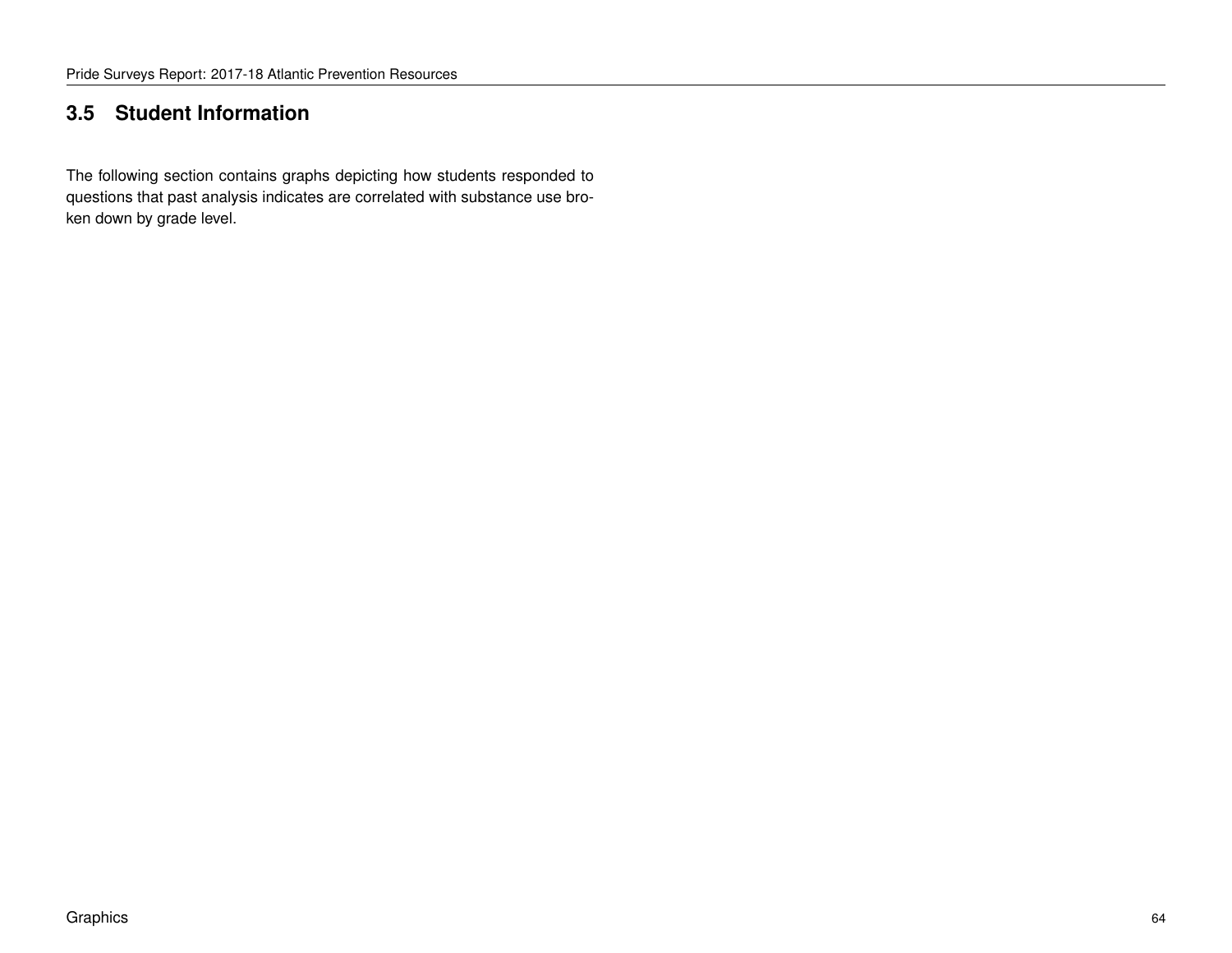# Attend Church or Synagogue

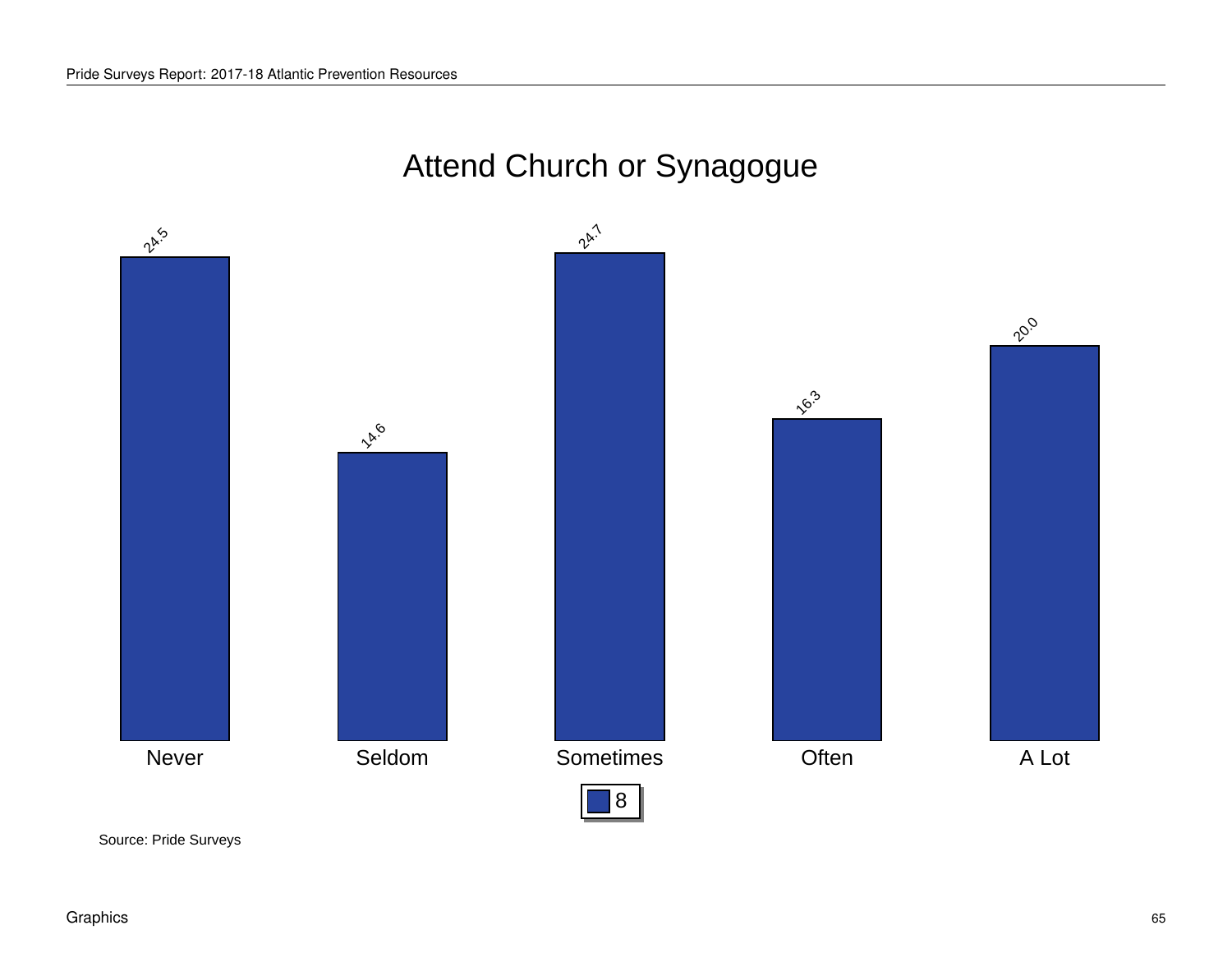# Take Part in Community Activities

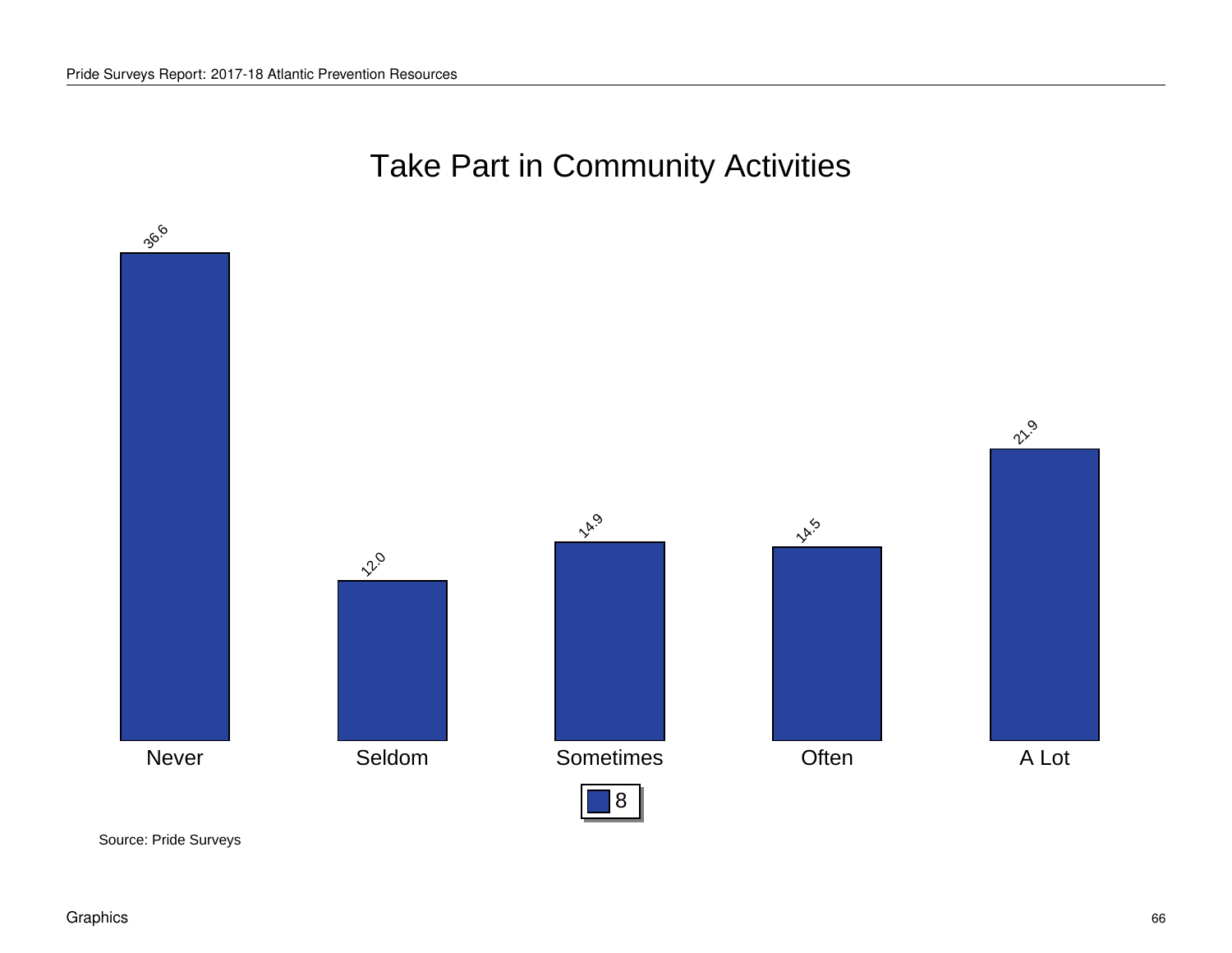

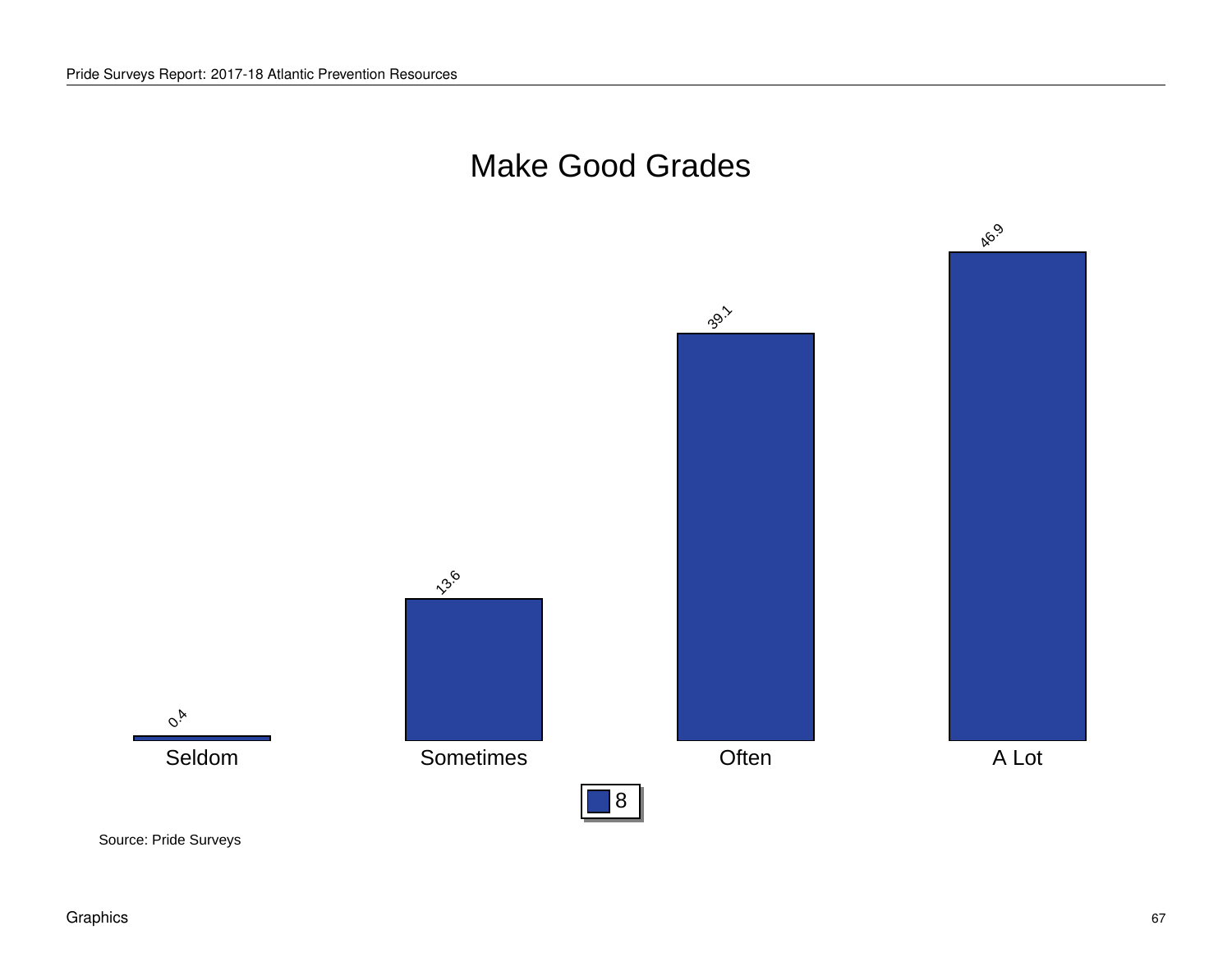# Take Part in Sports Teams

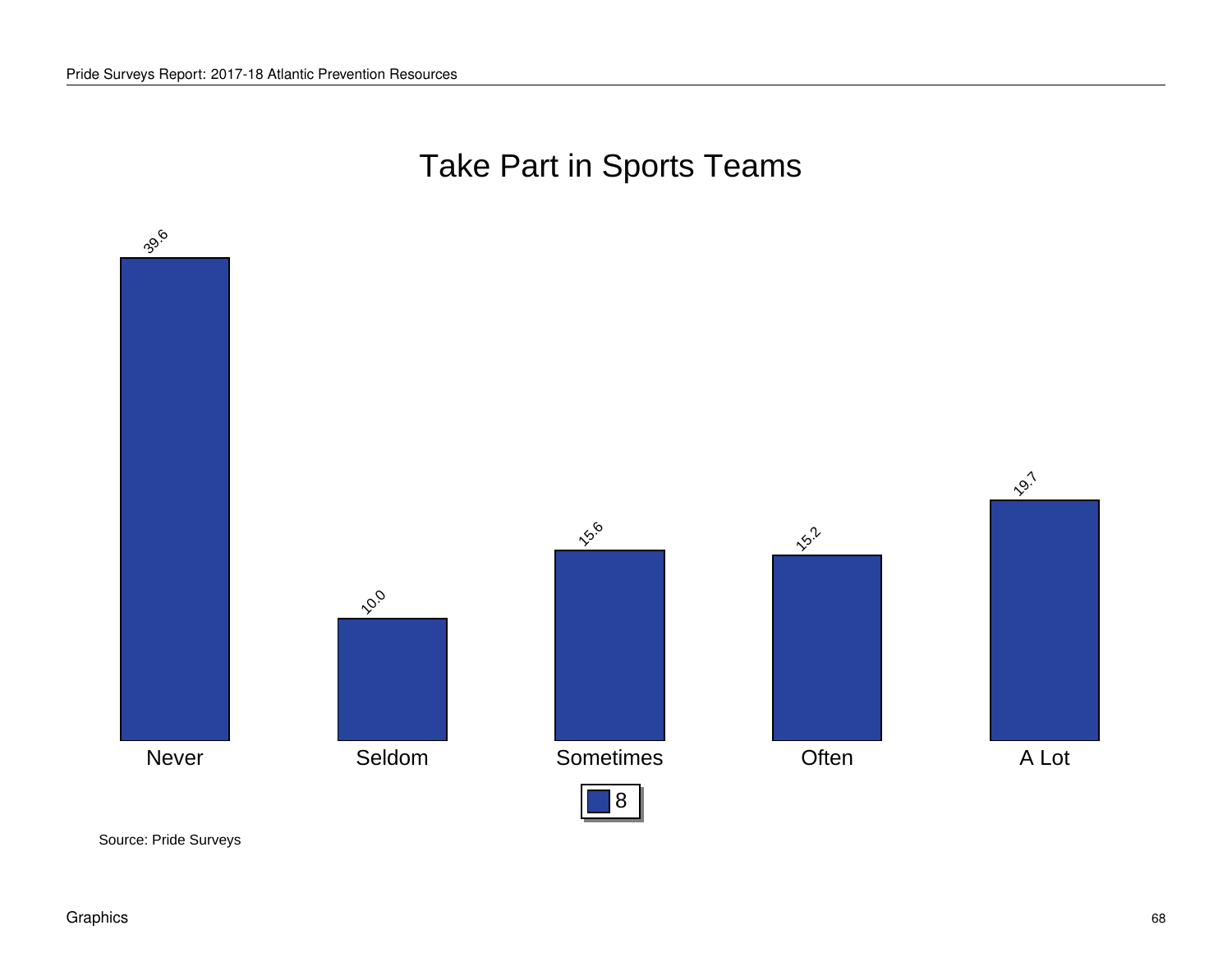#### Take Part in School Activities

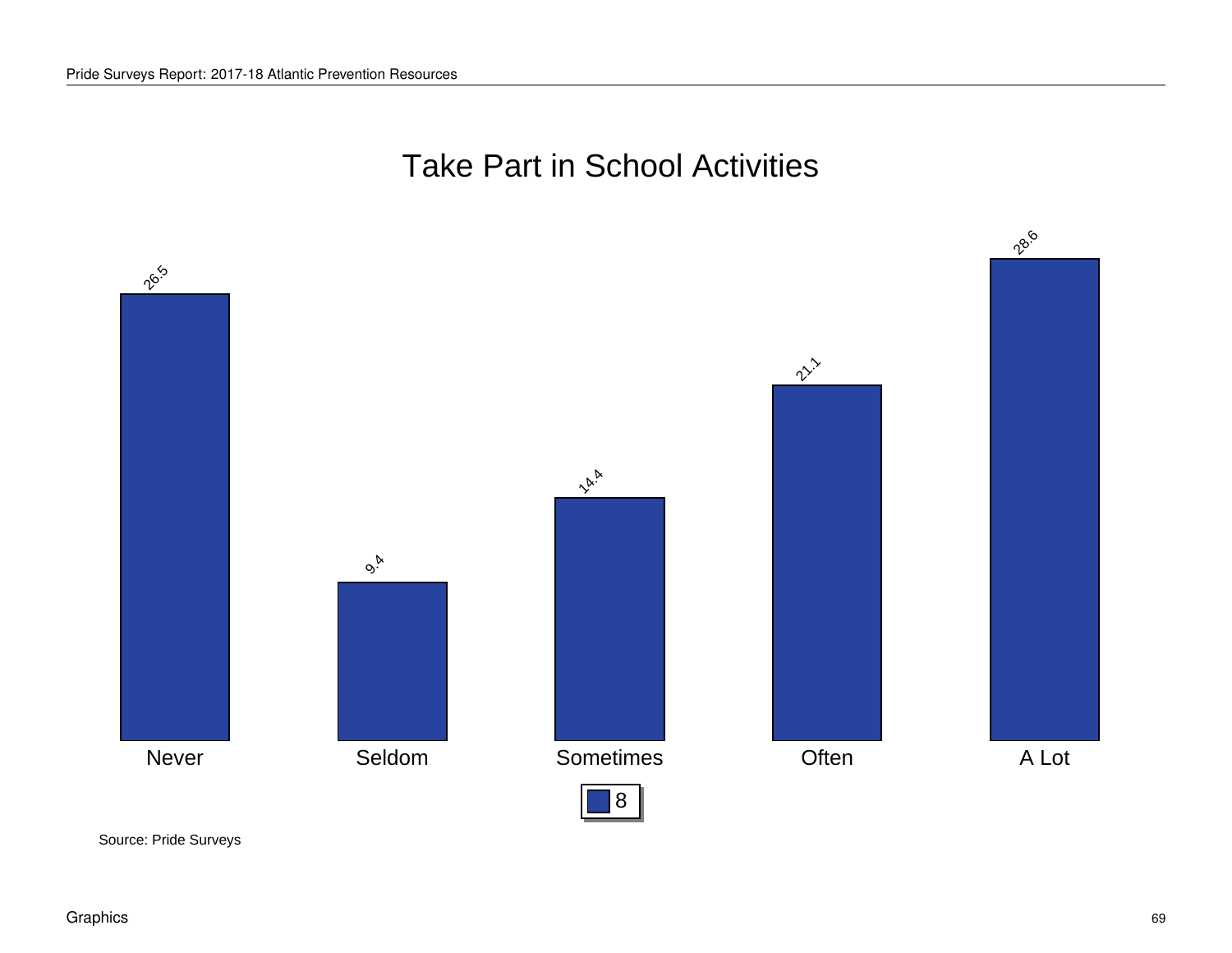#### Get in Trouble at School

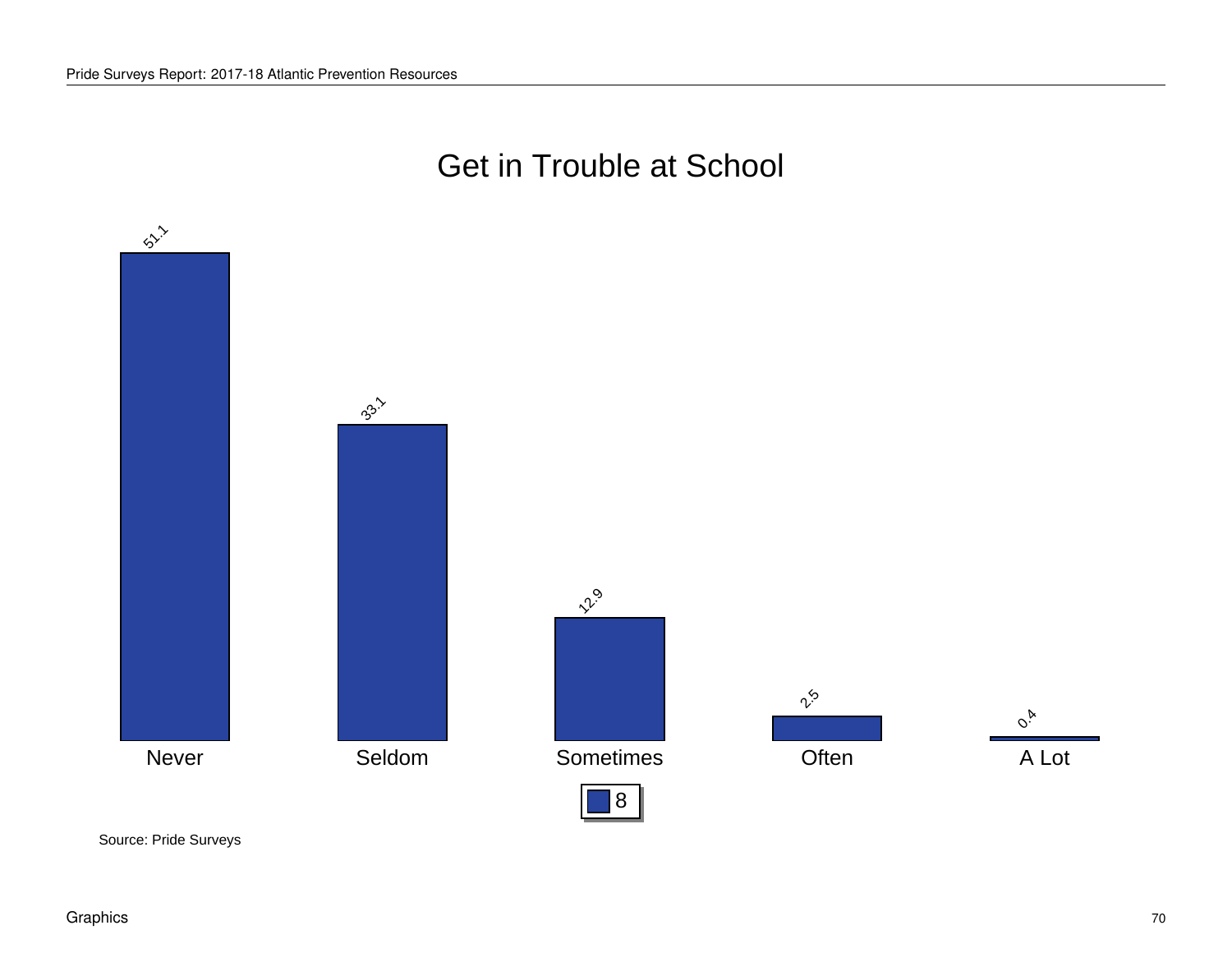# Teachers Talk About the Dangers of Drugs

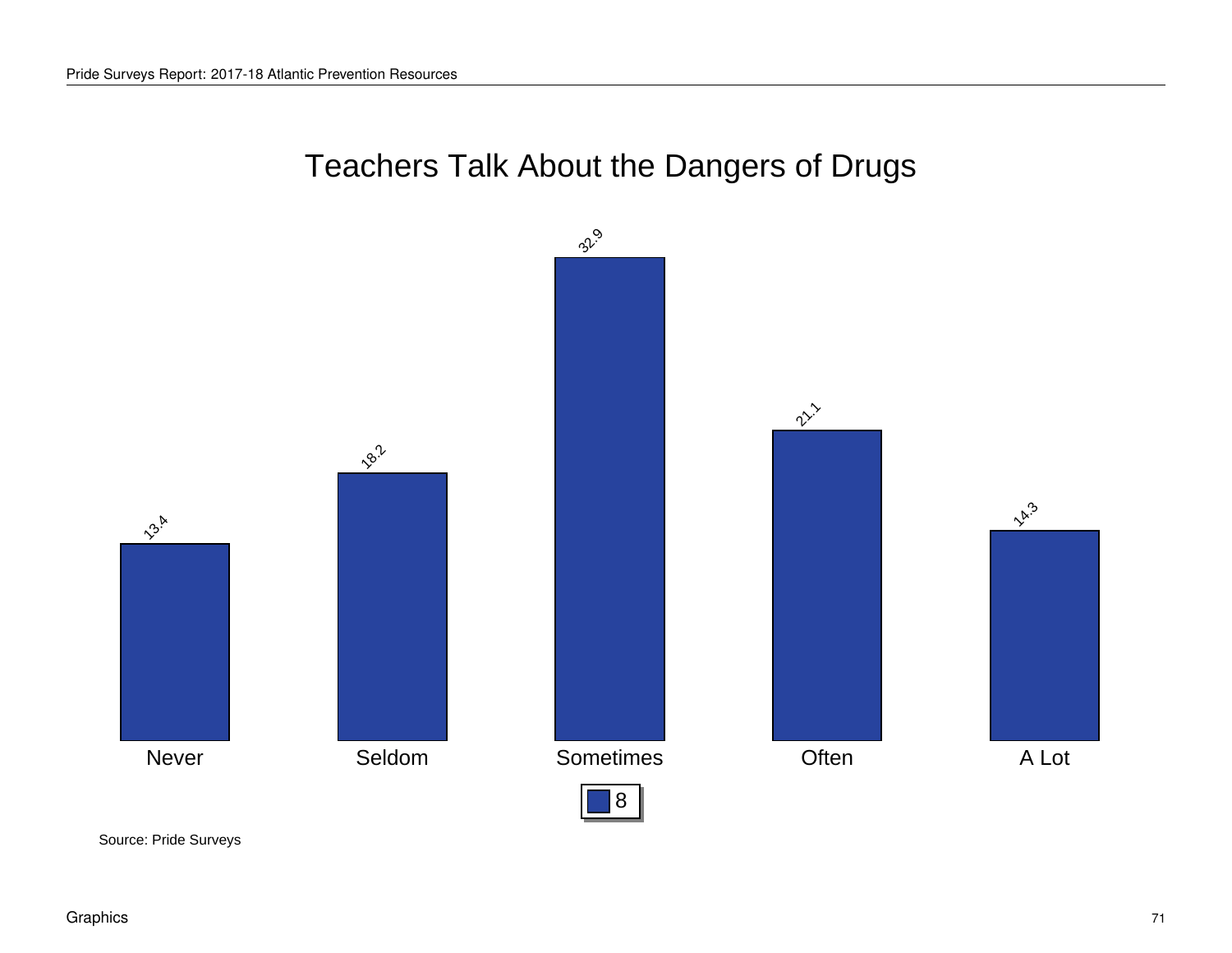# Parents Talk About the Dangers of Drugs

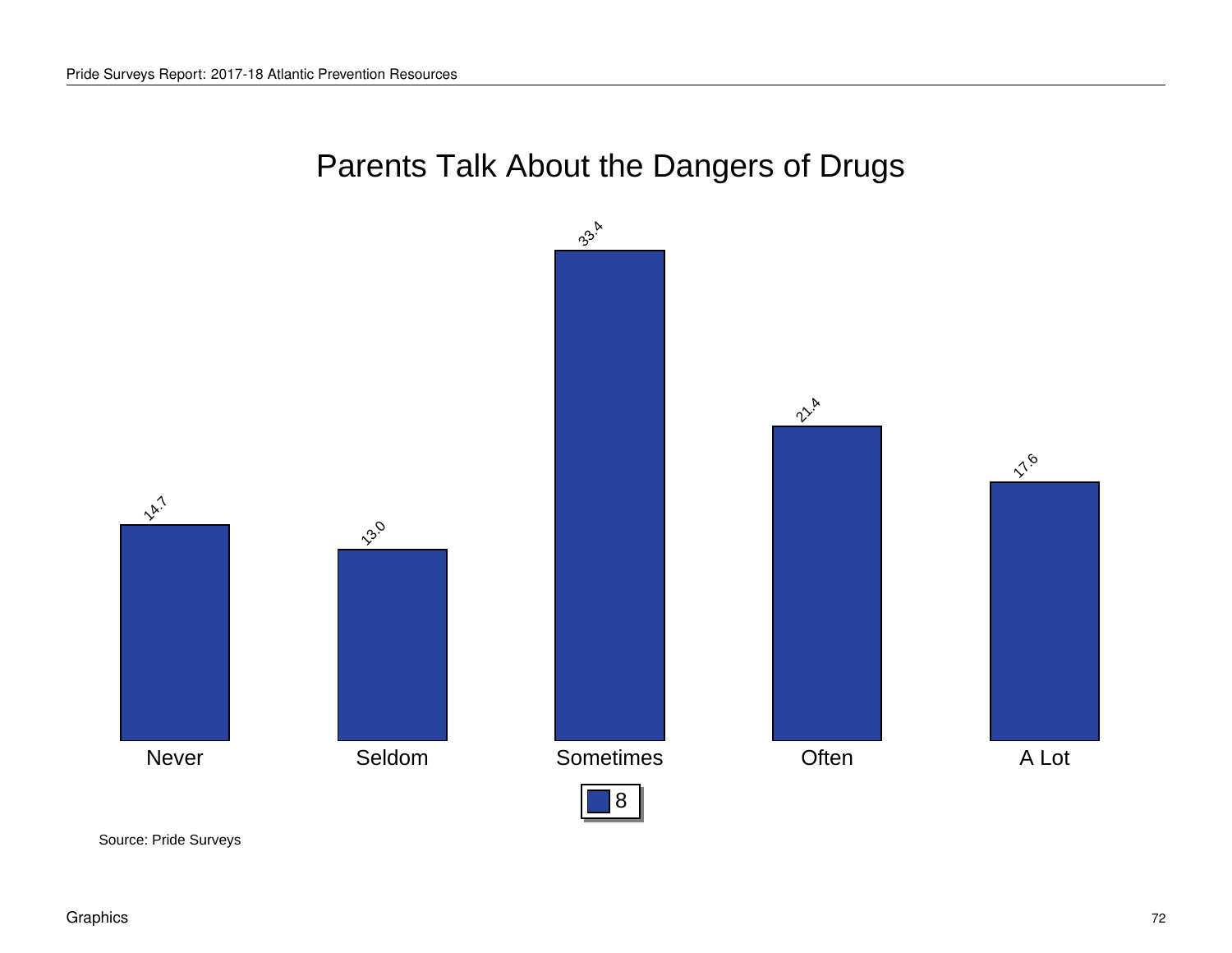#### Parents Set Clear Rules

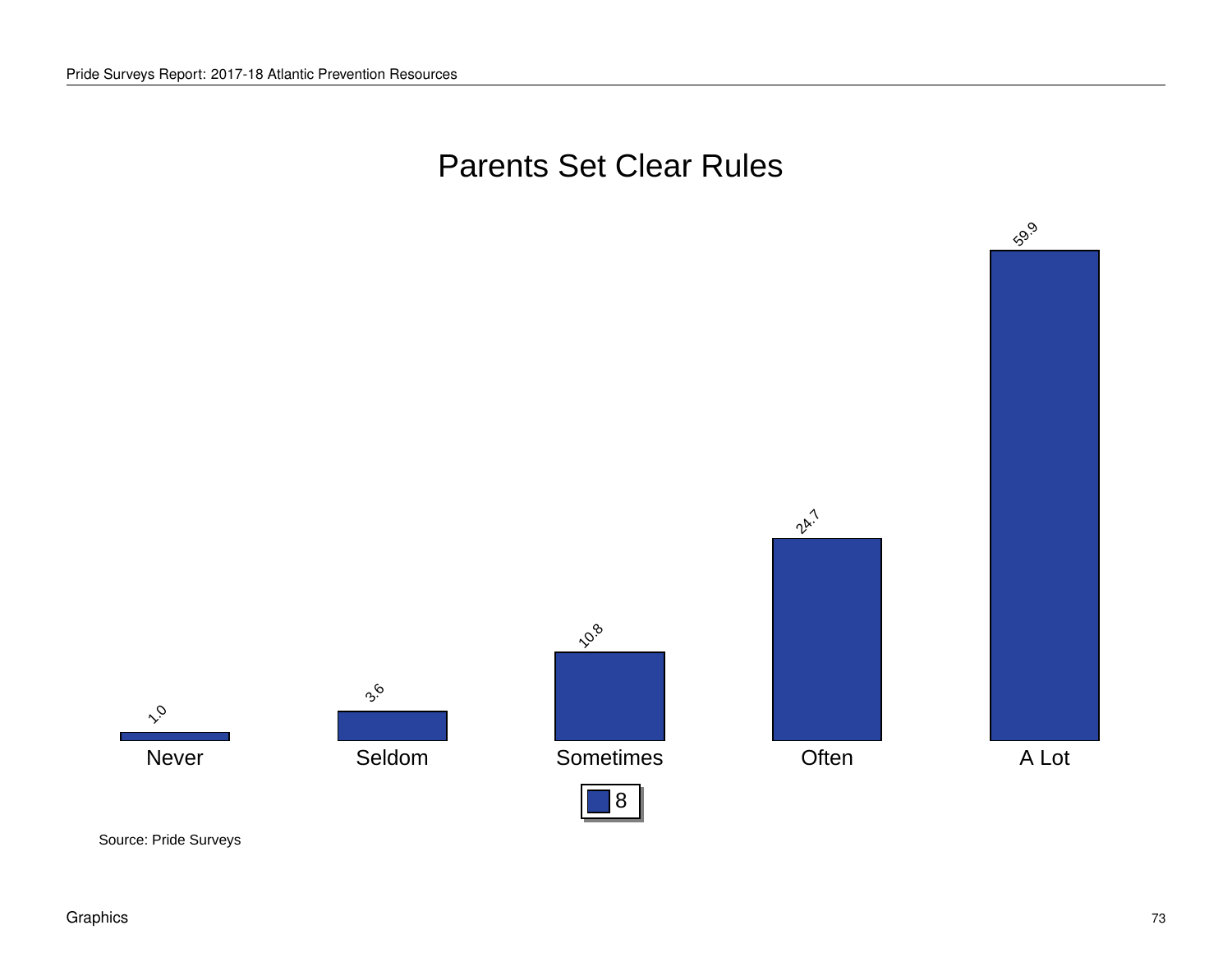## Parents Punish for Breaking Rules

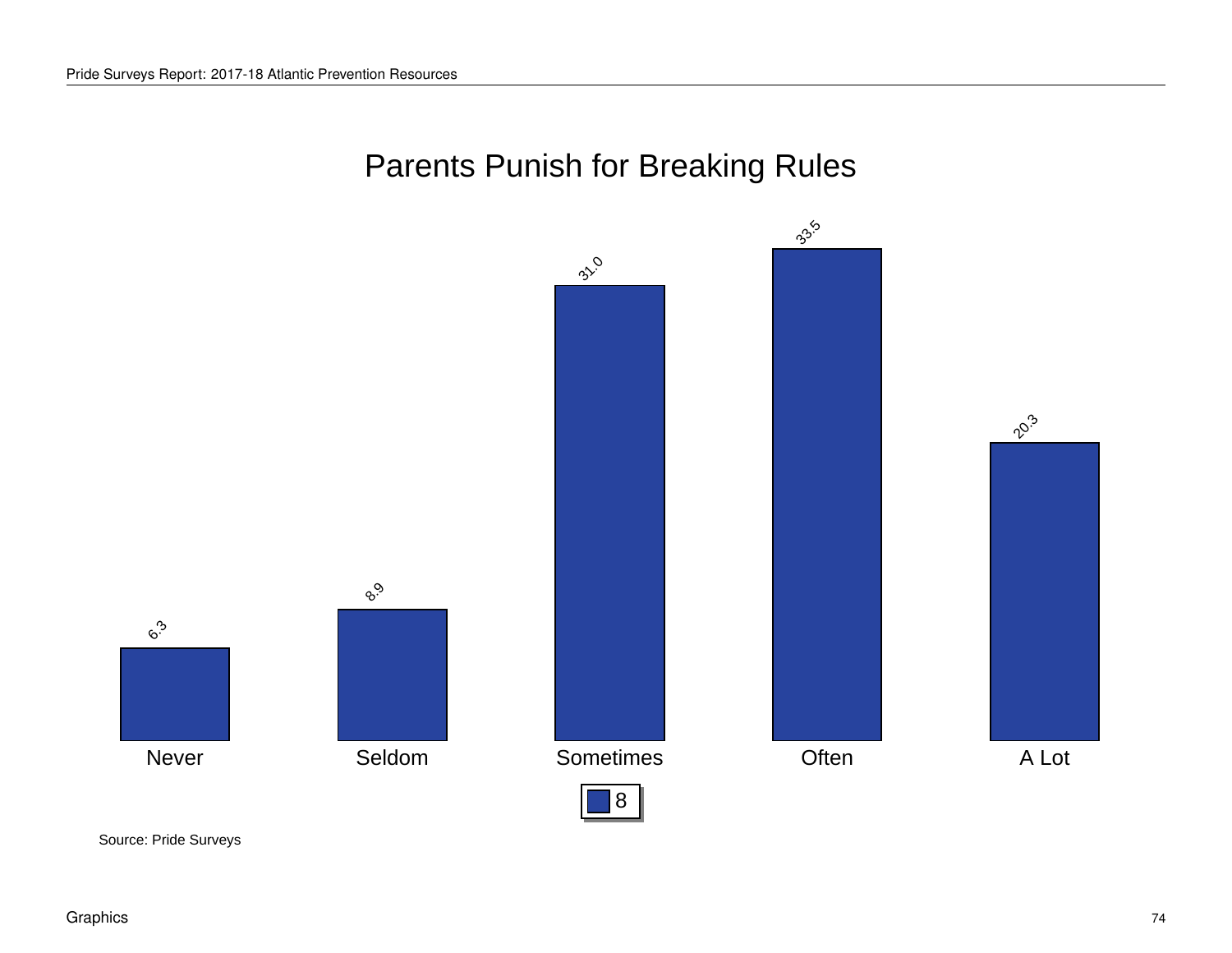#### **3.6 Availability**

The following section contains graphs depicting how students responded to questions on the availability of certain drugs broken down by grade level.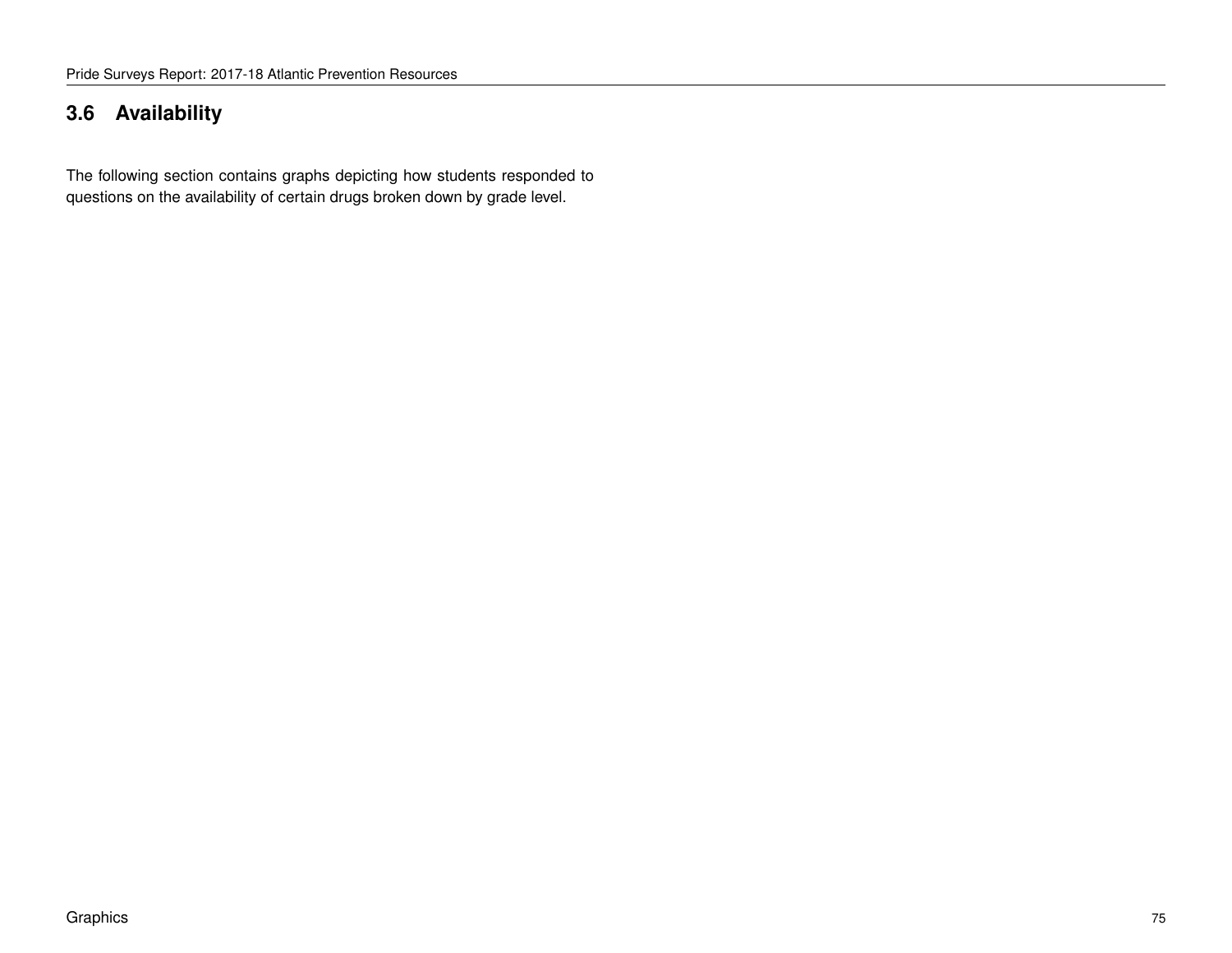#### Availability -- Tobacco

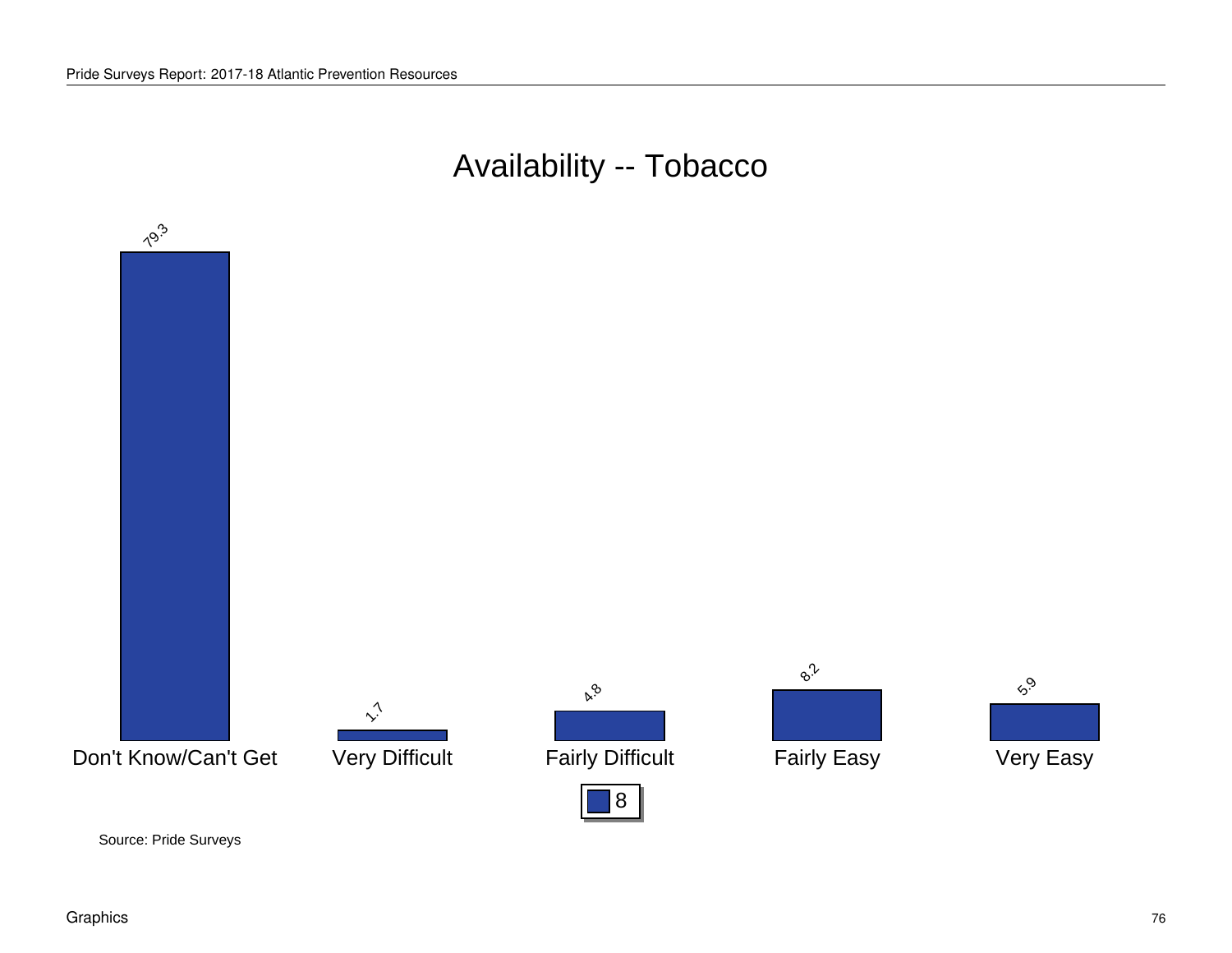## Availability -- Alcohol

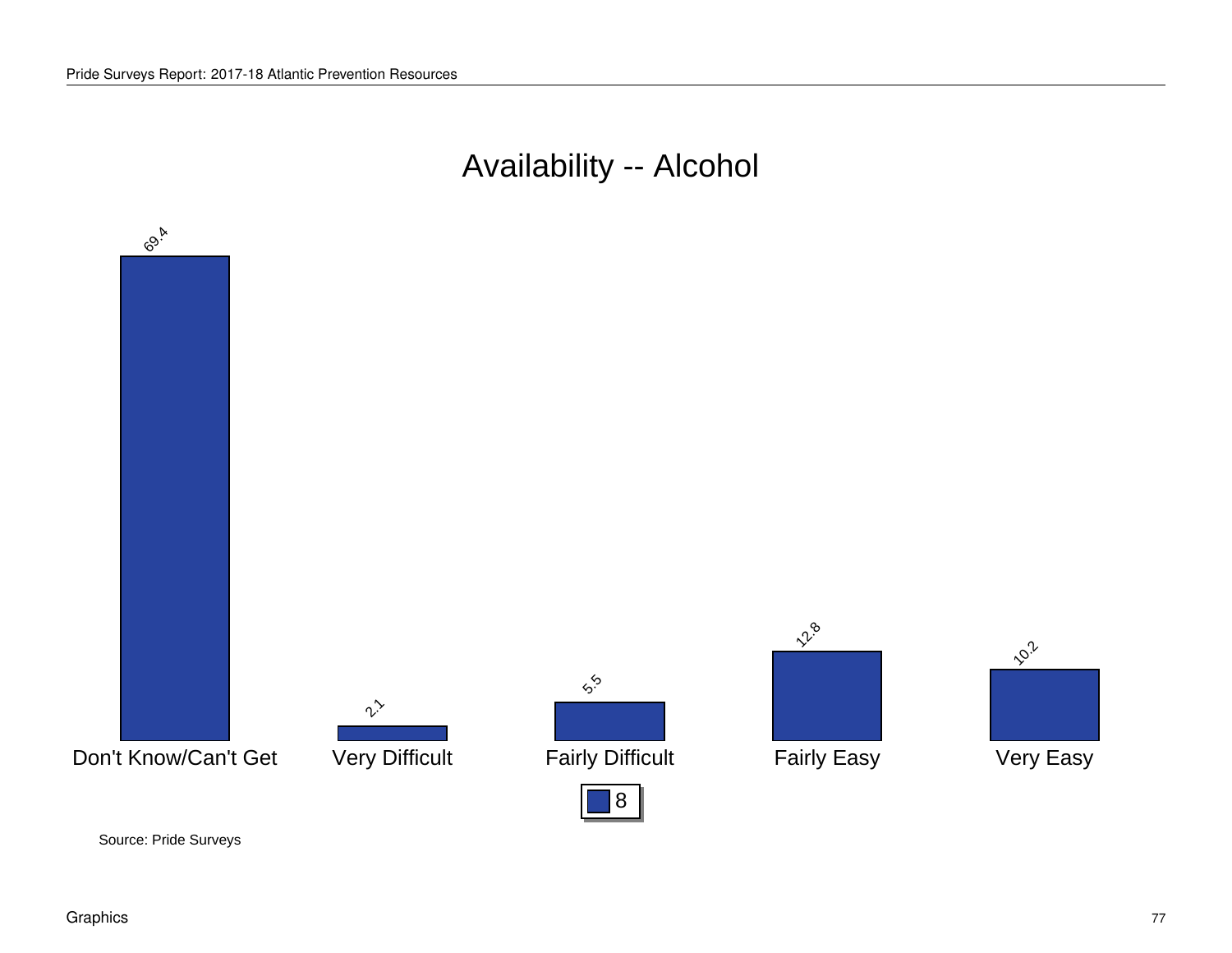## Availability -- Marijuana

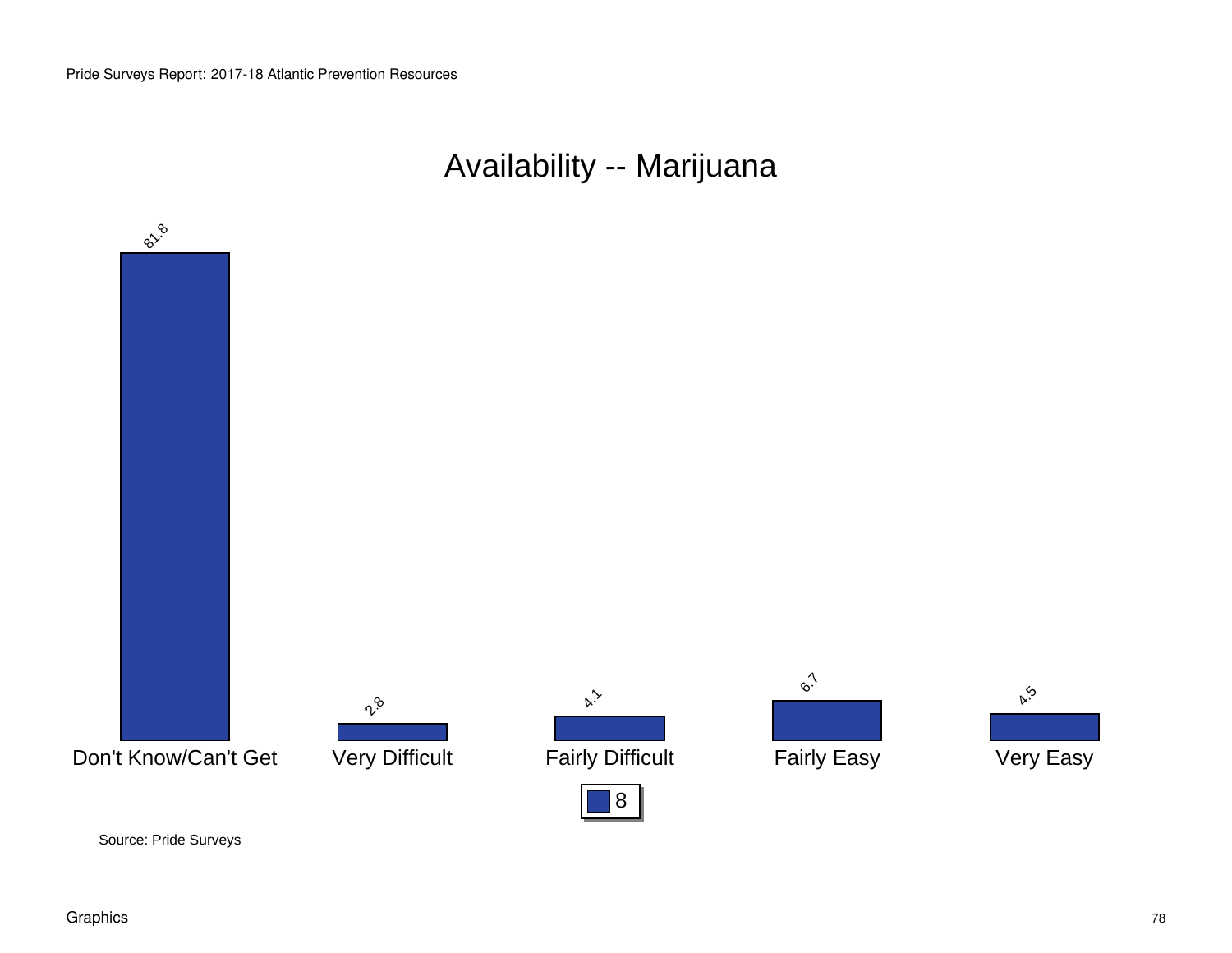### Availability -- Prescription Drugs

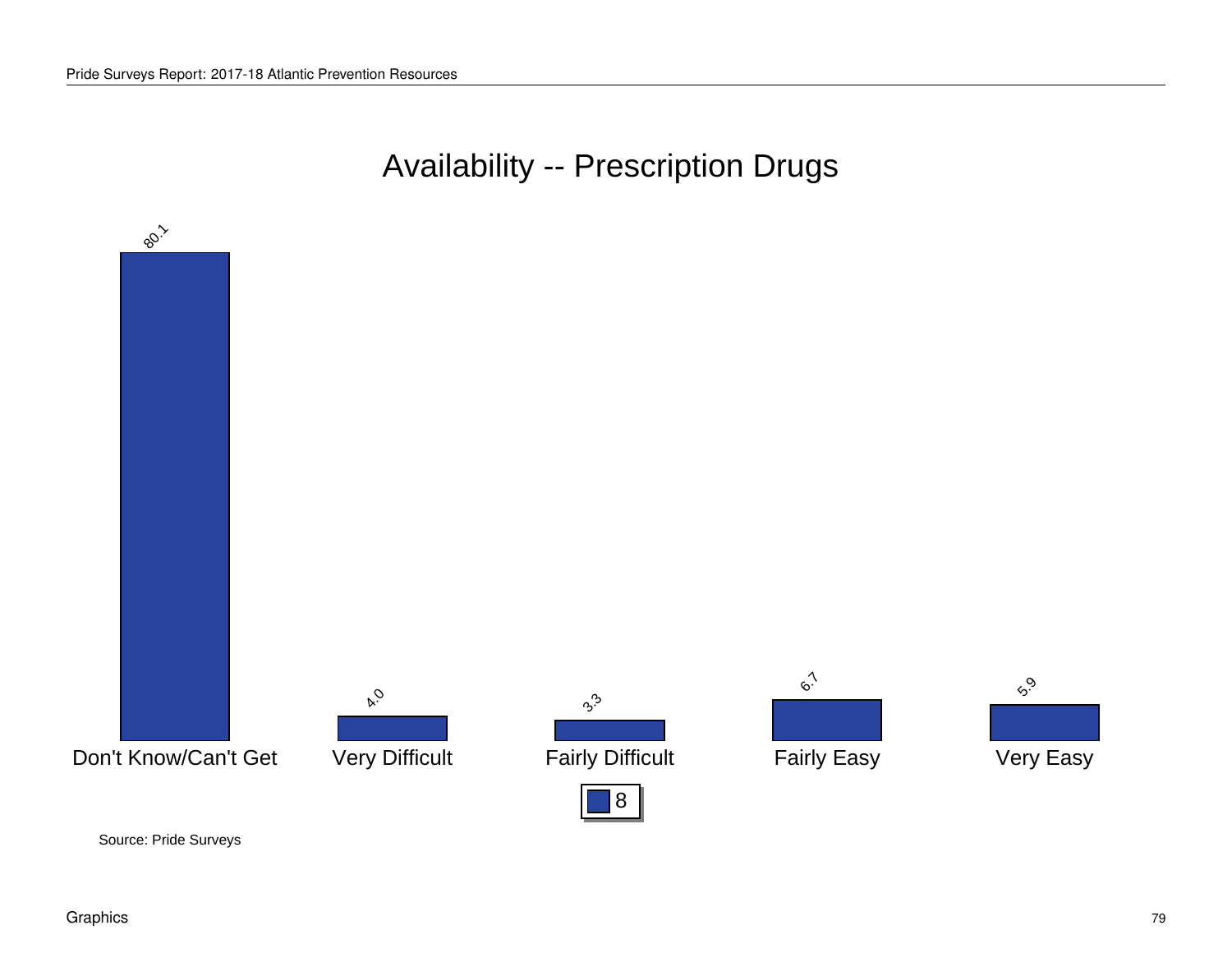#### **3.7 Where & When Do You Use**

#### **3.7.1 Where Do You Use**

The following section contains graphs depicting how students responded to questions on where they use certain drugs broken down by grade level. Past analysis of national summary data indicates that *At School* is typically the least popular location for drug use.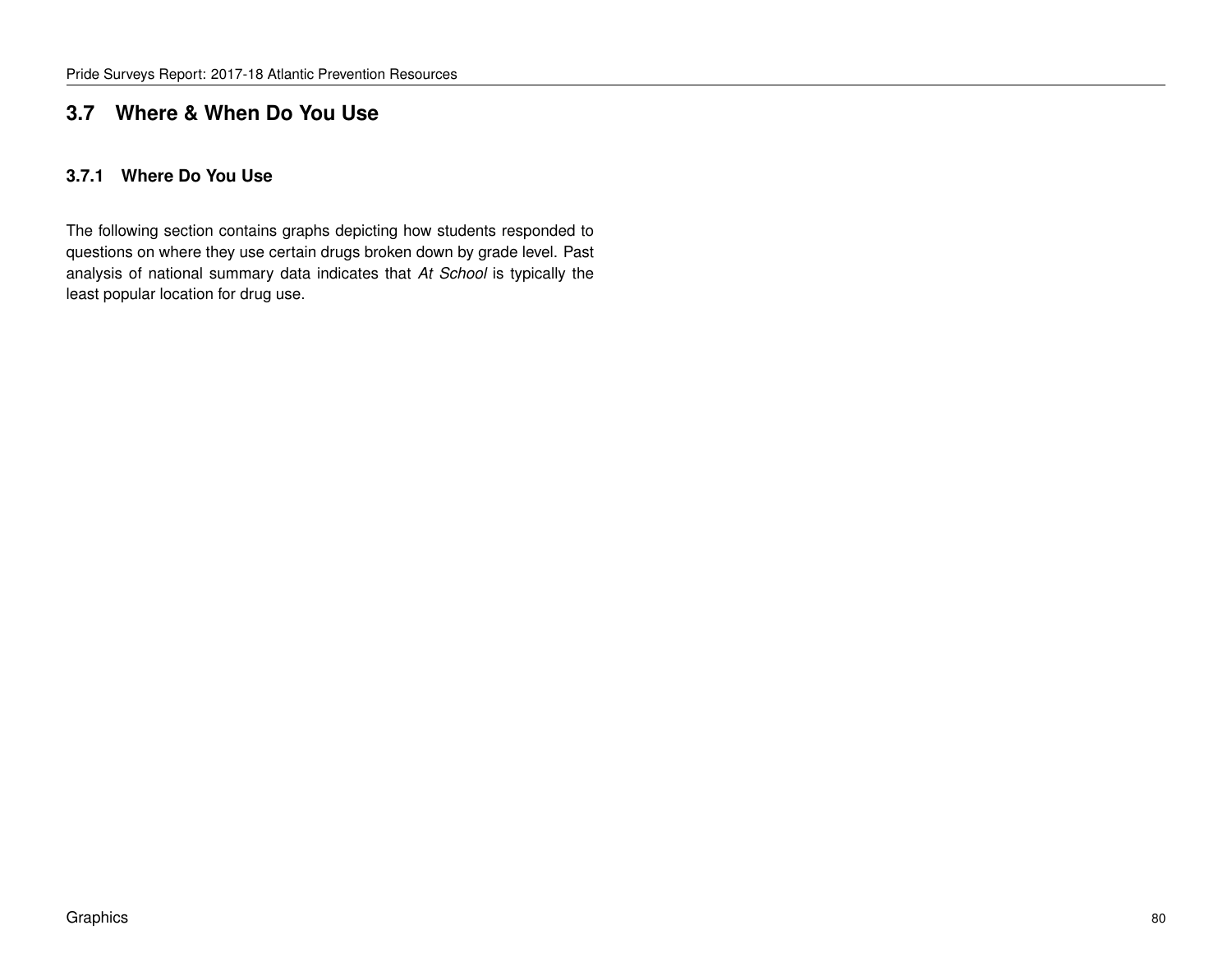#### Where Do You Use Tobacco

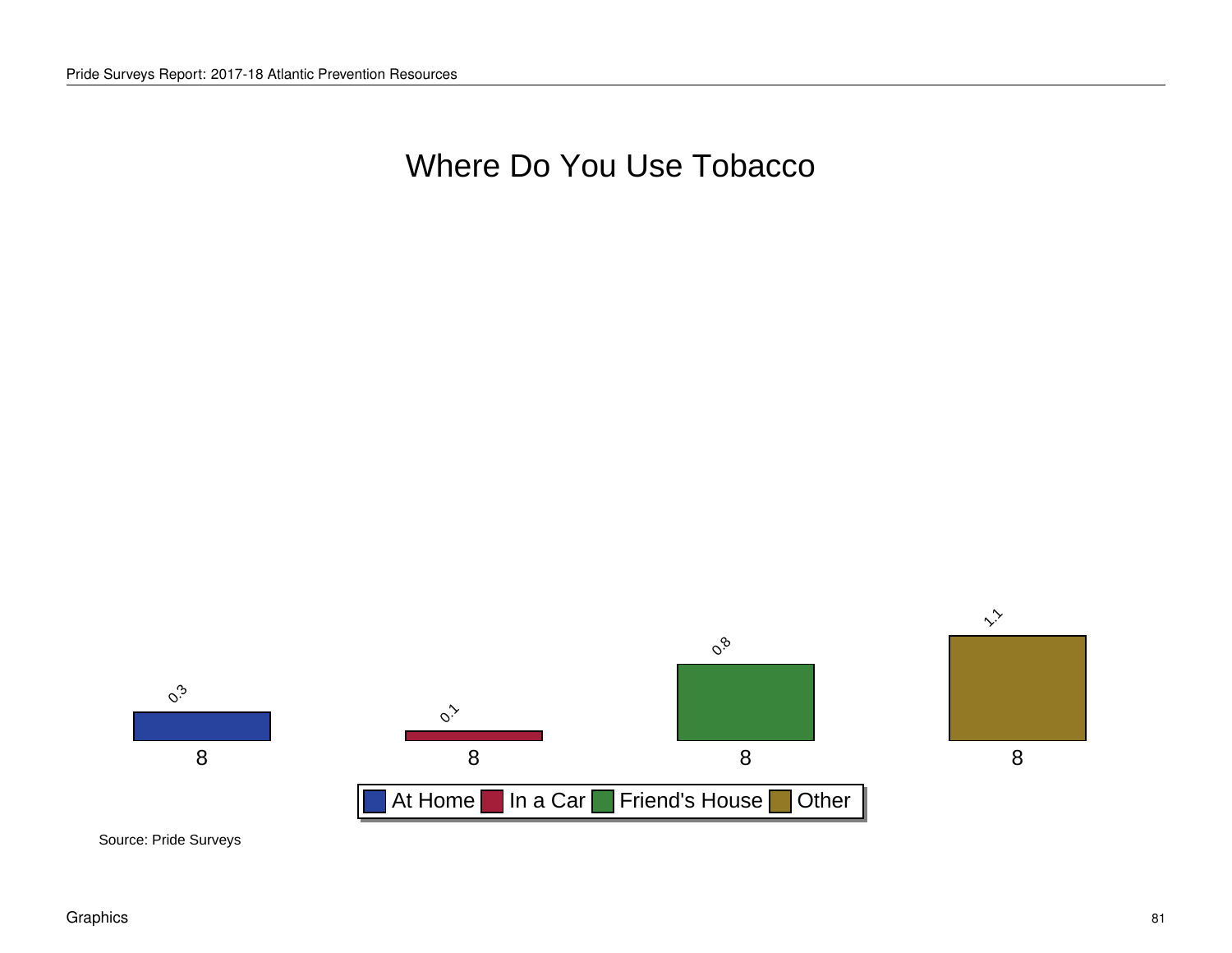#### Where Do You Use Alcohol

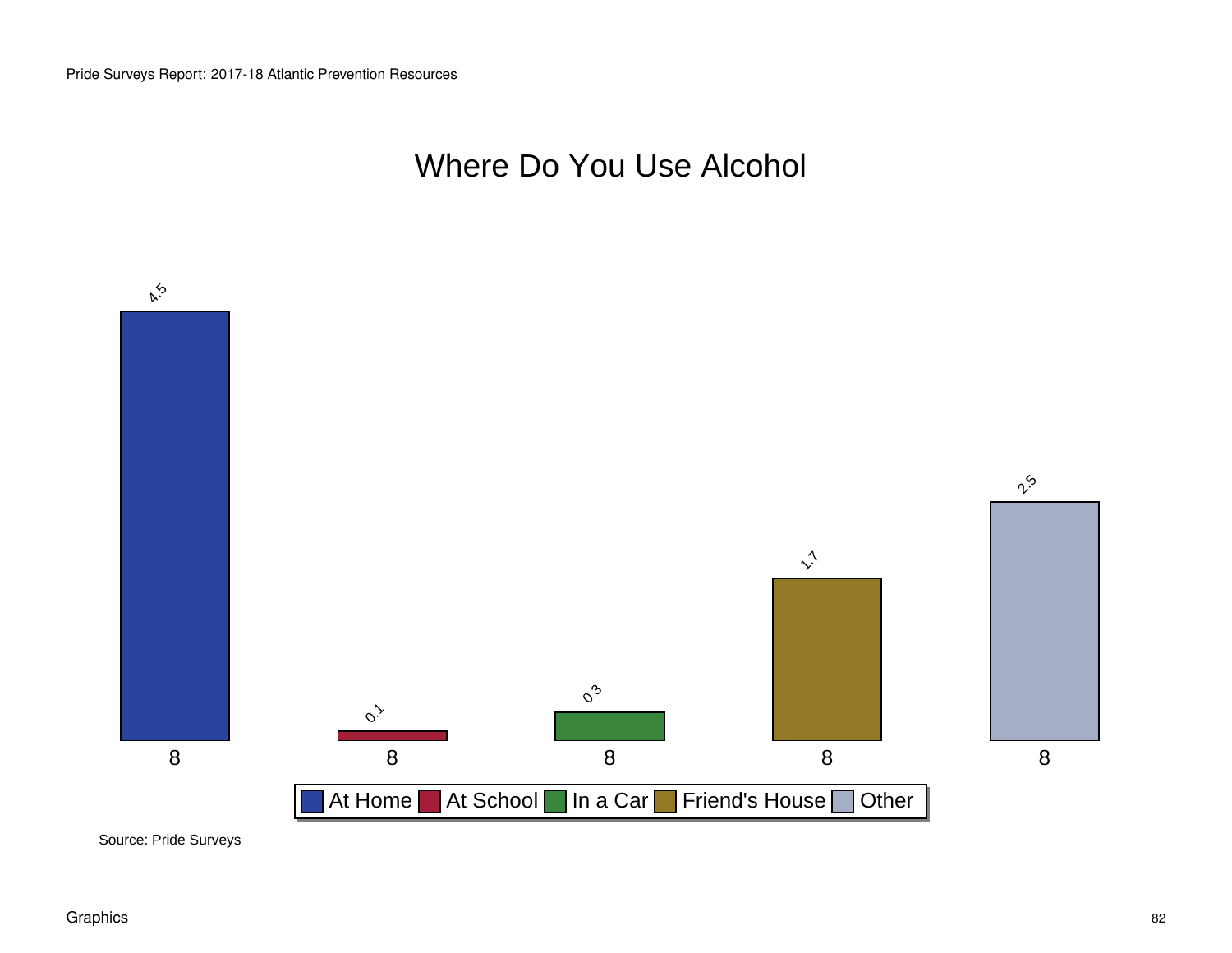## Where Do You Use Marijuana

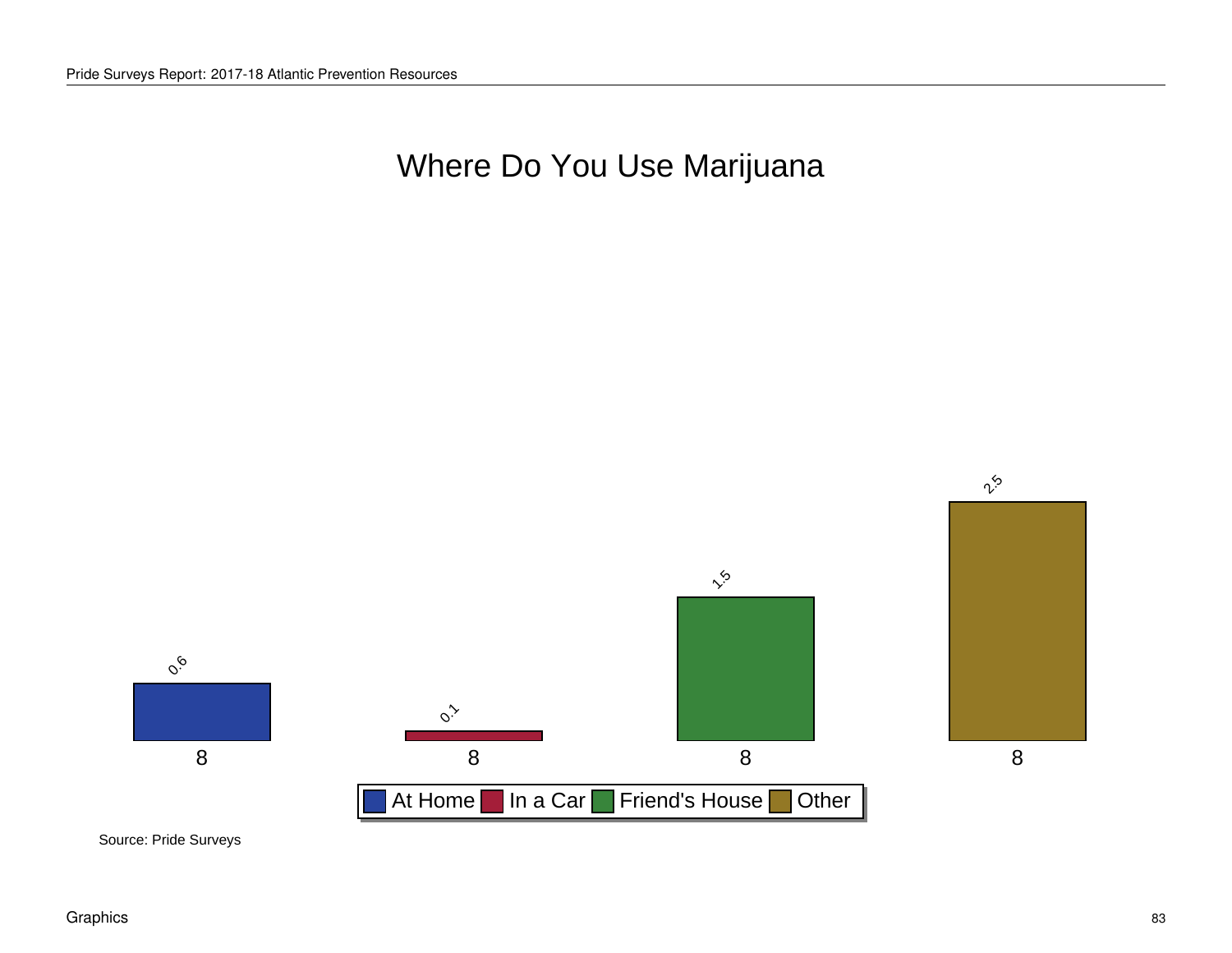## Where Do You Use Prescription Drugs

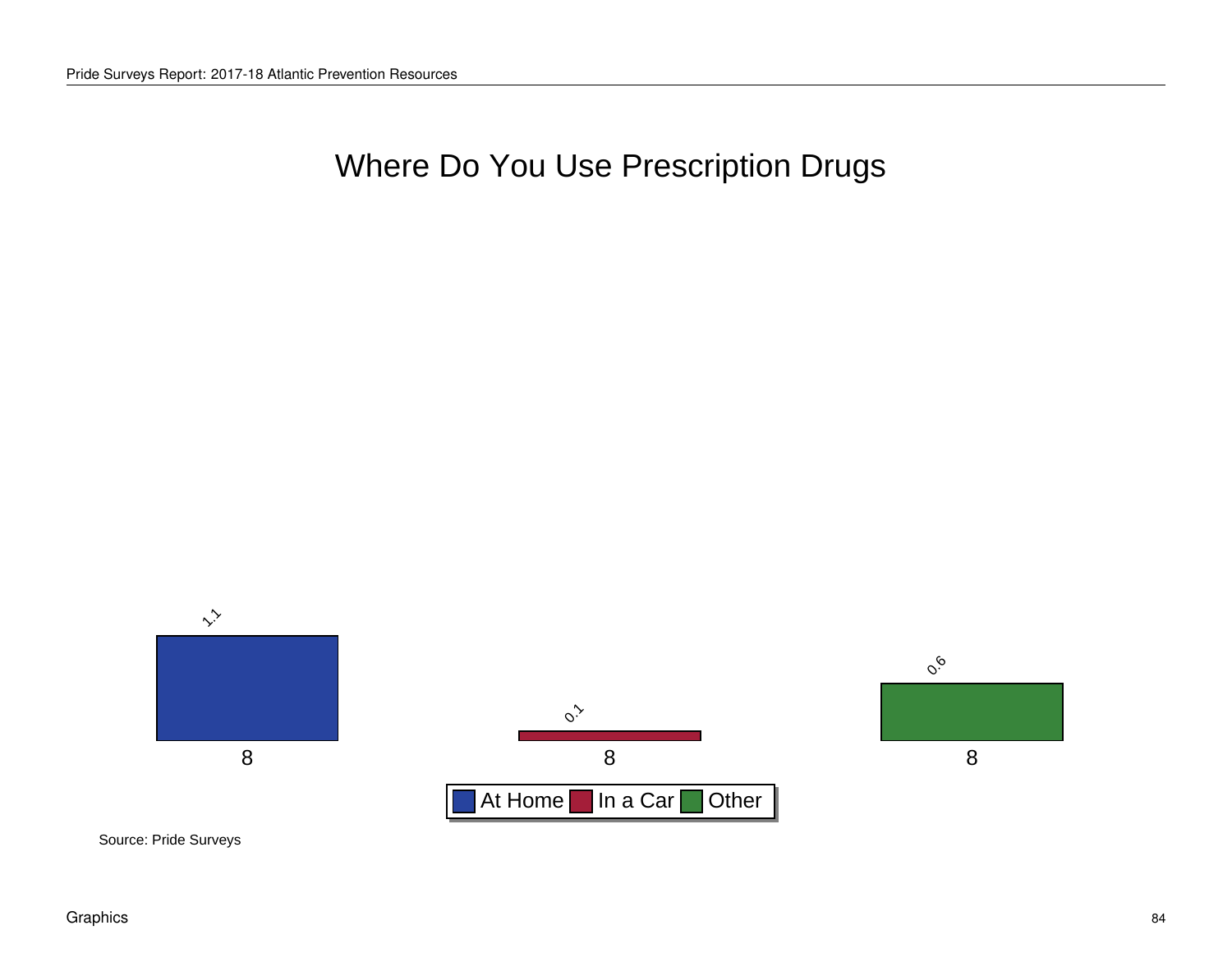#### **3.7.2 When Do You Use**

The following section contains graphs depicting how students responded to questions on when they use certain drugs broken down by grade level. Past analysis of national summary data indicates that *During School* is typically the least popular time for drug use.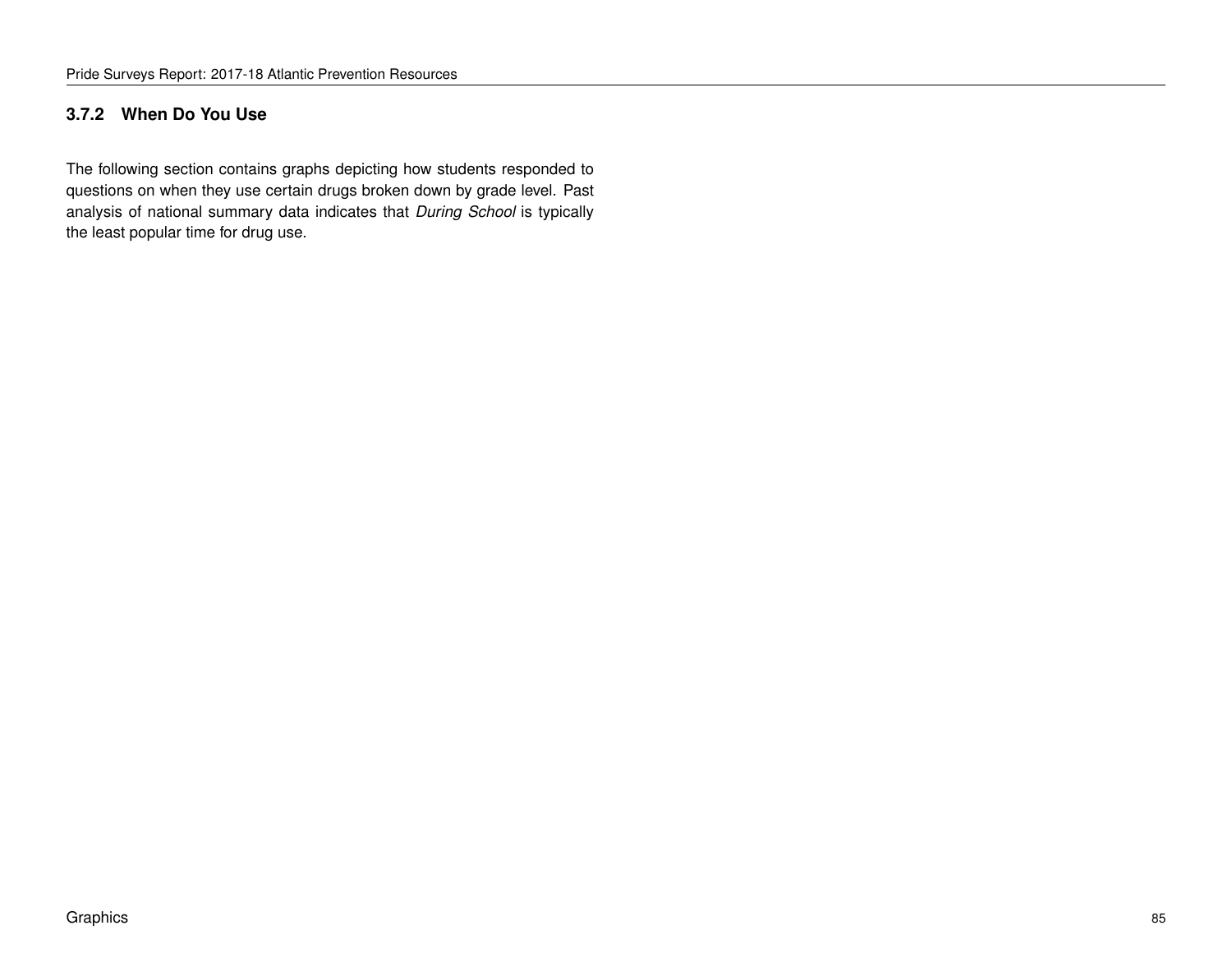#### When Do You Use Tobacco

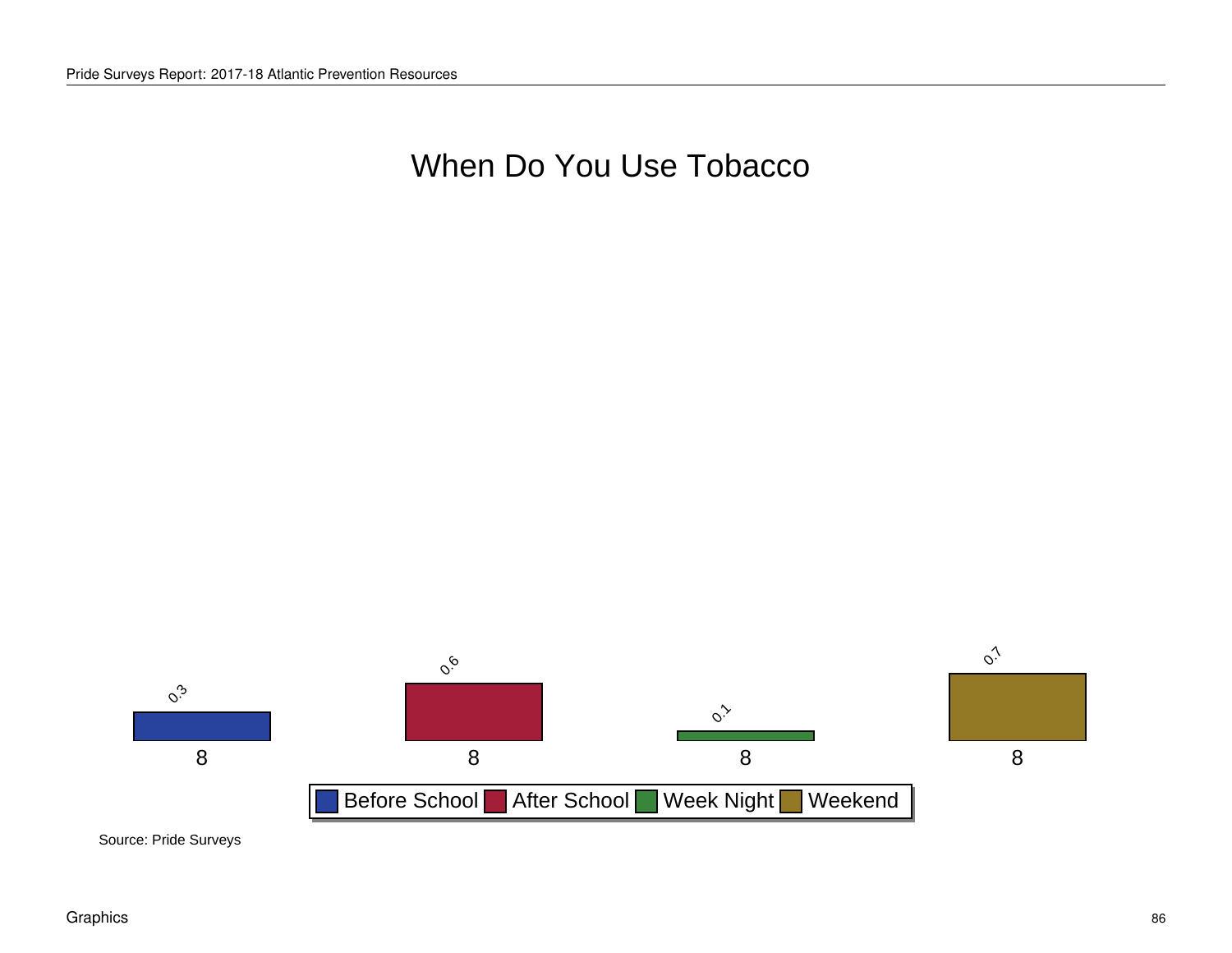### When Do You Use Alcohol

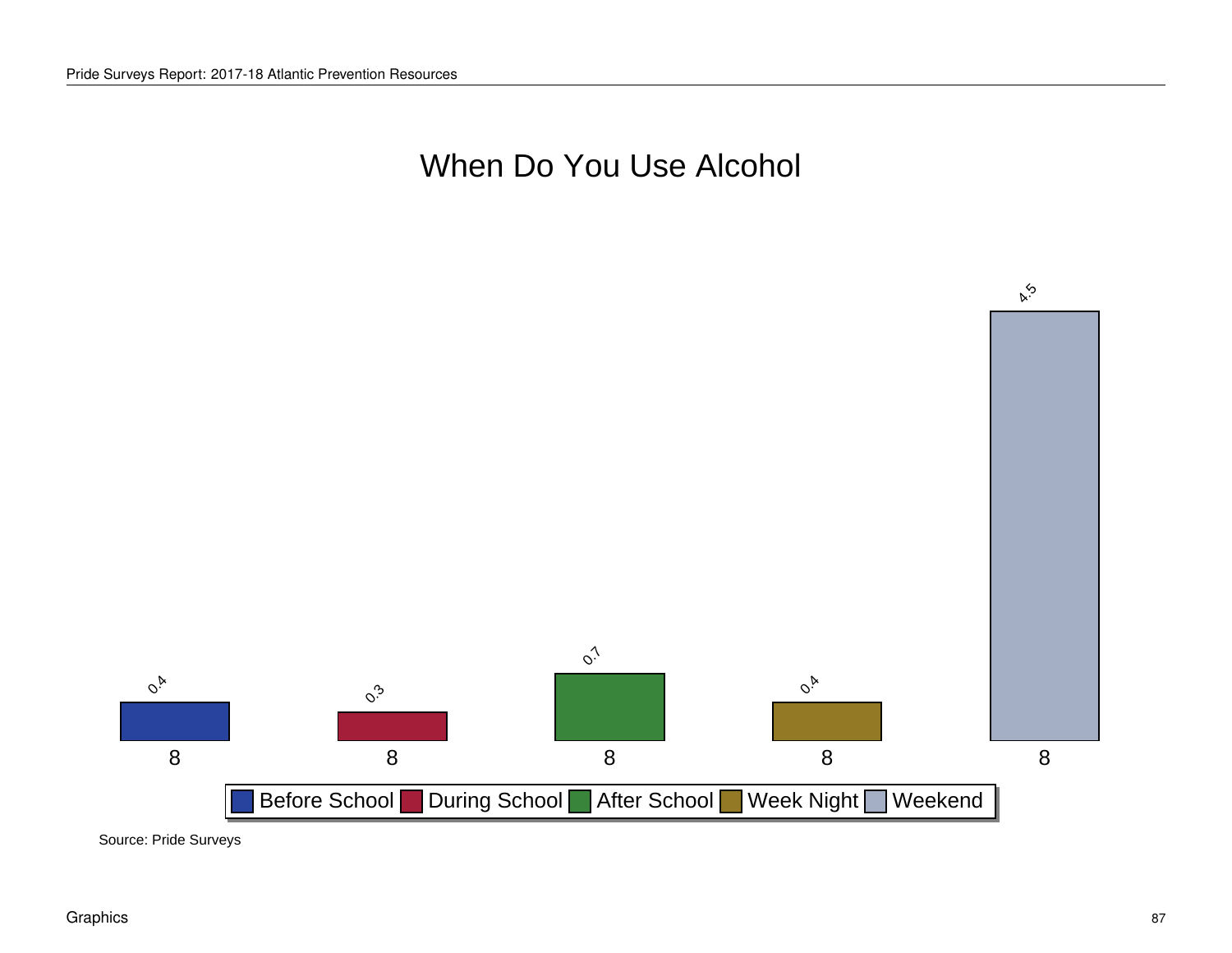## When Do You Use Marijuana

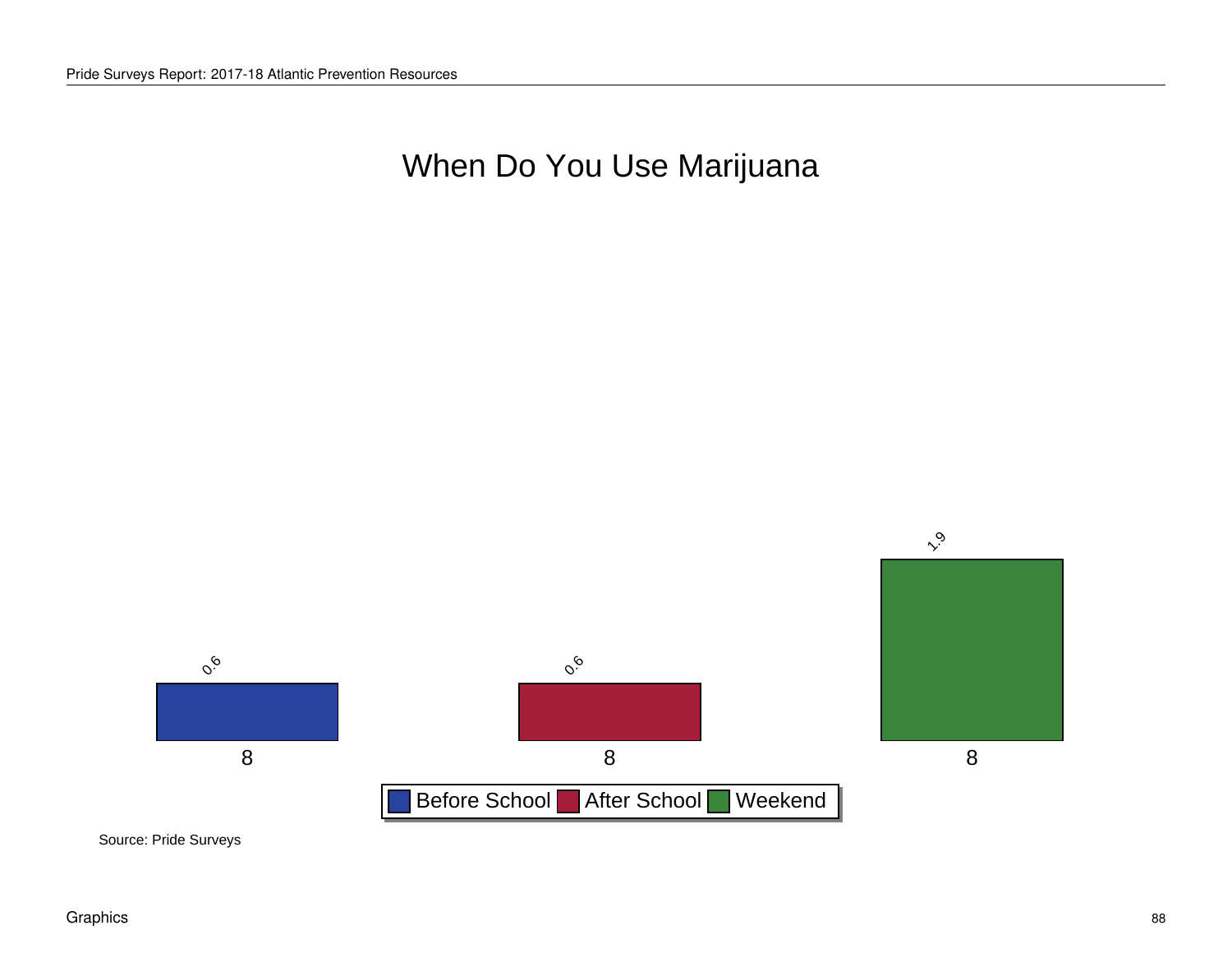### When Do You Use Prescription Drugs

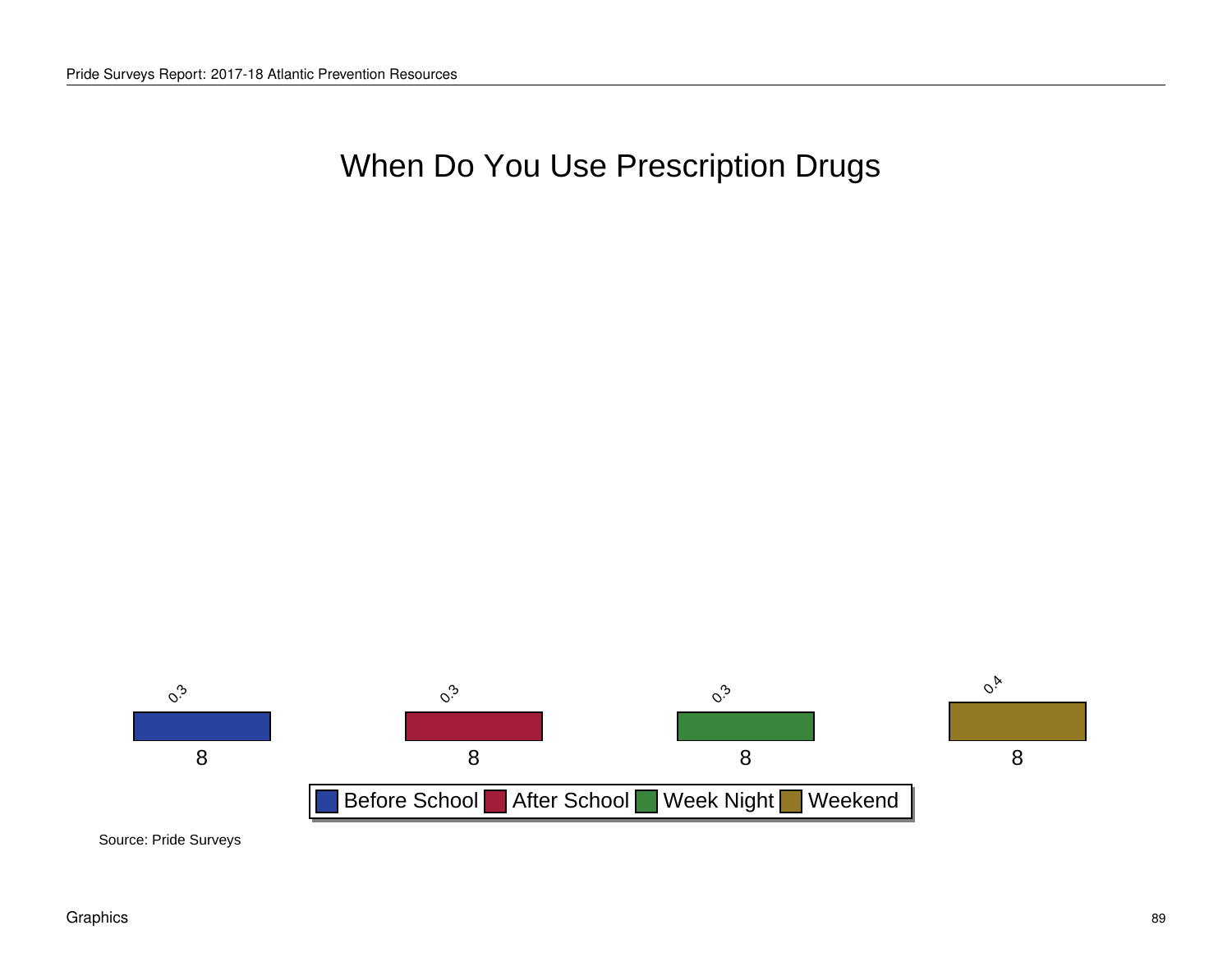#### **3.8 Drug Use by Gender**

The following section contains graphs depicting how students responded to questions on use in the past year of certain drugs broken down by grade and sex.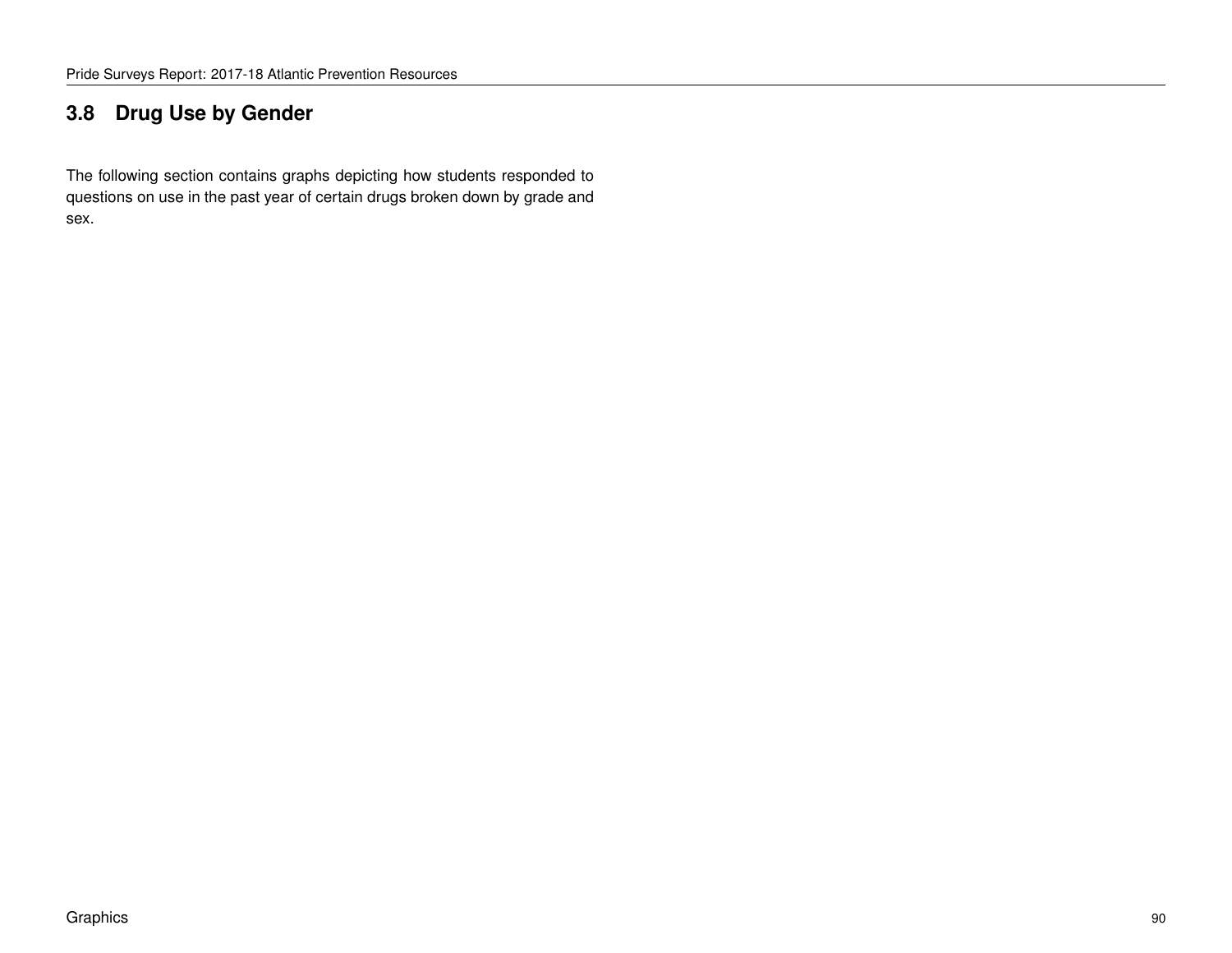# Use of Tobacco by Gender

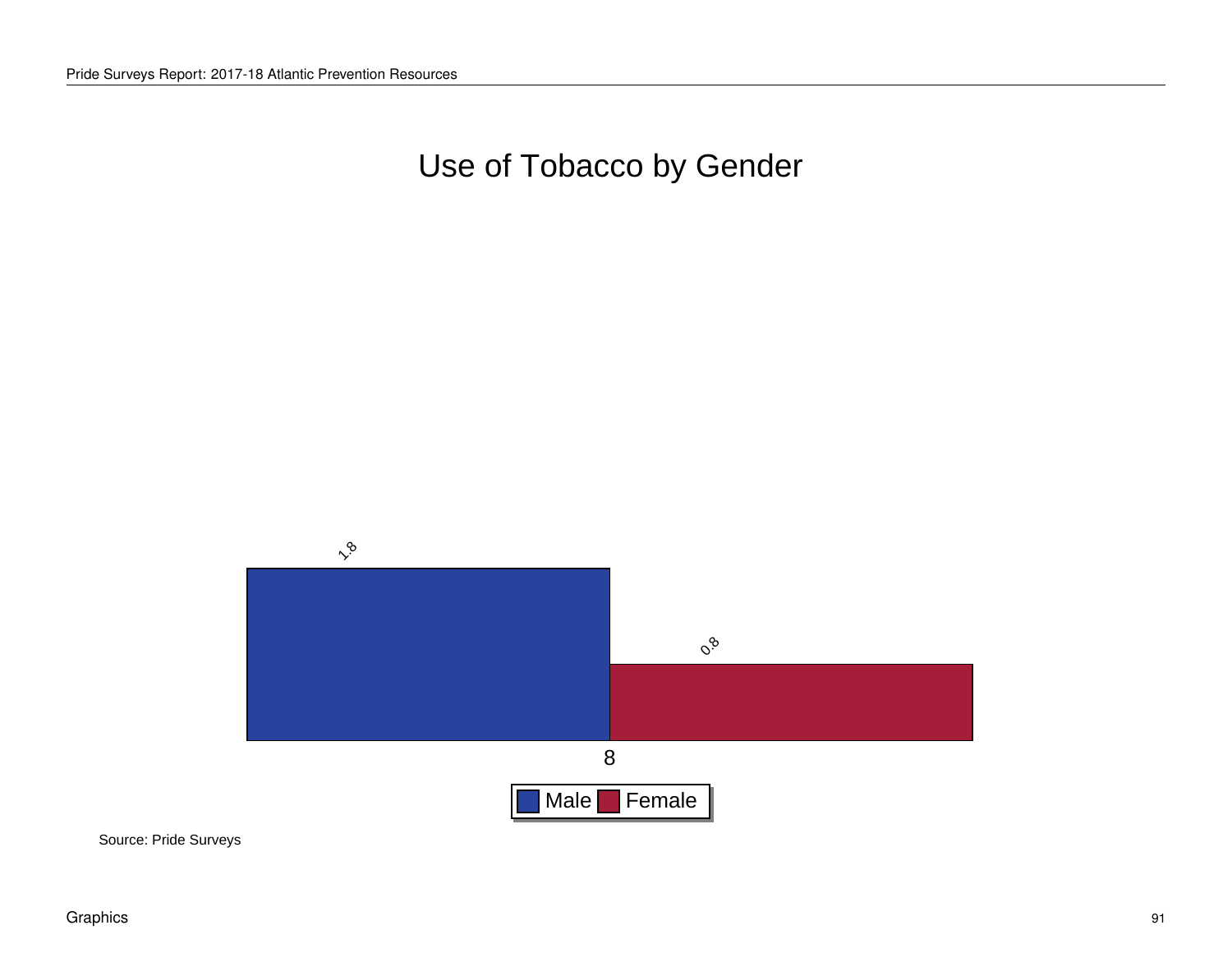# Use of Alcohol by Gender

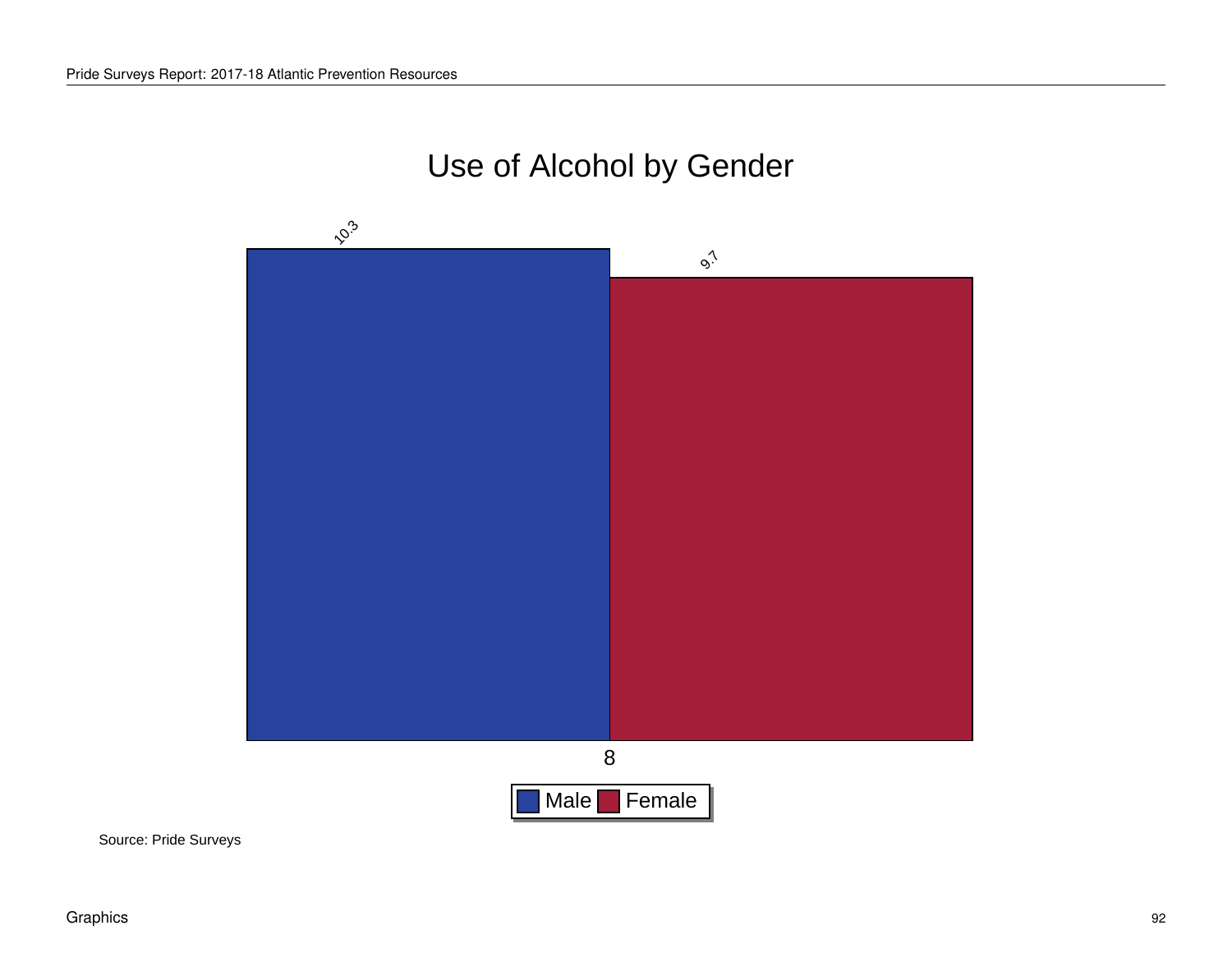# Use of Marijuana by Gender

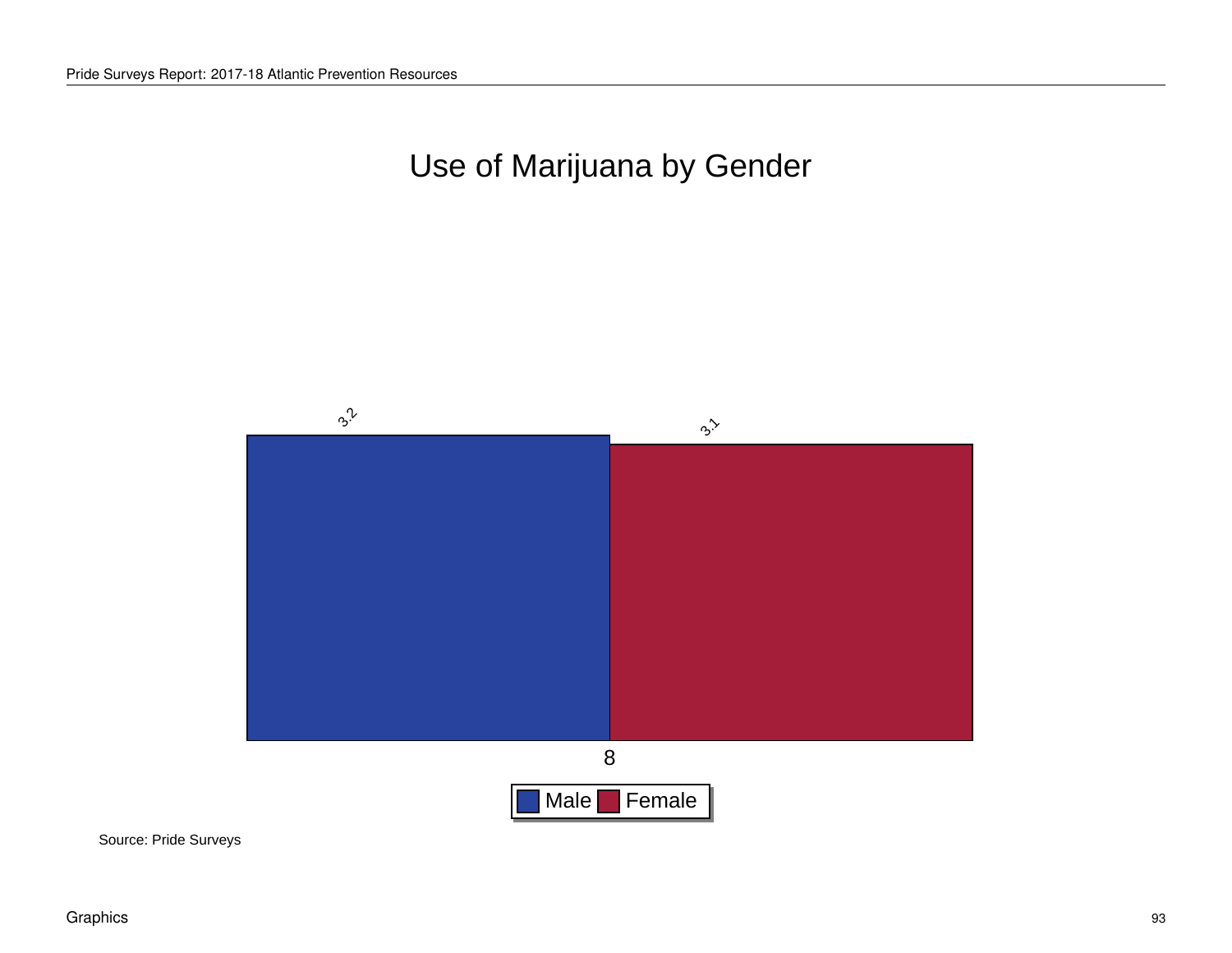Use of Cocaine by Gender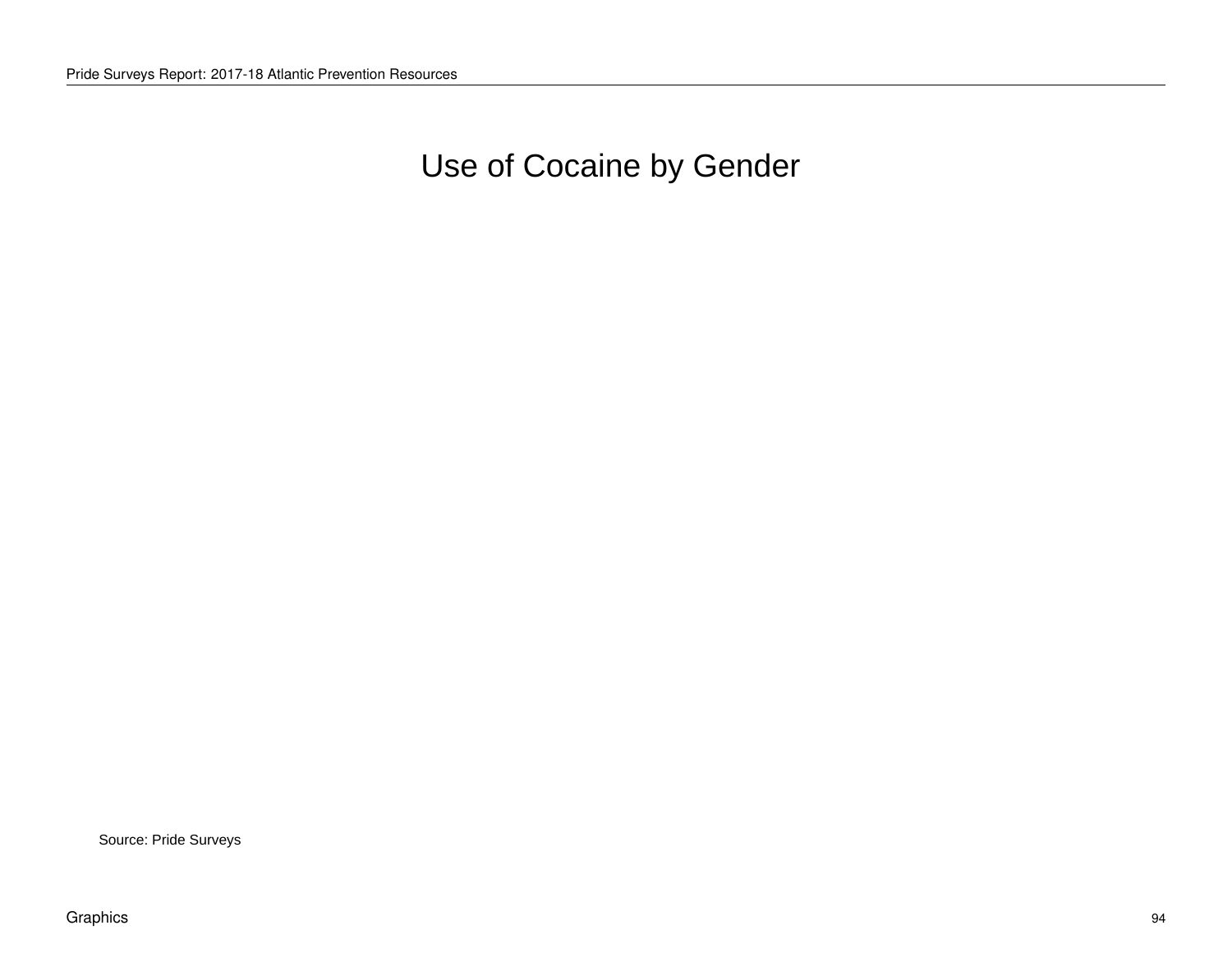# Use of Inhalants by Gender

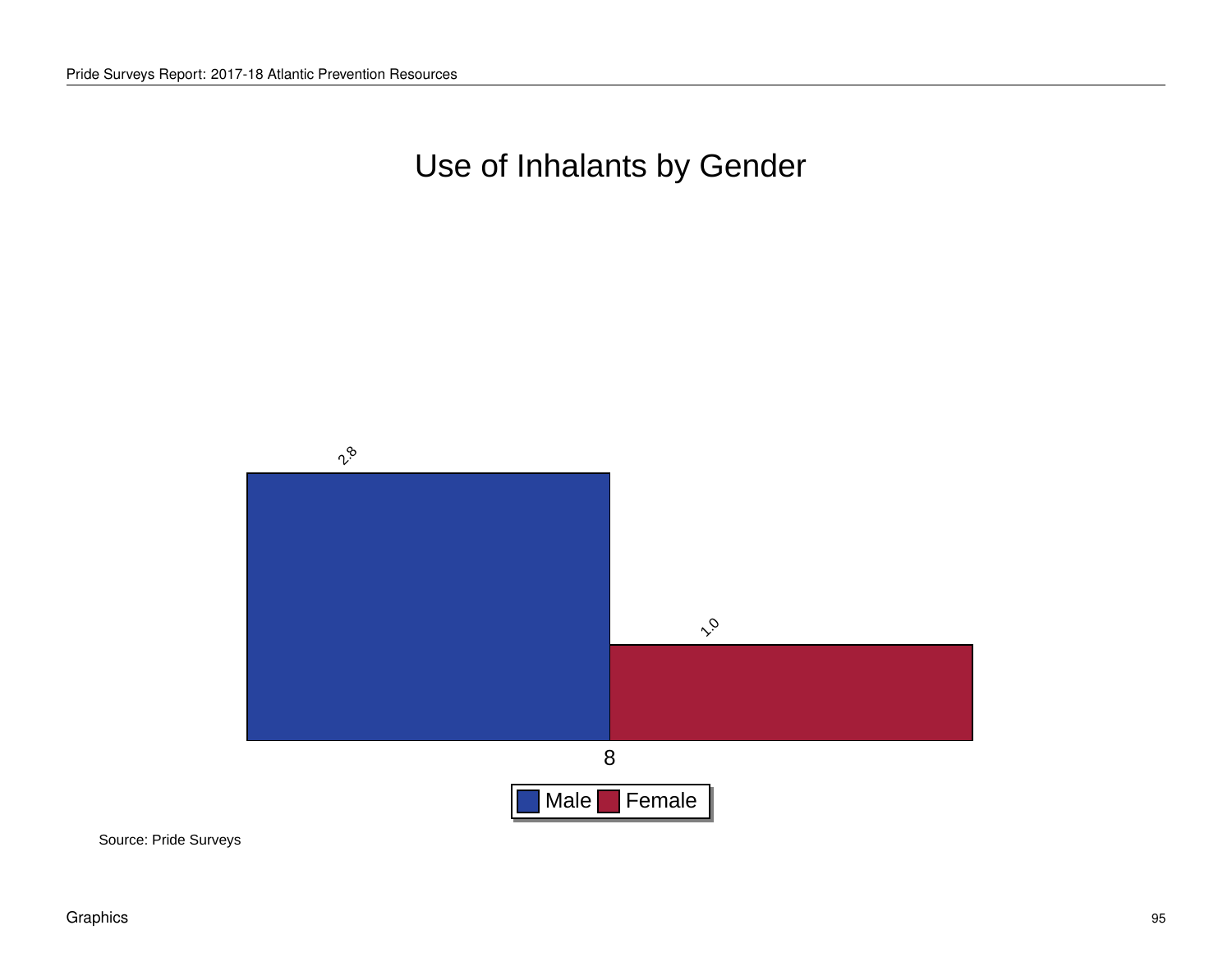# Use of Hallucinogens by Gender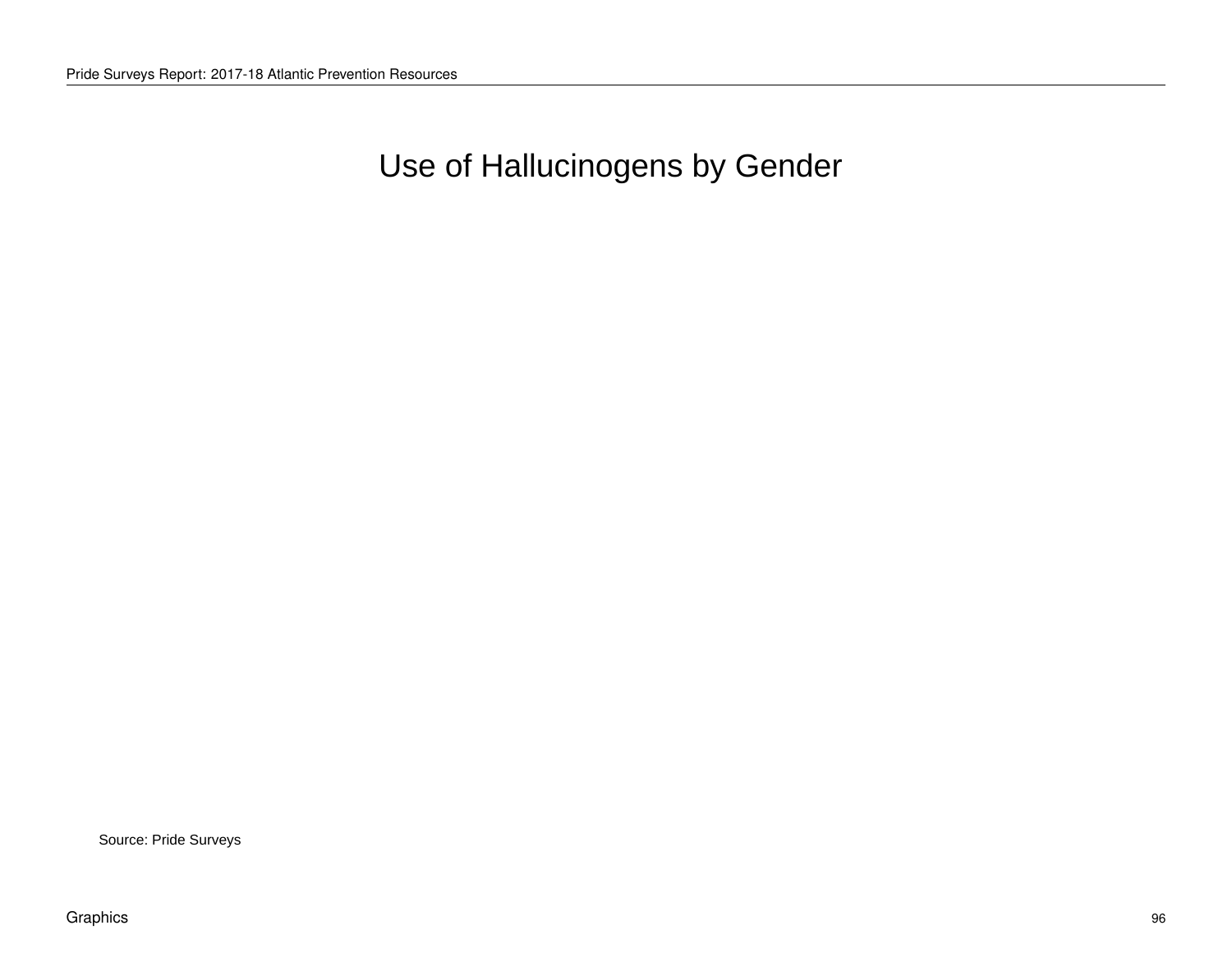# Use of Heroin by Gender

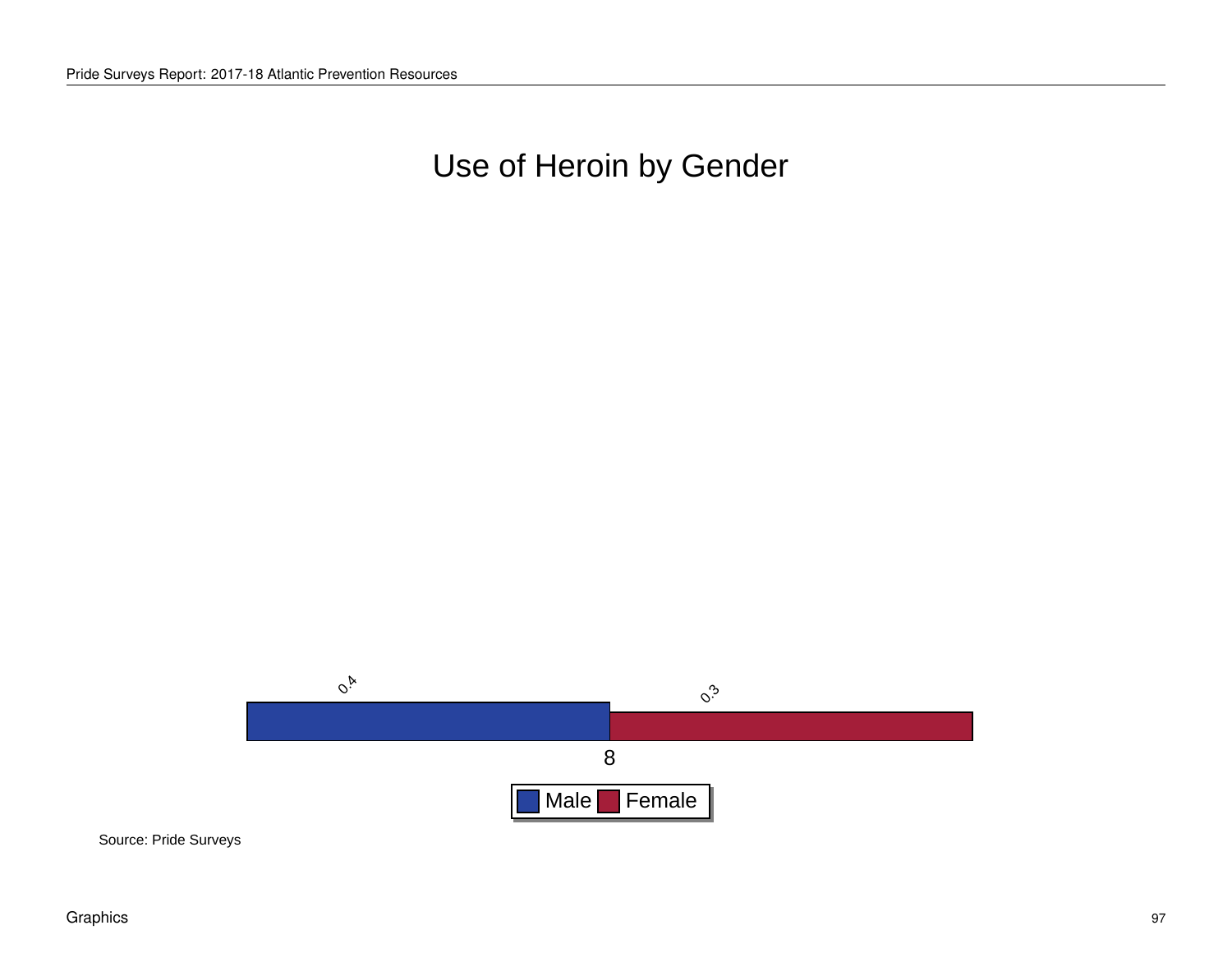Use of Steroids by Gender

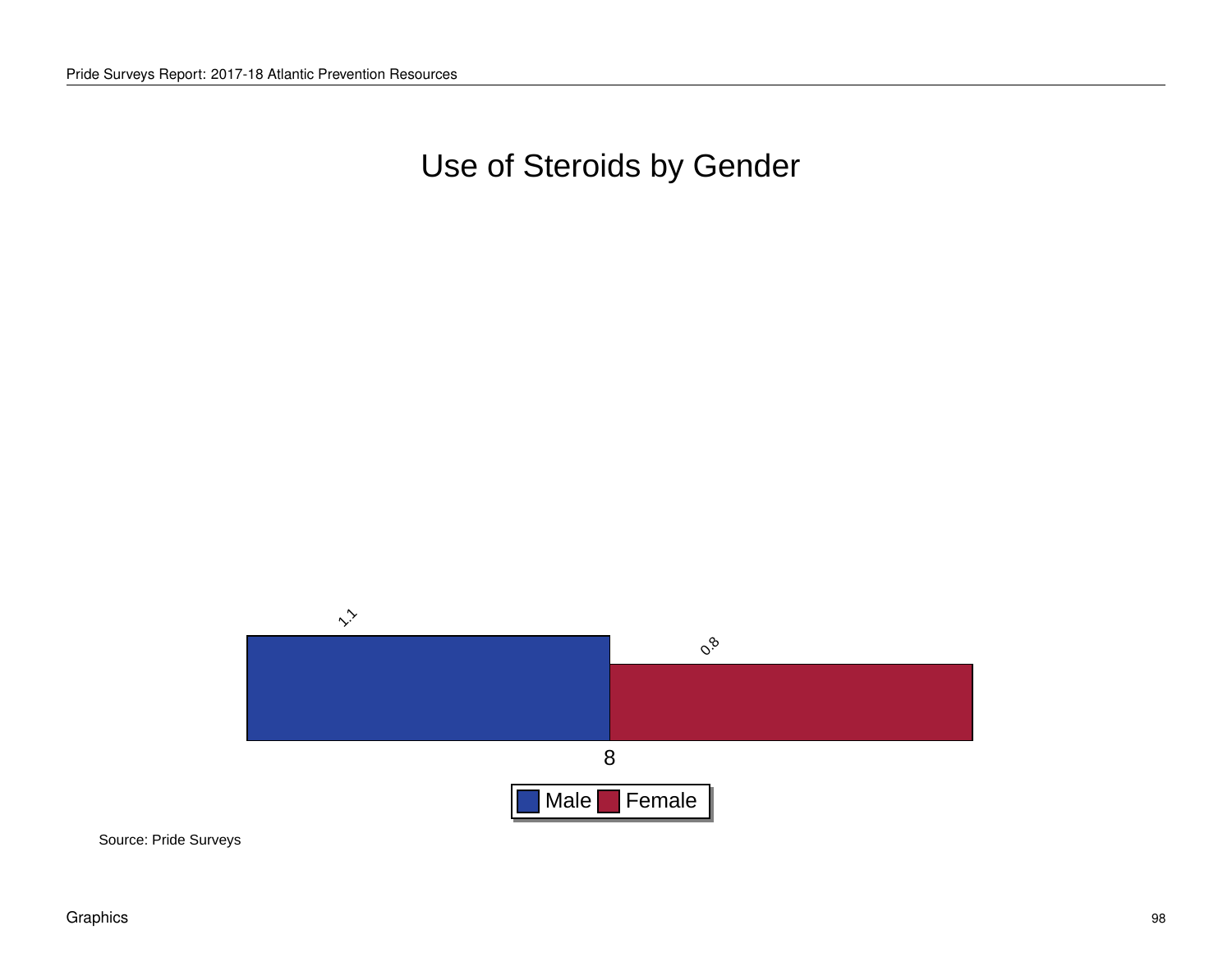# Use of Ecstasy by Gender

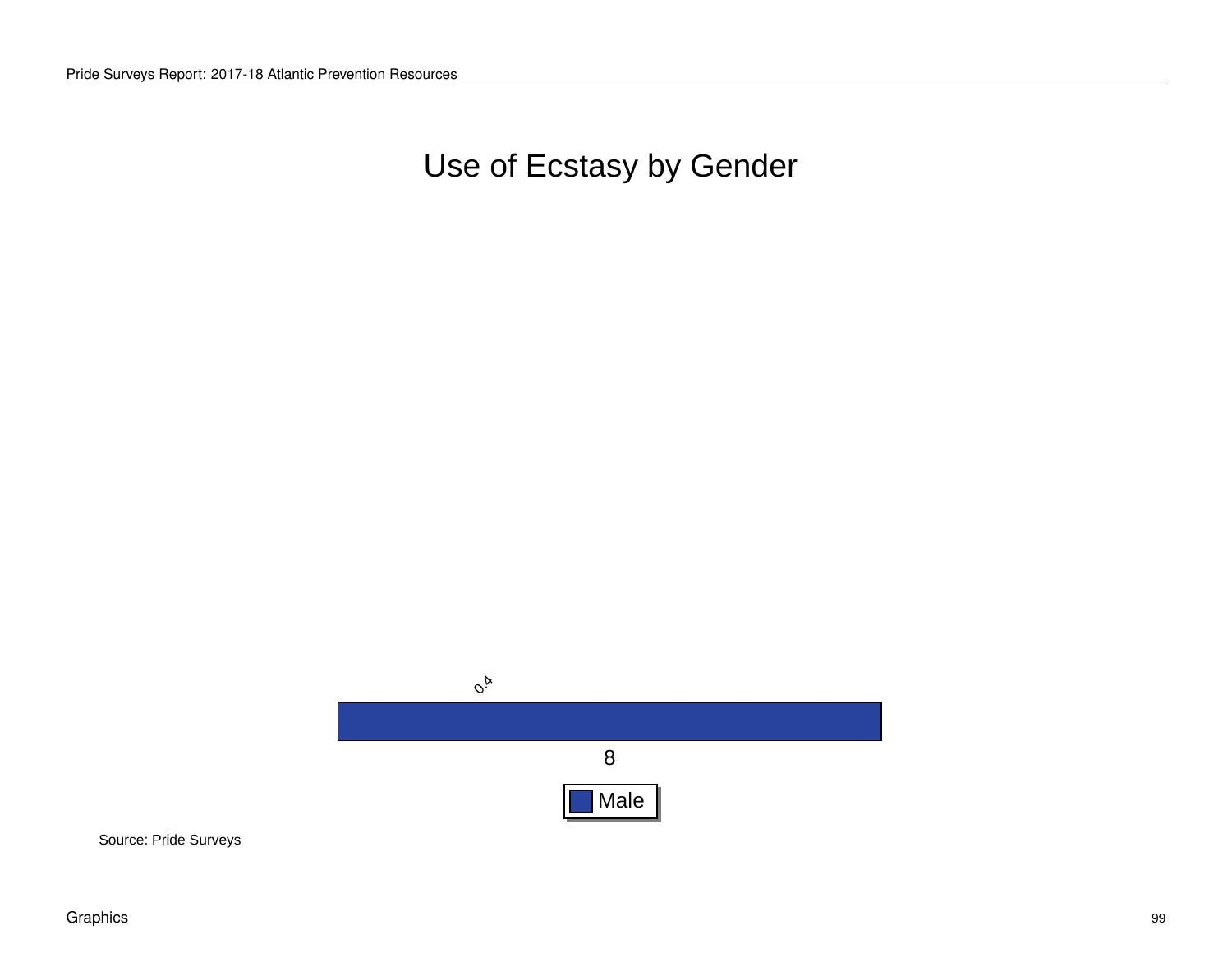Use of Meth by Gender

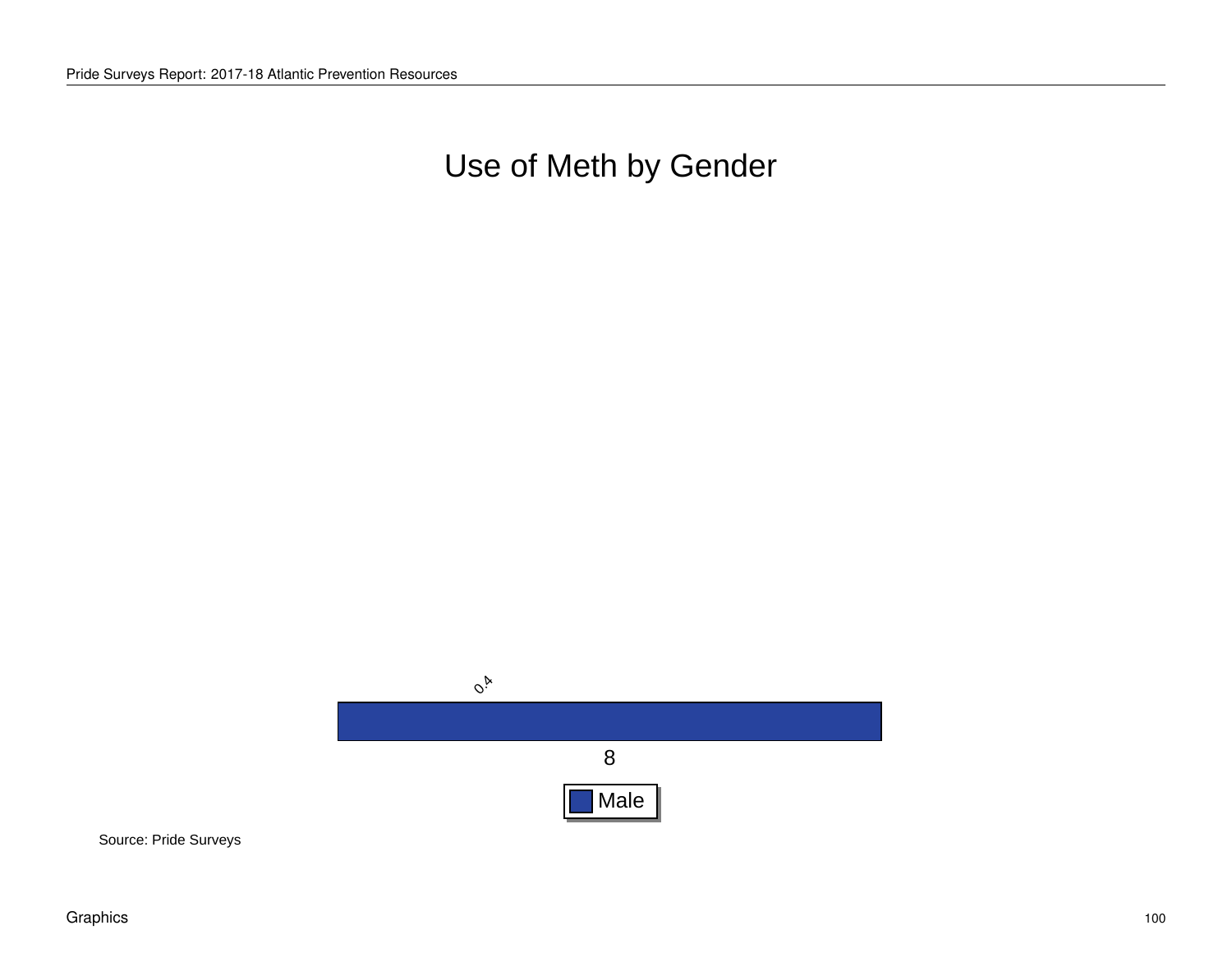Use of Prescription Drugs by Gender

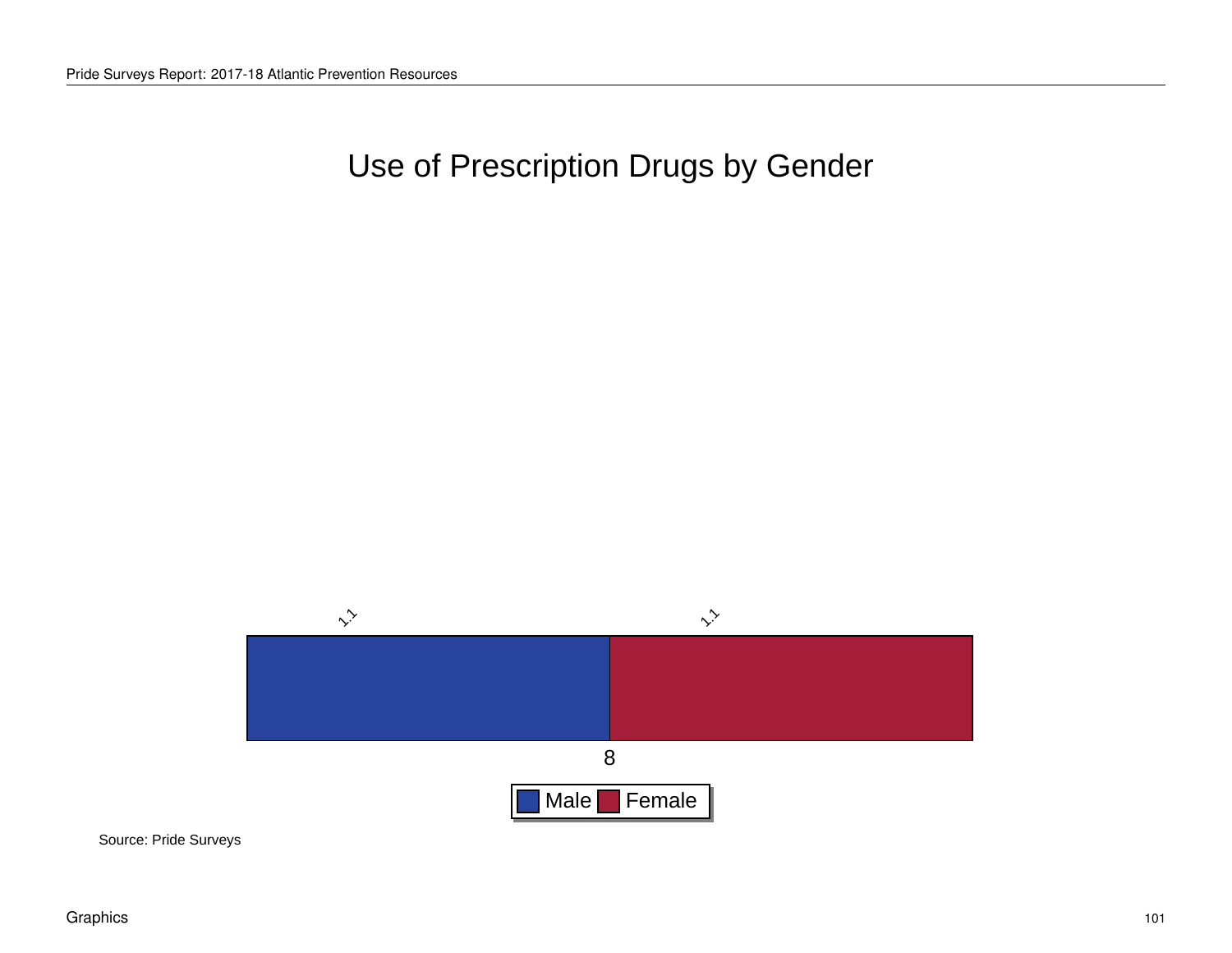## Use of Over-the-Counter Drugs by Gender

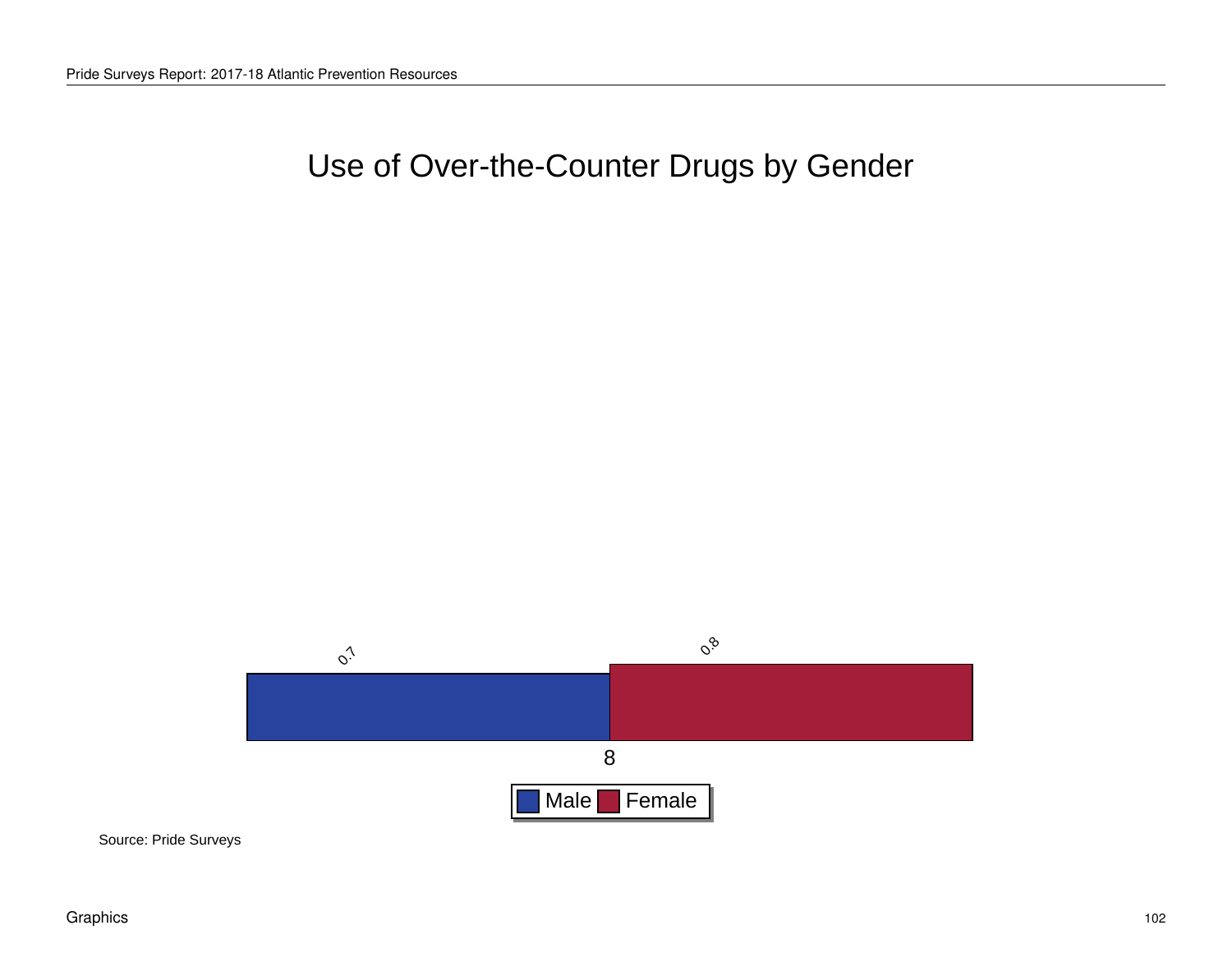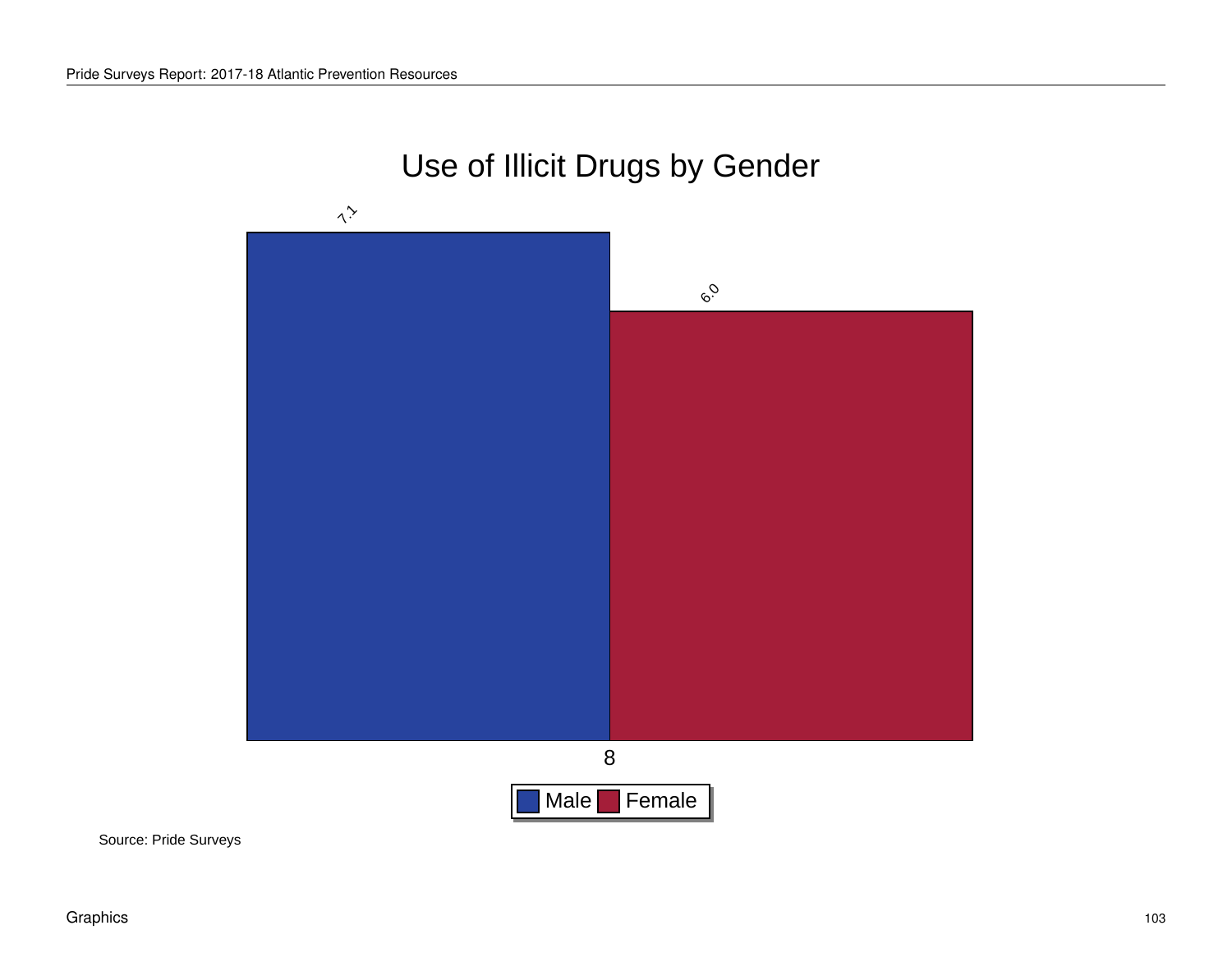#### **3.9 Risk and Protective Factors – Cross Tabulations**

This section looks at the following questions:

- Attend Church or Synagogue
- Take Part in Community Activities
- Make Good Grades
- Take Part in Sports Teams
- Take Part in School Activities
- Get Into Trouble at School
- Teachers Talk About Dangers of Drugs
- Parents Talk About Dangers of Drugs
- Parents Set Clear Rules
- Parents Punish for Breaking Rules

How students responded to each question is presented in table form. Students are then grouped based on how they responded to each question. The percent of illicit drug use for each subgroup is calculated and presented in graphic form. For example, if the bar for *Never* is at 40%, this means 40% of the students who marked *Never* reported using an illicit drug.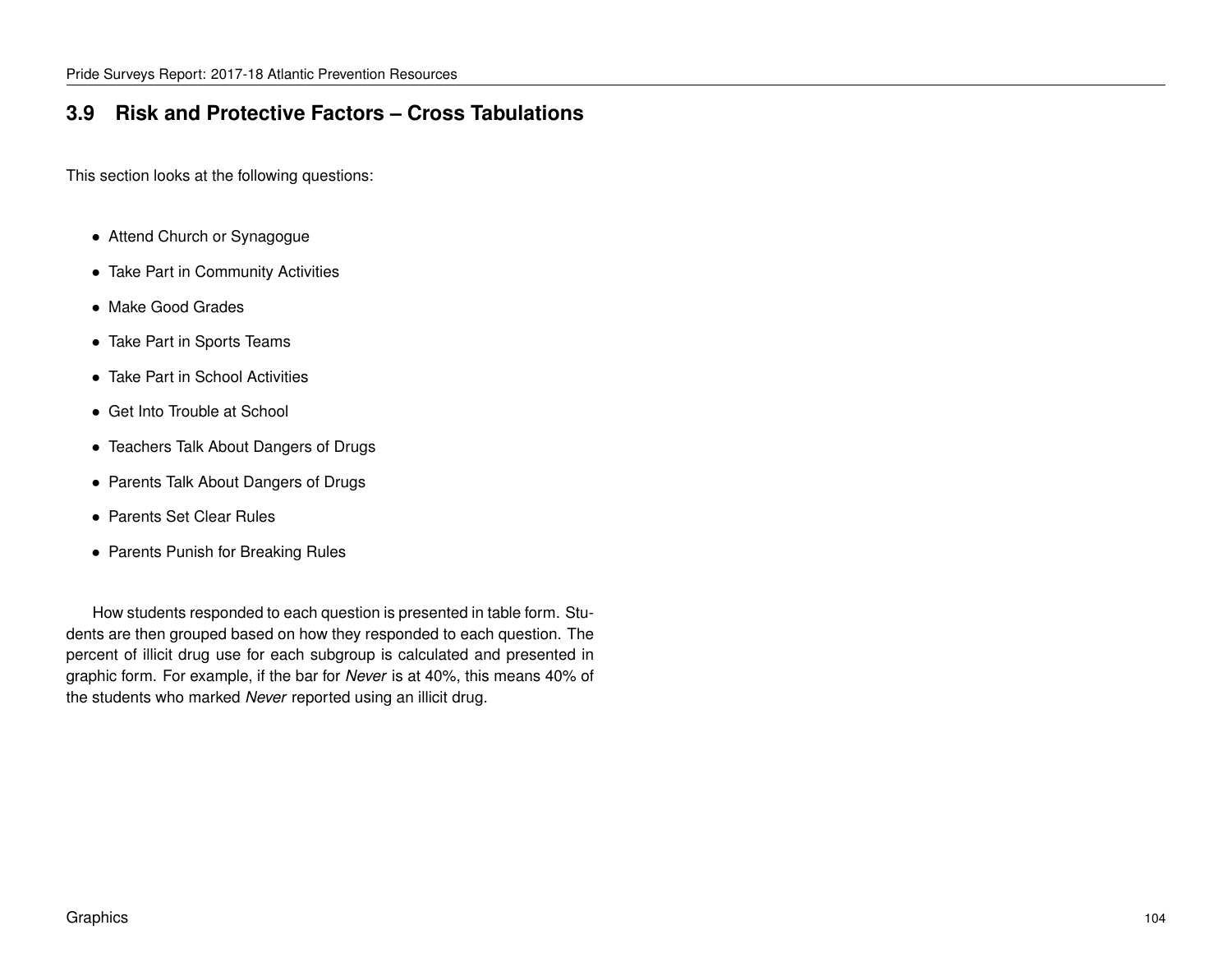#### **3.9.1 Attend Church or Synagogue**

Students could respond to this question by marking Never, Seldom, Sometimes, Often or A Lot. The following table shows what percent of all students responded Never, what percent responded Sometimes, etc.

Table 3.1: Attend Church or Synagogue

| <b>RESPONSE</b> | <b>PCT</b> |
|-----------------|------------|
| Never           | 24.5       |
| Seldom          | 14.6       |
| Sometimes       | 24.7       |
| Often           | 16.3       |
| A Lot           | 20.0       |

Students are grouped based on how they responded to the question and the percent of illicit drug use in the past year is calculated for each group. For example, if the bar for *Never* is at 40% this means 40% of the students who marked *Never* reported using an illicit drug.

Attend Church or Synagogue

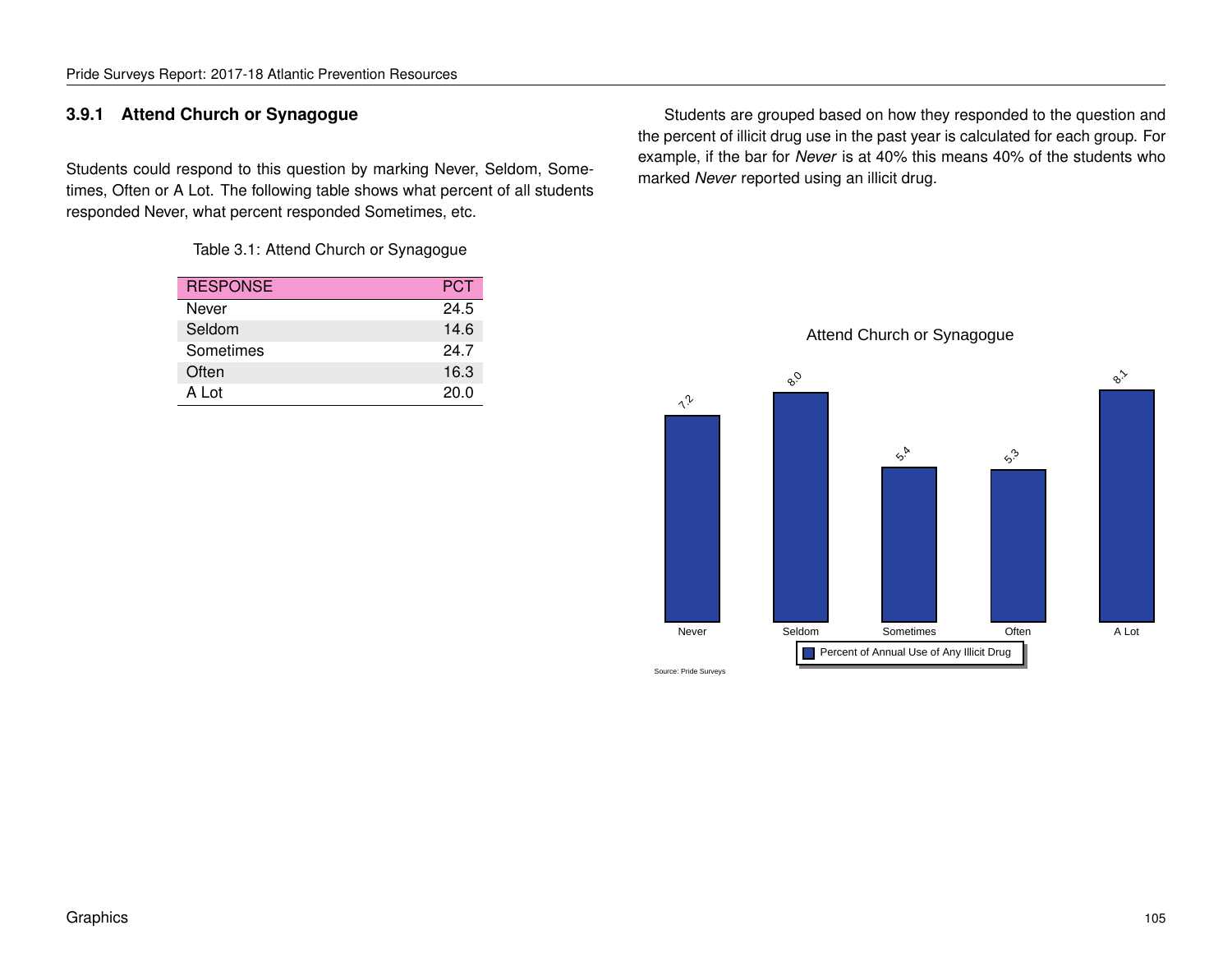#### **3.9.2 Take Part in Community Activities**

Students could respond to this question by marking Never, Seldom, Sometimes, Often or A Lot. The following table shows what percent of all students responded Never, what percent responded Sometimes, etc.

Table 3.2: Take Part in Community Activities

| <b>RESPONSE</b> | <b>PCT</b> |
|-----------------|------------|
| Never           | 36.6       |
| Seldom          | 12.0       |
| Sometimes       | 14.9       |
| Often           | 14.5       |
| A Lot           | 21.9       |

Students are grouped based on how they responded to the question and the percent of illicit drug use in the past year is calculated for each group. For example, if the bar for *Never* is at 40% this means 40% of the students who marked *Never* reported using an illicit drug.

Take Part in Community Activities

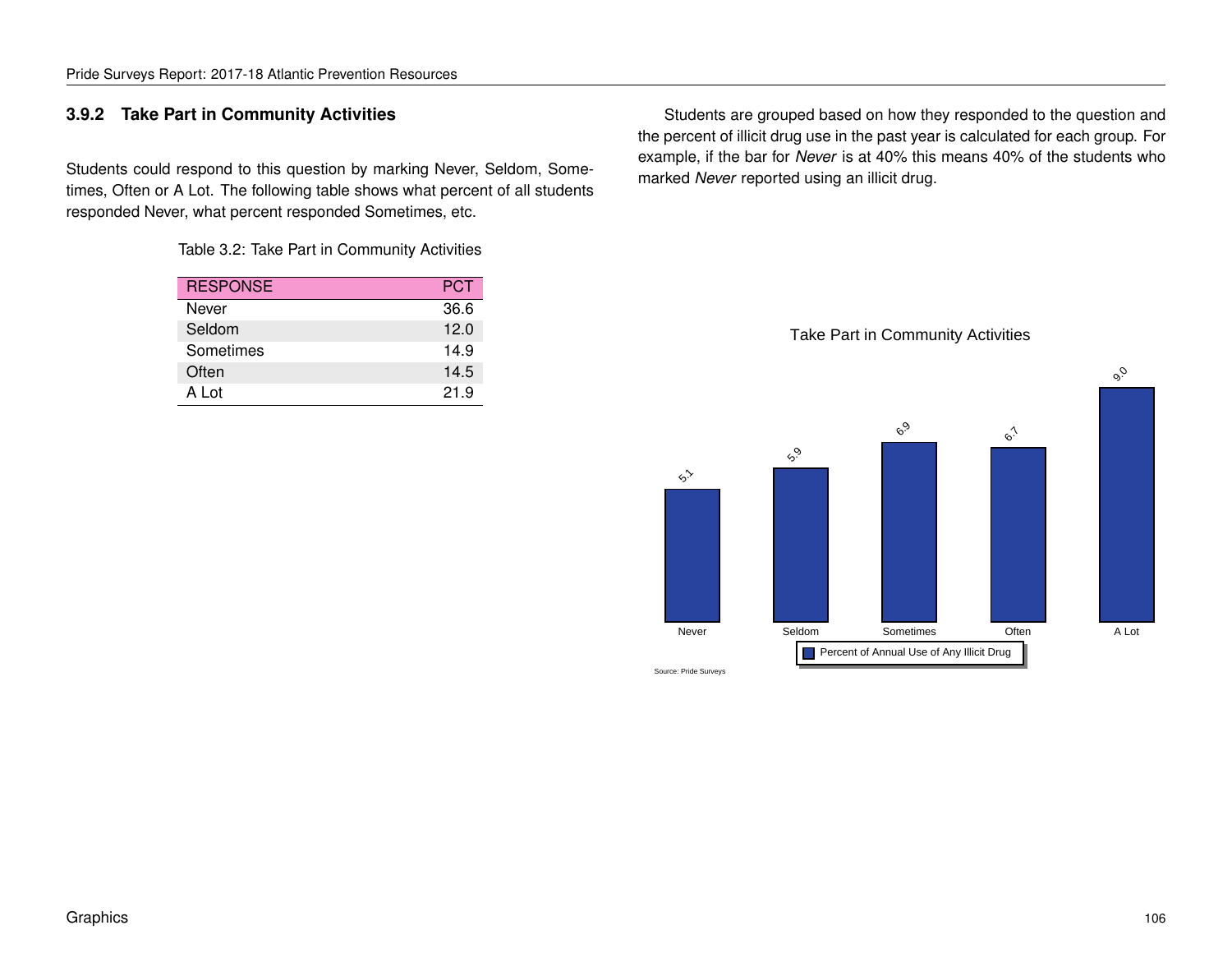#### **3.9.3 Make Good Grades**

Students could respond to this question by marking Never, Seldom, Sometimes, Often or A Lot. The following table shows what percent of all students responded Never, what percent responded Sometimes, etc.

Table 3.3: Make Good Grades

| <b>RESPONSE</b> | PCT  |
|-----------------|------|
| Never           | 0.0  |
| Seldom          | 0.4  |
| Sometimes       | 13.6 |
| Often           | 39.1 |
| A Lot           | 46.9 |

Students are grouped based on how they responded to the question and the percent of illicit drug use in the past year is calculated for each group. For example, if the bar for *Never* is at 40% this means 40% of the students who marked *Never* reported using an illicit drug.

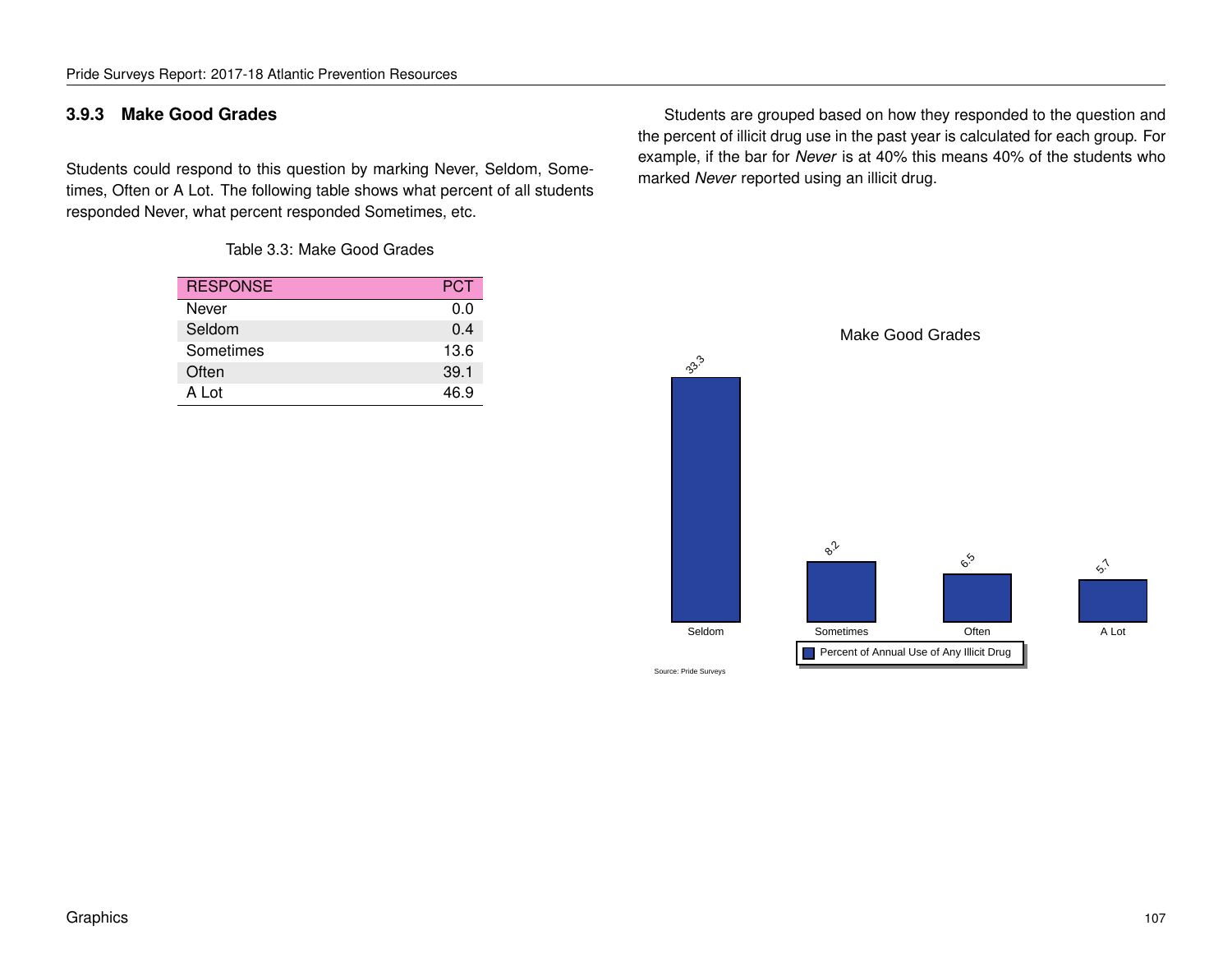#### **3.9.4 Take Part in Sports Teams**

Students could respond to this question by marking Never, Seldom, Sometimes, Often or A Lot. The following table shows what percent of all students responded Never, what percent responded Sometimes, etc.

Table 3.4: Take Part in Sports Teams

| <b>RESPONSE</b> | <b>PCT</b> |
|-----------------|------------|
| Never           | 39.6       |
| Seldom          | 10.0       |
| Sometimes       | 15.6       |
| Often           | 15.2       |
| A Lot           | 19.7       |

Students are grouped based on how they responded to the question and the percent of illicit drug use in the past year is calculated for each group. For example, if the bar for *Never* is at 40% this means 40% of the students who marked *Never* reported using an illicit drug.

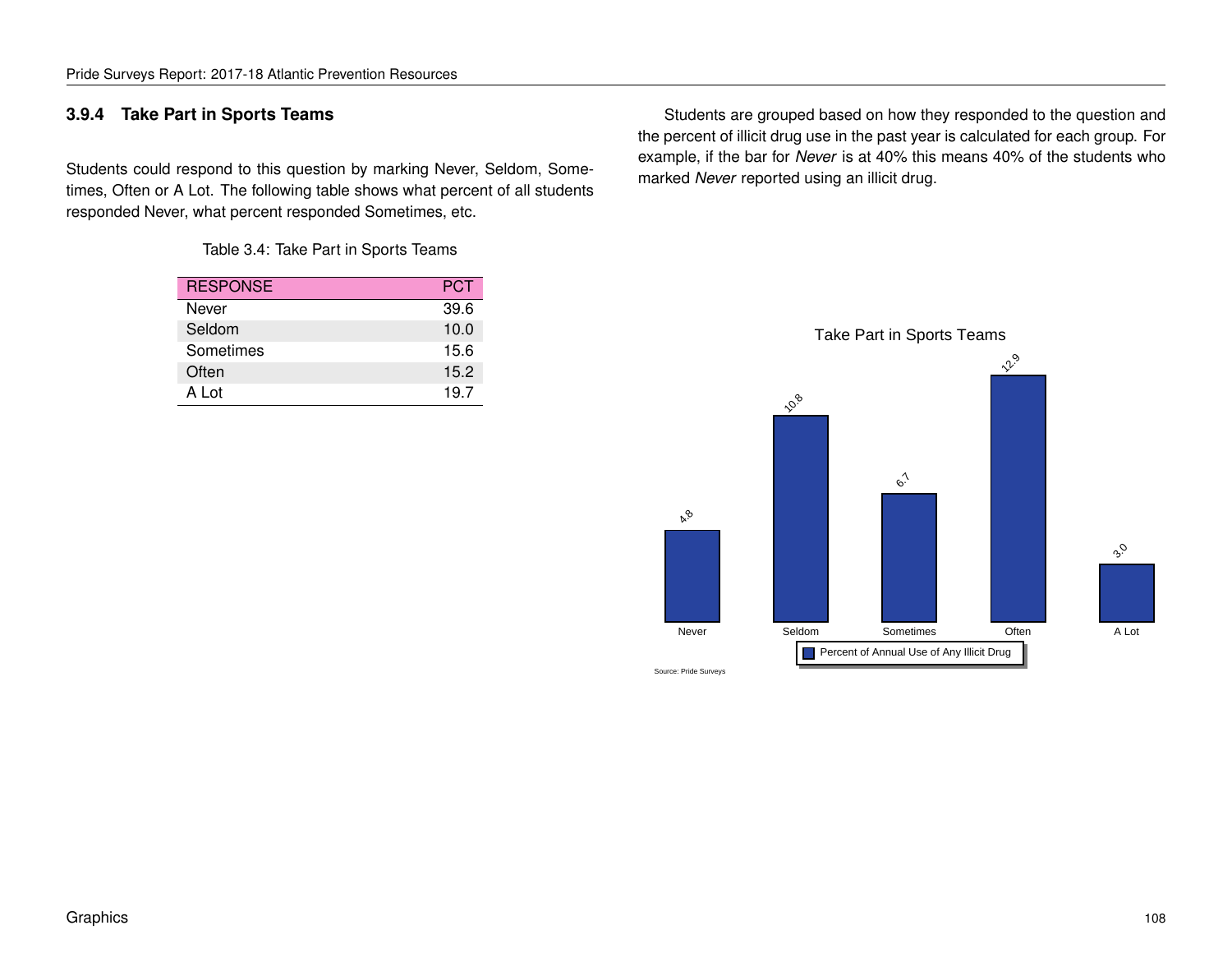### **3.9.5 Take Part in School Activities**

Students could respond to this question by marking Never, Seldom, Sometimes, Often or A Lot. The following table shows what percent of all students responded Never, what percent responded Sometimes, etc.

Table 3.5: Take Part in School Activities

| <b>RESPONSE</b> | <b>PCT</b> |
|-----------------|------------|
| Never           | 26.5       |
| Seldom          | 9.4        |
| Sometimes       | 144        |
| Often           | 21.1       |
| A Lot           | 28.6       |

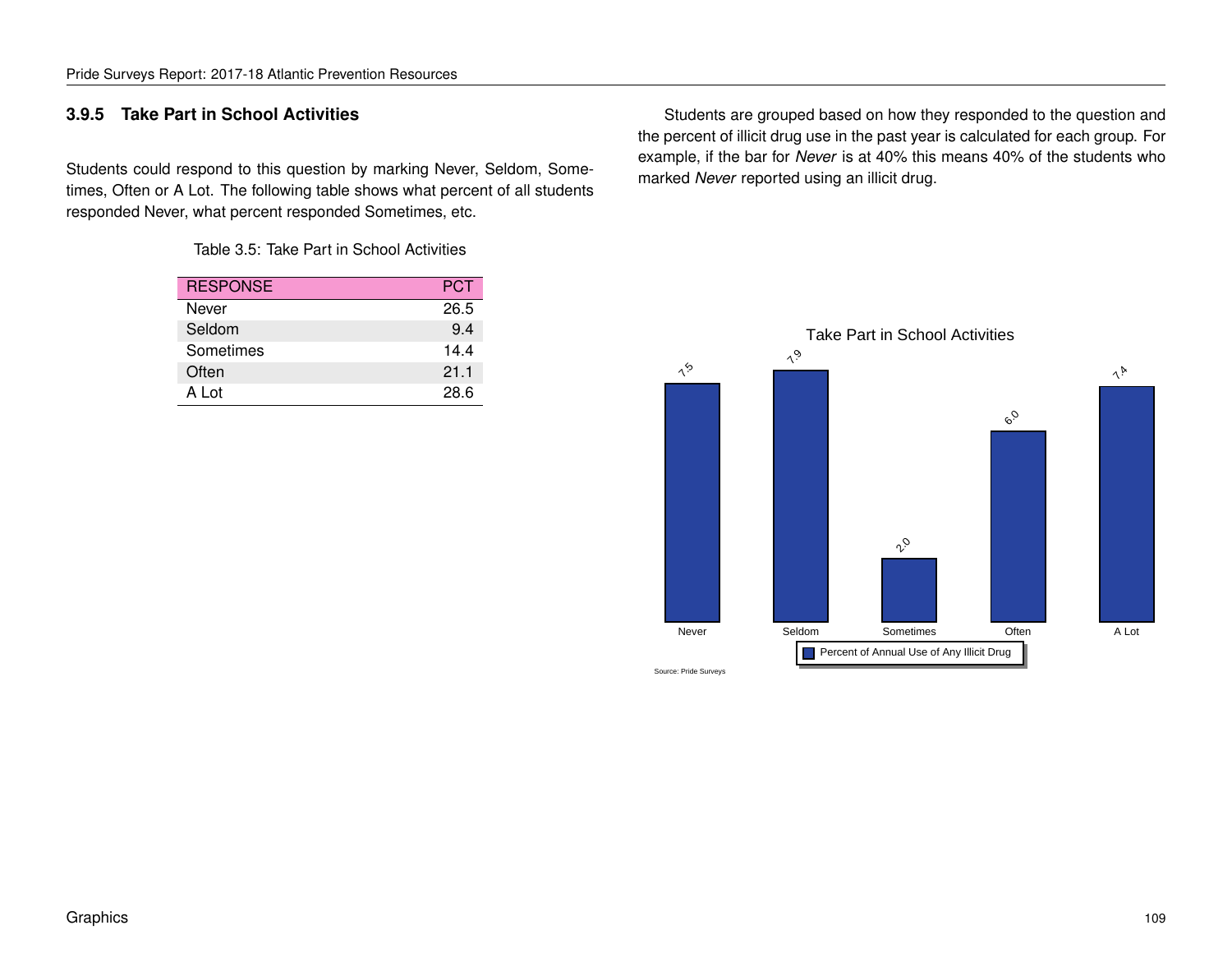### **3.9.6 Get Into Trouble at School**

Students could respond to this question by marking Never, Seldom, Sometimes, Often or A Lot. The following table shows what percent of all students responded Never, what percent responded Sometimes, etc.

Table 3.6: Get Into Trouble at School

| <b>RESPONSE</b> | <b>PCT</b> |
|-----------------|------------|
| Never           | 51.1       |
| Seldom          | 33.1       |
| Sometimes       | 12.9       |
| Often           | 2.5        |
| A Lot           | 0 4        |

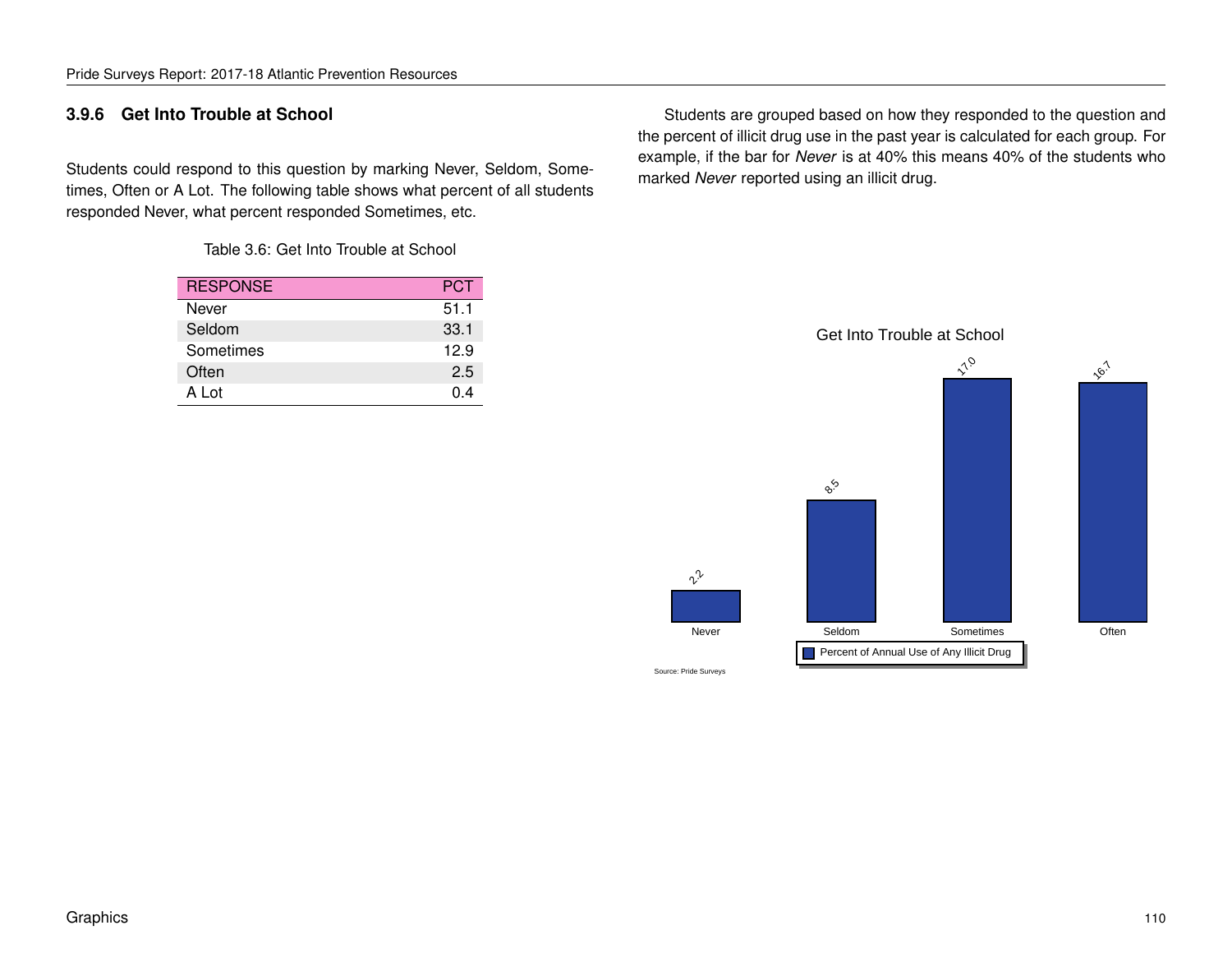## **3.9.7 Teachers Talk About Dangers of Drugs**

Students could respond to this question by marking Never, Seldom, Sometimes, Often or A Lot. The following table shows what percent of all students responded Never, what percent responded Sometimes, etc.

Table 3.7: Teachers Talk About Dangers of Drugs

| <b>RESPONSE</b> | <b>PCT</b> |
|-----------------|------------|
| Never           | 13.4       |
| Seldom          | 18.2       |
| Sometimes       | 32.9       |
| Often           | 21.1       |
| A Lot           | 14.3       |

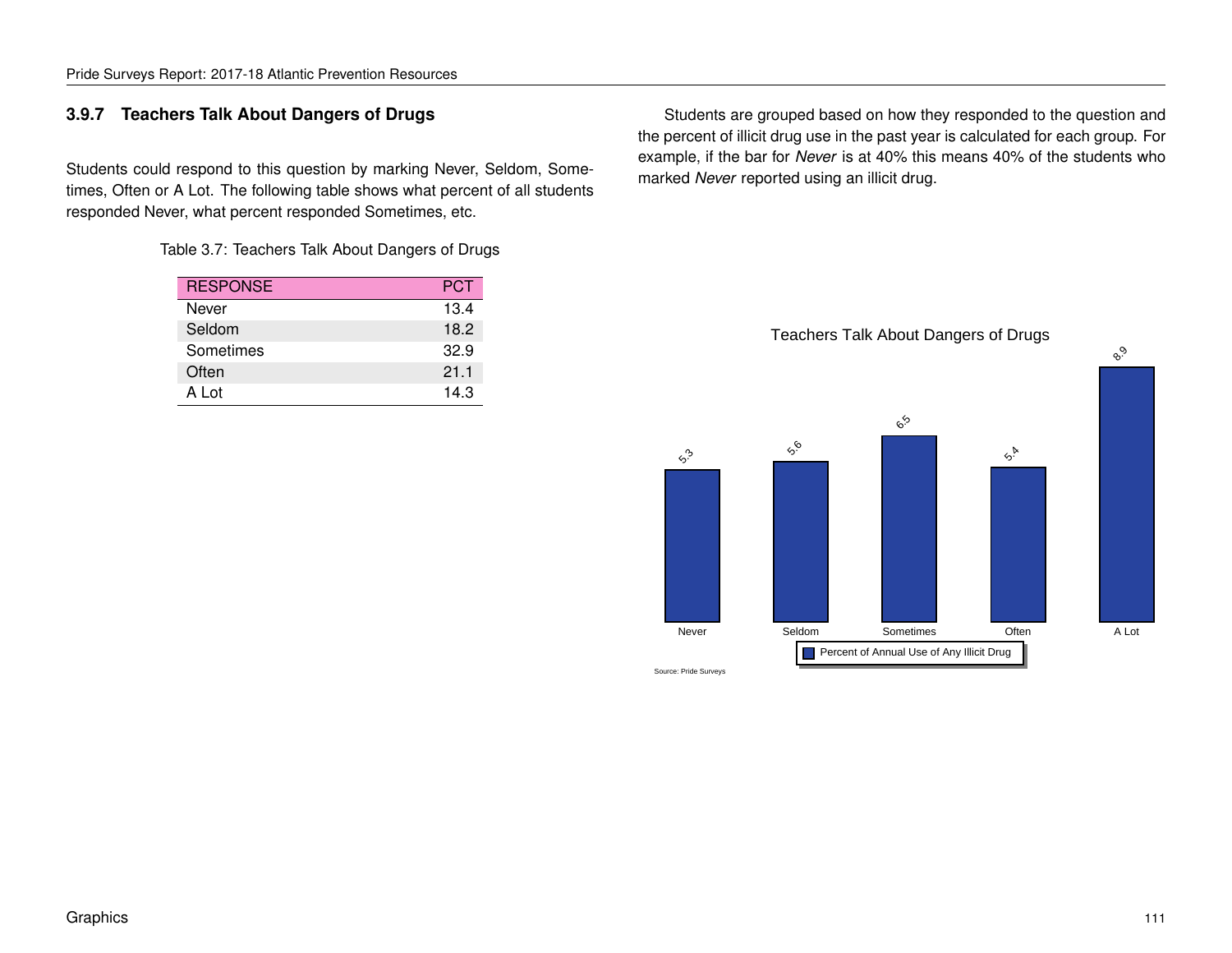## **3.9.8 Parents Talk About Dangers of Drugs**

Students could respond to this question by marking Never, Seldom, Sometimes, Often or A Lot. The following table shows what percent of all students responded Never, what percent responded Sometimes, etc.

Table 3.8: Parents Talk About Dangers of Drugs

| <b>RESPONSE</b> | <b>PCT</b> |
|-----------------|------------|
| Never           | 14.7       |
| Seldom          | 13.0       |
| Sometimes       | 33.4       |
| Often           | 21.4       |
| A Lot           | 17.6       |

Students are grouped based on how they responded to the question and the percent of illicit drug use in the past year is calculated for each group. For example, if the bar for *Never* is at 40% this means 40% of the students who marked *Never* reported using an illicit drug.

Parents Talk About Dangers of Drugs

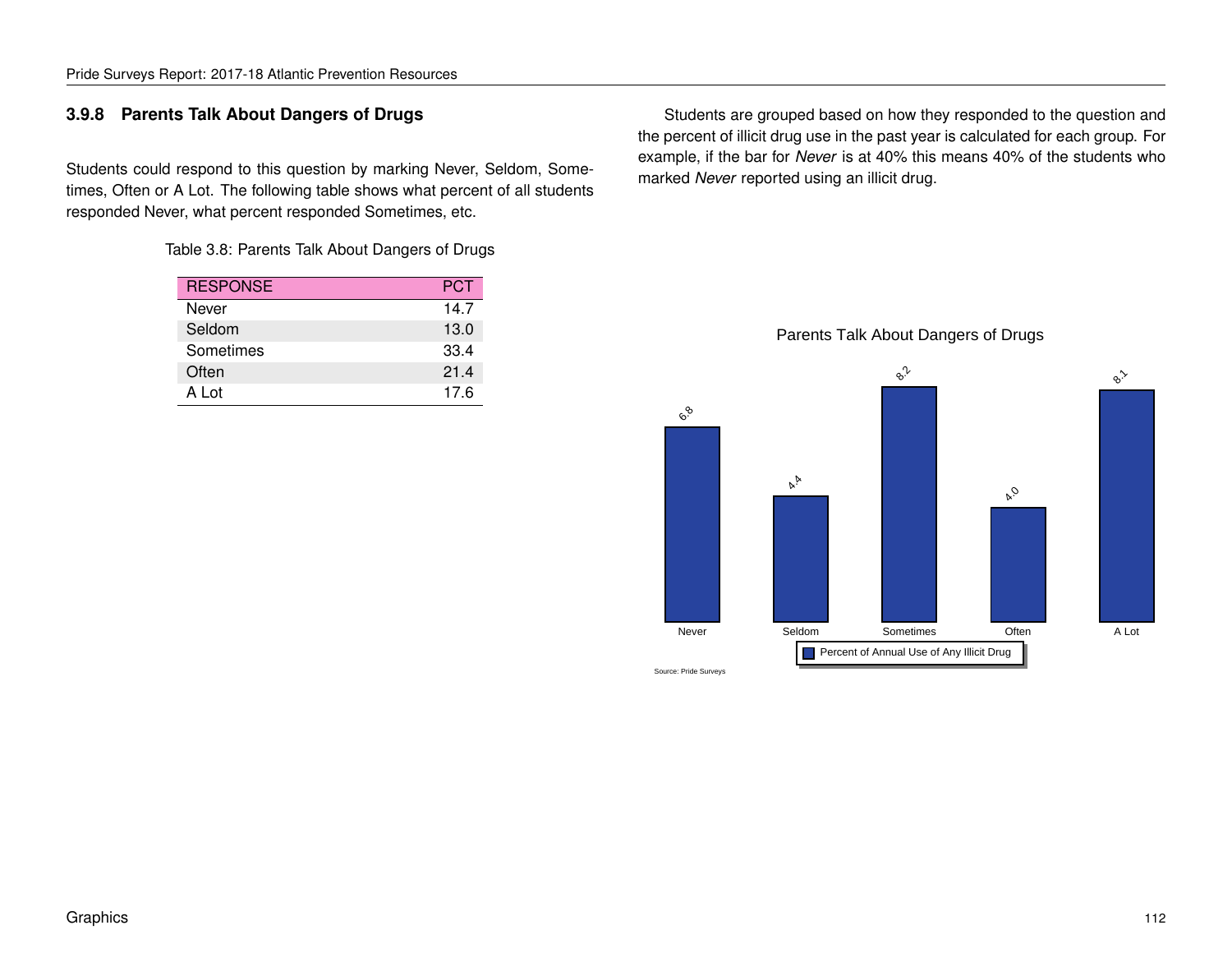## **3.9.9 Parents Set Clear Rules**

Students could respond to this question by marking Never, Seldom, Sometimes, Often or A Lot. The following table shows what percent of all students responded Never, what percent responded Sometimes, etc.

Table 3.9: Parents Set Clear Rules

| <b>RESPONSE</b> | <b>PCT</b> |
|-----------------|------------|
| Never           | 1.0        |
| Seldom          | 3.6        |
| Sometimes       | 10.8       |
| Often           | 24.7       |
| A Lot           | 59.9       |

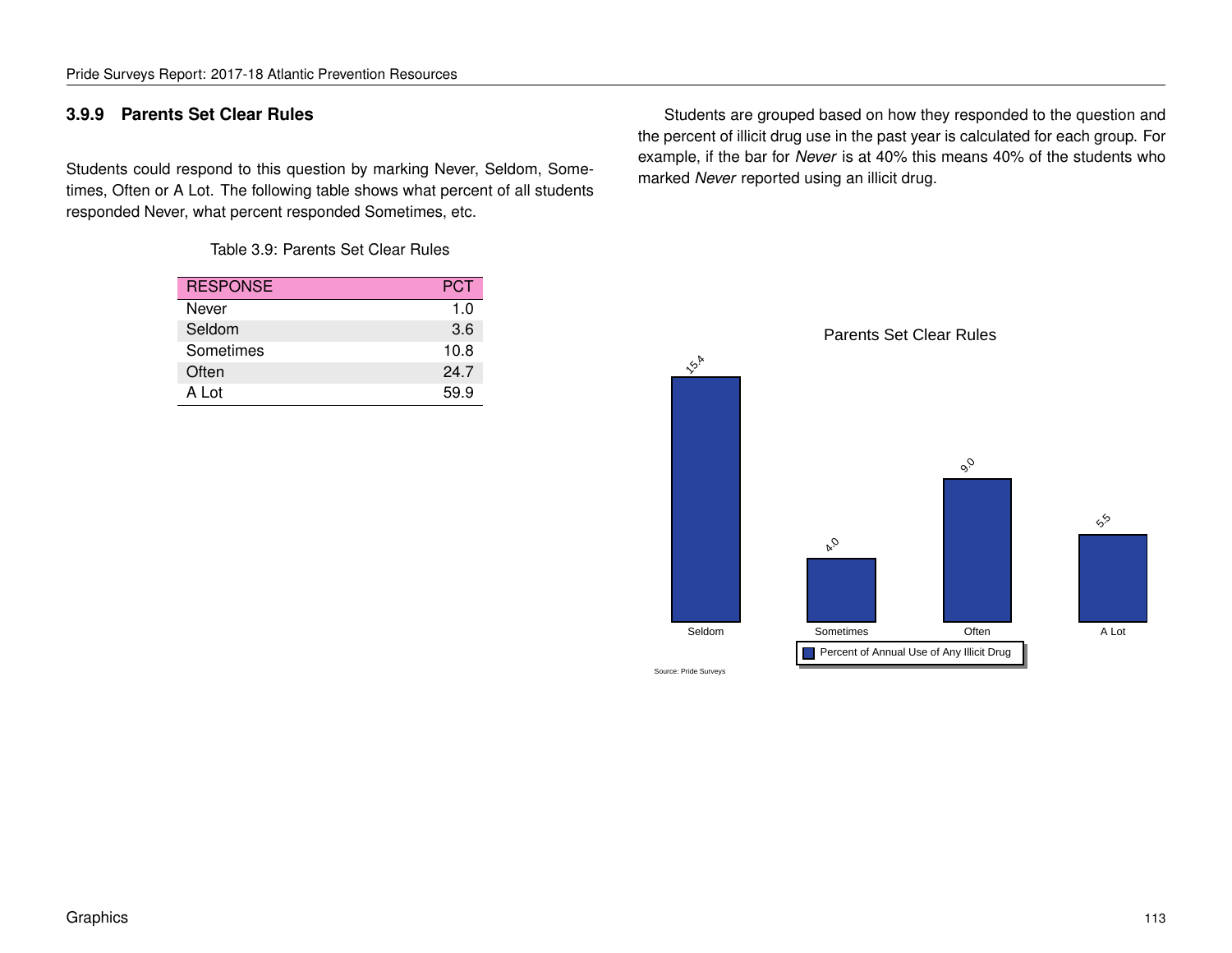## **3.9.10 Parents Punish for Breaking Rules**

Students could respond to this question by marking Never, Seldom, Sometimes, Often or A Lot. The following table shows what percent of all students responded Never, what percent responded Sometimes, etc.

Table 3.10: Parents Punish for Breaking Rules

| <b>RESPONSE</b> | PCT  |
|-----------------|------|
| Never           | 6.3  |
| Seldom          | 8.9  |
| Sometimes       | 31.0 |
| Often           | 33.5 |
| A Lot           | 20.3 |

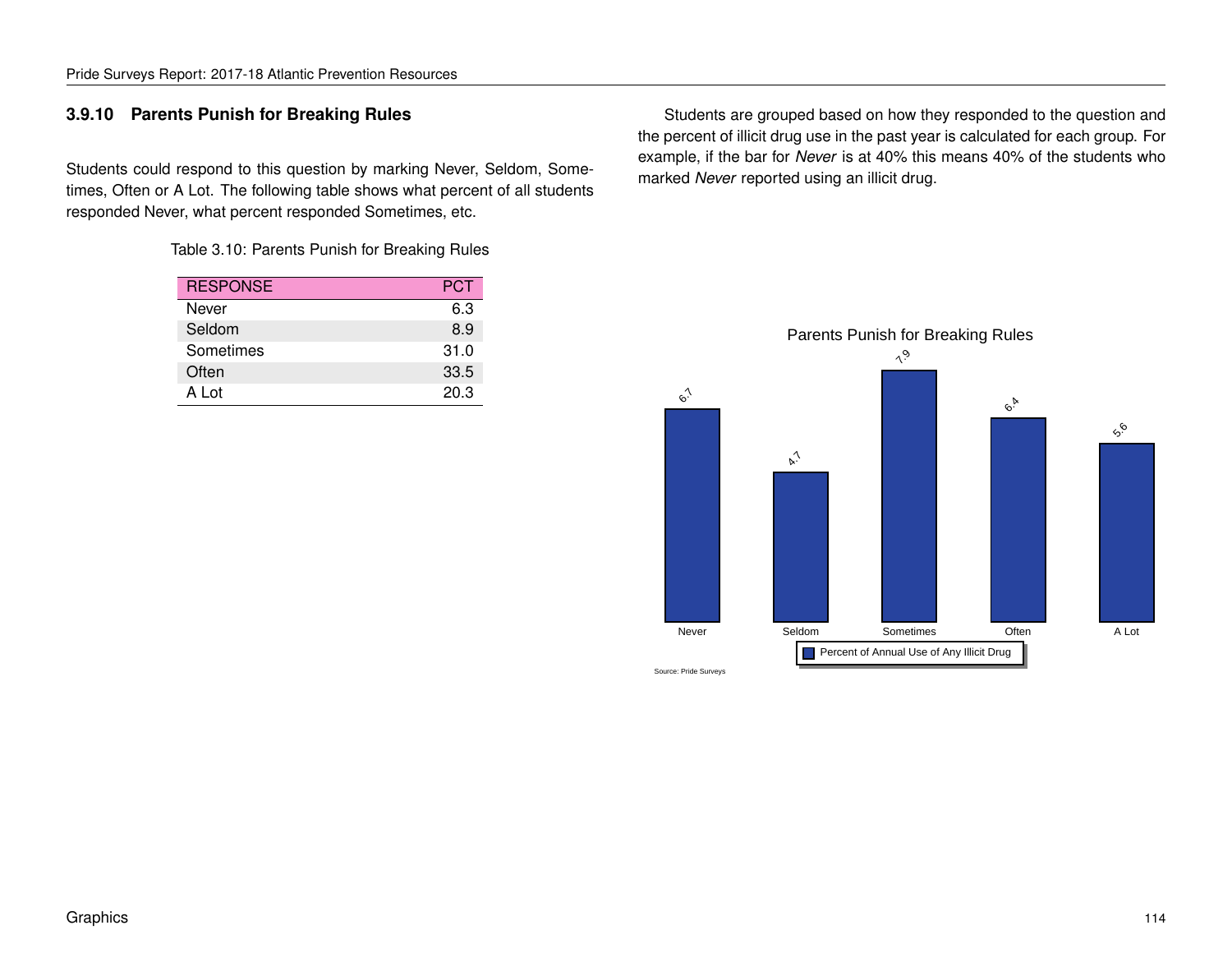# **3.10 Safety and Health – Cross Tabulations**

The following graphs and tables summarize some of the *Student Information* questions in regard to drug use. These data are calculated by examining specific subsets of your population. For example, a percentage is calculated for students who report carrying a gun and their liquor use. This percentage is calculated as follows:

> Number of those reporting carrying a gun to school and claiming to use liquor Number of those reporting carrying a gun and validly responding to the question *How Often Do You Use Liquor*

The *Ratio* describes the relationship between the groups examined on each graph. For example, in looking at Guns vs. No Guns if the cocaine ratio were 5.3, this would mean the percentage of students who report cocaine use was 5.3 times higher for students who report bringing a gun to school compared to those who don't.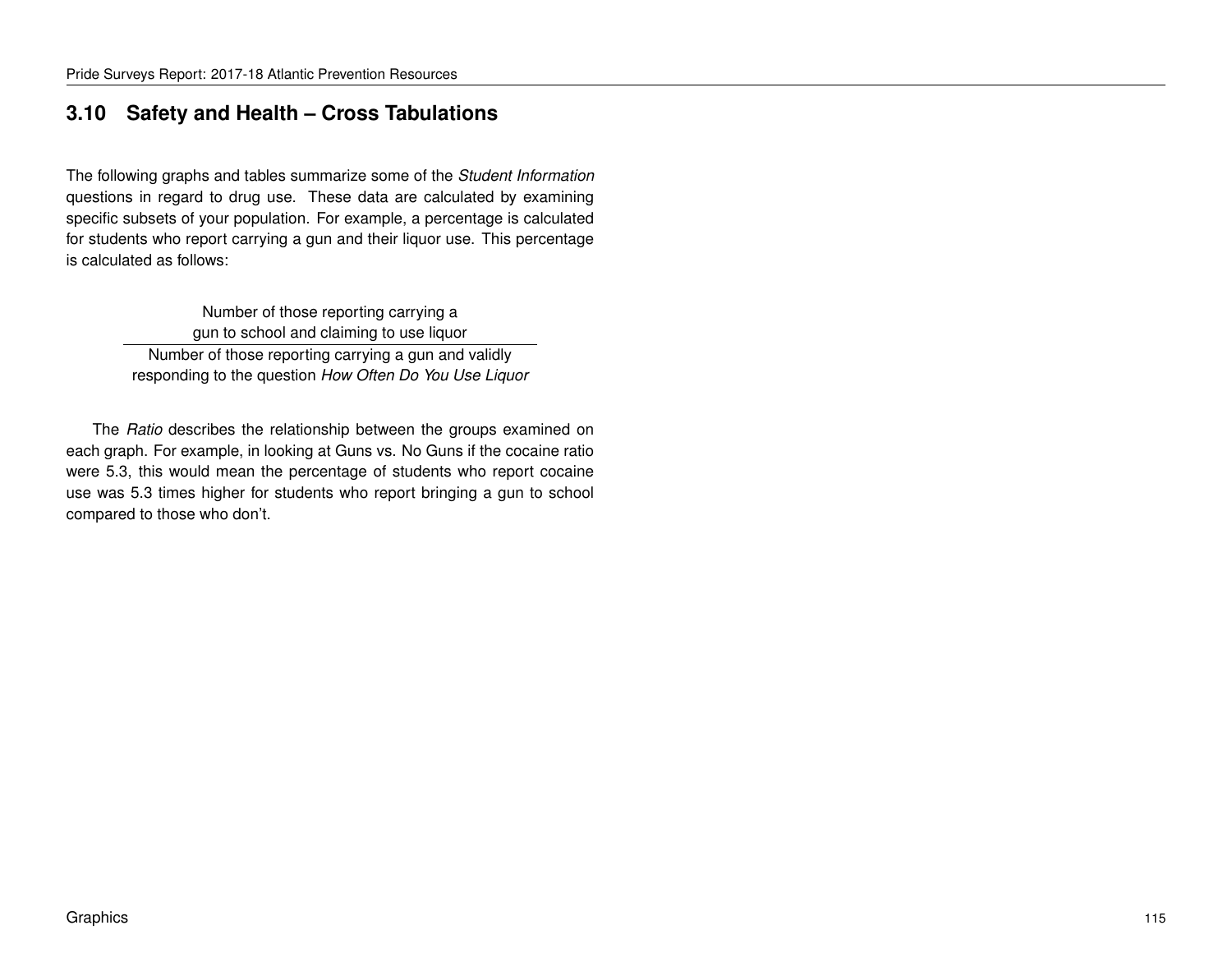# **3.11 Carrying a Gun to School**

Total number of students surveyed  $= 726$ 

Total number who responded to this question  $= 709$ 

5 student(s) reported carrying a gun to school. (0.7% of total responding)

Of the 5 student(s) who reported carrying a gun to school,

1 report(s) using alcohol (25.0%),

0 report(s) using marijuana (0.0%),

0 report(s) using cocaine (0.0%),

0 report(s) using Meth (0.0%).

*NOTE: Results based on students who reported one or more instances of carrying a gun to school*



| Drug          | Gun     | No Gun  | <b>Ratio</b> |
|---------------|---------|---------|--------------|
| Alcohol       | 25.0%   | 9.8%    | 2.6          |
| Marijuana     | $0.0\%$ | 3.3%    | 0.0          |
| Cocaine       | $0.0\%$ | $0.0\%$ | 0.0          |
| Meth          | $0.0\%$ | $0.1\%$ | 0.0          |
| N of Students | 5       | 704     |              |

# Drug Use of Students Who Reported Carrying a Gun to School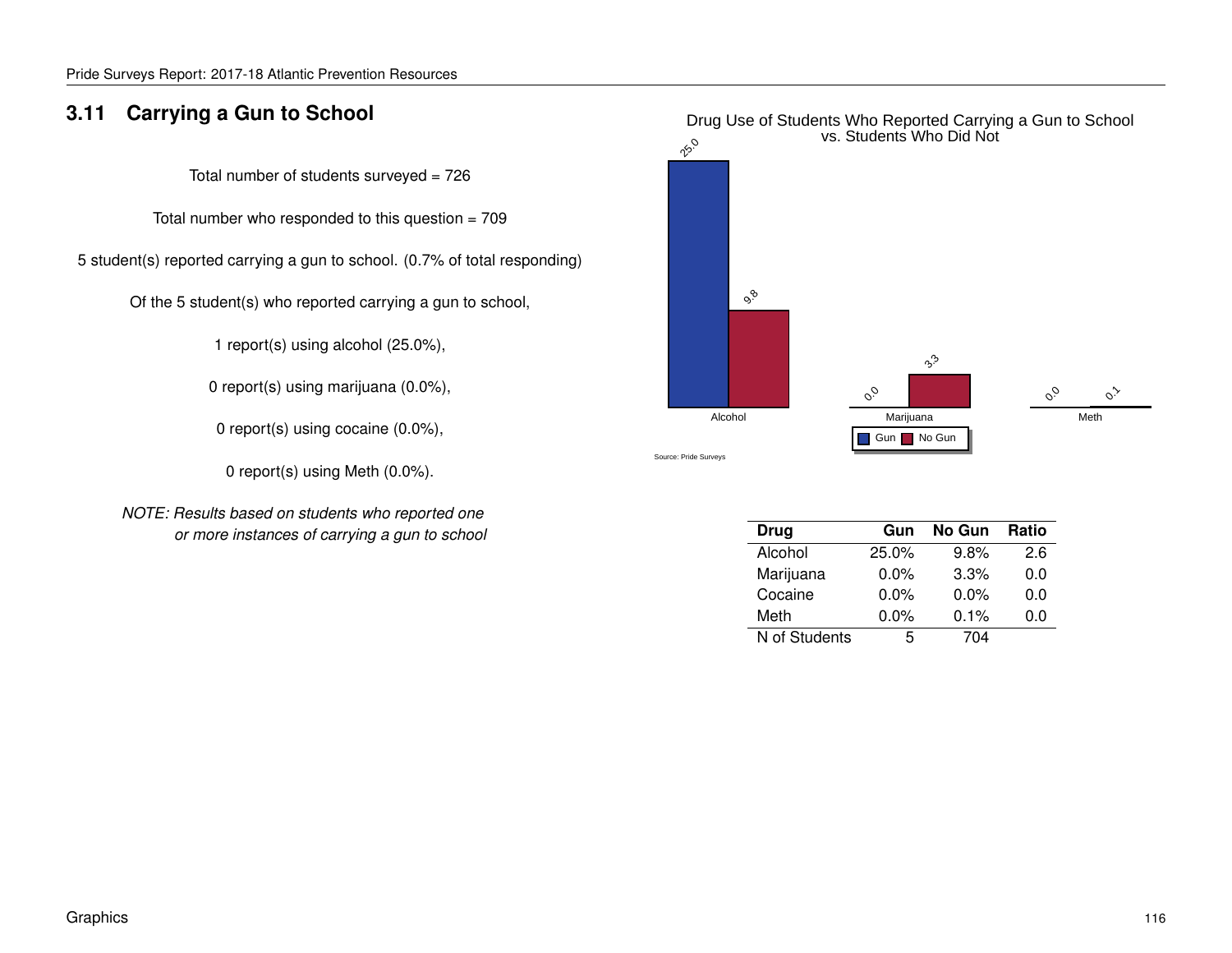# **3.12 Involvement in Gangs**

Total number of students surveyed  $= 726$ 

Total number who responded to this question  $= 715$ 

19 student(s) reported involvement in gangs. (2.7% of total responding)

Of the 19 student(s) who reported involvement in gangs,

5 report(s) using alcohol (26.3%),

4 report(s) using marijuana (21.1%),

0 report(s) using cocaine (0.0%),

0 report(s) using Meth (0.0%).

*NOTE: Results based on students who reported any involvement with gangs*



| Drug          | Gang    | No Gang | Ratio |
|---------------|---------|---------|-------|
| Alcohol       | 26.3%   | 9.3%    | 2.8   |
| Marijuana     | 21.1%   | 2.7%    | 7.8   |
| Cocaine       | $0.0\%$ | $0.0\%$ | 0.0   |
| Meth          | $0.0\%$ | $0.1\%$ | 0.0   |
| N of Students | 19      | 696     |       |

### Drug Use of Students Who Reported Involvement in Gangs vs. Students Who Did Not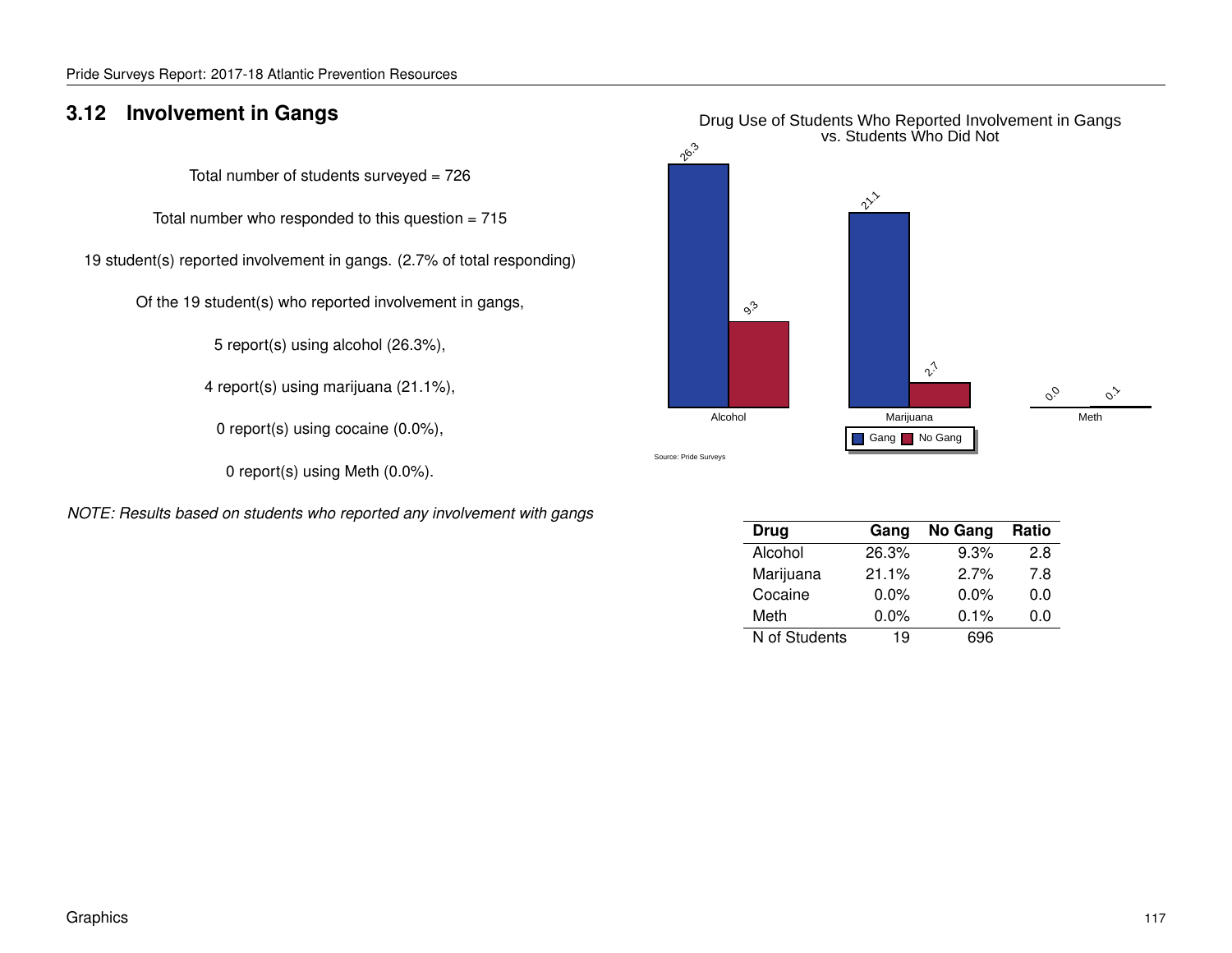# **3.13 Thinking About Suicide**

Total number of students surveyed  $= 726$ 

Total number who responded to this question  $= 715$ 

36 student(s) reported thinking about suicide. (5.0% of total responding)

Of the 36 student(s) who reported thinking about suicide,

8 report(s) using alcohol (23.5%),

6 report(s) using marijuana (17.1%),

0 report(s) using cocaine (0.0%),

0 report(s) using Meth (0.0%).

*NOTE: Results based on students who reported thinking Often or A Lot about committing suicide*



| Drug          | <b>Suicide</b> | <b>No Suicide</b> | <b>Ratio</b> |
|---------------|----------------|-------------------|--------------|
| Alcohol       | 23.5%          | $8.9\%$           | 2.6          |
| Marijuana     | 17.1%          | 2.6%              | 6.6          |
| Cocaine       | $0.0\%$        | $0.0\%$           | 0.0          |
| Meth          | $0.0\%$        | 0.2%              | 0.0          |
| N of Students | 36             | 679               |              |

### Drug Use of Students Who Reported Thinking About Suicide vs. Students Who Did Not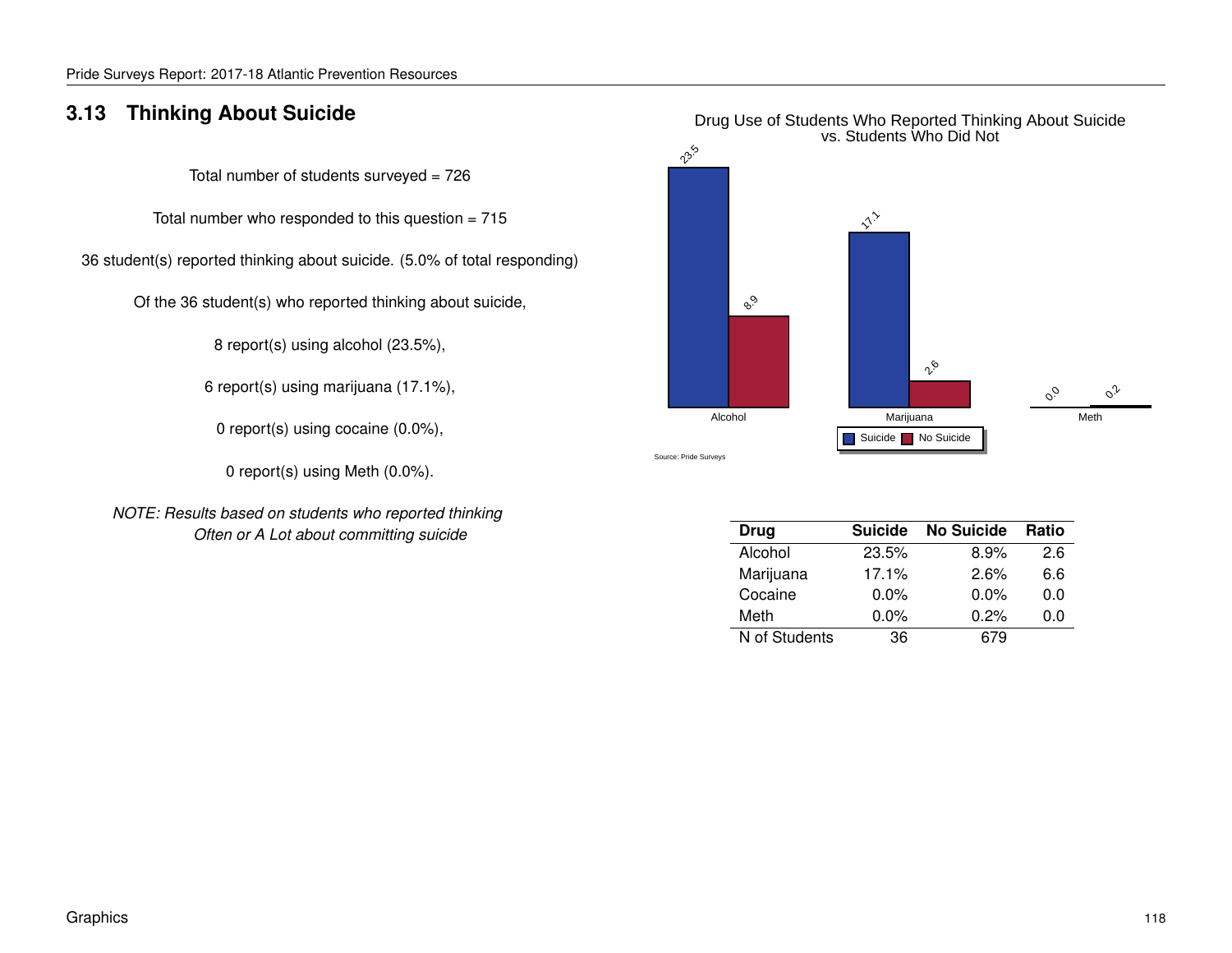# **3.14 Being Overweight**

Total number of students surveyed  $= 726$ 

Total number who responded to this question = 713

183 student(s) reported being overweight. (25.7% of total responding)

Of the 183 student(s) who reported being overweight,

24 report(s) using alcohol (13.6%),

8 report(s) using marijuana (4.5%),

0 report(s) using cocaine (0.0%),

0 report(s) using Meth (0.0%).

*NOTE: Results based on students who reported thinking that they were overweight*



| <b>Drug</b>   | Overweight | No Overweight | Ratio |
|---------------|------------|---------------|-------|
| Alcohol       | 13.6%      | 8.5%          | 1.6   |
| Marijuana     | 4.5%       | 3.1%          | 1.5   |
| Cocaine       | $0.0\%$    | $0.0\%$       | 0.0   |
| Meth          | $0.0\%$    | 0.2%          | 0.0   |
| N of Students | 183        | 530           |       |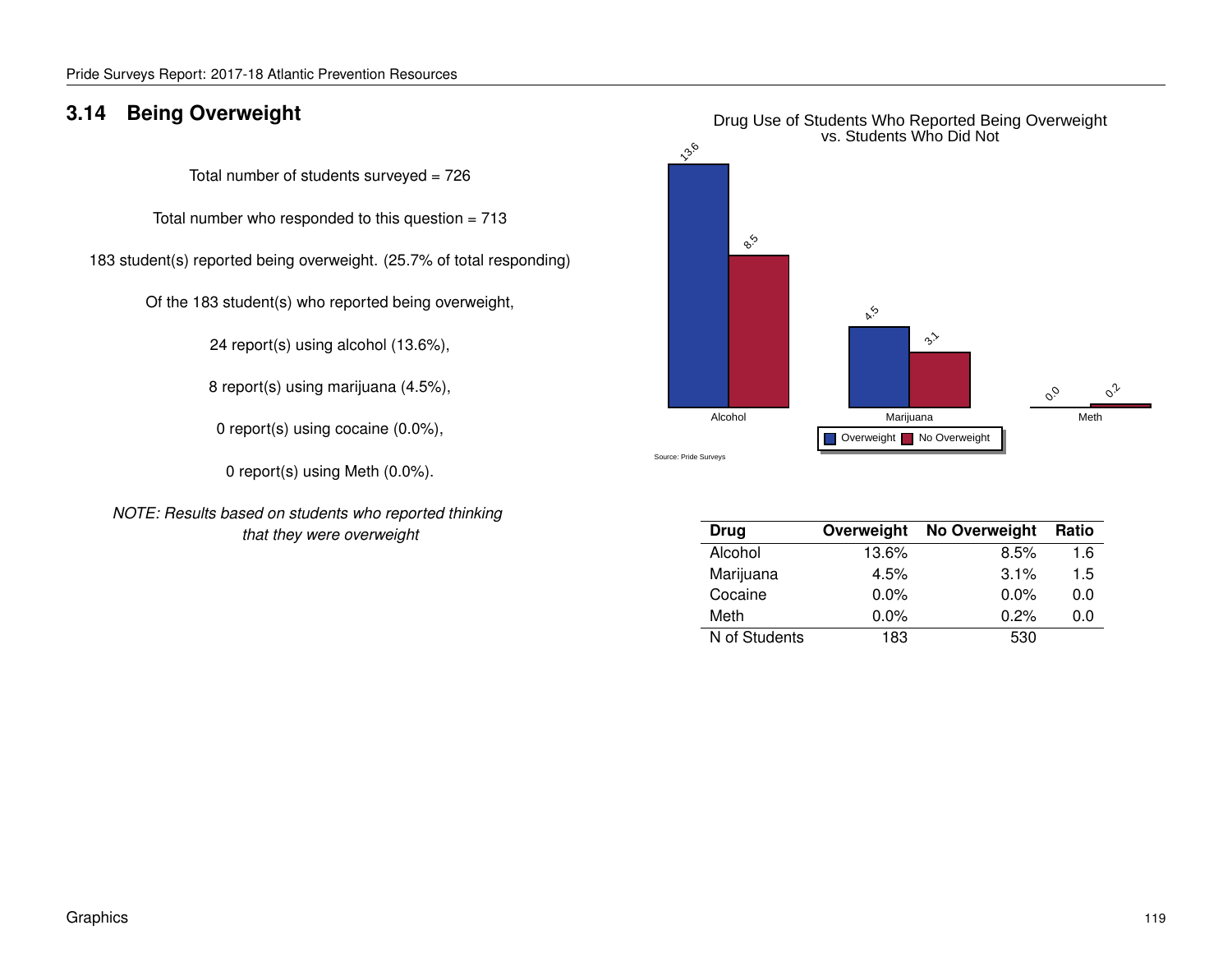# **3.15 Threatening/Harmful Behaviors**

Total number of students surveyed  $= 726$ 

Total number who responded to this question  $= 716$ 

135 student(s) reported threatening/harmful behaviors. (18.9% of total responding)

Of the 135 student(s) who reported threatening/harmful behaviors,

26 report(s) using alcohol (20.6%),

10 report(s) using marijuana (7.9%),

0 report(s) using cocaine (0.0%),

0 report(s) using Meth (0.0%).

*NOTE: Results based on students who reported either threatening with a gun, knife or club or threatening to hit, slap or kick*



| Drug          | <b>Threat</b> | <b>No Threat</b> | <b>Ratio</b> |
|---------------|---------------|------------------|--------------|
| Alcohol       | 20.6%         | 7.5%             | 27           |
| Marijuana     | 7.9%          | 2.3%             | 3.4          |
| Cocaine       | $0.0\%$       | $0.0\%$          | 0.0          |
| Meth          | $0.0\%$       | 0.2%             | 0.0          |
| N of Students | 135           | 581              |              |

### Drug Use of Students Who Reported Threatening/Harmful Behaviors vs. Students Who Did Not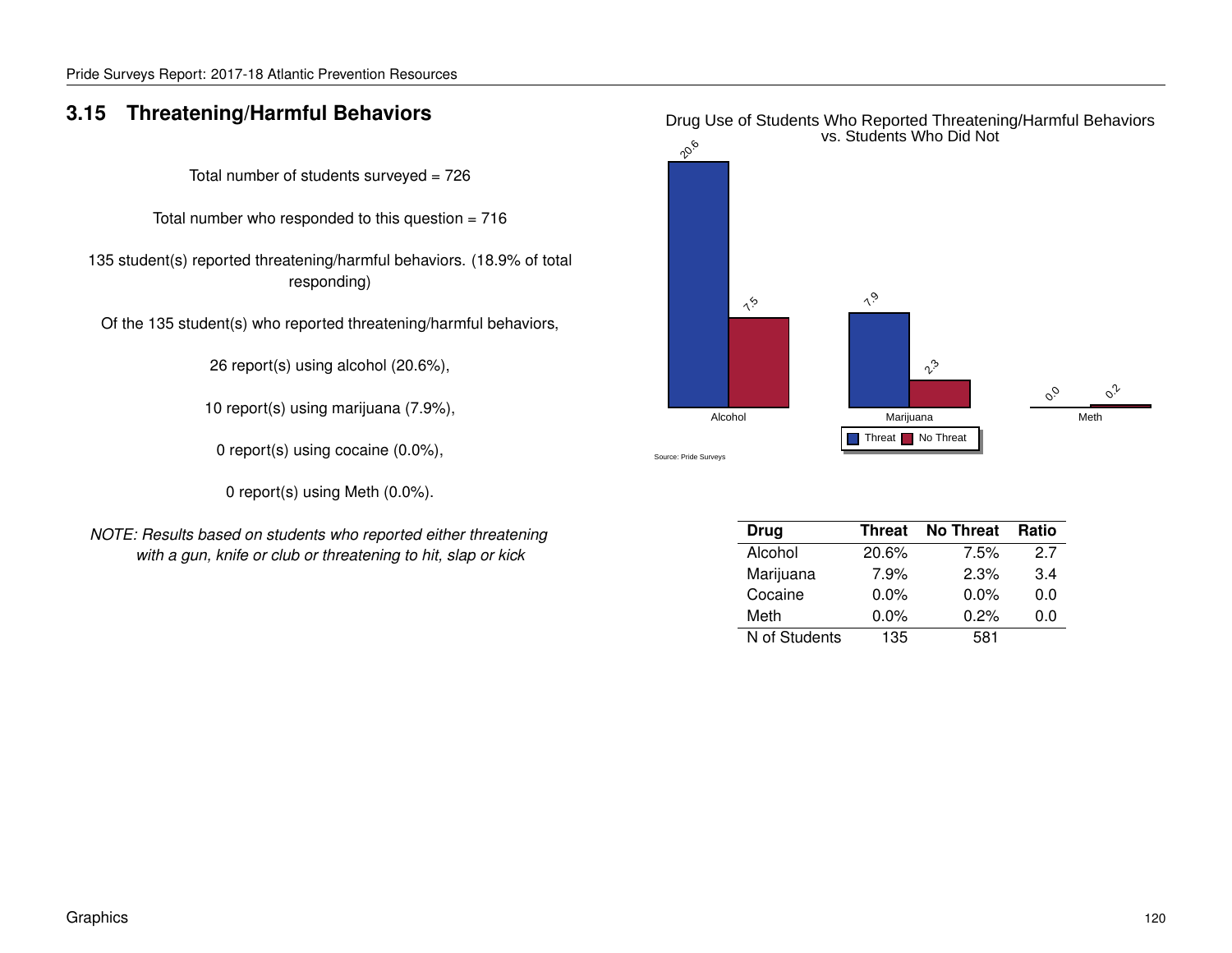# **3.16 Trouble with Police**

Total number of students surveyed  $= 726$ 

Total number who responded to this question  $= 718$ 

68 student(s) reported trouble with police. (9.5% of total responding)

Of the 68 student(s) who reported trouble with police,

17 report(s) using alcohol (27.0%),

11 report(s) using marijuana (16.9%),

0 report(s) using cocaine (0.0%),

1 report(s) using Meth (1.6%).

*NOTE: Results based on students who reported any trouble with police*



| <b>Drug</b>   | <b>Police</b> | <b>No Police</b> | <b>Ratio</b> |
|---------------|---------------|------------------|--------------|
| Alcohol       | 27.0%         | 8.2%             | 3.3          |
| Marijuana     | 16.9%         | 1.9%             | 8.9          |
| Cocaine       | $0.0\%$       | $0.0\%$          | 0.0          |
| Meth          | 1.6%          | $0.0\%$          | 0.0          |
| N of Students | 68            | 650              |              |

# Drug Use of Students Who Reported Trouble with Police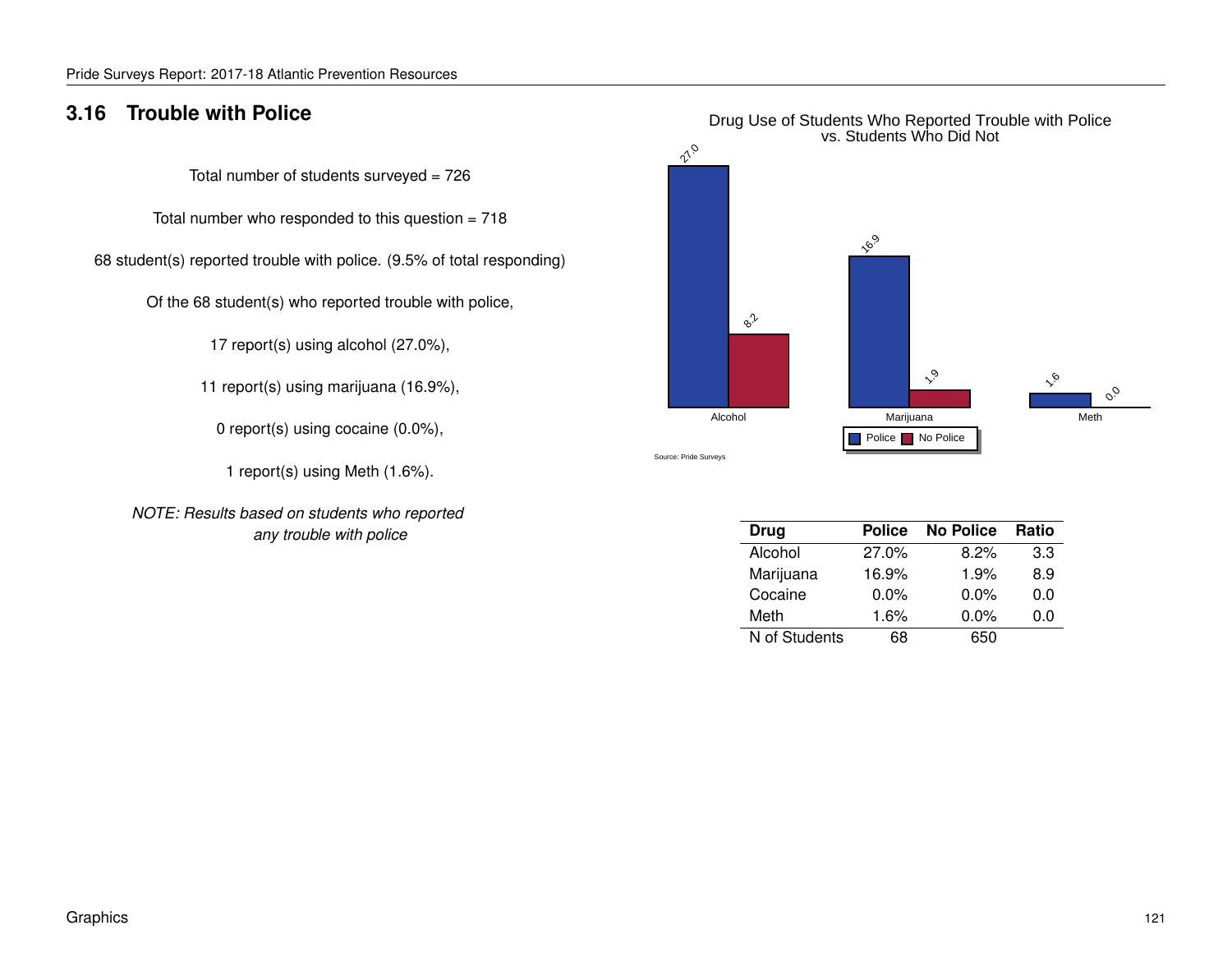# **3.17 Personal Safety**

Total number of students surveyed = 726

133 students report being afraid another student will hurt them at school. (19.1% of total responding)

Of these 133 students, 2 report carrying a gun to school (1.5%).

122 students report getting hurt at school. (17.1% of total responding)

Of these 122 students, 3 report carrying a gun to school (2.5%).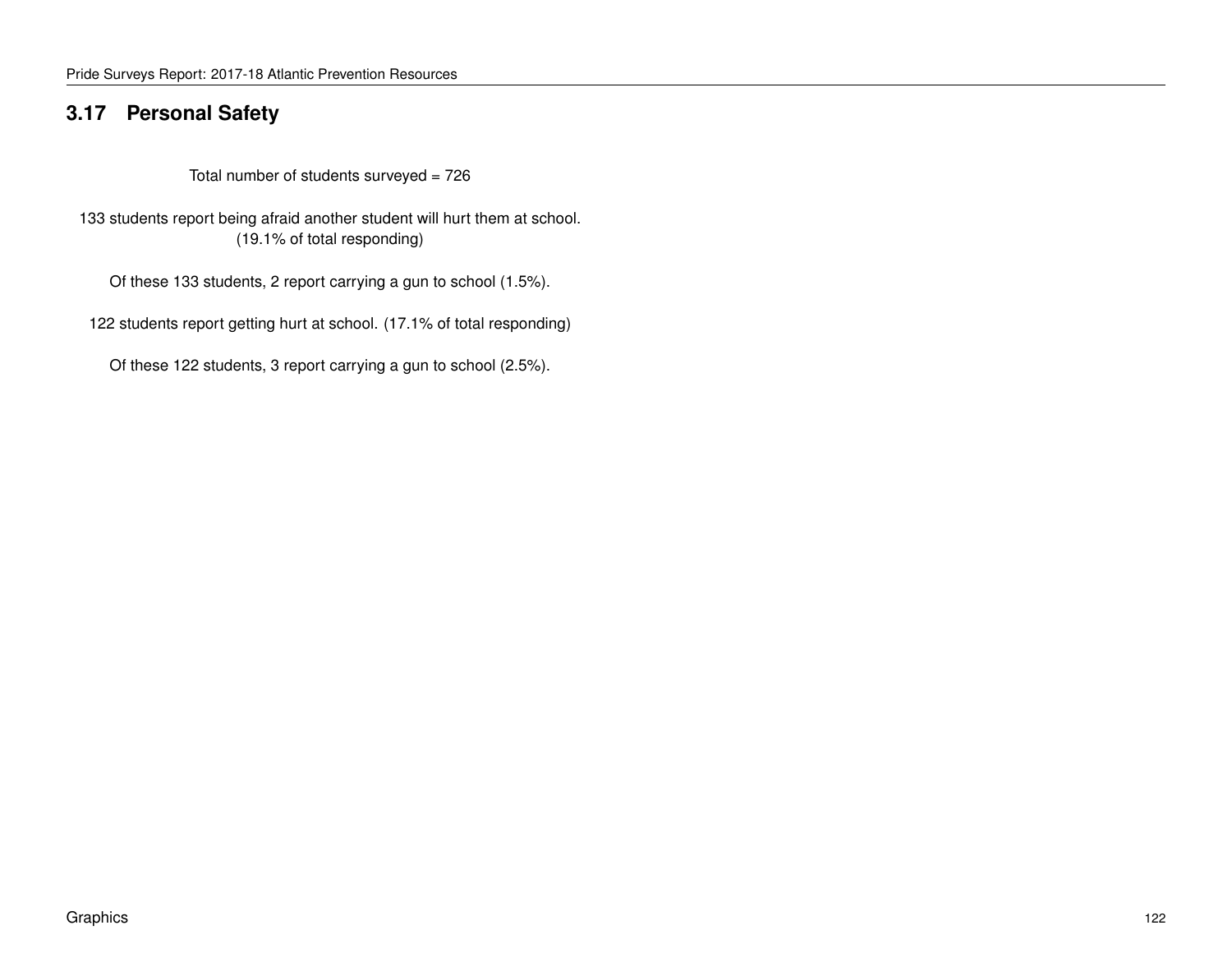# **Chapter 4**

# **Percentage Tables**

This chapter contains your school survey results in tabular form. Each table corresponds to an item on the questionnaire. The tables contain percentage data by grade level, grades 6 through 8 combined, grades 9 through 12 combined, and all grades combined. The *N of Valid* column contains the number of students who responded to the question and the *N of Missing* column contains the number of students who did not respond to the question. The remaining columns contain the percentages of students responding to the particular response categories.

The percentage tables of the report appear in the same order as corresponding questions on the questionnaire. The Table of Contents contains the percentage tables by section and gives the page number where each section is located. The List of Tables contains the location of each individual table.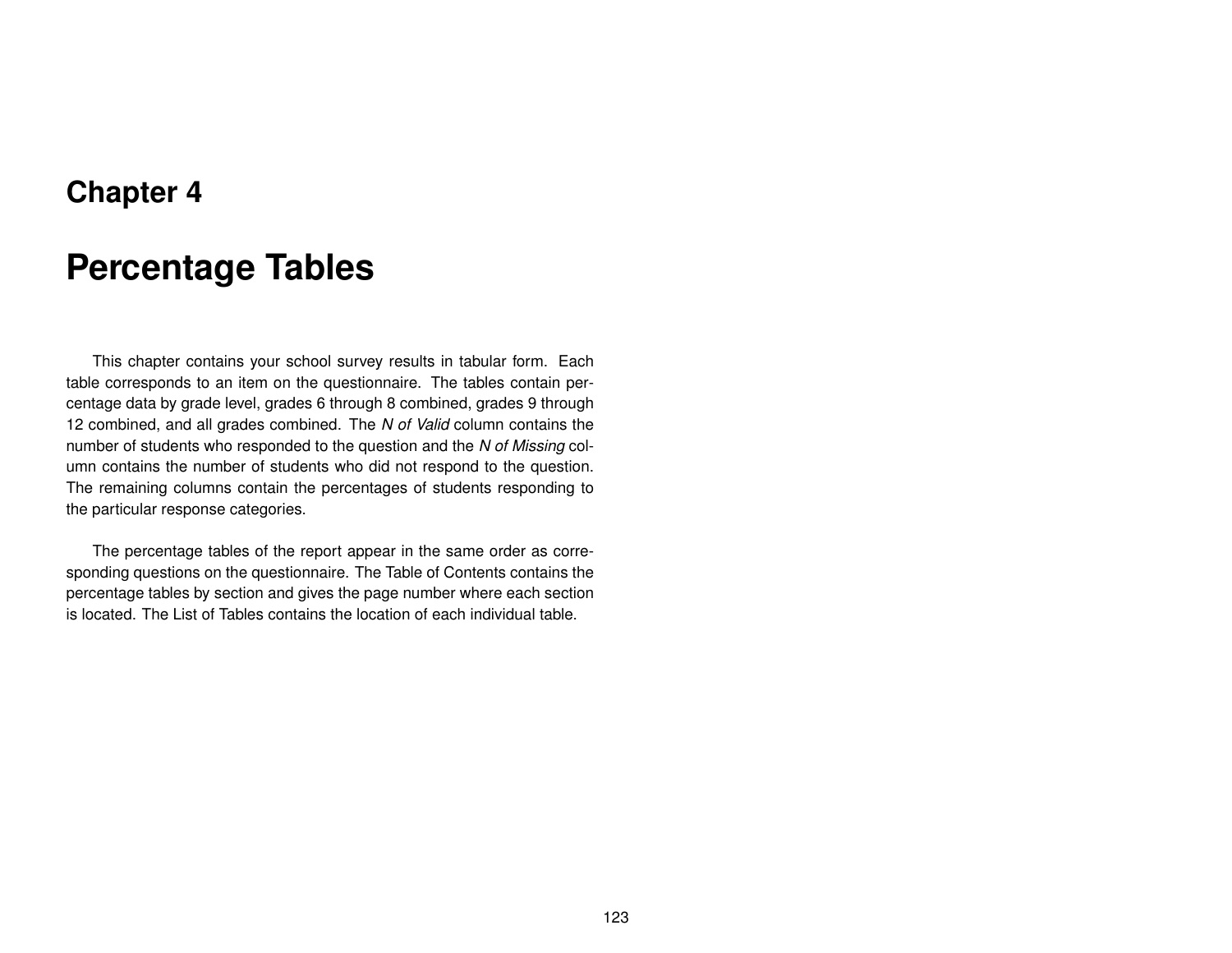# **4.1 Personal & Family Information**

| <b>RESPONSE</b>  | 8th  | $6-8th$ | TOTAL |  |
|------------------|------|---------|-------|--|
| White            | 44.4 | 44.4    | 44.4  |  |
| African American | 9.7  | 9.7     | 9.7   |  |
| Hispanic/Latino  | 17.7 | 17.7    | 17.7  |  |
| Asian/PacIsIndr  | 9.1  | 9.1     | 9.1   |  |
| Native American  | 0.4  | 0.4     | 0.4   |  |
| Mixed Origin     | 12.3 | 12.3    | 12.3  |  |
| Other            | 6.3  | 6.3     | 6.3   |  |
| N of Valid       | 700  | 700     | 700   |  |
| N of Miss        | 26   | 26      | 26    |  |

Table 4.1: Ethnic Origin

| Table 4.2: Sex |  |  |
|----------------|--|--|
|----------------|--|--|

| <b>RESPONSE</b> | 8th  | $6-8th$ | TOTAL |  |
|-----------------|------|---------|-------|--|
| Male            | 42.9 | 42.9    | 42.9  |  |
| Female          | 57.1 | 57.1    | 57.1  |  |
| N of Valid      | 681  | 681     | 681   |  |
| N of Miss       | 45   | 45      | 45    |  |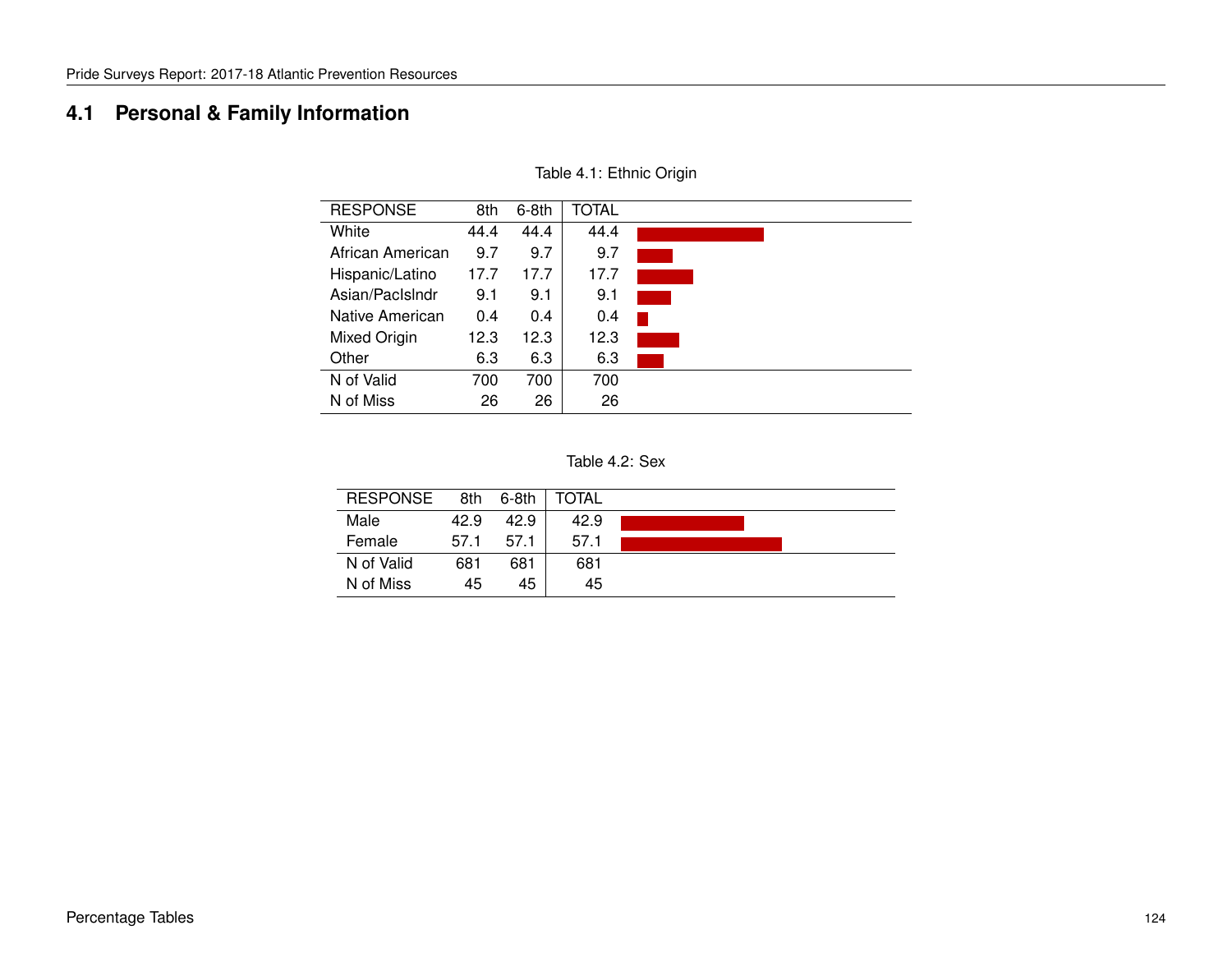| <b>RESPONSE</b> | 8th  | $6-8th$ | <b>TOTAL</b> |  |
|-----------------|------|---------|--------------|--|
| 10 or under     | 0.0  | 0.0     | 0.0          |  |
| 11              | 0.0  | 0.0     | 0.0          |  |
| 12              | 0.6  | 0.6     | 0.6          |  |
| 13              | 73.6 | 73.6    | 73.6         |  |
| 14              | 24.8 | 24.8    | 24.8         |  |
| 15              | 1.0  | 1.0     | 1.0          |  |
| 16              | 0.0  | 0.0     | 0.0          |  |
| 17              | 0.0  | 0.0     | 0.0          |  |
| 18              | 0.0  | 0.0     | 0.0          |  |
| $19+$           | 0.1  | 0.1     | 0.1          |  |
| N of Valid      | 726  | 726     | 726          |  |
| N of Miss       | 0    | 0       | 0            |  |

Table 4.3: Age

Table 4.4: Do you live with...

| <b>RESPONSE</b>     | 8th  | $6-8th$ | TOTAL |  |
|---------------------|------|---------|-------|--|
| <b>Both Parents</b> | 70.9 | 70.9    | 70.9  |  |
| Mother Only         | 12.4 | 12.4    | 12.4  |  |
| <b>Father Only</b>  | 1.9  | 1.9     | 1.9   |  |
| Mother & Stepfather | 7.4  | 7.4     | 7.4   |  |
| Father & Stepmother | 1.7  | 1.7     | 1.7   |  |
| Other               | 5.7  | 5.7     | 5.7   |  |
| N of Valid          | 718  | 718     | 718   |  |
| N of Miss           | 8    | 8       | 8     |  |

Table 4.5: Do you have a job?

| <b>RESPONSE</b> | 8th  | $6-8th$ | TOTAL |  |
|-----------------|------|---------|-------|--|
| Yes, Full-time  | 0.1  | 0.1     | 0.1   |  |
| Yes, Part-time  | 7.8  | 7.8     | 7.8   |  |
| No              | 92.1 | 92.1    | 92.1  |  |
| N of Valid      | 694  | 694     | 694   |  |
| N of Miss       | 32   | 32      | 32    |  |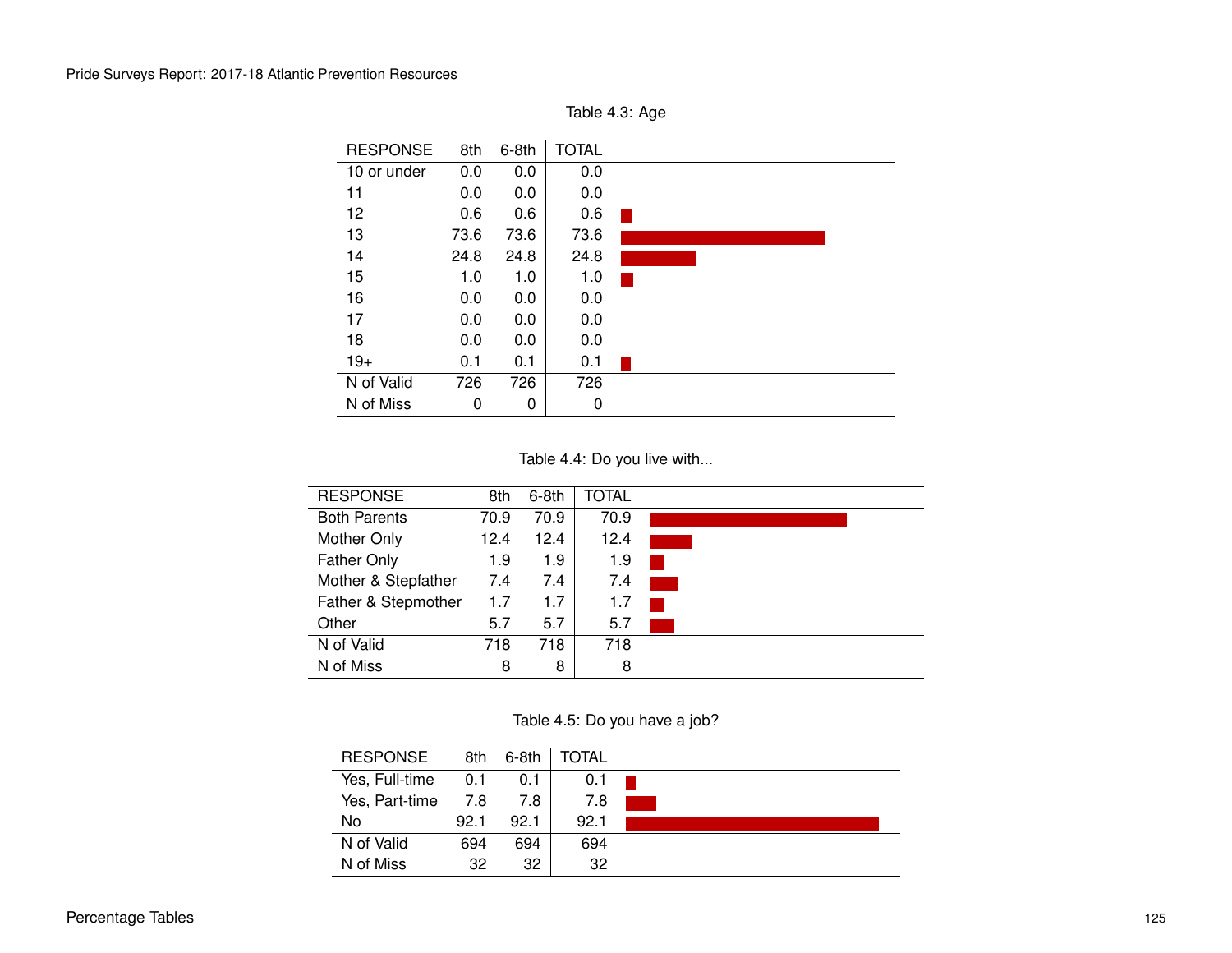Table 4.6: Does your father have a job?

| <b>RESPONSE</b> | 8th  | 6-8th | TOTAL |  |
|-----------------|------|-------|-------|--|
| Yes, Full-time  | 82.0 | 82.0  | 82.0  |  |
| Yes, Part-time  | 8.8  | 8.8   | 8.8   |  |
| No              | 9.1  | 9.1   | 9.1   |  |
| N of Valid      | 678  | 678   | 678   |  |
| N of Miss       | 48   | 48    | 48    |  |

Table 4.7: Does your mother have a job?

| <b>RESPONSE</b> | 8th  | 6-8th | TOTAL |  |
|-----------------|------|-------|-------|--|
| Yes, Full-time  | 68.5 | 68.5  | 68.5  |  |
| Yes, Part-time  | 16.9 | 16.9  | 16.9  |  |
| No              | 14.7 | 14.7  | 14.7  |  |
| N of Valid      | 688  | 688   | 688   |  |
| N of Miss       | 38   | 38    | 38    |  |

Table 4.8: What is the educational level of your father?

| <b>RESPONSE</b>             | 8th  | 6-8th | TOTAL |  |
|-----------------------------|------|-------|-------|--|
| Some High School            | 11.5 | 11.5  | 11.5  |  |
| <b>High School Graduate</b> | 27.3 | 27.3  | 27.3  |  |
| Some College                | 19.2 | 19.2  | 19.2  |  |
| College Graduate            | 41.9 | 41.9  | 41.9  |  |
| N of Valid                  | 589  | 589   | 589   |  |
| N of Miss                   | 137  | 137   | 137   |  |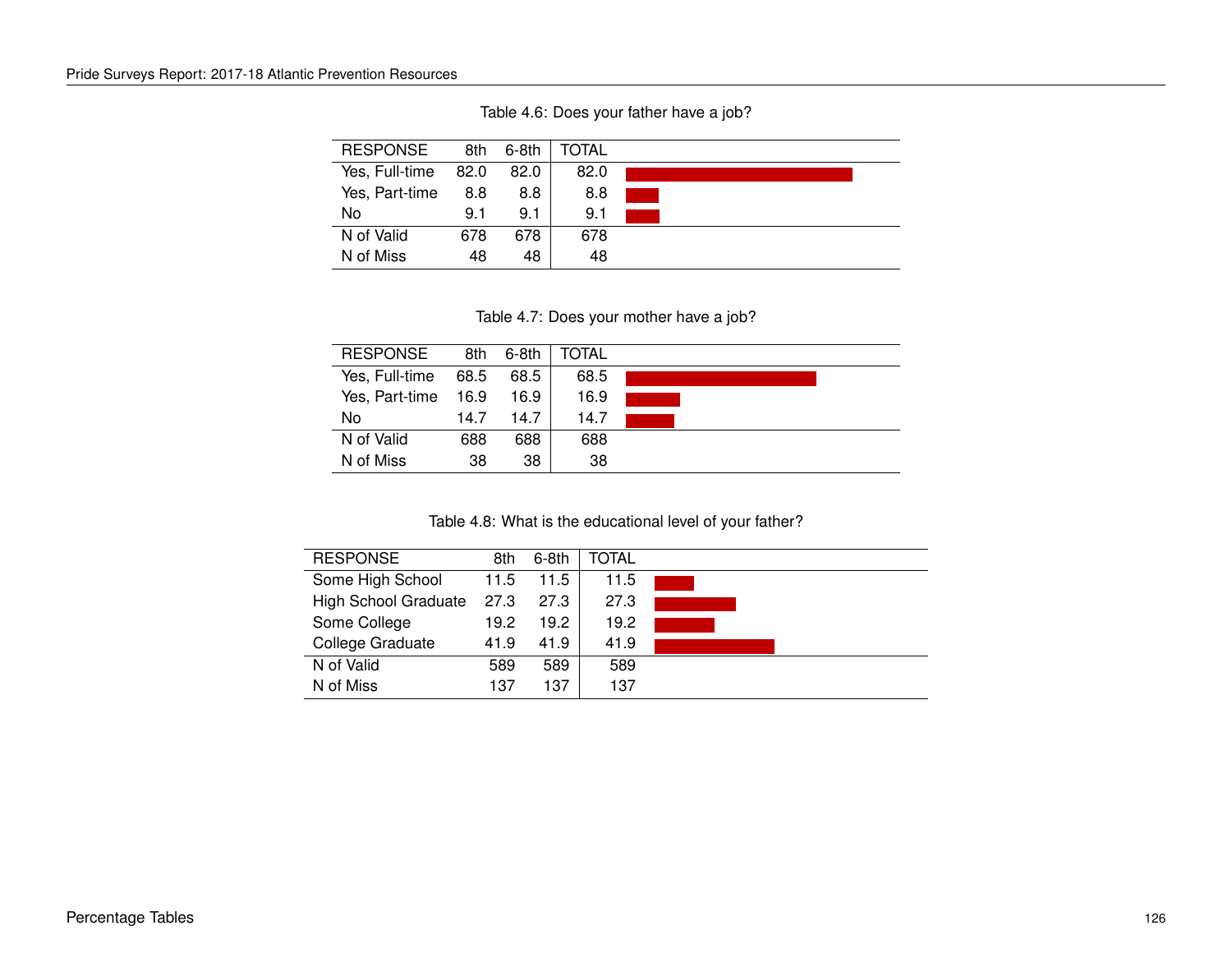| <b>RESPONSE</b>             | 8th  | $6-8th$ | TOTAL |  |
|-----------------------------|------|---------|-------|--|
| Some High School            | 8.1  | 8.1     | 8.1   |  |
| <b>High School Graduate</b> | 19.5 | 19.5    | 19.5  |  |
| Some College                | 19.8 | 19.8    | 19.8  |  |
| College Graduate            | 52.6 | 52.6    | 52.6  |  |
| N of Valid                  | 616  | 616     | 616   |  |
| N of Miss                   | 110  | 110     | 110   |  |

Table 4.9: What is the educational level of your mother?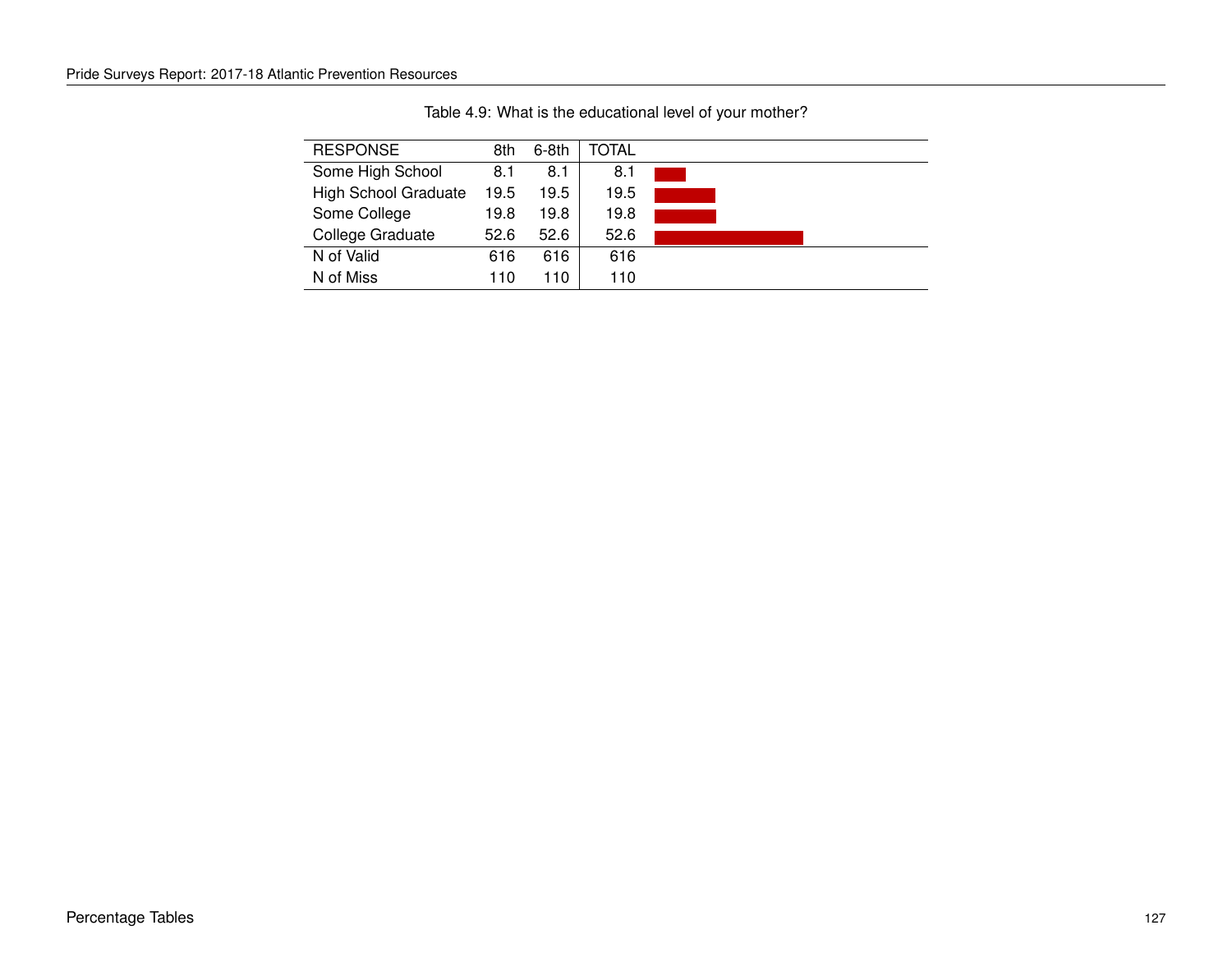# **4.2 Student Information**

| <b>RESPONSE</b> | 8th  | $6-8th$ | TOTAL |  |
|-----------------|------|---------|-------|--|
| Never           | 0.0  | 0.0     | 0.0   |  |
| Seldom          | 0.4  | 0.4     | 0.4   |  |
| Sometimes       | 13.6 | 13.6    | 13.6  |  |
| Often           | 39.1 | 39.1    | 39.1  |  |
| A Lot           | 46.9 | 46.9    | 46.9  |  |
| N of Valid      | 723  | 723     | 723   |  |
| N of Miss       | 3    | 3       | 3     |  |

Table 4.10: Do you make good grades?

Table 4.11: Do you get into trouble at school?

| <b>RESPONSE</b> | 8th  | $6-8th$ | TOTAL |  |
|-----------------|------|---------|-------|--|
| Never           | 51.1 | 51.1    | 51.1  |  |
| Seldom          | 33.1 | 33.1    | 33.1  |  |
| Sometimes       | 12.9 | 12.9    | 12.9  |  |
| Often           | 2.5  | 2.5     | 2.5   |  |
| A Lot           | 0.4  | 0.4     | 0.4   |  |
| N of Valid      | 720  | 720     | 720   |  |
| N of Miss       | 6    | 6       | 6     |  |

Table 4.12: Do you take part in school sports teams?

| <b>RESPONSE</b> | 8th  | $6-8th$ | TOTAL |  |
|-----------------|------|---------|-------|--|
| Never           | 39.6 | 39.6    | 39.6  |  |
| Seldom          | 10.0 | 10.0    | 10.0  |  |
| Sometimes       | 15.6 | 15.6    | 15.6  |  |
| Often           | 15.2 | 15.2    | 15.2  |  |
| A Lot           | 19.7 | 19.7    | 19.7  |  |
| N of Valid      | 692  | 692     | 692   |  |
| N of Miss       | 34   | 34      | 34    |  |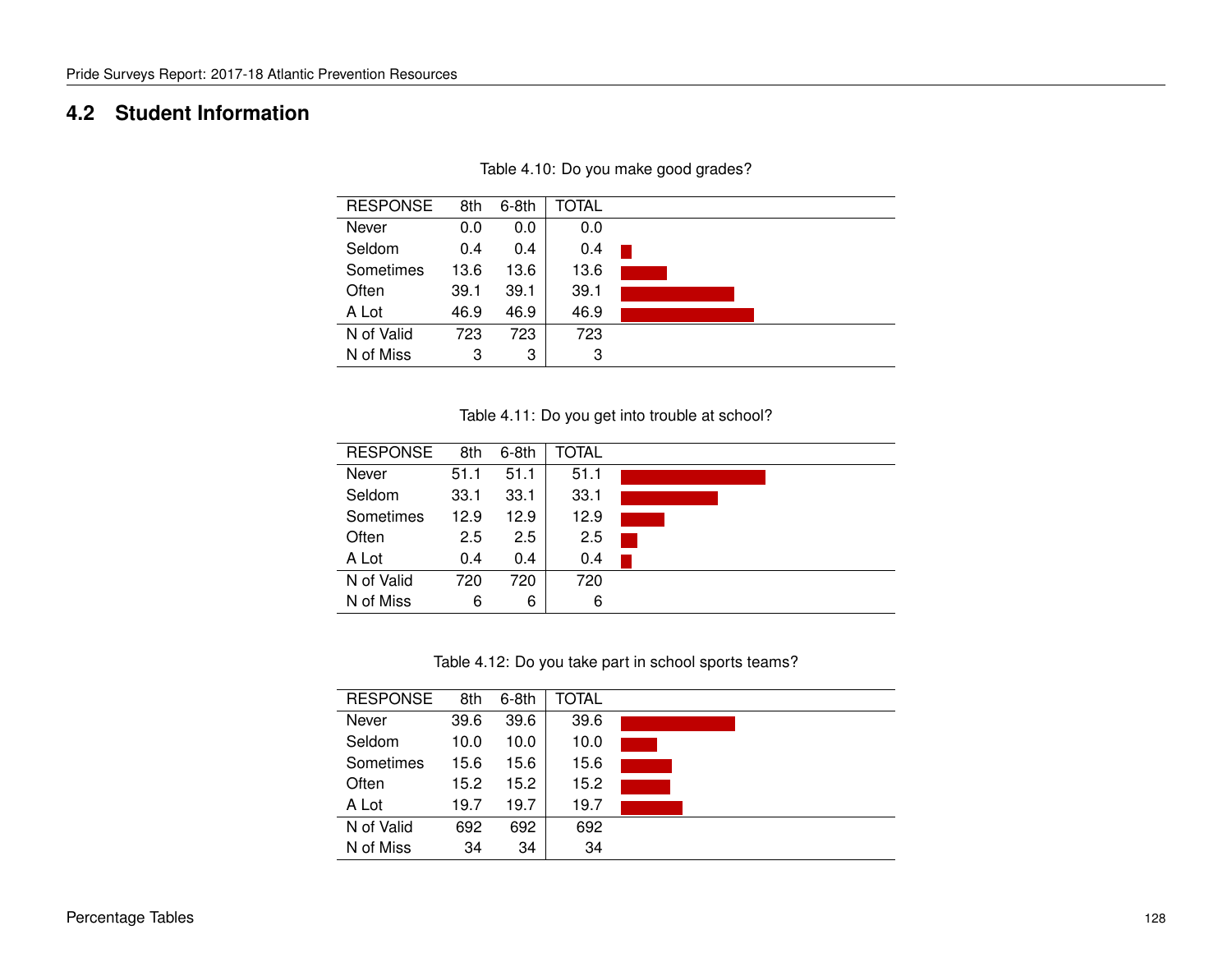| <b>RESPONSE</b> | 8th  | $6-8th$ | TOTAL |  |
|-----------------|------|---------|-------|--|
| Never           | 26.5 | 26.5    | 26.5  |  |
| Seldom          | 9.4  | 9.4     | 9.4   |  |
| Sometimes       | 14.4 | 14.4    | 14.4  |  |
| Often           | 21.1 | 21.1    | 21.1  |  |
| A Lot           | 28.6 | 28.6    | 28.6  |  |
| N of Valid      | 721  | 721     | 721   |  |
| N of Miss       | 5    | 5       | 5     |  |

Table 4.13: Do you take part in school activities such as band, clubs, etc.?

Table 4.14: Do you take part in community activities such as scouts, rec. teams, youth clubs, etc.?

| <b>RESPONSE</b> | 8th  | $6-8th$ | TOTAL |  |
|-----------------|------|---------|-------|--|
| Never           | 36.6 | 36.6    | 36.6  |  |
| Seldom          | 12.0 | 12.0    | 12.0  |  |
| Sometimes       | 14.9 | 14.9    | 14.9  |  |
| Often           | 14.5 | 14.5    | 14.5  |  |
| A Lot           | 21.9 | 21.9    | 21.9  |  |
| N of Valid      | 716  | 716     | 716   |  |
| N of Miss       | 10   | 10      | 10    |  |

Table 4.15: Do you attend church, synagogue, etc.?

| <b>RESPONSE</b> | 8th  | $6-8th$ | TOTAL |  |
|-----------------|------|---------|-------|--|
| Never           | 24.5 | 24.5    | 24.5  |  |
| Seldom          | 14.6 | 14.6    | 14.6  |  |
| Sometimes       | 24.7 | 24.7    | 24.7  |  |
| Often           | 16.3 | 16.3    | 16.3  |  |
| A Lot           | 20.0 | 20.0    | 20.0  |  |
| N of Valid      | 701  | 701     | 701   |  |
| N of Miss       | 25   | 25      | 25    |  |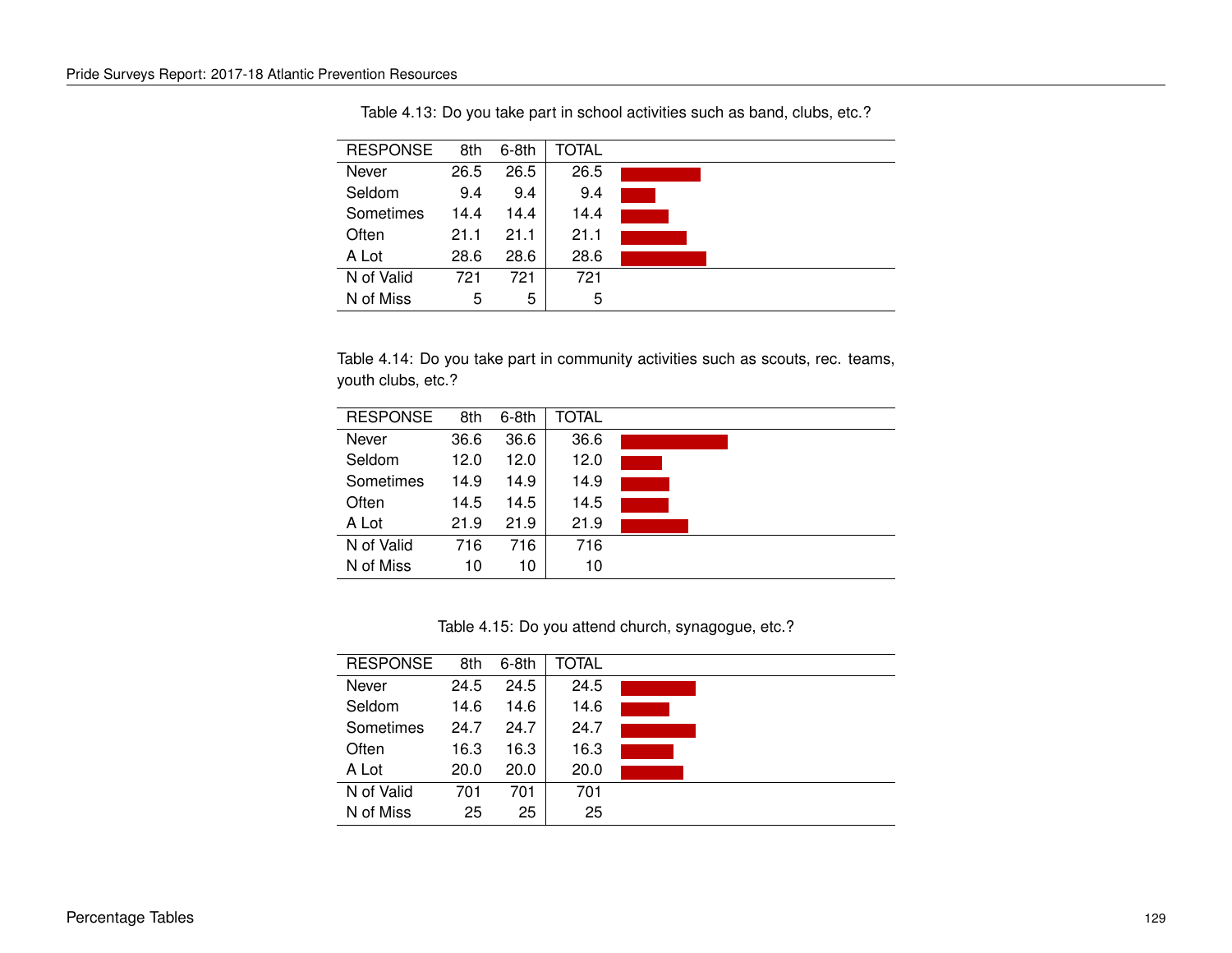| <b>RESPONSE</b> | 8th  | $6-8th$ | TOTAL |  |
|-----------------|------|---------|-------|--|
| Never           | 14.7 | 14.7    | 14.7  |  |
| Seldom          | 13.0 | 13.0    | 13.0  |  |
| Sometimes       | 33.4 | 33.4    | 33.4  |  |
| Often           | 21.4 | 21.4    | 21.4  |  |
| A Lot           | 17.6 | 17.6    | 17.6  |  |
| N of Valid      | 716  | 716     | 716   |  |
| N of Miss       | 10   | 10      | 10    |  |

Table 4.16: Do your parents talk with you about the problems of tobacco, alcohol and drug use?

Table 4.17: Do your teachers talk with you about the problems of tobacco, alcohol and drug use?

| <b>RESPONSE</b> | 8th  | $6-8th$         | TOTAL |  |
|-----------------|------|-----------------|-------|--|
| Never           | 13.4 | 13.4            | 13.4  |  |
| Seldom          | 18.2 | 18.2            | 18.2  |  |
| Sometimes       | 32.9 | 32.9            | 32.9  |  |
| Often           | 21.1 | 21.1            | 21.1  |  |
| A Lot           | 14.3 | 14.3            | 14.3  |  |
| N of Valid      | 714  | 714             | 714   |  |
| N of Miss       | 12   | 12 <sup>2</sup> | 12    |  |

Table 4.18: Have you skipped school without your parents' permission in the past year?

| <b>RESPONSE</b> | 8th  | $6-8th$ | TOTAL |  |
|-----------------|------|---------|-------|--|
| Never           | 93.5 | 93.5    | 93.5  |  |
| Seldom          | 3.2  | 3.2     | 3.2   |  |
| Sometimes       | 2.6  | 2.6     | 2.6   |  |
| Often           | 0.3  | 0.3     | 0.3   |  |
| A Lot           | 0.4  | 0.4     | 0.4   |  |
| N of Valid      | 723  | 723     | 723   |  |
| N of Miss       | З    | 3       | 3     |  |
|                 |      |         |       |  |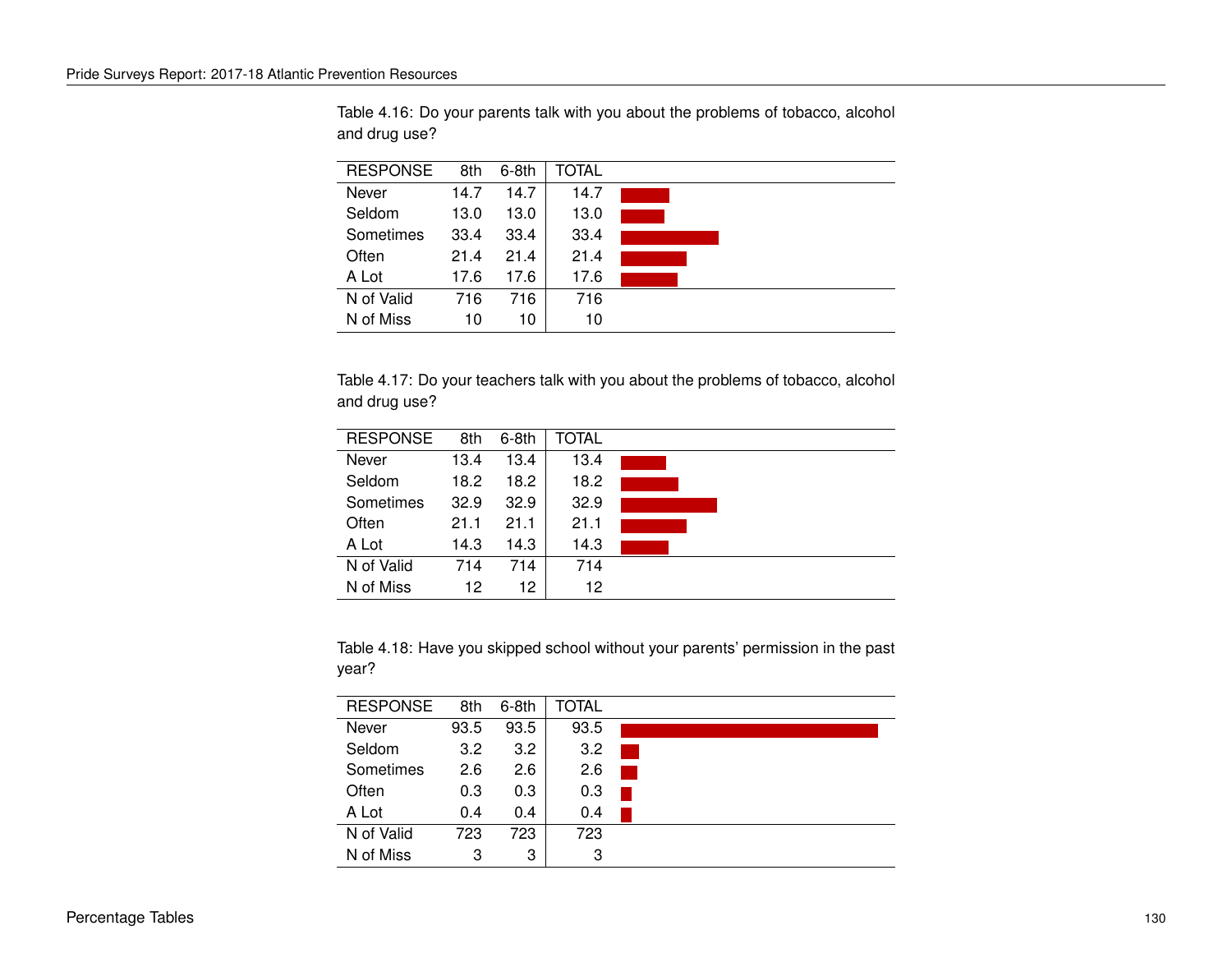| <b>RESPONSE</b> | 8th  | $6-8th$ | TOTAL |  |
|-----------------|------|---------|-------|--|
| Never           | 4.8  | 4.8     | 4.8   |  |
| Seldom          | 6.6  | 6.6     | 6.6   |  |
| Sometimes       | 10.7 | 10.7    | 10.7  |  |
| Often           | 20.9 | 20.9    | 20.9  |  |
| A Lot           | 57.0 | 57.0    | 57.0  |  |
| N of Valid      | 709  | 709     | 709   |  |
| N of Miss       | 17   | 17      | 17    |  |

Table 4.19: Does your school set clear rules on using drugs at school?

Table 4.20: Does your school set clear rules on bullying or threatening other students at school?

| <b>RESPONSE</b> | 8th  | $6-8th$ | TOTAL |  |
|-----------------|------|---------|-------|--|
| Never           | 1.5  | 1.5     | 1.5   |  |
| Seldom          | 2.6  | 2.6     | 2.6   |  |
| Sometimes       | 9.3  | 9.3     | 9.3   |  |
| Often           | 18.5 | 18.5    | 18.5  |  |
| A Lot           | 68.0 | 68.0    | 68.0  |  |
| N of Valid      | 719  | 719     | 719   |  |
| N of Miss       |      |         |       |  |

Table 4.21: Do your parents set clear rules for you?

| <b>RESPONSE</b> | 8th  | $6-8th$ | TOTAL |  |
|-----------------|------|---------|-------|--|
| Never           | 1.0  | 1.0     | 1.0   |  |
| Seldom          | 3.6  | 3.6     | 3.6   |  |
| Sometimes       | 10.8 | 10.8    | 10.8  |  |
| Often           | 24.7 | 24.7    | 24.7  |  |
| A Lot           | 59.9 | 59.9    | 59.9  |  |
| N of Valid      | 720  | 720     | 720   |  |
| N of Miss       | 6    | 6       | 6     |  |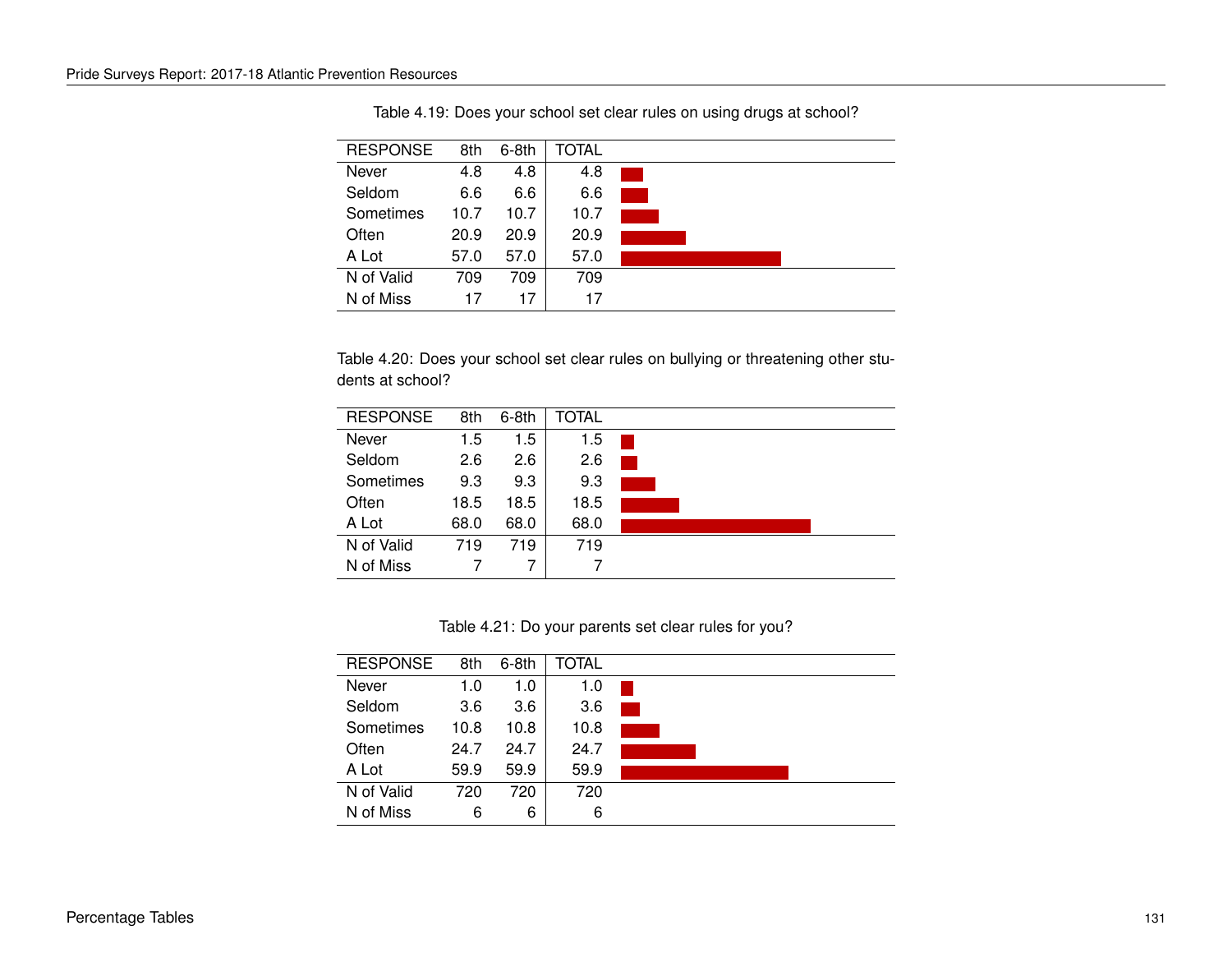| <b>RESPONSE</b> | 8th  | $6-8th$ | <b>TOTAL</b> |  |
|-----------------|------|---------|--------------|--|
| Never           | 6.3  | 6.3     | 6.3          |  |
| Seldom          | 8.9  | 8.9     | 8.9          |  |
| Sometimes       | 31.0 | 31.0    | 31.0         |  |
| Often           | 33.5 | 33.5    | 33.5         |  |
| A Lot           | 20.3 | 20.3    | 20.3         |  |
| N of Valid      | 719  | 719     | 719          |  |
| N of Miss       |      |         |              |  |

Table 4.22: Do your parents punish you when you break the rules?

Table 4.23: Have you been in trouble with the police?

| <b>RESPONSE</b> | 8th  | $6-8th$ | TOTAL |  |
|-----------------|------|---------|-------|--|
| Never           | 90.5 | 90.5    | 90.5  |  |
| Seldom          | 6.7  | 6.7     | 6.7   |  |
| Sometimes       | 1.7  | 1.7     | 1.7   |  |
| Often           | 0.7  | 0.7     | 0.7   |  |
| A Lot           | 0.4  | 0.4     | 0.4   |  |
| N of Valid      | 718  | 718     | 718   |  |
| N of Miss       | 8    | 8       | 8     |  |

Table 4.24: Do you take part in gang activities?

| <b>RESPONSE</b> | 8th  | $6-8th$ | <b>TOTAL</b> |  |
|-----------------|------|---------|--------------|--|
| Never           | 97.3 | 97.3    | 97.3         |  |
| Seldom          | 1.0  | 1.0     | 1.0          |  |
| Sometimes       | 1.0  | 1.0     | 1.0          |  |
| Often           | 0.6  | 0.6     | 0.6          |  |
| A Lot           | 0.1  | 0.1     | 0.1          |  |
| N of Valid      | 715  | 715     | 715          |  |
| N of Miss       | 11   | 11      | 11           |  |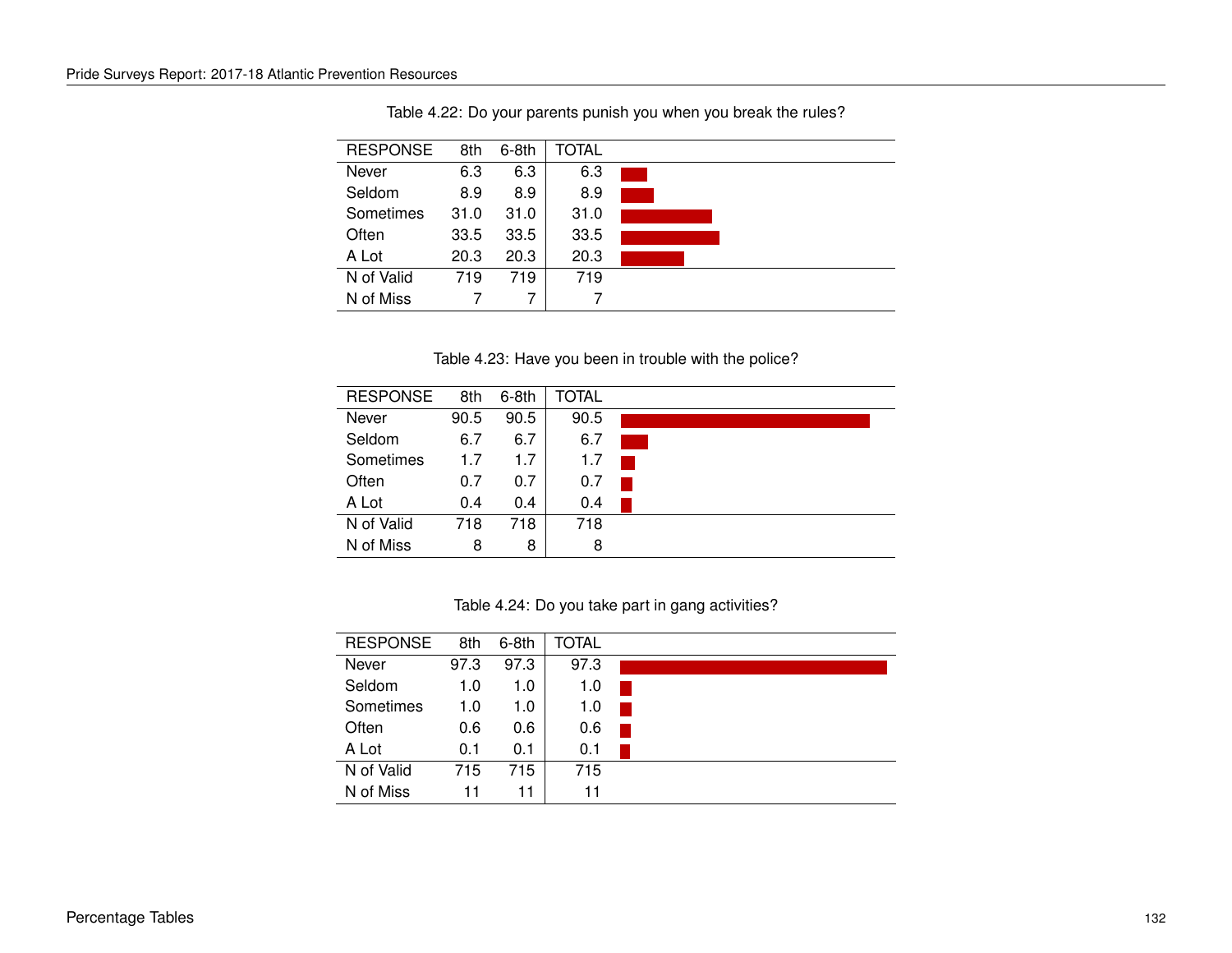| <b>RESPONSE</b> | 8th  | $6-8th$       | <b>TOTAL</b> |  |
|-----------------|------|---------------|--------------|--|
| Never           | 73.1 | 73.1          | 73.1         |  |
| Seldom          | 14.4 | 14.4          | 14.4         |  |
| Sometimes       | 7.4  | 7.4           | 7.4          |  |
| Often           | 2.2  | $2.2^{\circ}$ | 2.2          |  |
| A Lot           | 2.8  | 2.8           | 2.8          |  |
| N of Valid      | 715  | 715           | 715          |  |
| N of Miss       | 11   | 11            | 11           |  |

Table 4.25: Have you thought about committing suicide?

Table 4.26: Do your friends use tobacco (cigarettes, etc.)?

| <b>RESPONSE</b> | 8th  | $6-8th$ | TOTAL |  |
|-----------------|------|---------|-------|--|
| Never           | 81.6 | 81.6    | 81.6  |  |
| Seldom          | 8.1  | 8.1     | 8.1   |  |
| Sometimes       | 6.4  | 6.4     | 6.4   |  |
| Often           | 2.5  | 2.5     | 2.5   |  |
| A Lot           | 1.4  | 1.4     | 1.4   |  |
| N of Valid      | 717  | 717     | 717   |  |
| N of Miss       | 9    | 9       | 9     |  |

Table 4.27: Do your friends use alcohol (beer, liquor, etc.)?

| <b>RESPONSE</b> | 8th  | $6-8th$ | TOTAL |  |
|-----------------|------|---------|-------|--|
| Never           | 77.6 | 77.6    | 77.6  |  |
| Seldom          | 11.7 | 11.7    | 11.7  |  |
| Sometimes       | 6.8  | 6.8     | 6.8   |  |
| Often           | 2.6  | 2.6     | 2.6   |  |
| A Lot           | 1.3  | 1.3     | 1.3   |  |
| N of Valid      | 718  | 718     | 718   |  |
| N of Miss       | 8    | 8       | 8     |  |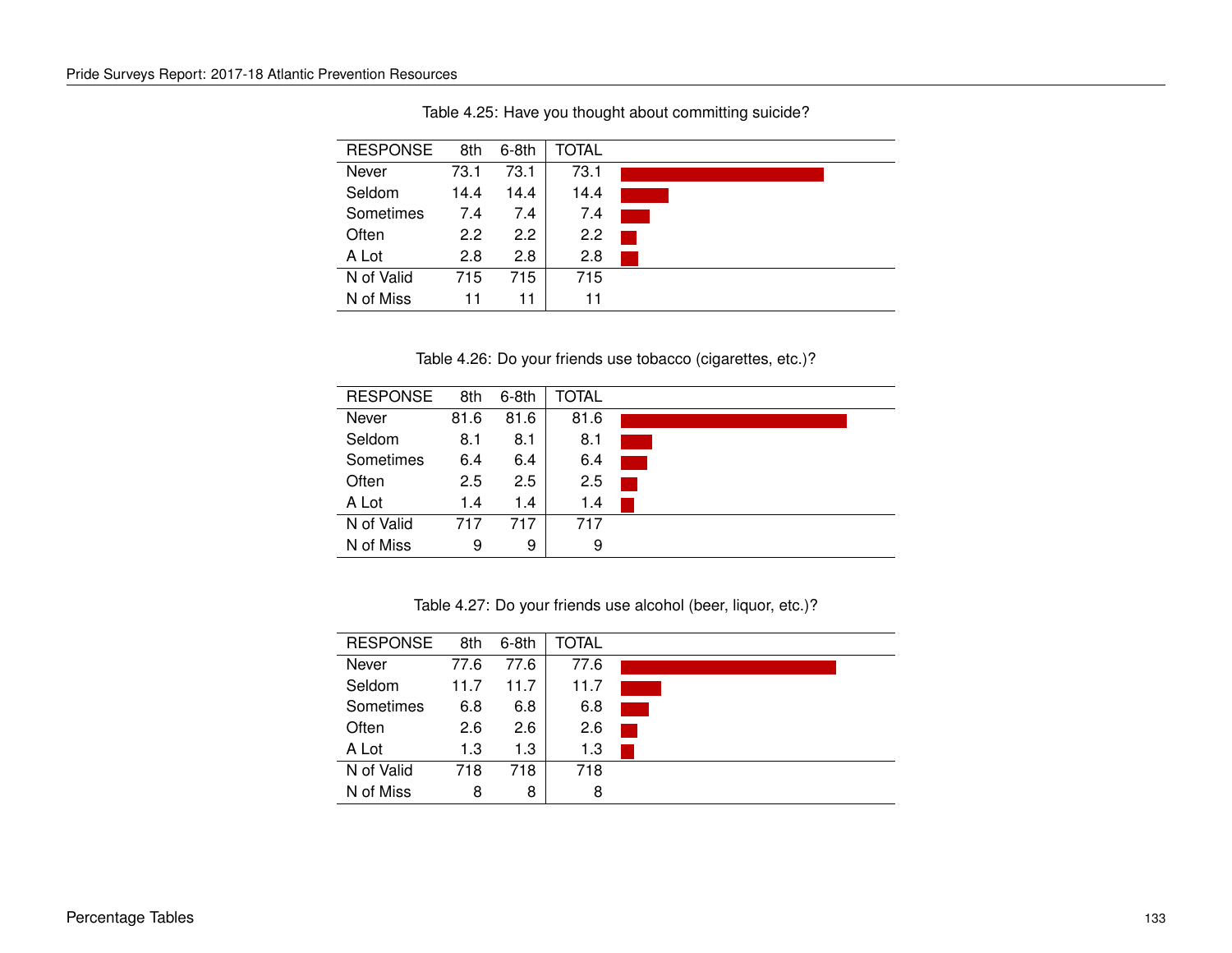| <b>RESPONSE</b> | 8th  | $6-8th$ | <b>TOTAL</b> |  |
|-----------------|------|---------|--------------|--|
| Never           | 82.2 | 82.2    | 82.2         |  |
| Seldom          | 6.1  | 6.1     | 6.1          |  |
| Sometimes       | 6.1  | 6.1     | 6.1          |  |
| Often           | 4.2  | 4.2     | 4.2          |  |
| A Lot           | 1.4  | 1.4     | 1.4          |  |
| N of Valid      | 706  | 706     | 706          |  |
| N of Miss       | 20   | 20      | 20           |  |

Table 4.28: Do your friends use marijuana (pot, hash, etc.)?

Table 4.29: Do your friends use prescription drugs not prescribed to them?

| <b>RESPONSE</b> | 8th  | $6-8th$ | TOTAL |  |
|-----------------|------|---------|-------|--|
| Never           | 93.8 | 93.8    | 93.8  |  |
| Seldom          | 4.0  | 4.0     | 4.0   |  |
| Sometimes       | 1.4  | 1.4     | 1.4   |  |
| Often           | 0.1  | 0.1     | 0.1   |  |
| A Lot           | 0.7  | 0.7     | 0.7   |  |
| N of Valid      | 720  | 720     | 720   |  |
| N of Miss       | 6    | 6       | 6     |  |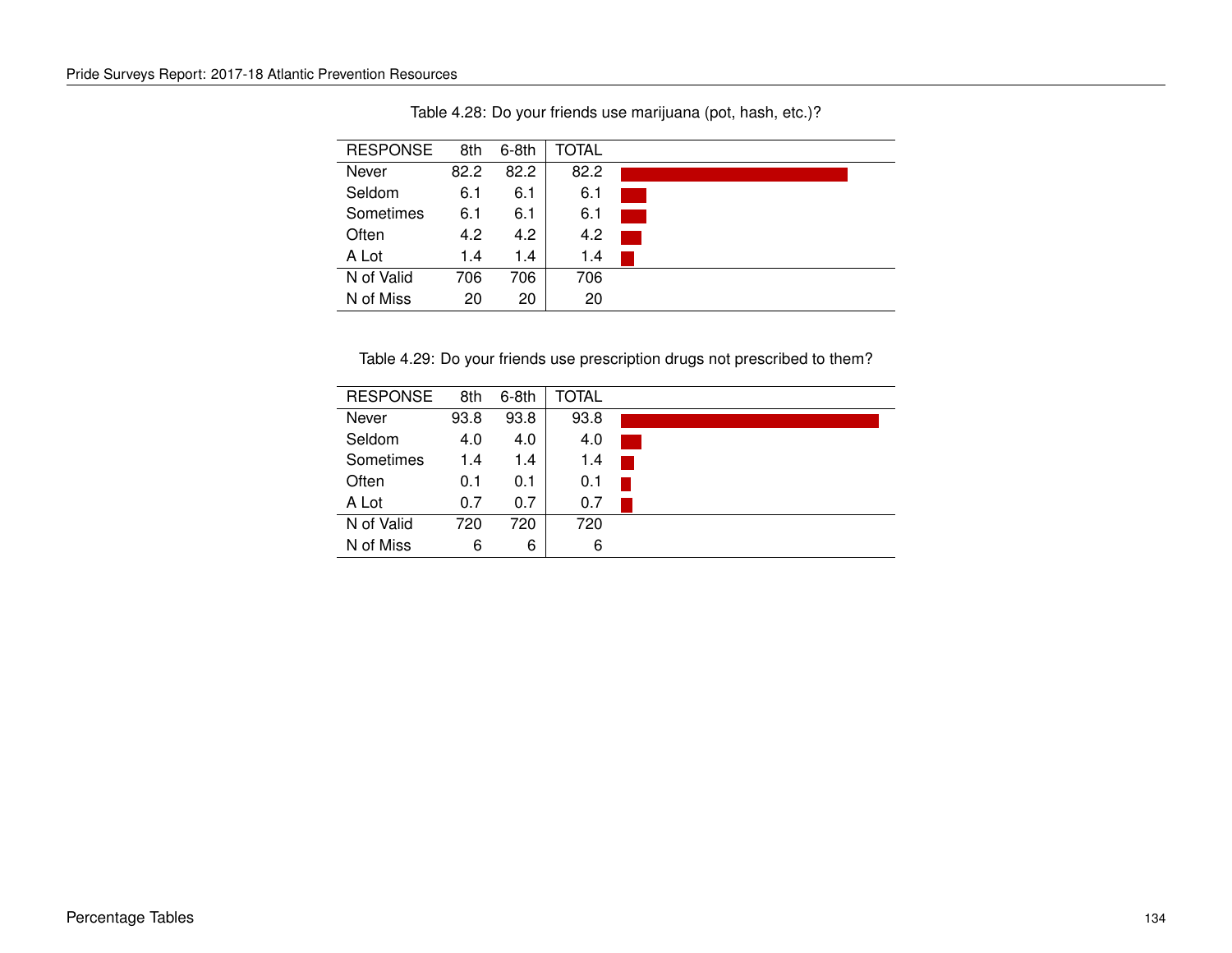RESPONSE 8th 6-8th TOTAL Never 98.1 98.1 98.1 Seldom 1.1 1.1 1.1 Sometimes  $0.7$  0.7 0.7 Often 0.0 0.0 0.0 A Lot 0.1 0.1 0.1  $\blacksquare$ N of Valid 722 722 722 N of Miss  $4 \mid 4 \mid 4$ 

Table 4.30: Have you had 5 or more glasses of beer, coolers, breezers or liquor within a few hours?

Table 4.31: Do you think that you are overweight?

| <b>RESPONSE</b> | 8th  | 6-8th | <b>TOTAL</b> |  |
|-----------------|------|-------|--------------|--|
| Yes             | 25.7 | 25.7  | 25.7         |  |
| No              | 74.3 | 74.3  | 74.3         |  |
| N of Valid      | 713  | 713   | 713          |  |
| N of Miss       | 13   | 13    | 13           |  |

Table 4.32: Has a doctor told you that you are overweight?

| <b>RESPONSE</b> | 8th  | $6-8th$ | TOTAL |  |
|-----------------|------|---------|-------|--|
| Yes             | 15.7 | 15.7    | 15.7  |  |
| No              | 84.3 | 84.3    | 84.3  |  |
| N of Valid      | 712  | 712     | 712   |  |
| N of Miss       | 14   | 14      | 14    |  |

Table 4.33: Have you bought or sold drugs AT school?

| <b>RESPONSE</b> | 8th  | 6-8th | TOTAL |  |
|-----------------|------|-------|-------|--|
| Yes             | 0.3  | 0.3   | 0.3   |  |
| No              | 99.7 | 99.7  | 99.7  |  |
| N of Valid      | 709  | 709   | 709   |  |
| N of Miss       | 17   |       | 17    |  |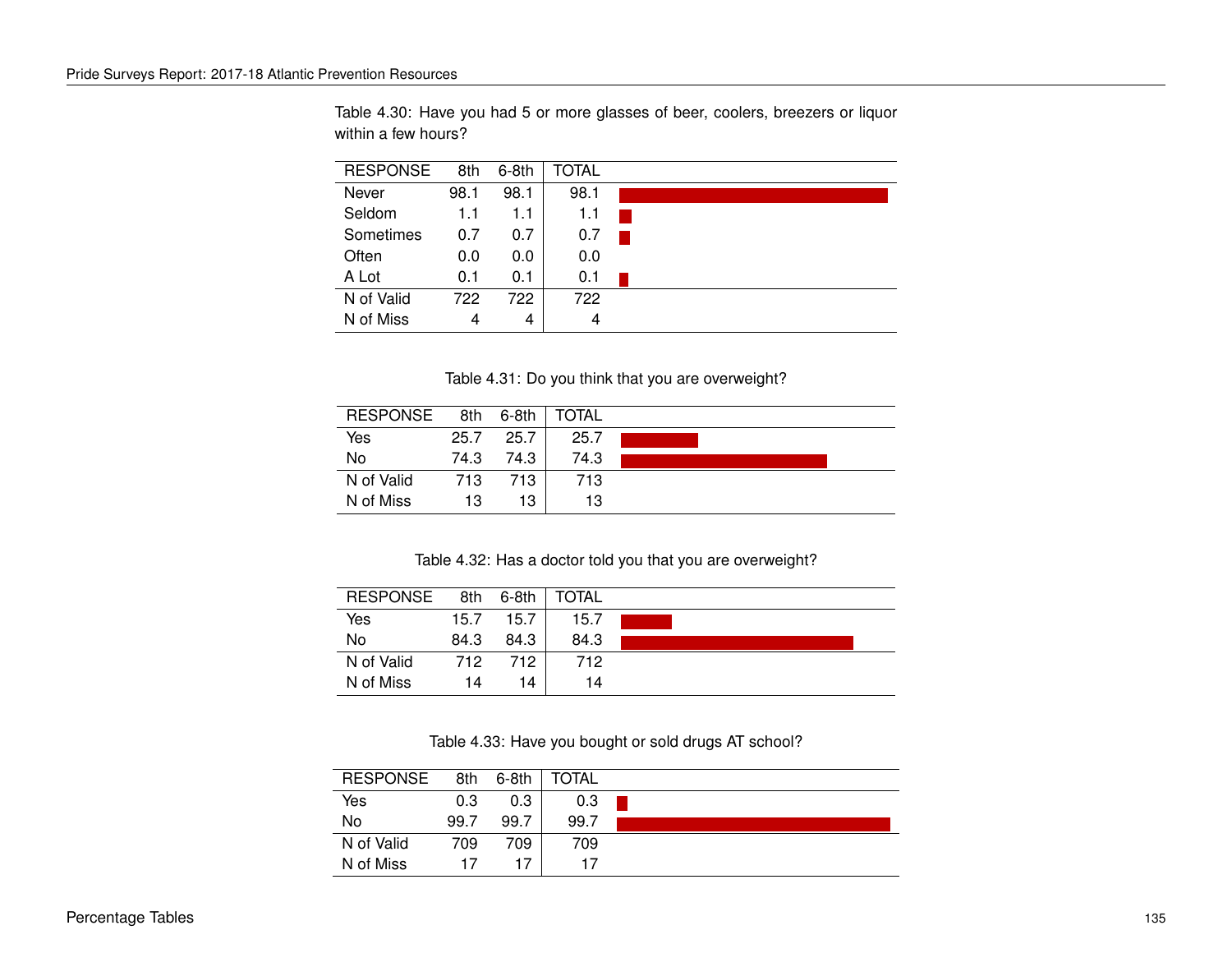| <b>RESPONSE</b> | 8th  | $6-8th$ | <b>TOTAL</b> |  |
|-----------------|------|---------|--------------|--|
| Yes             | 1.0  | 1.0     | 1.0          |  |
| No              | 99.0 | 99.0    | 99.0         |  |
| N of Valid      | 694  | 694     | 694          |  |
| N of Miss       | 32   | 32      | 32           |  |

Table 4.34: Have you bought or sold drugs when NOT at school?

Table 4.35: Have you carried a gun for protection or as a weapon when NOT at school in the past year?

| <b>RESPONSE</b> | 8th  | $6-8th$ | TOTAL |  |
|-----------------|------|---------|-------|--|
| Yes             | 1.4  | 1.4     | 1.4   |  |
| No              | 98.6 | 98.6    | 98.6  |  |
| N of Valid      | 708  | 708     | 708   |  |
| N of Miss       | 18   | 18      | 18    |  |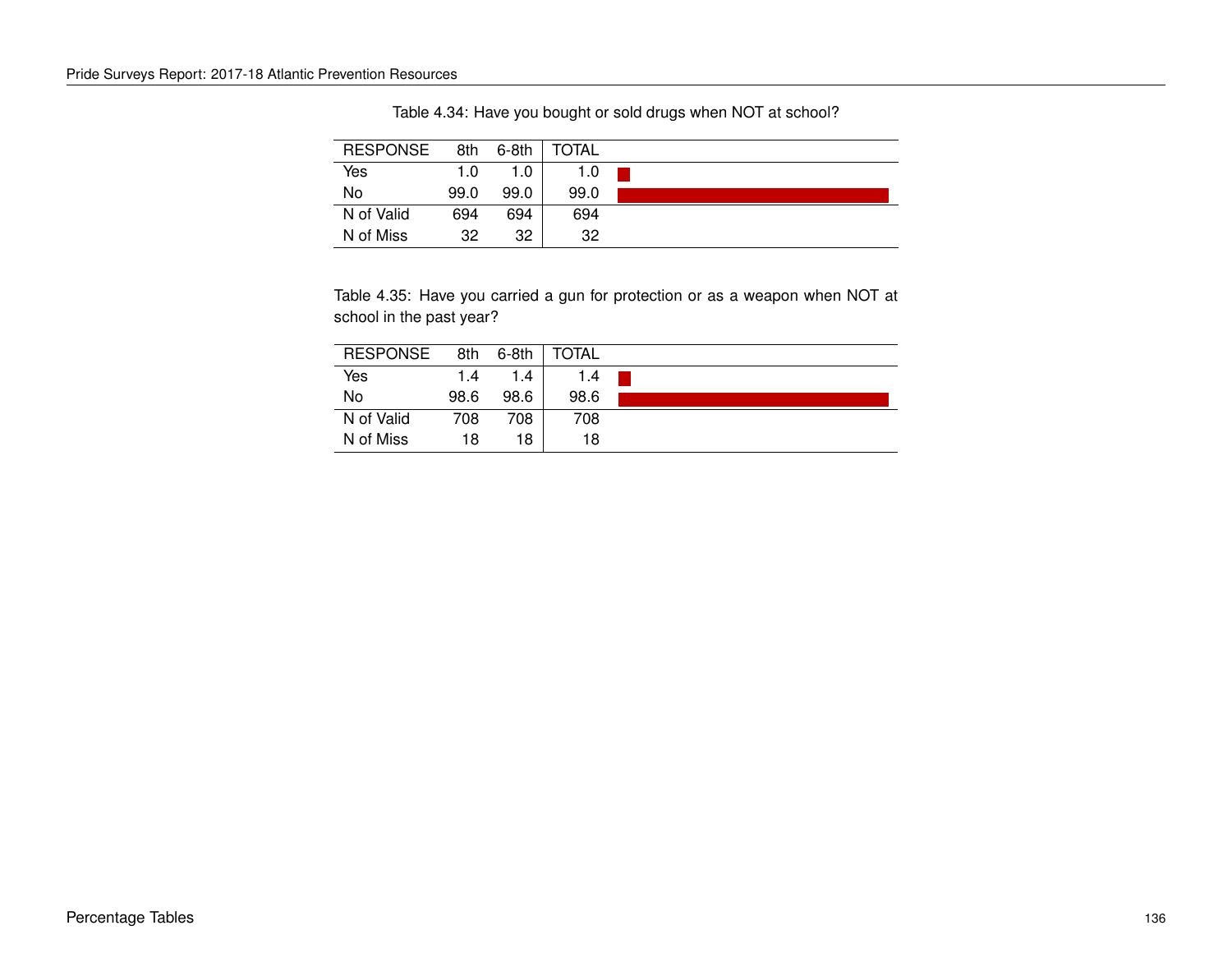# **4.3 Within The Past Year How Often Have You...**

| <b>RESPONSE</b> | 8th  | 6-8th | <b>TOTAL</b> |  |
|-----------------|------|-------|--------------|--|
| Do not use      | 98.4 | 98.4  | 98.4         |  |
| Once/year       | 0.8  | 0.8   | 0.8          |  |
| 6 times/year    | 0.1  | 0.1   | 0.1          |  |
| Once/month      | 0.0  | 0.0   | 0.0          |  |
| Twice/month     | 0.1  | 0.1   | 0.1          |  |
| Once/week       | 0.1  | 0.1   | 0.1          |  |
| 3 times/week    | 0.3  | 0.3   | 0.3          |  |
| Every day       | 0.0  | 0.0   | 0.0          |  |
| N of Valid      | 708  | 708   | 708          |  |
| N of Miss       | 18   | 18    | 18           |  |

Table 4.36: Within the past year how often have you used tobacco?

Table 4.37: Within the past year how often have you drunk alcohol?

| <b>RESPONSE</b> | 8th  | $6-8th$ | <b>TOTAL</b> |  |
|-----------------|------|---------|--------------|--|
| Do not use      | 90.1 | 90.1    | 90.1         |  |
| Once/year       | 6.7  | 6.7     | 6.7          |  |
| 6 times/year    | 1.7  | 1.7     | 1.7          |  |
| Once/month      | 0.6  | 0.6     | 0.6          |  |
| Twice/month     | 0.4  | 0.4     | 0.4          |  |
| Once/week       | 0.6  | 0.6     | 0.6          |  |
| 3 times/week    | 0.0  | 0.0     | 0.0          |  |
| Every day       | 0.0  | 0.0     | 0.0          |  |
| N of Valid      | 705  | 705     | 705          |  |
| N of Miss       | 21   | 21      | 21           |  |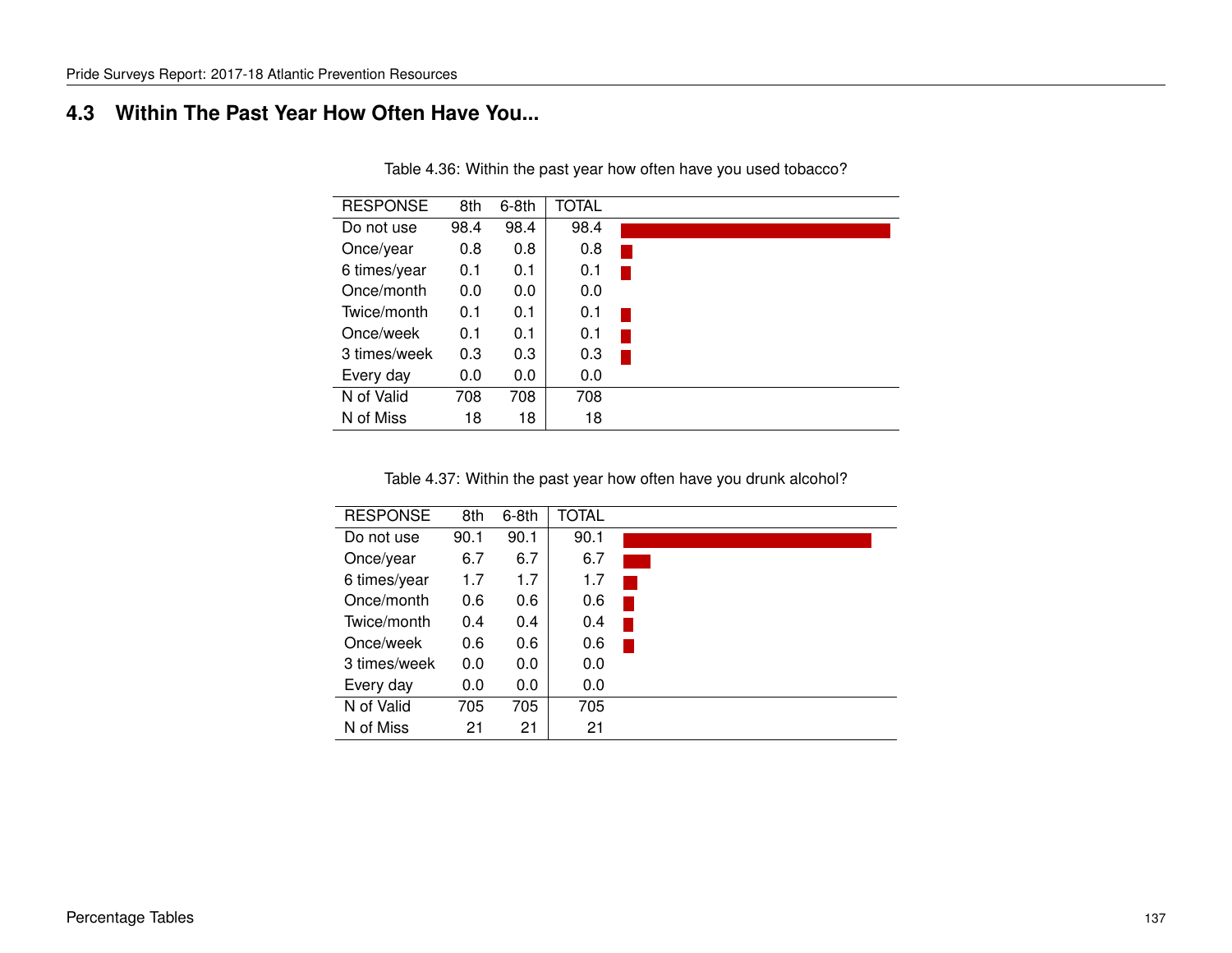| <b>RESPONSE</b> | 8th  | 6-8th | <b>TOTAL</b> |  |
|-----------------|------|-------|--------------|--|
| Do not use      | 96.6 | 96.6  | 96.6         |  |
| Once/year       | 2.0  | 2.0   | 2.0          |  |
| 6 times/year    | 0.4  | 0.4   | 0.4          |  |
| Once/month      | 0.6  | 0.6   | 0.6          |  |
| Twice/month     | 0.3  | 0.3   | 0.3          |  |
| Once/week       | 0.0  | 0.0   | 0.0          |  |
| 3 times/week    | 0.1  | 0.1   | 0.1          |  |
| Every day       | 0.0  | 0.0   | 0.0          |  |
| N of Valid      | 708  | 708   | 708          |  |
| N of Miss       | 18   | 18    | 18           |  |

Table 4.38: Within the past year how often have you smoked marijuana?

Table 4.39: Within the past year how often have you used cocaine?

| <b>RESPONSE</b> | 8th   | 6-8th | <b>TOTAL</b> |  |
|-----------------|-------|-------|--------------|--|
| Do not use      | 100.0 | 100.0 | 100.0        |  |
| Once/year       | 0.0   | 0.0   | 0.0          |  |
| 6 times/year    | 0.0   | 0.0   | 0.0          |  |
| Once/month      | 0.0   | 0.0   | 0.0          |  |
| Twice/month     | 0.0   | 0.0   | 0.0          |  |
| Once/week       | 0.0   | 0.0   | 0.0          |  |
| 3 times/week    | 0.0   | 0.0   | 0.0          |  |
| Every day       | 0.0   | 0.0   | 0.0          |  |
| N of Valid      | 707   | 707   | 707          |  |
| N of Miss       | 19    | 19    | 19           |  |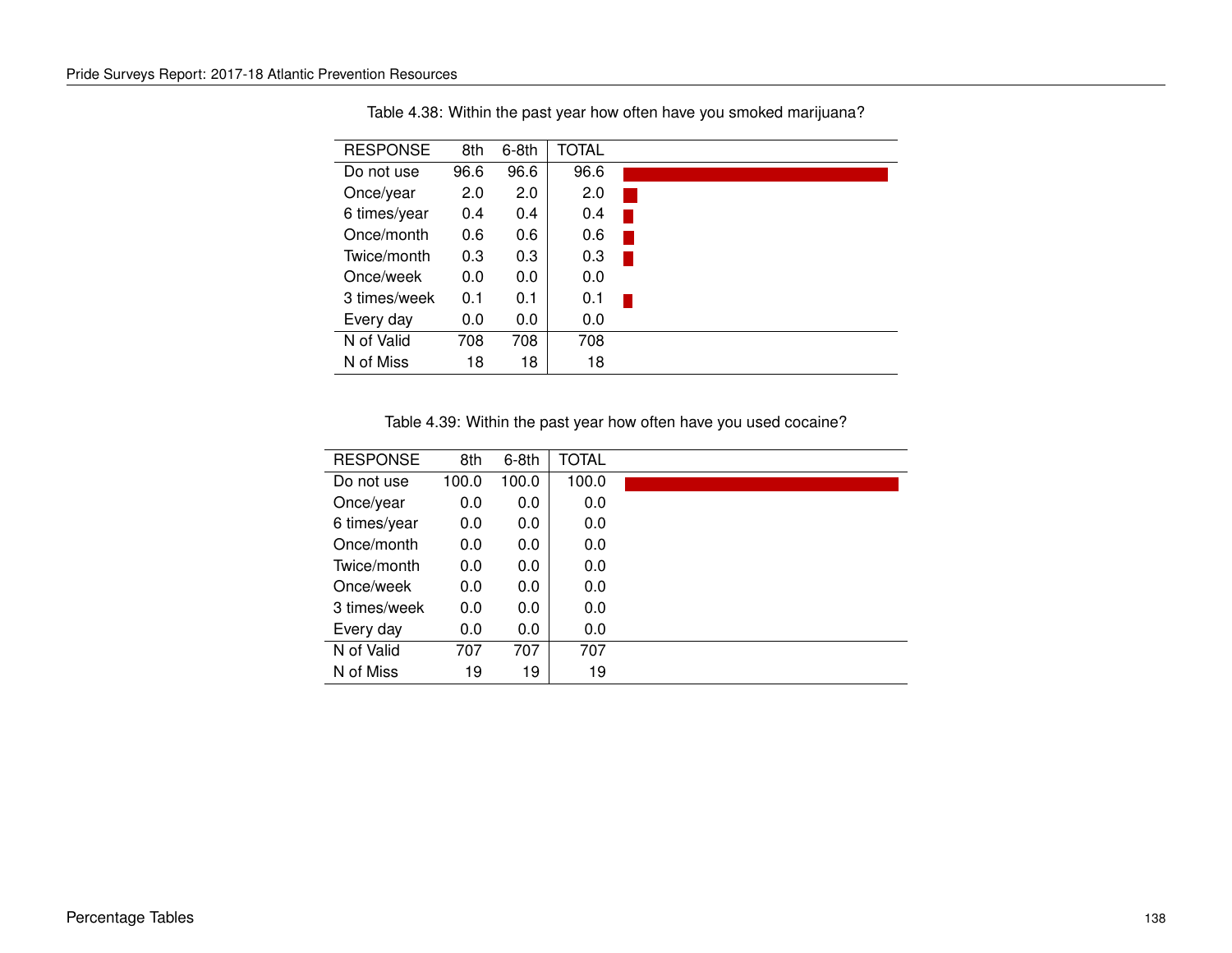| <b>RESPONSE</b> | 8th  | $6-8th$ | <b>TOTAL</b> |  |
|-----------------|------|---------|--------------|--|
| Do not use      | 98.3 | 98.3    | 98.3         |  |
| Once/year       | 0.8  | 0.8     | 0.8          |  |
| 6 times/year    | 0.1  | 0.1     | 0.1          |  |
| Once/month      | 0.1  | 0.1     | 0.1          |  |
| Twice/month     | 0.0  | 0.0     | 0.0          |  |
| Once/week       | 0.3  | 0.3     | 0.3          |  |
| 3 times/week    | 0.1  | 0.1     | 0.1          |  |
| Every day       | 0.1  | 0.1     | 0.1          |  |
| N of Valid      | 707  | 707     | 707          |  |
| N of Miss       | 19   | 19      | 19           |  |

Table 4.40: Within the past year how often have you used inhalants?

Table 4.41: Within the past year how often have you used hallucinogens?

| <b>RESPONSE</b> | 8th   | 6-8th | <b>TOTAL</b> |  |
|-----------------|-------|-------|--------------|--|
| Do not use      | 100.0 | 100.0 | 100.0        |  |
| Once/year       | 0.0   | 0.0   | 0.0          |  |
| 6 times/year    | 0.0   | 0.0   | 0.0          |  |
| Once/month      | 0.0   | 0.0   | 0.0          |  |
| Twice/month     | 0.0   | 0.0   | 0.0          |  |
| Once/week       | 0.0   | 0.0   | 0.0          |  |
| 3 times/week    | 0.0   | 0.0   | 0.0          |  |
| Every day       | 0.0   | 0.0   | 0.0          |  |
| N of Valid      | 704   | 704   | 704          |  |
| N of Miss       | 22    | 22    | 22           |  |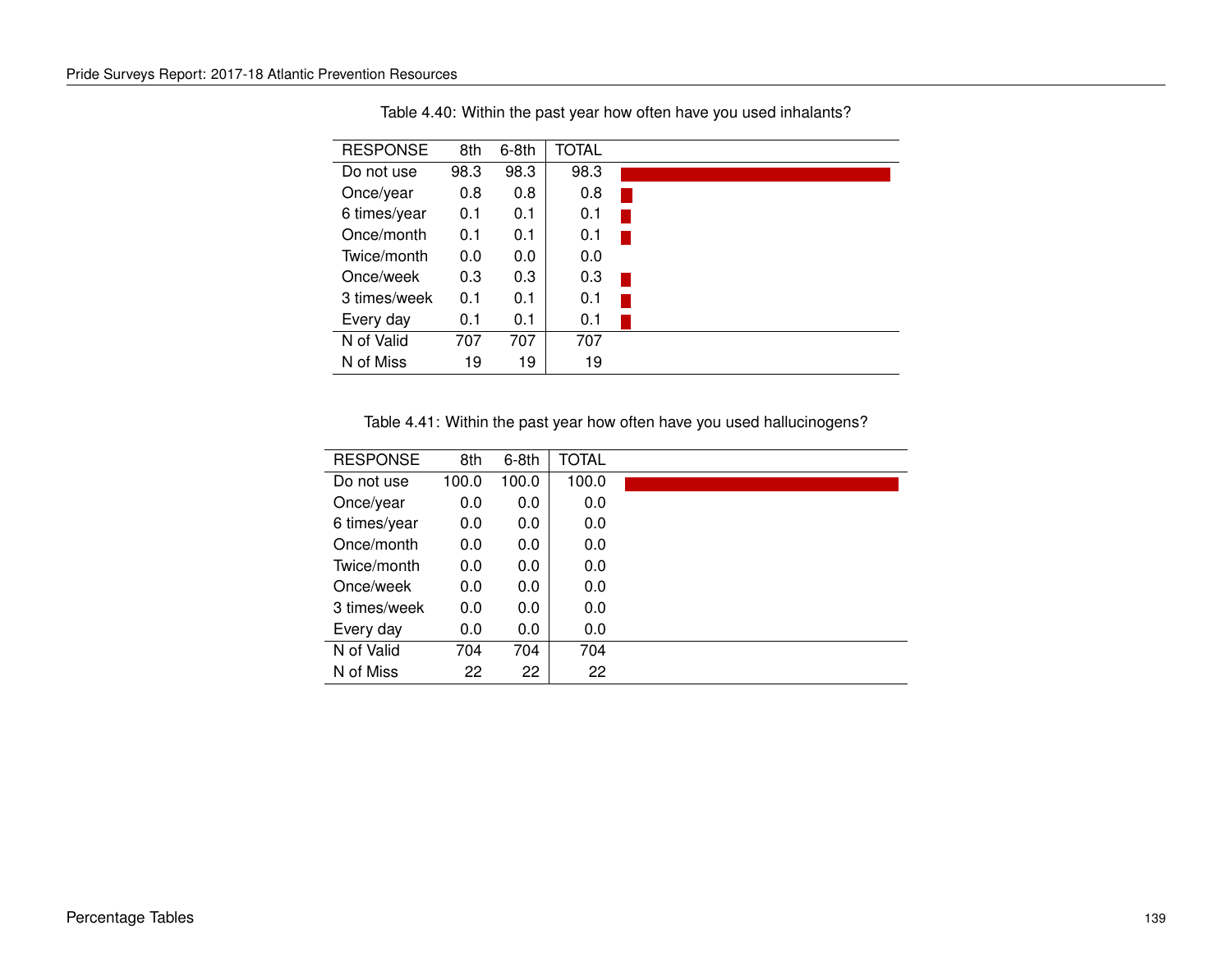| <b>RESPONSE</b> | 8th  | 6-8th | <b>TOTAL</b> |  |
|-----------------|------|-------|--------------|--|
| Do not use      | 99.7 | 99.7  | 99.7         |  |
| Once/year       | 0.1  | 0.1   | 0.1          |  |
| 6 times/year    | 0.1  | 0.1   | 0.1          |  |
| Once/month      | 0.0  | 0.0   | 0.0          |  |
| Twice/month     | 0.0  | 0.0   | 0.0          |  |
| Once/week       | 0.0  | 0.0   | 0.0          |  |
| 3 times/week    | 0.0  | 0.0   | 0.0          |  |
| Every day       | 0.0  | 0.0   | 0.0          |  |
| N of Valid      | 710  | 710   | 710          |  |
| N of Miss       | 16   | 16    | 16           |  |

Table 4.42: Within the past year how often have you used heroin?

Table 4.43: Within the past year how often have you used steroids?

| <b>RESPONSE</b> | 8th  | $6-8th$ | <b>TOTAL</b> |  |
|-----------------|------|---------|--------------|--|
| Do not use      | 98.9 | 98.9    | 98.9         |  |
| Once/year       | 0.3  | 0.3     | 0.3          |  |
| 6 times/year    | 0.3  | 0.3     | 0.3          |  |
| Once/month      | 0.0  | 0.0     | 0.0          |  |
| Twice/month     | 0.0  | 0.0     | 0.0          |  |
| Once/week       | 0.3  | 0.3     | 0.3          |  |
| 3 times/week    | 0.3  | 0.3     | 0.3          |  |
| Every day       | 0.0  | 0.0     | 0.0          |  |
| N of Valid      | 708  | 708     | 708          |  |
| N of Miss       | 18   | 18      | 18           |  |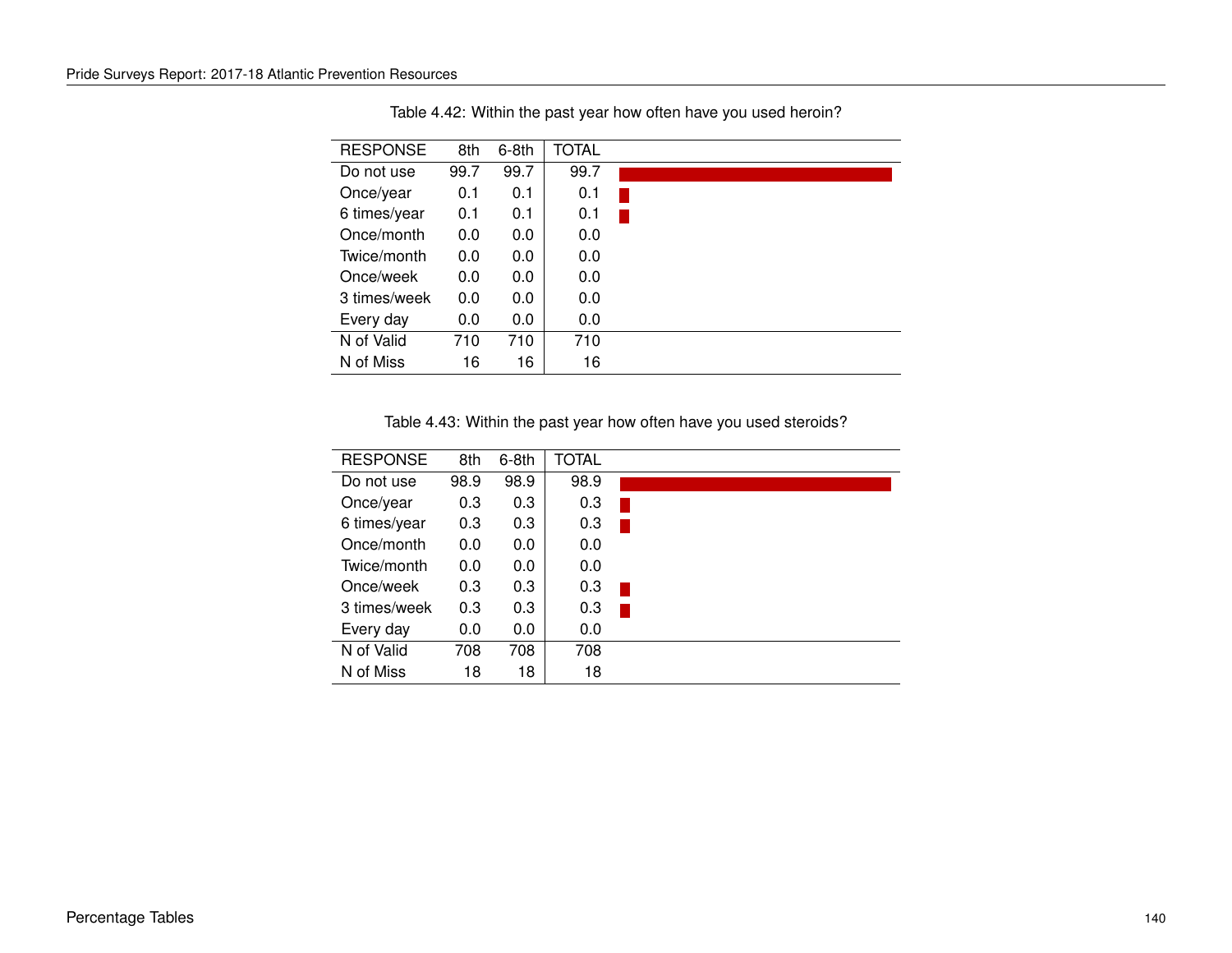| <b>RESPONSE</b> | 8th  | 6-8th | <b>TOTAL</b> |  |
|-----------------|------|-------|--------------|--|
| Do not use      | 99.9 | 99.9  | 99.9         |  |
| Once/year       | 0.1  | 0.1   | 0.1          |  |
| 6 times/year    | 0.0  | 0.0   | 0.0          |  |
| Once/month      | 0.0  | 0.0   | 0.0          |  |
| Twice/month     | 0.0  | 0.0   | 0.0          |  |
| Once/week       | 0.0  | 0.0   | 0.0          |  |
| 3 times/week    | 0.0  | 0.0   | 0.0          |  |
| Every day       | 0.0  | 0.0   | 0.0          |  |
| N of Valid      | 706  | 706   | 706          |  |
| N of Miss       | 20   | 20    | 20           |  |

Table 4.44: Within the past year how often have you used ecstasy?

Table 4.45: Within the past year how often have you used meth?

| <b>RESPONSE</b> | 8th  | 6-8th | TOTAL |  |
|-----------------|------|-------|-------|--|
| Do not use      | 99.9 | 99.9  | 99.9  |  |
| Once/year       | 0.1  | 0.1   | 0.1   |  |
| 6 times/year    | 0.0  | 0.0   | 0.0   |  |
| Once/month      | 0.0  | 0.0   | 0.0   |  |
| Twice/month     | 0.0  | 0.0   | 0.0   |  |
| Once/week       | 0.0  | 0.0   | 0.0   |  |
| 3 times/week    | 0.0  | 0.0   | 0.0   |  |
| Every day       | 0.0  | 0.0   | 0.0   |  |
| N of Valid      | 706  | 706   | 706   |  |
| N of Miss       | 20   | 20    | 20    |  |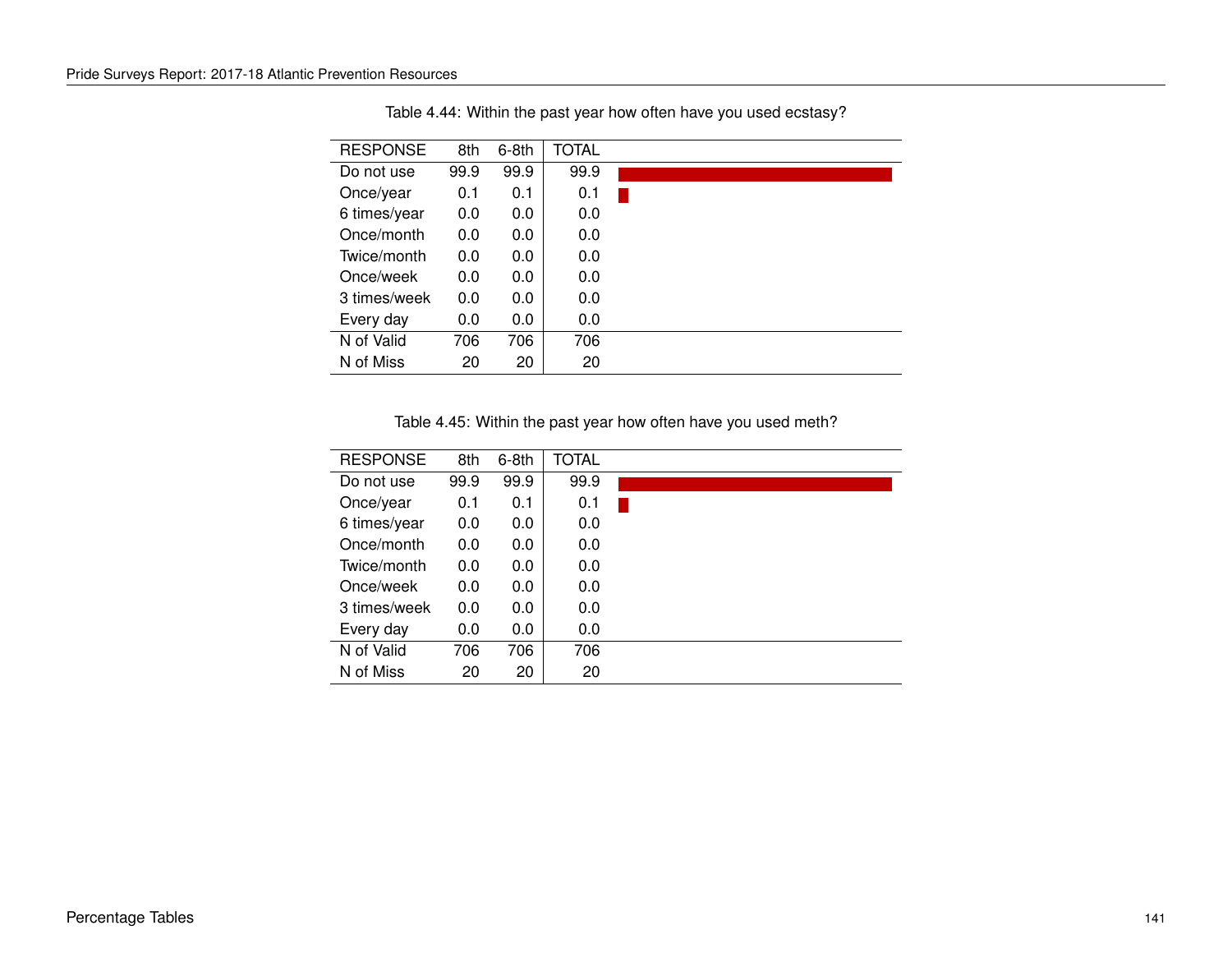| <b>RESPONSE</b> | 8th  | 6-8th | <b>TOTAL</b> |  |
|-----------------|------|-------|--------------|--|
| Do not use      | 98.9 | 98.9  | 98.9         |  |
| Once/year       | 0.7  | 0.7   | 0.7          |  |
| 6 times/year    | 0.1  | 0.1   | 0.1          |  |
| Once/month      | 0.1  | 0.1   | 0.1          |  |
| Twice/month     | 0.0  | 0.0   | 0.0          |  |
| Once/week       | 0.0  | 0.0   | 0.0          |  |
| 3 times/week    | 0.1  | 0.1   | 0.1          |  |
| Every day       | 0.0  | 0.0   | 0.0          |  |
| N of Valid      | 704  | 704   | 704          |  |
| N of Miss       | 22   | 22    | 22           |  |

Table 4.46: Within the past year how often have you used prescription drugs?

Table 4.47: Within the past year how often have you used over-the-counter drugs?

| <b>RESPONSE</b> | 8th  | $6-8th$ | <b>TOTAL</b> |  |  |
|-----------------|------|---------|--------------|--|--|
| Do not use      | 99.2 | 99.2    | 99.2         |  |  |
| Once/year       | 0.6  | 0.6     | 0.6          |  |  |
| 6 times/year    | 0.3  | 0.3     | 0.3          |  |  |
| Once/month      | 0.0  | 0.0     | 0.0          |  |  |
| Twice/month     | 0.0  | 0.0     | 0.0          |  |  |
| Once/week       | 0.0  | 0.0     | 0.0          |  |  |
| 3 times/week    | 0.0  | 0.0     | 0.0          |  |  |
| Every day       | 0.0  | 0.0     | 0.0          |  |  |
| N of Valid      | 706  | 706     | 706          |  |  |
| N of Miss       | 20   | 20      | 20           |  |  |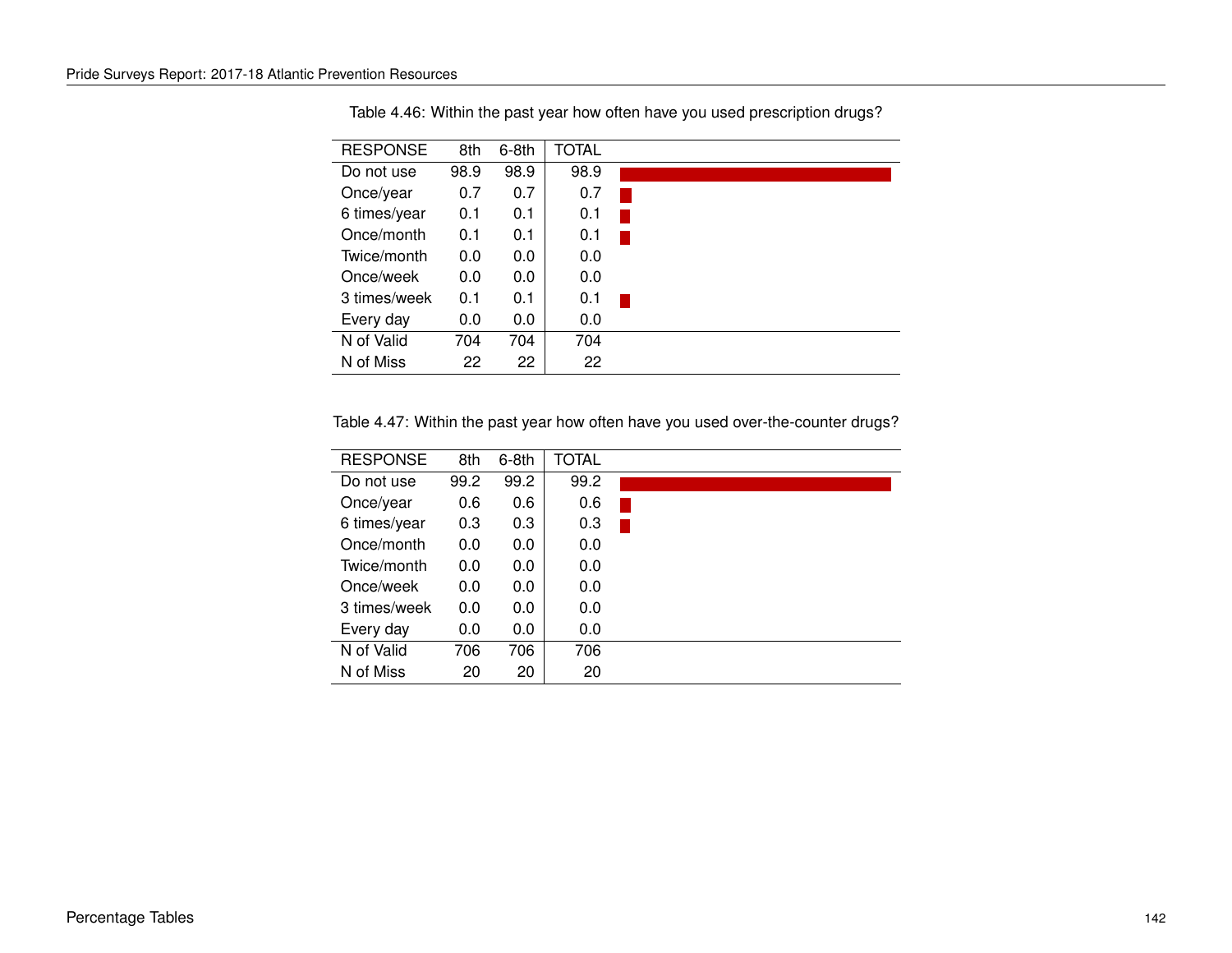| <b>RESPONSE</b> | 8th  | $6-8th$ | <b>TOTAL</b> |  |
|-----------------|------|---------|--------------|--|
| Do not use      | 99.9 | 99.9    | 99.9         |  |
| Once/year       | 0.1  | 0.1     | 0.1          |  |
| 6 times/year    | 0.0  | 0.0     | 0.0          |  |
| Once/month      | 0.0  | 0.0     | 0.0          |  |
| Twice/month     | 0.0  | 0.0     | 0.0          |  |
| Once/week       | 0.0  | 0.0     | 0.0          |  |
| 3 times/week    | 0.0  | 0.0     | 0.0          |  |
| Every day       | 0.0  | 0.0     | 0.0          |  |
| N of Valid      | 705  | 705     | 705          |  |
| N of Miss       | 21   | 21      | 21           |  |

Table 4.48: Within the past year how often have you used synthetic marijuana?

Table 4.49: Within the past year how often have you used any illicit drug?

| <b>RESPONSE</b> | 8th  | $6-8th$ | <b>TOTAL</b> |  |
|-----------------|------|---------|--------------|--|
| Do not use      | 93.5 | 93.5    | 93.5         |  |
| Once/year       | 3.2  | 3.2     | 3.2          |  |
| 6 times/year    | 1.0  | 1.0     | 1.0          |  |
| Once/month      | 0.7  | 0.7     | 0.7          |  |
| Twice/month     | 0.3  | 0.3     | 0.3          |  |
| Once/week       | 0.6  | 0.6     | 0.6          |  |
| 3 times/week    | 0.6  | 0.6     | 0.6          |  |
| Every day       | 0.1  | 0.1     | 0.1          |  |
| N of Valid      | 710  | 710     | 710          |  |
| N of Miss       | 16   | 16      | 16           |  |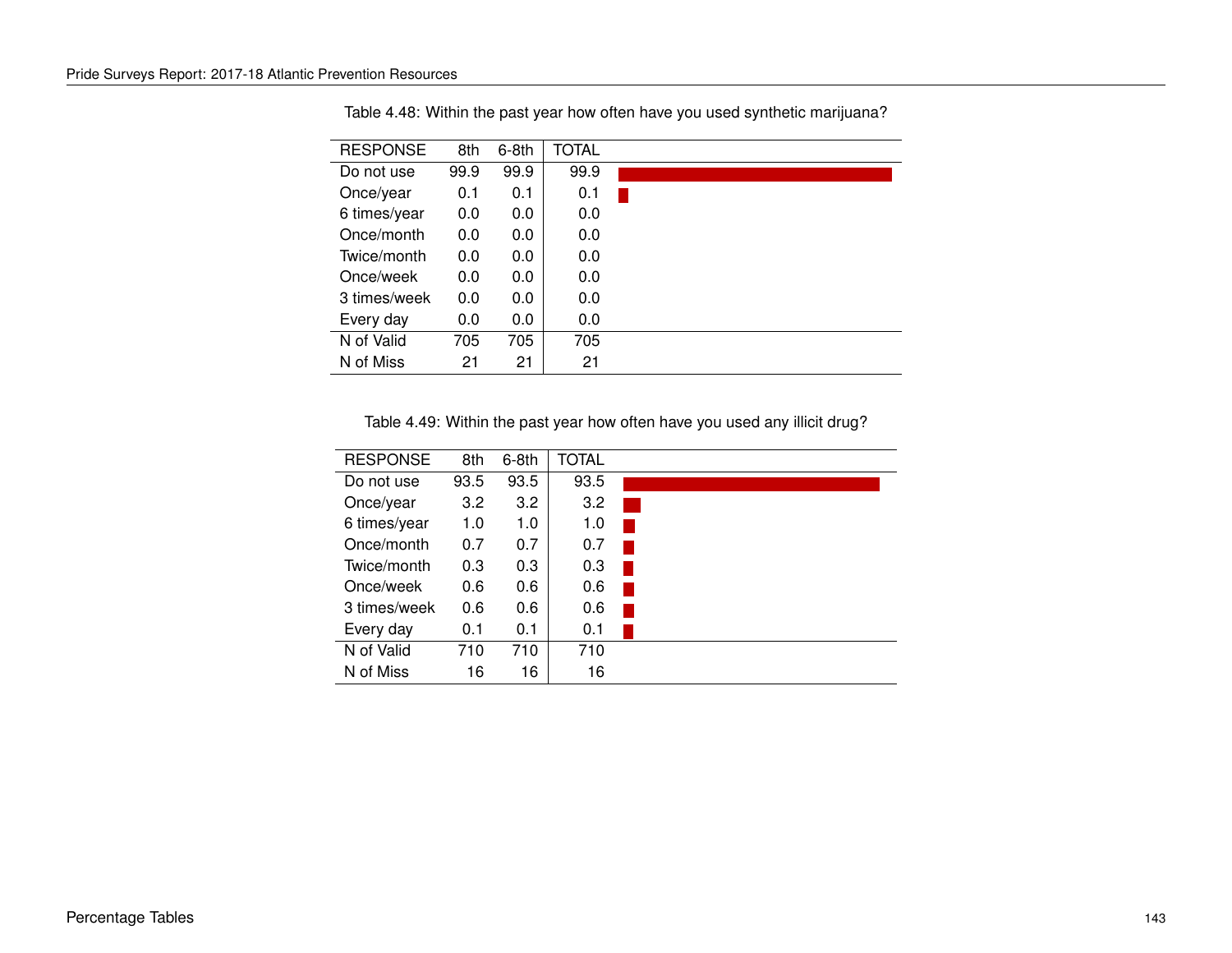# **4.4 How Easy Is It To Get...**

| <b>RESPONSE</b>         | 8th  | $6-8th$ | TOTAL |  |
|-------------------------|------|---------|-------|--|
| Don't Know/Can't Get    | 79.3 | 79.3    | 79.3  |  |
| <b>Very Difficult</b>   | 1.7  | 1.7     | 1.7   |  |
| <b>Fairly Difficult</b> | 4.8  | 4.8     | 4.8   |  |
| <b>Fairly Easy</b>      | 8.2  | 8.2     | 8.2   |  |
| Very Easy               | 5.9  | 5.9     | 5.9   |  |
| N of Valid              | 706  | 706     | 706   |  |
| N of Miss               | 20   | 20      | 20    |  |

Table 4.50: How easy is it to get tobacco (cigarettes, cigars, dip, etc.)?

Table 4.51: How easy is it to get alcohol (beer, coolers, liquor, etc.)?

| <b>RESPONSE</b>         | 8th               | $6-8th$ | TOTAL |  |
|-------------------------|-------------------|---------|-------|--|
| Don't Know/Can't Get    | 69.4              | 69.4    | 69.4  |  |
| <b>Very Difficult</b>   | 2.1               | 2.1     | 2.1   |  |
| <b>Fairly Difficult</b> | 5.5               | 5.5     | 5.5   |  |
| <b>Fairly Easy</b>      | 12.8              | 12.8    | 12.8  |  |
| Very Easy               | 10.2 <sub>2</sub> | 10.2    | 10.2  |  |
| N of Valid              | 709               | 709     | 709   |  |
| N of Miss               | 17                | 17      | 17    |  |

Table 4.52: How easy is it to get marijuana (pot, hash, etc.)?

| <b>RESPONSE</b>         | 8th  | $6-8th$ | TOTAL |  |
|-------------------------|------|---------|-------|--|
| Don't Know/Can't Get    | 81.8 | 81.8    | 81.8  |  |
| <b>Very Difficult</b>   | 2.8  | 2.8     | 2.8   |  |
| <b>Fairly Difficult</b> | 4.1  | 4.1     | 4.1   |  |
| <b>Fairly Easy</b>      | 6.7  | 6.7     | 6.7   |  |
| Very Easy               | 4.5  | 4.5     | 4.5   |  |
| N of Valid              | 705  | 705     | 705   |  |
| N of Miss               | 21   | 21      | 21    |  |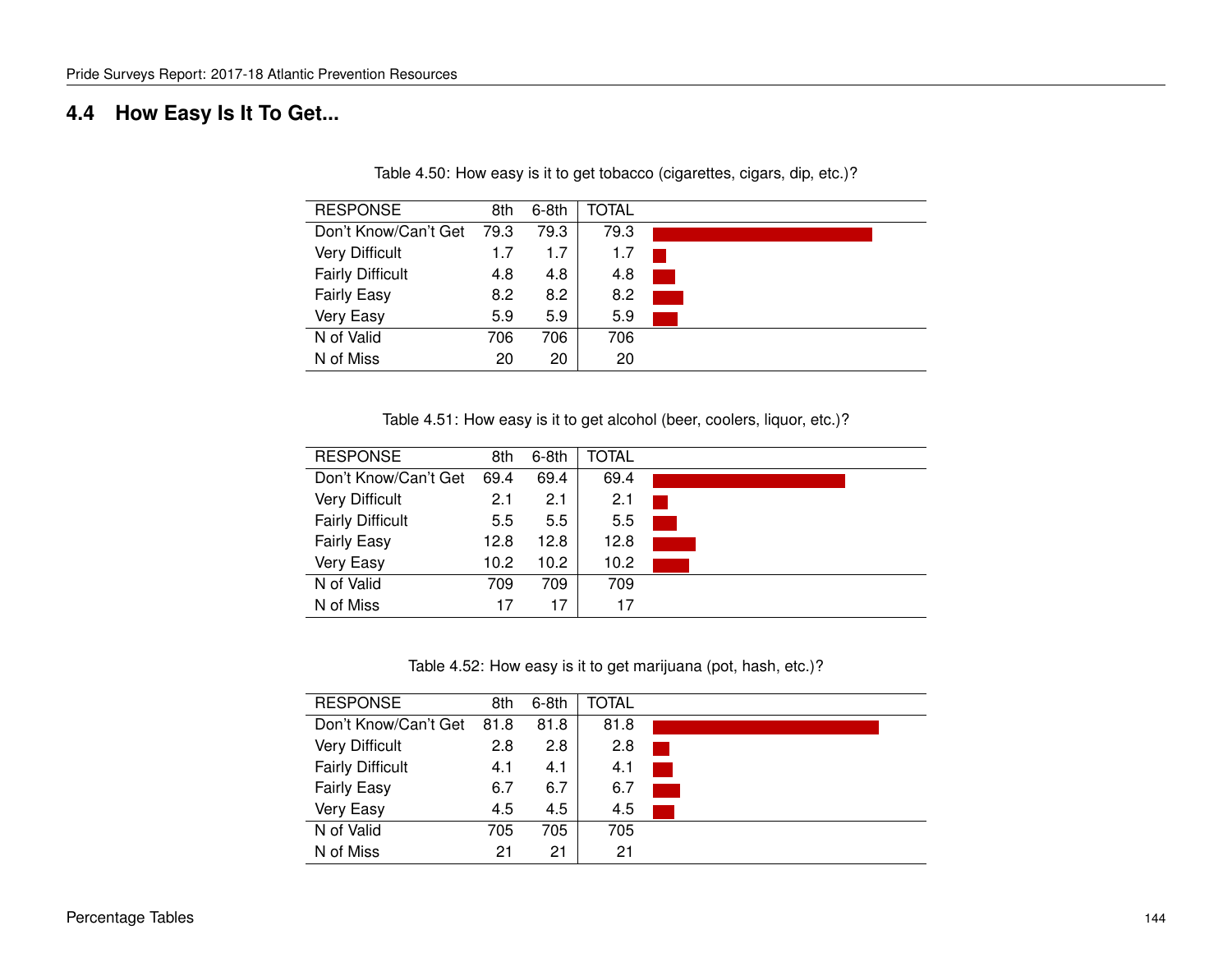| <b>RESPONSE</b>         | 8th  | $6-8th$          | TOTAL |  |
|-------------------------|------|------------------|-------|--|
| Don't Know/Can't Get    | 80.1 | 80.1             | 80.1  |  |
| <b>Very Difficult</b>   | 4.0  | 4.0              | 4.0   |  |
| <b>Fairly Difficult</b> | 3.3  | 3.3 <sub>2</sub> | 3.3   |  |
| <b>Fairly Easy</b>      | 6.7  | 6.7              | 6.7   |  |
| Very Easy               | 5.9  | 5.9              | 5.9   |  |
| N of Valid              | 699  | 699              | 699   |  |
| N of Miss               | 27   | 27               | 27    |  |

Table 4.53: How easy is it to get prescription drugs not prescribed to you?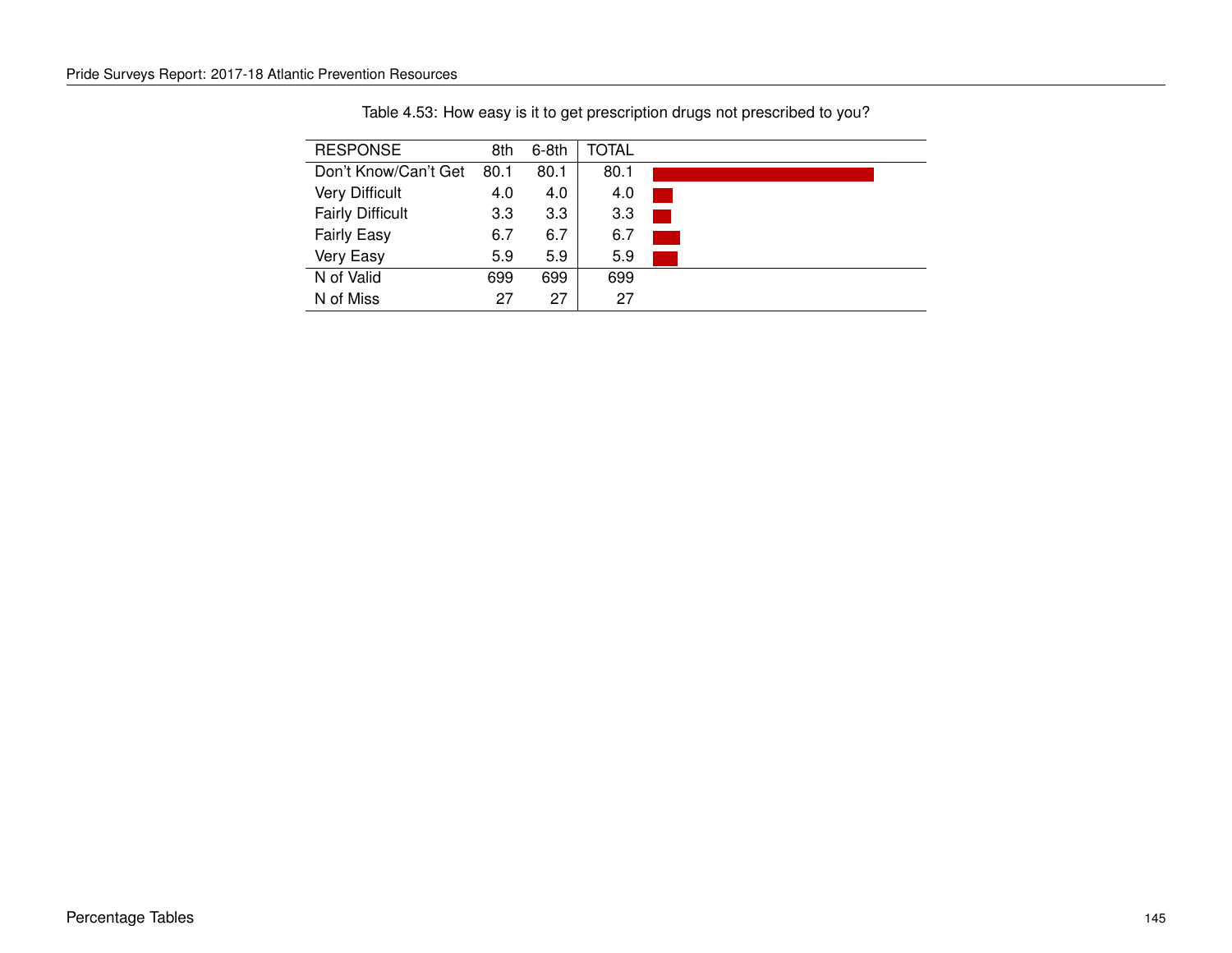### **4.5 Do You Feel The Following Are Harmful To Your Health?**

Table 4.54: How much do you think people risk harming themselves physically or in other ways if they smoke one or more packs of cigarettes per day?

| <b>RESPONSE</b>    | 8th  | $6-8th$ | TOTAL |  |
|--------------------|------|---------|-------|--|
| No Risk            | 9.5  | 9.5     | 9.5   |  |
| <b>Slight Risk</b> | 8.0  | 8.0     | 8.0   |  |
| Moderate Risk      | 19.3 | 19.3    | 19.3  |  |
| <b>Great Risk</b>  | 63.2 | 63.2    | 63.2  |  |
| N of Valid         | 715  | 715     | 715   |  |
| N of Miss          | 11   | 11      | 11    |  |

Table 4.55: How much do you think people risk harming themselves physically or in other ways if they smoke e-cigarettes, e-cigars or e-hookahs?

| <b>RESPONSE</b>    | 8th  | $6-8th$ | TOTAL |  |
|--------------------|------|---------|-------|--|
| No Risk            | 13.0 | 13.0    | 13.0  |  |
| <b>Slight Risk</b> | 23.9 | 23.9    | 23.9  |  |
| Moderate Risk      | 33.1 | 33.1    | 33.1  |  |
| <b>Great Risk</b>  | 30.1 | 30.1    | 30.1  |  |
| N of Valid         | 708  | 708     | 708   |  |
| N of Miss          | 18   | 18      | 18    |  |

Table 4.56: How much do you think people risk harming themselves physically or in other ways if they have five or more drinks of an alcoholic beverage (beer, coolers, liquor) once or twice a week?

| <b>RESPONSE</b>   | 8th  | $6-8th$ | TOTAL |  |
|-------------------|------|---------|-------|--|
| No Risk           | 10.7 | 10.7    | 10.7  |  |
| Slight Risk       | 17.3 | 17.3    | 17.3  |  |
| Moderate Risk     | 32.8 | 32.8    | 32.8  |  |
| <b>Great Risk</b> | 39.2 | 39.2    | 39.2  |  |
| N of Valid        | 707  | 707     | 707   |  |
| N of Miss         | 19   | 19      | 19    |  |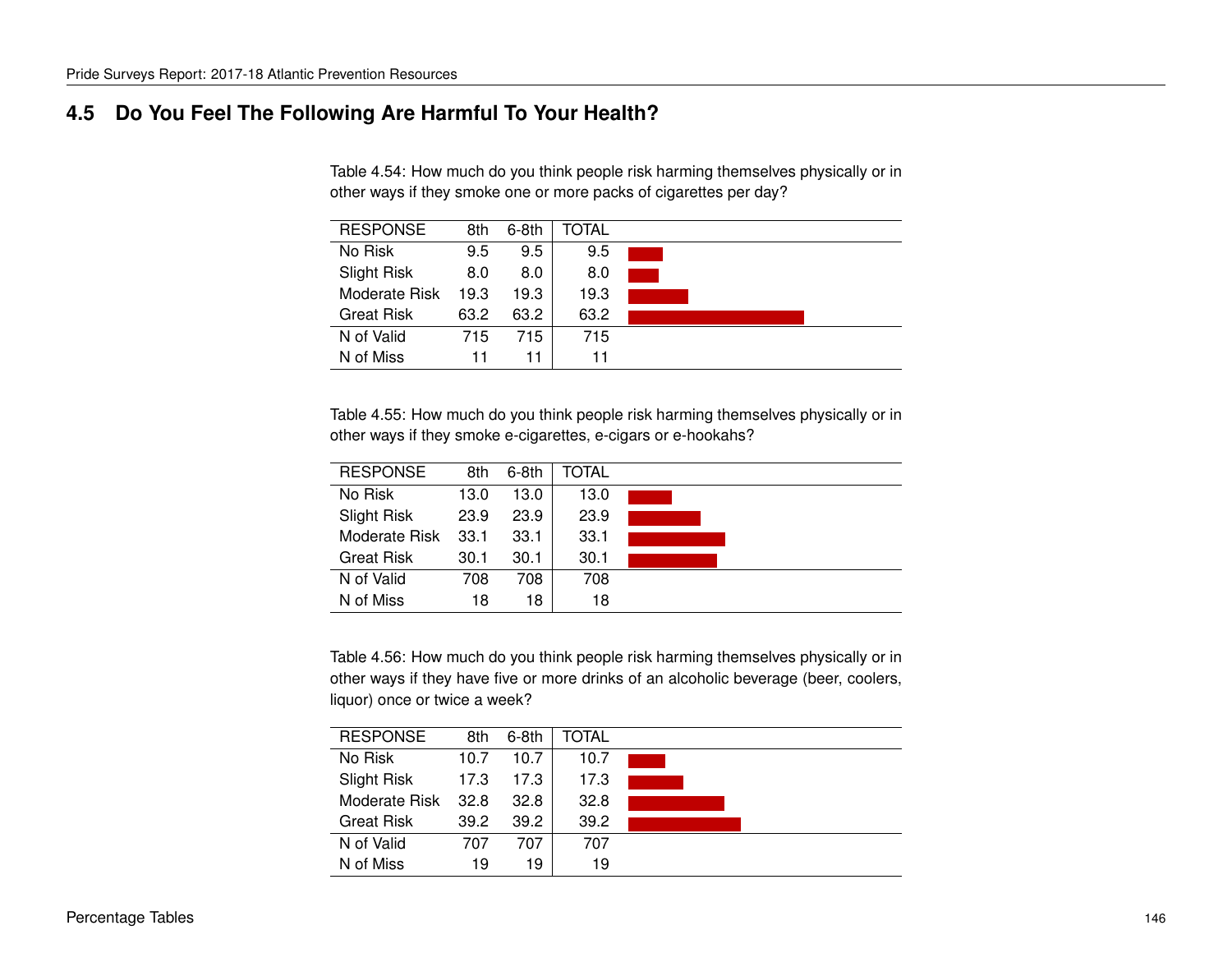Table 4.57: How much do you think people risk harming themselves physically or in other ways if they take one or two drinks of an alcoholic beverage (beer, coolers, liquor) nearly every day?

| <b>RESPONSE</b>    | 8th  | $6-8th$ | TOTAL |  |
|--------------------|------|---------|-------|--|
| No Risk            | 12.1 | 12.1    | 12.1  |  |
| <b>Slight Risk</b> | 19.0 | 19.0    | 19.0  |  |
| Moderate Risk      | 29.1 | 29.1    | 29.1  |  |
| <b>Great Risk</b>  | 39.7 | 39.7    | 39.7  |  |
| N of Valid         | 700  | 700     | 700   |  |
| N of Miss          | 26   | 26      | 26    |  |

Table 4.58: How much do you think people risk harming themselves physically or in other ways if they smoke marijuana once or twice a week?

| <b>RESPONSE</b>   | 8th  | 6-8th | TOTAL |  |
|-------------------|------|-------|-------|--|
| No Risk           | 14.6 | 14.6  | 14.6  |  |
| Slight Risk       | 18.4 | 18.4  | 18.4  |  |
| Moderate Risk     | 28.9 | 28.9  | 28.9  |  |
| <b>Great Risk</b> | 38.0 | 38.0  | 38.0  |  |
| N of Valid        | 705  | 705   | 705   |  |
| N of Miss         | 21   | 21    | 21    |  |

Table 4.59: How much do you think people risk harming themselves physically or in other ways if they use prescription drugs that are not prescribed to them?

| <b>RESPONSE</b>   | 8th  | $6-8th$ | TOTAL |  |
|-------------------|------|---------|-------|--|
| No Risk           | 10.1 | 10.1    | 10.1  |  |
| Slight Risk       | 4.7  | 4.7     | 4.7   |  |
| Moderate Risk     | 18.8 | 18.8    | 18.8  |  |
| <b>Great Risk</b> | 66.5 | 66.5    | 66.5  |  |
| N of Valid        | 704  | 704     | 704   |  |
| N of Miss         | 22   | 22      | 22    |  |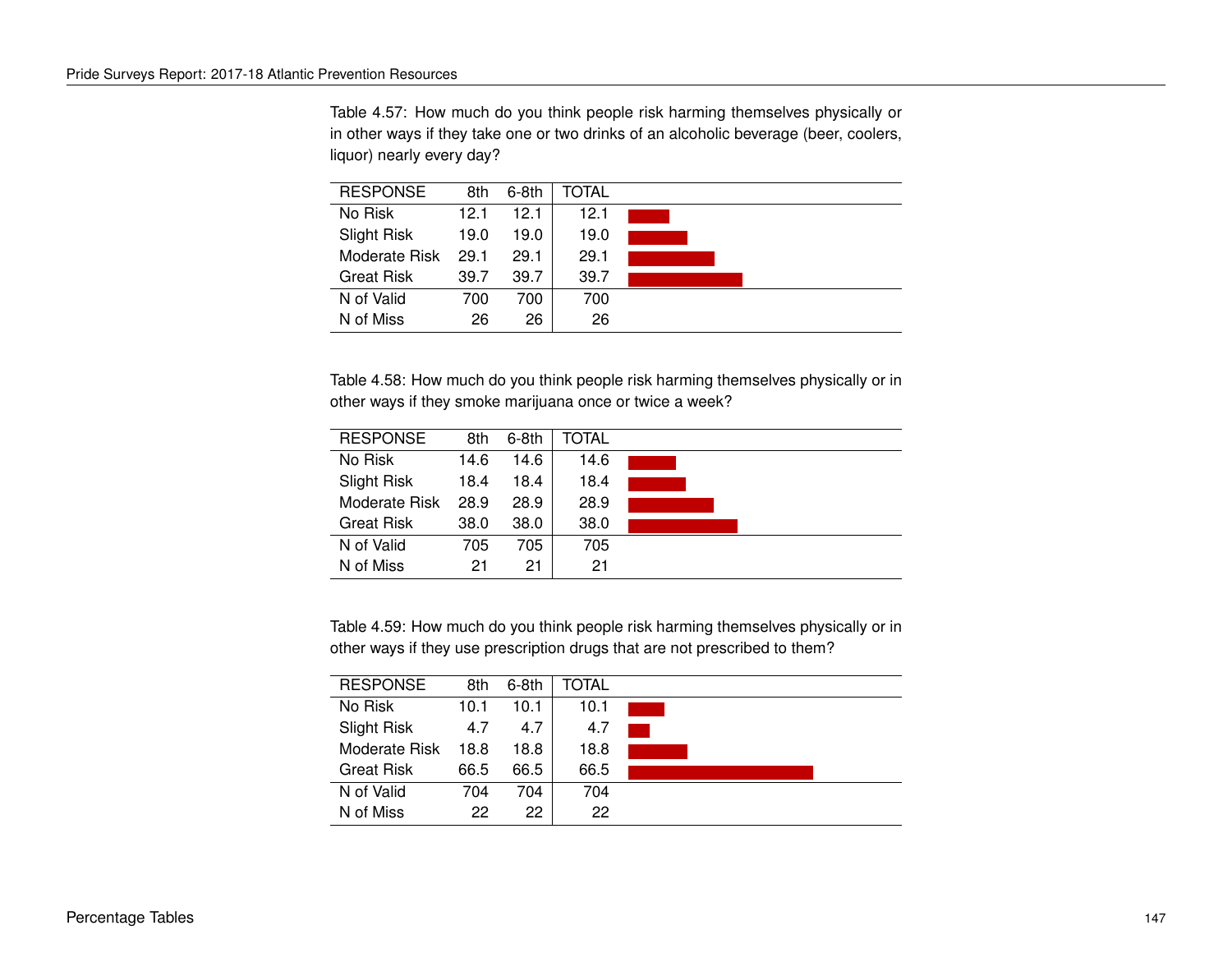## **4.6 During the past 30 days:**

Table 4.60: During the past 30 days did you smoke part or all of a cigarette?

| <b>RESPONSE</b> | 8th  | 6-8th | TOTAL |  |
|-----------------|------|-------|-------|--|
| Yes             | 0.6  | 0.6   | 0.6   |  |
| No              | 99.4 | 99.4  | 99.4  |  |
| N of Valid      | 722  | 722   | 722.  |  |
| N of Miss       |      | 4     | 4     |  |

Table 4.61: During the past 30 days did you smoke an e-cigarette, e-cigar, or e-hookah?

| <b>RESPONSE</b> | 8th  | $6-8th$ | <b>TOTAL</b> |  |
|-----------------|------|---------|--------------|--|
| Yes             | 3.5  | 3.5     | 3.5          |  |
| No              | 96.5 | 96.5    | 96.5         |  |
| N of Valid      | 719  | 719     | 719          |  |
| N of Miss       |      |         |              |  |

Table 4.62: During the past 30 days did you drink one or more drinks of an alcoholic beverage?

| <b>RESPONSE</b> | 8th  | $6-8th$ | TOTAL |  |
|-----------------|------|---------|-------|--|
| Yes             | 3.3  | 3.3     | 3.3   |  |
| No              | 96.7 | 96.7    | 96.7  |  |
| N of Valid      | 717  | 717     | 717   |  |
| N of Miss       | 9    | 9       | 9     |  |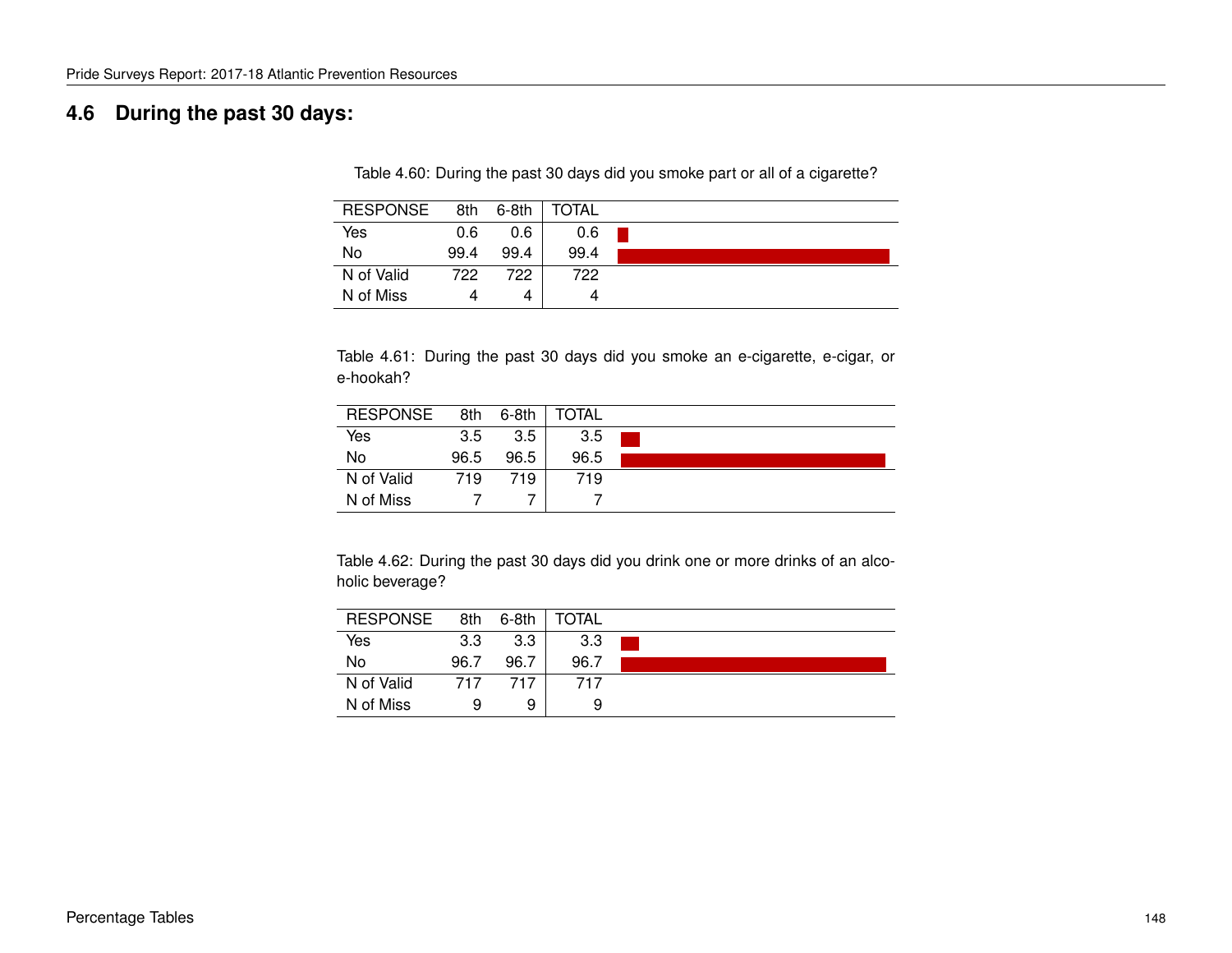| <b>RESPONSE</b> | 8th  | 6-8th | <b>TOTAL</b> |  |
|-----------------|------|-------|--------------|--|
| Yes             | 1.5  | 1.5   | 1.5          |  |
| No              | 98.5 | 98.5  | 98.5         |  |
| N of Valid      | 719  | 719   | 719          |  |
| N of Miss       |      |       |              |  |

Table 4.63: During the past 30 days have you used marijuana or hashish?

Table 4.64: During the past 30 days have you used prescription drugs not prescribed to you?

| <b>RESPONSE</b> | 8th  | 6-8th | <b>TOTAL</b> |  |
|-----------------|------|-------|--------------|--|
| Yes             | 0.7  | 0.7   | 0.7          |  |
| No              | 99.3 | 99.3  | 99.3         |  |
| N of Valid      | 710  | 710.  | 710          |  |
| N of Miss       | 16   | 16    | 16           |  |

Table 4.65: During the past 30 days have you used over-the-counter drugs (to get high)?

| <b>RESPONSE</b> | 8th  | 6-8th | TOTAL |  |
|-----------------|------|-------|-------|--|
| Yes             | 0.3  | 0.3   | 0.3   |  |
| No              | 99.7 | 99.7  | 99.7  |  |
| N of Valid      | 712  | 712   | 712   |  |
| N of Miss       | 14   | 14    | 14    |  |

Table 4.66: During the past 30 days have you used inhalants (glue, gas, etc.)?

| <b>RESPONSE</b> | 8th  | 6-8th | TOTAL |  |
|-----------------|------|-------|-------|--|
| Yes             | 1.0  | 1.0   | 1.0   |  |
| No              | 99.0 | 99.0  | 99.0  |  |
| N of Valid      | 706  | 706   | 706   |  |
| N of Miss       | 20   | 20    | 20    |  |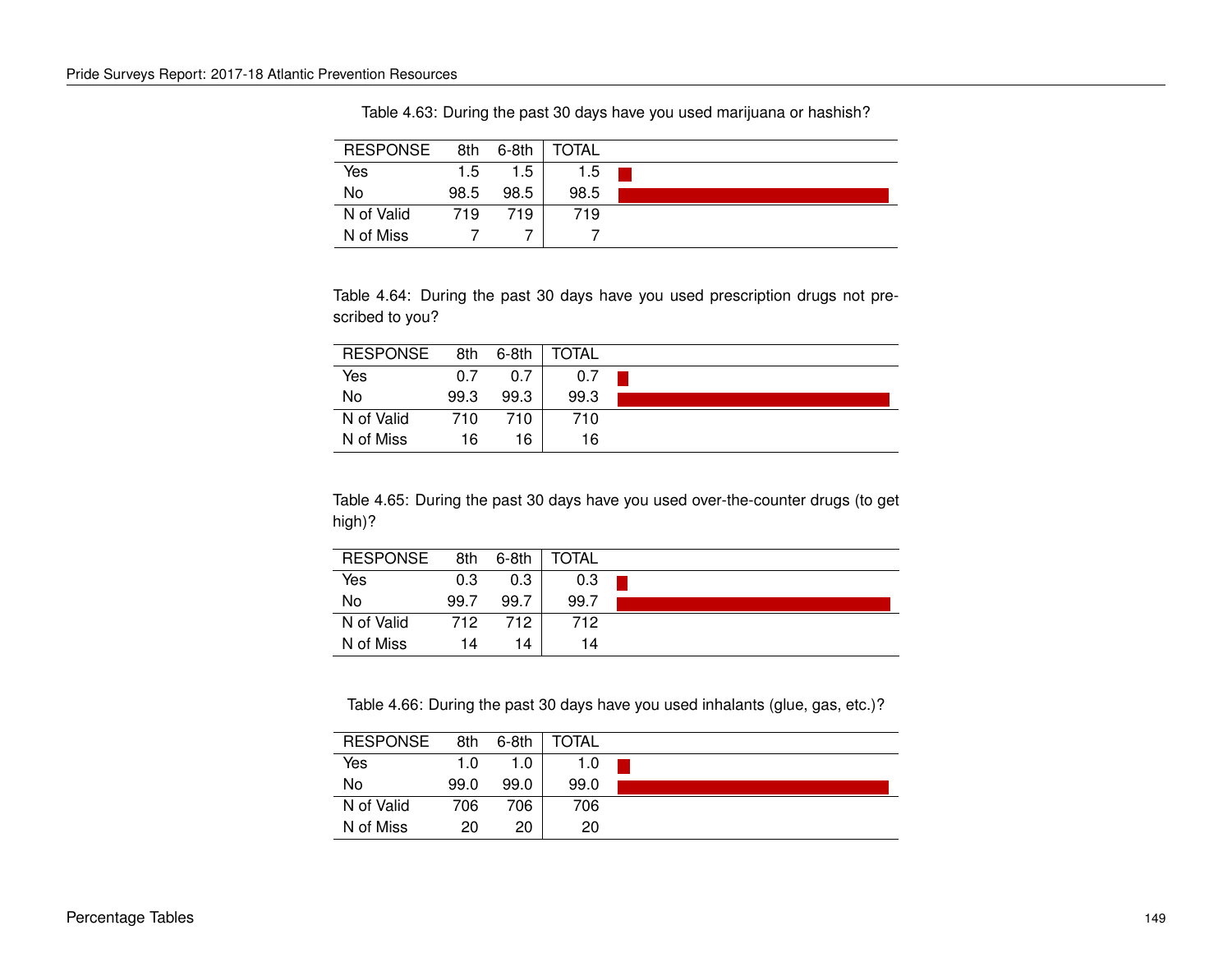# **4.7 At What Age Did You First...**

| <b>RESPONSE</b> | 8th  | $6-8th$ | <b>TOTAL</b> |
|-----------------|------|---------|--------------|
| Never used      | 98.0 | 98.0    | 98.0         |
| 10 or under     | 0.3  | 0.3     | 0.3          |
| 11              | 0.3  | 0.3     | 0.3          |
| 12              | 1.1  | 1.1     | 1.1          |
| 13              | 0.1  | 0.1     | 0.1          |
| 14              | 0.0  | 0.0     | 0.0          |
| 15              | 0.0  | 0.0     | 0.0          |
| 16              | 0.0  | 0.0     | 0.0          |
| 17 or older     | 0.1  | 0.1     | 0.1          |
| N of Valid      | 713  | 713     | 713          |
| N of Miss       | 13   | 13      | 13           |

Table 4.67: At what age did you first use tobacco?

Table 4.68: At what age did you first drink alcohol?

| <b>RESPONSE</b> | 8th  | 6-8th | <b>TOTAL</b> |  |
|-----------------|------|-------|--------------|--|
| Never used      | 87.0 | 87.0  | 87.0         |  |
| 10 or under     | 3.8  | 3.8   | 3.8          |  |
| 11              | 2.7  | 2.7   | 2.7          |  |
| 12              | 2.5  | 2.5   | 2.5          |  |
| 13              | 3.1  | 3.1   | 3.1          |  |
| 14              | 0.8  | 0.8   | 0.8          |  |
| 15              | 0.0  | 0.0   | 0.0          |  |
| 16              | 0.0  | 0.0   | 0.0          |  |
| 17 or older     | 0.1  | 0.1   | 0.1          |  |
| N of Valid      | 714  | 714   | 714          |  |
| N of Miss       | 12   | 12    | 12           |  |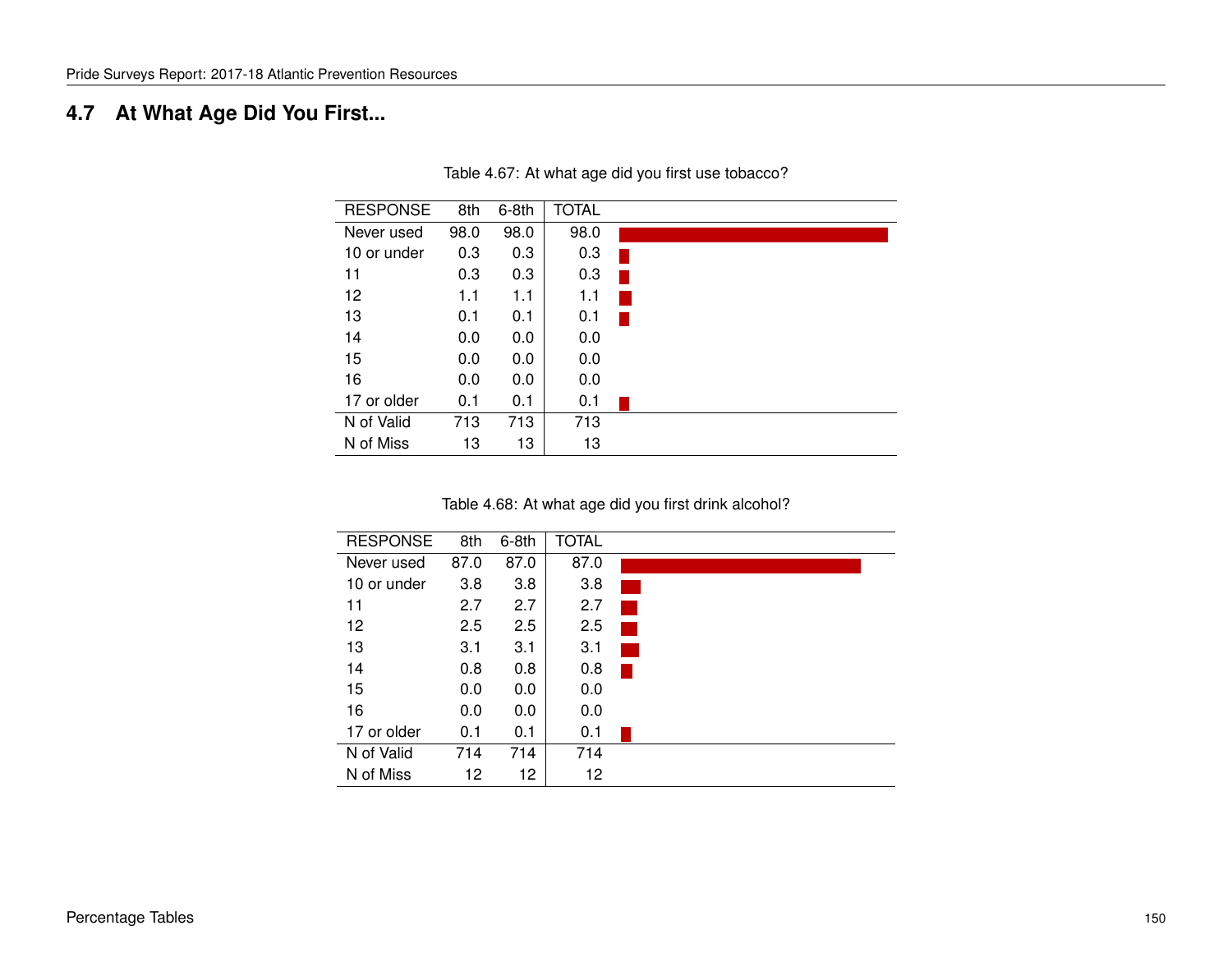| <b>RESPONSE</b> | 8th  | $6-8th$ | <b>TOTAL</b> |  |
|-----------------|------|---------|--------------|--|
| Never used      | 96.6 | 96.6    | 96.6         |  |
| 10 or under     | 0.3  | 0.3     | 0.3          |  |
| 11              | 0.0  | 0.0     | 0.0          |  |
| 12              | 0.4  | 0.4     | 0.4          |  |
| 13              | 2.1  | 2.1     | 2.1          |  |
| 14              | 0.4  | 0.4     | 0.4          |  |
| 15              | 0.0  | 0.0     | 0.0          |  |
| 16              | 0.0  | 0.0     | 0.0          |  |
| 17 or older     | 0.1  | 0.1     | 0.1          |  |
| N of Valid      | 715  | 715     | 715          |  |
| N of Miss       | 11   | 11      | 11           |  |

Table 4.69: At what age did you first smoke marijuana?

Table 4.70: At what age did you first use cocaine?

| <b>RESPONSE</b> | 8th  | $6-8th$ | <b>TOTAL</b> |  |
|-----------------|------|---------|--------------|--|
| Never used      | 99.7 | 99.7    | 99.7         |  |
| 10 or under     | 0.0  | 0.0     | 0.0          |  |
| 11              | 0.3  | 0.3     | 0.3          |  |
| 12              | 0.0  | 0.0     | 0.0          |  |
| 13              | 0.0  | 0.0     | 0.0          |  |
| 14              | 0.0  | 0.0     | 0.0          |  |
| 15              | 0.0  | 0.0     | 0.0          |  |
| 16              | 0.0  | 0.0     | 0.0          |  |
| 17 or older     | 0.0  | 0.0     | 0.0          |  |
| N of Valid      | 714  | 714     | 714          |  |
| N of Miss       | 12   | 12      | 12           |  |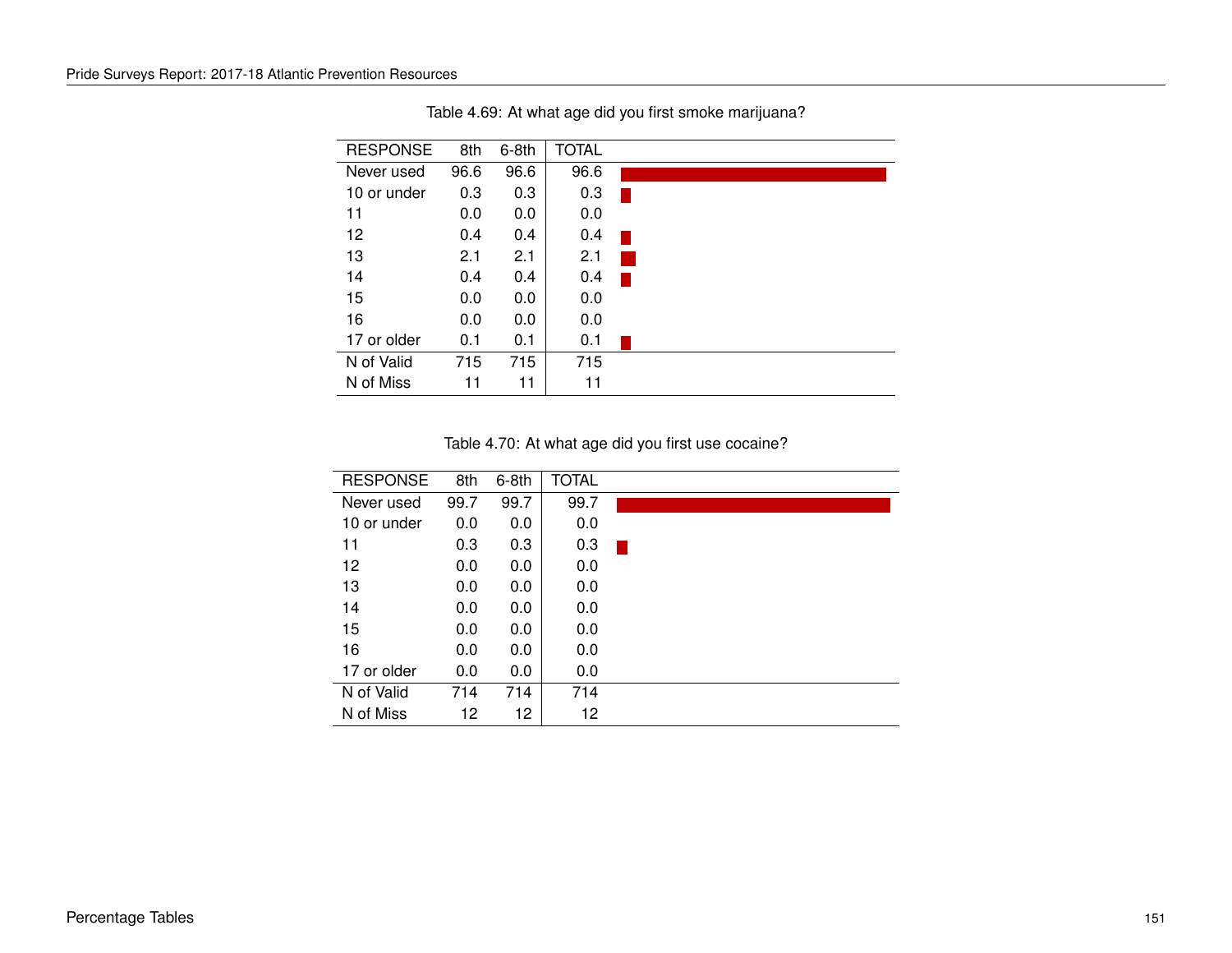| <b>RESPONSE</b> | 8th  | $6-8th$ | <b>TOTAL</b> |  |
|-----------------|------|---------|--------------|--|
| Never used      | 98.7 | 98.7    | 98.7         |  |
| 10 or under     | 0.7  | 0.7     | 0.7          |  |
| 11              | 0.3  | 0.3     | 0.3          |  |
| 12              | 0.1  | 0.1     | 0.1          |  |
| 13              | 0.0  | 0.0     | 0.0          |  |
| 14              | 0.1  | 0.1     | 0.1          |  |
| 15              | 0.0  | 0.0     | 0.0          |  |
| 16              | 0.0  | 0.0     | 0.0          |  |
| 17 or older     | 0.0  | 0.0     | 0.0          |  |
| N of Valid      | 711  | 711     | 711          |  |
| N of Miss       | 15   | 15      | 15           |  |

Table 4.71: At what age did you first use inhalants?

Table 4.72: At what age did you first use hallucinogens?

| <b>RESPONSE</b> | 8th   | $6-8th$ | <b>TOTAL</b> |  |
|-----------------|-------|---------|--------------|--|
| Never used      | 100.0 | 100.0   | 100.0        |  |
| 10 or under     | 0.0   | 0.0     | 0.0          |  |
| 11              | 0.0   | 0.0     | 0.0          |  |
| 12              | 0.0   | 0.0     | 0.0          |  |
| 13              | 0.0   | 0.0     | 0.0          |  |
| 14              | 0.0   | 0.0     | 0.0          |  |
| 15              | 0.0   | 0.0     | 0.0          |  |
| 16              | 0.0   | 0.0     | 0.0          |  |
| 17 or older     | 0.0   | 0.0     | 0.0          |  |
| N of Valid      | 711   | 711     | 711          |  |
| N of Miss       | 15    | 15      | 15           |  |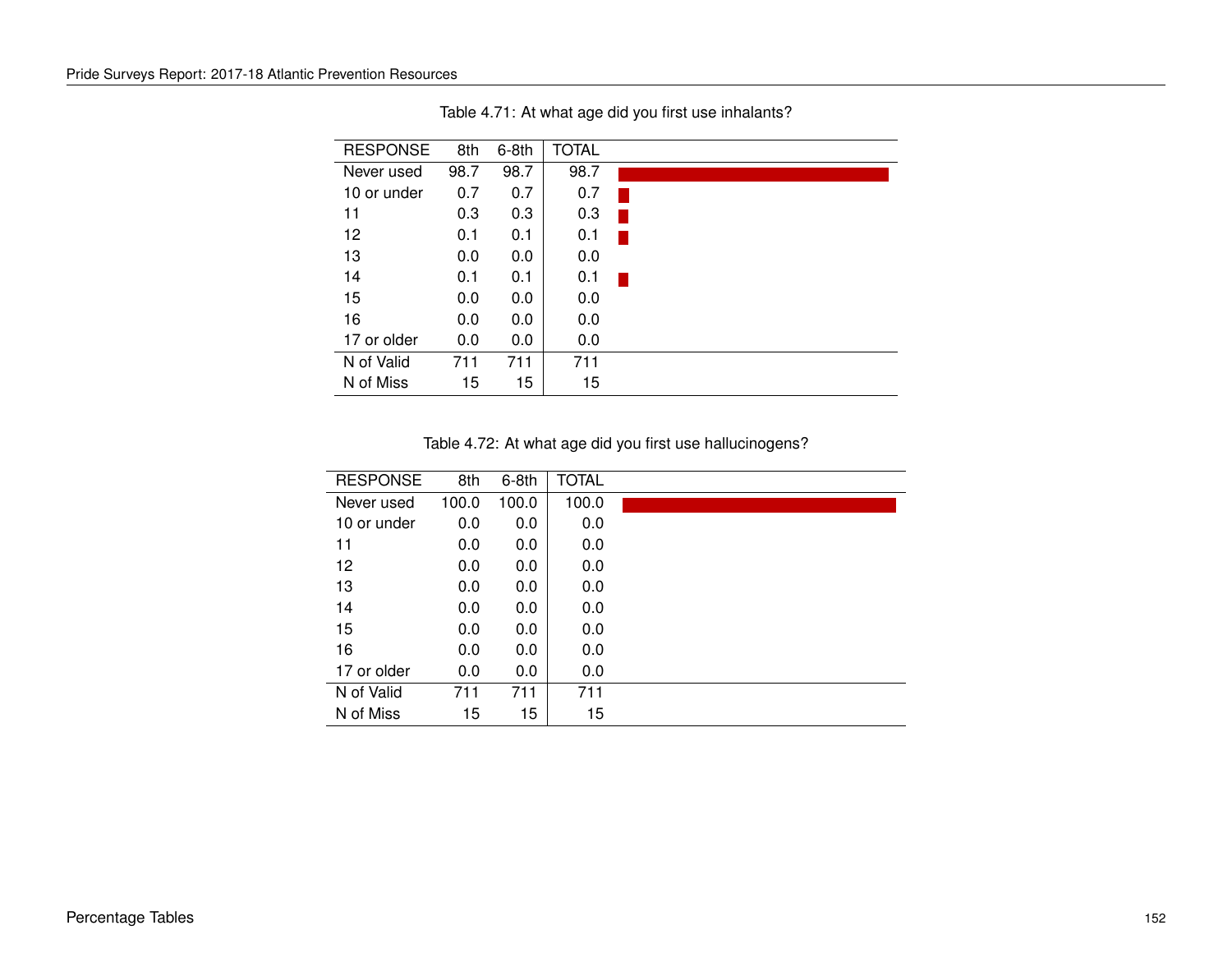| <b>RESPONSE</b> | 8th  | $6-8th$ | <b>TOTAL</b> |  |
|-----------------|------|---------|--------------|--|
| Never used      | 99.7 | 99.7    | 99.7         |  |
| 10 or under     | 0.1  | 0.1     | 0.1          |  |
| 11              | 0.0  | 0.0     | 0.0          |  |
| 12              | 0.1  | 0.1     | 0.1          |  |
| 13              | 0.0  | 0.0     | 0.0          |  |
| 14              | 0.0  | 0.0     | 0.0          |  |
| 15              | 0.0  | 0.0     | 0.0          |  |
| 16              | 0.0  | 0.0     | 0.0          |  |
| 17 or older     | 0.0  | 0.0     | 0.0          |  |
| N of Valid      | 716  | 716     | 716          |  |
| N of Miss       | 10   | 10      | 10           |  |

Table 4.73: At what age did you first use heroin?

Table 4.74: At what age did you first use steroids?

| <b>RESPONSE</b> | 8th  | $6-8th$ | <b>TOTAL</b> |  |
|-----------------|------|---------|--------------|--|
| Never used      | 98.7 | 98.7    | 98.7         |  |
| 10 or under     | 0.6  | 0.6     | 0.6          |  |
| 11              | 0.0  | 0.0     | 0.0          |  |
| 12              | 0.4  | 0.4     | 0.4          |  |
| 13              | 0.1  | 0.1     | 0.1          |  |
| 14              | 0.0  | 0.0     | 0.0          |  |
| 15              | 0.0  | 0.0     | 0.0          |  |
| 16              | 0.0  | 0.0     | 0.0          |  |
| 17 or older     | 0.1  | 0.1     | 0.1          |  |
| N of Valid      | 714  | 714     | 714          |  |
| N of Miss       | 12   | 12      | 12           |  |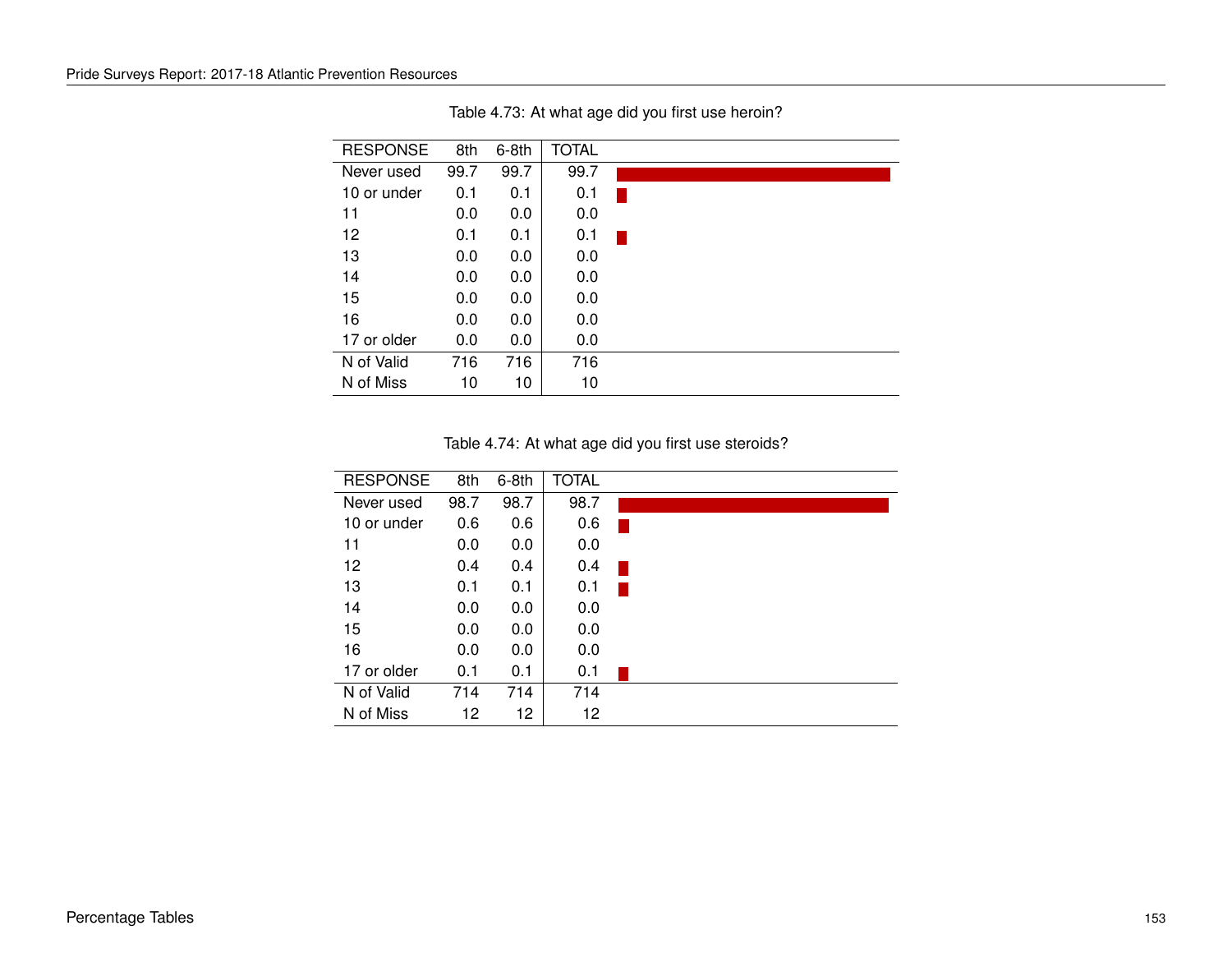| <b>RESPONSE</b> | 8th  | $6-8th$ | <b>TOTAL</b> |  |
|-----------------|------|---------|--------------|--|
| Never used      | 99.9 | 99.9    | 99.9         |  |
| 10 or under     | 0.1  | 0.1     | 0.1          |  |
| 11              | 0.0  | 0.0     | 0.0          |  |
| 12              | 0.0  | 0.0     | 0.0          |  |
| 13              | 0.0  | 0.0     | 0.0          |  |
| 14              | 0.0  | 0.0     | 0.0          |  |
| 15              | 0.0  | 0.0     | 0.0          |  |
| 16              | 0.0  | 0.0     | 0.0          |  |
| 17 or older     | 0.0  | 0.0     | 0.0          |  |
| N of Valid      | 716  | 716     | 716          |  |
| N of Miss       | 10   | 10      | 10           |  |

Table 4.75: At what age did you first use ecstasy?

Table 4.76: At what age did you first use meth?

| <b>RESPONSE</b> | 8th  | $6-8th$ | <b>TOTAL</b> |  |
|-----------------|------|---------|--------------|--|
| Never used      | 99.9 | 99.9    | 99.9         |  |
| 10 or under     | 0.0  | 0.0     | 0.0          |  |
| 11              | 0.0  | 0.0     | 0.0          |  |
| 12              | 0.0  | 0.0     | 0.0          |  |
| 13              | 0.1  | 0.1     | 0.1          |  |
| 14              | 0.0  | 0.0     | 0.0          |  |
| 15              | 0.0  | 0.0     | 0.0          |  |
| 16              | 0.0  | 0.0     | 0.0          |  |
| 17 or older     | 0.0  | 0.0     | 0.0          |  |
| N of Valid      | 710  | 710     | 710          |  |
| N of Miss       | 16   | 16      | 16           |  |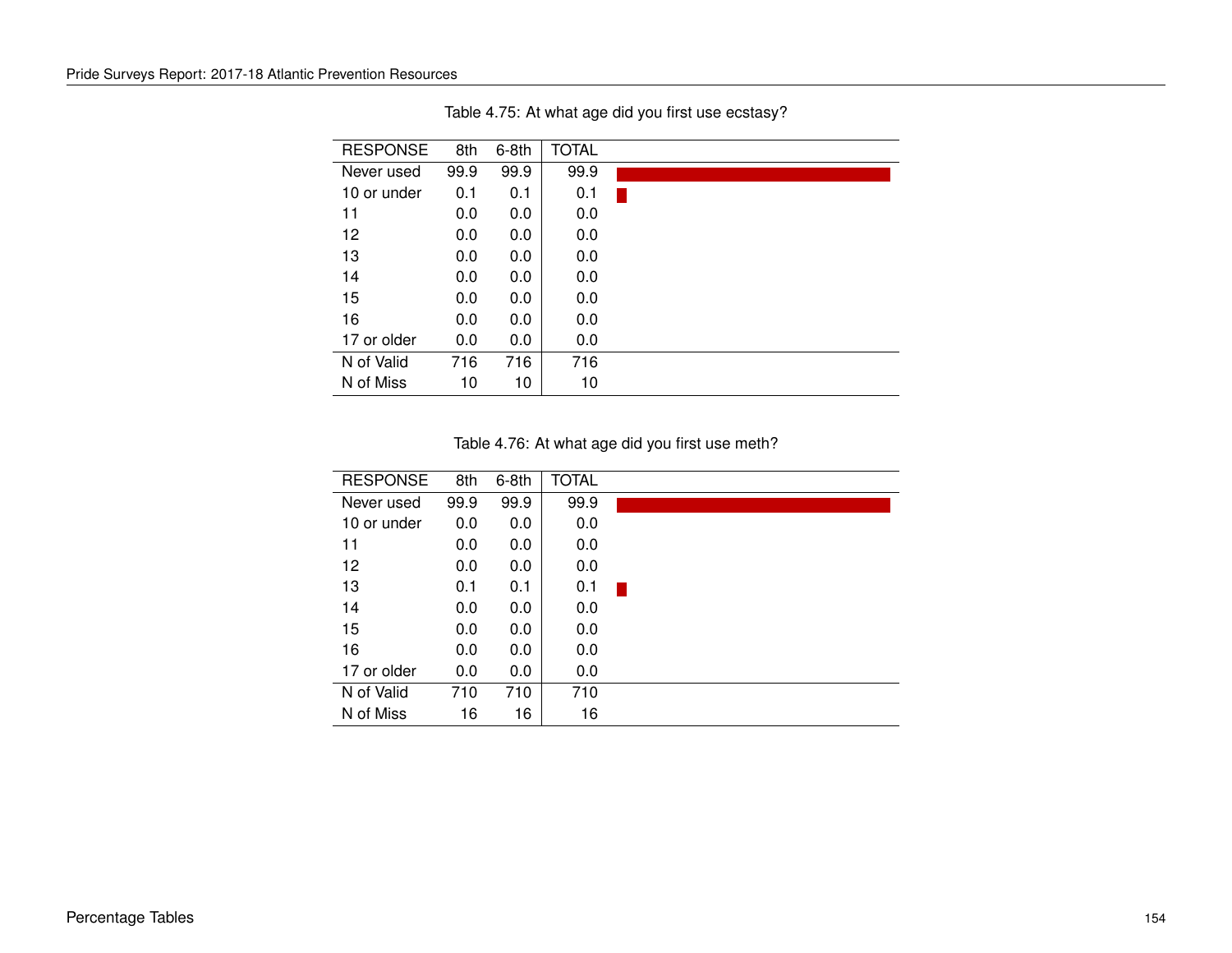| <b>RESPONSE</b> | 8th  | $6-8th$ | <b>TOTAL</b> |  |
|-----------------|------|---------|--------------|--|
| Never used      | 98.6 | 98.6    | 98.6         |  |
| 10 or under     | 0.3  | 0.3     | 0.3          |  |
| 11              | 0.3  | 0.3     | 0.3          |  |
| 12              | 0.4  | 0.4     | 0.4          |  |
| 13              | 0.3  | 0.3     | 0.3          |  |
| 14              | 0.0  | 0.0     | 0.0          |  |
| 15              | 0.0  | 0.0     | 0.0          |  |
| 16              | 0.0  | 0.0     | 0.0          |  |
| 17 or older     | 0.1  | 0.1     | 0.1          |  |
| N of Valid      | 710  | 710     | 710          |  |
| N of Miss       | 16   | 16      | 16           |  |

Table 4.77: At what age did you first use prescription drugs not prescribed to you?

Table 4.78: At what age did you first use over-the-counter drugs to get high?

| <b>RESPONSE</b> | 8th  | $6-8th$ | <b>TOTAL</b> |  |
|-----------------|------|---------|--------------|--|
| Never used      | 99.3 | 99.3    | 99.3         |  |
| 10 or under     | 0.1  | 0.1     | 0.1          |  |
| 11              | 0.0  | 0.0     | 0.0          |  |
| 12              | 0.3  | 0.3     | 0.3          |  |
| 13              | 0.1  | 0.1     | 0.1          |  |
| 14              | 0.1  | 0.1     | 0.1          |  |
| 15              | 0.0  | 0.0     | 0.0          |  |
| 16              | 0.0  | 0.0     | 0.0          |  |
| 17 or older     | 0.0  | 0.0     | 0.0          |  |
| N of Valid      | 710  | 710     | 710          |  |
| N of Miss       | 16   | 16      | 16           |  |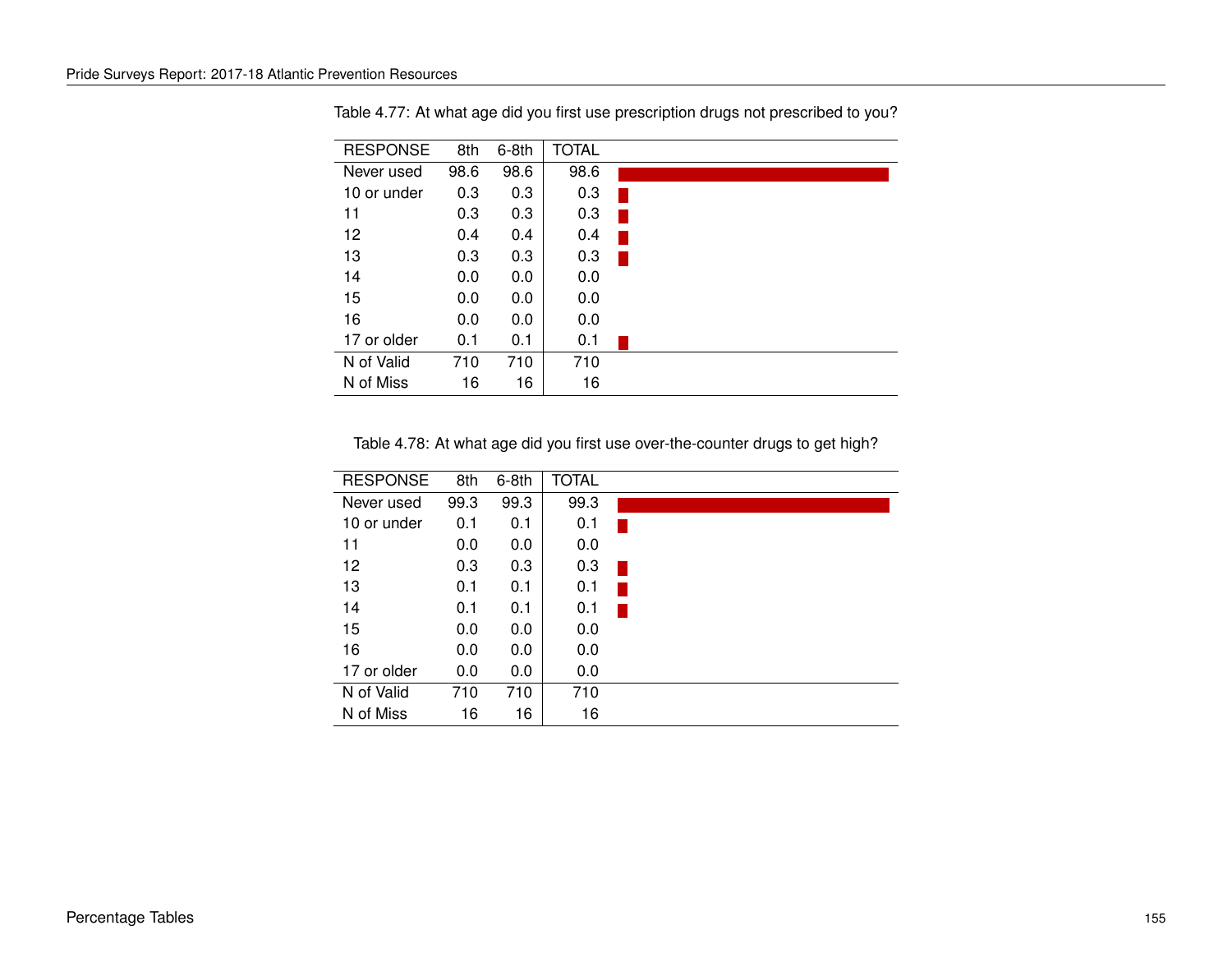### **4.8 How Wrong Do Your Parents Feel It Would Be For You To...**

Table 4.79: How wrong do your parents feel it would be for you to smoke tobacco?

| <b>RESPONSE</b>    | 8th  | $6-8th$ | TOTAL |  |
|--------------------|------|---------|-------|--|
| Not at all wrong   | 2.7  | 2.7     | 2.7   |  |
| A little bit wrong | 1.5  | 1.5     | 1.5   |  |
| Wrong              | 7.2  | 7.2     | 7.2   |  |
| Very wrong         | 88.6 | 88.6    | 88.6  |  |
| N of Valid         | 711  | 711     | 711   |  |
| N of Miss          | 15   | 15      | 15    |  |

Table 4.80: How wrong do your parents feel it would be for you to have one or two drinks of an alcoholic beverage nearly every day?

| <b>RESPONSE</b>    | 8th  | $6-8th$ | TOTAL |  |
|--------------------|------|---------|-------|--|
| Not at all wrong   | 3.1  | 3.1     | 3.1   |  |
| A little bit wrong | 2.7  | 2.7     | 2.7   |  |
| Wrong              | 10.3 | 10.3    | 10.3  |  |
| Very wrong         | 84.0 | 84.0    | 84.0  |  |
| N of Valid         | 712  | 712.    | 712   |  |
| N of Miss          | 14   | 14      | 14    |  |

Table 4.81: How wrong do your parents feel it would be for you to smoke marijuana?

| <b>RESPONSE</b>    | 8th  | $6-8th$ | TOTAL |  |
|--------------------|------|---------|-------|--|
| Not at all wrong   | 3.0  | 3.0     | 3.0   |  |
| A little bit wrong | 1.1  | 1.1     | 1.1   |  |
| Wrong              | 6.9  | 6.9     | 6.9   |  |
| Very wrong         | 89.0 | 89.0    | 89.0  |  |
| N of Valid         | 710  | 710     | 710   |  |
| N of Miss          | 16   | 16      | 16    |  |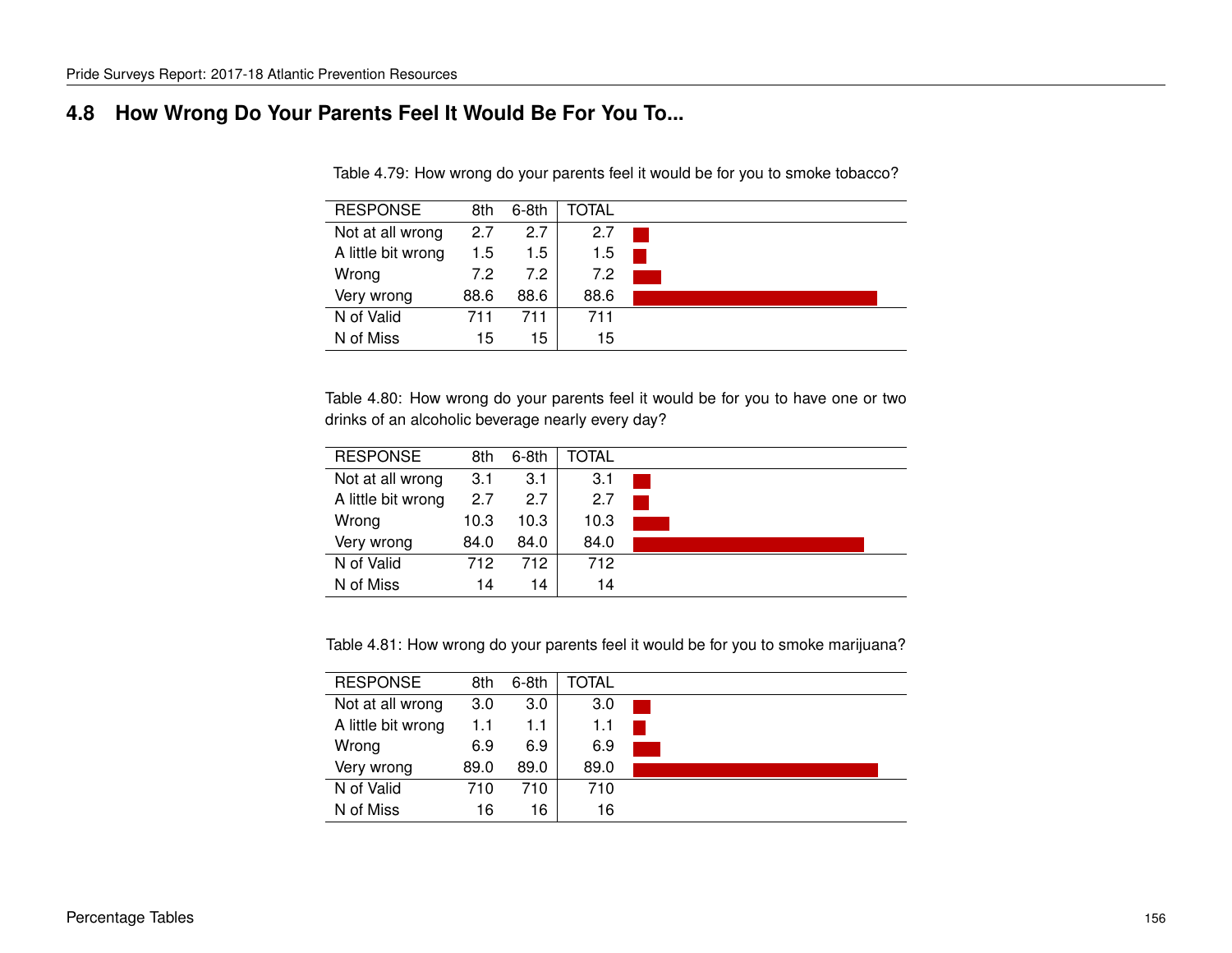Table 4.82: How wrong do your parents feel it would be for you to use prescription drugs not prescribed to you?

| <b>RESPONSE</b>    | 8th  | $6-8th$ | TOTAL |  |
|--------------------|------|---------|-------|--|
| Not at all wrong   | 2.5  | 2.5     | 2.5   |  |
| A little bit wrong | 1.8  | 1.8     | 1.8   |  |
| Wrong              | 6.5  | 6.5     | 6.5   |  |
| Very wrong         | 89.1 | 89.1    | 89.1  |  |
| N of Valid         | 709  | 709     | 709   |  |
| N of Miss          | 17   | 17      | 17    |  |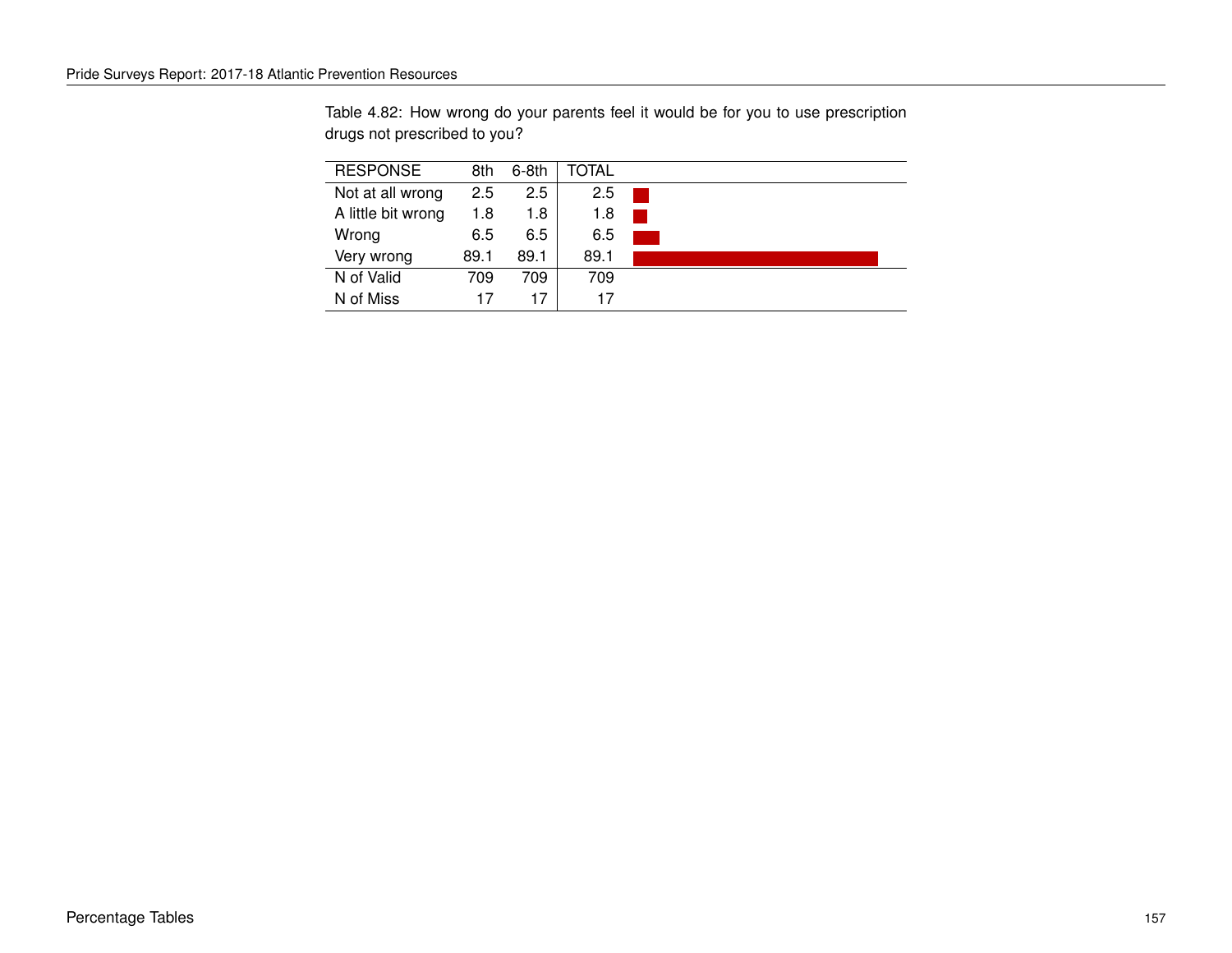### **4.9 How Wrong Do Your Friends Feel It Would Be For You To...**

| <b>RESPONSE</b>    | 8th  | $6-8th$ | TOTAL |  |
|--------------------|------|---------|-------|--|
| Not wrong at all   | 3.9  | 3.9     | 3.9   |  |
| A little bit wrong | 8.7  | 8.7     | 8.7   |  |
| Wrong              | 28.0 | 28.0    | 28.0  |  |
| Very wrong         | 59.4 | 59.4    | 59.4  |  |
| N of Valid         | 711  | 711     | 711   |  |
| N of Miss          | 15   | 15      | 15    |  |
|                    |      |         |       |  |

Table 4.83: How wrong do your friends feel it would be for you to smoke tobacco?

Table 4.84: How wrong do your friends feel it would be for you to have one or two drinks of an alcoholic beverage nearly every day?

| <b>RESPONSE</b>    | 8th  | 6-8th | TOTAL |  |
|--------------------|------|-------|-------|--|
| Not wrong at all   | 5.2  | 5.2   | 5.2   |  |
| A little bit wrong | 10.1 | 10.1  | 10.1  |  |
| Wrong              | 25.5 | 25.5  | 25.5  |  |
| Very wrong         | 59.2 | 59.2  | 59.2  |  |
| N of Valid         | 711  | 711   | 711   |  |
| N of Miss          | 15   | 15    | 15    |  |

Table 4.85: How wrong do your friends feel it would be for you to smoke marijuana?

| <b>RESPONSE</b>    | 8th  | $6-8th$ | TOTAL |  |
|--------------------|------|---------|-------|--|
| Not wrong at all   | 6.1  | 6.1     | 6.1   |  |
| A little bit wrong | 10.4 | 10.4    | 10.4  |  |
| Wrong              | 23.4 | 23.4    | 23.4  |  |
| Very wrong         | 60.1 | 60.1    | 60.1  |  |
| N of Valid         | 709  | 709     | 709   |  |
| N of Miss          | 17   | 17      | 17    |  |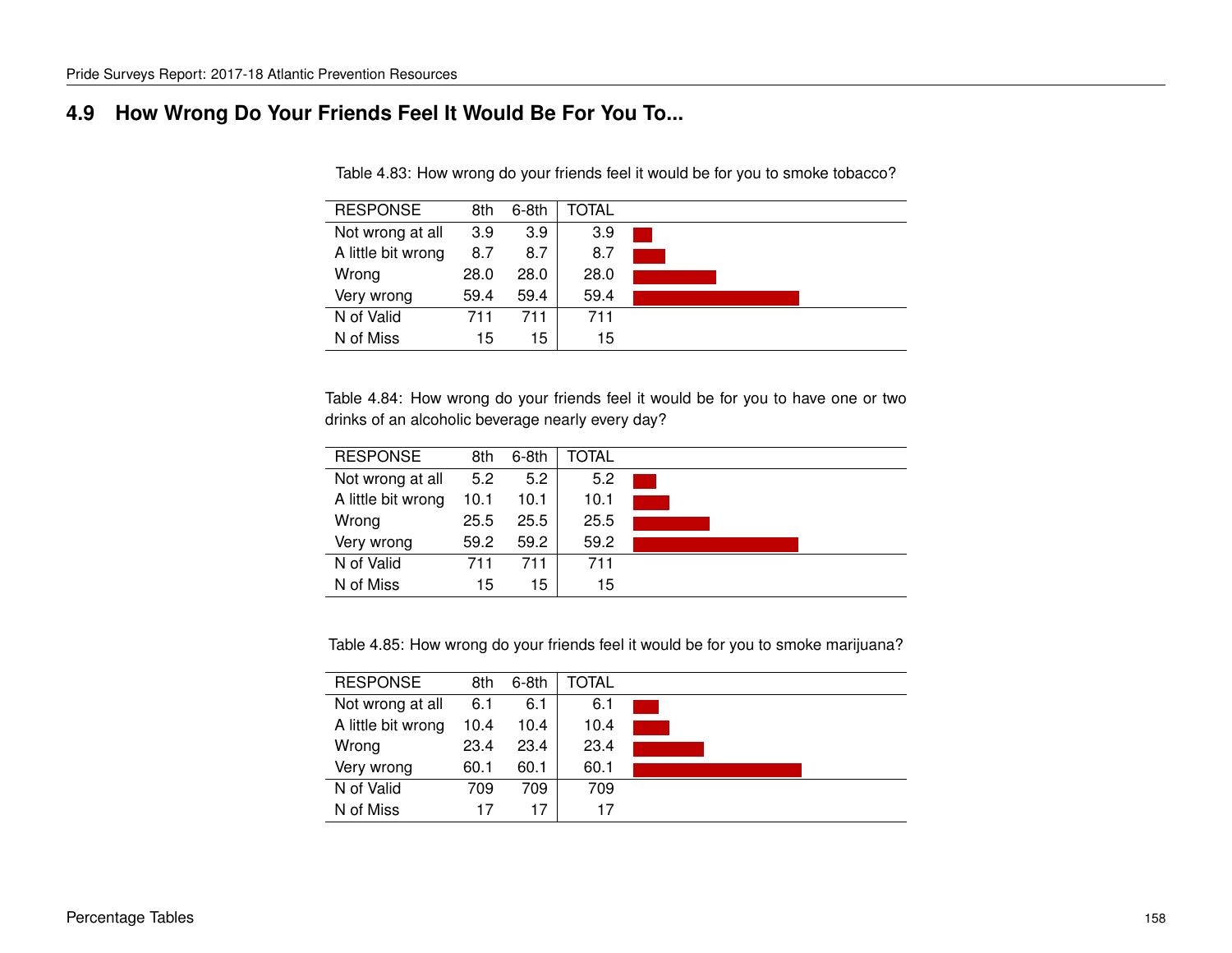Table 4.86: How wrong do your friends feel it would be for you to use prescription drugs not prescribed to you?

| <b>RESPONSE</b>    | 8th  | $6-8th$ | TOTAL |  |
|--------------------|------|---------|-------|--|
| Not wrong at all   | 3.0  | 3.0     | 3.0   |  |
| A little bit wrong | 5.4  | 5.4     | 5.4   |  |
| Wrong              | 21.6 | 21.6    | 21.6  |  |
| Very wrong         | 70.1 | 70.1    | 70.1  |  |
| N of Valid         | 709  | 709     | 709   |  |
| N of Miss          | 17   | 17      | 17    |  |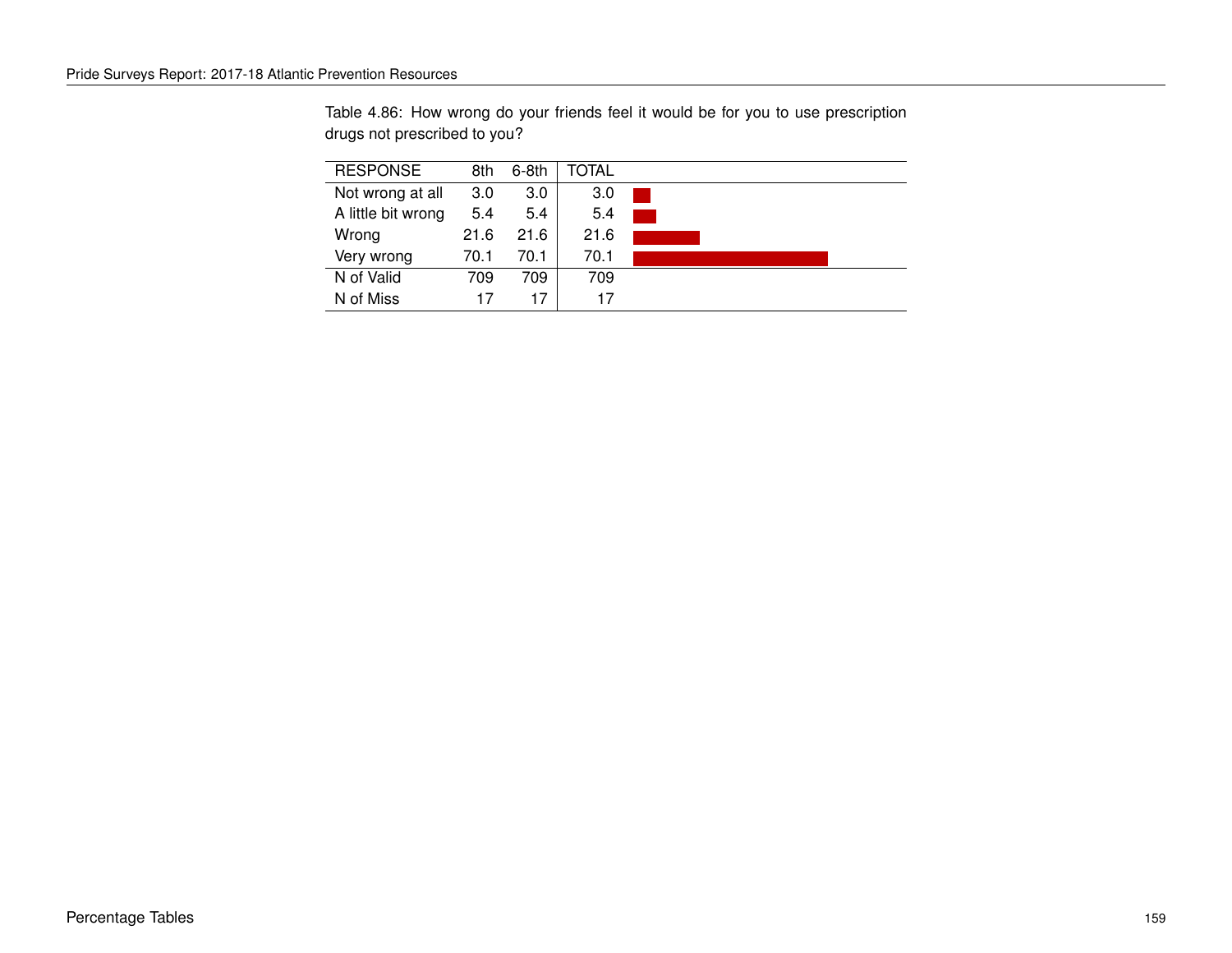# **4.10 Where Do You Usually Use...**

| <b>RESPONSE</b> | 8th  | 6-8th | TOTAL |  |
|-----------------|------|-------|-------|--|
| Do not use      | 96.7 | 96.7  | 96.7  |  |
| At home         | 0.3  | 0.3   | 0.3   |  |
| At school       | 0.0  | 0.0   | 0.0   |  |
| In a car        | 0.1  | 0.1   | 0.1   |  |
| Friend's house  | 0.8  | 0.8   | 0.8   |  |
| Other           | 1.1  | 1.1   | 1.1   |  |
| N of Valid      | 726  | 726   | 726   |  |
| N of Miss       | 0    | 0     | 0     |  |

Table 4.87: Where do you usually use tobacco?

Table 4.88: Where do you usually drink alcohol?

| <b>RESPONSE</b> | 8th  | $6-8th$ | <b>TOTAL</b> |  |
|-----------------|------|---------|--------------|--|
| Do not use      | 90.5 | 90.5    | 90.5         |  |
| At home         | 4.5  | 4.5     | 4.5          |  |
| At school       | 0.1  | 0.1     | 0.1          |  |
| In a car        | 0.3  | 0.3     | 0.3          |  |
| Friend's house  | 1.7  | 1.7     | 1.7          |  |
| Other           | 2.5  | 2.5     | 2.5          |  |
| N of Valid      | 726  | 726     | 726          |  |
| N of Miss       | 0    | 0       | 0            |  |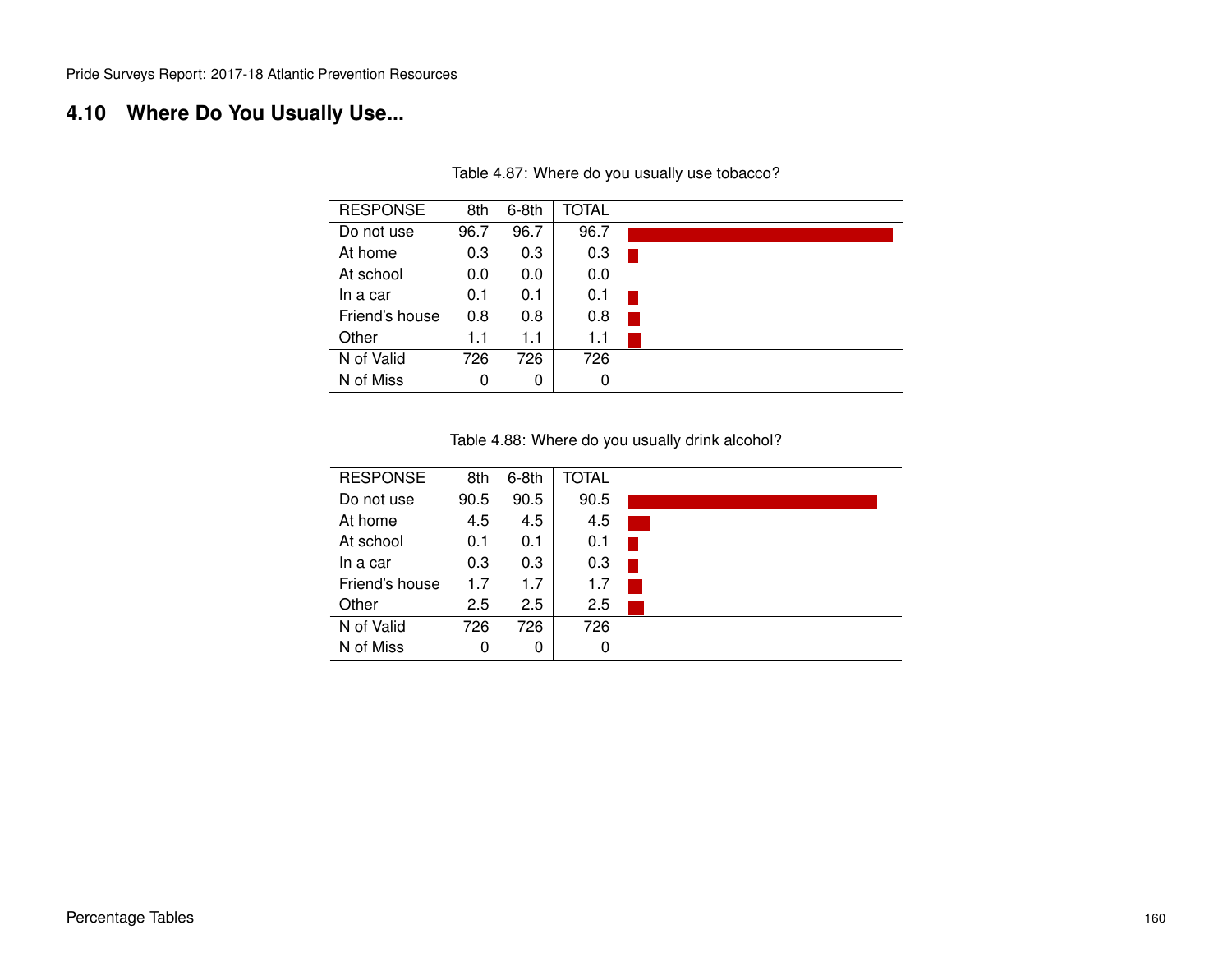| <b>RESPONSE</b> | 8th  | $6-8th$ | <b>TOTAL</b> |  |  |
|-----------------|------|---------|--------------|--|--|
| Do not use      | 94.8 | 94.8    | 94.8         |  |  |
| At home         | 0.6  | 0.6     | 0.6          |  |  |
| At school       | 0.0  | 0.0     | 0.0          |  |  |
| In a car        | 0.1  | 0.1     | 0.1          |  |  |
| Friend's house  | 1.5  | 1.5     | 1.5          |  |  |
| Other           | 2.5  | 2.5     | 2.5          |  |  |
| N of Valid      | 726  | 726     | 726          |  |  |
| N of Miss       | 0    | 0       | 0            |  |  |

Table 4.89: Where do you usually smoke marijuana?

Table 4.90: Where do you usually use prescription drugs not prescribed to you?

| <b>RESPONSE</b> | 8th  | $6-8th$ | TOTAL |  |
|-----------------|------|---------|-------|--|
| Do not use      | 94.9 | 94.9    | 94.9  |  |
| At home         | 1.1  | 1.1     | 1.1   |  |
| At school       | 0.0  | 0.0     | 0.0   |  |
| In a car        | 0.1  | 0.1     | 0.1   |  |
| Friend's house  | 0.0  | 0.0     | 0.0   |  |
| Other           | 0.6  | 0.6     | 0.6   |  |
| N of Valid      | 726  | 726     | 726   |  |
| N of Miss       | 0    | 0       | 0     |  |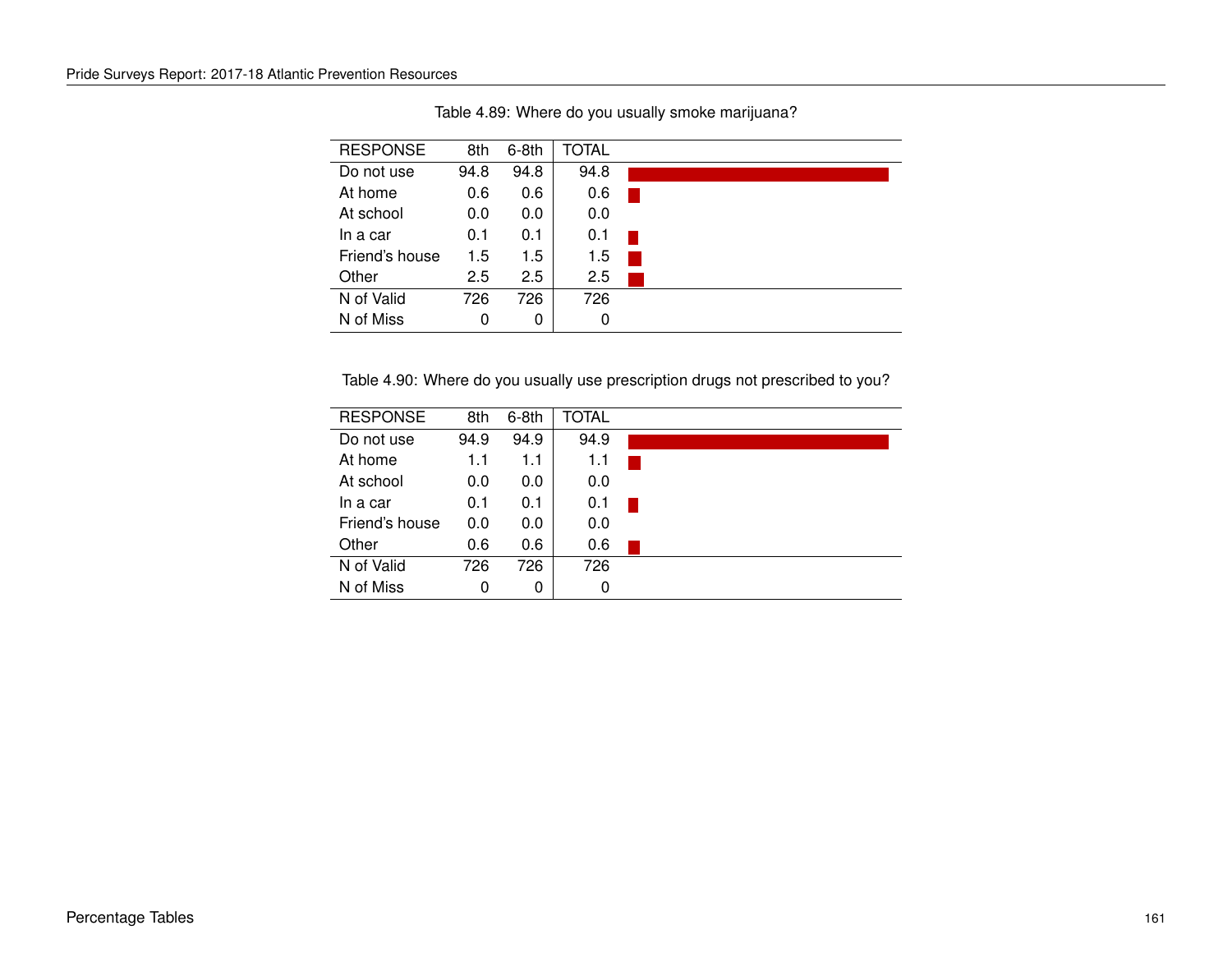# **4.11 When Do You Usually Use...**

| <b>RESPONSE</b> | 8th  | $6-8th$ | <b>TOTAL</b> |  |
|-----------------|------|---------|--------------|--|
| Do not use      | 96.7 | 96.7    | 96.7         |  |
| Before school   | 0.3  | 0.3     | 0.3          |  |
| During school   | 0.0  | 0.0     | 0.0          |  |
| After school    | 0.6  | 0.6     | 0.6          |  |
| Week nights     | 0.1  | 0.1     | 0.1          |  |
| Weekends        | 0.7  | 0.7     | 0.7          |  |
| N of Valid      | 726  | 726     | 726          |  |
| N of Miss       | 0    | 0       | 0            |  |

Table 4.91: When do you usually use tobacco?

Table 4.92: When do you usually drink alcohol?

| <b>RESPONSE</b> | 8th  | $6-8th$ | <b>TOTAL</b> |  |
|-----------------|------|---------|--------------|--|
| Do not use      | 91.3 | 91.3    | 91.3         |  |
| Before school   | 0.4  | 0.4     | 0.4          |  |
| During school   | 0.3  | 0.3     | 0.3          |  |
| After school    | 0.7  | 0.7     | 0.7          |  |
| Week nights     | 0.4  | 0.4     | 0.4          |  |
| Weekends        | 4.5  | 4.5     | 4.5          |  |
| N of Valid      | 726  | 726     | 726          |  |
| N of Miss       | 0    | 0       | 0            |  |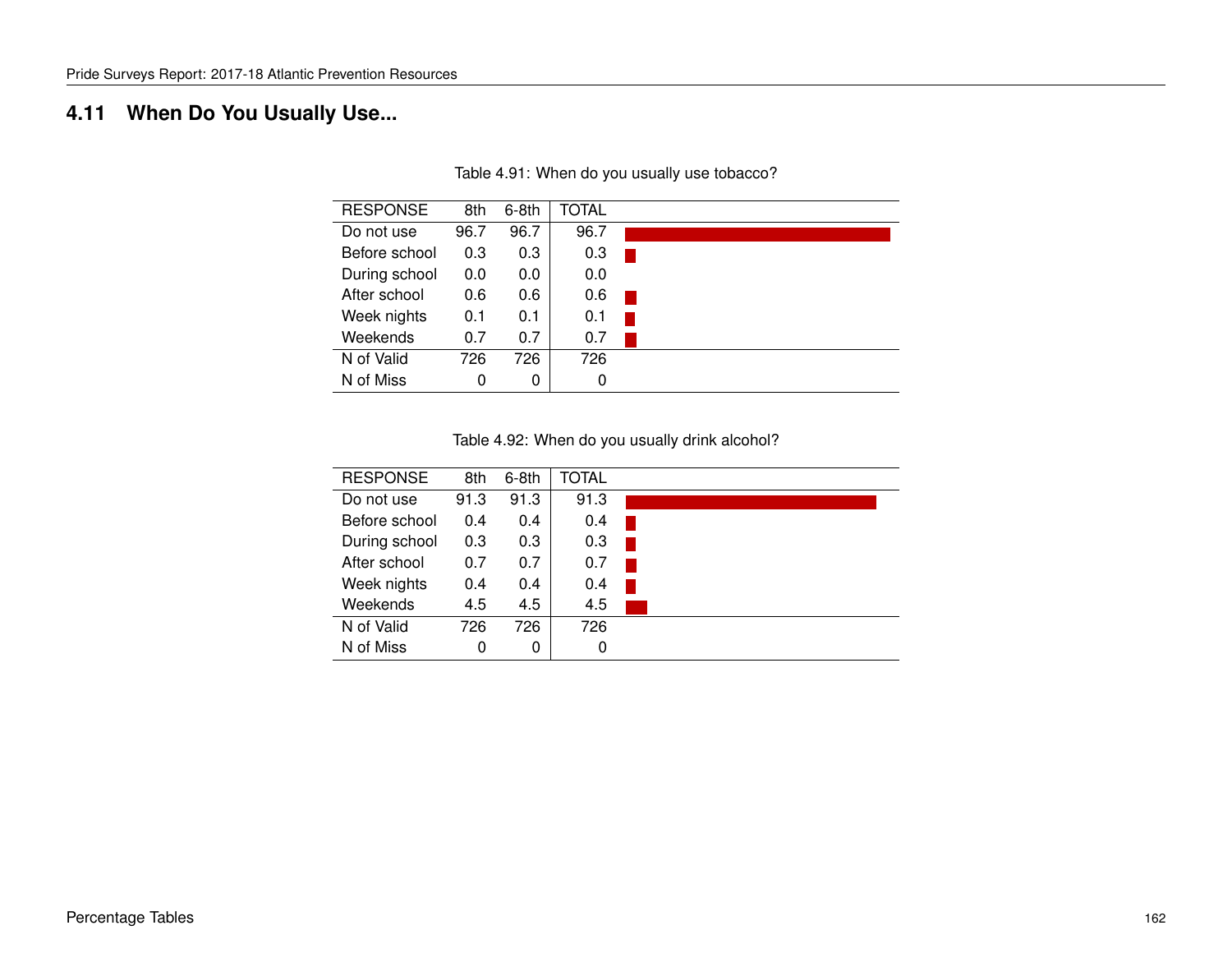| <b>RESPONSE</b> | 8th  | $6-8th$ | <b>TOTAL</b> |  |
|-----------------|------|---------|--------------|--|
| Do not use      | 93.9 | 93.9    | 93.9         |  |
| Before school   | 0.6  | 0.6     | 0.6          |  |
| During school   | 0.0  | 0.0     | 0.0          |  |
| After school    | 0.6  | 0.6     | 0.6          |  |
| Week nights     | 0.0  | 0.0     | 0.0          |  |
| Weekends        | 1.9  | 1.9     | 1.9          |  |
| N of Valid      | 726  | 726     | 726          |  |
| N of Miss       | 0    | 0       | 0            |  |

Table 4.93: When do you usually smoke marijuana?

Table 4.94: When do you usually use prescription drugs not prescribed to you?

| <b>RESPONSE</b> | 8th  | $6-8th$       | <b>TOTAL</b> |  |
|-----------------|------|---------------|--------------|--|
| Do not use      | 95.2 | 95.2          | 95.2         |  |
| Before school   | 0.3  | 0.3           | 0.3          |  |
| During school   | 0.0  | 0.0           | 0.0          |  |
| After school    | 0.3  | 0.3           | 0.3          |  |
| Week nights     | 0.3  | 0.3           | 0.3          |  |
| Weekends        | 0.4  | $0.4^{\circ}$ | 0.4          |  |
| N of Valid      | 726  | 726           | 726          |  |
| N of Miss       | 0    | 0             | 0            |  |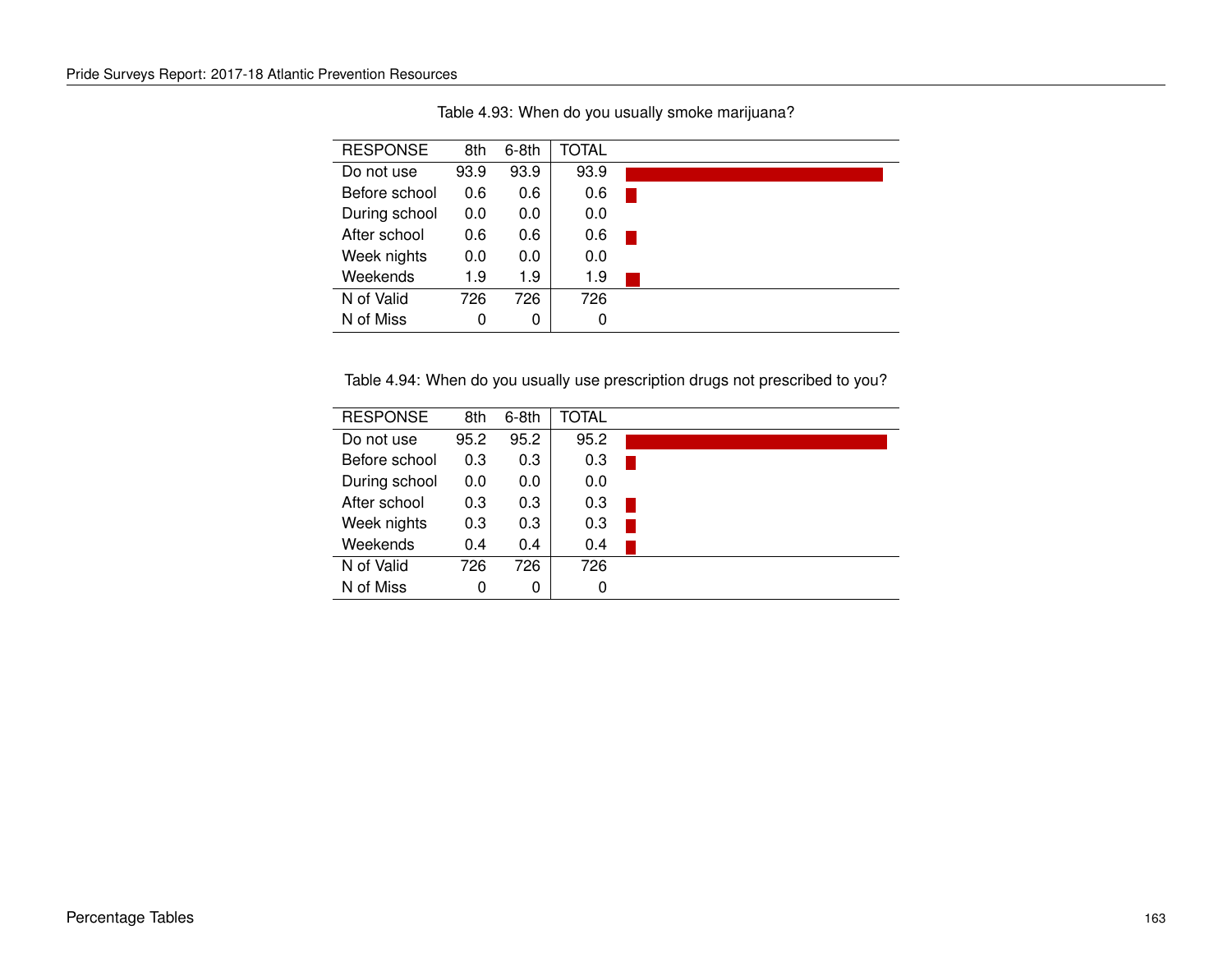## **4.12 How Do You Feel About Someone Your Age Having One or Two Drinks of an Alcoholic Beverage Nearly Every Day?**

Table 4.95: How do you feel about someone your age having one or two drinks of an alcoholic beverage nearly every day?

| <b>RESPONSE</b>                | 8th  | $6-8th$ | TOTAL |  |
|--------------------------------|------|---------|-------|--|
| Neither approve nor disapprove | 9.8  | 9.8     | 9.8   |  |
| Somewhat disapprove            | 11.5 | 11.5    | 11.5  |  |
| Strongly disapprove            | 68.3 | 68.3    | 68.3  |  |
| Don't know or can't say        | 10.4 | 10.4    | 10.4  |  |
| N of Valid                     | 634  | 634     | 634   |  |
| N of Miss                      | 92   | 92      | 92    |  |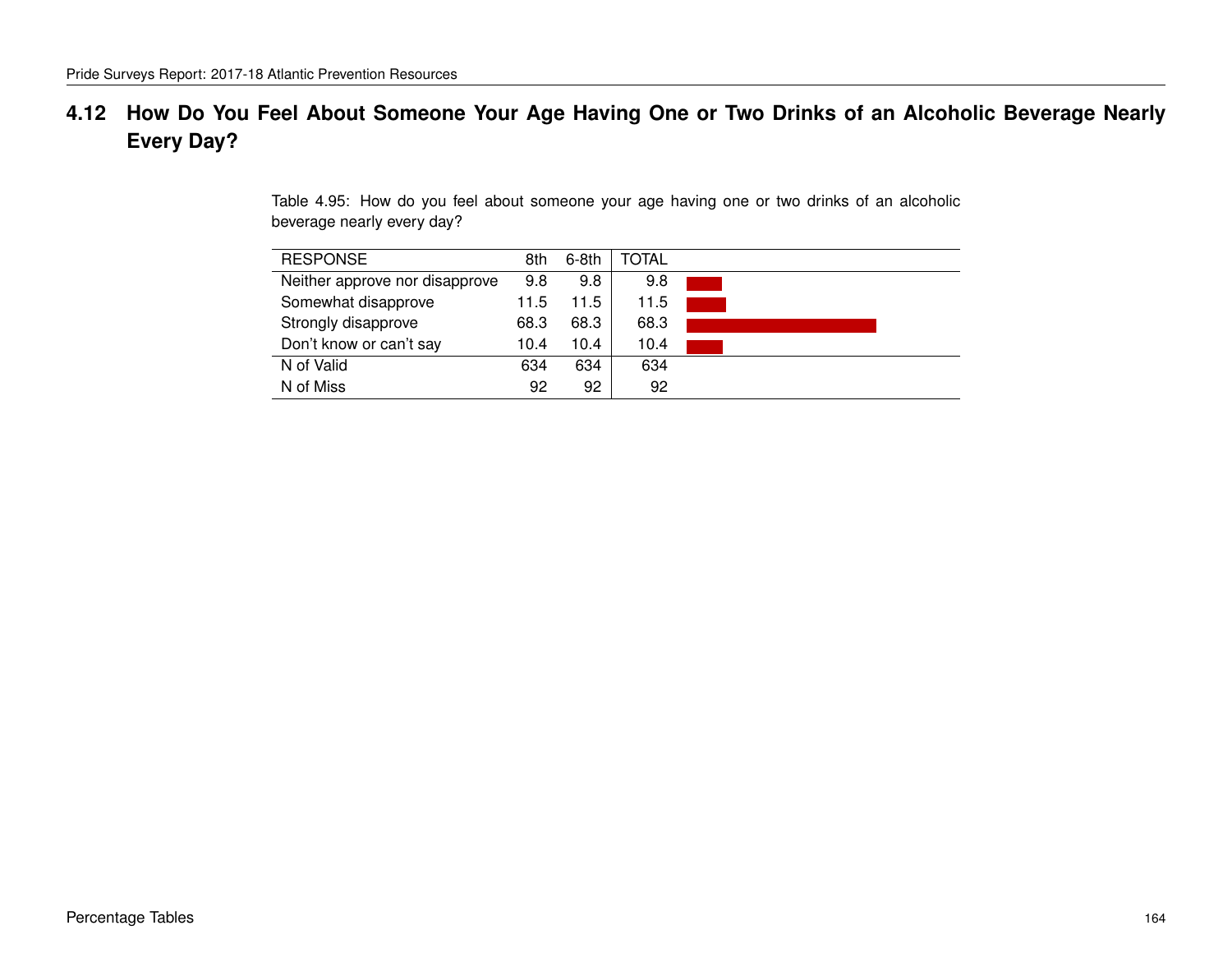### **4.13 What Effect Do You Most Often Get When You Use**

| <b>RESPONSE</b> | 8th  | $6-8th$ | <b>TOTAL</b> |
|-----------------|------|---------|--------------|
| Do Not Use      | 92.5 | 92.5    | 92.5         |
| No High         | 5.5  | 5.5     | 5.5          |
| A Little High   | 1.8  | 1.8     | 1.8          |
| Very High       | 0.0  | 0.0     | 0.0          |
| Bombed/Stoned   | 0.1  | 0.1     | 0.1          |
| N of Valid      | 709  | 709     | 709          |
| N of Miss       | 17   | 17      | 17           |

Table 4.96: What effect do you most often get when you drink alcohol?

Table 4.97: What effect do you most often get when you smoke marijuana?

| <b>RESPONSE</b> | 8th  | $6-8th$ | TOTAL |  |
|-----------------|------|---------|-------|--|
| Do Not Use      | 96.7 | 96.7    | 96.7  |  |
| No High         | 0.0  | 0.0     | 0.0   |  |
| A Little High   | 1.6  | 1.6     | 1.6   |  |
| Very High       | 1.0  | 1.0     | 1.0   |  |
| Bombed/Stoned   | 0.7  | 0.7     | 0.7   |  |
| N of Valid      | 707  | 707     | 707   |  |
| N of Miss       | 19   | 19      | 19    |  |

Table 4.98: What effect do you most often get when you use prescription drugs not prescribed to you?

| <b>RESPONSE</b> | 8th  | $6-8th$ | TOTAL |  |
|-----------------|------|---------|-------|--|
| Do Not Use      | 98.6 | 98.6    | 98.6  |  |
| No High         | 0.9  | 0.9     | 0.9   |  |
| A Little High   | 0.4  | 0.4     | 0.4   |  |
| Very High       | 0.1  | 0.1     | 0.1   |  |
| Bombed/Stoned   | 0.0  | 0.0     | 0.0   |  |
| N of Valid      | 700  | 700     | 700   |  |
| N of Miss       | 26   | 26      | 26    |  |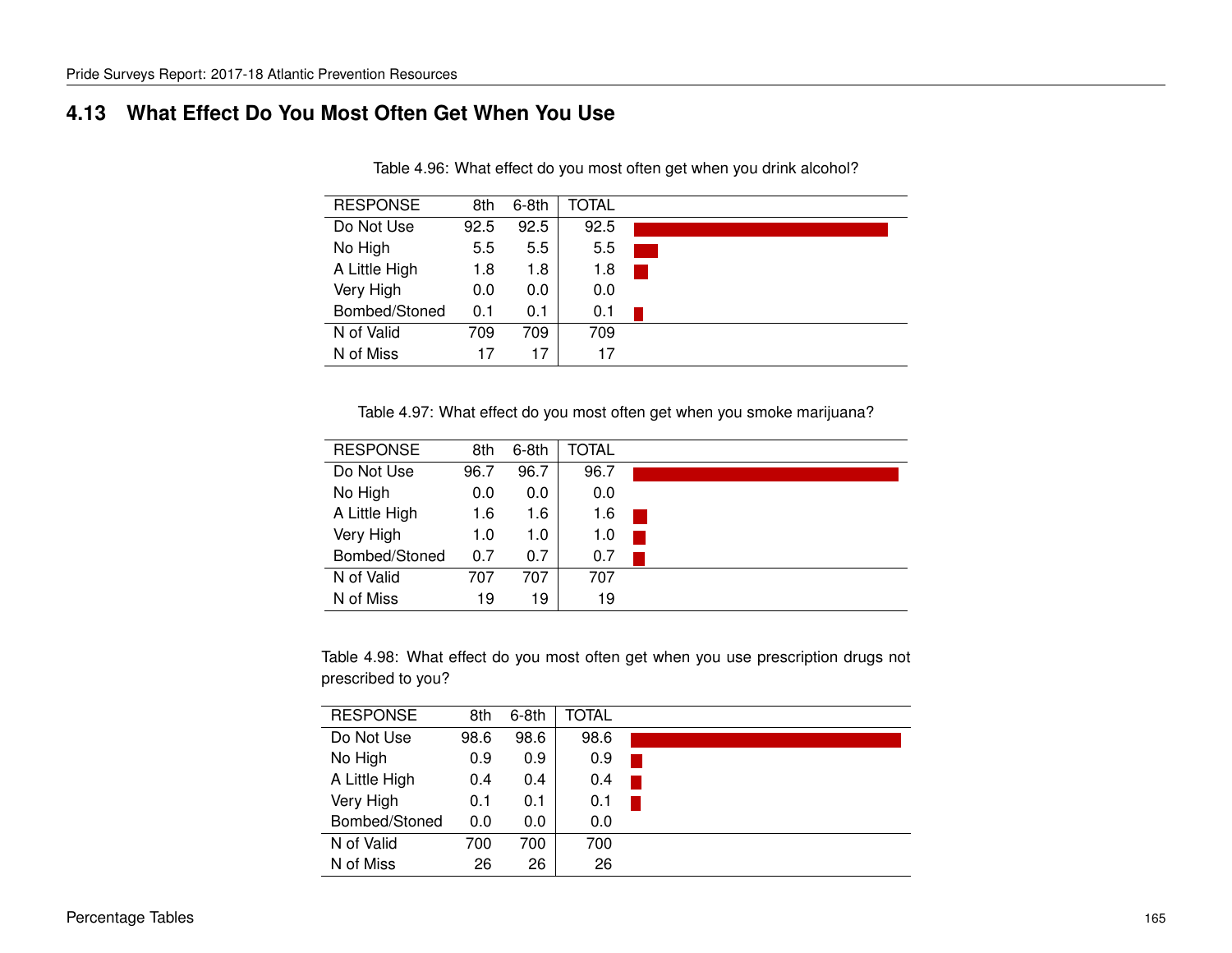### **4.14 Vehicle Safety**

Table 4.99: During the past 30 days, how many times did you drive a car or other vehicle when you had been drinking alcohol?

| <b>RESPONSE</b> | 8th  | $6-8th$ | TOTAL |  |  |
|-----------------|------|---------|-------|--|--|
| 0 times         | 99.4 | 99.4    | 99.4  |  |  |
| 1 time          | 0.1  | 0.1     | 0.1   |  |  |
| 2 or 3 times    | 0.0  | 0.0     | 0.0   |  |  |
| 4 or 5 times    | 0.1  | 0.1     | 0.1   |  |  |
| 6 or more times | 0.3  | 0.3     | 0.3   |  |  |
| N of Valid      | 706  | 706     | 706   |  |  |
| N of Miss       | 20   | 20      | 20    |  |  |

Table 4.100: During the past 30 days, how many times did you ride in a car or other vehicle driven by someone who had been drinking alcohol?

| <b>RESPONSE</b> | 8th  | $6-8th$ | TOTAL |                        |
|-----------------|------|---------|-------|------------------------|
| 0 times         | 89.4 | 89.4    | 89.4  |                        |
| 1 time          | 6.6  | 6.6     | 6.6   |                        |
| 2 or 3 times    | 3.1  | 3.1     | 3.1   | <b>Service Service</b> |
| 4 or 5 times    | 0.1  | 0.1     | 0.1   |                        |
| 6 or more times | 0.7  | 0.7     | 0.7   |                        |
| N of Valid      | 710  | 710     | 710   |                        |
| N of Miss       | 16   | 16      | 16    |                        |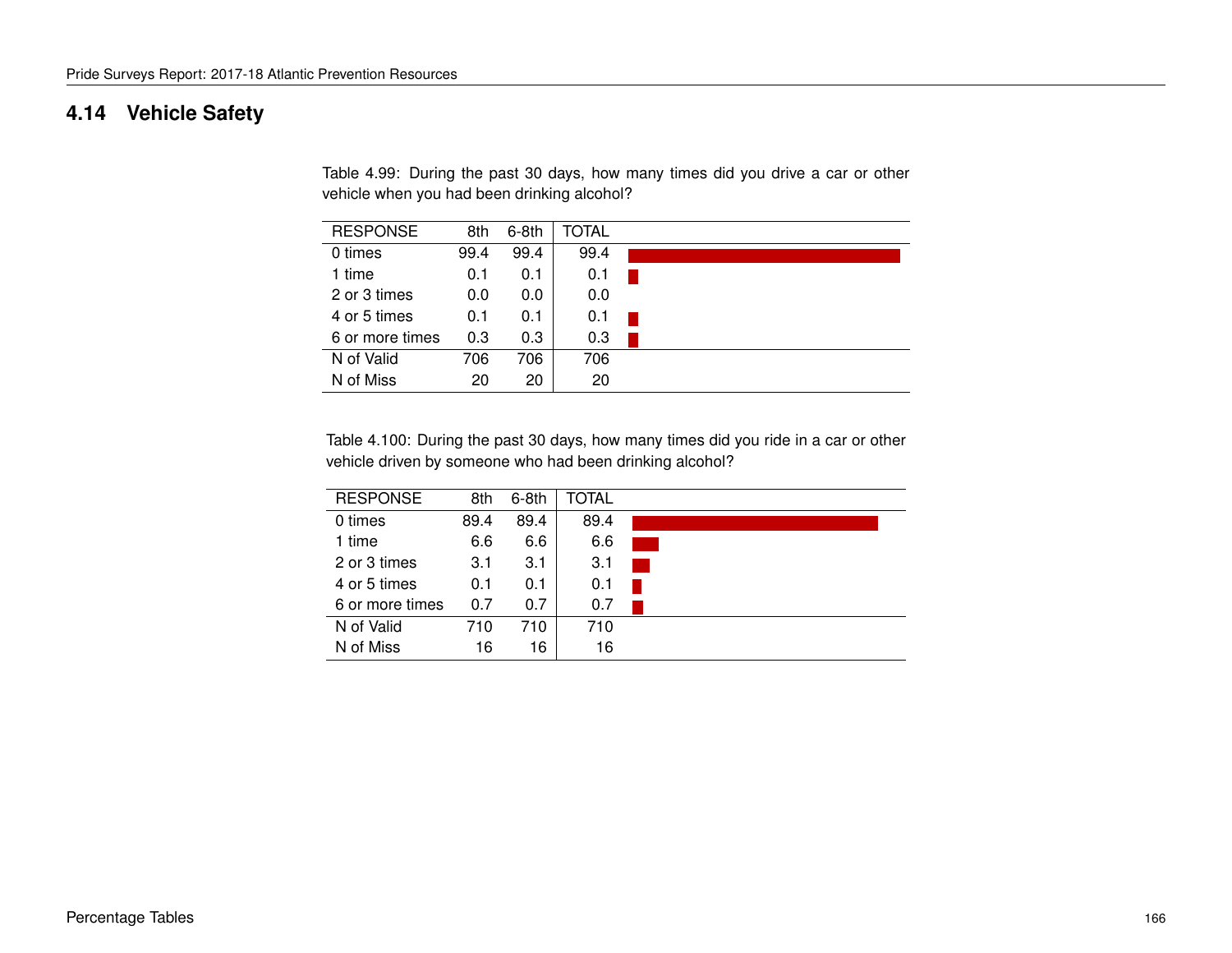| <b>RESPONSE</b>  | 8th  | $6-8th$ | <b>TOTAL</b> |                        |
|------------------|------|---------|--------------|------------------------|
| Never            | 1.1  | 1.1     | 1.1          |                        |
| Seldom           | 0.3  | 0.3     | 0.3          |                        |
| Sometimes        | 2.1  | 2.1     | 2.1          | <b>Service Service</b> |
| Most of the time | 3.5  | 3.5     | 3.5          | <b>CONTRACTOR</b>      |
| Always           | 8.1  | 8.1     | 8.1          |                        |
| I don't drive    | 84.9 | 84.9    | 84.9         |                        |
| N of Valid       | 707  | 707     | 707          |                        |
| N of Miss        | 19   | 19      | 19           |                        |

Table 4.101: How often do you wear a seatbelt when driving a car?

Table 4.102: How often do you wear a seatbelt when riding in a car driven by someone else?

| <b>RESPONSE</b>  | 8th  | $6-8th$ | TOTAL |  |
|------------------|------|---------|-------|--|
| Never            | 1.4  | 1.4     | 1.4   |  |
| Seldom           | 1.9  | 1.9     | 1.9   |  |
| Sometimes        | 8.5  | 8.5     | 8.5   |  |
| Most of the time | 27.9 | 27.9    | 27.9  |  |
| Always           | 60.3 | 60.3    | 60.3  |  |
| N of Valid       | 702  | 702     | 702   |  |
| N of Miss        | 24   | 24      | 24    |  |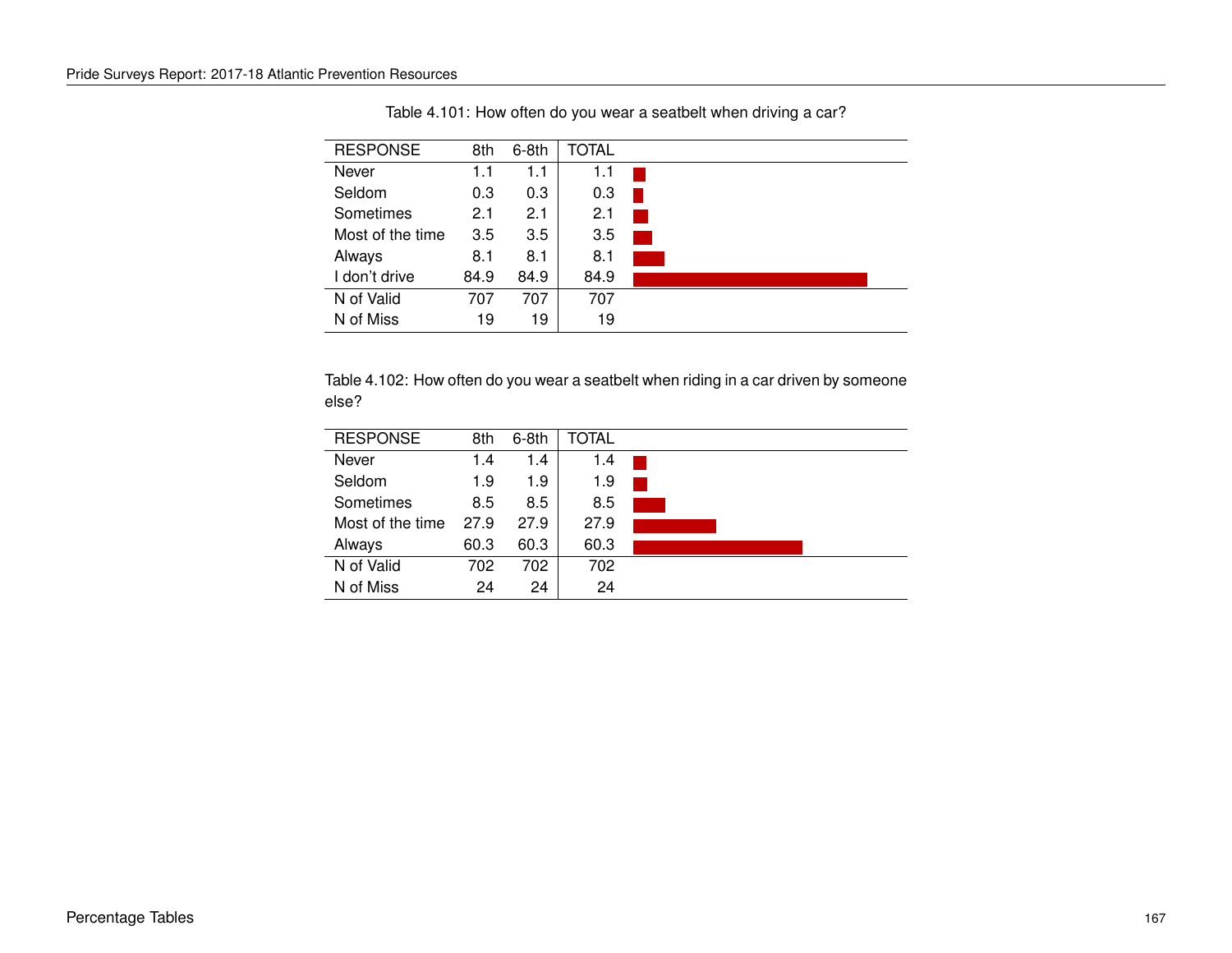### **4.15 While At School Have You...**

Table 4.103: While at school have you used the Internet or a cell phone to threaten or embarrass someone else by posting mean messages or photos of them?

| <b>RESPONSE</b> | 8th  | 6-8th         | TOTAL |  |
|-----------------|------|---------------|-------|--|
| Never           | 93.0 | 93.0          | 93.0  |  |
| One time        | 4.1  | 4.1           | 4.1   |  |
| 2-5 times       | 2.2  | $2.2^{\circ}$ | 2.2   |  |
| 6 or more times | 0.7  | 0.7           | 0.7   |  |
| N of Valid      | 716  | 716           | 716   |  |
| N of Miss       | 10   | 10            | 10    |  |

Table 4.104: While at school have you been threatened or embarrassed by someone using the Internet or a cell phone to post mean messages or photos of you?

| <b>RESPONSE</b> | 8th  | $6-8th$ | TOTAL |  |
|-----------------|------|---------|-------|--|
| Never           | 76.2 | 76.2    | 76.2  |  |
| One time        | 12.3 | 12.3    | 12.3  |  |
| 2-5 times       | 8.4  | 8.4     | 8.4   |  |
| 6 or more times | 3.2  | 3.2     | 3.2   |  |
| N of Valid      | 717  | 717     | 717   |  |
| N of Miss       | 9    | 9       | 9     |  |

Table 4.105: While at school have you carried a handgun?

| <b>RESPONSE</b> | 8th  | $6-8th$ | TOTAL |  |
|-----------------|------|---------|-------|--|
| Never           | 99.3 | 99.3    | 99.3  |  |
| One time        | 0.7  | 0.7     | 0.7   |  |
| 2-5 times       | 0.0  | 0.0     | 0.0   |  |
| 6 or more times | 0.0  | 0.0     | 0.0   |  |
| N of Valid      | 709  | 709     | 709   |  |
| N of Miss       | 17   | 17      | 17    |  |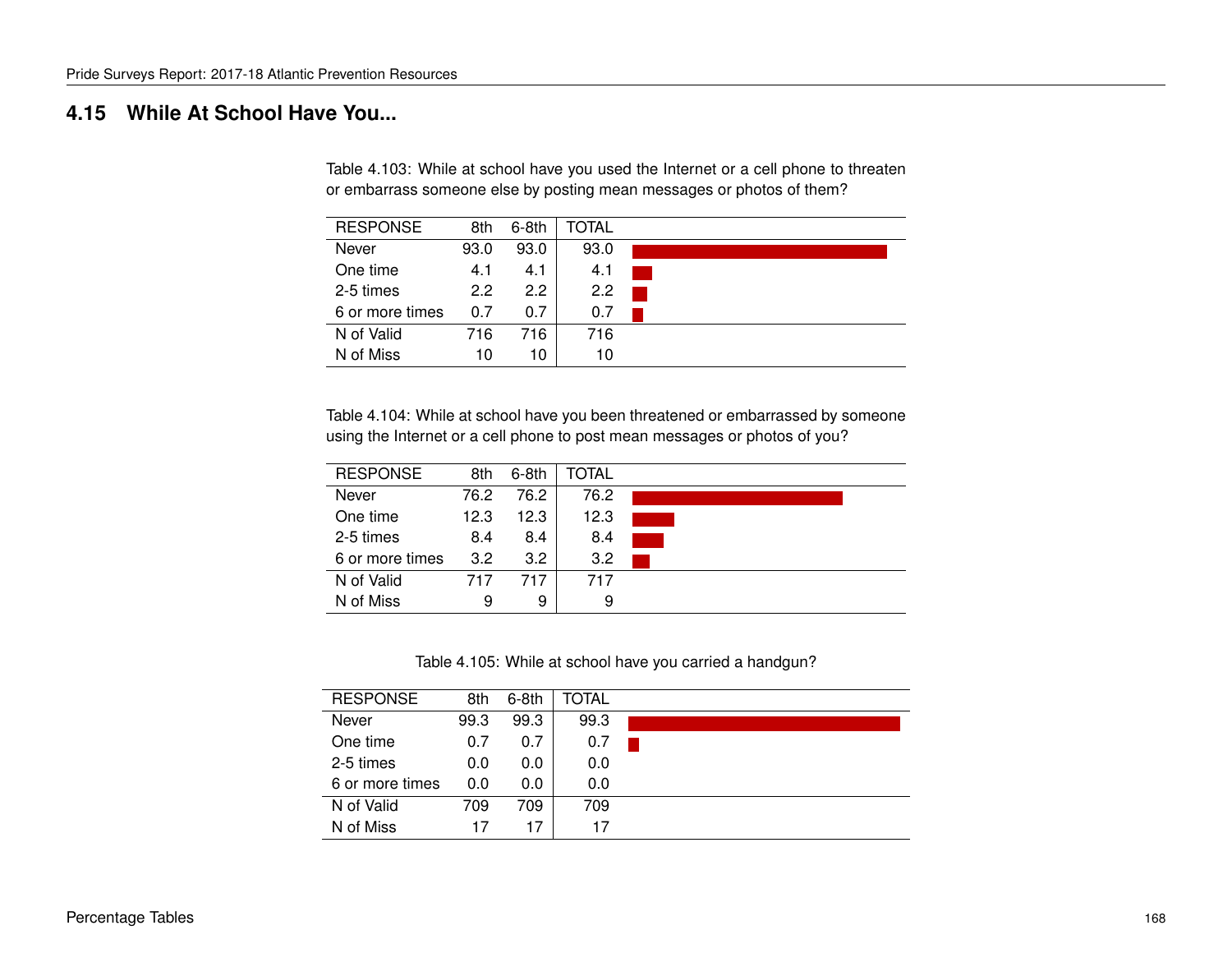| <b>RESPONSE</b> | 8th  | $6-8th$ | TOTAL |  |
|-----------------|------|---------|-------|--|
| Never           | 95.2 | 95.2    | 95.2  |  |
| One time        | 2.5  | 2.5     | 2.5   |  |
| 2-5 times       | 1.3  | 1.3     | 1.3   |  |
| 6 or more times | 1.0  | 1.O     | 1.0   |  |
| N of Valid      | 712  | 712.    | 712   |  |
| N of Miss       | 14   | 14      | 14    |  |

Table 4.106: While at school have you carried a knife, club or other weapon?

Table 4.107: While at school have you threatened a student with a handgun, knife or club?

| <b>RESPONSE</b> | 8th  | $6-8th$ | TOTAL |  |  |  |
|-----------------|------|---------|-------|--|--|--|
| Never           | 99.7 | 99.7    | 99.7  |  |  |  |
| One time        | 0.1  | 0.1     | 0.1   |  |  |  |
| 2-5 times       | 0.1  | 0.1     | 0.1   |  |  |  |
| 6 or more times | 0.0  | 0.0     | 0.0   |  |  |  |
| N of Valid      | 711  | 711     | 711   |  |  |  |
| N of Miss       | 15   | 15      | 15    |  |  |  |

Table 4.108: While at school have you threatened to hurt a student by hitting, slapping or kicking?

| <b>RESPONSE</b> | 8th  | $6-8th$       | TOTAL |  |
|-----------------|------|---------------|-------|--|
| Never           | 81.0 | 81.0          | 81.0  |  |
| One time        | 8.7  | 8.7           | 8.7   |  |
| 2-5 times       | 5.1  | 5.1           | 5.1   |  |
| 6 or more times | 5.2  | $5.2^{\circ}$ | 5.2   |  |
| N of Valid      | 710  | 710           | 710   |  |
| N of Miss       | 16   | 16            | 16    |  |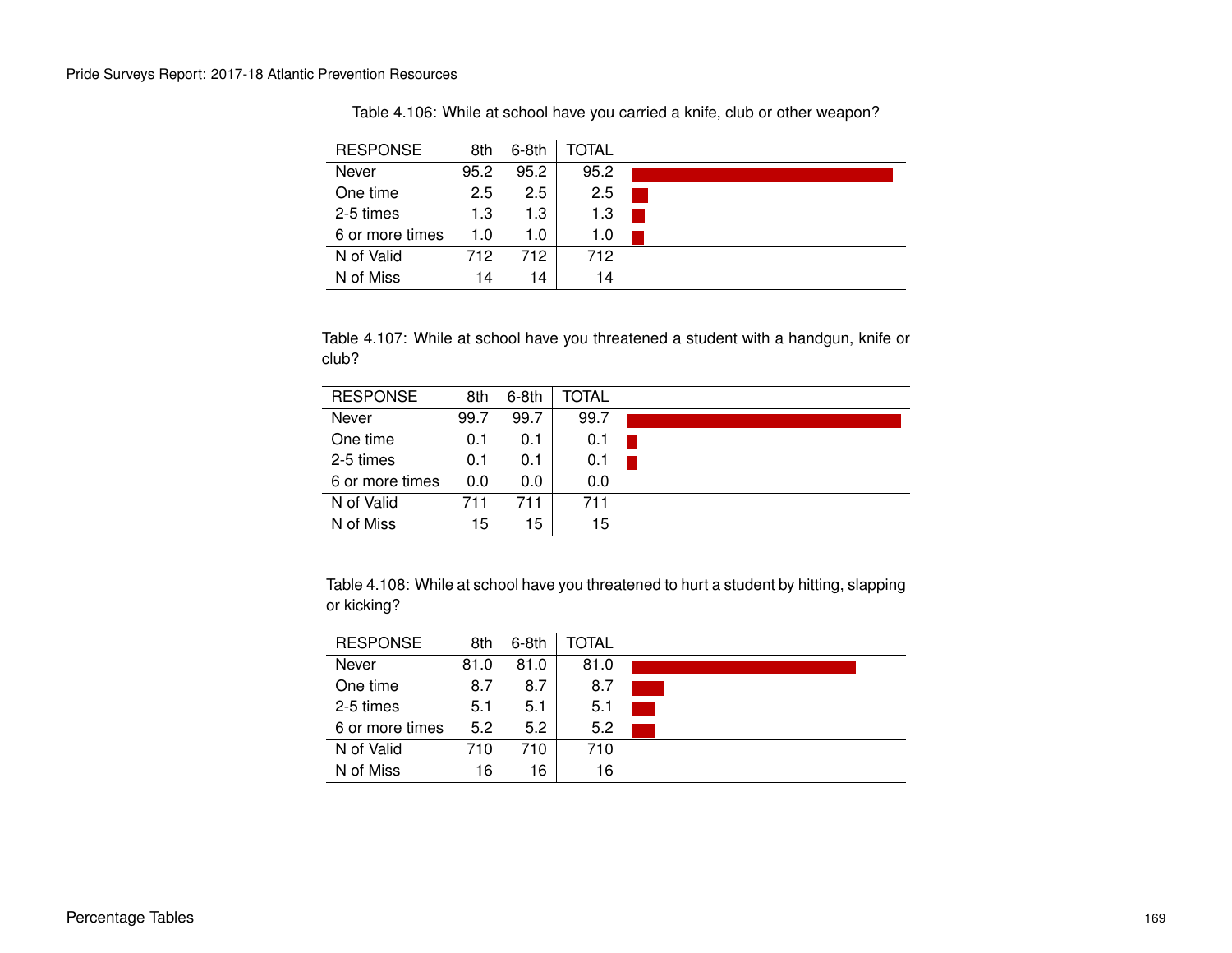| <b>RESPONSE</b> | 8th  | $6-8th$ | TOTAL |  |
|-----------------|------|---------|-------|--|
| Never           | 99.4 | 99.4    | 99.4  |  |
| One time        | 0.3  | 0.3     | 0.3   |  |
| 2-5 times       | 0.3  | 0.3     | 0.3   |  |
| 6 or more times | 0.0  | 0.0     | 0.0   |  |
| N of Valid      | 708  | 708     | 708   |  |
| N of Miss       | 18   | 18      | 18    |  |

Table 4.109: While at school have you hurt a student by using a handgun, knife or club?

Table 4.110: While at school have you hurt a student by hitting, slapping or kicking?

| <b>RESPONSE</b> | 8th  | $6-8th$          | TOTAL |  |
|-----------------|------|------------------|-------|--|
| Never           | 84.5 | 84.5             | 84.5  |  |
| One time        | 8.6  | 8.6              | 8.6   |  |
| 2-5 times       | 3.9  | 3.9              | 3.9   |  |
| 6 or more times | 3.0  | 3.0 <sub>2</sub> | 3.0   |  |
| N of Valid      | 699  | 699              | 699   |  |
| N of Miss       | 27   | 27               | 27    |  |

Table 4.111: While at school have you been threatened with a handgun, knife or club by a student?

| <b>RESPONSE</b> | 8th  | $6-8th$ | TOTAL |  |
|-----------------|------|---------|-------|--|
| Never           | 96.3 | 96.3    | 96.3  |  |
| One time        | 2.4  | 2.4     | 2.4   |  |
| 2-5 times       | 1.0  | 1.0     | 1.0   |  |
| 6 or more times | 0.3  | 0.3     | 0.3   |  |
| N of Valid      | 707  | 707     | 707   |  |
| N of Miss       | 19   | 19      | 19    |  |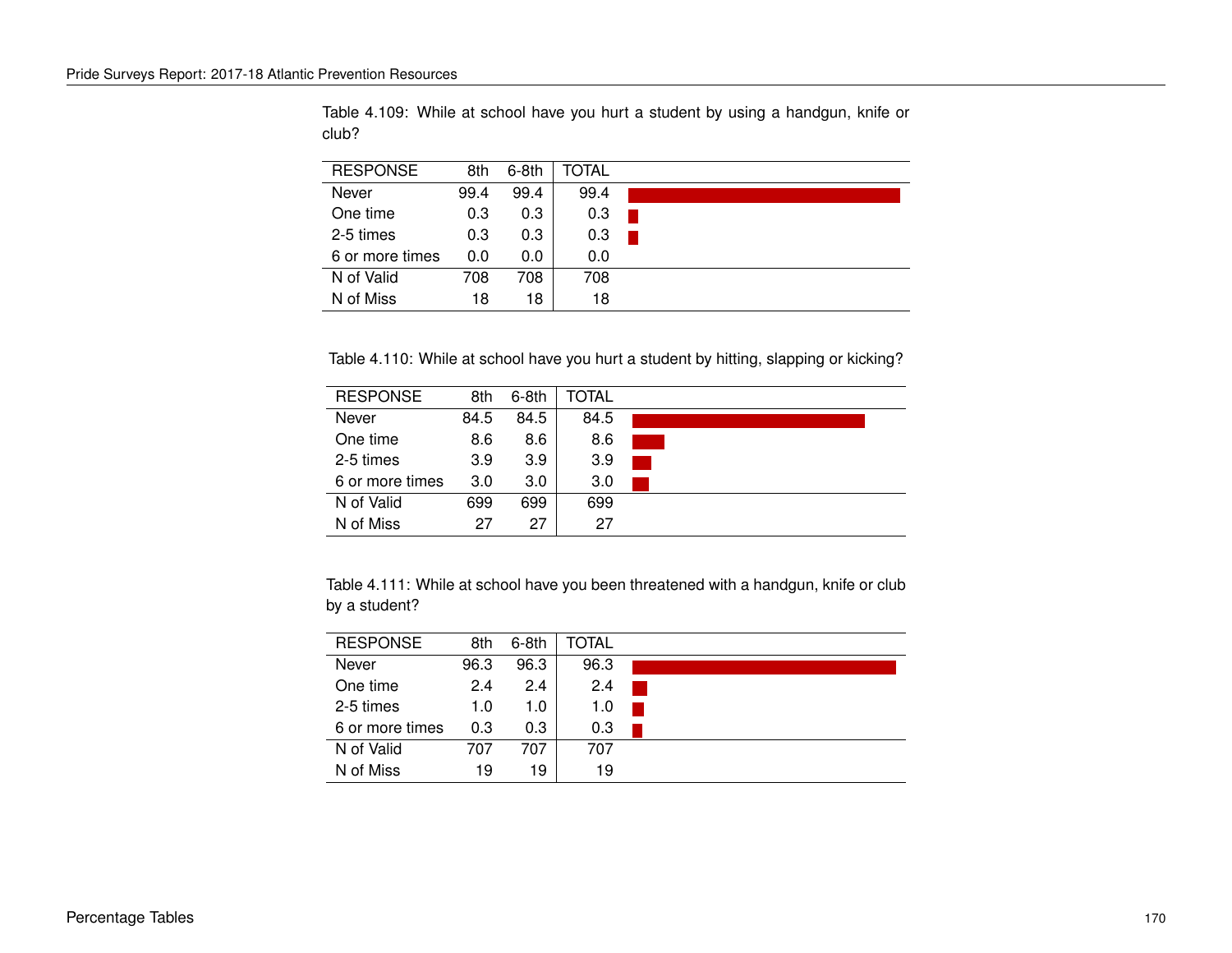| <b>RESPONSE</b> | 8th  | $6-8th$ | TOTAL |  |
|-----------------|------|---------|-------|--|
| Never           | 70.1 | 70.1    | 70.1  |  |
| One time        | 14.2 | 14.2    | 14.2  |  |
| 2-5 times       | 10.5 | 10.5    | 10.5  |  |
| 6 or more times | 5.2  | 5.2     | 5.2   |  |
| N of Valid      | 712  | 712.    | 712   |  |
| N of Miss       | 14   | 14      | 14    |  |

Table 4.112: While at school have you had a student threaten to hit, slap or kick you?

Table 4.113: While at school have you been afraid a student may hurt you?

| <b>RESPONSE</b> | 8th  | $6-8th$ | TOTAL |  |
|-----------------|------|---------|-------|--|
| Never           | 80.9 | 80.9    | 80.9  |  |
| One time        | 11.2 | 11.2    | 11.2  |  |
| 2-5 times       | 4.7  | 4.7     | 4.7   |  |
| 6 or more times | 3.2  | 3.2     | 3.2   |  |
| N of Valid      | 698  | 698     | 698   |  |
| N of Miss       | 28   | 28      | 28    |  |

Table 4.114: While at school have you been hurt by a student using a handgun, knife or club?

| <b>RESPONSE</b> | 8th  | $6-8th$ | TOTAL |
|-----------------|------|---------|-------|
| Never           | 99.3 | 99.3    | 99.3  |
| One time        | 0.3  | 0.3     | 0.3   |
| 2-5 times       | 0.1  | 0.1     | 0.1   |
| 6 or more times | 0.3  | 0.3     | 0.3   |
| N of Valid      | 709  | 709     | 709   |
| N of Miss       | 17   | 17      | 17    |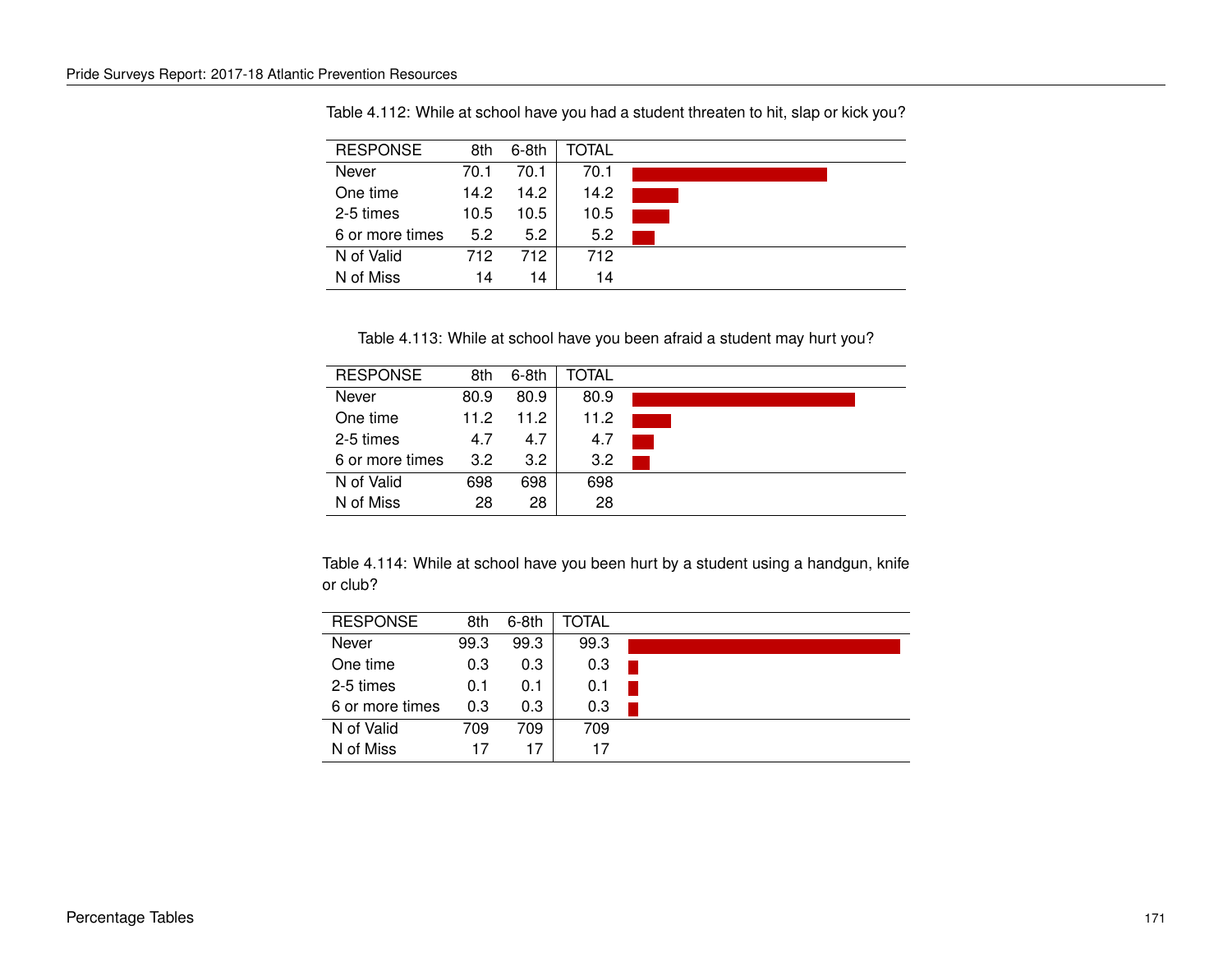| <b>RESPONSE</b> | 8th  | $6-8th$ | TOTAL |  |
|-----------------|------|---------|-------|--|
| Never           | 83.0 | 83.0    | 83.0  |  |
| One time        | 9.2  | 9.2     | 9.2   |  |
| 2-5 times       | 5.7  | 5.7     | 5.7   |  |
| 6 or more times | 2.1  | 21      | 2.1   |  |
| N of Valid      | 707  | 707     | 707   |  |
| N of Miss       | 19   | 19      | 19    |  |

Table 4.115: While at school have you been hurt by a student who hit, slapped or kicked you?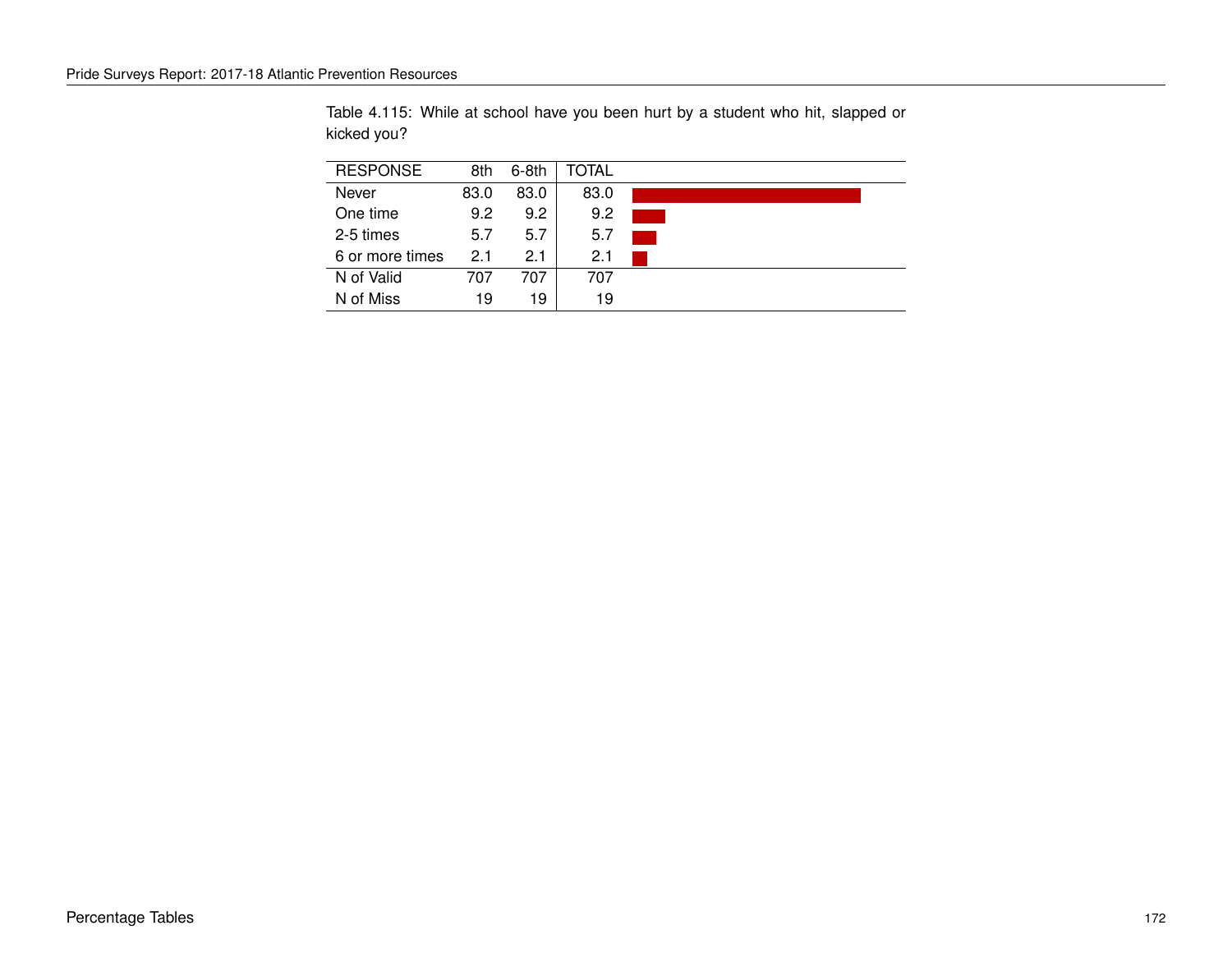# **4.16 In My School, I Feel Safe...**

| <b>RESPONSE</b> | 8th  | $6-8th$ | <b>TOTAL</b> |  |
|-----------------|------|---------|--------------|--|
| Never           | 2.4  | 2.4     | 2.4          |  |
| Seldom          | 3.1  | 3.1     | 3.1          |  |
| Sometimes       | 9.3  | 9.3     | 9.3          |  |
| Often           | 29.3 | 29.3    | 29.3         |  |
| A Lot           | 55.8 | 55.8    | 55.8         |  |
| N of Valid      | 706  | 706     | 706          |  |
| N of Miss       | 20   | 20      | 20           |  |

Table 4.116: In my school, I feel safe in the classroom.

Table 4.117: In my school, I feel safe in the cafeteria.

| <b>RESPONSE</b> | 8th  | $6-8th$ | <b>TOTAL</b> |  |
|-----------------|------|---------|--------------|--|
| Never           | 3.8  | 3.8     | 3.8          |  |
| Seldom          | 5.8  | 5.8     | 5.8          |  |
| Sometimes       | 12.8 | 12.8    | 12.8         |  |
| Often           | 28.6 | 28.6    | 28.6         |  |
| A Lot           | 48.9 | 48.9    | 48.9         |  |
| N of Valid      | 703  | 703     | 703          |  |
| N of Miss       | 23   | 23      | 23           |  |

Table 4.118: In my school, I feel safe in the halls.

| <b>RESPONSE</b> | 8th  | $6-8th$ | <b>TOTAL</b> |  |
|-----------------|------|---------|--------------|--|
| Never           | 5.5  | 5.5     | 5.5          |  |
| Seldom          | 5.8  | 5.8     | 5.8          |  |
| Sometimes       | 16.2 | 16.2    | 16.2         |  |
| Often           | 27.5 | 27.5    | 27.5         |  |
| A Lot           | 45.0 | 45.0    | 45.0         |  |
| N of Valid      | 705  | 705     | 705          |  |
| N of Miss       | 21   | 21      | 21           |  |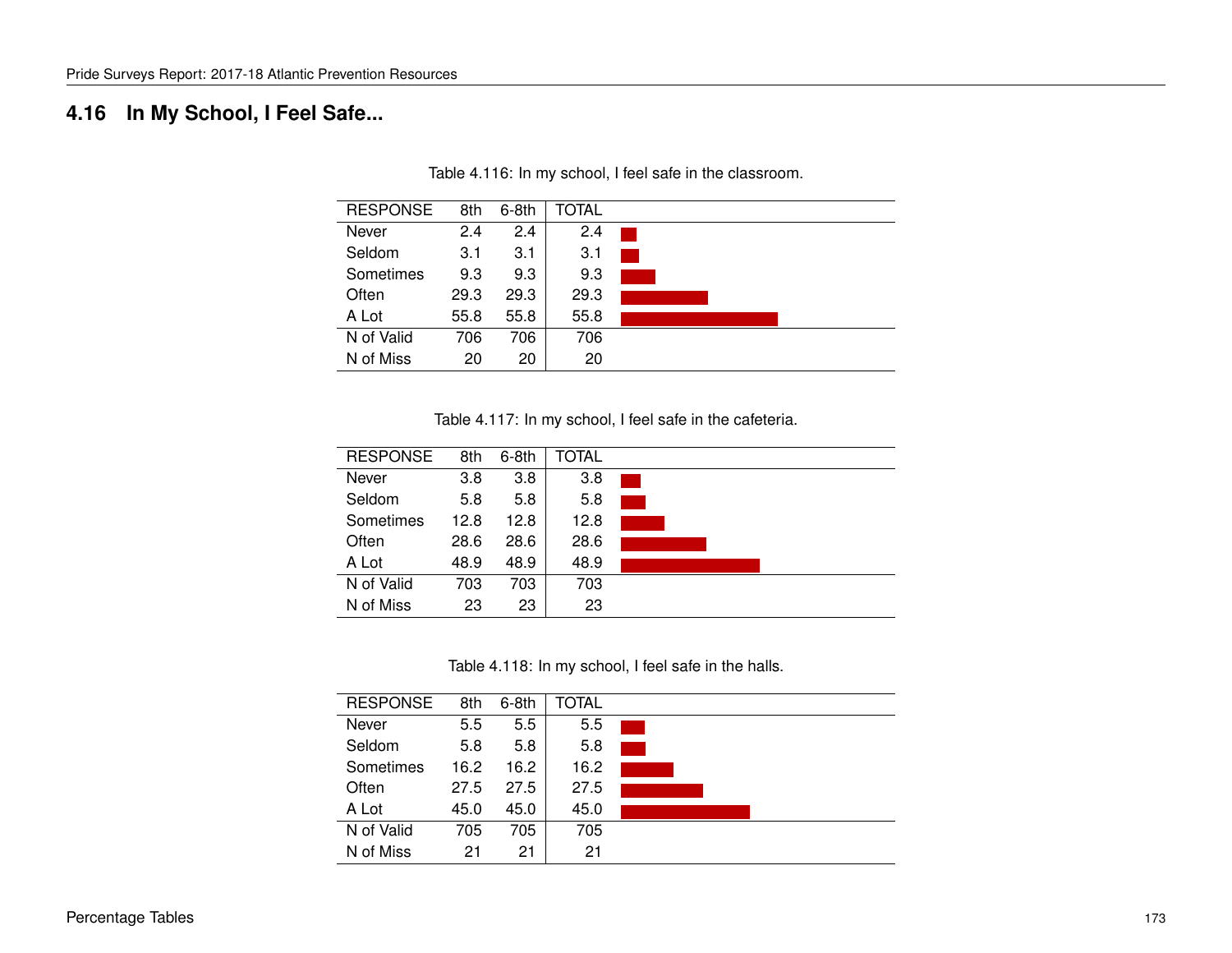| <b>RESPONSE</b> | 8th  | $6-8th$ | <b>TOTAL</b> |  |
|-----------------|------|---------|--------------|--|
| Never           | 6.8  | 6.8     | 6.8          |  |
| Seldom          | 6.4  | 6.4     | 6.4          |  |
| Sometimes       | 15.6 | 15.6    | 15.6         |  |
| Often           | 26.5 | 26.5    | 26.5         |  |
| A Lot           | 44.8 | 44.8    | 44.8         |  |
| N of Valid      | 706  | 706     | 706          |  |
| N of Miss       | 20   | 20      | 20           |  |

Table 4.119: In my school, I feel safe in the bathroom.

Table 4.120: In my school, I feel safe in the gym.

| <b>RESPONSE</b> | 8th  | $6-8th$ | TOTAL |  |
|-----------------|------|---------|-------|--|
| Never           | 4.3  | 4.3     | 4.3   |  |
| Seldom          | 4.1  | 4.1     | 4.1   |  |
| Sometimes       | 12.1 | 12.1    | 12.1  |  |
| Often           | 26.8 | 26.8    | 26.8  |  |
| A Lot           | 52.7 | 52.7    | 52.7  |  |
| N of Valid      | 702  | 702     | 702   |  |
| N of Miss       | 24   | 24      | 24    |  |

Table 4.121: In my school, I feel safe on the school bus.

| <b>RESPONSE</b> | 8th  | $6-8th$ | TOTAL |  |
|-----------------|------|---------|-------|--|
| Never           | 9.1  | 9.1     | 9.1   |  |
| Seldom          | 9.7  | 9.7     | 9.7   |  |
| Sometimes       | 15.9 | 15.9    | 15.9  |  |
| Often           | 24.3 | 24.3    | 24.3  |  |
| A Lot           | 40.9 | 40.9    | 40.9  |  |
| N of Valid      | 679  | 679     | 679   |  |
| N of Miss       | 47   | 47      | 47    |  |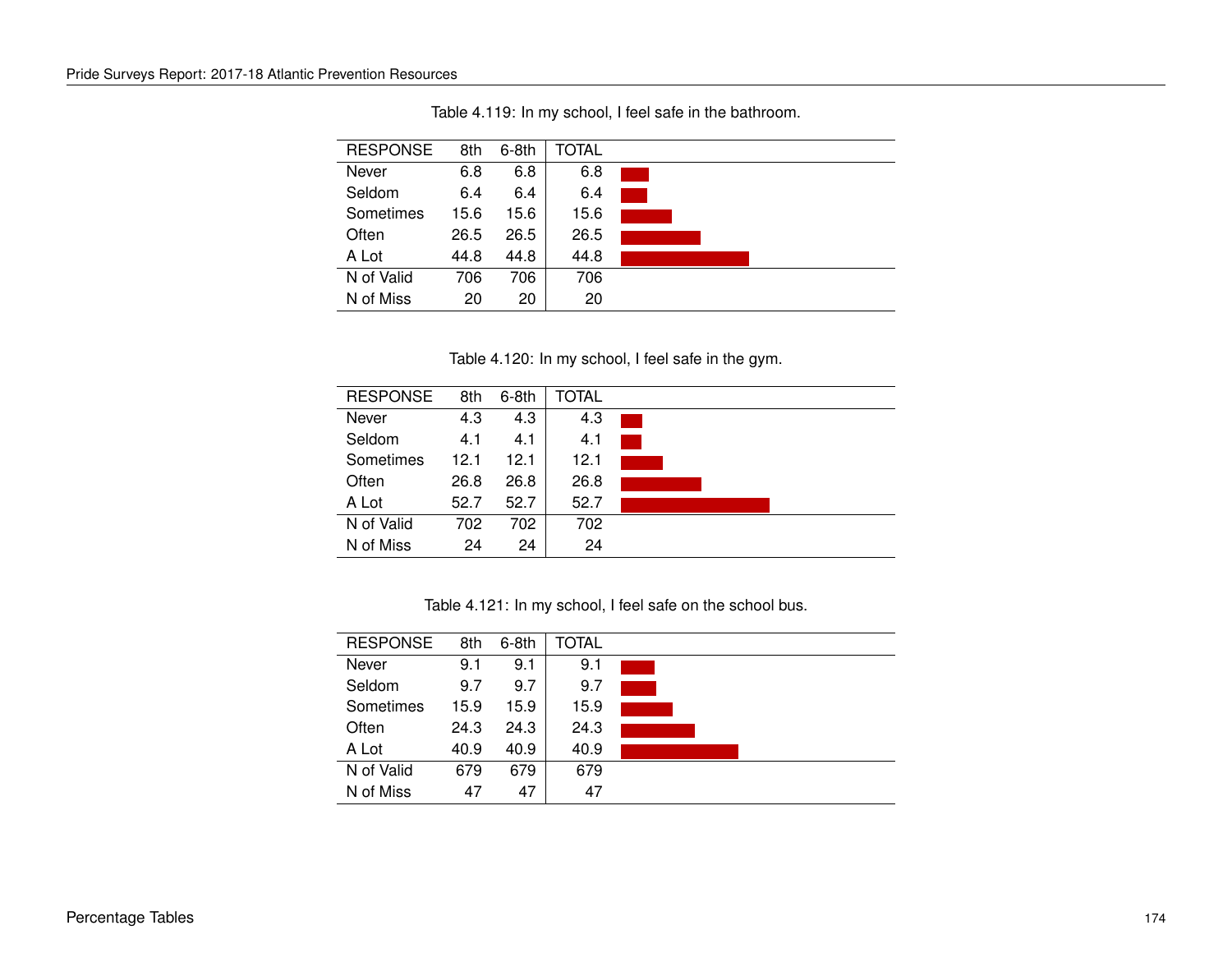| <b>RESPONSE</b> | 8th  | $6-8th$ | TOTAL |  |
|-----------------|------|---------|-------|--|
| Never           | 5.3  | 5.3     | 5.3   |  |
| Seldom          | 6.0  | 6.0     | 6.0   |  |
| Sometimes       | 11.7 | 11.7    | 11.7  |  |
| Often           | 26.1 | 26.1    | 26.1  |  |
| A Lot           | 50.9 | 50.9    | 50.9  |  |
| N of Valid      | 700  | 700     | 700   |  |
| N of Miss       | 26   | 26      | 26    |  |

Table 4.122: In my school, I feel safe at school events.

Table 4.123: In my school, I feel safe in the parking lot.

| <b>RESPONSE</b> | 8th  | $6-8th$ | TOTAL |  |
|-----------------|------|---------|-------|--|
| Never           | 10.0 | 10.0    | 10.0  |  |
| Seldom          | 12.1 | 12.1    | 12.1  |  |
| Sometimes       | 17.4 | 17.4    | 17.4  |  |
| Often           | 21.8 | 21.8    | 21.8  |  |
| A Lot           | 38.7 | 38.7    | 38.7  |  |
| N of Valid      | 701  | 701     | 701   |  |
| N of Miss       | 25   | 25      | 25    |  |

Table 4.124: In my school, I feel safe on the way to or from school.

| <b>RESPONSE</b> | 8th  | $6-8th$ | TOTAL |  |
|-----------------|------|---------|-------|--|
| Never           | 5.3  | 5.3     | 5.3   |  |
| Seldom          | 6.8  | 6.8     | 6.8   |  |
| Sometimes       | 15.4 | 15.4    | 15.4  |  |
| Often           | 26.5 | 26.5    | 26.5  |  |
| A Lot           | 46.0 | 46.0    | 46.0  |  |
| N of Valid      | 702  | 702     | 702   |  |
| N of Miss       | 24   | 24      | 24    |  |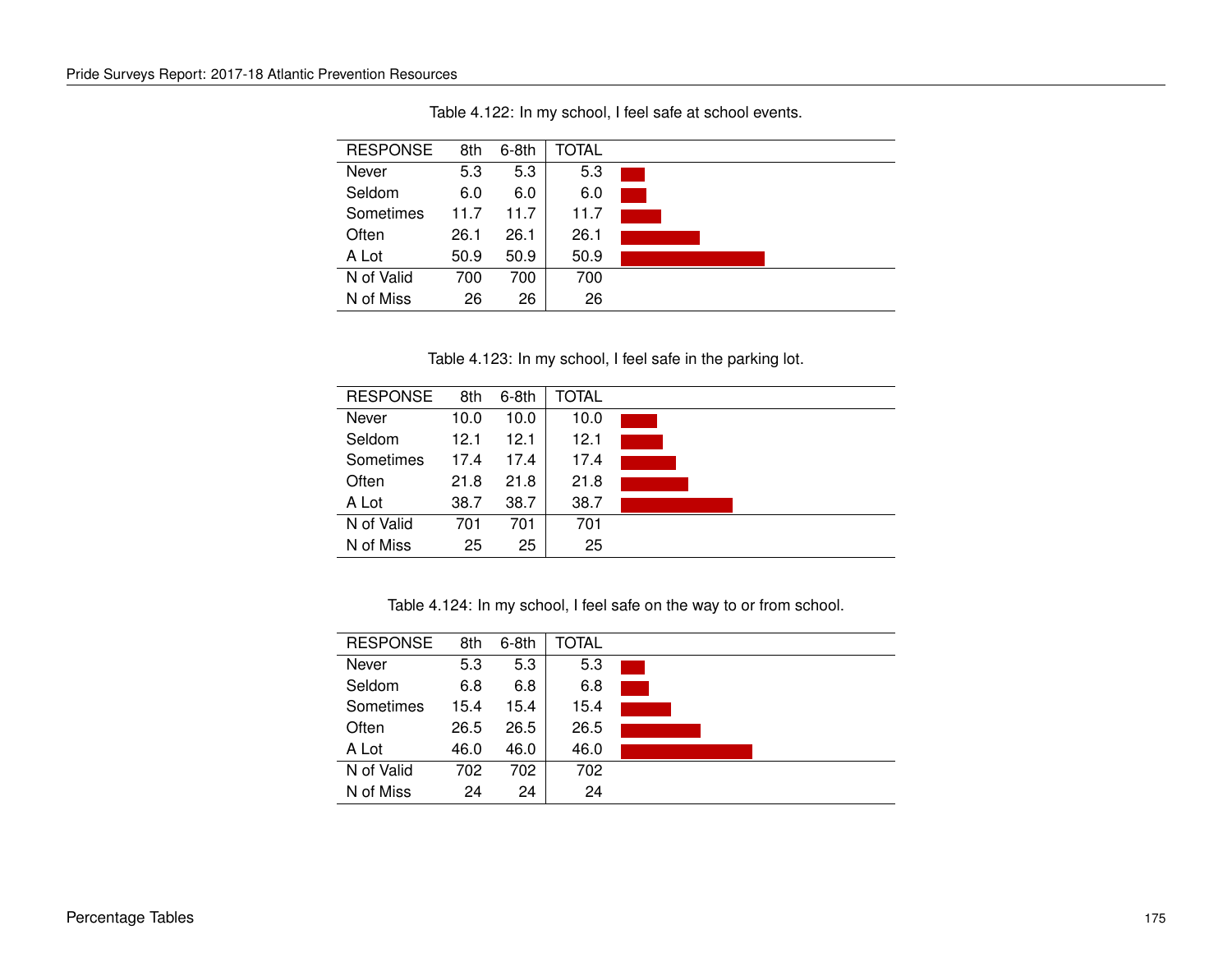### **4.17 Additional Questions**

| <b>RESPONSE</b>   | 8th  | $6-8th$ | TOTAL |  |
|-------------------|------|---------|-------|--|
| Not true at all   | 1.1  | 1.1     | 1.1   |  |
| Somewhat not true | 1.1  | 1.1     | 1.1   |  |
| Somewhat true     | 12.0 | 12.0    | 12.0  |  |
| Very true         | 85.8 | 85.8    | 85.8  |  |
| N of Valid        | 702  | 702     | 702   |  |
| N of Miss         | 24   | 24      | 24    |  |

Table 4.125: I believe that my family loves me.

Table 4.126: I have at least one adult I can go to and talk about my feelings.

| <b>RESPONSE</b>   | 8th  | $6-8th$ | TOTAL |  |
|-------------------|------|---------|-------|--|
| Not true at all   | 7.3  | 7.3     | 7.3   |  |
| Somewhat not true | 4.3  | 4.3     | 4.3   |  |
| Somewhat true     | 19.0 | 19.0    | 19.0  |  |
| Very true         | 69.5 | 69.5    | 69.5  |  |
| N of Valid        | 701  | 701     | 701   |  |
| N of Miss         | 25   | 25      | 25    |  |

Table 4.127: There is someone in my family that cares about how I do in school.

| <b>RESPONSE</b>   | 8th  | $6-8th$ | TOTAL |  |
|-------------------|------|---------|-------|--|
| Not true at all   | 2.1  | 2.1     | 2.1   |  |
| Somewhat not true | 1.3  | 1.3     | 1.3   |  |
| Somewhat true     | 4.1  | 4.1     | 4.1   |  |
| Very true         | 92.4 | 92.4    | 92.4  |  |
| N of Valid        | 699  | 699     | 699   |  |
| N of Miss         | 27   | 27      | 27    |  |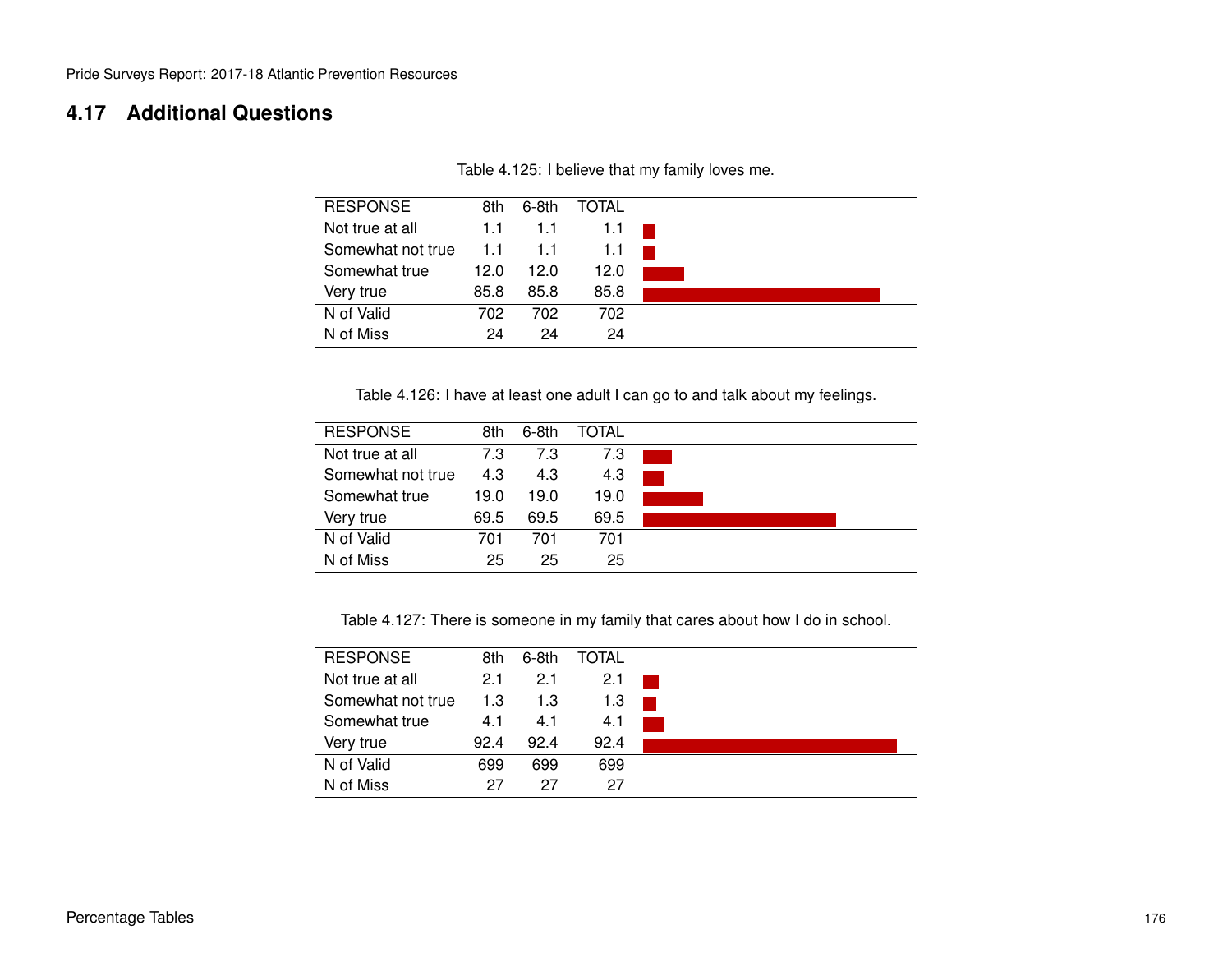| <b>RESPONSE</b>        | 8th  | $6-8th$ | TOTAL |  |
|------------------------|------|---------|-------|--|
| Parents                | 64.6 | 64.6    | 64.6  |  |
| Friends                | 17.9 | 17.9    | 17.9  |  |
| Teachers/Coaches       | 2.0  | 2.0     | 2.0   |  |
| Siblings               | 8.3  | 8.3     | 8.3   |  |
| <b>Other Relatives</b> | 3.6  | 3.6     | 3.6   |  |
| Celebrities/Media      | 3.6  | 3.6     | 3.6   |  |
| N of Valid             | 661  | 661     | 661   |  |
| N of Miss              | 65   | 65      | 65    |  |

Table 4.128: Who most influences your attitudes and decision- making?

Table 4.129: Within the past year, how often have you had an energy drink (Red Bull, Monster, etc) without alcohol?

| <b>RESPONSE</b>   | 8th  | $6-8th$ | <b>TOTAL</b> |  |
|-------------------|------|---------|--------------|--|
| Did Not Use       | 70.5 | 70.5    | 70.5         |  |
| Once in a year    | 13.1 | 13.1    | 13.1         |  |
| 6 Times in a year | 6.2  | 6.2     | 6.2          |  |
| Once per month    | 4.5  | 4.5     | 4.5          |  |
| Twice per month   | 1.6  | 1.6     | 1.6          |  |
| Once per week     | 2.9  | 2.9     | 2.9          |  |
| 3 Times per week  | 0.3  | 0.3     | 0.3          |  |
| Every day         | 1.0  | 1.0     | 1.0          |  |
| N of Valid        | 695  | 695     | 695          |  |
| N of Miss         | 31   | 31      | 31           |  |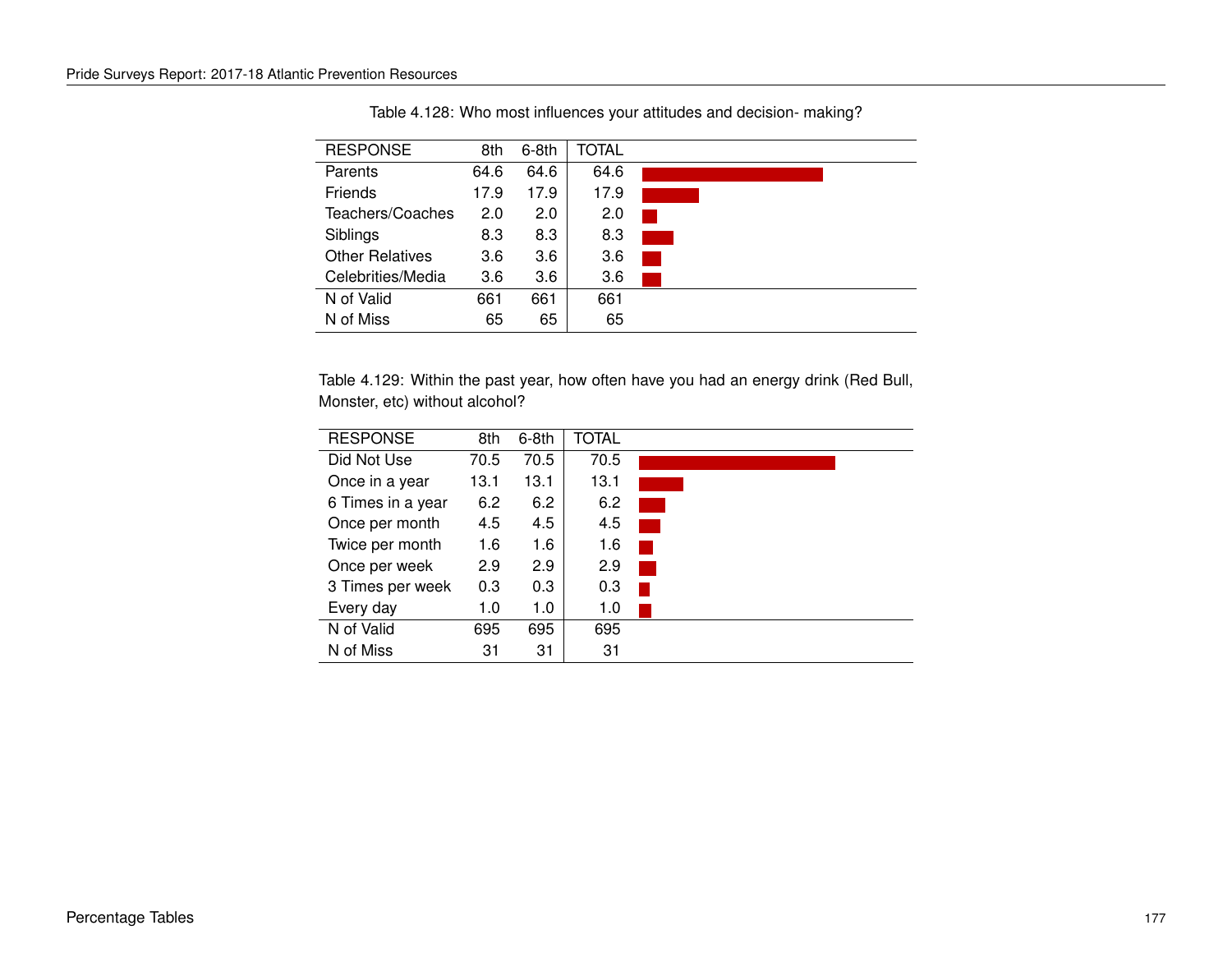| <b>RESPONSE</b>   | 8th  | $6-8th$ | <b>TOTAL</b> |  |
|-------------------|------|---------|--------------|--|
| Did Not Use       | 95.4 | 95.4    | 95.4         |  |
| Once in a year    | 2.4  | 2.4     | 2.4          |  |
| 6 Times in a year | 0.9  | 0.9     | 0.9          |  |
| Once per month    | 0.7  | 0.7     | 0.7          |  |
| Twice per month   | 0.1  | 0.1     | 0.1          |  |
| Once per week     | 0.3  | 0.3     | 0.3          |  |
| 3 Times per week  | 0.0  | 0.0     | 0.0          |  |
| Every day         | 0.1  | 0.1     | 0.1          |  |
| N of Valid        | 701  | 701     | 701          |  |
| N of Miss         | 25   | 25      | 25           |  |

Table 4.130: Within the past year, how often have you had an energy drink (Red Bull, Monster, etc.) with alcohol?

Table 4.131: Where do you most often get prescription drugs to get high? (Choose only one)

| <b>RESPONSE</b>              | 8th  | $6-8th$ | <b>TOTAL</b> |  |
|------------------------------|------|---------|--------------|--|
| Do not use                   | 96.9 | 96.9    | 96.9         |  |
| My home                      | 0.6  | 0.6     | 0.6          |  |
| Someone elseâĂŹs home        | 0.9  | 0.9     | 0.9          |  |
| Taken from/given by relative | 0.7  | 0.7     | 0.7          |  |
| Friend                       | 0.1  | 0.1     | 0.1          |  |
| Dealer                       | 0.7  | 0.7     | 0.7          |  |
| Internet                     | 0.1  | 0.1     | 0.1          |  |
| N of Valid                   | 702  | 702     | 702          |  |
| N of Miss                    | 24   | 24      | 24           |  |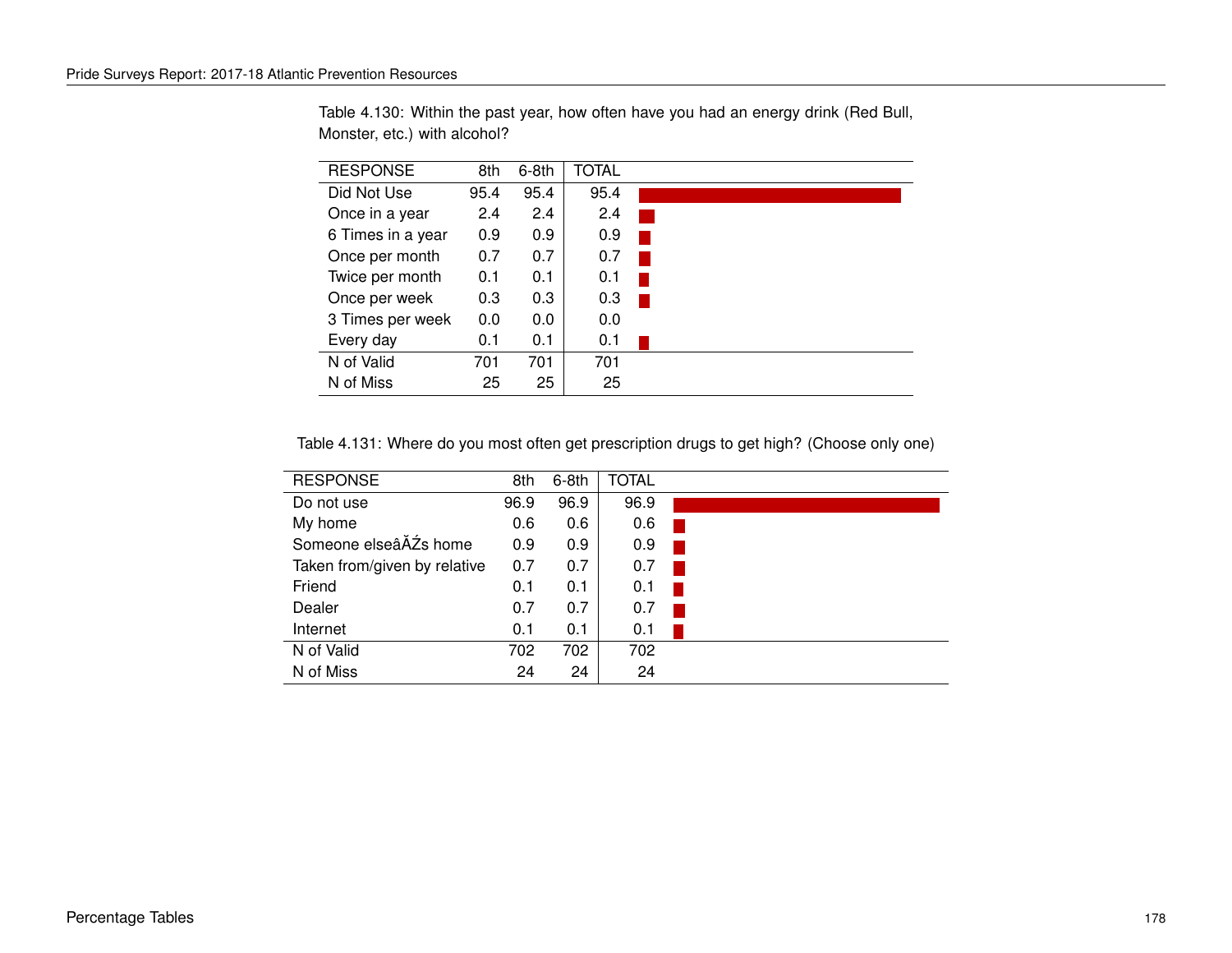| <b>RESPONSE</b>       | 8th  | 6-8th | TOTAL |  |
|-----------------------|------|-------|-------|--|
| Do not use            | 92.9 | 92.9  | 92.9  |  |
| Given by parents      | 2.0  | 2.0   | 2.0   |  |
| Taken from home       | 1.6  | 1.6   | 1.6   |  |
| Older sibling/friend  | 0.9  | 0.9   | 0.9   |  |
| Buy from liquor store | 0.4  | 0.4   | 0.4   |  |
| Have someone buy it   | 0.6  | 0.6   | 0.6   |  |
| At a party            | 1.7  | 1.7   | 1.7   |  |
| N of Valid            | 700  | 700   | 700   |  |
| N of Miss             | 26   | 26    | 26    |  |

Table 4.132: Where/how do you get beer, wine, liquor, and other alcohol products most often? (Choose only one)

Table 4.133: Within the past year, how often have you been at a party where an adult provided alcohol for you and your peers?

| <b>RESPONSE</b> | 8th  | $6-8th$ | TOTAL |  |
|-----------------|------|---------|-------|--|
| Never           | 90.3 | 90.3    | 90.3  |  |
| Seldom          | 6.0  | 6.0     | 6.0   |  |
| Sometimes       | 2.6  | 2.6     | 2.6   |  |
| Often           | 0.9  | 0.9     | 0.9   |  |
| A lot           | 0.3  | 0.3     | 0.3   |  |
| N of Valid      | 699  | 699     | 699   |  |
| N of Miss       | 27   | 27      | 27    |  |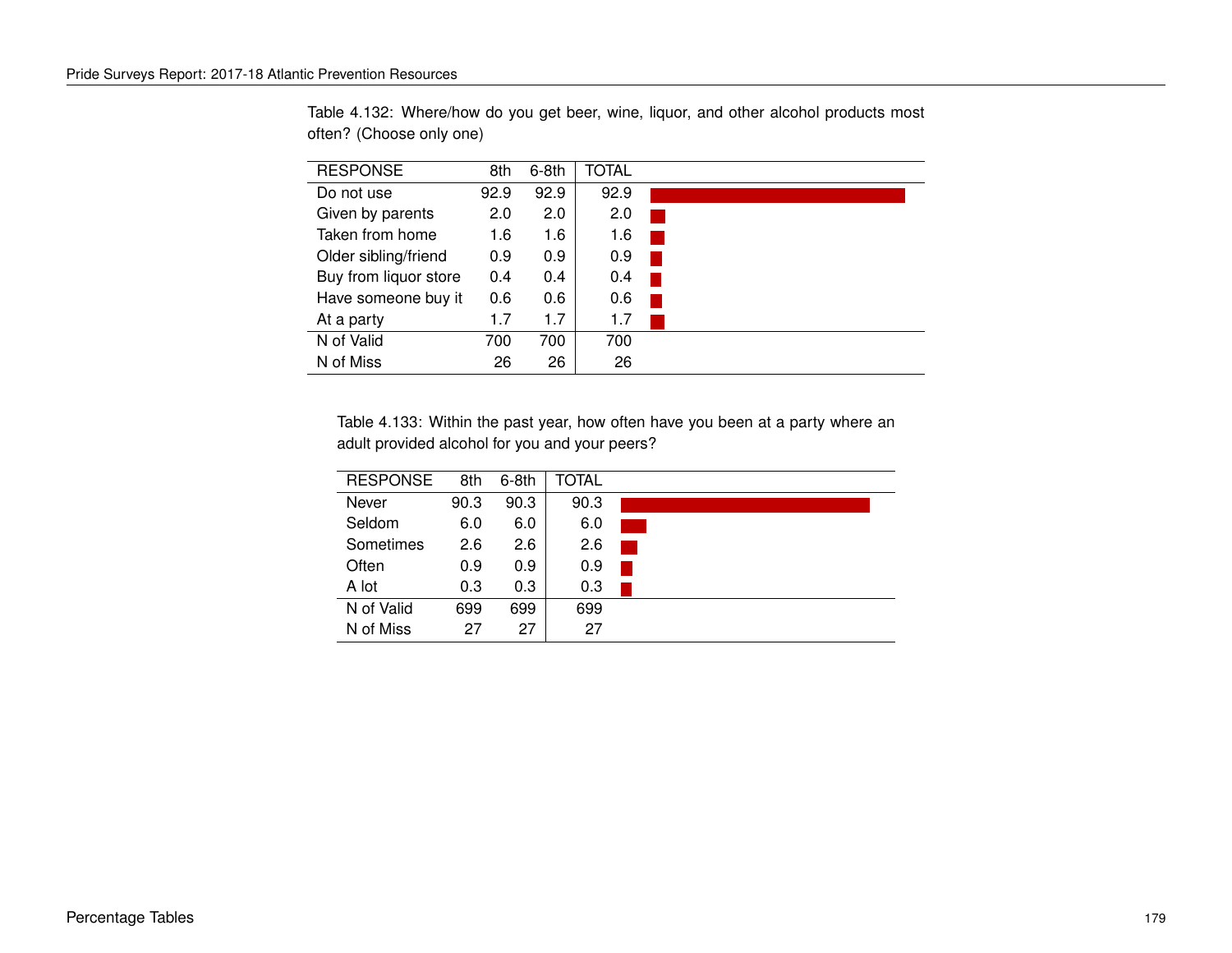| <b>RESPONSE</b>                                              | 8th  | $6-8th$ | <b>TOTAL</b> |                        |
|--------------------------------------------------------------|------|---------|--------------|------------------------|
| Alcohol                                                      | 29.1 | 29.1    | 29.1         |                        |
| Marijuana                                                    | 50.8 | 50.8    | 50.8         |                        |
| <b>Prescription Drugs</b>                                    | 3.0  | 3.0     | 3.0          |                        |
| Cocaine                                                      | 9.1  | 9.1     | 9.1          |                        |
| Inhalants                                                    | 3.5  | 3.5     | 3.5          |                        |
| Synthetic Drugs (K2, Spice, Bath Salts, Molly, Smiles, etc.) | 2.6  | 2.6     | 2.6          |                        |
| <b>Steroids</b>                                              | 1.8  | 1.8     | 1.8          | <b>Service Service</b> |
| Hallucinogens (PCP, LSD)                                     | 0.0  | $0.0\,$ | 0.0          |                        |
| N of Valid                                                   | 656  | 656     | 656          |                        |
| N of Miss                                                    | 70   | 70      | 70           |                        |

Table 4.134: What drug/substance are you hearing students in your school talk about MOST often? (Choose only one)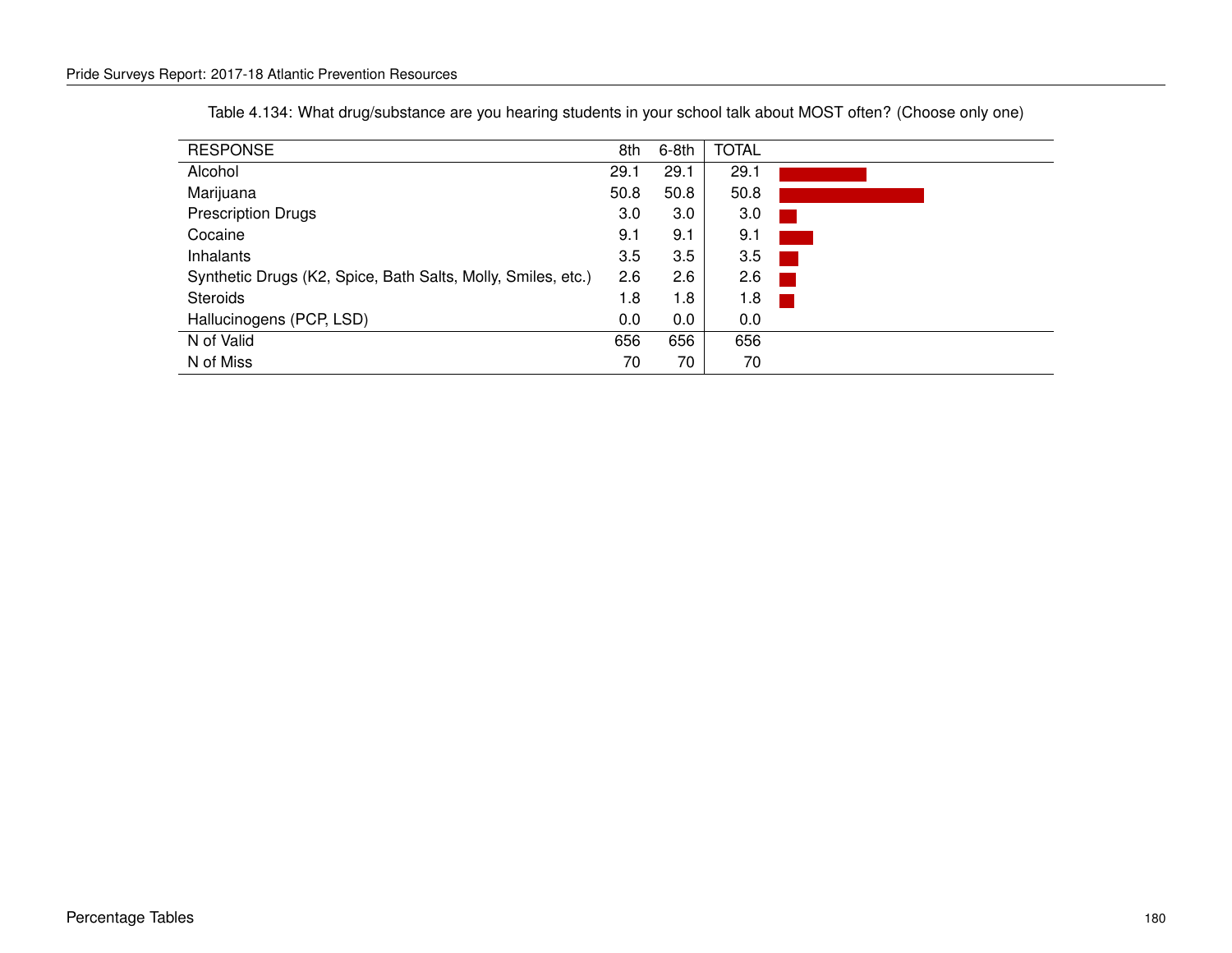### **4.18 Frequency of Use**

The last section of tables presents the frequency of drug use *How Often Do You Use* data with the categories *collapsed* as follows:

Daily Use – Every Day Weekly Use – Once/Week + 3 Times/Week + Every Day Annual Use – Once/Year + 6 Times/Year + Once/Month + Twice/Month + Once/Week + 3 Times/Week + Every Day

The Monthly Use category in previous reports has been changed to Past 30 Day Use. Due to recent changes in federal reporting requirements, Past 30 Day use for tobacco, alcohol, marijuana and prescription drugs must be calculated from the section headed *During the Past 30 Days:*. The other drugs are calculated as before by combining the categories of Once/Month thru Daily together of the *How Often Do You Use* data.

An additional drug use category has been created by combining the responses from marijuana, cocaine, inhalants, hallucinogens, heroin, steroids, ecstasy, meth, prescription drugs and over-the-counter drugs together to create an illicit drug use variable. This category represents any illicit drug use regardless of the type of drug.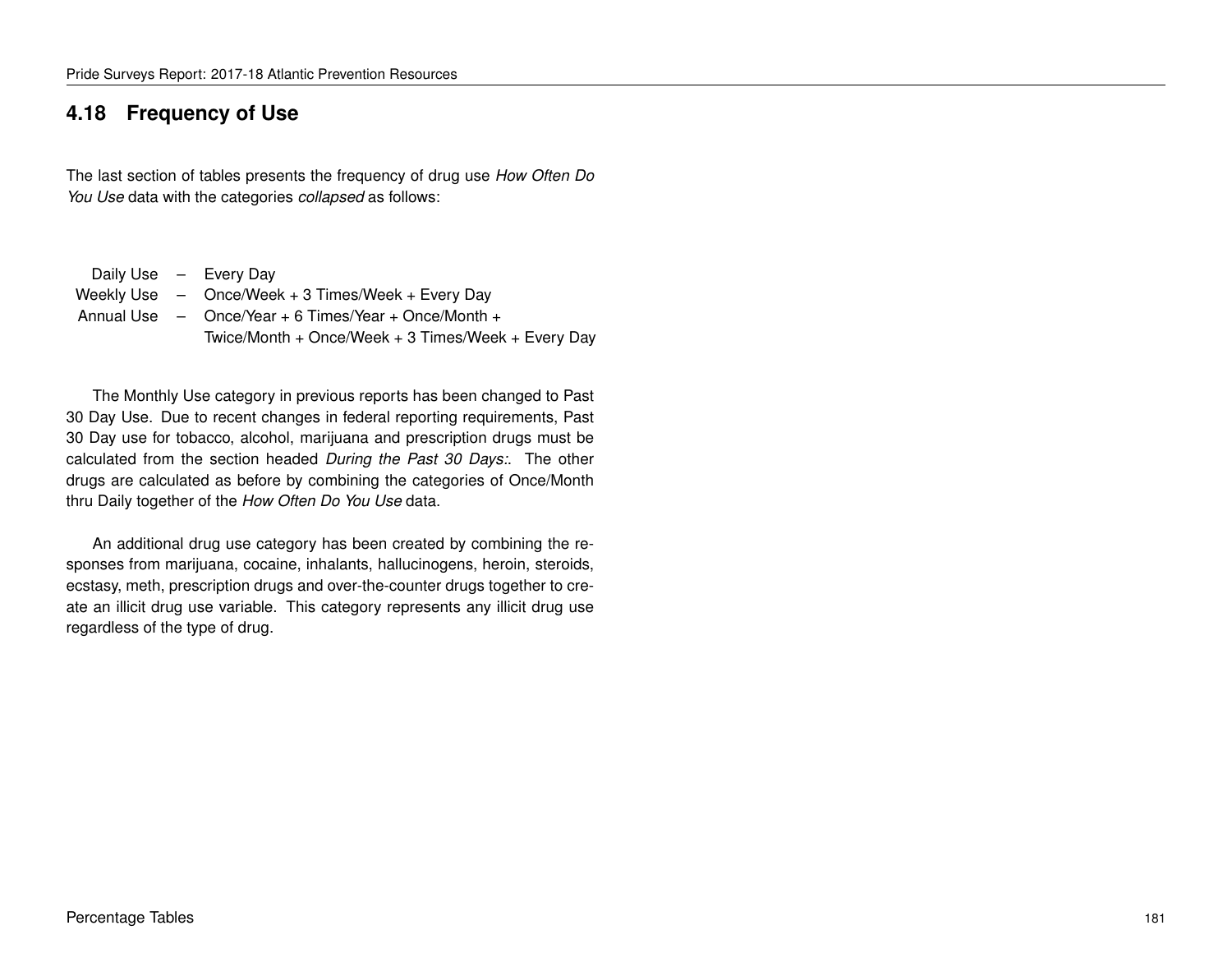| <b>RESPONSE</b> | 8th  | $6-8th$ | TOTAL |  |
|-----------------|------|---------|-------|--|
| Yes             | 0.6  | 0.6     | 0.6   |  |
| No              | 99.4 | 99.4    | 99.4  |  |
| N of Valid      | 722  | 722     | 722   |  |
| N of Miss       |      | 4       | 4     |  |

Table 4.135: Past 30 day use cigarettes?

#### Table 4.136: Past 30 day use e-cigarettes?

| <b>RESPONSE</b> | 8th  | $6-8th$ | TOTAL |  |
|-----------------|------|---------|-------|--|
| Yes             | 3.5  | 3.5     | 3.5   |  |
| No              | 96.5 | 96.5    | 96.5  |  |
| N of Valid      | 719  | 719     | 719   |  |
| N of Miss       |      |         |       |  |

#### Table 4.137: Past 30 day use alcohol?

| <b>RESPONSE</b> | 8th  | $6-8th$ | TOTAL |  |
|-----------------|------|---------|-------|--|
| Yes             | 3.3  | 3.3     | 3.3   |  |
| No              | 96.7 | 96.7    | 96.7  |  |
| N of Valid      | 717  | 717     | 717   |  |
| N of Miss       | q    | 9       | 9     |  |

Table 4.138: Past 30 day use marijuana?

| <b>RESPONSE</b> | 8th  | 6-8th | <b>TOTAL</b> |  |
|-----------------|------|-------|--------------|--|
| Yes             | 1.5  | 1.5   | 1.5          |  |
| No              | 98.5 | 98.5  | 98.5         |  |
| N of Valid      | 719  | 719   | 719          |  |
| N of Miss       |      |       |              |  |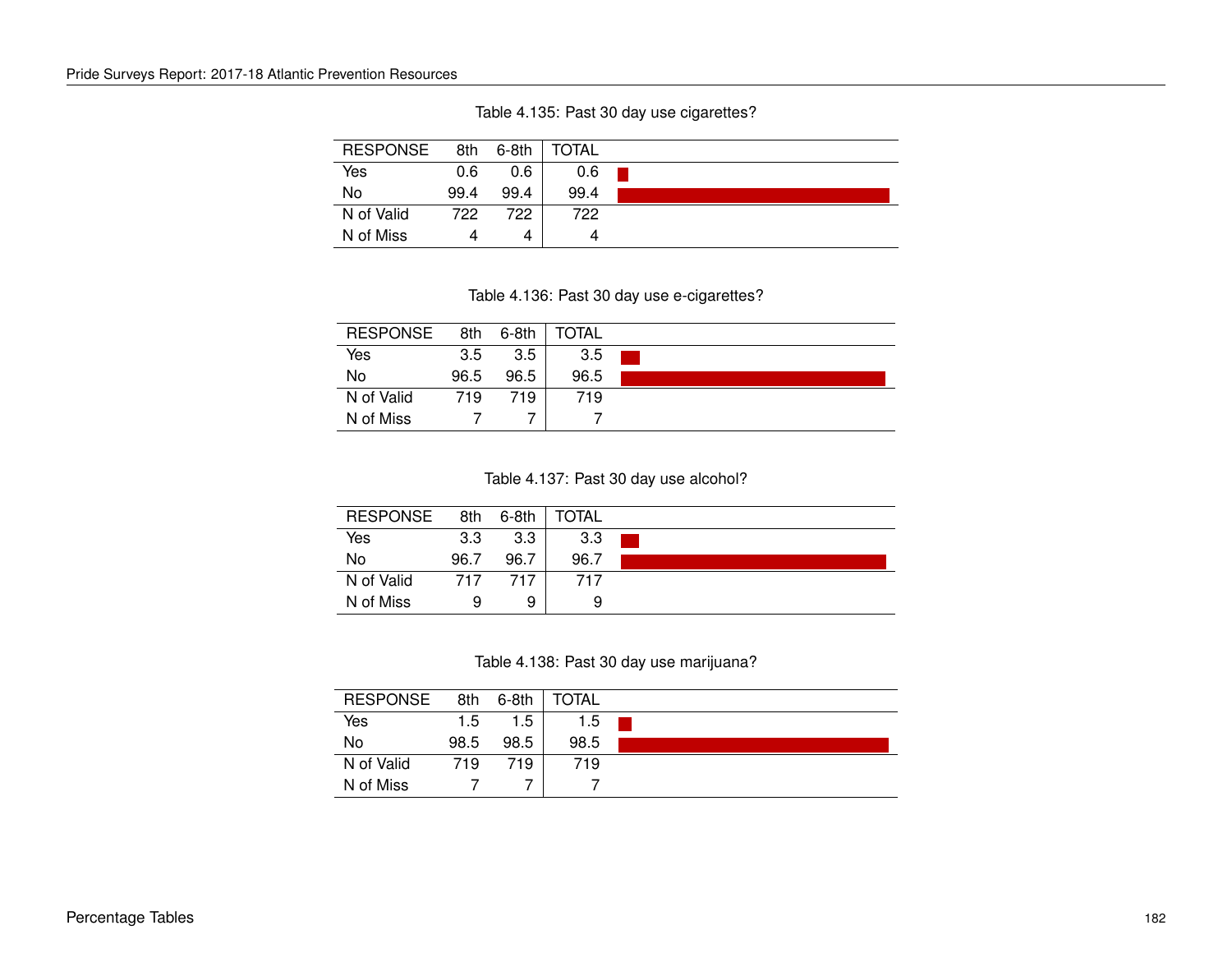| <b>RESPONSE</b> | 8th   | $6-8th$ | TOTAL |
|-----------------|-------|---------|-------|
| Yes             | 0.0   | 0.0     | 0.0   |
| No              | 100.0 | 100.0   | 100.0 |
| N of Valid      | 707   | 707     | 707   |
| N of Miss       | 19    | 19      | 19    |

Table 4.139: Past 30 day use cocaine?

#### Table 4.140: Past 30 day use inhalants?

| <b>RESPONSE</b> | 8th  | 6-8th | TOTAL |  |
|-----------------|------|-------|-------|--|
| Yes             | 1.0  | 1.0   | 1.0   |  |
| No              | 99.0 | 99.0  | 99.0  |  |
| N of Valid      | 706  | 706   | 706   |  |
| N of Miss       | 20   | 20    | 20    |  |

Table 4.141: Past 30 day use hallucinogens?

| <b>RESPONSE</b> | 8th   | $6-8th$ | <b>TOTAL</b> |  |
|-----------------|-------|---------|--------------|--|
| Yes             | 0.0   | 0.0     | 0.0          |  |
| No              | 100.0 | 100.0   | 100.0        |  |
| N of Valid      | 704   | 704.    | 704          |  |
| N of Miss       | 22    | 22      | 22           |  |

Table 4.142: Past 30 day use heroin?

| <b>RESPONSE</b> | 8th   | $6-8th$ | <b>TOTAL</b> |  |
|-----------------|-------|---------|--------------|--|
| Yes             | 0.0   | 0.0     | 0.0          |  |
| No              | 100.0 | 100.0   | 100.0        |  |
| N of Valid      | 710   | 710     | 710          |  |
| N of Miss       | 16    | 16      | 16           |  |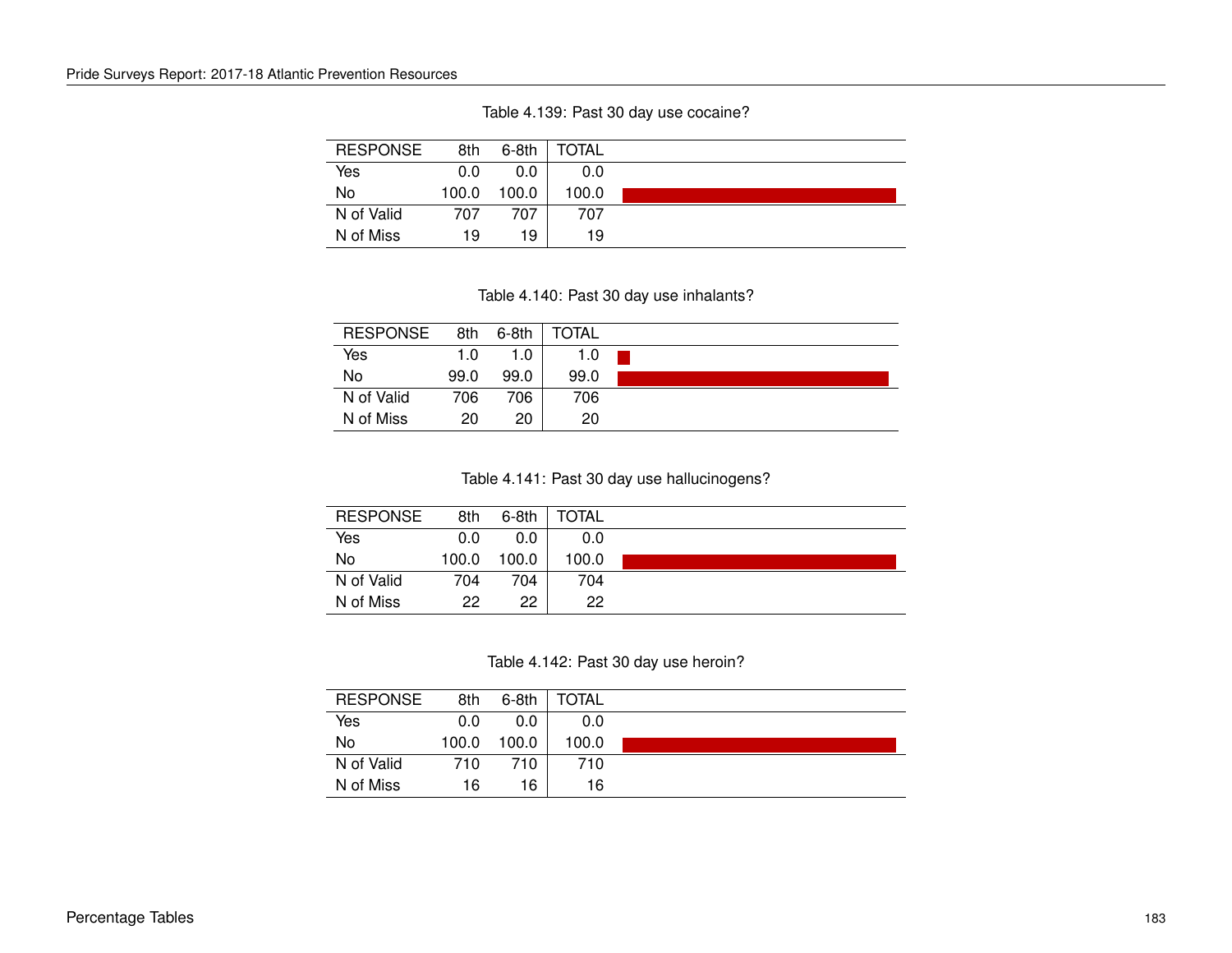|  |  | Table 4.143: Past 30 day use steroids? |
|--|--|----------------------------------------|
|--|--|----------------------------------------|

| <b>RESPONSE</b> | 8th  | 6-8th | TOTAL |  |
|-----------------|------|-------|-------|--|
| Yes             | 0.6  | 0.6   | 0.6   |  |
| No              | 99.4 | 99.4  | 99.4  |  |
| N of Valid      | 708  | 708   | 708   |  |
| N of Miss       | 18   | 18    | 18    |  |

Table 4.144: Past 30 day use ecstasy?

| <b>RESPONSE</b> | 8th   | $6-8th$ | <b>TOTAL</b> |  |
|-----------------|-------|---------|--------------|--|
| Yes             | 0.0   | 0.0     | 0.0          |  |
| No              | 100.0 | 100.0   | 100.0        |  |
| N of Valid      | 706   | 706     | 706          |  |
| N of Miss       | 20    | 20      | 20           |  |

Table 4.145: Past 30 day use meth?

| <b>RESPONSE</b> | 8th   | $6-8th$ | <b>TOTAL</b> |  |
|-----------------|-------|---------|--------------|--|
| Yes             | 0.0   | 0.0     | 0.0          |  |
| No              | 100.0 | 100.0   | 100.0        |  |
| N of Valid      | 706   | 706.    | 706          |  |
| N of Miss       | 20    | 20      | 20           |  |

Table 4.146: Past 30 day use prescription drugs?

| <b>RESPONSE</b> | 8th  | $6-8th$ | <b>TOTAL</b> |  |
|-----------------|------|---------|--------------|--|
| Yes             | 0.7  | 0.7     | 0.7          |  |
| No              | 99.3 | 99.3    | 99.3         |  |
| N of Valid      | 710  | 710     | 710          |  |
| N of Miss       | 16   | 16      | 16           |  |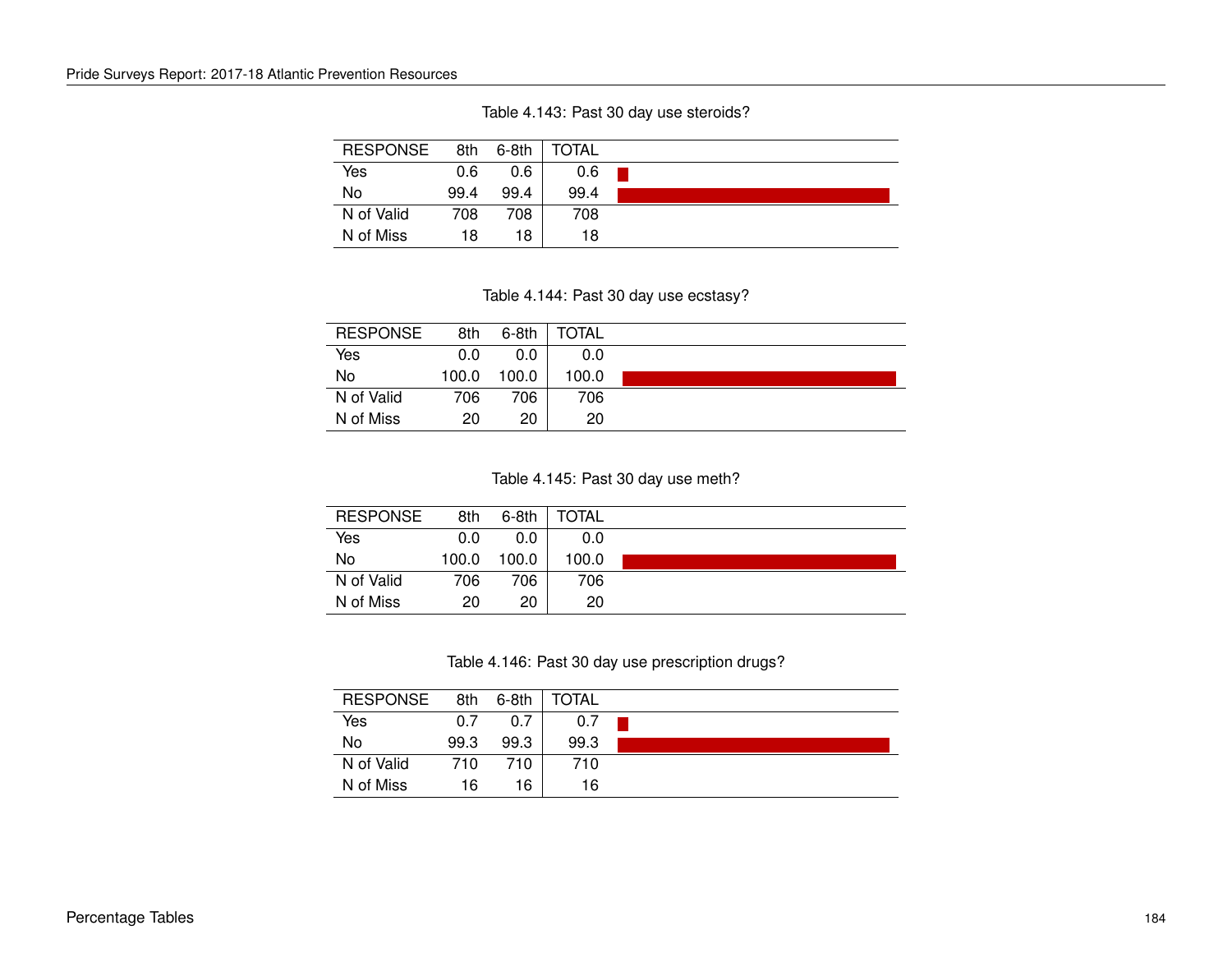| <b>RESPONSE</b> | 8th  | 6-8th | TOTAL |  |
|-----------------|------|-------|-------|--|
| Yes             | 0.3  | 0.3   | 0.3   |  |
| No              | 99.7 | 99.7  | 99.7  |  |
| N of Valid      | 712  | 712   | 712   |  |
| N of Miss       | 14   | 14    | 14    |  |

Table 4.147: Past 30 day use over-the-counter drugs?

#### Table 4.148: Past 30 day use any illicit drug?

| <b>RESPONSE</b> | 8th  | $6-8th$ | TOTAL |  |
|-----------------|------|---------|-------|--|
| Yes             | 3.4  | 3.4     | 3.4   |  |
| No              | 96.6 | 96.6    | 96.6  |  |
| N of Valid      | 725  | 725     | 725   |  |
| N of Miss       |      |         |       |  |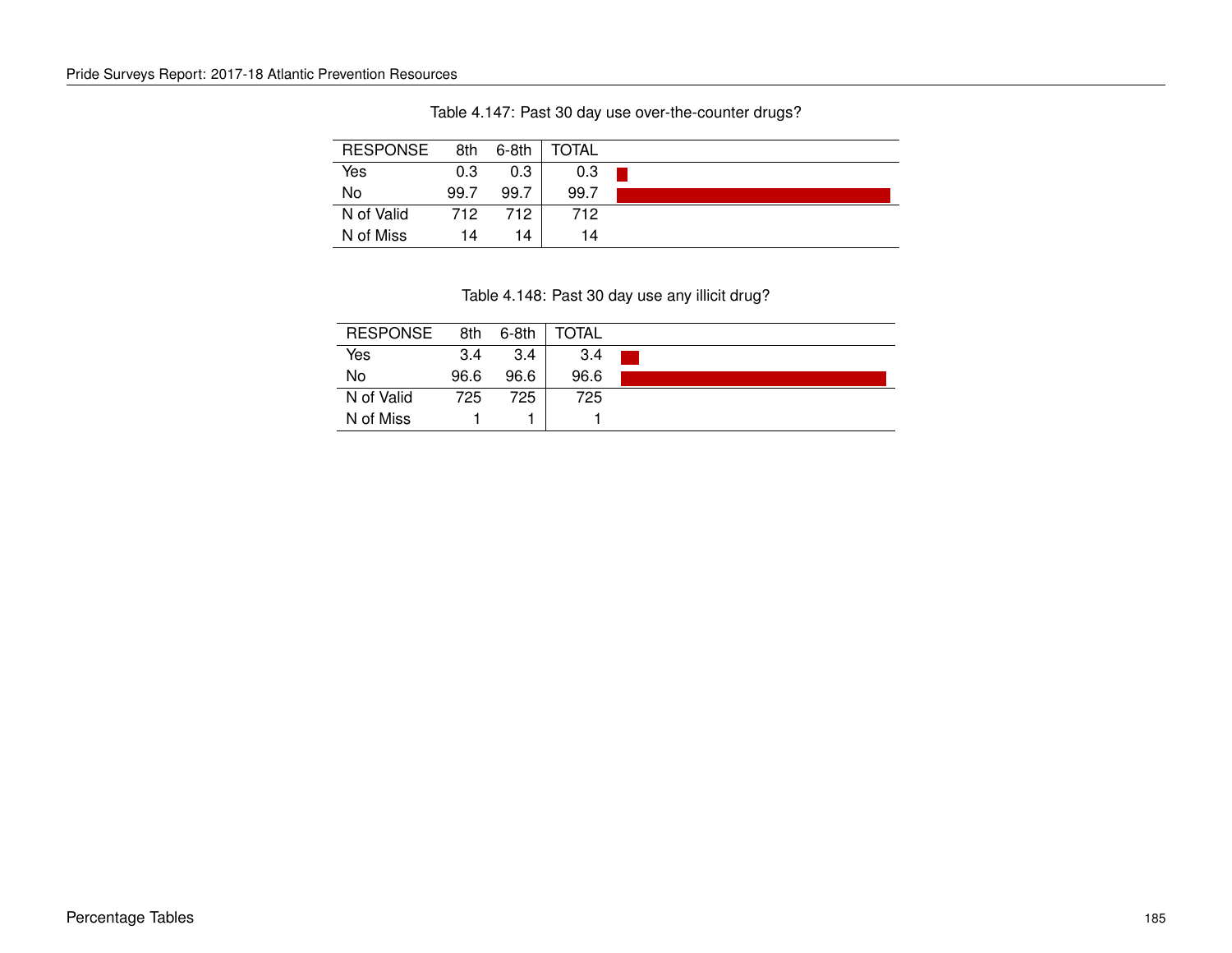| <b>RESPONSE</b> | 8th | 6-8th | TOTAL |  |
|-----------------|-----|-------|-------|--|
| Daily           | 0.0 | 0.0   | 0.0   |  |
| Weekly          | 0.4 | 0.4   | 0.4   |  |
| Annual          | 1.6 | 1.6   | 1.6   |  |
| N of Valid      | 708 | 708   | 708   |  |
| N of Miss       | 18  | 18    | 18    |  |

Table 4.149: Frequency of use of tobacco?

Table 4.150: Frequency of use of alcohol?

| <b>RESPONSE</b> | 8th | 6-8th | <b>TOTAL</b> |  |
|-----------------|-----|-------|--------------|--|
| Daily           | 0.0 | 0.0   | 0.0          |  |
| Weekly          | 0.6 | 0.6   | 0.6          |  |
| Annual          | 9.9 | 9.9   | 9.9          |  |
| N of Valid      | 705 | 705   | 705          |  |
| N of Miss       | 21  | 21    | 21           |  |

Table 4.151: Frequency of use of marijuana?

| <b>RESPONSE</b> | 8th | $6-8th$ | TOTAL |  |
|-----------------|-----|---------|-------|--|
| Daily           | 0.0 | 0.0     | 0.0   |  |
| Weekly          | 0.1 | 0.1     | 0.1   |  |
| Annual          | 3.4 | 3.4     | 3.4   |  |
| N of Valid      | 708 | 708     | 708   |  |
| N of Miss       | 18  | 18      | 18    |  |

Table 4.152: Frequency of use of cocaine?

| <b>RESPONSE</b> | 8th | $6-8th$ | TOTAL |  |
|-----------------|-----|---------|-------|--|
| Daily           | 0.0 | 0.0     | 0.0   |  |
| Weekly          | 0.0 | 0.0     | 0.0   |  |
| Annual          | 0.0 | 0.0     | 0.0   |  |
| N of Valid      | 707 | 707     | 707   |  |
| N of Miss       | 19  | 19      | 19    |  |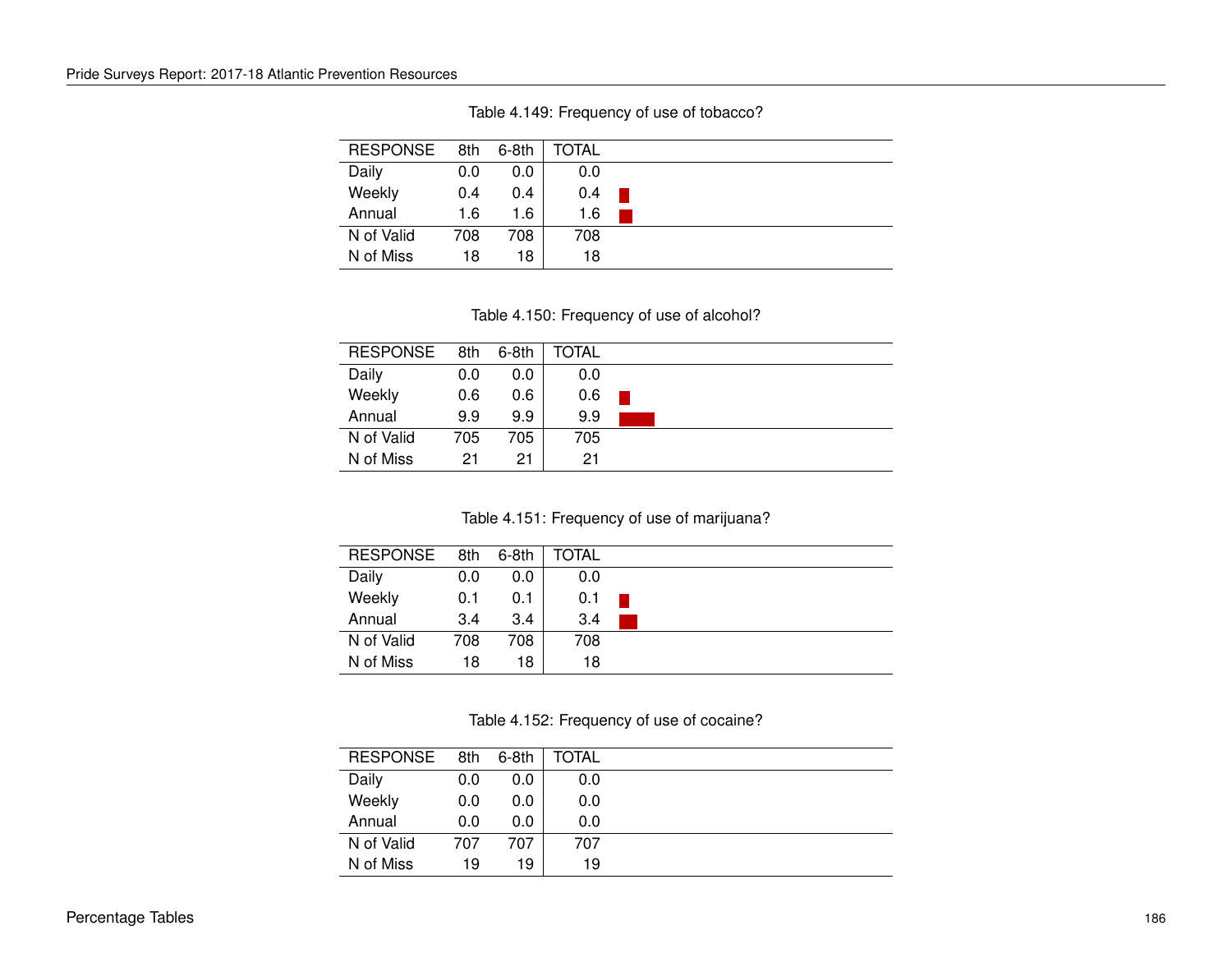| <b>RESPONSE</b> | 8th | 6-8th | TOTAL |  |
|-----------------|-----|-------|-------|--|
| Daily           | 0.1 | 0.1   | 0.1   |  |
| Weekly          | 0.6 | 0.6   | 0.6   |  |
| Annual          | 1.7 | 17    | 1.7   |  |
| N of Valid      | 707 | 707   | 707   |  |
| N of Miss       | 19  | 19    | 19    |  |

Table 4.153: Frequency of use of inhalants?

Table 4.154: Frequency of use of hallucinogens?

| <b>RESPONSE</b> | 8th | 6-8th | TOTAL |  |
|-----------------|-----|-------|-------|--|
| Daily           | 0.0 | 0.0   | 0.0   |  |
| Weekly          | 0.0 | 0.0   | 0.0   |  |
| Annual          | 0.0 | 0.0   | 0.0   |  |
| N of Valid      | 704 | 704   | 704   |  |
| N of Miss       | 22  | 22    | 22    |  |

Table 4.155: Frequency of use of heroin?

| <b>RESPONSE</b> | 8th | $6-8th$ | <b>TOTAL</b> |  |
|-----------------|-----|---------|--------------|--|
| Daily           | 0.0 | 0.0     | 0.0          |  |
| Weekly          | 0.0 | 0.0     | 0.0          |  |
| Annual          | 0.3 | 0.3     | 0.3          |  |
| N of Valid      | 710 | 710     | 710          |  |
| N of Miss       | 16  | 16      | 16           |  |

Table 4.156: Frequency of use of steroids?

| <b>RESPONSE</b> | 8th | 6-8th | TOTAL |  |
|-----------------|-----|-------|-------|--|
| Daily           | 0.0 | 0.0   | 0.0   |  |
| Weekly          | 0.6 | 0.6   | 0.6   |  |
| Annual          | 1.1 | 1.1   | 1.1   |  |
| N of Valid      | 708 | 708   | 708   |  |
| N of Miss       | 18  | 18    | 18    |  |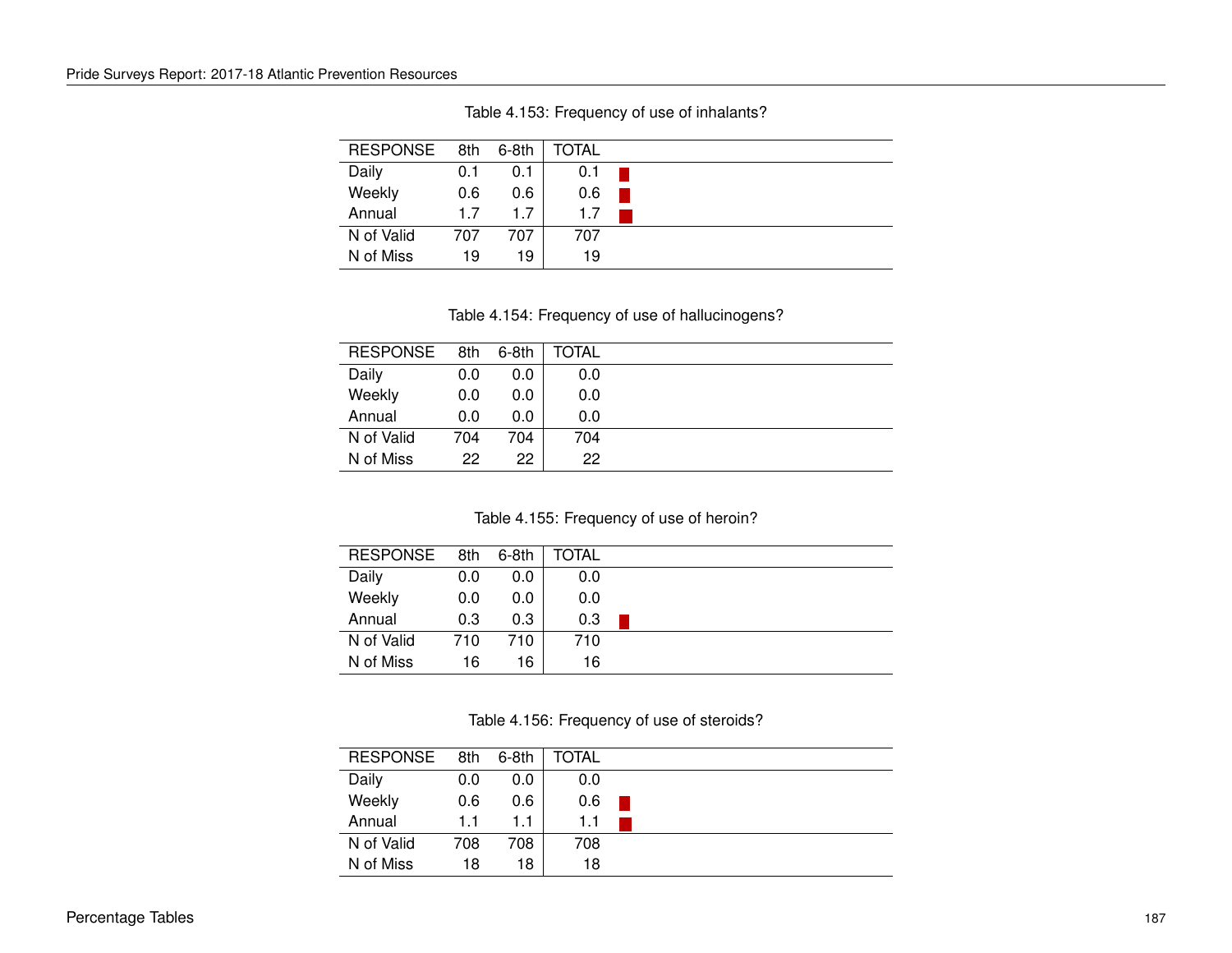| <b>RESPONSE</b> | 8th | $6-8th$ | TOTAL |  |
|-----------------|-----|---------|-------|--|
| Daily           | 0.0 | 0.0     | 0.0   |  |
| Weekly          | 0.0 | 0.0     | 0.0   |  |
| Annual          | 0.1 | 0.1     | 0.1   |  |
| N of Valid      | 706 | 706     | 706   |  |
| N of Miss       | 20  | 20      | 20    |  |

Table 4.157: Frequency of use of ecstasy?

Table 4.158: Frequency of use of meth?

| <b>RESPONSE</b> | 8th | 6-8th | TOTAL |  |
|-----------------|-----|-------|-------|--|
| Daily           | 0.0 | 0.0   | 0.0   |  |
| Weekly          | 0.0 | 0.0   | 0.0   |  |
| Annual          | 0.1 | 0.1   | 0.1   |  |
| N of Valid      | 706 | 706   | 706   |  |
| N of Miss       | 20  | 20    | 20    |  |

Table 4.159: Frequency of use of prescription drugs?

| <b>RESPONSE</b> | 8th | 6-8th | TOTAL |  |
|-----------------|-----|-------|-------|--|
| Daily           | 0.0 | 0.0   | 0.0   |  |
| Weekly          | 0.1 | 0.1   | 0.1   |  |
| Annual          | 1.1 | 1.1   | 1.1   |  |
| N of Valid      | 704 | 704   | 704   |  |
| N of Miss       | 22  | 22    | 22    |  |

Table 4.160: Frequency of use of over-the-counter drugs?

| <b>RESPONSE</b> | 8th | 6-8th | TOTAL |  |
|-----------------|-----|-------|-------|--|
| Daily           | 0.0 | 0.0   | 0.0   |  |
| Weekly          | 0.0 | 0.0   | 0.0   |  |
| Annual          | 0.8 | 0.8   | 0.8   |  |
| N of Valid      | 706 | 706   | 706   |  |
| N of Miss       | 20  | 20    | 20    |  |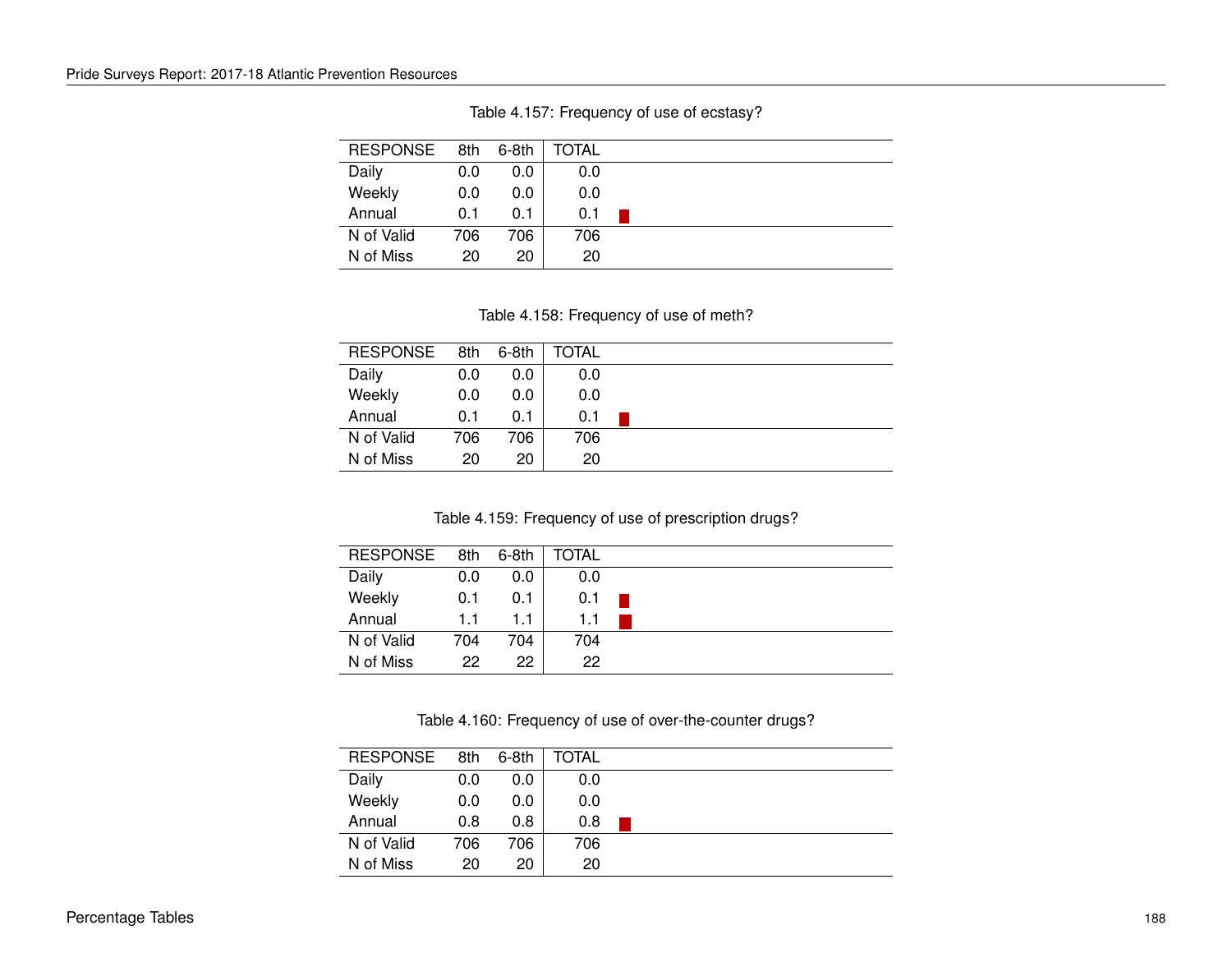| <b>RESPONSE</b> | 8th | $6-8th$ | TOTAL |  |
|-----------------|-----|---------|-------|--|
| Daily           | 0.1 | 0.1     | 0.1   |  |
| Weekly          | 1.3 | 1.3     | 1.3   |  |
| Annual          | 6.5 | 6.5     | 6.5   |  |
| N of Valid      | 710 | 710     | 710   |  |
| N of Miss       | 16  | 16      | 16    |  |

Table 4.161: Frequency of use of any illicit drug?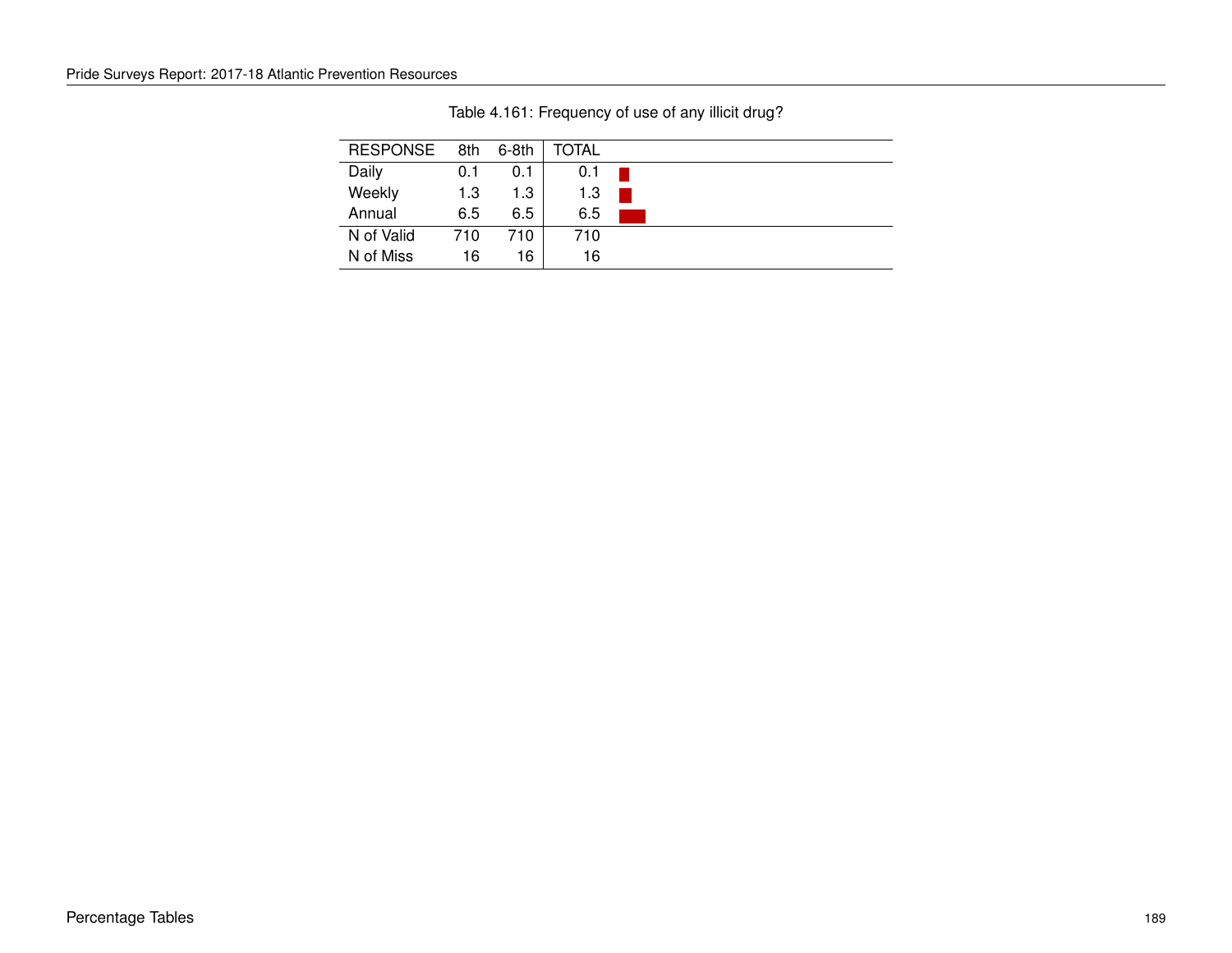## **Chapter 5**

# **Narrative Report**

## **5.1 Introduction**

Tobacco, alcohol, drug use and violence continues to be a persistent problem facing the youth of America. The use of mind-altering chemicals has proven to be especially harmful to the adolescent growth and development process. Psychoactive drugs interfere with physical, social, and emotional growth during the critical years of adolescent development.

An adolescent who uses intoxicants is not only at high risk of becoming drug dependent but is also at an increased risk of dropping out of school, getting involved in crime, attempting suicide, or becoming involved in an assortment of unacceptable behaviors.

The prevention of adolescent drug and alcohol use, bullying and related behaviors is most likely to occur when parents, teachers, faith leaders, other individuals and community organizations, who are part of the child's friendship circle...

- are well informed of the harmful effects of drugs,
- understand potential danger from threatening behaviors,
- recognize behavioral changes that accompany drug use,

• and understand how drug use and violence is encouraged and accepted in the social world of the child.

Another key to successful prevention programming is the direct involvement of youth in planning and implementing programs.

This report will help parents, school personnel, students, and other "youth care givers" understand the extent of drug use and threatening (bullying) behaviors in your community.

Your questions concerning this report or information on other reports and services of *Pride Surveys* may be obtained by calling the *Pride Surveys* office at 1-800-279-6361.

#### **5.1.1 The Pride Surveys Questionnaire**

As with any type of meaningful survey, it is important that the data collected are of high quality and utility. The *Pride Surveys Questionnaire* was developed to provide accurate, reliable and useful information about students through their reported behaviors, perceptions and living environments. Questionnaire forms and administration procedures have undergone extensive reviews by independent evaluators over the years. The survey provides users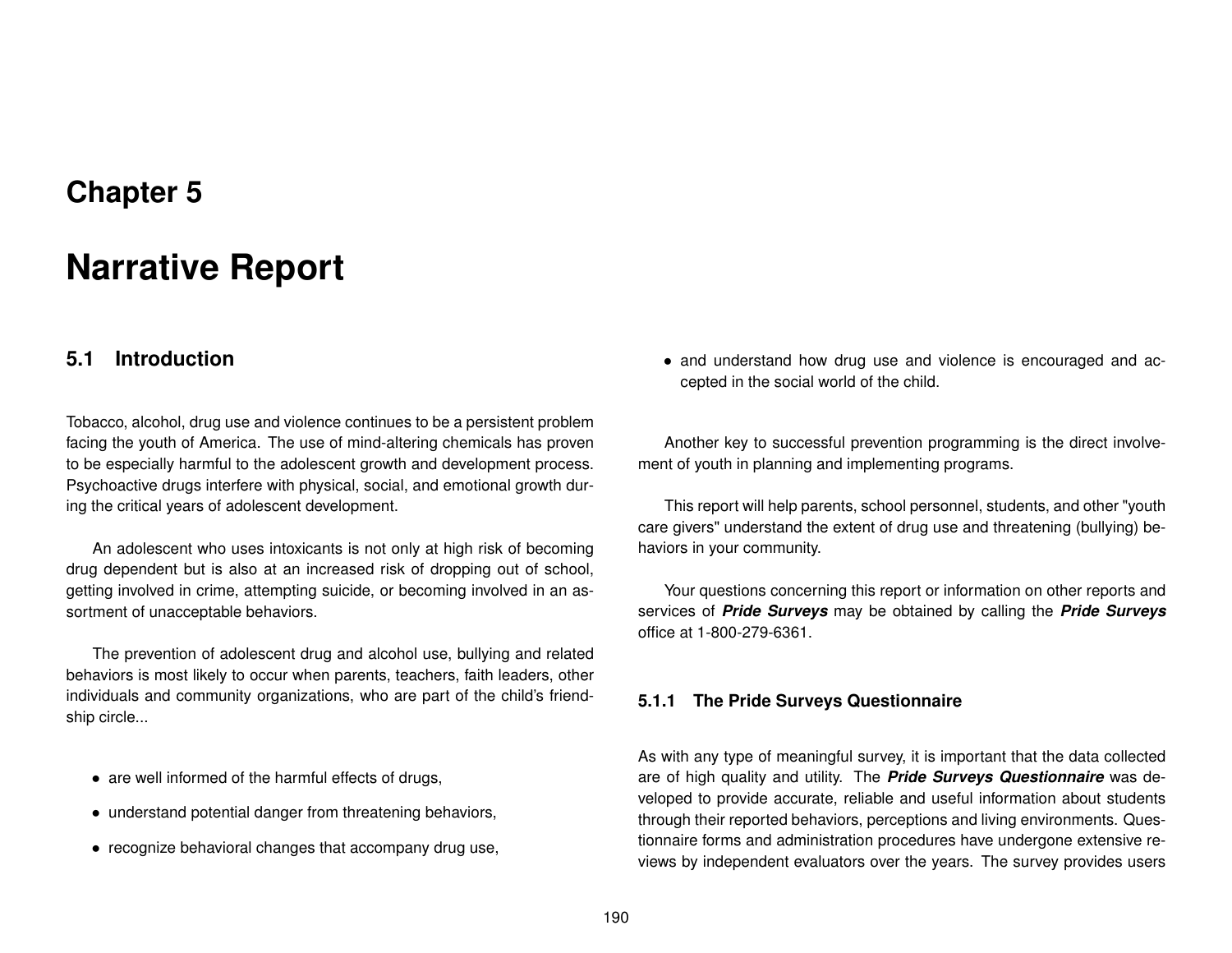with data of high quality and practical application. For more technical information about the development of the questionnaire, see the *Pride Technical Report: The Pride Questionnaire for Grades 6-12 Developmental Study.* These studies are available on the Pride Surveys website at [www.pridesurveys.com.](http://www.pridesurveys.com)

#### **5.1.2 The Report**

This report was prepared to be used as part of a community-wide prevention program. For maximum use of your school drug and violence survey, we suggest that you review each section carefully, share the information with school officials, teachers, students and parents, and prepare a press release to inform your community of the results.

This narrative report contains five sections, including the introductory Section 5.1. Section 5.2 contains information on *Gateway Drugs* (tobacco, alcohol, and marijuana). Section 5.3 contains information on *Other Illicit Drugs* (cocaine, uppers, downers, inhalants, hallucinogens, heroin and steroids). The following information on each drug category has been selected for analysis in this report:

- perceived risk of drug use,
- frequency of drug use reported by students,
- when students reported using drugs,
- where students reported using drugs,
- friends' use of drugs,
- age of onset of use of drugs,
- availability of drugs as reported by students.

Section 5.4 contains suggestions for community awareness activities utilizing the media and presentations of survey findings to various audiences.

Narrative Report 191

Note that all statistics compiled from your survey results are highlighted in **bold**.

It is important that your school survey be viewed as part of an ongoing process that provides needed information about the prevalence and patterns of tobacco, alcohol and other drug use by students in your community. By using the *Pride Surveys* in your assessment process, you can be confident of high quality, consistent, and reliable information to assist you in your drug prevention efforts. For additional assistance with questionnaire data, call the Pride Surveys Office at 1-800-279-6361. For additional information about the health impact of drugs visit the Pride Surveys website at [www.pridesurveys.com.](http://www.pridesurveys.com)

## **5.2 Gateway Drugs**

The *gateway drugs* are defined in this report as tobacco, alcohol, and marijuana. In most states, alcohol and tobacco products are illegal when used by minors, but are legal when used by adults. Nevertheless, they are generally easy to obtain and are widely used by students. Use of alcohol and cigarettes at early ages has been linked to later use of illicit drugs, thus the term *gateway drugs*. Marijuana is the illicit drug most widely used by the adolescent population. Although marijuana is itself a dangerous illicit drug, it is also a strong predictor for use of other addictive drugs. In this section, harmful effects, prevalence, and patterns of tobacco products (cigarettes, smokeless tobacco, and cigars), alcohol (beer, wine coolers, and liquor), and marijuana use are reported.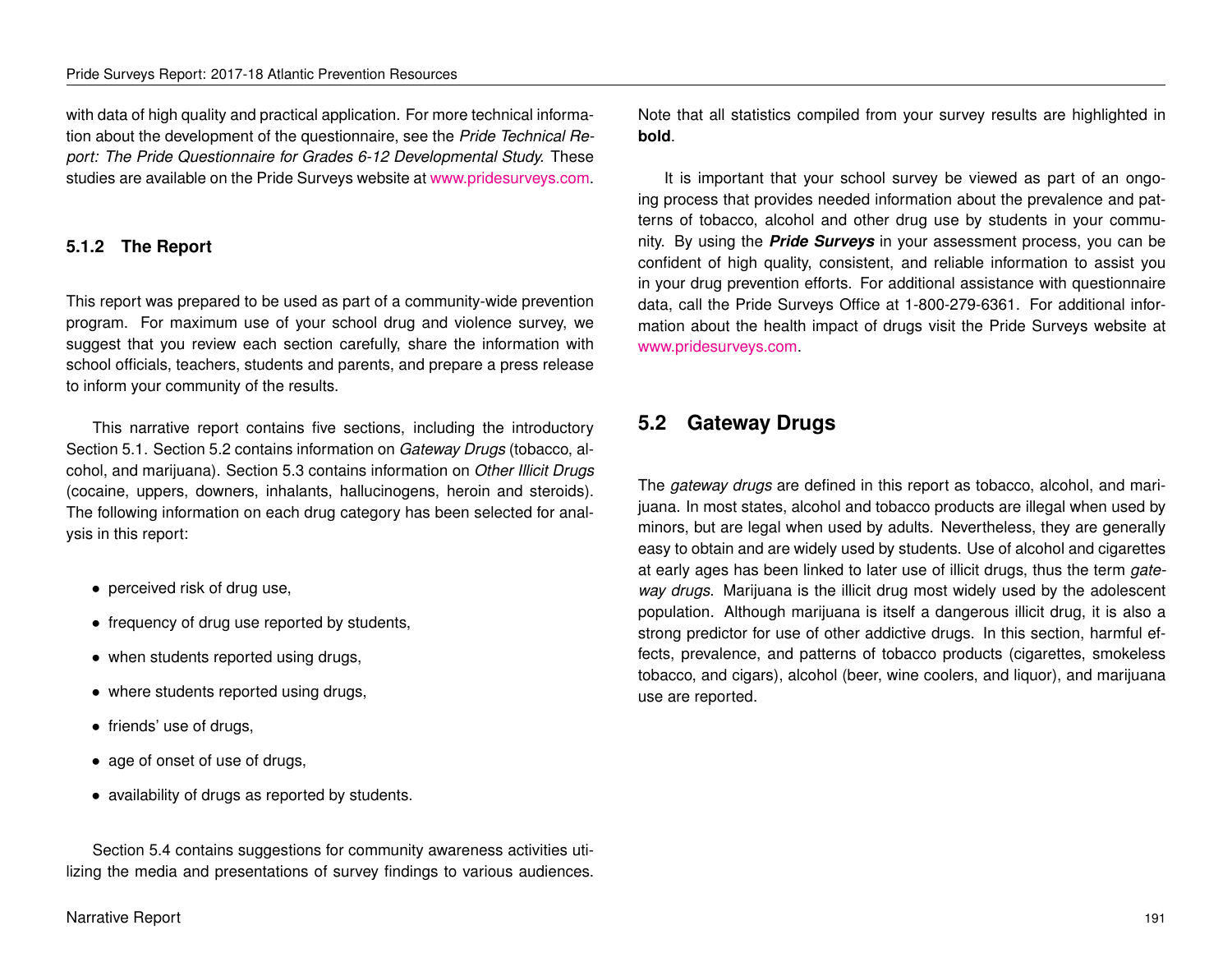#### **5.2.1 Tobacco**

#### **Harmful Effects of Tobacco Products**

The use of tobacco products was not always considered to be drug use. However, cigarette smoke contains more than 1,200 chemicals, none of which are beneficial to man. When cigarette smoke is absorbed into the body, it decreases the oxygen-carrying capacity of the blood and increases the clotting rate. This reaction, combined with hardening of the arteries associated with smoking, can cause a heart attack. Using tobacco products is a major cause of emphysema, chronic bronchitis, lung cancer, heart disease and cancer of the mouth.

Research indicates that mothers who smoke during pregnancy may damage the unborn child. Women who take birth control pills should not smoke because of increased risk of blood clots, stroke, heart attack and liver tumors.

It is important that students know the health consequences of tobacco use, but they may be influenced more by the social stigma and the unattractive appearance using tobacco can cause. For example, young people may choose not to smoke because cigarette smoke makes their hair smell bad, turns their teeth and fingers yellow, and causes bad breath. These are important considerations for adolescents who are usually concerned about their appearance.

#### **Frequency and Effects of Tobacco Use**

While millions of people in this country have quit smoking cigarettes, there are still millions that continue to smoke despite warnings of detrimental health effects. It is important to examine the use of cigarettes by students, for they are engaging in an unhealthy practice. Also, students who start smoking tobacco early are more prone to try other drugs, particularly marijuana, than students who do not use tobacco products.

#### Table 5.1: 30-Day Use of Tobacco

| DRUG 6th 7th 8th 9th 10th 11th 12th |  |  |  |  |
|-------------------------------------|--|--|--|--|
| Tobacco 0.0 0.0 0.6 0.0 0.0 0.0 0.0 |  |  |  |  |

Additional information about frequency of cigarette smoking by your students may be found in the Percentage Tables chapter of your Pride report.

#### **Locations and Times of Tobacco Use**

A knowledge of the patterns of adolescent tobacco use is important when planning and implementing prevention programs. Two of the most important questions that were asked on the *Pride Surveys* were *Where* and *When* various drugs are used. Students were asked to respond to various locations and times they used tobacco products. Responses to *Where* students used gateway drugs included *At Home, At School, In a Car, Friend's House and Other* places in the community. Time of use responses consisted of *B*efore School, During School, After School, Week Nights and *W*eekends. This information is important in providing insight into the use patterns of tobacco products by your students.

Although there was some variation, students who smoked cigarettes reported smoking at most locations and times. This finding may be explained by the highly addictive nature of the nicotine in tobacco, the non-intoxicating effects of smoking tobacco (as opposed to the intoxicating effects of alcohol), and adult tolerance for possession and use of tobacco products by minors. However, as explained earlier, cigarette smoking does present health hazards for the users and for those who share a common environment.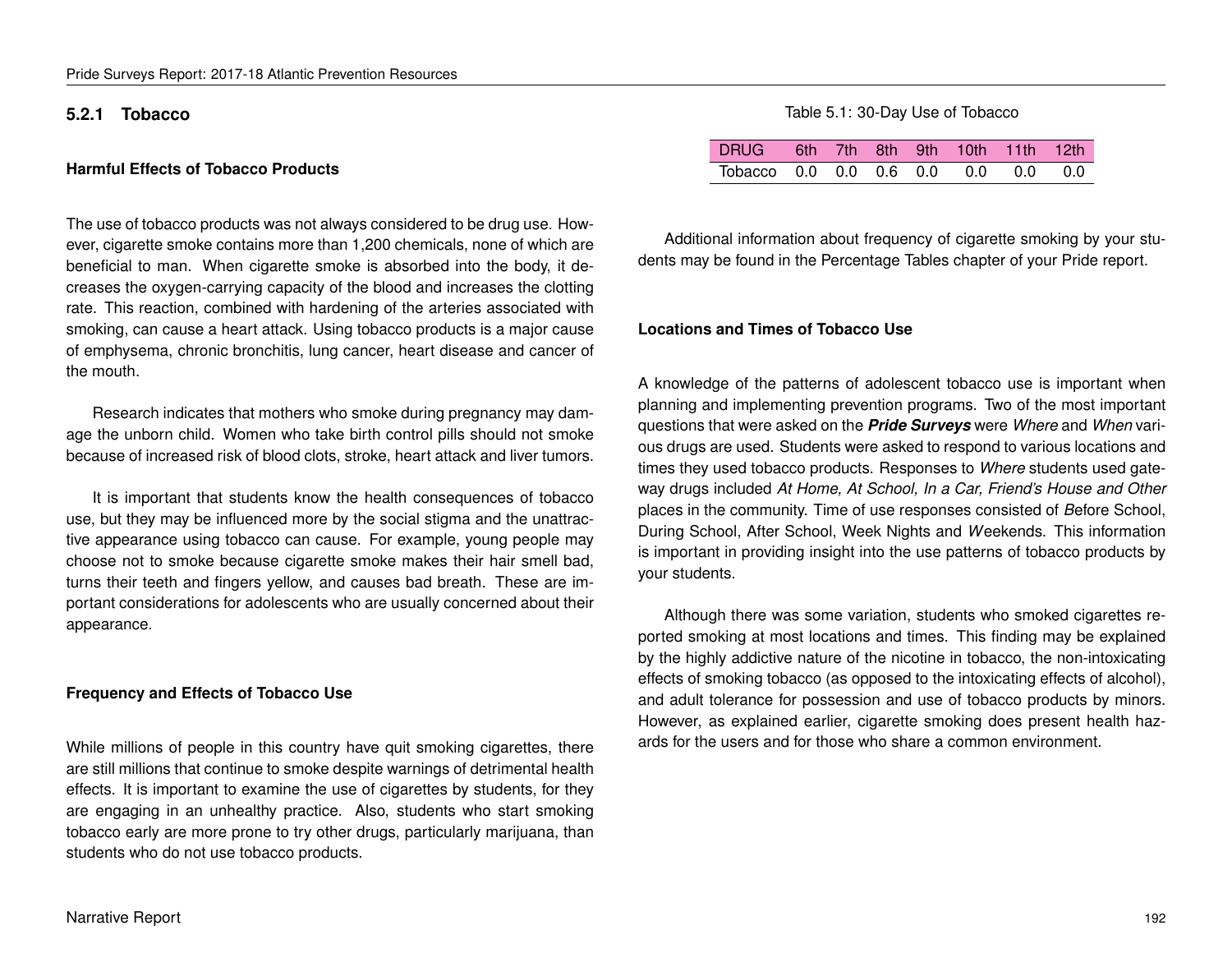Table 5.2: Reported Location of Tobacco Use For Your Students

| LOCATION       | 6th | 7th | 8th | 9th | 10th | 11th | 12th |
|----------------|-----|-----|-----|-----|------|------|------|
| At Home        | 0.0 | 0.0 | 0.3 | 0.0 | 0.0  | 0.0  | 0.0  |
| At School      | 0.0 | 0.0 | 0.0 | 0.0 | 0.0  | 0.0  | 0.0  |
| In a Car       | 0.0 | 0 O | 0.1 | 0.0 | 0.0  | ი ი  | 0.0  |
| Friend's House | 0.0 | 0.0 | 0.8 | 0.0 | 0.0  | 0.0  | 0.0  |
| Other          | 0.0 | ი ი | 11  | 0.0 | 0.0  | ი ი  | ი ი  |

Table 5.3: Reported Times of Tobacco Use For Your Students

| <b>TIME</b>   | 6th | 7th | 8th | 9th | 10th | 11th | 12th |
|---------------|-----|-----|-----|-----|------|------|------|
| Before School | 0.0 | 0.0 | 0.3 | 0.0 | ი ი  | 0.0  | 0.0  |
| During School | 0.0 | 0.0 | 0.0 | 0.0 | 0.0  | 0.0  | 0.0  |
| After School  | 0.0 | ი ი | 0 6 | 0.0 | ი ი  | 0.0  | 0.0  |
| Week Night    | 0.0 | 0.0 | 0.1 | 0.0 | 0.0  | 0.0  | 0.0  |
| Weekend       | ი ი | n n | 0 7 | 0.0 | ი ი  | ი ი  | 0.0  |

#### **5.2.2 Alcohol**

#### **Harmful Effects of Alcohol**

Alcohol is a central nervous system depressant, which relaxes the inhibiting and controlling mechanisms of the brain. The effects of drinking alcohol depend on the amount consumed, body size, food intake, age, genetic susceptibility, and tolerance. Alcohol is metabolized at the rate of about 1/2 ounce per hour, and coffee, tea, or cold showers will not speed up this process. The effects of drinking alcohol can range from mild intoxication, to mental confusion, to aggression, to respiratory depression and death. Repeated or chronic use of alcohol may cause damage to the liver, brain, stomach, skin, and other systems of the body.

The sources of alcohol most available to youth for consumption are beer, wine or wine coolers, and various forms of liquor. It is important for youth and adults to understand that sources with lower percentages of alcohol, such as beer and wine coolers, are equally as capable of causing intoxication and dependency as liquor. However, there appears to be a progression of alcohol use that begins with beer or wine coolers and on to liquor. Drinking liquor produces higher levels of intoxication, probably due to its higher concentration of alcohol.

Since the human body builds a tolerance to alcohol, there is a potential for addiction for those who drink. This risk of addiction is greater for the developing adolescent than for mature adults. Junior and senior high students who use alcohol run the risk of delaying or retarding their normal physical, mental and social development. Drinking and driving is a popular practice among teenagers, and alcohol-related accidents are a major cause of death among 15- to 19-year-olds.

#### **Frequency and Effects of Alcohol Use**

Although drinking alcoholic beverages is illegal for minors, beer, wine coolers, and liquor are popular intoxicants for students. It should be kept in mind that these data are from 12- to 18-year-old students. Not only are they minors under the law, and therefore violating the law when using alcohol, but they are also young adolescents who are abusing alcohol at least once a month or more often.

#### Table 5.4: 30-Day Use of Alcohol

| DRUG 6th 7th 8th 9th 10th 11th 12th |  |  |  |  |
|-------------------------------------|--|--|--|--|
| Alcohol 0.0 0.0 3.3 0.0 0.0 0.0 0.0 |  |  |  |  |

YOUR NOTES: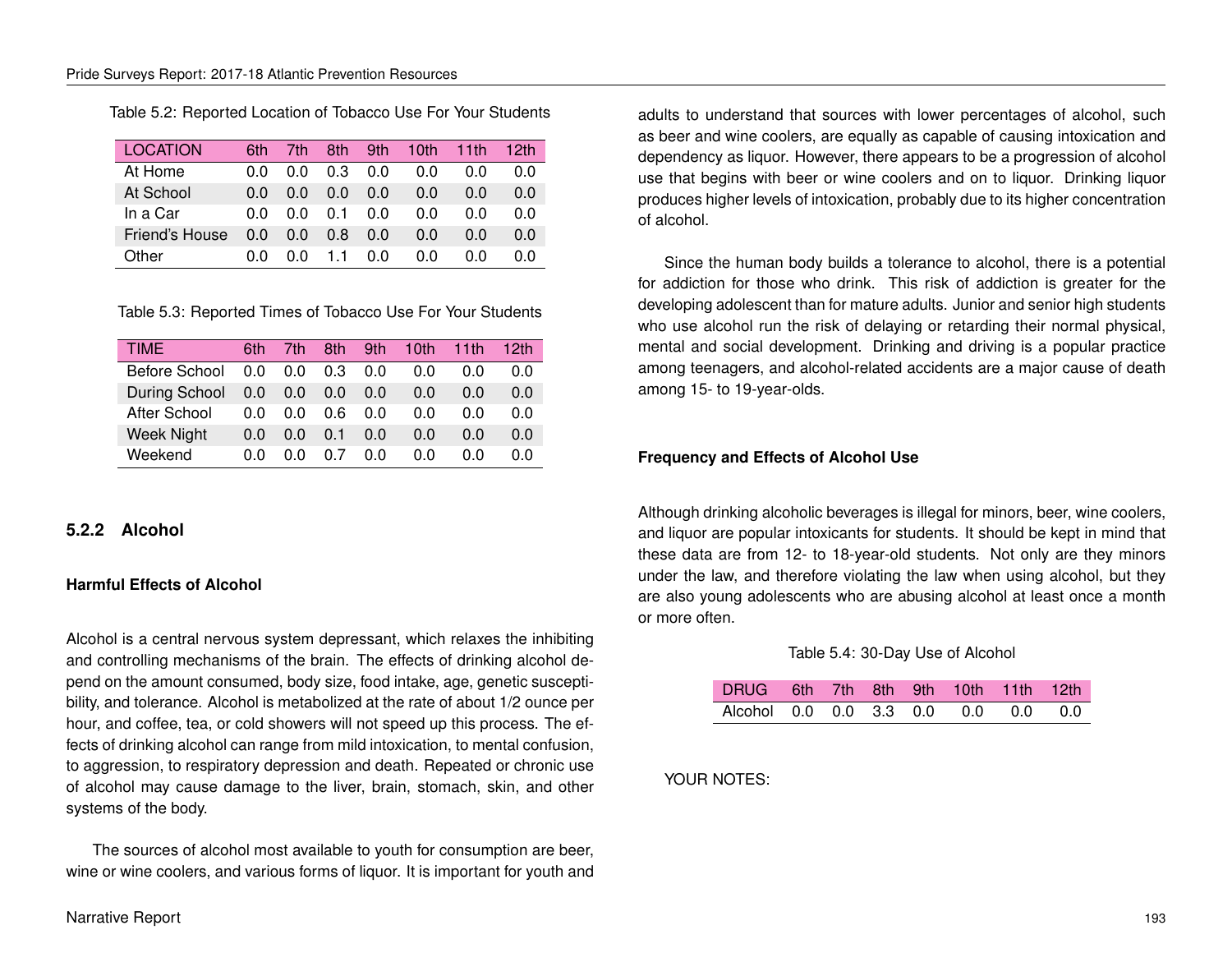#### Pride Surveys Report: 2017-18 Atlantic Prevention Resources

#### 30-Day Use of Alcohol



#### Location of Any Alcohol Use







#### **Locations and Times of Alcohol Use**

Drinking alcoholic beverages can produce a mind-altered or intoxicated state. Given the impairment in thinking and judgement produced by alcohol intoxication, time of use is an important consideration for targeting prevention activities. The following figures contain percentage data for the times of alcohol use as reported by junior and senior high students in your community.

It is important to note that past research indicates that *At School* is the least popular location for use and *During School* is the least popular time of use. *Weekends* tends to be the most popular time of use and *At Home* tends to be the most popular with younger students while *Friend's House* and *Other* tends to be the most popular with older students. These data strongly support the concept of parent and community involvement in reducing alcohol use by youth.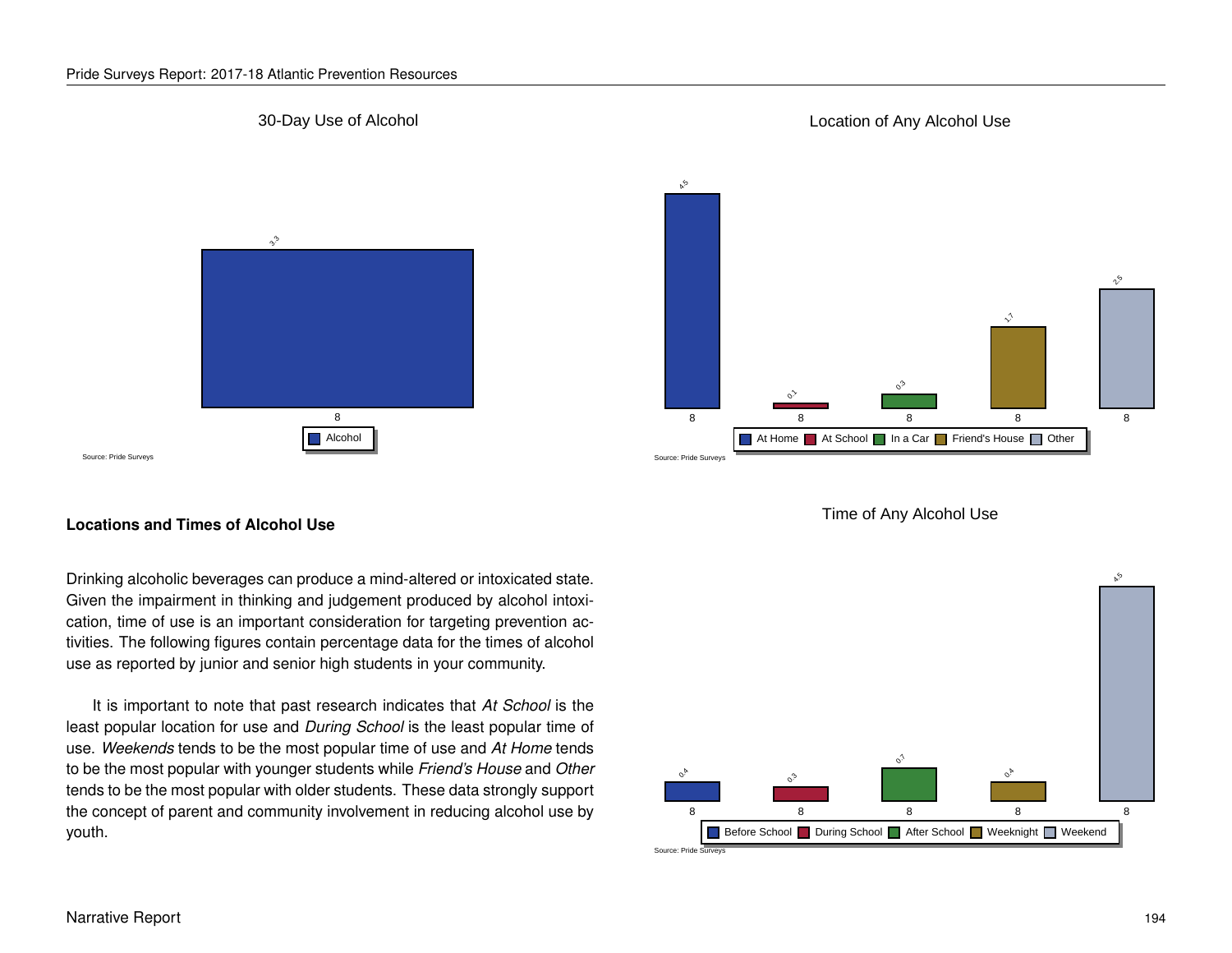#### **Availability of Tobacco Products & Alcohol**

The question of availability of tobacco products has been included on the *Pride Surveys*.

Students were asked to report how easy it was for them to get alcohol, specifically in the forms of beer, coolers, breezers, etc. and liquor. Students could respond that they *Cannot Get* alcohol, or that alcohol was *Very Difficult, Fairly Difficult, Fairly Easy,* or *Very Easy* to get. The following table provides the percentages of students who responded to the *Fairly Easy* or *Very Easy* categories for obtaining tobacco products as well as beer, wine coolers, liquor, and marijuana.

Use of tobacco products and alcohol by minors is illegal, yet they are readily available to students. Popular culture condones and often encourages the use of tobacco and alcohol. While it is important to discourage the illegal use of tobacco and alcohol through formal education and community prevention programs, it is also important to reduce the ease by which students may obtain tobacco and alcohol products, whether from home or a neighbor's home, or from merchants that sell alcoholic beverages to minors. Cooperation of parents, students, and educators with local, state, and federal law enforcement agencies should play an important role in reducing the availability of gateway drugs to students.

Table 5.5: Pct of Students Reporting *Fairly Easy* or *Very Easy* to Get Tobacco and Alcohol

| DRUG 6th 7th 8th 9th 10th 11th 12th         |  |  |  |  |
|---------------------------------------------|--|--|--|--|
| Tobacco 0.0 0.0 14.2 0.0 0.0 0.0 0.0        |  |  |  |  |
| Alcohol  0.0  0.0  23.0  0.0  0.0  0.0  0.0 |  |  |  |  |

#### YOUR NOTES: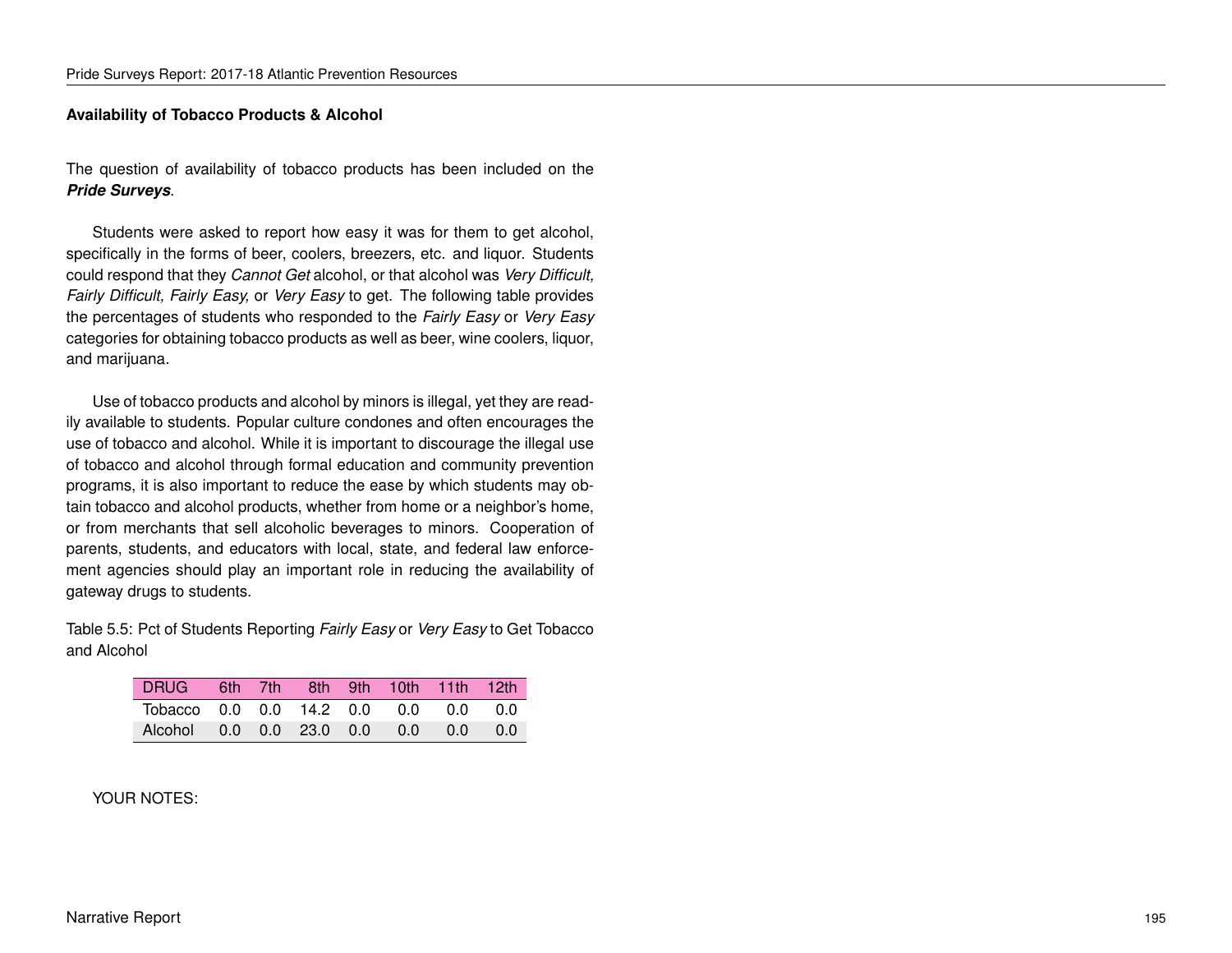#### **5.2.3 Marijuana**

#### **Harmful Effects of Marijuana**

Marijuana is a crude drug made from the *cannabis sativa* plant, and it contains more than 400 known chemicals. Seventy or more of these chemicals, called "cannabinoids," are found only in the cannabis plant, and in recent years we have learned much about their effect on the human body. One of the cannabinoids, THC (delta-9-tetrahydrocannabinol), is the major mind-altering chemical in marijuana.

Street names for marijuana include *pot, grass,* and *weed.* Smoking pot became popular with college age students during the late 60's and early 70's. By the middle 70's the age of users had dropped to junior high and even elementary school levels.

The marijuana used in the 1960's was often quite low in THC content, ranging from .25 to 1 percent, and few health hazards were documented during that period. In the early 1970's, the Mexican marijuana coming into the country averaged 1 to 2 percent THC content. After 1975, Colombian marijuana became more prominent, and it ranged from 3 to 6 percent in THC content. Presently, we have marijuana (a variety called *Sinsemilla*) being grown in the U.S. with THC levels of more than 24 percent. Because of the stronger, more potent varieties now available, the intoxicating and health effects of smoking marijuana have increased dramatically. More students are receiving treatment for marijuana addiction than for alcohol addiction.

The THC and other cannabinoids are fat-soluble chemicals and accumulate in the fatty linings of cells. They are metabolized very slowly, and may stay in the body four to six weeks. Thus, the students who smoke pot *only on weekends* will gradually accumulate THC content in their body cells. This build-up of THC is unlike the effect of alcohol, which is water-soluble and metabolized out of the body much more quickly (usually within 24 hours).

Accumulation of THC in the body affects those areas where there is an

accumulation of fatty cells, such as the brain, heart, lungs and reproductive systems. The effect of this drug is even more severe on developing adolescents in junior and senior high school. Not surprisingly, recent research indicates that regular marijuana use reduces the mental efficiency of students and may increase their susceptability to infection and disease, by interfering with their immune system.

At the federal level, production and use of marijuana is illegal in the United States and most other countries around the world. The following table contains data on your students' use of marijuana at least once a month or more often.

Past 30 Day Use of Marijuana



#### **Location and Time of Marijuana Use**

Location and time of marijuana use followed a similar pattern to that of alcohol use, although the percentage of students who reported smoking marijuana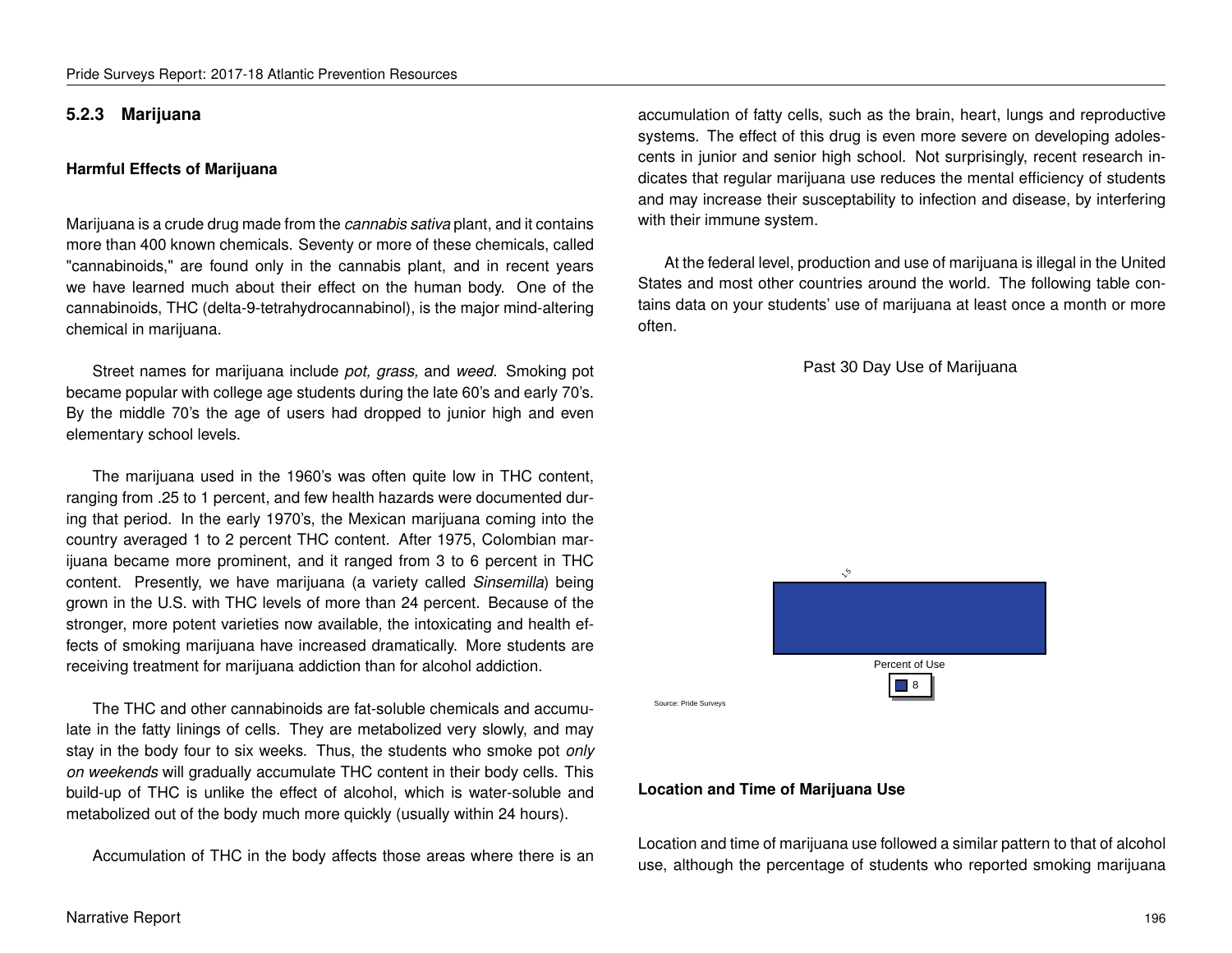was considerably less than the percentage who reported drinking alcohol.

Time of Any Marijuana Use

#### Location of Marijuana Use







#### **Friends' Use & Age of Onset of Use of Marijuana**

Often, marijuana and other illicit drug use will occur within a friendship circle and those who report use among friends are more likely to use. Past analysis shows that marijuana is typically the most commonly used of illicit drugs. The following graphs present percentage data on friends' use of your students.

It is important to remember that early use is an indicator of increased risk for addiction. Figure 5-8 presents data on age of onset of use of marijuana for your students.

YOUR NOTES:

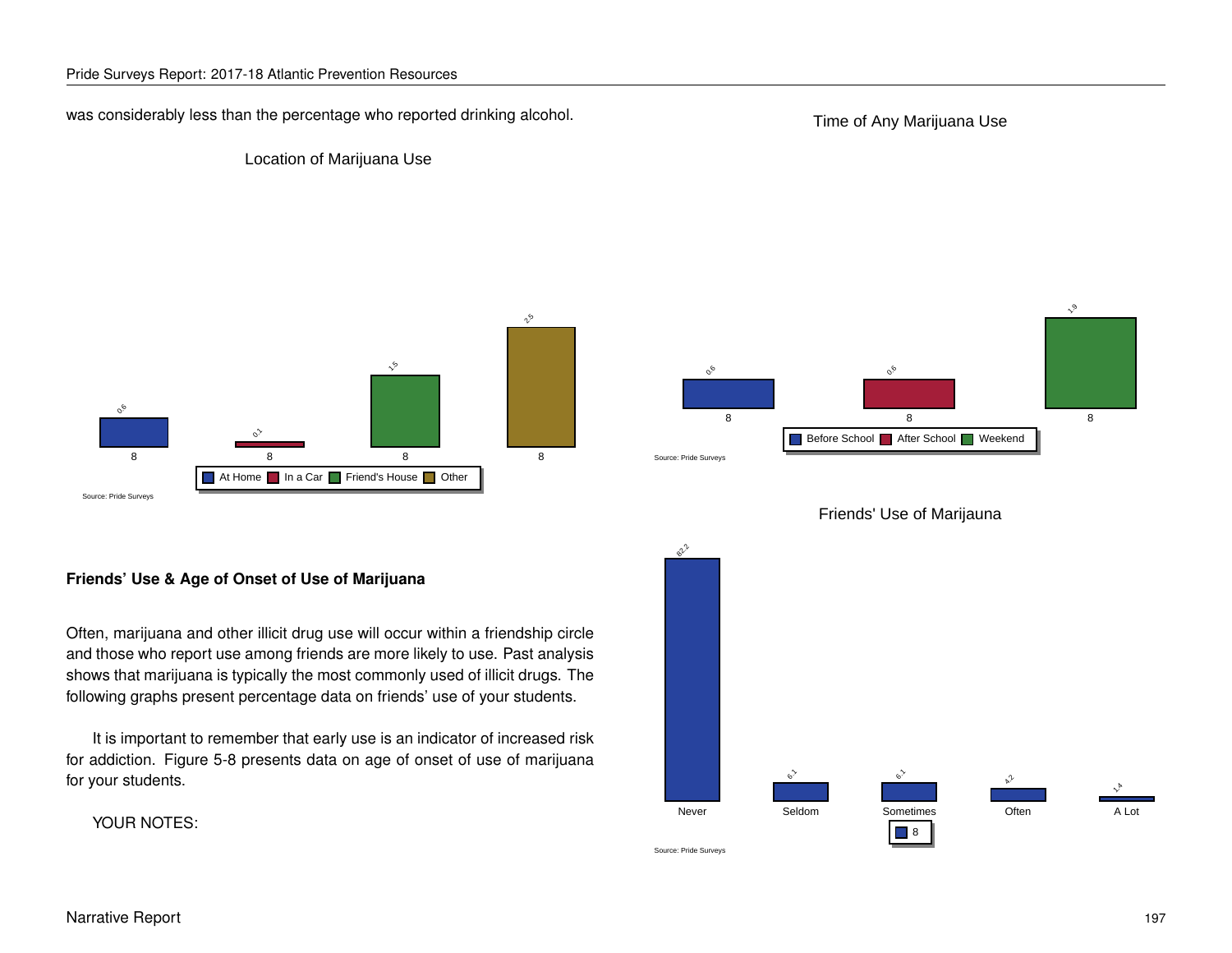### **5.3 Other Illicit Drugs**

As stated in the previous section, marijuana is the illicit drug most used by junior and senior high students. However, many marijuana users become multiple drug users. Knowledge of the nature and extent of such illicit drug use is very important in gaining a perspective on the overall adolescent drug problem in your community. It will also provide you with information on the percentages of your students who are drug dependent or who are at high risk of becoming drug dependent and in need of professional help.

The other illicit drug categories included in *The Pride Surveys Questionnaire for Grades 6-12* are as follows:

| Cocaine                | including crack          |
|------------------------|--------------------------|
| Inhalants              | such as glue or solvents |
| Hallucinogens          | including LSD and PCP    |
| Heroin                 | opiates                  |
| Steroids               |                          |
| Ecstasy                | MDMA                     |
| Meth                   | ice, crank, etc.         |
| Prescription drugs     |                          |
| Over-the-counter drugs |                          |
|                        |                          |

Additional information on all categories of drugs obtained from your survey may be found in the tabular report.

## **5.4 The Media and Data Presentation**

Your school-based survey results can be utilized in many ways to promote and support drug and alcohol abuse prevention in your community. The results of this survey should be made available to the public in a timely fashion. Therefore, Section 4 of this chapter is devoted to assisting you in utilizing your survey findings to make the community more aware of the extent and nature of adolescent alcohol and other drug use.

#### **5.4.1 Community Awareness**

Community awareness that a drug problem exists is important when mobilizing the various components of a community in a planned, systematic process to reduce alcohol and other drug use by youth. Unless the community is convinced that the problem is serious, real, and local – i.e., a threat to their children, families and friends – it is less likely that meaningful community involvement or support will occur. Community awareness involves informing as many people as possible of the extent and nature of the adolescent drug problem. Information collected by your survey of student drug use is very important in community awareness. It is also important for members of the community to understand the harmful nature of drug use. Both information about the harmful affects of drug use and the extent of local drug use is contained in Sections 2 and 3 of this chapter.

Two of the most effective means of conducting community awareness is through electronic and print media and through presentations to community groups such as parent and school groups, civic and business organizations, community coalitions and church groups. Section 4 is designed to assist you in these activities. Section 4.2. contains information about how you can work with the media in releasing your survey data and Section 4.3. contains information to assist you with presentations to various groups in your community. Of course, these are suggestions and you may want to change or modify the suggestions. For example, as you monitor the drug problem through multiple annual surveys, these data can be added to your press releases and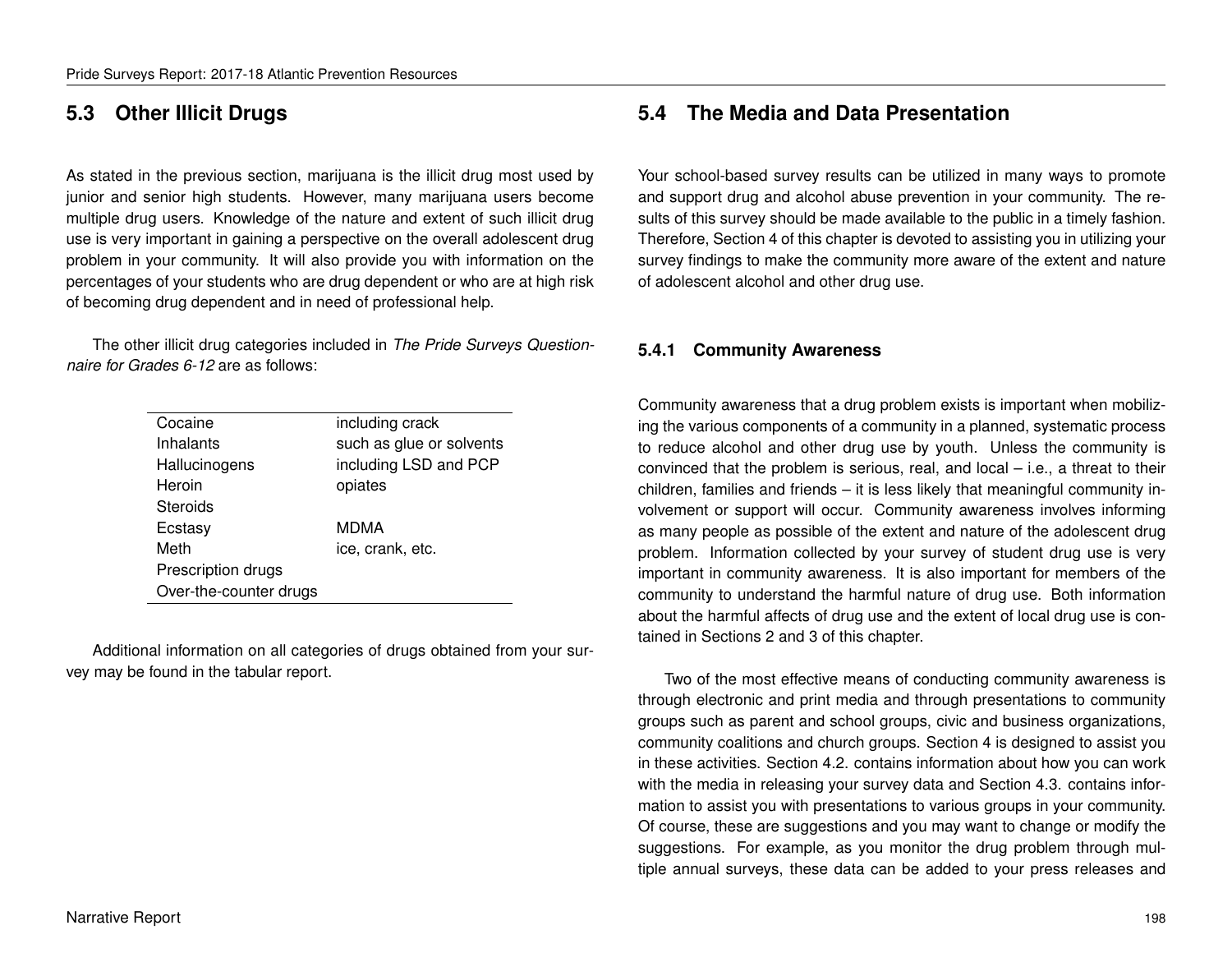presentations.

#### **5.4.2 The Media**

What is generally referred to as *The Media* includes the traditional print media (such as, newspapers, magazines, and newsletters), and electronic media (such as, television, radio, wire services, and web sites). Non-traditional sources may include billboards, t-shirts, posters, pay-roll stuffers, grocery bags, hand bills, etc. The most common of these media used to communicate survey results have been local newspaper news articles and editorials, local television and radio news casts, talk-shows, and interviews.

#### *HOW TO GET STARTED!*

You can set a date for the announcement of your school data. Choose a *slow news day* when nothing major is scheduled in the community. Midmorning on Tuesday may be a good time, giving the reporters time to prepare their stories for an afternoon or early morning edition of the newspaper, or an early evening broadcast or telecast.

Develop a local news media profile, showing the names, addresses, phone numbers and contact persons for each newspaper, station and type of program. Keep up with times you contact each one, news releases or other materials you provide them, and what the next steps will be toward giving your topic coverage. Good sources for help in developing your news media profile are the yellow pages, locally-published media directories, or media profiles already available from communications/public relations professionals.

#### *HOW TO WRITE A NEWS RELEASE*

Your next step is to prepare a news release on the survey results. A sample news release is included in Appendix B. The following guidelines may assist you in preparing a news release:

- 1. Use standard-size 8 1/2 by 11 white paper, and type the release double spaced on one side only. The first page should contain the name and address of your school/organization (letterhead is fine). If special News Release paper is available, use it.
- 2. Name a contact person and his/her office and home phone numbers in the upper right hand corner of the first page. Ideally, this is the person who prepared the news release. Make sure the contact person has agreed to handle possible follow-up calls from the media.
- 3. Write FOR IMMEDIATE RELEASE in the upper left hand corner of the first page unless you have planned a certain day and time to announce the survey results, perhaps at a news conference or some other event. If that is the case, write FOR RELEASE (DATE and TIME). The media are accustomed to respecting your release time.
- 4. Give the news release a brief two or three line title, centered in all caps and bold for emphasis.
- 5. Be brief with what you write one to three pages, double spaced. Most releases do not exceed two pages, but questionnaire data are hard to summarize and may take an additional page.
- 6. Write in the active voice and use short sentences and paragraphs.
- 7. Write MORE at the bottom of each page except the last one to let the reporter know there is more than one page to the release. Type -30- or ## in the center of the last page below the last paragraph.
- 8. Proofread carefully. Reporters are wary of releases that contain typographical errors, misspellings, or crossouts.

#### *TIPS FOR WRITING YOUR NEWS RELEASE*

1. Traditionally, news releases are written in the "inverted pyramid style." This means that the more important information comes first in case the reporter doesn't have space or time for the entire release and wants to "cut" it from the bottom.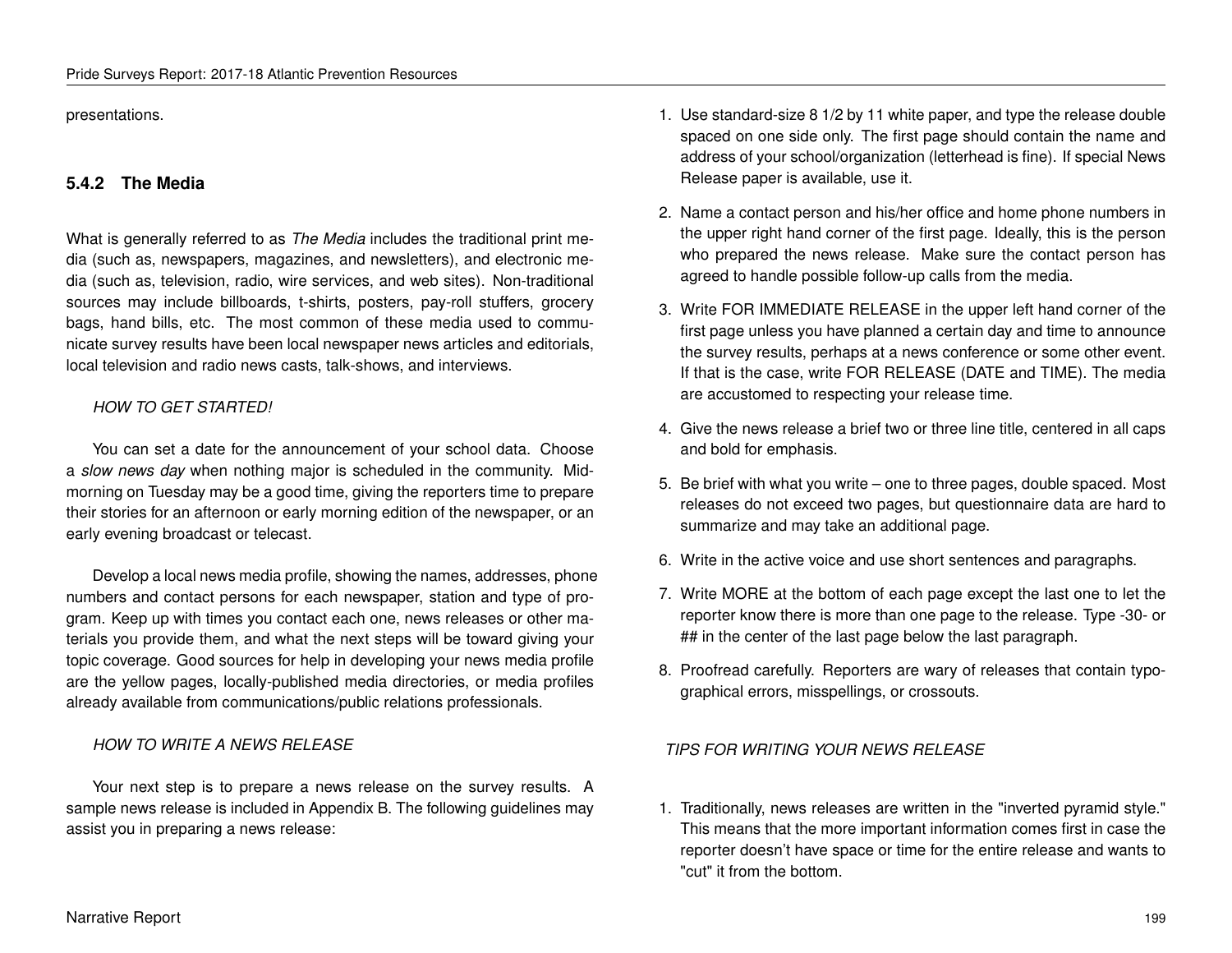- 2. Include at least two of the five W's (Who, What, Where, When, and Why) in the lead (first) paragraph. Your lead paragraph should grab the reporter's attention and make him/her want to read and report the news the release contains.
- 3. The second paragraph should answer the other W's.
- 4. Identify your spokesperson no later than the third paragraph.
- 5. Use quotes to make an emotional point or state an opinion. A good news release contains two to four quotes. Remember to obtain the quoted person's permission, and let him/her know when the news will be released so that he/she can be prepared to respond to any media calls for additional details.
- 6. The last paragraph should include background information on your school or organization – a "commercial" for the work you are doing. Include purpose, size, non-profit status or other pertinent information.
- 7. Double-check names, dates, places, numbers, and quotes for accuracy. Your credibility as a source of information is jeopardized when details of a news release are inaccurate.

Send an original copy of the news release to all appropriate names on your media list. Follow-up by phone is important to make sure the release arrived, answer any questions, provide more information, and offer spokespeople to be interviewed by phone or in person.

End your conversation by thanking the reporter or editor for his/her time and interest. And, when the story appears in print or on the air, phone or write the reporter/editor a brief but sincere "thank you." Remember, a well written news release containing valid and interesting data should receive wide distribution in the news media.

#### *SPECIALIZED PUBLICATIONS AND NEWS CONFERENCES*

In addition to the news media in your community, there will be a number of specialized publications that will be interested in your survey data. They include school and school system newsletters and other publications, community magazines, club and organization newsletters, and church bulletins. Don't forget to send them an original copy of your news release.

A News Conference gives your group the opportunity to release important information to all the news media at once. Here are some tips for setting up a news conference:

- Schedule the news conference for a *slow news time.* You will be more likely to get a good turnout of reporters.
- Select a location appropriate for your announcement. In the case of a student drug use report that has implications for the entire community, you may want to consider the school, City Hall, or some youth oriented site in the community.
- Develop a good presentation. Include your key spokespeople, but also include parents and young people who represent the populations affected by the survey announcement.
- Develop a Media Alert to let reporters/editors know about the conference, and notify them 5 to 7 days in advance.
- Phone the media to remind them to schedule the news conference on their calendars.
- Develop an information packet to distribute to the media at the conference and to others who are unable to attend. Include your news release, fact sheets and brochures, and recent news clippings on the drug problem. You may want to provide biographies of your leaders and/or spokespeople.

#### *EDITORIALS, LETTERS TO THE EDITOR, AND PUBLIC SERVICE AN-NOUNCEMENTS*

Editorials in newspapers and on radio and television express definite opinions on important issues that face the community. Editorials may be produced

#### Narrative Report 200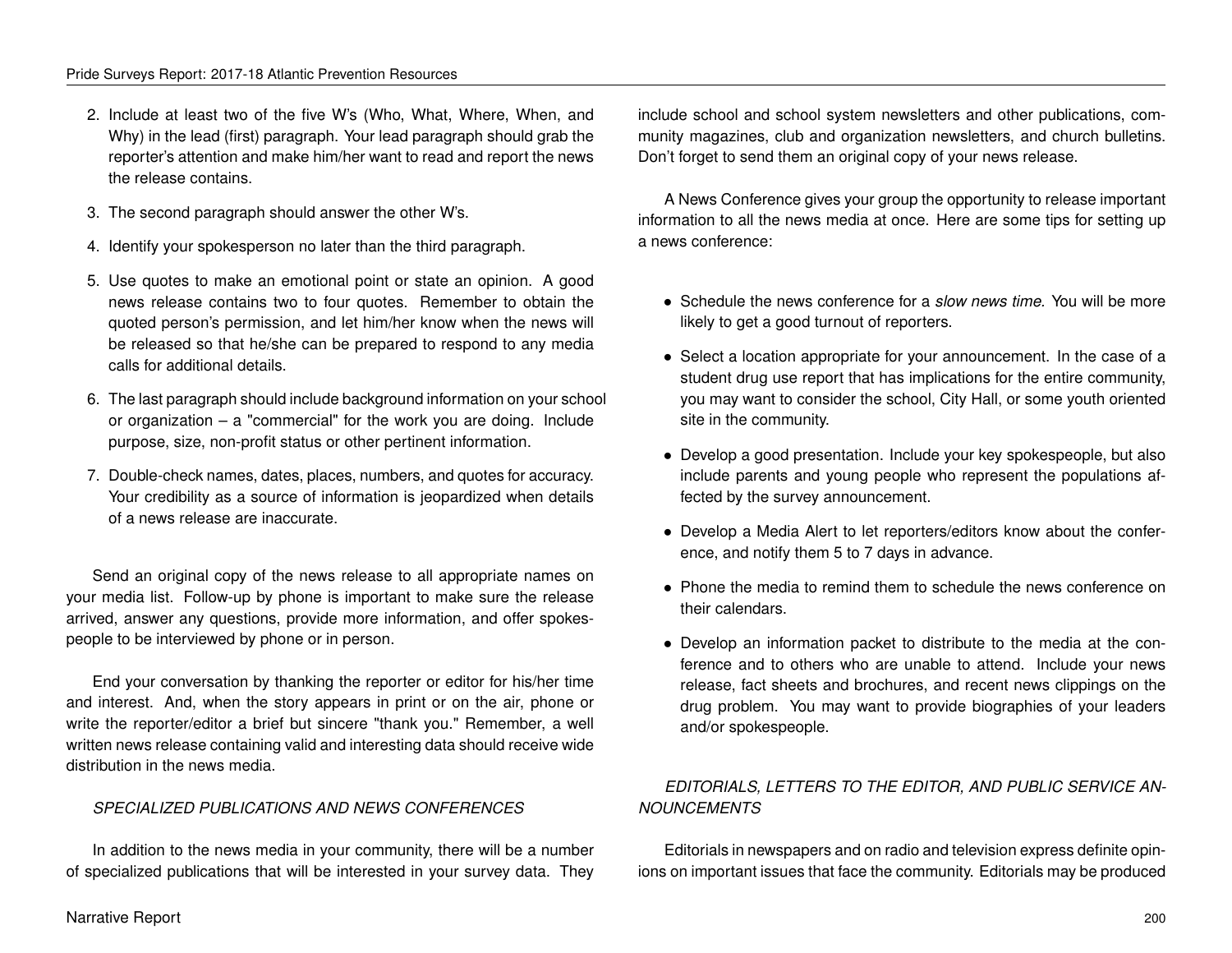by the media from materials you provide to them, or you may be asked to read your own editorial on radio or television as a "community comment." Opinion pages in newspapers and letters to the editor are other good ways to express your viewpoint on the problem of early adolescent alcohol and drug use in the community.

Radio and television make time available to local nonprofit groups for free announcements that benefit the community by providing needed information or linking individuals with services. Your student drug use report will be of interest to Public Service Directors of radio and television who may decide to air public service announcements (PSA's) to heighten the community awareness about prevalence and patterns of elementary school students' use of gateway drugs.

#### **5.4.3 Presentations to School/Community Groups**

An excellent means of reaching the community leadership is through presentations to school, parent, civic, business, and religious groups. These groups are concerned with community issues, particularly those related to the safety and welfare of youth. Often these organizations will invite prevention leaders to speak at their meetings. While media coverage will help to make known your prevention efforts, you will want to contact appropriate groups and organizations in your community to offer a program on student drug and alcohol abuse and strategies for combating it.

The interests, needs, and abilities of your audience should be kept in mind when preparing your presentation. For example, parents are concerned about drug use that may affect their children and their children's friends; business leaders are mindful of the need for a drug-free work force that includes workers' children and future workers.

Select a poised, articulate spokesperson who is thoroughly familiar with the student data. The graphs, tables, and narrative discussion of the data in this report should assist the speaker in presenting pertinent and meaningful information. Such presentations are easy to prepare and deliver, and will make the presentation more interesting and informative to the audience. Necessary arrangements should be made with the organization's program chairman. Background information (perhaps a news release) could help the group to promote your presentation among its membership.

#### *GUIDELINES FOR PRESENTATION OF STUDENT DRUG USE RESULTS*

#### *Length of Presentation*

An important consideration in preparing a presentation is the length of time you are expected to address the group. Usually civic and business groups have a limited time available for a program – as little as 5 or 10 minutes in some cases. This means only a fraction of the information may be presented. Once again, concentrate on the type of audience and what you think they will be interested in and need to hear. It is more important to leave the audience wanting to know more than having them feeling uncomfortable by exceeding your allotted time. If possible, leave a few minutes for questions at the end of your presentation, and always promise to provide additional information through print materials or a return appearance.

#### *Matching Survey Results to the Audience*

In structuring your presentation, keep in mind your audience. If the presentation is to teachers and administrators, you may want to emphasize students' perceptions of the harmful effects of gateway drug use. Teachers and administrators will be interested in how often students say they talk to teachers about the harmful effects of drug use. Elementary students' perceptions of where and how they get gateway drugs are important to determine if such perceptions are realistic.

If the presentation is targeted to parents, frequency of use and availability of drugs are important data to share. Help parents to realize their responsibility for their child's actions regarding gateway drug use and the importance of becoming involved in community drug prevention programs. Civic and business groups, law enforcement officers, and court officials will be particularly interested in the current use and availability of gateway drugs to minors.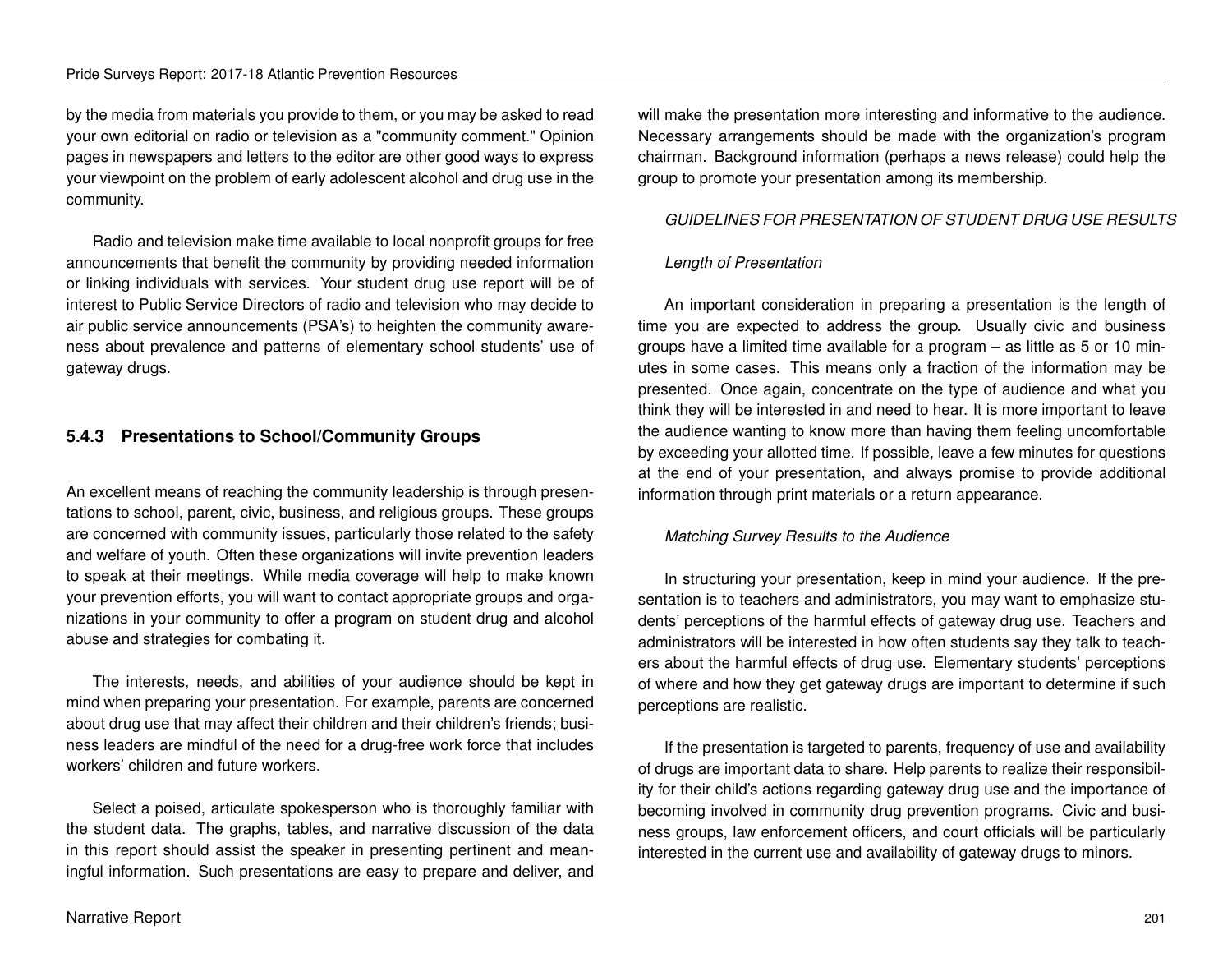#### *Organizing Survey Results*

Graphs are very effective in communicating the meaning of data. They enable audiences to "see" the relationship you are explaining. Bar graphs located in this report can be utilized in describing gateway drug use. However, you can lose the audience's attention with too many graphs. Tables are also effective if they are kept simple.

Short sentences or phrases called *bullets* are an excellent way to communicate your findings. Bullets can stand alone, be included in a list of findings, or accompany a graph or table. The following are examples of *bullets* that can be used in presentations:

- ONE IN FIVE STUDENTS IN GRADES SEVEN AND EIGHT REPORTED USING BEER AND/OR WINE COOLERS WITHIN THE PAST YEAR
- ONLY ONE PERCENT OF (–YOUR SCHOOL NAME–) STUDENTS IN GRADES FOUR THROUGH SIX REPORTED USING MARIJUANA WITHIN THE PAST YEAR
- OVER ONE-THIRD OF STUDENTS IN UPPER ELEMENTARY SCHOOL REPORTED THAT BEER AND WINE COOLERS WERE EASY TO GET BY THEIR PEERS AND NEARLY ONE-FOURTH INDICATED LIQUOR WAS EASY TO GET
- ONE-FOURTH OF SEVENTH GRADE STUDENTS IN –YOUR SCHOOL NAME– REPORTED MARIJUANA AS EASILY ACCESSIBLE TO THEIR PEERS

A combination of graphics, tables and bullets are suggested in a presentation to add variety and keep audience attention. It should be kept in mind that a good presentation is:

- straightforward
- easy to understand
- relevant to the interests of the audience
- supportive of local drug efforts.

#### *Using Visual Aids*

When presenting statistical data, it is advisable to use some visual aids. These may range from a simple handout to more elaborate aids, depending upon the resources and time available to the school or other organizations concerned with drug abuse prevention. A single visual aid may be used, or combination aids may be chosen when preparing for a presentation. Often the time parameters may determine what and how many visual aids can be used. However, you should be cautious not to use too many visual aids or rely too heavily on the aids so that the information presented and flow of the presentation is diminished.

The following are types of presentation aids that you may want to consider:

- 1. **PowerPoint Presentations** have become popular, but require special equipment, (i.e. laptop computer with projector). One of the advantages of a PowerPoint Presentation is that handouts can be generated directly from the presentation without the need to prepare them separately;
- 2. **Handouts** are useful in addition to other types of aids and are easy to transport, and provide a *take-home* product, but can be expensive to produce, may be difficult to utilize with large audiences, and may distract attention from your presentation;
- 3. **Overhead transparencies** are easy and inexpensive to make, can be viewed by large audiences, but can be cumbersome to use and require an on-site projector and screen;
- 4. **Flip charts and poster boards** are easy to use, fairly easy to transport, and require no special equipment, but are sometimes expensive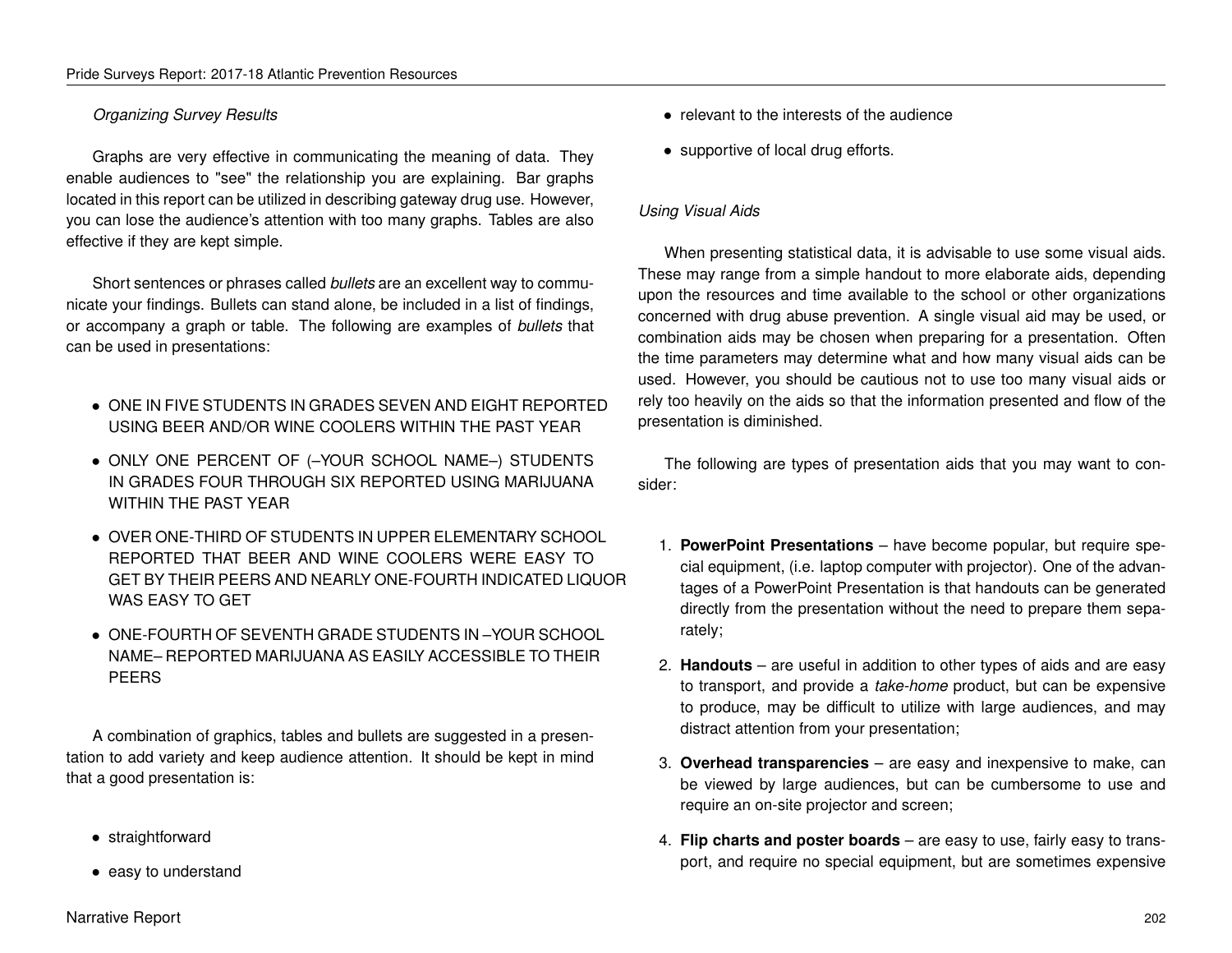and time consuming to make and can only be viewed by a relatively small audience;

- 5. **Slides** are easy to use and can be viewed by large audiences, but are difficult and expensive to make, and require an on-site projector and screen;
- 6. **Videos** provide a *canned,* consistent approach to a topic, utilize *expertise* of presenter(s) on tape, and are easy to use, but are very time consuming and expensive to make, require technical expertise for quality product, require on-site play-back equipment, and may be difficult to use with large audiences.

YOUR NOTES: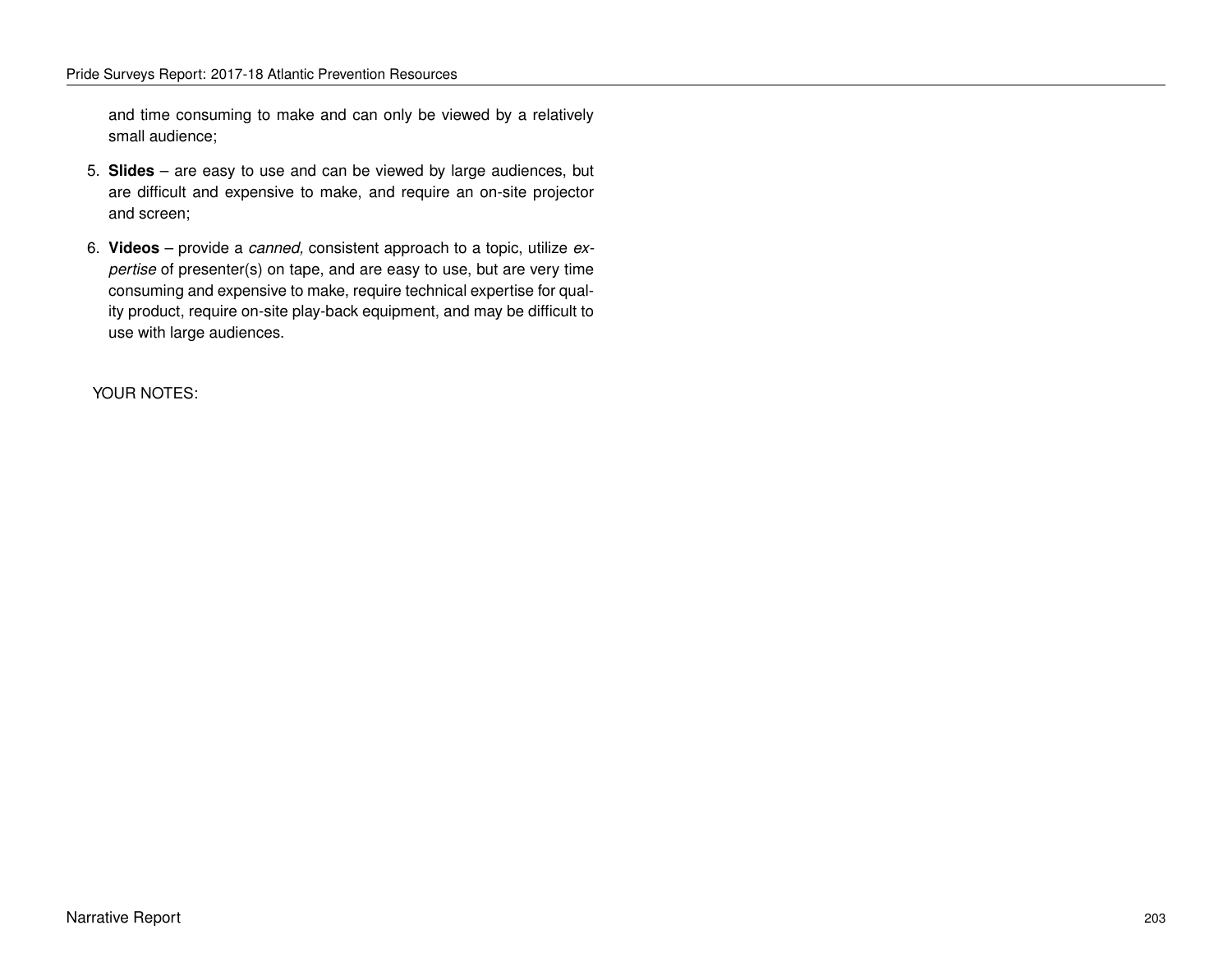#### **5.4.4 Sample Press Release**

FOR RELEASE *(Time) (Contact Name) (Date) (Phone)*

## **MOST DRUG AND ALCOHOL USE OCCURS OUTSIDE SCHOOL ENVIRONMENT**

\*\* Page 2 \*\*

Although few drugs are consumed during school hours, the survey detected both drug and alcohol use outside of school, according to (Last Name of School Official).

Alcohol remained the "drug of choice" of the young people surveyed in *(Locality)*.

percent of the senior high students (grades ) drank beer in the past year;

\* percent reported liquor use;

\* percent drank wine coolers.

In junior high (grades \_\_\_\_), \_\_\_\_ percent drank beer; \_\_\_\_ percent

drank liquor; and **percent drank wine coolers.** 

#### Cocaine and Marijuana

Local students reported less use of cocaine than marijuana, but drug prevention specialists like Dr. Thomas J. Gleaton, Jr., president of Pride Surveys cautions that any use of cocaine is disturbing, particularly at young ages.

Marijuana use during the past year was reported by \_\_\_\_ percent of the students in senior high, and \_\_\_\_ percent in junior high. Cocaine was reported by \_\_\_\_ percent of the senior high students, and

\*\*\* MORE \*\*\*

*(City)*, *(State)*, *(Date)* – Students in grades *\_\_\_\_* in *(Name of School System)* use drugs and alcohol at nights and weekends, but few of them report ever taking drugs or alcohol during school hours.

"The results of our survey indicates that we have a community drug problem in *(Locality)*, not just a school drug problem," said *(Name & Title of School Official)*.

More than (approximate # students surveyed) students were surveyed in grades \_\_\_\_\_ through \_\_\_\_\_ to determine the extent and nature of drug use by adolescents in this community. Nationally, Pride Surveys, the research group that developed the Questionnaire used in this survey, found that students report drug use primarily at two specific times: "Week Nights" and "Weekends". Very little use is reported during school.

\*\*\* MORE \*\*\*

Narrative Report 204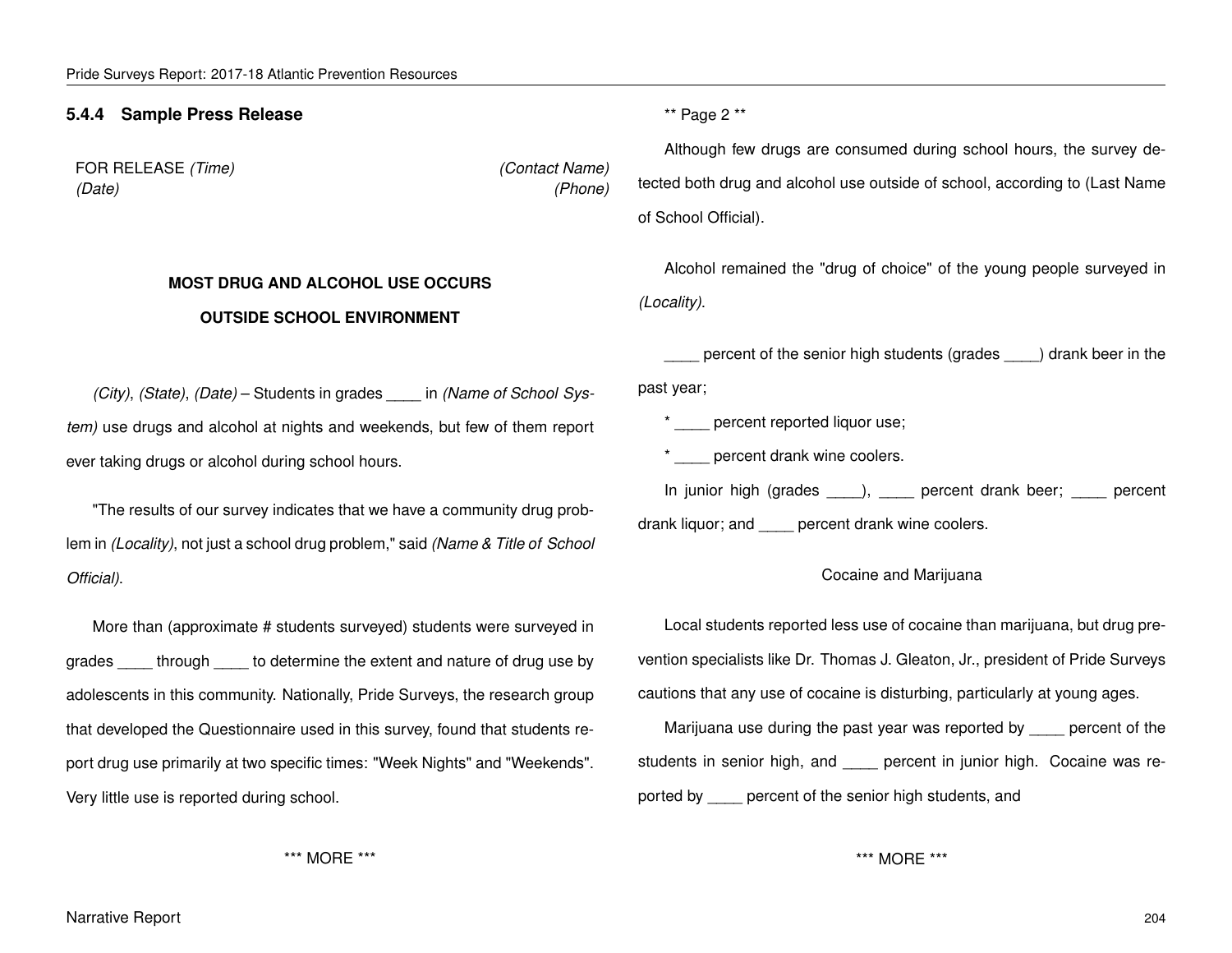\*\* Page 3 \*\*

percent of the junior high students.

When

The most popular times for marijuana use were: weekends, \_\_\_\_ percent; week nights, \_\_\_\_ percent; and after school, \_\_\_\_ percent.

#### The Pride Questionnaire

The Pride Questionnaire has undergone continous development since 1982 and provides reliable and accurate information for monitoring adolescent drug use. Pride Surveys is America's largest survey of adolescent drug use. It is based in Marietta, Ga (1-800-279-6361). For additional information on national trends, visit the Pride Surveys website at [www.pridesurveys.com.](http://www.pridesurveys.com)

##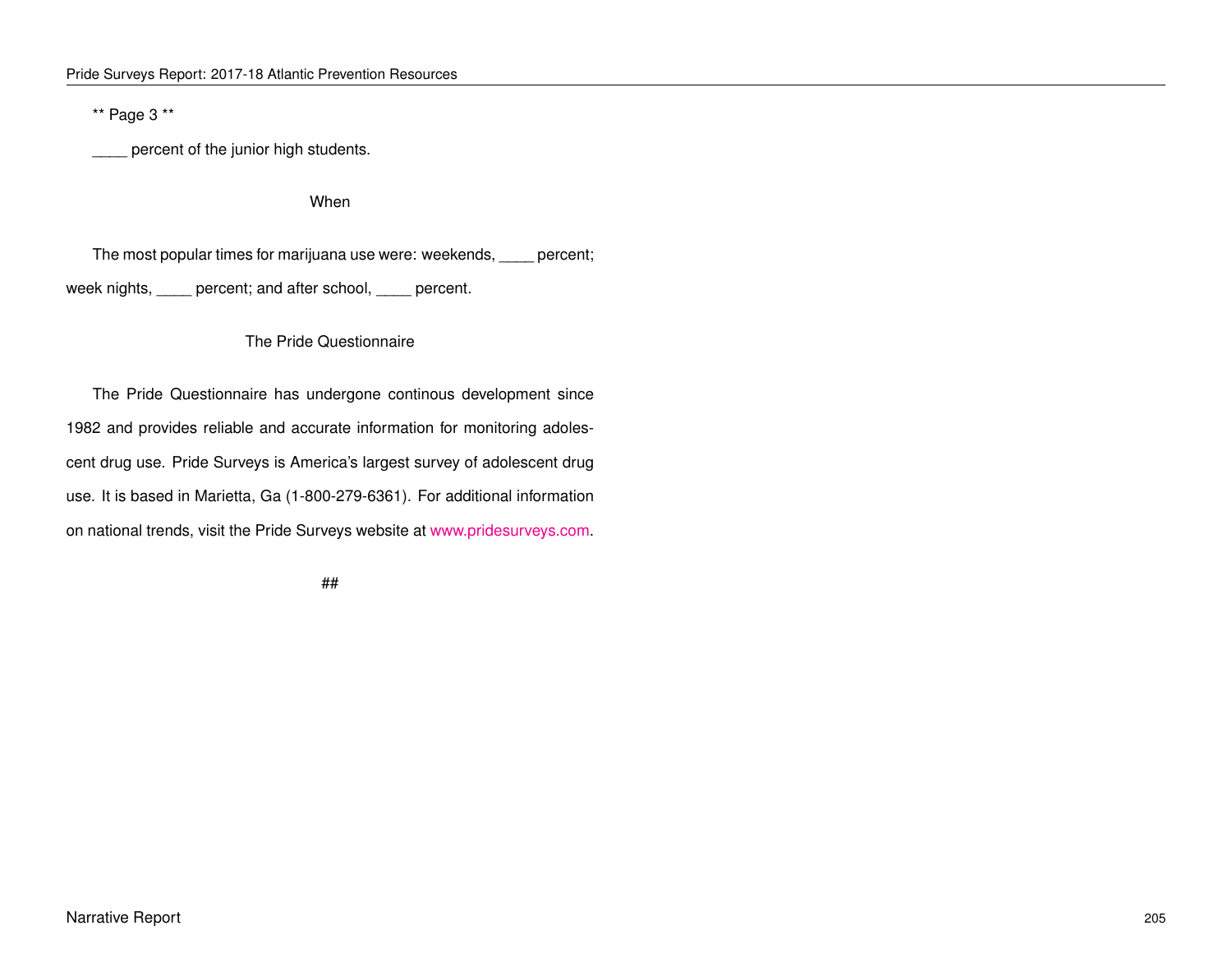## **Chapter 6**

# **Drug-Free Communities Support Program Core Measures**

## **6.1 Drug-Free Communities Support Program**

The Drug-Free Communities Support Program, administered by the Center for Substance Abuse Prevention, requests specific data which is typically referred to as the Core Measures of which there are currently four (30 Day Use, Perception of Risk, Parental Disapproval and Friends Disapproval). The drug categories measured are tobacco, alcohol, marijuana and prescription drugs. The first set of four tables found on the following page examines these measures broken down by grade level. The second set of four tables examines these measures broken down by gender. The meaning of the *pct* column will vary with each table and is described below. The *n* column represents the number of students who responded to the question (i.e. sample size).

- **30-Day Use** The question *During the past 30 days?* is used to measure this statistic by reporting the percentage of students who responded *Yes* to the question.
- **Perception of Risk** The question *How much do you think people risk harming themselves physically or in other ways if they...* is used to measure this statistic by reporting the percentage of students who report that using the drug is *Moderate Risk* or *Great Risk* to their health.
- **Perception of Parental Disapproval** The questions *How wrong do your parents feel it would be for you to use ...?* is used to measure this statistic by reporting the percentage of students who report that their parents would feel it is *Wrong* or *Very Wrong* to use tobacco, alcohol, marijuana and prescription drugs.
- **Perception of Friends Disapproval** The questions *How wrong do your friends feel it would be for you to use ...?* is used to measure this statistic by reporting the percentage of students who report that their friends would feel it is *Wrong* or *Very Wrong* to use tobacco, alcohol, marijuana and prescription drugs.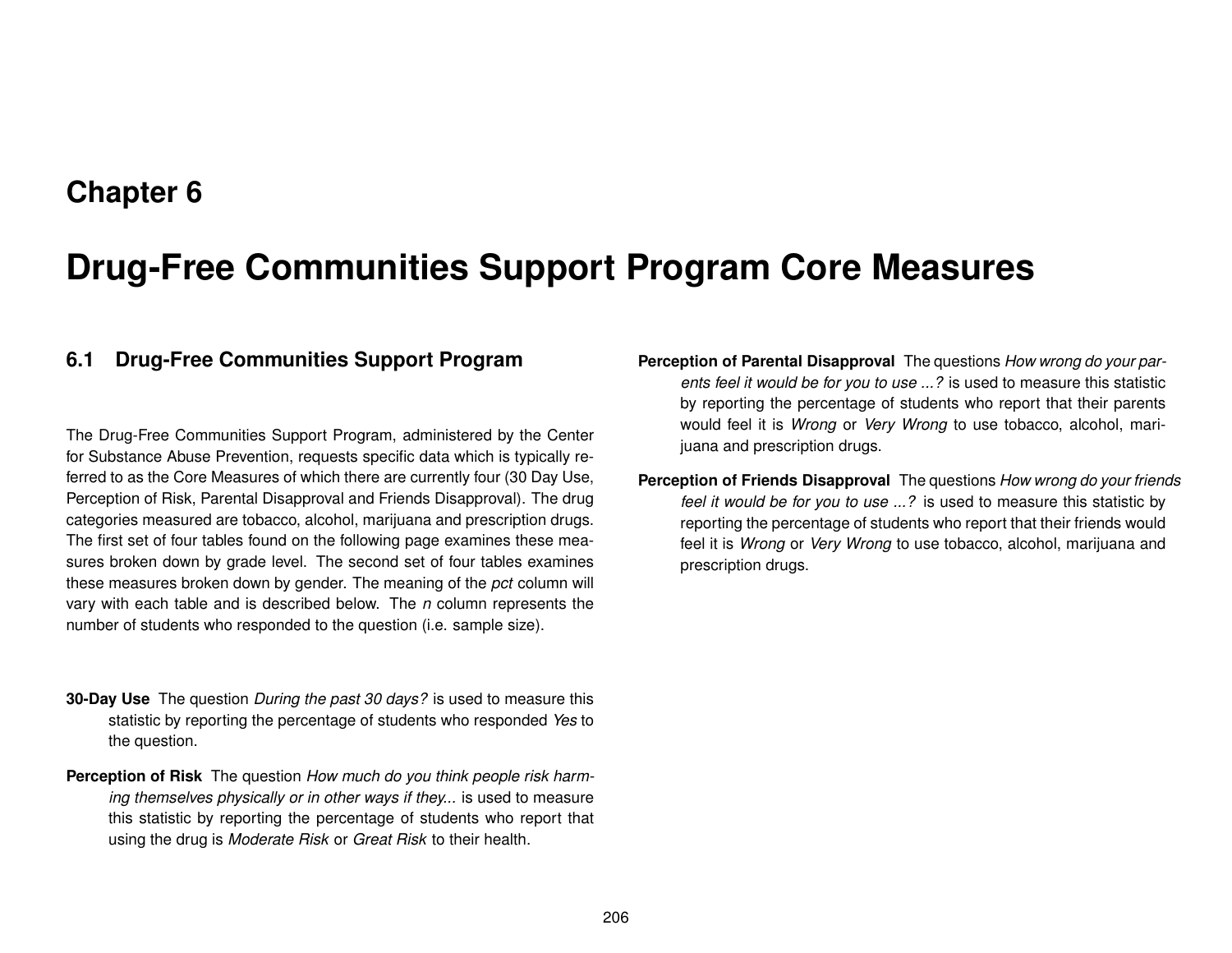| Grade           | <b>Cigarettes</b> |     |     | <b>Alcohol</b> |     | Marijuana |     | <b>Presc Drugs</b> |  |
|-----------------|-------------------|-----|-----|----------------|-----|-----------|-----|--------------------|--|
|                 | pct               | n   | pct | n              | pct | n         | pct |                    |  |
| Grade 6         | 0.0               | 0   | 0.0 | 0              | 0.0 | 0         | 0.0 |                    |  |
| Grade 7         | 0.0               | 0   | 0.0 | 0              | 0.0 | 0         | 0.0 |                    |  |
| Grade 8         | 0.6               | 722 | 3.3 | 717            | 1.5 | 719       | 0.7 | 710                |  |
| Grade 9         | 0.0               | 0   | 0.0 | 0              | 0.0 | 0         | 0.0 |                    |  |
| Grade 10        | 0.0               | 0   | 0.0 | 0              | 0.0 | 0         | 0.0 |                    |  |
| Grade 11        | 0.0               | 0   | 0.0 | 0              | 0.0 | 0         | 0.0 |                    |  |
| Grade 12        | 0.0               | 0   | 0.0 | 0              | 0.0 | 0         | 0.0 |                    |  |
| <b>Combined</b> | 0.6               | 722 | 3.3 | 717            | 1.5 | 719       | 0.7 | 710                |  |

Table 6.1: Core Measure for 30 Day Use by Grade

|  | Table 6.2: Core Measure of Perception of Risk by Grade |  |  |  |
|--|--------------------------------------------------------|--|--|--|
|--|--------------------------------------------------------|--|--|--|

| Grade           | <b>Cigarettes</b> |     | <b>Alcohol</b> |     | <b>Marijuana</b> |     | <b>Presc Drugs</b> |     |
|-----------------|-------------------|-----|----------------|-----|------------------|-----|--------------------|-----|
|                 | pct               | n   | pct            | n   | pct              | n   | pct                | n   |
| Grade 6         | 0.0               | 0   | 0.0            | 0   | 0.0              | 0   | 0.0                | ŋ   |
| Grade 7         | 0.0               | 0   | 0.0            | 0   | 0.0              | 0   | 0.0                |     |
| Grade 8         | 82.5              | 715 | 72.0           | 707 | 67.0             | 705 | 85.2               | 704 |
| Grade 9         | 0.0               | 0   | 0.0            | O   | 0.0              | 0   | 0.0                |     |
| Grade 10        | 0.0               | 0   | 0.0            | 0   | 0.0              | 0   | 0.0                |     |
| Grade 11        | 0.0               | 0   | 0.0            | 0   | 0.0              | 0   | 0.0                |     |
| Grade 12        | 0.0               | 0   | 0.0            | ი   | 0.0              | 0   | 0.0                |     |
| <b>Combined</b> | 82.5              | 715 | 72.0           | 707 | 67.0             | 705 | 85.2               | 704 |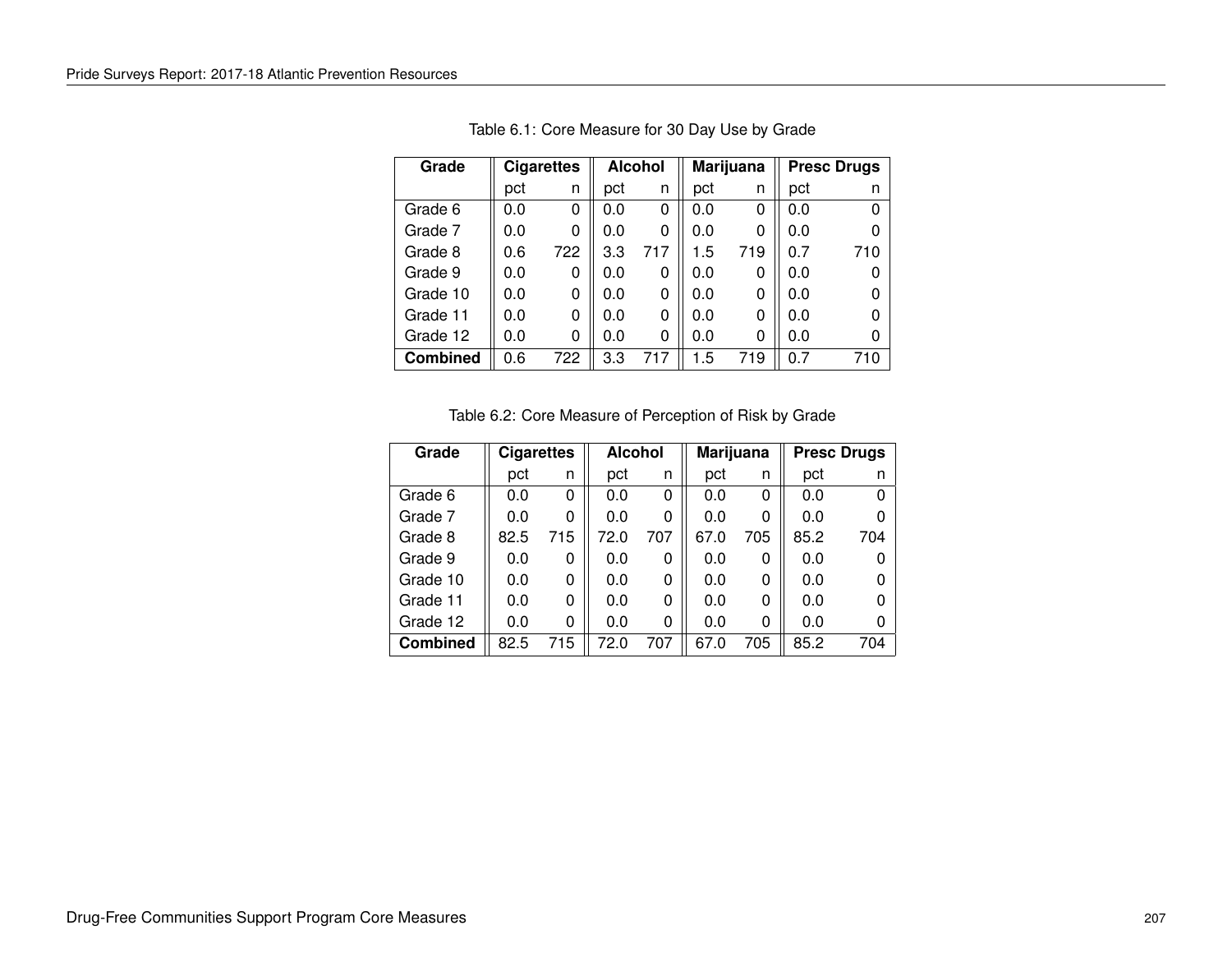| Grade           | <b>Cigarettes</b> |     | <b>Alcohol</b> |     | Marijuana |     | <b>Presc Drugs</b> |     |
|-----------------|-------------------|-----|----------------|-----|-----------|-----|--------------------|-----|
|                 | pct               | n   | pct            | n   | pct       | n   | pct                | n   |
| Grade 6         | 0.0               | 0   | 0.0            | 0   | 0.0       | 0   | 0.0                | ∩   |
| Grade 7         | 0.0               | 0   | 0.0            | 0   | 0.0       | 0   | 0.0                |     |
| Grade 8         | 95.8              | 711 | 94.2           | 712 | 95.9      | 710 | 95.6               | 709 |
| Grade 9         | 0.0               | 0   | 0.0            | 0   | 0.0       | 0   | 0.0                |     |
| Grade 10        | 0.0               | 0   | 0.0            | O   | 0.0       | 0   | 0.0                |     |
| Grade 11        | 0.0               | 0   | 0.0            | 0   | 0.0       | 0   | 0.0                | ŋ   |
| Grade 12        | 0.0               | 0   | 0.0            | ი   | 0.0       | 0   | 0.0                |     |
| <b>Combined</b> | 95.8              | 711 | 94.2           | 712 | 95.9      | 710 | 95.6               | 709 |

Table 6.3: Core Measure of Parental Disapproval by Grade

| Table 6.4: Core Measure of Friends Disapproval by Grade |  |  |  |  |  |
|---------------------------------------------------------|--|--|--|--|--|
|---------------------------------------------------------|--|--|--|--|--|

| Grade           | <b>Cigarettes</b> |     | <b>Alcohol</b> |     | Marijuana |     | <b>Presc Drugs</b> |     |
|-----------------|-------------------|-----|----------------|-----|-----------|-----|--------------------|-----|
|                 | pct               | n   | pct            | n   | pct       | n   | pct                |     |
| Grade 6         | 0.0               | 0   | 0.0            | 0   | 0.0       | 0   | 0.0                | ∩   |
| Grade 7         | 0.0               | 0   | 0.0            | 0   | 0.0       | 0   | 0.0                |     |
| Grade 8         | 87.3              | 711 | 84.7           | 711 | 83.5      | 709 | 91.7               | 709 |
| Grade 9         | 0.0               | 0   | 0.0            | 0   | 0.0       | 0   | 0.0                |     |
| Grade 10        | 0.0               | 0   | 0.0            | 0   | 0.0       | 0   | 0.0                |     |
| Grade 11        | 0.0               | 0   | 0.0            | 0   | 0.0       | 0   | 0.0                |     |
| Grade 12        | 0.0               | 0   | 0.0            | 0   | 0.0       | 0   | 0.0                |     |
| <b>Combined</b> | 87.3              | 711 | 84.7           | 711 | 83.5      | 709 | 91.7               | 709 |

Table 6.5: Core Measure for 30 Day Use by Sex

| <b>Sex</b>      | <b>Cigarettes</b> |     | Alcohol |     |     |     | Marijuana    Presc Drugs |     |
|-----------------|-------------------|-----|---------|-----|-----|-----|--------------------------|-----|
|                 | pct               |     | pct     |     | pct |     | pct                      |     |
| Male            | 1.0               | 291 | 3.1     | 288 | 2.4 | 289 | 0.7                      | 285 |
| Female          | 0.3               | 386 | 3.4     | 384 | 1.0 | 386 | 0.5                      | 382 |
| <b>Combined</b> | 0.6               | 677 | 3.3     | 672 | 1.6 | 675 | 0.6                      | 667 |